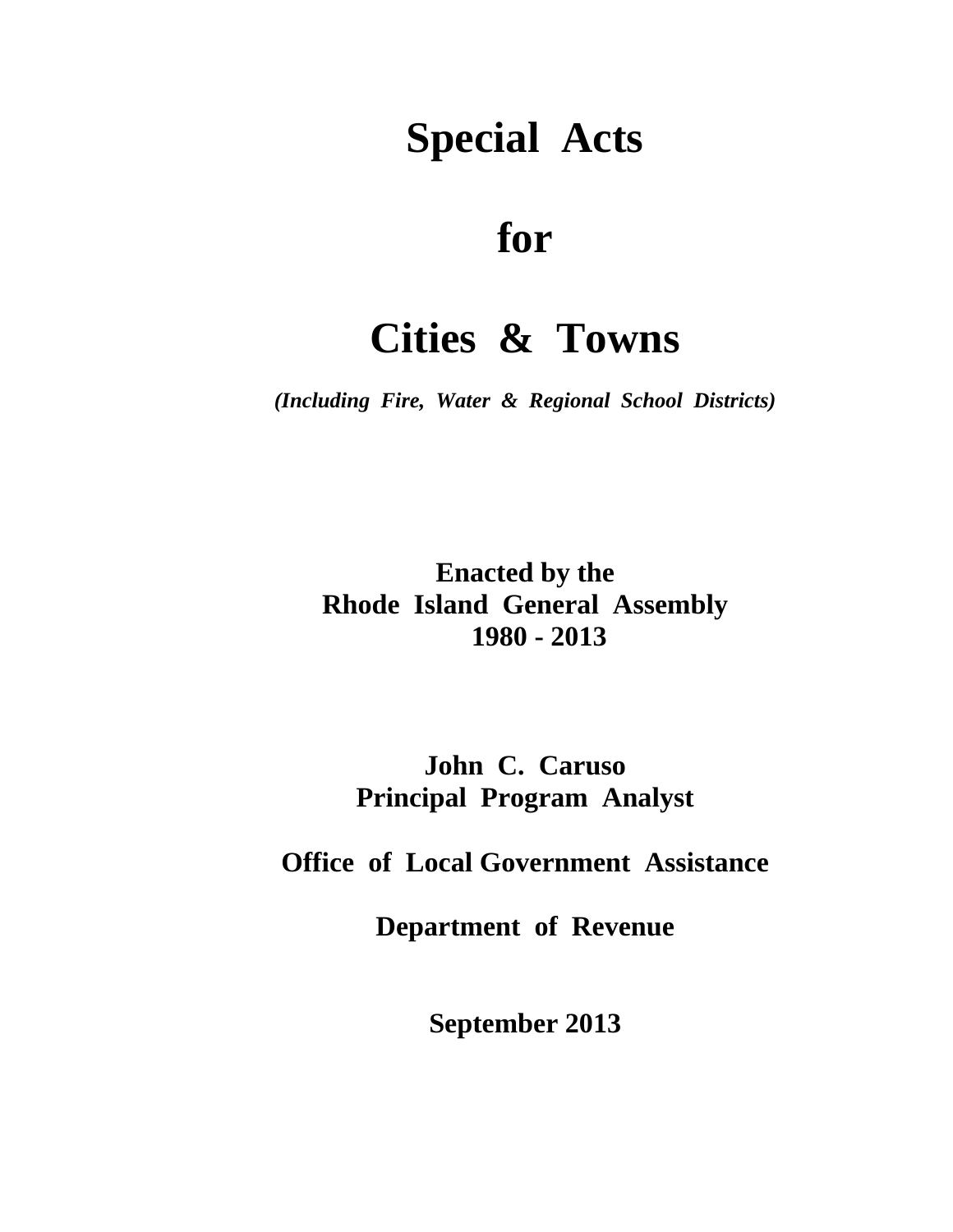#### **SPECIAL ACTS FOR CITIES & TOWN (including Fire, Water & Regional School Districts) (LA signifies a Local Act; R signifies a Resolution)**

#### **LEGISLATION ENACTED – CUMULATIVE EDITION (2013 - 1980)**

#### **YEAR PUBLIC ENACTED LAW DESCRIPTION**

#### **BARRINGTON**

| 2012 | 212            | MUNICIPAL COURT - ESTABLISHMENT                       |
|------|----------------|-------------------------------------------------------|
| 2012 | 248            | MUNICIPAL COURT - ESTABLISHMENT                       |
| 2011 | 101            | STATISTICAL UPDATE #2 - DATE CHANGED TO 2010          |
| 2011 | 137            | STATISTICAL UPDATE #2 - DATE CHANGED TO 2010          |
| 2010 | LA106          | AUTHORITY TO ISSUE CLASS A LIQUOR LICENSE             |
| 2010 | <b>LA108</b>   | AUTHORITY TO ISSUE CLASS A LIQUOR LICENSE             |
| 2009 | 205            | REGIONAL TOURISM DISTRICTS - MEMBERSHIP               |
| 2009 | 242            | REGIONAL TOURISM DISTRICTS - MEMBERSHIP               |
| 2005 | 3              | <b>CHARTER AMENDMENTS - VALIDATION / RATIFICATION</b> |
| 2002 | 1              | BONDS - SCHOOL RENOVATIONS - \$4,000,000              |
| 2002 | $\overline{2}$ | BONDS - ROAD IMPROVEMENTS - \$5,000,000               |
| 2002 | 282            | <b>CHARTER AMENDMENTS - VALIDATION / RATIFICATION</b> |
| 2001 | 346            | ZONING – DIMENSIONAL VARIANCE / SPECIAL USES          |
| 2000 | 96             | RETIREMENT BENEFITS - PUBLIC WORKS EMPLOYEES          |
| 1999 | 132            | BONDS - ACQUISITION OF OPEN SPACE - \$1,000,000       |
| 1998 | 13             | <b>BONDS - HIGH SCHOOL - \$14,250,000</b>             |
| 1998 | 206            | TAX LIEN CERTIFICATE - FROM \$6 TO \$12               |
| 1998 | 246            | MOTOR VEHICLE EXCISE TAX CERTIFICATE                  |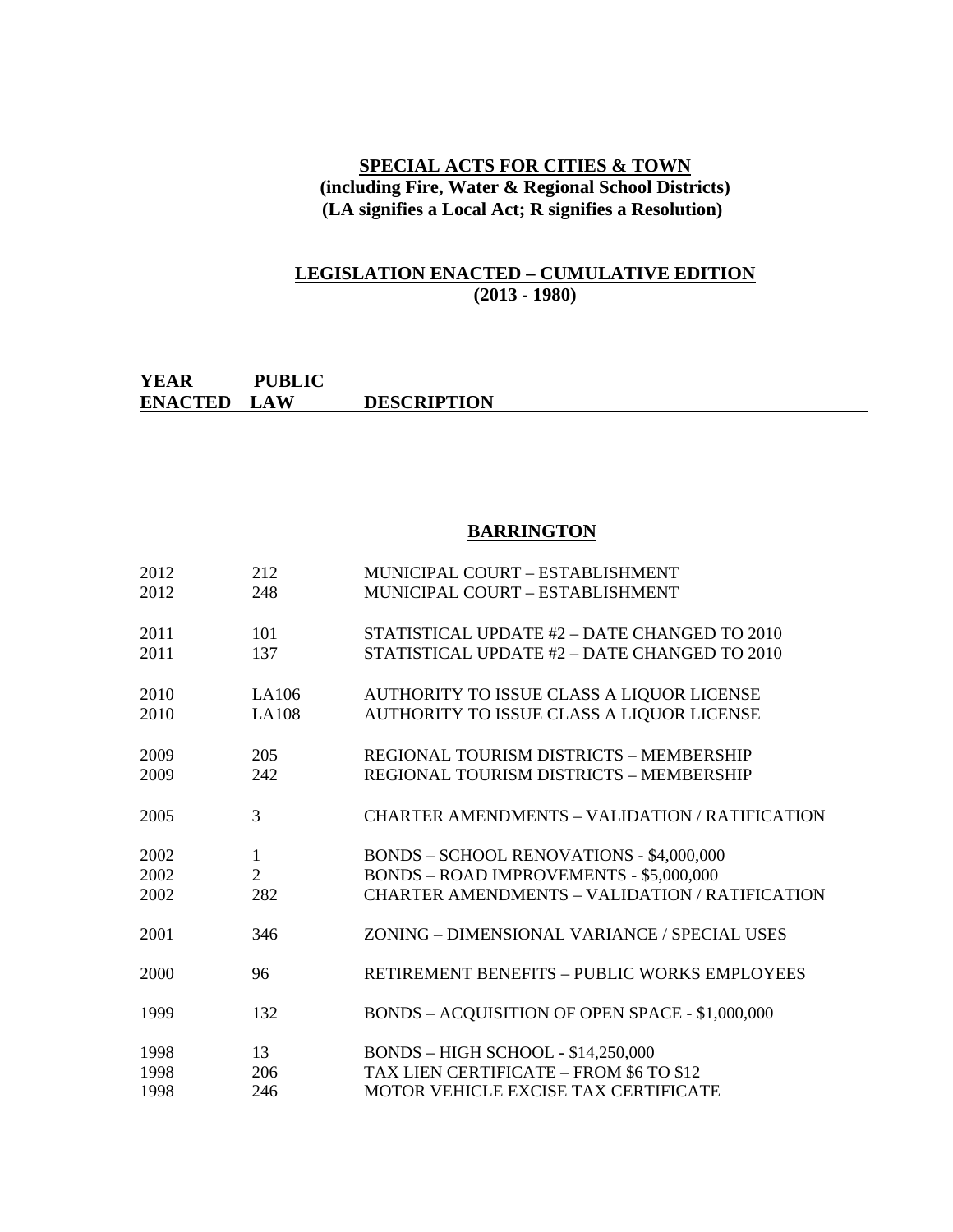| 1997 | 10            | <b>BONDS - PUBLIC SAFETY BUILDING - \$4,000,000</b>     |
|------|---------------|---------------------------------------------------------|
| 1997 | 11            | BONDS - PUBLIC SCHOOLS - \$15,000,000                   |
| 1997 | 21            | BONDS - MIDDLE SCHOOL - \$2,000,000                     |
| 1997 | 22            | BONDS - PUBLIC SAFETY BUILDING - \$4,000,000            |
| 1997 | 253           | RETIREMENT SYSTEM - PUBLIC WORKS EMPLOYEES              |
| 1997 | 255           | TAX ABATEMENT - COMMERCIAL PROPERTY SIGNAGE             |
| 1996 | 25            | <b>VARIOUS TAX EXEMPTIONS - AMOUNTS INCREASED</b>       |
| 1996 | 27            | PROPERTY TAX CLASSIFICATION - ADOPTION                  |
| 1996 | 80            | <b>VARIOUS TAX EXEMPTIONS - AMOUNTS INCREASED</b>       |
| 1995 | 13            | <b>CHARTER AMENDMENTS - VALIDATION / RATIFICATION</b>   |
| 1994 | 34            | REDUCTION IN ASSESSMENT – REMOVAL OF DAMAGED BUILDINGS  |
| 1993 | 110           | TAX ABATEMENT: UNIFORM SIGNAGE PROJECT                  |
| 1993 | 111           | TAX ABATEMENT: UNDERGROUND UTILITIES PROJECT            |
| 1993 | 135           | TAX ABATEMENT: UNIFORM SIGNAGE PROJECT                  |
| 1993 | 136           | TAX ABATEMENT: UNDERGROUND UTILITIES PROJECT            |
| 1993 | 268           | ASSESSMENT / TAXATION OF NEW REAL ESTATE CONSTRUCTION   |
| 1993 | 427           | <b>JUVENILE HEARING BOARD - ESTABLISHMENT</b>           |
| 1993 | 471           | ASSESSMENT / TAXATION OF NEW REAL ESTATE CONSTRUCTION   |
| 1992 | 14            | <b>LIQUOR LICENSES - REFERENDUM</b>                     |
| 1992 | 17            | <b>LIQUOR LICENSES - REFERENDUM</b>                     |
| 1992 | 304           | ASSIGNMENT OF TAX TITLES TO LAND TRUST                  |
| 1991 | 38            | <b>LOCATION OF FINANCIAL TOWN MEETING</b>               |
| 1991 | 400           | <b>LOCATION OF FINANCIAL TOWN MEETING</b>               |
| 1990 | 46            | SENIOR HOUSING DEVELOPMENT CORPORATION - ESTABLISHMENT  |
| 1988 | 134           | <b>TRAFFIC FINES</b>                                    |
| 1987 | 204           | ZONING BOARD OF REVIEW - AUXILIARY MEMBER               |
| 1986 | 11            | <b>POLICE – SEARCH WARRANTS</b>                         |
| 1986 | 24            | <b>INDEMNITY FOR MUNICIPAL OFFICIALS</b>                |
| 1986 | 38            | ZONING ORDINANCE AMENDMENT - NOTICE PROVISION           |
| 1986 | 85            | POWER TO EXEMPT PROPERTY FROM TAXATION                  |
| 1986 | 86            | TAX EXEMPTION FOR THE ELDERLY                           |
| 1986 | 358           | <b>VETERANS' EXEMPTION - AMOUNT INCREASED</b>           |
| 1984 | 99            | VIOLATIONS OF ANIMAL CONTROL ORDINANCES                 |
| 1984 | 168           | <b>CHARTER AMENDMENTS - VALIDATION / RATIFICATION</b>   |
| 1983 | 190           | NAMING TRAFFIC CIRCLE AT WASHINGTON/COUNTY ROAD         |
| 1981 | 4             | BONDS - SEWER SYSTEM IMPROVEMENTS - \$26,800,000        |
| 1980 | LA $(pg. 72)$ | TEMPLE HABONIN-BARRINGTON JEWISH CENTER - TAX EXEMPTION |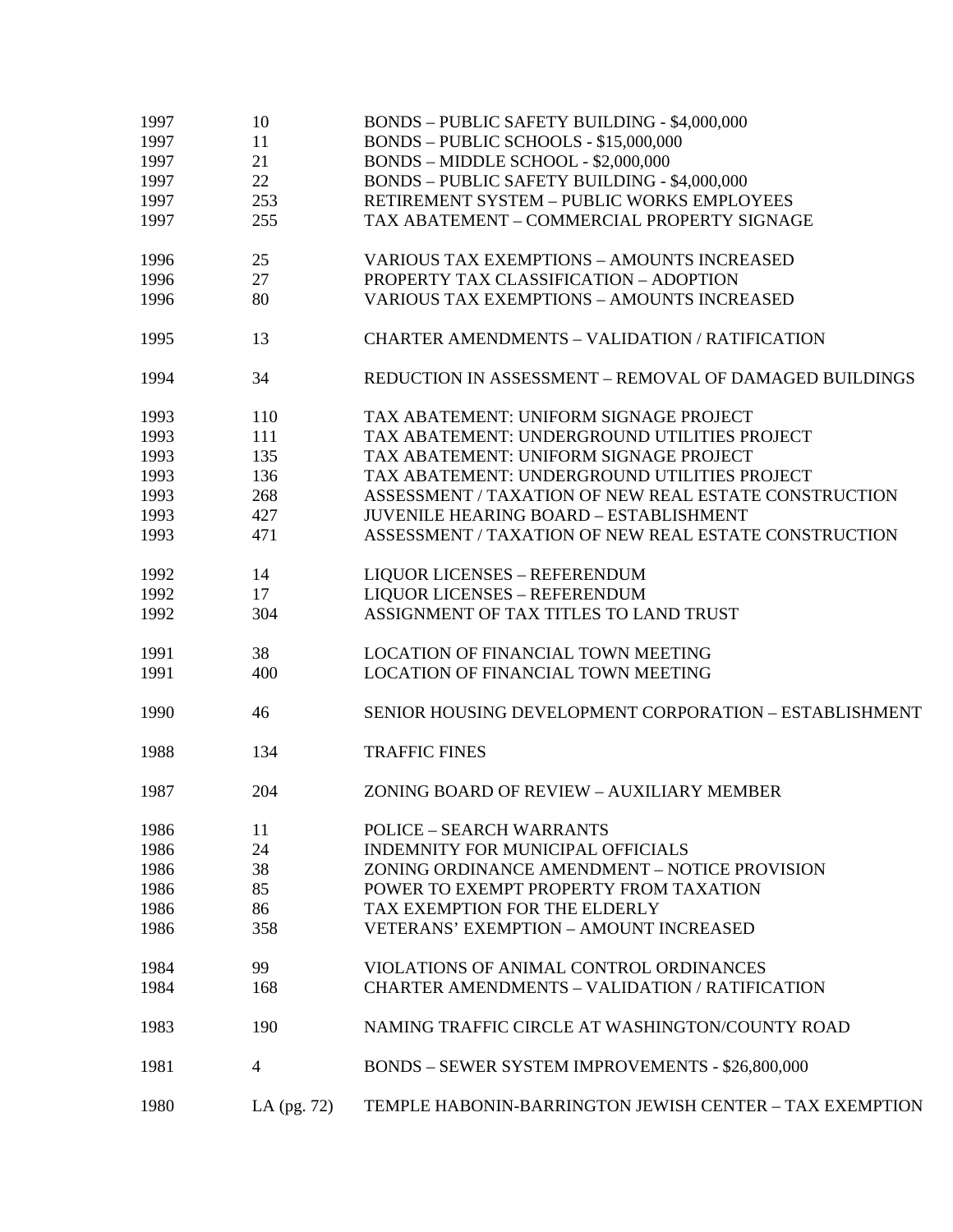## **BLACKSTONE VALLEY SEWER DISTRICT**

| 1990 | 406         | <b>USER FEES</b>                                      |
|------|-------------|-------------------------------------------------------|
| 1989 | 400         | NOTICE OF TAX SALES                                   |
| 1989 | 464         | <b>WATER POLLUTION STUDIES</b>                        |
| 1982 | 395         | <b>SEWER DISTRICT ACT - PENALTIES</b>                 |
| 1980 | 162         | ADVANCES IN ANTICIPATION OF RECEIPT OF FEDERAL FUNDS  |
| 1980 | 358         | <b>SEWER DISTRICT ACT - AMENDMENTS</b>                |
|      |             | <b>BRISTOL</b>                                        |
| 2012 | 429         | BONDS - CAPITAL IMPROVEMENT PROJECTS - \$9,000,000    |
| 2012 | 471         | BONDS - CAPITAL IMPROVEMENT PROJECTS - \$9,000,000    |
| 2011 | 202         | REGISTRATION PLATE FOR 4TH OF JULY COMMITTEE          |
| 2011 | 203         | REGISTRATION PLATE FOR 4TH OF JULY COMMITTEE          |
| 2011 | <b>LA81</b> | <b>CHARTER AMENDMENTS - VALIDATION / RATIFICATION</b> |
| 2011 | <b>LA85</b> | <b>CHARTER AMENDMENTS - VALIDATION / RATIFICATION</b> |
| 2009 | 24          | MOTOR VEHICLE EXCISE TAX CERTIFICATE                  |
| 2009 | 38          | MOTOR VEHICLE EXCISE TAX CERTIFICATE                  |
| 2009 | 205         | REGIONAL TOURISM DISTRICTS - MEMBERSHIP               |
| 2009 | 242         | REGIONAL TOURISM DISTRICTS - MEMBERSHIP               |
| 2009 | 254         | HERRESHOFF MARINE MUSEUM - TAX EXEMPTION              |
| 2008 | 69          | BONDS - ANIMAL SHELTER - \$2,000,000                  |
| 2008 | 109         | <b>CLASS B LIQUOR LICENSE - PROXIMITY EXEMPTION</b>   |
| 2008 | 209         | <b>CLASS B LIQUOR LICENSE - PROXIMITY EXEMPTION</b>   |
| 2008 | 210         | BONDS - ANIMAL SHELTER - \$2,000,000                  |
| 2008 | 285         | SENIOR RESIDENT PROPERTY TAX SERVICES CREDIT PROGRAM  |
| 2008 | 361         | SENIOR RESIDENT PROPERTY TAX SERVICES CREDIT PROGRAM  |
| 2008 | 400         | ROGER WILLIAMS UNIVERSITY - TAX EXEMPTION             |
| 2006 | 414         | BONDS - CAPITAL IMPROVEMENTS - \$15,000,000           |
| 2006 | 499         | <b>BONDS - CAPITAL IMPROVEMENTS - \$15,000,000</b>    |
| 2006 | LA36        | HERRESHOFF MARINE MUSEUM - TAX EXEMPTION              |
| 2006 | LA41        | HERRESHOFF MARINE MUSEUM - TAX EXEMPTION              |
| 2005 | 16          | <b>CHARTER AMENDMENTS - VALIDATION / RATIFICATION</b> |
| 2005 | 25          | <b>CHARTER AMENDMENTS - VALIDATION / RATIFICATION</b> |
| 2005 | 429         | REDEVELOPMENT AGENCY - COMPOSITION                    |
| 2005 | 432         | COLT STATE PARK / POPPASQUASH RD. - RIPARIAN RIGHTS   |
| 2004 | 69          | BONDS - ROADS/SIDEWALKS - \$5,000,000                 |
| 2004 | 74          | BONDS - ROADS/SIDEWALKS - \$5,000,000                 |
| 2004 | 155         | PROPERTY TAX DEFERMENT FOR THE ELDERLY                |
| 2004 | 190         | PROPERTY TAX DEFERMENT FOR THE ELDERLY                |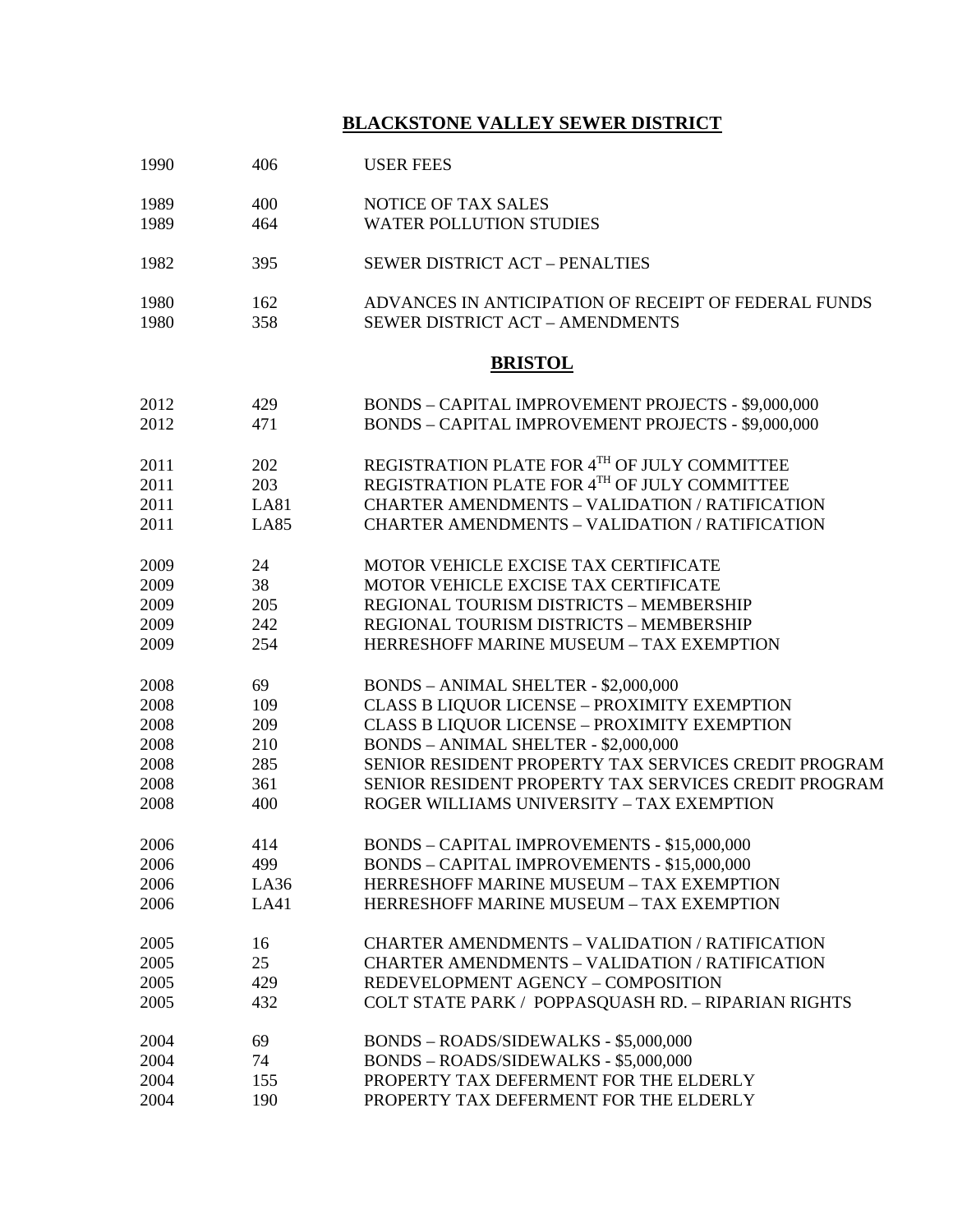| 2003 | 225 | TOWN CLERK - PROBATE JUDGE FUNCTIONS                   |
|------|-----|--------------------------------------------------------|
| 2003 | 303 | TAX ASSESSMENT OF DAMAGED BUILDINGS / NEW CONSTRUCTION |
| 2003 | 351 | WEIGHT RESTRICTIONS ON ROUTE 114                       |
| 2003 | 355 | TAX ASSESSMENT OF DAMAGED BUILDINGS / NEW CONSTRUCTION |
| 2003 | 356 | TOWN CLERK - PROBATE JUDGE FUNCTIONS                   |
| 2003 | 381 | WEIGHT RESTRICTIONS ON ROUTE 114                       |
|      |     |                                                        |
| 2002 | 101 | DOGS - RESTRICTIONS / SINGLE FAMILY RESIDENCES         |
| 2002 | 102 | PROPERTY TAX EXEMPTIONS - TAX RATE APPLIED             |
| 2002 | 260 | DOGS - RESTRICTIONS / SINGLE FAMILY RESIDENCES         |
|      |     |                                                        |
| 2000 | 21  | <b>CLASS B LIQUOR LICENSE - EXEMPTION</b>              |
| 2000 | 138 | <b>BONDS - ROGERS FREE LIBRARY - \$2,000,000</b>       |
| 2000 | 234 | <b>BONDS - ROGERS FREE LIBRARY - \$2,000,000</b>       |
| 2000 | 471 | NAMING OF THE THOMAS BYRNES BIKE PATH                  |
|      |     |                                                        |
| 1999 | 38  | <b>ENTERPRISE ZONE DESIGNATION</b>                     |
| 1999 | 78  | <b>CHARTER AMENDMENTS - VALIDATION / RATIFICATION</b>  |
| 1999 | 224 | <b>ENTERPRISE ZONE DESIGNATION</b>                     |
| 1999 | 258 | <b>CHARTER AMENDMENTS - VALIDATION / RATIFICATION</b>  |
| 1999 | 259 | TREE WARDEN - ELIMINATION OF RESIDENCY REQUIREMENT     |
| 1999 | 316 | HAWKERS AND PEDDLERS - LICENSING                       |
| 1999 | 317 | TREE WARDEN - ELIMINATION OF RESIDENCY REQUIREMENT     |
|      |     |                                                        |
| 1998 | 143 | MUNICIPAL COURT - ESTABLISHMENT                        |
| 1998 | 168 | MUNICIPAL COURT - ESTABLISHMENT                        |
| 1998 | 186 | BONDS - FIRE STATIONS/EQUIPMENT - \$1,830,000          |
| 1998 | 192 | BONDS - MOUNT HOPE PROPERTY - \$1,500,000              |
| 1998 | 248 | BONDS - FIRE STATIONS/EQUIPMENT - \$1,830,000          |
| 1998 | 249 | BONDS - MOUNT HOPE PROPERTY - \$1,500,000              |
| 1998 | 446 | PROPERTY REVALUATION EXTENSION TO 12/31/01             |
|      |     |                                                        |
| 1997 | 224 | TAX EXEMPTION RATE: \$20 PER \$1,000                   |
| 1997 | 246 | <b>VETERANS' TAX EXEMPTION - SPOUSE</b>                |
| 1997 | 277 | <b>VETERANS' TAX EXEMPTION - SPOUSE</b>                |
| 1997 | 328 | TAX EXEMPTION RATE: \$20 PER \$1,000                   |
|      |     |                                                        |
| 1996 | 58  | <b>TAX DEFERMENTS - LOW-INCOME RESIDENTS</b>           |
|      |     |                                                        |
| 1995 | 348 | ELDERLY PERSONS TAX EXEMPTION - CREATED                |
| 1995 | 349 | TOTALLY DISABLED PERSONS TAX EXEMPTION - CREATED       |
| 1995 | 350 | <b>MAXIMUM EXEMPTION ALLOWED - \$50,000</b>            |
| 1995 | 351 | VETERANS' EXEMPTION - PARTIALLY DISABLED - CREATED     |
| 1995 | 352 | TAX EXEMPT PROPERTY - DWELLINGS OF CLERGYMEN           |
| 1995 | 353 | TAX EXEMPTION FOR DISABLED PERSONS - REPEALED          |
|      |     |                                                        |
| 1994 | 7   | BONDS - LANDFILL CLOSURE - \$3,800,000                 |
|      |     |                                                        |
| 1993 | 28  | BONDS - LANDFILL CLOSURE - \$4,500,000                 |
| 1993 | 40  | BONDS - LANDFILL CLOSURE - \$4,500,000                 |
| 1993 | 270 | <b>BONDS - EXTENSION OF PREVIOUS AUTHORIZATION</b>     |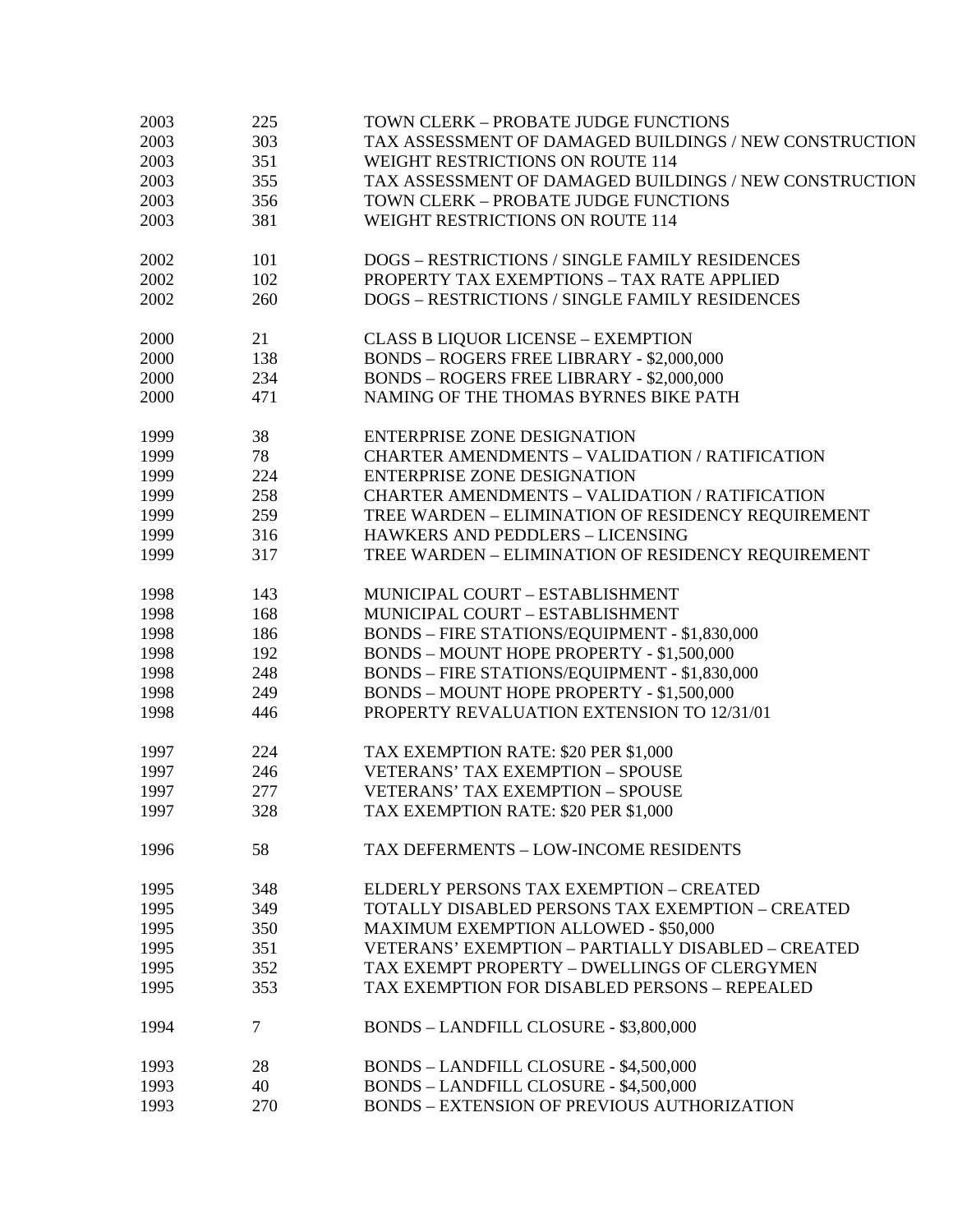| 1993 | 342  | REGULATION OF ITINERANT VENDORS                            |
|------|------|------------------------------------------------------------|
| 1993 | 428  | PEDDLERS' LICENSES                                         |
| 1993 | 470  | TAX EXEMPT PROPERTY - CONVENTS                             |
| 1992 | 114  | ELECTIONS - OPENING OF THE POLLS                           |
| 1992 | 123  | PROPERTY REVALUATION EXTENSION TO 12/31/94                 |
| 1992 | 127  | <b>CHARTER AMENDMENT - BORROWING</b>                       |
| 1992 | 204  | ELECTIONS - OPENING OF THE POLLS                           |
| 1991 | 85   | ZONING BOARD OF REVIEW - AUXILIARY MEMBER                  |
| 1991 | 330  | REGIONAL SCHOOL DISTRICT ACT                               |
| 1991 | 384  | ZONING BOARD OF REVIEW - AUXILIARY MEMBER                  |
| 1991 | 392  | PROPERTY REVALUATION DATE EXTENSION                        |
| 1991 | 398  | <b>CHARTER AMENDMENTS - VALIDATION / RATIFICATION</b>      |
| 1991 | LA47 | FRIENDS OF LINDEN PLACE - TAX EXEMPTION                    |
| 1989 | 328  | BONDS - SEWERS AND ROADS - \$2,650,000                     |
| 1989 | 329  | BONDS - OPEN SPACE AND RECREATION - \$1,300,000            |
| 1988 | 117  | TAX EXEMPTION FOR TOTALLY DISABLED PERSONS - AMENDED       |
| 1988 | 118  | <b>DOG ORDINANCES - FINES</b>                              |
| 1987 | 459  | PRESERVATION OF HISTORIC STRUCTURES                        |
| 1986 | 18   | <b>BONDS - WASTEWATER TREATMENT FACILITY - \$8,880,000</b> |
| 1986 | 290  | FEES FOR AMUSEMENT DEVICES                                 |
| 1986 | 292  | REGULATION OF PUBLIC WATERS                                |
| 1986 | 306  | <b>BONDS - WASTEWATER TREATMENT FACILITY - \$8,880,000</b> |
| 1986 | 340  | <b>REGULATION OF PUBLIC WATERS</b>                         |
| 1986 | 421  | TAX RATE FREEZE FOR THE ELDERLY - ADOPTION                 |
| 1985 | 3    | <b>CHARTER AMENDMENTS - VALIDATION / RATIFICATION</b>      |
| 1985 | 110  | TAX EXEMPTION FOR DISABLED PERSONS                         |
| 1985 | 307  | <b>CHARTER AMENDMENTS - VALIDATION / RATIFICATION</b>      |
| 1984 | 25   | AUTHORIZATION TO LICENSE ELECTRONIC/VIDEO GAMES            |
| 1984 | 165  | HOPE AND HIGH STREETS CENTER LINE                          |
| 1984 | 184  | BONDS - SEWER SYSTEM - \$3,900,000                         |
| 1984 | 311  | DISTRICT MODERATORS AND CLERKS                             |
| 1983 | 22   | TAX EXEMPTIONS FOR VETERANS AND GOLD STAR PARENTS          |
| 1983 | 275  | <b>DOG ORDINANCE</b>                                       |
| 1982 | 210  | PENSION FUND - MEMBERS OF PERMANENT POLICE DEPARTMENT      |
| 1981 | 57   | ELDERLY TAX EXEMPTION - AMOUNT INCREASED                   |
| 1981 | 140  | AUTHORIZATION TO SIGN COMPLAINTS FOR ARREST                |
| 1980 | 211  | BONDS - SEWER SYSTEM IMPROVEMENTS - \$9,500,000            |
| 1980 | 230  | BOARD OF TRUSTEES OF FUND FOR MEMBERS OF POLICE DEPT.      |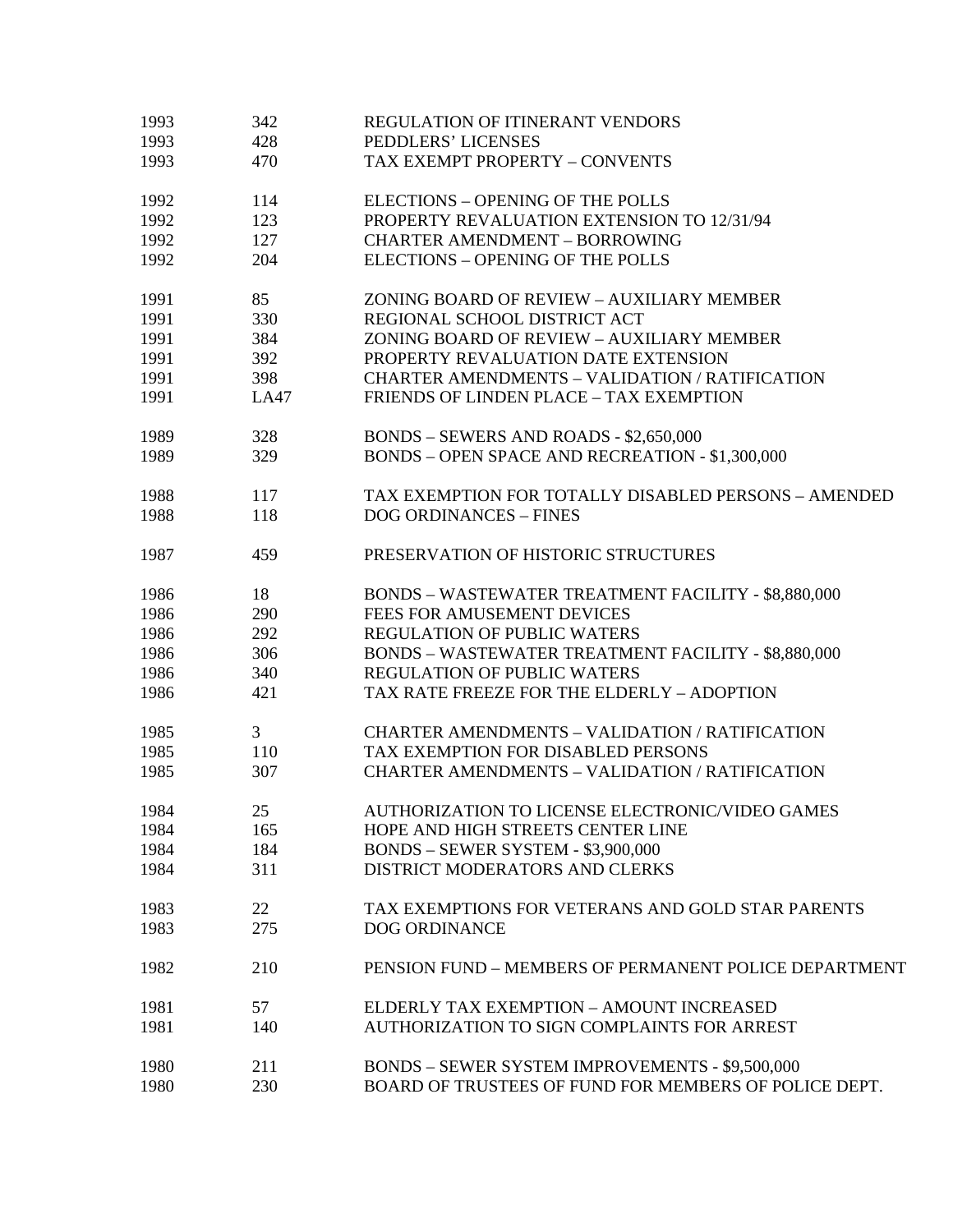## **BRISTOL COUNTY WATER AUTHORITY**

| 2013<br>2013 | 15<br>16    | AMENDMENTS TO ARTICLES OF INCORPORATION<br>AMENDMENTS TO ARTICLES OF INCORPORATION    |
|--------------|-------------|---------------------------------------------------------------------------------------|
| 1993         | 243         | BRISTOL COUNTY WATER SUPPLY ACT - AMENDMENTS                                          |
| 1992<br>1992 | 225<br>308  | <b>CHARTER AMENDMENTS - OPEN RECORDS</b><br><b>CHARTER AMENDMENTS - OPEN RECORDS</b>  |
| 1985<br>1985 | 243<br>LA53 | BRISTOL COUNTY WATER SUPPLY ACT<br>BRISTOL COUNTY WATER AUTHORITY - CHARTER AMENDMENT |
| 1981         | 102         | BRISTOL COUNTY WATER SUPPLY ACT - AMENDMENTS                                          |
|              |             | <b>BRISTOL-WARREN REGIONAL SCHOOL DISTRICT</b>                                        |
|              |             |                                                                                       |
| 2004         | 447         | BONDS - SCHOOL CONSTRUCTION - \$22,800,000                                            |
| 2004         | 505         | BONDS - SCHOOL CONSTRUCTION - \$22,800,000                                            |
| 2003         | 26          | BONDS - SCHOOL CONSTRUCTION - \$38,000,000                                            |
| 1996         | 117         | BONDS - SCHOOL ADDITIONS/REPAIRS - \$12,800,000                                       |
| 1996         | 370         | BONDS - SCHOOL ADDITIONS/REPAIRS - \$12,800,000                                       |
|              |             |                                                                                       |
|              |             | <b>BURRILLVILLE</b>                                                                   |
| 2013         | 138         | PROPERTY TAX CLASSIFICATION - CLASSES REVISED                                         |
|              |             | PROPERTY TAX CLASSIFICATION - CLASSES REVISED                                         |
| 2013         | 170         |                                                                                       |
| 2013         | 244         | LIMITATION OF DAMAGES ON JUDGMENTS RENDERED                                           |
| 2013         | 493         | LIMITATION OF DAMAGES ON JUDGMENTS RENDERED                                           |
| 2012         | 214         | PASCOAG UTILITY DISTRICT - CHARTER AMENDED                                            |
| 2012         | 224         | PASCOAG UTILITY DISTRICT - CHARTER AMENDED                                            |
| 2012         | 269         | DAM MANAGEMENT DISTRICT - CIVIL IMMUNITY                                              |
| 2012         | 280         | DAM MANAGEMENT DISTRICT - CIVIL IMMUNITY                                              |
|              |             |                                                                                       |
| 2011         | 123         | <b>BURRILLVILLE SEWER COMMISSION - PENALTIES</b>                                      |
| 2011         | 321         | <b>BURRILLVILLE SEWER COMMISSION - PENALTIES</b>                                      |
| 2011         | LAS2        | <b>CHARTER AMENDMENTS - VALIDATION / RATIFICATION</b>                                 |
| 2011         | <b>LA86</b> | <b>CHARTER AMENDMENTS - VALIDATION / RATIFICATION</b>                                 |
|              |             |                                                                                       |
| 2010         | 196         | <b>TAXATION OF ELECTRICITY GENERATING FACILITIES</b>                                  |
| 2010         | 197         | DOGS - LICENSING FEES / PENALTIES FOR VIOLATIONS                                      |
| 2010         | 223         | <b>TAXATION OF ELECTRICITY GENERATING FACILITIES</b>                                  |
| 2010         | 225         | DOGS - LICENSING FEES / PENALTIES FOR VIOLATIONS                                      |
| 2010         | 260         | ELDERLY TAX EXEMPTION - CRITERIA AMENDED                                              |
| 2010         | 274         | PASCOAG UTILITY DISTRICT - CHARTER AMENDMENTS                                         |
| 2010         | 283         | ELDERLY TAX EXEMPTION - CRITERIA AMENDED                                              |
| 2010         | 284         | PROPERTY TAX EXEMPTION - DISABLED PERSONS                                             |
|              |             |                                                                                       |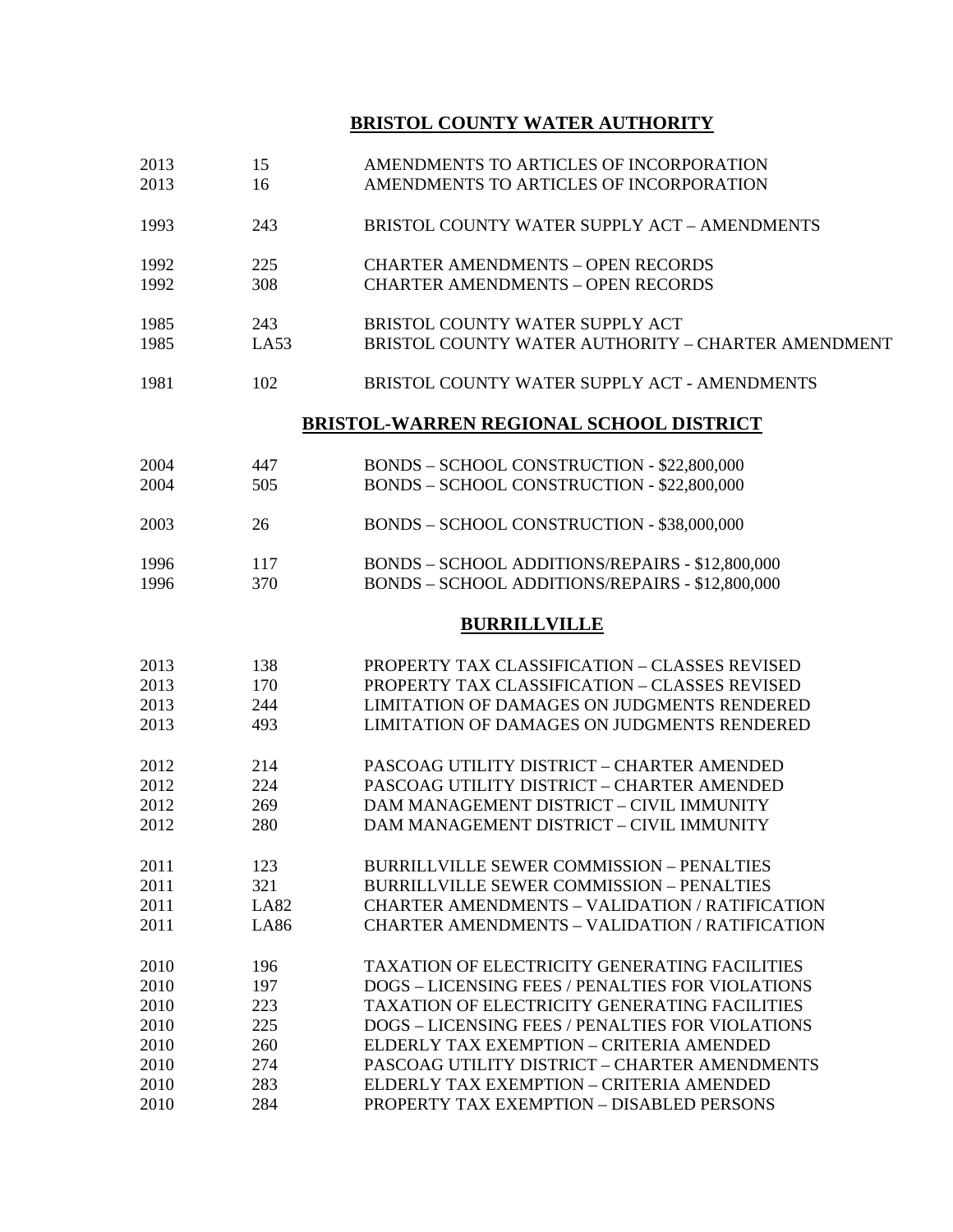| 2010         | 297              | PASCOAG UTILITY DISTRICT - CHARTER AMENDMENTS                 |
|--------------|------------------|---------------------------------------------------------------|
| 2010         | R <sub>160</sub> | HARRISVILLE FIRE DISTRICT - CENTENNIAL CELEBRATION            |
|              |                  |                                                               |
| 2009         | 54               | SEWER COMMISSION - CHARTER AMENDMENTS                         |
| 2009         | 178              | OAKLAND-MAPLEVILLE NO.4 FIRE DIST. - CHARTER AMENDMENT        |
| 2009         | 253              | OAKLAND-MAPLEVILLE NO.4 FIRE DIST. - CHARTER AMENDMENT        |
| 2009         | 259              | SEWER COMMISSION - CHARTER AMENDMENTS                         |
| 2009         | 278              | LOCAL LICENSING OF HAWKERS AND PEDDLERS                       |
| 2009         | 279              | <b>LOCAL LICENSING OF HAWKERS AND PEDDLERS</b>                |
| 2008         | 282              | DAM MANAGEMENT DISTRICTS - COLLECTION OF FEES                 |
| 2008         | 330              | <b>BONDS - SENIOR CENTER - \$4,000,000</b>                    |
| 2008         | 362              | DAM MANAGEMENT DISTRICTS - COLLECTION OF FEES                 |
| 2008         | 395              | <b>BONDS - SENIOR CENTER - \$4,000,000</b>                    |
| 2007         | 147              | PASCOAG UTILITY DISTRICT - ARTICLES/TAX EXEMPTION             |
| 2007         | 399              | <b>GLENDALE WATER ASSOCIATION - CHARTER AMENDMENT</b>         |
| 2007         | 445              | PASCOAG UTILITY DISTRICT - ARTICLES/TAX EXEMPTION             |
| 2007         | 455              | <b>GLENDALE WATER ASSOCIATION - CHARTER AMENDMENT</b>         |
|              |                  |                                                               |
| 2006         | 411              | TAX STABILIZATION FOR IMPROVEMENTS                            |
| 2006         | 532              | TAX STABILIZATION FOR IMPROVEMENTS                            |
| 2005         | 5                | <b>CHARTER AMENDMENTS - VALIDATION / RATIFICATION</b>         |
| 2005         | 12               | <b>CHARTER AMENDMENTS - VALIDATION / RATIFICATION</b>         |
| 2005         | 357              | <b>BUSINESS LICENSES - CERTIFICATE OF INSURANCE</b>           |
| 2005         | 359              | <b>ALCOHOLIC BEVERAGE LICENSES - CERTIFICATE OF INSURANCE</b> |
| 2005         | 420              | ALCOHOLIC BEVERAGE LICENSES - CERTIFICATE OF INSURANCE        |
| 2005         | 421              | <b>BUSINESS LICENSES - CERTIFICATE OF INSURANCE</b>           |
| 2004         | 30               | TAX CREDIT IN LIEU OF TAX EXEMPTION                           |
| 2004         | 31               | TAX EXEMPTION FOR DISABLED PERSONS - ELIGIBILITY              |
| 2004         | 66               | TAX EXEMPTION FOR DISABLED PERSONS - ELIGIBILITY              |
| 2004         | 67               | TAX CREDIT IN LIEU OF TAX EXEMPTION                           |
| 2004         | 226              | POLICE - OPTIONAL TWENTY YEAR RETIREMENT                      |
| 2004         | 242              | POLICE - OPTIONAL TWENTY YEAR RETIREMENT                      |
| 2004         | 329              | <b>COLUMBUS CLUB - TAX EXEMPTION</b>                          |
| 2004         | 506              | BONDS - SCHOOL CONSTRUCTION/RENOVATION - \$7,500,000          |
| 2004         | 561              | <b>COLUMBUS CLUB - TAX EXEMPTION</b>                          |
| 2004         | 568              | BONDS - SCHOOL CONSTRUCTION/RENOVATION - \$7,500,000          |
| 2002         | 36               | BONDS - TOWN LIBRARY - \$5,000,000                            |
| 2002         | 37               | BONDS - SEWAGE DISPOSAL SYSTEM - \$6,000,000                  |
| 2002         | 89               | BONDS - SEWAGE DISPOSAL SYSTEM - \$6,000,000                  |
| 2002         | 104              | BONDS - TOWN LIBRARY - \$5,000,000                            |
|              | 299              | POLICE - OPTIONAL RETIREMENT PROVISION                        |
| 2002<br>2002 | 369              | REDEVELOPMENT AGENCY - MEMBERSHIP                             |
|              |                  |                                                               |
| 2001         | 12               | PASCOAG UTILITY DISTRICT ACT                                  |
| 2001         | 47               | PASCOAG UTILITY DISTRICT ACT                                  |
| 2001         | 78               | BURRILLVILLE LAND TRUST - TAX EXEMPTION                       |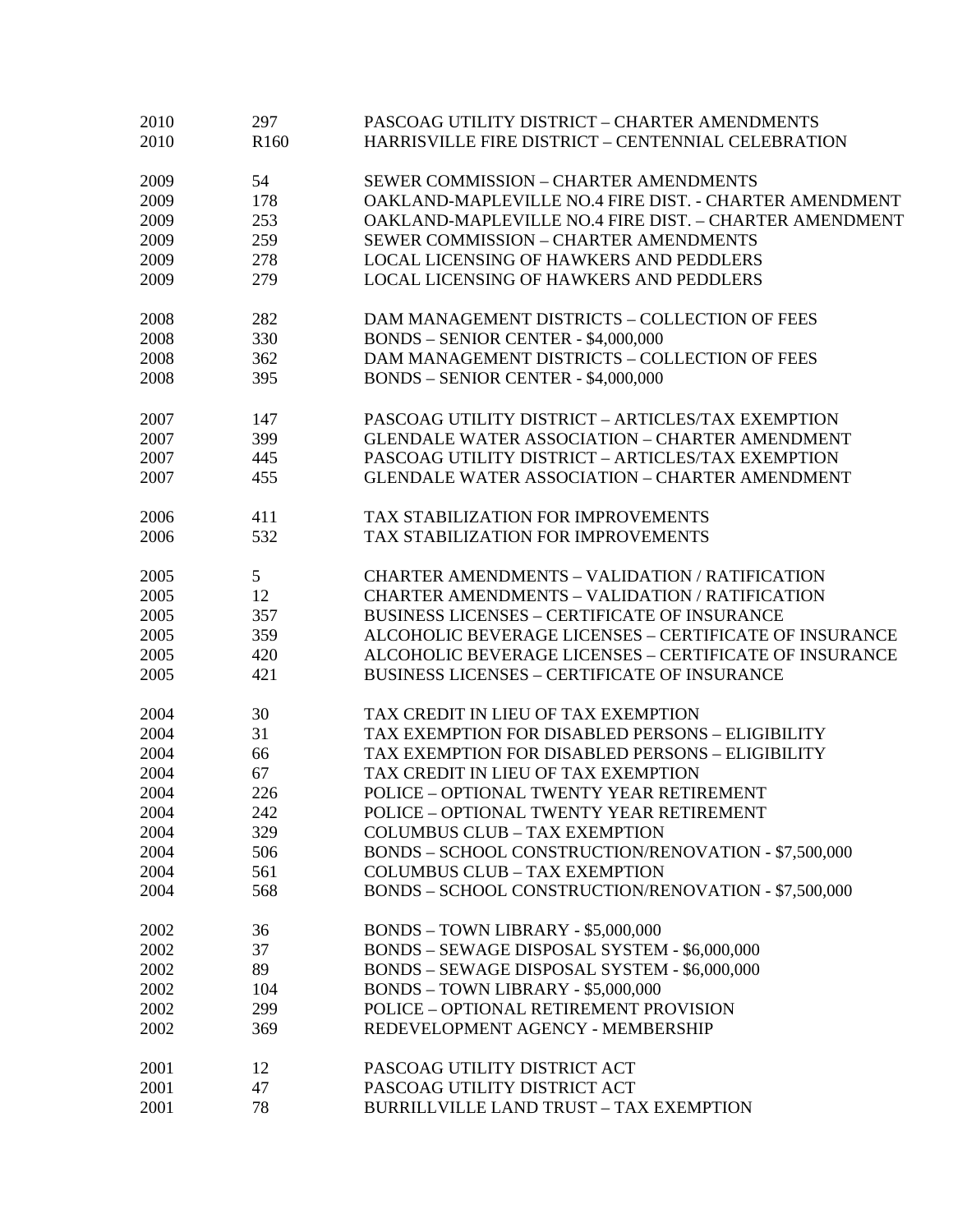| 2001 | 103  | ZONING - DIMENSIONAL VARIANCES                          |
|------|------|---------------------------------------------------------|
| 2001 | 352  | <b>BURRILLVILLE LAND TRUST - TAX EXEMPTION</b>          |
| 2001 | LA50 | OAKLAND/MAPLEVILLE FIRE DISTRICT- CHARTER REINSTATEMENT |
| 2000 | 32   | PASCOAG FIRE DISTRICT - BOND ISSUANCE                   |
| 2000 | 33   | PASCOAG FIRE DISTRICT - BOND ISSUANCE                   |
| 2000 | 59   | BURRILLVILLE LAND TRUST - ESTABLISHMENT                 |
| 2000 | 65   | BURRILLVILLE LAND TRUST - ESTABLISHMENT                 |
| 1999 | 35   | BONDS - HIGH SCHOOL CONSTRUCTION - \$12,500,000         |
| 1999 | 76   | <b>TAX EXEMPTIONS - TAX RATE</b>                        |
| 1999 | 81   | BONDS - HIGH SCHOOL CONSTRUCTION - \$12,500,000         |
| 1999 | 229  | ASSESSMENT / TAXATION OF NEW REAL ESTATE CONSTRUCTION   |
| 1999 | 230  | TAX DEFERMENT - INABILITY TO PAY                        |
| 1999 | 231  | TAX EXEMPTION - TAX CONSTITUTES A LIEN                  |
| 1999 | 266  | REGULATION OF EARTH REMOVAL - REPEALED                  |
| 1999 | 276  | ASSESSMENT / TAXATION OF NEW REAL ESTATE CONSTRUCTION   |
| 1999 | 321  | <b>REGULATION OF EARTH REMOVAL - REPEALED</b>           |
| 1999 | 334  | FIXED RATE FOR TAX EXEMPTIONS                           |
| 1999 | 335  | ASSESSMENT / TAXATION OF NEW REAL ESTATE CONSTRUCTION   |
| 1999 | 399  | MUNICIPAL COURT - ESTABLISHMENT                         |
| 1999 | 428  | HARRISVILLE FIRE DISTRICT - PUC APPROVAL                |
| 1998 | 6    | BONDS - SCHOOL PURPOSES - \$12,500,000                  |
| 1998 | 27   | <b>CHARTER AMENDMENTS - VALIDATION / RATIFICATION</b>   |
| 1998 | 165  | REGIONAL MUNICIPAL COURT WITH NORTH SMITHFIELD          |
| 1998 | 182  | PASCOAG FIRE DISTRICT - MONTAUP ELECTRIC                |
| 1998 | 253  | HARRISVILLE FIRE DISTRICT - BOUNDARIES                  |
| 1997 | 80   | <b>JUVENILE HEARING BOARD - ESTABLISHMENT</b>           |
| 1997 | 117  | <b>JUVENILE HEARING BOARD - ESTABLISHMENT</b>           |
| 1997 | 243  | HARRISVILLE FIRE DISTRICT - CHARTER AMENDMENT           |
| 1997 | 273  | HARRISVILLE FIRE DISTRICT - CHARTER AMENDMENT           |
| 1997 | LA41 | <b>GLENDALE FIRE DISTRICT - CHARTER AMENDMENT</b>       |
| 1995 | LA10 | PASCOAG FIRE DISTRICT - CHARTER AMENDMENT               |
| 1995 | LA38 | PASCOAG FIRE DISTRICT - CHARTER AMENDMENT               |
| 1994 | 40   | PROPERTY TAX CLASSIFICATION - ESTABLISHMENT             |
| 1994 | 151  | ELECTIONS - TIME OF OPENING OF POLLS                    |
| 1994 | 192  | <b>CHARTER AMENDMENTS - VALIDATION / RATIFICATION</b>   |
| 1994 | 274  | ELECTIONS - TIME OF OPENING OF POLLS                    |
| 1994 | LA27 | CHARTER AMENDMENTS - VALIDATION / RATIFICATION          |
| 1993 | 113  | PROPERTY REVALUATION EXTENSION TO 12/31/94              |
| 1993 | 166  | PROPERTY REVALUATION EXTENSION TO 12/31/94              |
| 1993 | 343  | RETAILER'S INVENTORY - EXEMPTION / FREEZE               |
| 1993 | 429  | STABILIZATION OF TAX ON QUALIFIED PROPERTY              |
| 1992 | 294  | TAX EXEMPTION FOR DISABLED PERSONS - ESTABLISHED        |
| 1992 | 295  | PROPERTY REVALUATION EXTENSION TO 12/31/93              |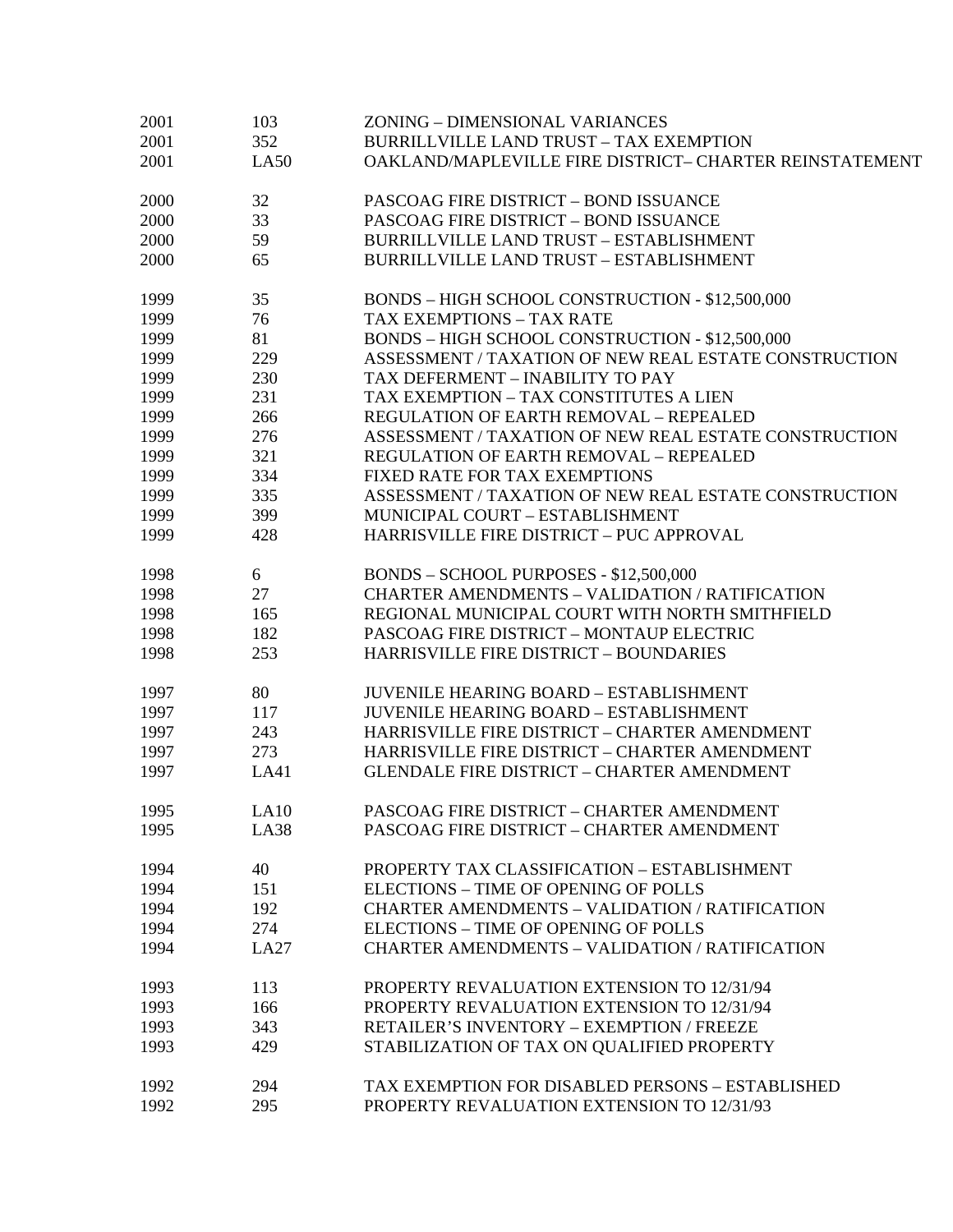| 1992 | 310          | PROPERTY REVALUATION EXTENSION TO 12/31/93              |
|------|--------------|---------------------------------------------------------|
| 1992 | 474          | <b>HIGHWAY SYSTEM</b>                                   |
| 1992 | LA39         | NASONVILLE WATER DISTRICT - MONIES PAID BY STATE        |
| 1991 | 405          | BONDS - LANDFILL CLOSING - \$1,600,000                  |
| 1991 | 413          | PASCOAG FIRE DISTRICT                                   |
| 1990 | 6            | POLICE PERSONNEL RETIREMENT                             |
| 1990 | 24           | HARRISVILLE FIRE DISTRICT - CHARTER AMENDMENT           |
| 1990 | 106          | <b>BUSINESS REGISTRATION</b>                            |
| 1990 | 107          | REGULATION OF JUNKYARDS                                 |
| 1990 | 111          | SUBDIVISION REGULATIONS                                 |
| 1990 | 178          | <b>REGULATION OF JUNKYARDS</b>                          |
| 1990 | 179          | <b>SUBDIVISION REGULATIONS</b>                          |
| 1990 | 298          | <b>DAMAGES DONE BY DOGS</b>                             |
| 1990 | 508          | <b>HARNESS RACING - REFERENDUM</b>                      |
| 1990 | 509          | <b>BUSINESS REGISTRATION</b>                            |
| 1990 | LA59         | <b>GLENDALE FIRE DISTRICT - CHARTER AMENDMENT</b>       |
| 1989 | 8            | BONDS - SEWAGE DISPOSAL - \$6,500,000                   |
| 1989 | 19           | BONDS - SEWAGE DISPOSAL - \$6,500,000                   |
| 1989 | 20           | BONDS - SCHOOLS - \$500,000                             |
| 1989 | 21           | <b>BONDS - OPEN SPACE - \$250,000</b>                   |
| 1989 | 22           | BONDS - MIDDLE SCHOOL - \$400,000                       |
| 1989 | 247          | INDUSTRIAL FOUNDATION OF BURRILLVILLE - TAX EXEMPTION   |
| 1989 | 256          | HOME RULE CHARTER ADOPTION - VALIDATION / RATIFICATION  |
| 1989 | 324          | SANITARY LANDFILL OPERATION                             |
| 1989 | LA61         | <b>GLENDALE FIRE DISTRICT - CHARTER AMENDMENT</b>       |
| 1988 | $\mathbf{1}$ | ZONING ORDINANCES - AMENDMENTS                          |
| 1988 | 57           | EXEMPTION / VALUATION FREEZE OF WHOLESALER'S INVENTORY  |
| 1988 | 112          | PARKING AND STORAGE OF VEHICLES                         |
| 1988 | 127          | BONDS - SEWAGE DISPOSAL - \$350,000                     |
| 1987 | 20           | <b>NASONVILLE WATER DISTRICT - CREATION</b>             |
| 1987 | 30           | TAXATION OF ELECTRICAL GENERATING FACILITIES            |
| 1987 | 55           | BONDS - SEWAGE DISPOSAL - \$7,000,000                   |
| 1987 | 142          | BONDS - SEWAGE DISPOSAL - \$7,000,000                   |
| 1987 | 143          | <b>VETERANS' TAX EXEMPTIONS - AMENDMENT</b>             |
| 1986 | 19           | <b>VETERANS' EXEMPTIONS - AMOUNTS INCREASED</b>         |
| 1986 | 23           | BONDS - SCHOOL CONSTRUCTION/IMPROVEMENTS - \$14,000,000 |
| 1986 | 84           | PROVIDENCE WATER SUPPLY BOARD                           |
| 1986 | 291          | NASONVILLE WATER DISTRICT - CHARTER AMENDMENT           |
| 1985 | 40           | PUBLIC WORKS DEPARTMENT                                 |
| 1985 | 122          | <b>TOWN MEETINGS</b>                                    |
| 1985 | 158          | <b>BURRILLVILLE WATER DISTRICT</b>                      |
| 1985 | 164          | BONDS - SEWAGE DISPOSAL - \$5,800,000                   |
| 1985 | 236          | HARRISVILLE FIRE DISTRICT                               |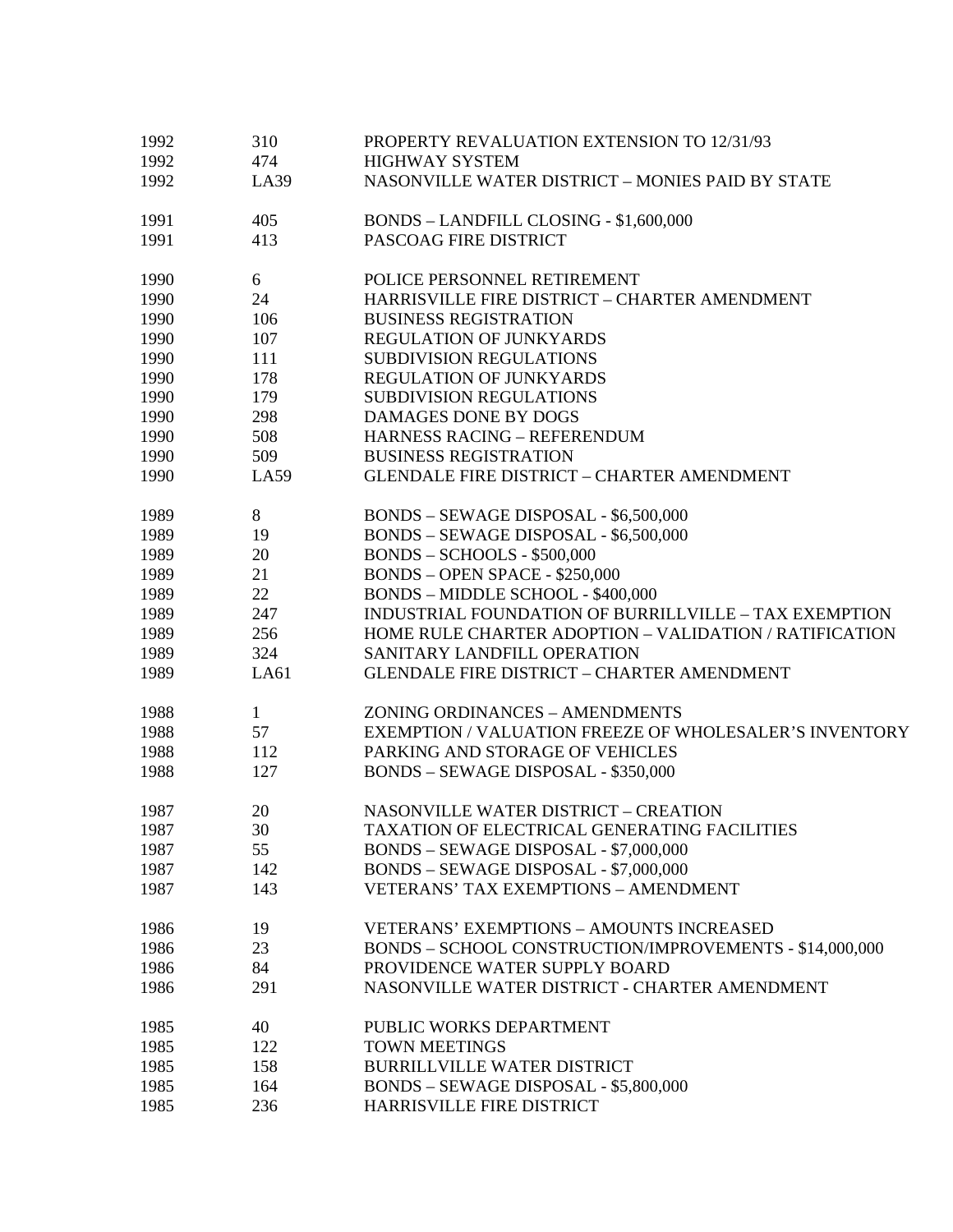| 1985 | 320              | PARKING REGULATIONS                                            |
|------|------------------|----------------------------------------------------------------|
| 1985 | LA99             | PASCOAG FIRE DISTRICT - CHARTER AMENDMENT                      |
| 1984 | 82               | HARRISVILLE FIRE DISTRICT - CHARTER AMENDMENT                  |
|      |                  |                                                                |
| 1984 | 90               | ELDERLY TAX EXEMPTION - TOWN MEETING APPROVAL                  |
| 1983 | 20               | PASCOAG FIRE DISTRICT - CHARTER AMENDMENT                      |
| 1983 | 90               | PASCOAG FIRE DISTRICT - CHARTER AMENDMENT                      |
| 1982 | 48               | BONDS - SEWAGE DISPOSAL SYSTEM - \$3,500,000                   |
| 1982 | 139              | LICENSING AND REGULATION OF GAME ROOMS, JUKE BOXES, ETC.       |
| 1982 | LA $(pg. 45)$    | NASONVILLE FIRE DISTRICT - CHARTER AMENDMENT                   |
| 1981 | 92               | ELDERLY TAX EXEMPTION - AMOUNT INCREASED                       |
| 1981 | LA $(pg. 46)$    | <b>GLENDALE FIRE DISTRICT - CHARTER AMENDMENT</b>              |
| 1980 | 13               | PAYMENT OF FEE IN-LIEU: LAND USED FOR PUBLIC RECREATION        |
| 1980 | 136              | HARRISVILLE FIRE DISTRICT - CHARTER AMENDMENT                  |
|      | 209              | REGULATION OF EARTH REMOVAL                                    |
| 1980 |                  |                                                                |
| 1980 | LA $(pg. 83)$    | PASCOAG FIRE DEPARTMENT - CHARTER AMENDMENT                    |
|      |                  | <b>CENTRAL FALLS</b>                                           |
| 2013 | 81               | ASSESSMENT OF IMPROVED PROPERTY - EXEMPTION                    |
| 2013 | 87               | ASSESSMENT OF IMPROVED PROPERTY - EXEMPTION                    |
| 2013 | 90               | <b>CHARTER AMENDMENTS - VALIDATION / RATIFICATION</b>          |
| 2013 | 95               | ASSESSMENT OF IMPROVED PROPERTY - EXEMPTION                    |
| 2013 | 97               | <b>CHARTER AMENDMENTS - VALIDATION / RATIFICATION</b>          |
| 2013 | 144              | <b>ARTICLE 13 - "EDUCATIONAL INSTITUTIONS" - BONDS</b>         |
| 2013 | 277              | ADOPTION OF SCHOOL-WIDE DRESS CODE POLICY                      |
| 2013 | 343              | ADOPTION OF SCHOOL-WIDE DRESS CODE POLICY                      |
| 2012 | 138              | <b>CLASS B LICENSE HOLDER - PROXIMITY EXEMPTION</b>            |
| 2012 | 141              | <b>CLASS B LICENSE HOLDER - PROXIMITY EXEMPTION</b>            |
| 2012 | 241              | <b>ARTICLE 12 - STABILIZATION FUND / MANAGEMENT OF SCHOOLS</b> |
| 2012 | 241              | <b>ARTICLE 22 - APPROPRIATION FOR BENEFIT OF RETIREES</b>      |
| 2012 | R <sub>257</sub> | WYATT DETENTION FACILITY COMMISSION - DATES EXTENDED           |
|      |                  |                                                                |
| 2011 | 265              | <b>SCHOOL DISTRICT BOARD OF TRUSTEES EXEMPTED</b>              |
| 2011 | R435             | COMMISSION TO STUDY WYATT DETENTION FACILITY                   |
| 2011 | R441             | COMMISSION TO STUDY WYATT DETENTION FACILITY                   |
| 2009 | 85               | BONDS - SCHOOLS / SCHOOL FACILITIES - \$5,000,000              |
| 2009 | 171              | BONDS - SCHOOLS / SCHOOL FACILITIES - \$5,000,000              |
|      |                  |                                                                |
| 2008 | 346              | HOMEOWNER TAX EXEMPTION - AMOUNT INCREASED                     |
| 2008 | 427              | <b>CHARTER AMENDMENTS - VALIDATION / RATIFICATION</b>          |
| 2008 | 461              | HOMEOWNER TAX EXEMPTION - AMOUNT INCREASED                     |

2008 476 CHARTER AMENDMENTS – VALIDATION / RATIFICATION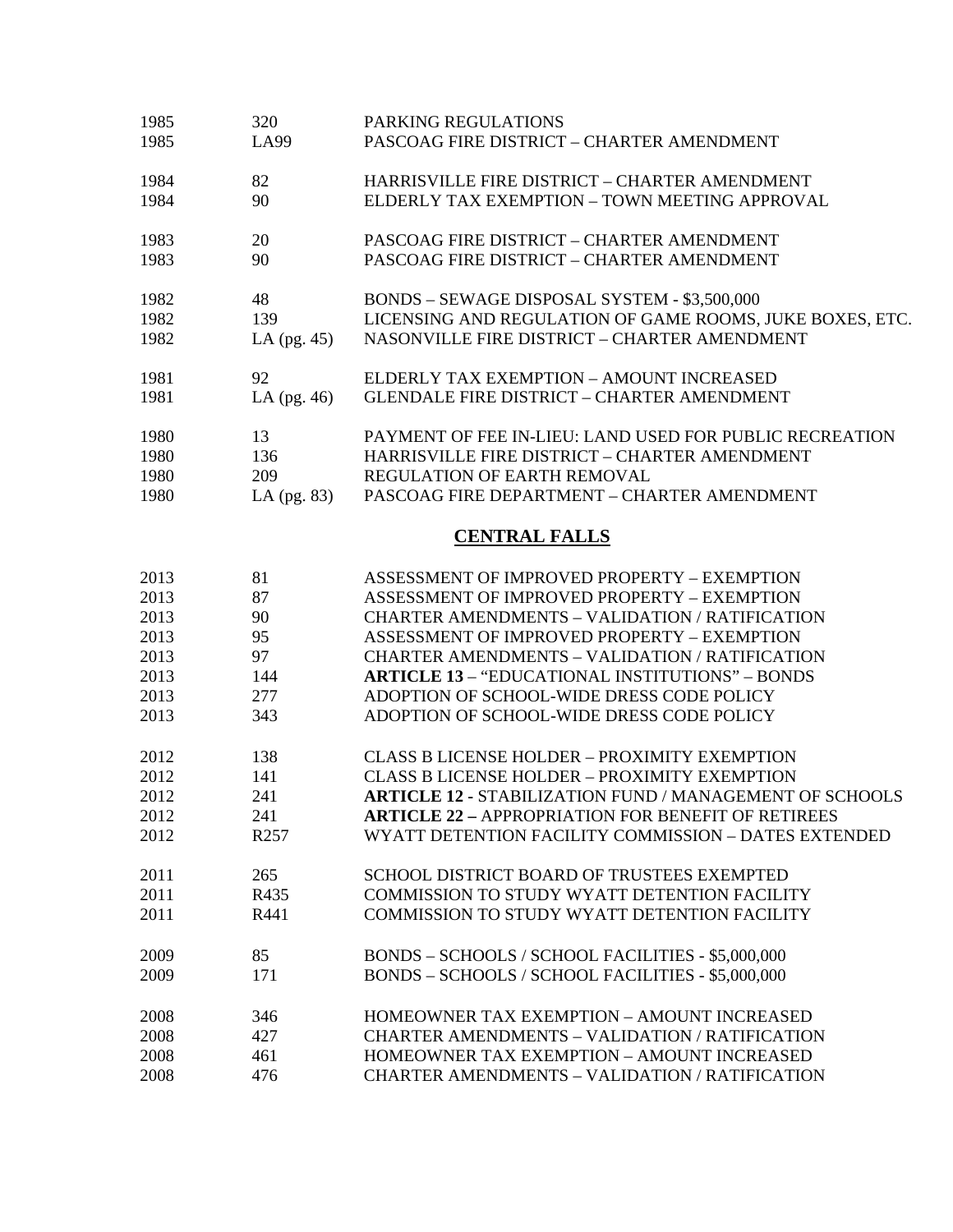| 2007 | 44             | CONVEYED TITLE TO WATER DISTRIBUTION SYSTEM           |
|------|----------------|-------------------------------------------------------|
| 2007 | 48             | CONVEYED TITLE TO WATER DISTRIBUTION SYSTEM           |
| 2007 | 103            | <b>CHARTER AMENDMENTS - VALIDATION / RATIFICATION</b> |
| 2007 | 105            | <b>CHARTER AMENDMENTS - VALIDATION / RATIFICATION</b> |
| 2007 | 263            | POWERS OF MUNICIPAL DETENTION FACILITY CORPORATION    |
| 2007 | 352            | TAX EXEMPTIONS - VARIOUS CATEGORIES AMENDED           |
| 2007 | 392            | POWERS OF MUNICIPAL DETENTION FACILITY CORPORATION    |
| 2007 | 465            | TAX EXEMPTIONS - VARIOUS CATEGORIES AMENDED           |
| 2005 | 20             | REPEAL OF CENTRAL FALLS REVIEW COMMISSION             |
| 2004 | 235            | HOMEOWNER TAX EXEMPTION - AMOUNT INCREASED            |
| 2004 | 236            | BONDS - PUBLIC BUILDINGS IMPROVEMENT - \$10,000,000   |
| 2004 | 328            | HOMEOWNER TAX EXEMPTION - AMOUNT INCREASED            |
| 2004 | 511            | BONDS - PUBLIC BUILDINGS IMPROVEMENT - \$10,000,000   |
| 2003 | 255            | HOUSING AUTHORITY - APPROVAL OF MEMBERS               |
| 2003 | 293            | <b>HOUSING AUTHORITY - APPROVAL OF MEMBERS</b>        |
| 2002 | $\overline{7}$ | <b>CLUB SPORT UNIAO MADEIRENSE - TAX EXEMPTION</b>    |
| 2002 | 204            | SCHOOL DISTRICT BOARD OF TRUSTEES - ESTABLISHED       |
| 1999 | 28             | <b>EDUCATION - URBAN COLLABORATIVE</b>                |
| 1999 | 194            | EDUCATION - URBAN COLLABORATIVE                       |
| 1999 | 492            | TAX STABILIZATION ON QUALIFIED PROPERTY               |
| 1996 | 221            | BONDS - SCHOOL BUILDINGS - \$12,000,000               |
| 1996 | 243            | BONDS - SCHOOL BUILDINGS - \$12,000,000               |
| 1995 | 239            | RESIDENTIAL IMPROVEMENTS - REASSESSMENT EXEMPTION     |
| 1995 | 249            | HOMEOWNER EXEMPTION - AMENDMENTS                      |
| 1995 | 302            | HOMEOWNER EXEMPTION - AMENDMENTS                      |
| 1994 | 32             | HOMEOWNER EXEMPTION - AMENDMENTS                      |
| 1994 | 33             | VETERANS' AND ELDERLY EXEMPTIONS - AMOUNTS INCREASED  |
| 1994 | 219            | VETERANS' AND ELDERLY EXEMPTIONS - AMOUNTS INCREASED  |
| 1994 | 318            | <b>JUVENILE HEARING BOARD - CREATION</b>              |
| 1993 | 156            | ELECTIONS: CANDIDATE WITHDRAWALS                      |
| 1993 | 173            | <b>JUVENILE HEARING BOARD - ESTABLISHMENT</b>         |
| 1992 | 86             | <b>ELECTIONS - WARD LINES</b>                         |
| 1992 | 300            | PROPERTY REVALUATION EXTENSION TO 12/31/93            |
| 1992 | 314            | MUNICIPAL COURT - STOPPING FOR CROSSING GUARDS        |
| 1991 | 44             | <b>ARTICLE 41 - FISCAL EMERGENCY</b>                  |
| 1991 | 312            | <b>SCHOOL DISTRICT FUNDING PLAN</b>                   |
| 1990 | 65             | <b>ARTICLE 67 - CENTRAL FALLS REVIEW COMMISSION</b>   |
| 1990 | 194            | PROPERTY TAX CLASSIFICATION - ADOPTION                |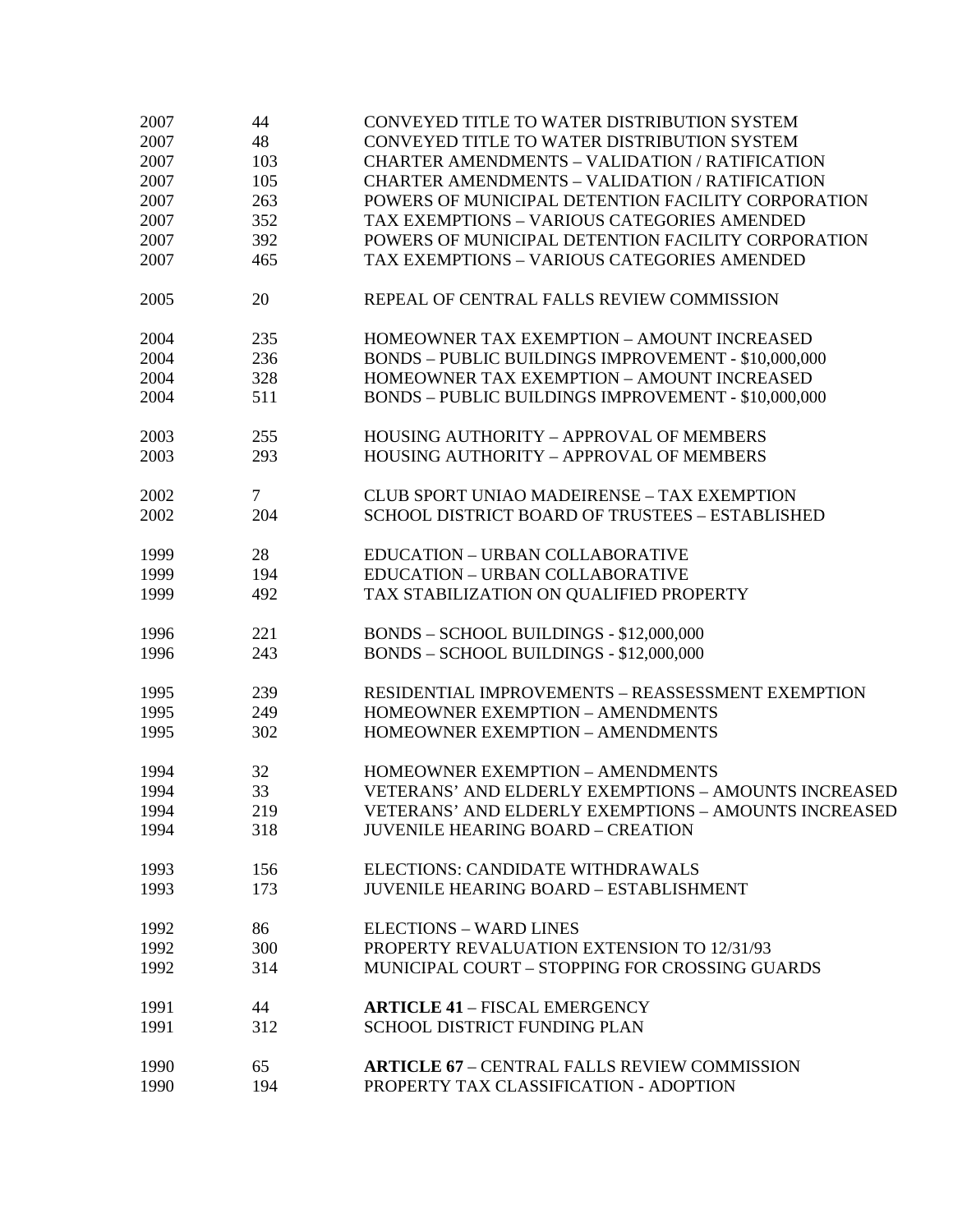| 1989 | 9              | <b>BONDS - SCHOOLS - \$9,900,000</b>                                                                    |
|------|----------------|---------------------------------------------------------------------------------------------------------|
| 1989 | 55             | RESOURCE RECOVERY FACILITY - NONBINDING REFERENDUM                                                      |
| 1989 | 450            | HOMEOWNER EXEMPTION - ADOPTION                                                                          |
|      |                |                                                                                                         |
| 1988 | 318            | MUNICIPAL COURT - ESTABLISHMENT                                                                         |
| 1988 | 552            | CENTRAL FALLS AND PAWTUCKET REGIONAL SCHOOL DISTRICT                                                    |
|      |                |                                                                                                         |
| 1986 | 170            | BONDS - BUDGET IMPLEMENTATION - \$6,000,000                                                             |
|      |                |                                                                                                         |
| 1985 | 135            | TAX EXEMPTIONS FOR VETERANS, BLIND AND ELDERLY                                                          |
| 1982 | 206            |                                                                                                         |
| 1982 | 357            | LICENSING AND REGULATION OF GAME ROOMS, JUKE BOXES, ETC.<br>SECURITY PERSONNEL FOR ELDERLY HOUSING      |
|      |                |                                                                                                         |
|      |                | <b>CHARIHO REGIONAL SCHOOL DISTRICT</b>                                                                 |
|      |                |                                                                                                         |
| 2008 | 428            | BONDS - MIDDLE SCHOOL RENOVATIONS - \$2,706,000<br><b>BONDS - RYSE SCHOOL RENOVATIONS - \$4,447,000</b> |
| 2008 | 429            |                                                                                                         |
| 2008 | 430            | BONDS - HIGH SCHOOL RENOVATIONS - \$17,847,000                                                          |
| 2008 | 435            | BONDS - HIGH SCHOOL RENOVATIONS - \$17,847,000                                                          |
| 2008 | 436            | BONDS - MIDDLE SCHOOL RENOVATIONS - \$2,706,000                                                         |
| 2008 | 437            | <b>BONDS - RYSE SCHOOL RENOVATIONS - \$4,447,000</b>                                                    |
| 2007 | 397            | BONDS - SCHOOLS/SCHOOL FACILITIES - \$26,000,000                                                        |
| 2007 | 484            | BONDS - SCHOOLS/SCHOOL FACILITIES - \$26,000,000                                                        |
|      |                |                                                                                                         |
| 2006 | 407            | <b>CHARTER AMENDMENT - PAYMENTS OF SHARES OF COSTS</b>                                                  |
| 2006 | 419            | <b>CHARTER AMENDMENT - POWER TO DISPOSE OF PROPERTY</b>                                                 |
| 2006 | 490            | <b>CHARTER AMENDMENT - BUDGET PROCEDURES</b>                                                            |
| 2005 | 218            | BONDS - SCHOOL CONSTRUCTION - \$99,824,000                                                              |
| 2005 | 240            | BONDS - SCHOOL CONSTRUCTION - \$99,824,000                                                              |
|      |                |                                                                                                         |
| 2004 | 265            | <b>ARTICLES OF INCORPORATION - AMENDED</b>                                                              |
| 2004 | 512            | <b>ARTICLES OF INCORPORATION - AMENDED</b>                                                              |
| 2002 | 11             | FINANCIAL MEETING - BUDGET ADOPTION                                                                     |
| 2002 | 12             | FINANCIAL MEETING - BUDGET ADOPTION                                                                     |
| 2002 | 298            | ENTRANCE, EXPANSION AND EXIT COMMITTEE                                                                  |
| 2002 | 368            | ENTRANCE, EXPANSION AND EXIT COMMITTEE                                                                  |
|      |                |                                                                                                         |
| 2001 | $\overline{c}$ | FINANCIAL MEETING - BUDGET ADOPTION                                                                     |
| 2001 | $\overline{4}$ | FINANCIAL MEETING - BUDGET ADOPTION                                                                     |
| 2001 | 16             | BONDS - SCHOOL RENOVATIONS - \$55,160,000                                                               |
| 2001 | 17             | <b>BONDS - SCHOOL RENOVATIONS - \$55,160,000</b>                                                        |
|      |                |                                                                                                         |
| 2000 | 6              | <b>FINANCIAL MEETING DATE</b>                                                                           |
| 2000 | $\overline{7}$ | <b>FINANCIAL MEETING DATE</b>                                                                           |
| 2000 | 13             | BONDS - SCHOOL CONSTRUCTION/RENOVATIONS - \$37,500,000                                                  |
| 2000 | 422            | BONDS - SCHOOL CONSTRUCTION/RENOVATIONS - \$37,500,000                                                  |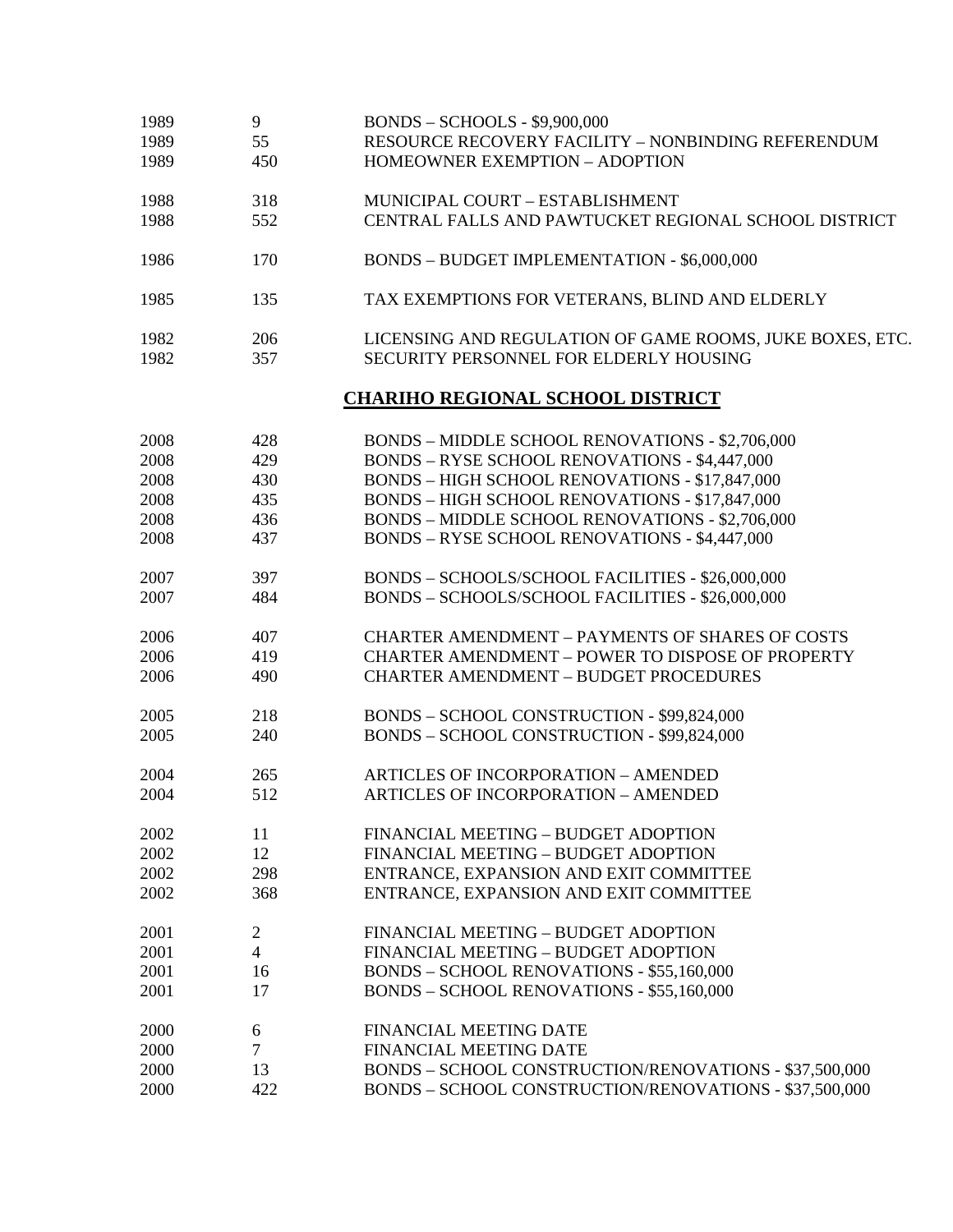| 1999 | 3              | <b>FINANCIAL MEETING DATE</b>                       |
|------|----------------|-----------------------------------------------------|
| 1998 | 5              | <b>BUDGET ADOPTION PROCEDURES</b>                   |
| 1997 | $\overline{4}$ | <b>ANNUAL MEETING DATE</b>                          |
| 1997 | $\overline{7}$ | <b>ANNUAL MEETING DATE</b>                          |
| 1997 | 279            | <b>ASSESSMENT PROVISIONS</b>                        |
|      |                |                                                     |
| 1996 | 9              | <b>FINANCIAL MEETING DATES</b>                      |
| 1996 | 112            | <b>SCHOOL COMMITTEE MEMBERS</b>                     |
| 1996 | 113            | ANNUAL AND SPECIAL DISTRICT MEETINGS                |
| 1996 | 114            | NEIGHBORHOOD ATTENDANCE DISTRICTS                   |
| 1996 | 115            | CONSTRUCTION COSTS AND BORROWING                    |
| 1995 | 8              | DISTRICT FINANCIAL MEETING DATE                     |
| 1995 | 11             | DISTRICT FINANCIAL MEETING DATE                     |
| 1995 | 285            | PAYMENT OF ASSESSMENTS                              |
| 1995 | 359            | PAYMENT OF ASSESSMENTS                              |
|      |                |                                                     |
| 1994 | $\overline{4}$ | <b>1994 FINANCIAL MEETING DATE</b>                  |
| 1994 | 368            | REGIONAL SCHOOL DISTRICT ACT - AMENDMENTS           |
|      |                |                                                     |
| 1993 | 3              | ANNUAL MEETING DATE AND BUDGET                      |
| 1993 | 109            | ANNUAL REGIONAL DISTRICT MEETING                    |
| 1992 | 3              | <b>FINANCIAL MEETING DATE</b>                       |
| 1992 | 95             | REGIONAL SCHOOL DISTRICT ACT - AMENDED              |
| 1992 | 479            | REGIONAL SCHOOL DISTRICT ACT - AMENDED              |
|      |                |                                                     |
| 1988 | 40             | <b>BOND ISSUE - TECHNICAL CORRECTIONS</b>           |
| 1986 | 286            | INCORPORATION ACT AMENDED - REFERENDUM              |
|      |                |                                                     |
| 1985 | 17             | REGIONAL SCHOOL DISTRICT - REFERENDUM               |
| 1983 | 38             | BONDS - HIGH SCHOOL ADDITION - \$5,579,000          |
| 1983 | 117            | BONDS - HIGH SCHOOL ADDITION - \$5,579,000          |
|      |                |                                                     |
| 1982 | 14             | BONDS - HIGH SCHOOL RENOVATIONS - \$5,084,736       |
| 1980 | 264            | FOUNDATION LEVEL SCHOOL SUPPORT                     |
|      |                |                                                     |
|      |                | <b>CHARLESTOWN</b>                                  |
| 2011 | 128            | MUNICIPAL COURT - TRAFFIC VIOLATIONS                |
| 2011 | 151            | <b>ARTICLE 6 - BEACH FEES - REDUCED LOCAL SHARE</b> |
| 2011 | 297            | MUNICIPAL COURT - TRAFFIC VIOLATIONS                |
|      |                |                                                     |

2009 272 CHARLESTOWN FIRE DISTRICT – CHARTER AMENDMENT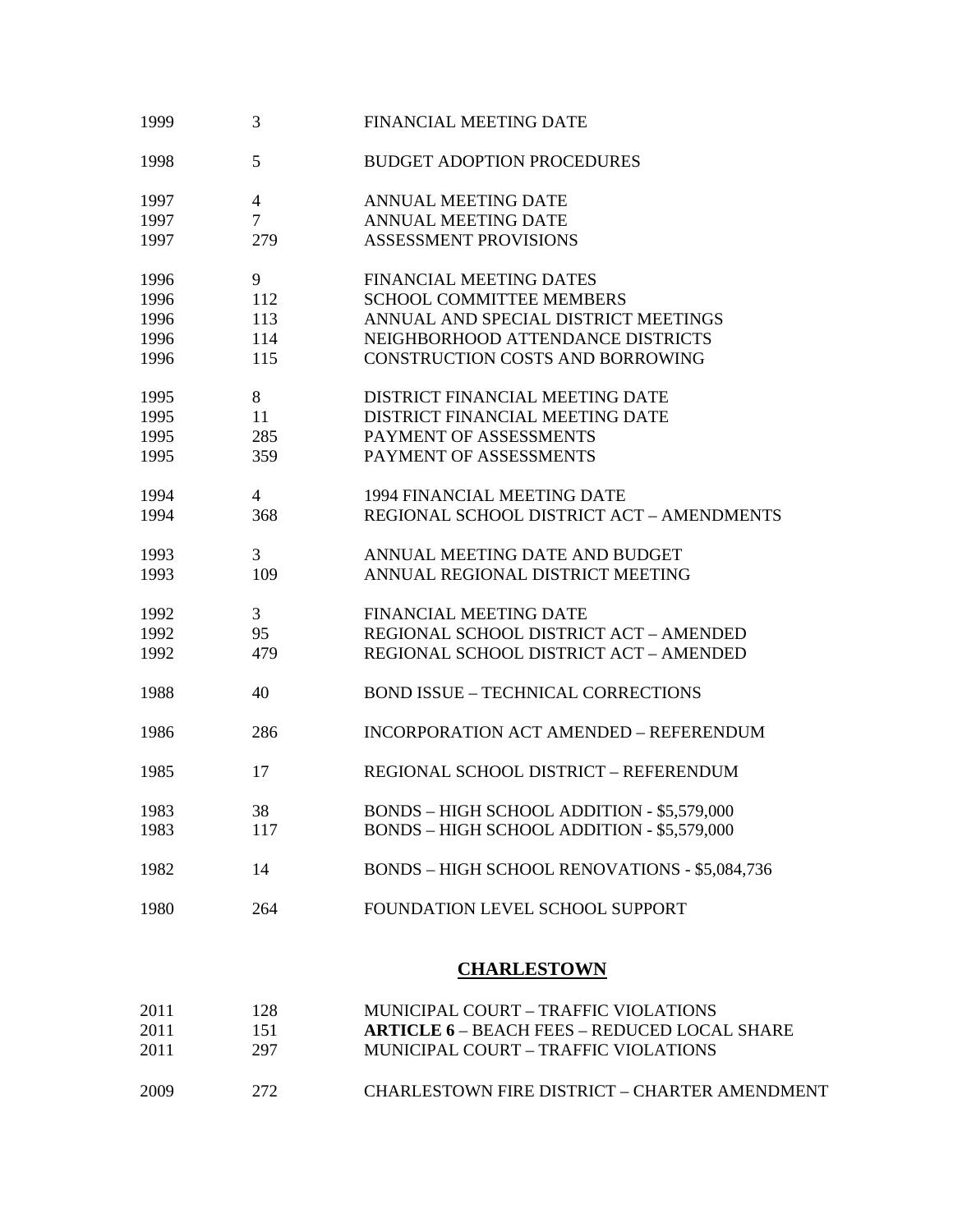| 2007 | 11          | BONDS - AFFORDABLE HOUSING - \$1,000,000                |
|------|-------------|---------------------------------------------------------|
| 2007 | 16          | BONDS - AFFORDABLE HOUSING - \$1,000,000                |
| 2007 | 357         | <b>CHARLESTOWN FIRE DISTRICT - CHARTER AMENDMENT</b>    |
| 2007 | 460         | <b>CHARLESTOWN FIRE DISTRICT - CHARTER AMENDMENT</b>    |
|      |             |                                                         |
| 2006 | 256         | TAX EXEMPT PROPERTY - RELIGIOUS ORGANIZATIONS           |
| 2005 | <b>LA48</b> | <b>CHARLESTOWN FIRE DISTRICT - CHARTER AMENDMENT</b>    |
| 2005 | LA49        | <b>CHARLESTOWN FIRE DISTRICT - CHARTER AMENDMENT</b>    |
|      |             |                                                         |
| 2004 | 266         | BONDS - CONSTRUCTION OF SCHOOL AUDITORIUM - \$3,000,000 |
| 2004 | 287         | BONDS - CAPITAL COSTS FOR SCHOOLS - \$34,900,000        |
| 2004 | 509         | BONDS - CAPITAL COSTS FOR SCHOOLS - \$34,900,000        |
| 2004 | 510         | BONDS - CONSTRUCTION OF SCHOOL AUDITORIUM - \$3,000,000 |
| 2004 | 560         | <b>SHANNOCK WATER DISTRICT - CREATION</b>               |
|      |             |                                                         |
| 2002 | 22          | ZONING BOARD OF REVIEW - ALTERNATE MEMBERS              |
| 2002 | 83          | BONDS - SCHOOLS/SCHOOL FACILITIES - \$15,000,000        |
| 2002 | 90          | ZONING BOARD OF REVIEW - ALTERNATE MEMBERS              |
| 2002 | <b>LA90</b> | <b>CHARLESTOWN FIRE DISTRICT - CHARTER AMENDMENT</b>    |
|      |             |                                                         |
| 2001 | 85          | INDEPENDENT SCHOOL SYSTEM - REFERENDUM                  |
| 2001 | LA17        | <b>CHARLESTOWN FIRE DISTRICT - CHARTER AMENDMENT</b>    |
|      |             |                                                         |
| 2000 | 134         | BONDS - ACQUISITION OF OPEN SPACE - \$2,000,000         |
| 2000 | 194         | PERSONAL WATERCRAFT SAFETY REGULATION                   |
| 2000 | 220         | PERSONAL WATERCRAFT SAFETY REGULATION                   |
| 2000 | 298         | BONDS - ACQUISITION OF OPEN SPACE - \$2,000,000         |
| 2000 | 311         | INDEPENDENT SCHOOL SYSTEM - REFERENDUM                  |
| 2000 | 434         | INDEPENDENT SCHOOL SYSTEM - REFERENDUM                  |
| 2000 | 437         | INDEPENDENT SCHOOL SYSTEM - REFERENDUM                  |
|      |             |                                                         |
| 1999 | 438         | MUNICIPAL LANDFILL - VERTICAL EXPANSION                 |
| 1999 | 460         | MUNICIPAL LANDFILL - VERTICAL EXPANSION                 |
|      |             |                                                         |
| 1998 | 35          | <b>JUVENILE HEARING BOARD - ESTABLISHMENT</b>           |
| 1998 | 413         | LIMITATION ON STATE BEACH FEES ABOLISHED                |
|      |             |                                                         |
| 1995 | 289         | OPTICAL SCAN VOTING EQUIPMENT                           |
| 1995 | 361         | <b>BONDS - COMMUNITY CARE CENTER - \$1,900,000</b>      |
| 1995 | LA23        | <b>CHARLESTOWN FIRE DISTRICT - CHARTER AMENDMENT</b>    |
| 1995 | LA31        | SHADY HARBOR FIRE DISTRICT - CHARTER AMENDMENT          |
|      |             |                                                         |
| 1994 | LA5         | <b>CHARLESTOWN FIRE DISTRICT - CHARTER AMENDMENT</b>    |
|      |             |                                                         |
| 1992 | 471         | <b>CHARTER AMENDMENTS - VALIDATION / RATIFICATION</b>   |
| 1991 | 390         | <b>QUONOCHONTAUG WATER DISTRICT</b>                     |
|      |             |                                                         |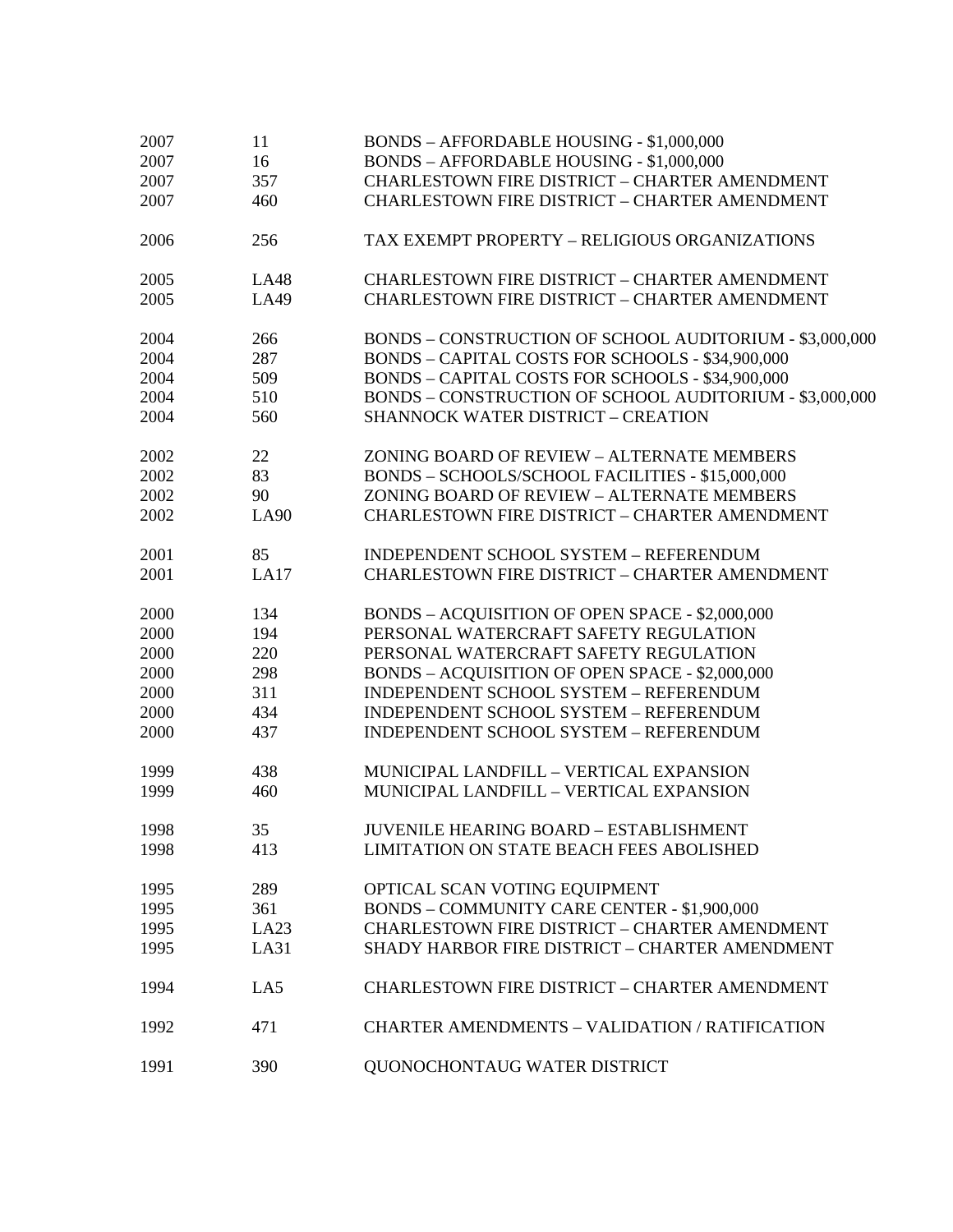| 1990 | 165          | BONDS - GOLF COURSE - \$3,500,000                              |
|------|--------------|----------------------------------------------------------------|
| 1990 | 185          | BONDS - GOLF COURSE - \$3,500,000                              |
| 1990 | 287          | MUNICIPAL COURT - ESTABLISHMENT                                |
| 1990 | 499          | <b>QUONOCHONTAUG WATER DISTRICT - CREATION</b>                 |
| 1989 | 38           | <b>ELECTIONS - OPENING OF POLLS</b>                            |
| 1989 | 52           | <b>WARRANTS FOR ARREST</b>                                     |
| 1989 | LA38         | CHARLESTOWN FIRE DISTRICT - CHARTER AMENDMENT                  |
| 1989 | LA60         | <b>CHARLESTOWN FIRE DISTRICT - CHARTER AMENDMENT</b>           |
| 1988 | LA42         | QUONOCHONTAUG CENTRAL BEACH FIRE DIST. - CHARTER AMEND.        |
| 1988 | <b>LA44</b>  | QUONOCHONTAUG CENTRAL BEACH FIRE DIST. - CHARTER AMEND.        |
| 1987 | LA37         | <b>CHARLESTOWN FIRE DISTRICT - CHARTER AMENDMENT</b>           |
| 1986 | 128          | REGULATION AND LICENSING OF TRAILER PARKS                      |
| 1986 | 219          | <b>POLICE - SEARCH WARRANTS</b>                                |
| 1985 | 180          | <b>HIGHWAYS</b>                                                |
| 1985 | 232          | <b>REGULATION OF PUBLIC WATERS</b>                             |
| 1985 | 481          | <b>HIGHWAYS</b>                                                |
| 1984 | 16           | POLICE LIEUTENANTS - SEARCH WARRANTS                           |
| 1984 | LA15         | QUONOCHONTAUG CENTRAL BEACH FIRE DIST. - WATER SYSTEM          |
| 1982 | 37           | <b>VARIOUS TAX EXEMPTIONS / CREDITS FOR ELDERLY - ADOPTION</b> |
| 1982 | LA (pg. 122) | <b>CHARLESTOWN FIRE DISTRICT - CHARTER AMENDMENT</b>           |
| 1981 | 16           | <b>CHARTER AMENDMENT VALIDATION - ELECTION PROCEDURE</b>       |
| 1981 | 111          | BONDS - MIDDLE SCHOOL CONSTRUCTION - \$5,000,000               |
| 1981 | 366          | VOTE FOR APPROPRIATION MADE PRIMA FACIE THAT PERMITTED         |
| 1980 | 1            | FISCAL YEAR CHANGE TO JULY 1                                   |
| 1980 | 212          | BONDS - MIDDLE SCHOOL CONSTRUCTION - \$5,000,000               |
|      |              | <b>COVENTRY</b>                                                |
| 2013 | 8            | CENTRAL COVENTRY FIRE DISTRICT - ANNUAL LEVY                   |
| 2013 | 11           | WESTERN COVENTRY FIRE DISTRICT - CHARTER AMENDMENTS            |
| 2013 | 12           | WESTERN COVENTRY FIRE DISTRICT - CHARTER AMENDMENTS            |
| 2013 | 516          | POWERS AND DUTIES OF FIRE DISTRICTS IN COVENTRY                |
| 2013 | 534          | ASPHALT AND CONTINUOUS MIXING FACILITIES                       |
| 2012 | 119          | BORROWING TO PAY COURT JUDGMENTS                               |
| 2012 | 127          | BORROWING TO PAY COURT JUDGMENTS                               |
| 2012 | 208          | CENTRAL COVENTRY FIRE DISTRICT - CHARTER AMENDMENT             |
| 2012 | 238          | CENTRAL COVENTRY FIRE DISTRICT - CHARTER AMENDMENT             |
| 2012 | 295          | BONDS - SCHOOL / MUNICIPAL BUILDINGS - \$5,000,000             |
| 2012 | 332          | BONDS - SCHOOL / MUNICIPAL BUILDINGS - \$5,000,000             |
| 2012 | 430          | BONDS - HEATING SYSTEMS IN SCHOOLS - \$1,600,000               |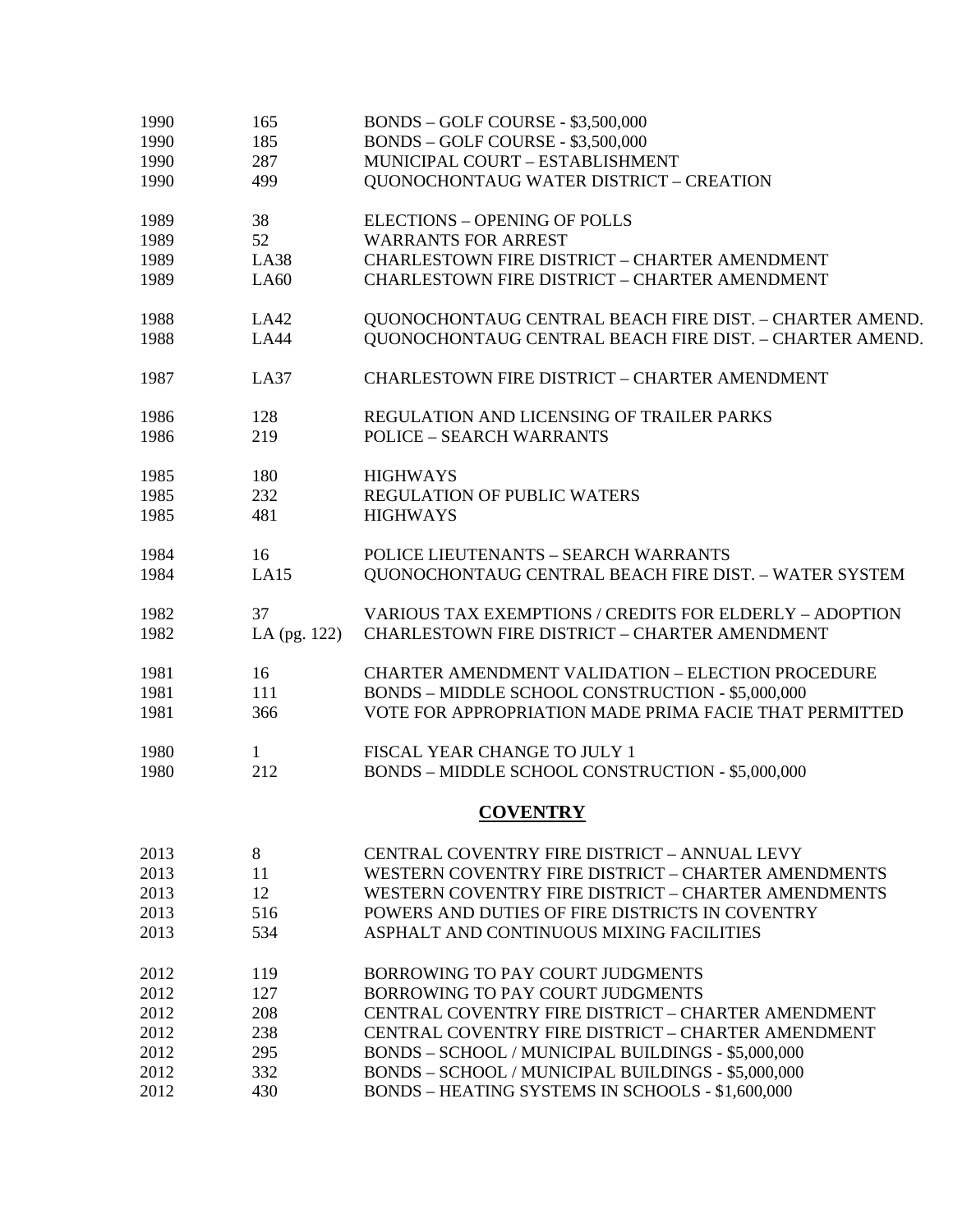| 2012 | 431   | BONDS - FIRE SYSTEMS IN HIGH SCHOOL - \$400,000        |
|------|-------|--------------------------------------------------------|
| 2012 | 432   | <b>BONDS - SCHOOL FLOORING REPLACEMENT - \$550,000</b> |
| 2012 | 433   | BONDS - ROOF REPAIRS FOR SCHOOLS - \$5,000,000         |
| 2012 | 434   | BONDS - HIGH SCHOOL ATHLETIC COMPLEX - \$1,000,000     |
| 2012 | 466   | BONDS - FIRE SYSTEMS IN HIGH SCHOOL - \$400,000        |
| 2012 | 467   | <b>BONDS - ROOF REPAIRS FOR SCHOOLS - \$5,000,000</b>  |
| 2012 | 468   | BONDS - SCHOOL FLOORING REPLACEMENT - \$550,000        |
| 2012 | 469   | BONDS - HIGH SCHOOL ATHLETIC COMPLEX - \$1,000,000     |
| 2012 | 470   | BONDS - HEATING SYSTEMS IN SCHOOLS - \$1,600,000       |
|      | 489   | ESTABLISHMENT OF TAX AMNESTY OF PROGRAM                |
| 2012 |       |                                                        |
| 2011 | LA123 | <b>CHARTER AMENDMENTS - VALIDATION / RATIFICATION</b>  |
| 2011 | LA136 | <b>CHARTER AMENDMENTS - VALIDATION / RATIFICATION</b>  |
| 2008 | 277   | <b>COVENTRY FIRE DISTRICT - CHARTER AMENDMENTS</b>     |
| 2008 | 432   | <b>COVENTRY FIRE DISTRICT - CHARTER AMENDMENTS</b>     |
| 2007 | 132   | WESTERN COVENTRY FIRE DISTRICT - CHARTER AMENDMENT     |
| 2007 | 199   | WESTERN COVENTRY FIRE DISTRICT - CHARTER AMENDMENT     |
| 2007 | 317   | SCHOOL DEPARTMENT/COMMITTEE - ACCEPTANCE OF GIFTS      |
|      |       |                                                        |
| 2007 | 349   | BONDS - PUBLIC FACILITIES - \$32,250,000               |
| 2007 | 434   | SCHOOL DEPARTMENT/COMMITTEE - ACCEPTANCE OF GIFTS      |
| 2007 | 466   | BONDS - PUBLIC FACILITIES - \$32,250,000               |
| 2006 | 119   | SEWER AUTHORITY ENABLING ACT - AMENDED                 |
| 2006 | 140   | SEWER AUTHORITY ENABLING ACT - AMENDED                 |
| 2006 | 305   | WEIGHT RESTRICTIONS ON SOUTH MAIN STREET               |
| 2006 | 402   | WASHINGTON LIGHTING DISTRICT CONSOLIDATION             |
| 2006 | 403   | TIOGUE LIGHTING DISTRICT CONSOLIDATION                 |
| 2006 | 404   | HARRIS FIRE AND LIGHTING DISTRICT CONSOLIDATION        |
| 2006 | 405   | CENTRAL COVENTRY FIRE DISTRICT CONSOLIDATION           |
| 2006 | 492   | CENTRAL COVENTRY FIRE DISTRICT CONSOLIDATION           |
| 2006 | 493   | HARRIS FIRE AND LIGHTING DISTRICT CONSOLIDATION        |
| 2006 | 494   | TIOGUE LIGHTING DISTRICT CONSOLIDATION                 |
| 2006 | 495   | WASHINGTON LIGHTING DISTRICT CONSOLIDATION             |
| 2006 | 496   | COVENTRY FIRE DISTRICT - CHARTER AMENDMENT             |
| 2005 | 170   | TAX EXEMPTION FOR ACTIVE DUTY MILITARY                 |
|      |       |                                                        |
| 2004 | 25    | <b>BOUNDARY LINE - ESTABLISHMENT</b>                   |
| 2004 | 148   | <b>BOUNDARY LINE - ESTABLISHMENT</b>                   |
| 2003 | 23    | SPECIAL ELECTION - COMBINED VOTING DISTRICTS           |
| 2002 | 231   | SENIOR CITIZENS' BOARD - INCREASED MEMBERSHIP          |
| 2001 | 29    | PERSONAL WATERCRAFT SAFETY REGULATION - LAKE TIOGUE    |
| 2000 | 49    | BONDS - RECREATIONAL LAND - \$2,000,000                |
| 2000 | 50    | <b>BONDS - RECREATIONAL LAND - \$2,000,000</b>         |
|      |       |                                                        |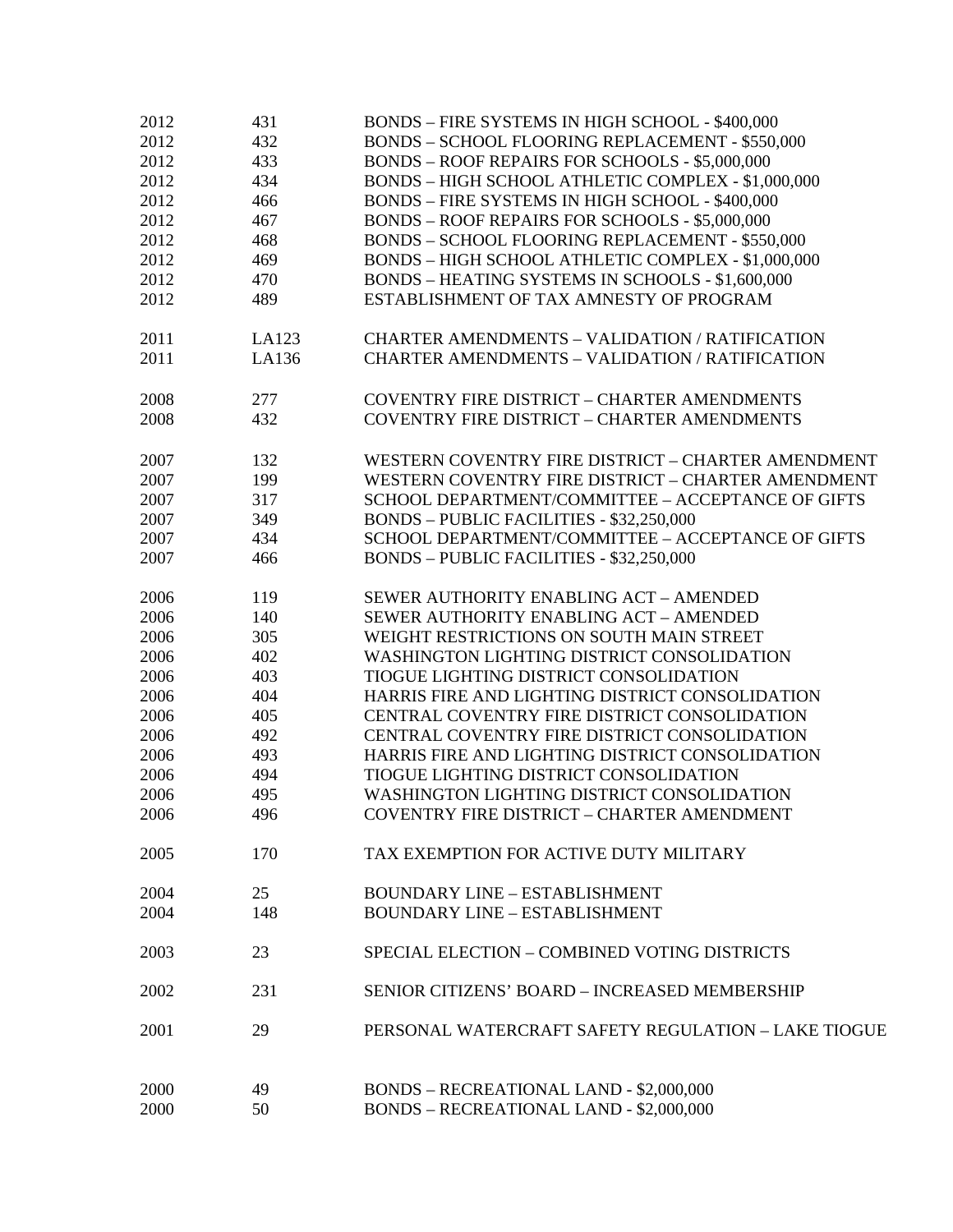| 2000 | 55             | <b>ARTICLE 29 - REGIONAL TOURISM DISTRICT</b>         |
|------|----------------|-------------------------------------------------------|
| 2000 | 241            | REGIONAL TOURISM DISTRICT                             |
|      |                |                                                       |
| 1999 | 10             | <b>COVENTRY FIRE DISTRICT - BOUNDARIES</b>            |
| 1999 | 20             | BONDS - SCHOOL CONSTRUCTION - \$34,000,000            |
| 1999 | 21             | <b>COVENTRY FIRE DISTRICT - BOUNDARIES</b>            |
| 1999 | 86             | COVENTRY LAND TRUST - ESTABLISHMENT                   |
| 1999 | 127            | COVENTRY LAND TRUST - ESTABLISHMENT                   |
| 1999 | 210            | BONDS - SCHOOL CONSTRUCTION - \$34,000,000            |
| 1997 | 330            | SEWER AUTHORITY ACT - AMENDMENTS                      |
| 1997 | LA7            | HOPKINS HILL ROAD FIRE DISTRICT - CHARTER AMENDMENT   |
| 1997 | LA39           | HOPKINS HILL ROAD FIRE DISTRICT - CHARTER AMENDMENT   |
| 1996 | 10             | STABILIZATION OF TAXES ON QUALIFIED PROPERTY          |
| 1996 | 21             | HOPKINS HILL ROAD FIRE DISTRICT - BORROWING POWER     |
| 1996 | 64             | HOPKINS HILL ROAD FIRE DISTRICT - BORROWING POWER     |
| 1996 | 368            | TAX LIEN CERTIFICATES - FROM \$6 TO \$12              |
| 1996 | 420            | TAX LIEN CERTIFICATES - FROM \$6 TO \$12              |
| 1996 | <b>LA28</b>    | WESTERN COVENTRY FIRE DISTRICT - CHARTER AMENDMENT    |
|      |                |                                                       |
| 1995 | 10             | <b>BONDS - NEW PUBLIC LIBRARY - \$4,760,000</b>       |
| 1995 | LA29           | WESTERN COVENTRY FIRE DISTRICT - CHARTER AMENDMENT    |
| 1995 | LA34           | WESTERN COVENTRY FIRE DISTRICT - CHARTER AMENDMENT    |
| 1994 | 1              | AMENDS 1993 BOND ISSUE ACT - ELECTION                 |
| 1994 | $\overline{2}$ | AMENDS 1993 BOND ISSUE ACT - ELECTION                 |
| 1993 | 87             | BONDS - SEWERAGE SYSTEM - \$8,500,000                 |
| 1993 | 161            | BONDS - SEWERAGE SYSTEM - \$8,500,000                 |
| 1993 | 331            | PROPERTY TAX DEFERRAL - ELDERLY AND DISABLED PERSONS  |
| 1993 | LA16           | CENTRAL COVENTRY FIRE DISTRICT - CHARTER AMENDMENT    |
| 1993 | LA18           | CENTRAL COVENTRY FIRE DISTRICT - CHARTER AMENDMENT    |
|      |                |                                                       |
| 1992 | 39             | CAPITAL DEVELOPMENT IMPACT FEES                       |
| 1992 | 40             | <b>SUBDIVISION REGULATIONS</b>                        |
| 1992 | 55             | SALE OF ABANDONED ROADS                               |
| 1992 | 153            | TAX EXEMPTION - WHOLESALERS' INVENTORY                |
| 1992 | 291            | ASSESSMENT / TAXATION OF NEW REAL ESTATE CONSTRUCTION |
| 1992 | LA19           | CENTRAL COVENTRY FIRE DISTRICT - CHARTER AMENDMENT    |
| 1992 | LA34           | VETERANS' EXEMPTION FOR JOSEPH MURRAY                 |
| 1991 | 13             | <b>BONDS - SEWERS - \$1,100,000</b>                   |
| 1991 | LA6            | CENTRAL COVENTRY FIRE DISTRICT - CHARTER AMENDMENT    |
| 1991 | LA7            | CENTRAL COVENTRY FIRE DISTRICT - CHARTER AMENDMENT    |
| 1990 | 288            | BONDS - REGIONAL SEWER SYSTEM - \$1,500,000           |
| 1989 | 14             | BONDS - HIGH SCHOOL - \$2,450,000                     |
| 1989 | 37             | BONDS - SEWERAGE SYSTEM - \$1,100,000                 |
| 1989 | 113            | HARRIS FIRE AND LIGHTING DISTRICT - MERGER COMMITTEE  |
|      |                |                                                       |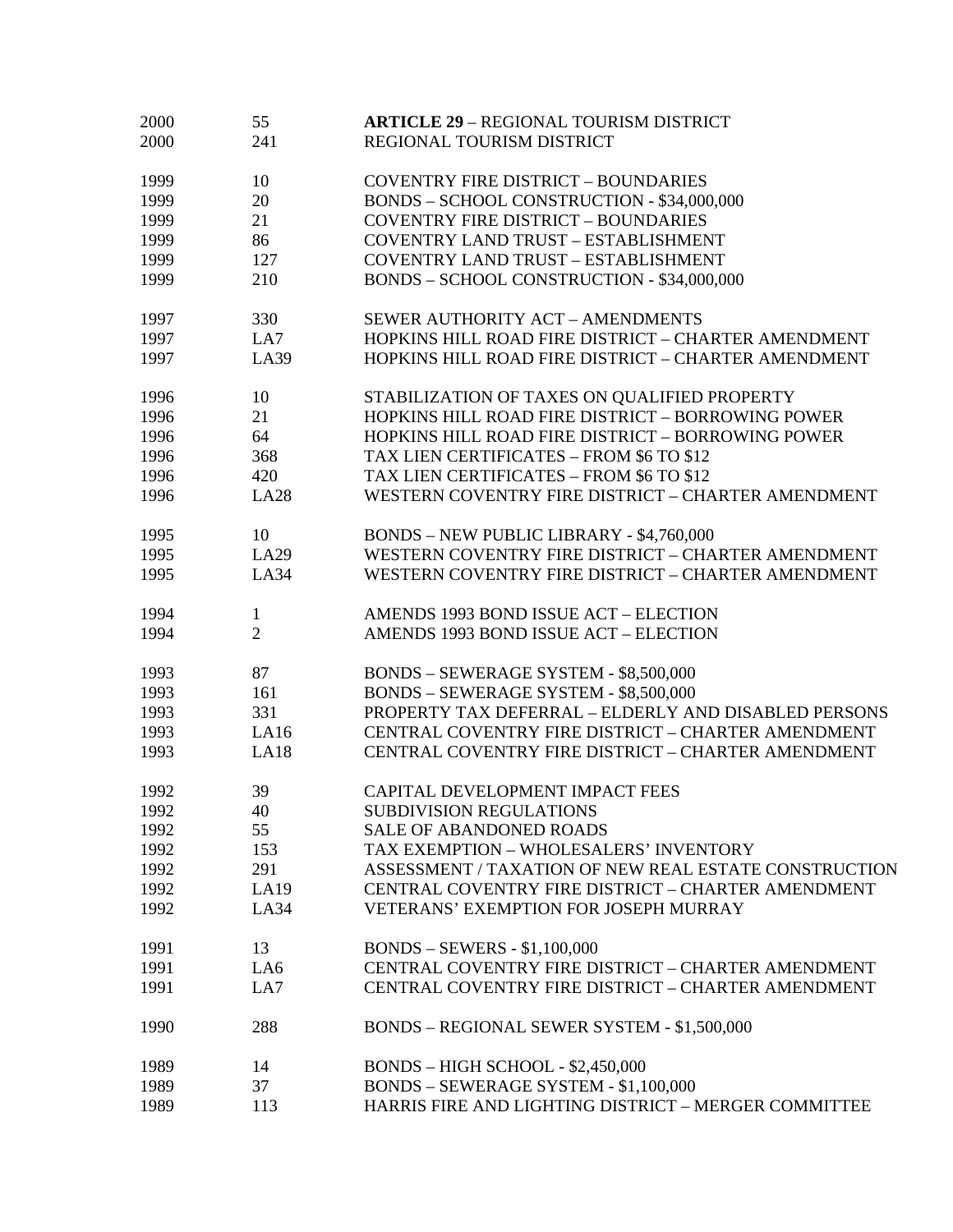| 1989 | 168           | VETERANS' / ELDERLY TAX EXEMPTIONS – AMOUNT INCREASED        |
|------|---------------|--------------------------------------------------------------|
| 1989 | 455           | <b>VETERANS' / ELDERLY TAX EXEMPTIONS - AMOUNT INCREASED</b> |
| 1989 | LA63          | TBPMBC - ANTHONY P.N.A. LODGE 1001 - TAX EXEMPTION           |
| 1988 | 113           | <b>BONDS - SCHOOLS - \$5,500,000</b>                         |
| 1988 | 116           | <b>EXTENSION OF HIGHWAY</b>                                  |
| 1988 | 125           | <b>BONDS - SCHOOLS - \$5,500,000</b>                         |
| 1988 | 232           | HOUSING AUTHORITY - COMPENSATION OF COMMISSIONERS            |
| 1988 | 319           | HOUSING AUTHORITY - COMPENSATION OF COMMISSIONERS            |
| 1988 | LA10          | WASHINGTON LIGHTING DISTRICT - CHARTER AMENDMENT             |
| 1987 | 19            | <b>BONDS - SEWERS - \$750,000</b>                            |
| 1987 | 294           | BONDS - HIGH SCHOOL ADDITION - \$2,200,000                   |
| 1987 | 295           | BONDS - ELEMENTARY SCHOOL - \$2,000,000                      |
| 1987 | 403           | LOCAL CANVASSING AUTHORITY - COUNCIL APPROVAL                |
| 1987 | 405           | BONDS - ELEMENTARY SCHOOL - \$2,000,000                      |
| 1987 | 406           | BONDS - HIGH SCHOOL ADDITION - \$2,200,000                   |
| 1986 | 144           | ALCOHOLIC BEVERAGES - CLASS C LICENSES                       |
| 1986 | 309           | <b>BONDS - POLICE STATION ADDITION - \$350,000</b>           |
| 1986 | 310           | <b>BONDS - LIBRARY ADDITION - \$610,000</b>                  |
| 1986 | 311           | <b>BONDS - PUBLIC WORKS GARAGE - \$290,000</b>               |
| 1986 | 312           | BONDS - TOWN HALL ADDITION - \$1,150,000                     |
| 1986 | 313           | BONDS - CONSTRUCTION OF TOWN ROAD - \$10,000,000             |
| 1985 | 203           | MUNICIPAL COURT                                              |
| 1985 | 219           | MUNICIPAL COURT                                              |
| 1985 | LA14          | CENTRAL COVENTRY FIRE DISTRICT - CHARTER AMENDMENT           |
| 1984 | 108           | <b>BONDS - SCHOOL REPAIRS - \$750,000</b>                    |
| 1984 | 219           | <b>AUTHORIZATION TO ESTABLISH FIRE LANES</b>                 |
| 1984 | LA46          | CENTRAL COVENTRY FIRE DISTRICT - CHARTER AMENDMENT           |
| 1983 | $\mathbf{1}$  | BONDS - SEWER CONSTRUCTION - \$6,900,000                     |
| 1983 | 286           | <b>DOG ORDINANCE</b>                                         |
| 1982 | 21            | HARRIS LIGHTING DISTRICT - CHARTER AMENDMENT                 |
| 1982 | 29            | <b>CHARTER AMENDMENT - RECALL OF ELECTED OFFICIALS</b>       |
| 1982 | 91            | BONDS - REGIONAL SEWER SYSTEM - \$1,000,000                  |
| 1980 | 62            | ZONING BOARD OF REVIEW - AUXILIARY MEMBER                    |
| 1980 | 117           | COVENTRY FIRE DEPARTMENT - PARTICIPATION IN M.E.R.S.         |
| 1980 | 189           | TAX EXEMPTIONS FOR VETERANS / TOTALLY DISABLED – ADOPTED     |
| 1980 | 231           | SENIOR CITIZENS' BOARD - ESTABLISHMENT                       |
| 1980 | 350           | <b>POLICE - SEARCH WARRANTS</b>                              |
| 1980 | 359           | POLICE OFFICERS RETIREMENT - VESTING                         |
| 1980 | LA (pg. 79)   | HOPKINS HILL ROAD FIRE DISTRICT - CHARTER AMENDMENT          |
| 1980 | LA $(pg. 82)$ | CENTRAL COVENTRY FIRE DISTRICT - CHARTER AMENDMENT           |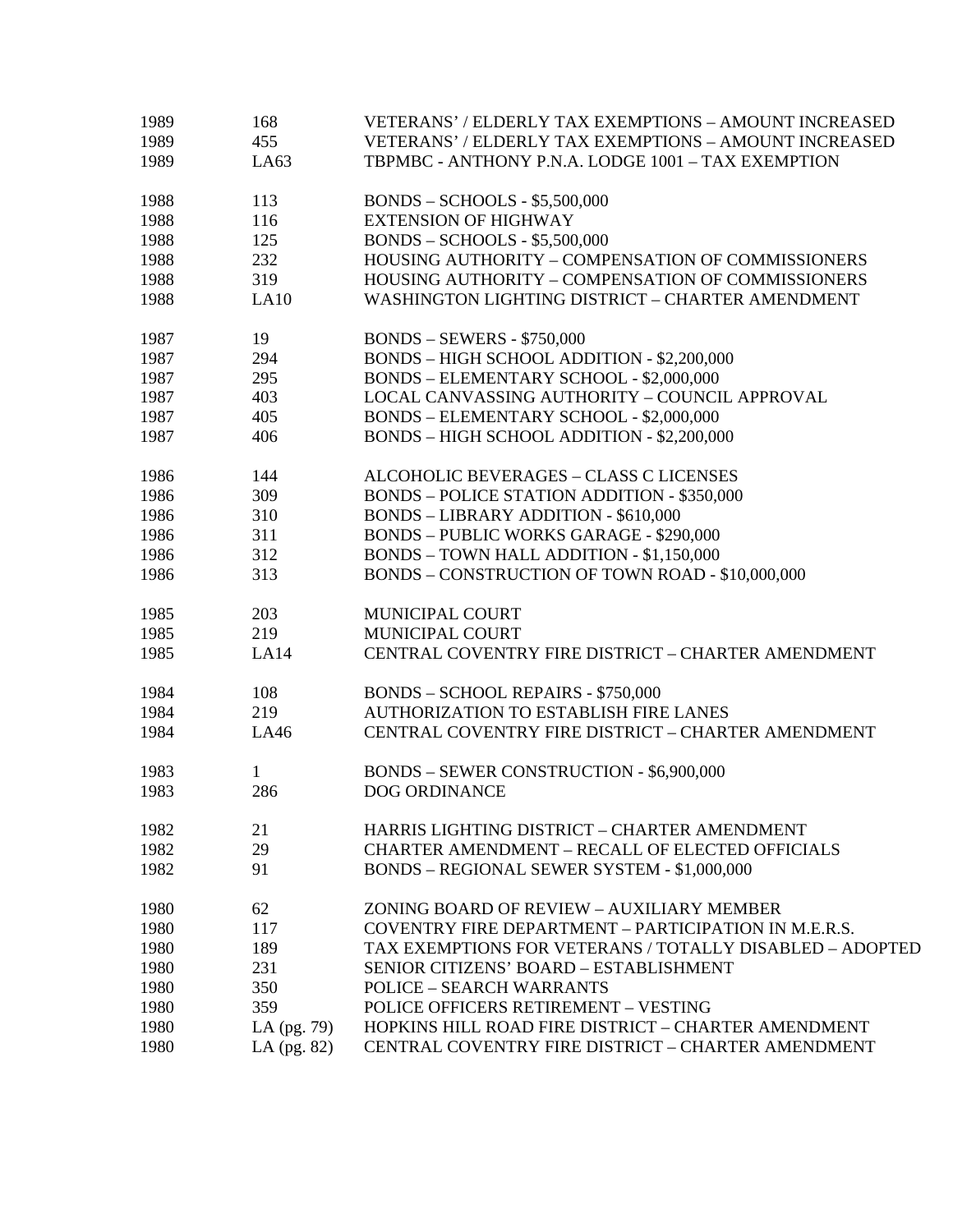## **CRANSTON**

| 2013 | 139              | <b>CLASS B LICENSE HOLDER - PROXIMITY EXEMPTION</b>    |
|------|------------------|--------------------------------------------------------|
| 2013 | 204              | <b>CLASS B LICENSE HOLDER - PROXIMITY EXEMPTION</b>    |
| 2013 | 444              | OPTING OUT OF MERS / DEFINED CONTRIBUTION PLAN         |
| 2013 | 472              | OPTING OUT OF MERS / DEFINED CONTRIBUTION PLAN         |
| 2013 | 526              | <b>CLASS B LICENSE HOLDER - PROXIMITY EXEMPTION</b>    |
|      |                  |                                                        |
| 2012 | 271              | <b>RESOURCE RECOVERY - OFF-SITE AIR MONITORING</b>     |
| 2012 | 279              | RESOURCE RECOVERY - OFF-SITE AIR MONITORING            |
| 2012 | 438              | BONDS - PLAYGROUNDS / ATHLETIC FIELDS - \$2,500,000    |
| 2012 | 440              | <b>SCHOOL DEPARTMENT EMPLOYEES - RETIREMENT</b>        |
| 2012 | 474              | BONDS - PLAYGROUNDS / ATHLETIC FIELDS - \$2,500,000    |
| 2012 | 475              | SCHOOL DEPARTMENT EMPLOYEES - RETIREMENT               |
| 2012 | LA135            | REAPPORTIONMENT - TOWN COUNCIL / SCHOOL COMMITTEE      |
| 2012 | LA136            | REAPPORTIONMENT - TOWN COUNCIL / SCHOOL COMMITTEE      |
|      |                  |                                                        |
|      |                  |                                                        |
| 2011 | R <sub>100</sub> | <b>INSTALLATION OF SAFETY IMPROVEMENTS</b>             |
|      |                  |                                                        |
| 2010 | 275              | STATE RETIREMENT SYSTEM - OPT OUT PROVISION            |
| 2010 | 286              | STATE RETIREMENT SYSTEM - OPT OUT PROVISION            |
|      |                  |                                                        |
| 2009 | 269              | ELDERLY/DISABLED TAX EXEMPTIONS AND FREEZE             |
| 2009 | 270              | ELDERLY/DISABLED TAX EXEMPTIONS AND FREEZE             |
|      |                  |                                                        |
| 2008 | 328              | ELDERLY/DISABLED TAX EXEMPTIONS - INCREASED AMOUNTS    |
| 2008 | 329              | BONDS - FINANCIAL SOFTWARE SYSTEM - \$1,000,000        |
| 2008 | 331              | BONDS - PUBLIC HIGHWAYS - \$10,000,000                 |
| 2008 | 332              | <b>BONDS - DRAINAGE IMPROVEMENTS - \$6,000,000</b>     |
| 2008 | 336              | <b>BONDS - FIRE STATION CONSTRUCTION - \$6,300,000</b> |
| 2008 | 338              | BONDS - ACQUISITION OF OPEN SPACE - \$6,000,000        |
| 2008 | 388              | BONDS - FINANCIAL SOFTWARE SYSTEM - \$1,000,000        |
| 2008 | 397              | BONDS - FIRE STATION CONSTRUCTION - \$6,300,000        |
| 2008 | 398              | ELDERLY/DISABLED TAX EXEMPTIONS - INCREASED AMOUNTS    |
| 2008 | 399              | BONDS - PUBLIC HIGHWAYS - \$10,000,000                 |
| 2008 | 401              | BONDS - ACQUISITION OF OPEN SPACE - \$6,000,000        |
| 2008 | 439              | <b>BONDS - DRAINAGE IMPROVEMENTS - \$6,000,000</b>     |
|      |                  |                                                        |
| 2007 | 17               | ZONING BOARD OF REVIEW - ALTERNATE MEMBERS             |
| 2007 | 18               | ZONING BOARD OF REVIEW - ALTERNATE MEMBERS             |
|      |                  |                                                        |
| 2006 | 391              | <b>BONDS - ATHLETIC FACILITIES - \$2,710,000</b>       |
| 2006 | 392              | <b>BONDS - PUBLIC WORKS EQUIPMENT - \$530,000</b>      |
| 2006 | 393              | BONDS - PUBLIC HIGHWAY REPAIRS - \$3,000,000           |
| 2006 | 394              | <b>BONDS - SEWER SYSTEM RENOVATIONS - \$8,500,000</b>  |
| 2006 | 395              | <b>BONDS - PUBLIC LIBRARIES - \$900,000</b>            |
| 2006 | 396              | BONDS - FIRE STATIONS/EQUIPMENT - \$4,335,000          |
| 2006 | 427              | BONDS - SCHOOL RENOVATIONS - \$9,585,000               |
| 2006 | 522              | <b>BONDS - PUBLIC WORKS EQUIPMENT - \$530,000</b>      |
| 2006 | 523              | <b>BONDS - PUBLIC LIBRARIES - \$900,000</b>            |
|      |                  |                                                        |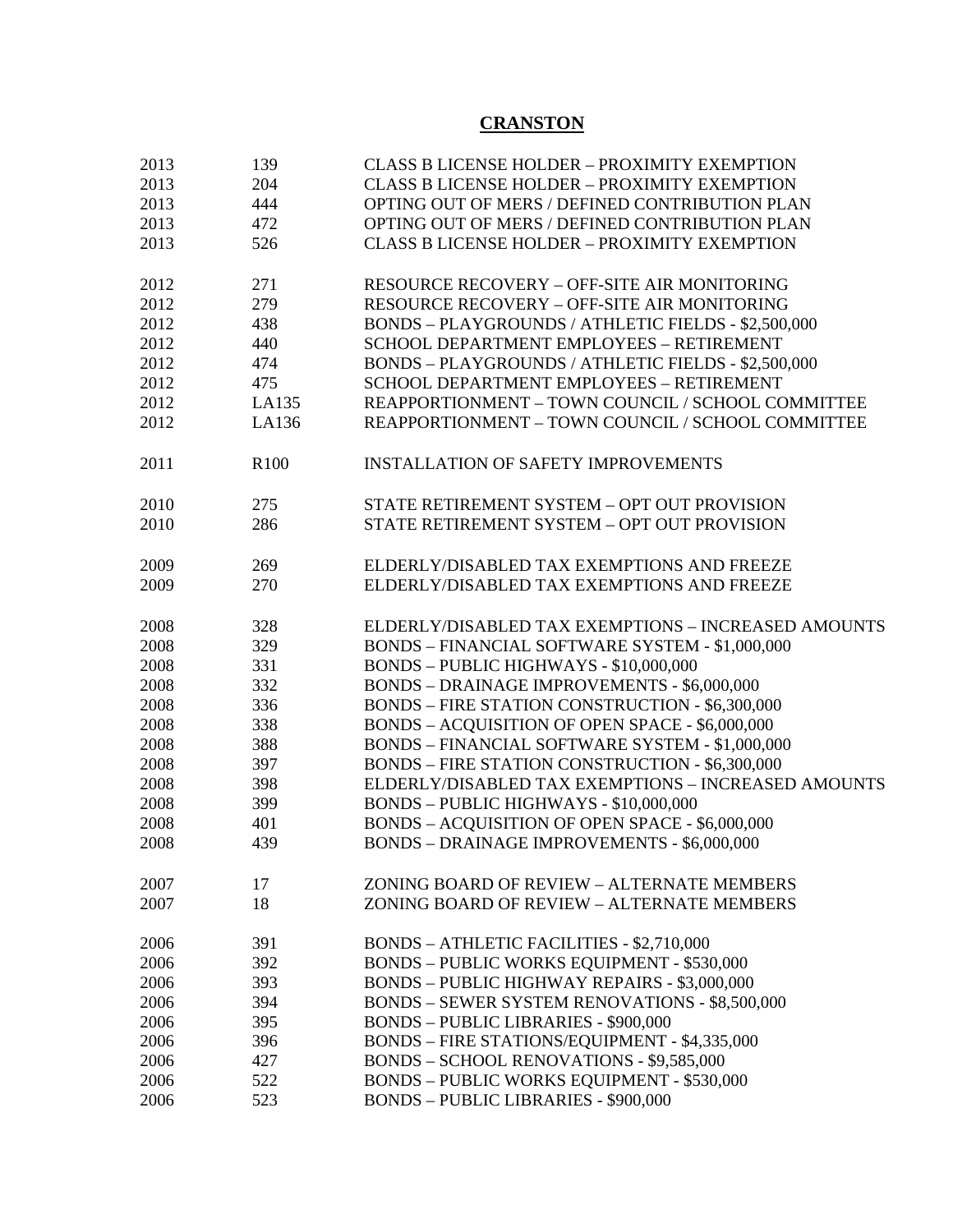| 2006 | 524    | <b>BONDS - SEWER SYSTEM RENOVATIONS - \$8,500,000</b>   |
|------|--------|---------------------------------------------------------|
| 2006 | 525    | BONDS - FIRE STATIONS/EQUIPMENT - \$4,335,000           |
| 2006 | 526    | <b>BONDS - PUBLIC HIGHWAY REPAIRS - \$3,000,000</b>     |
| 2006 | 528    | <b>BONDS - ATHLETIC FACILITIES - \$2,710,000</b>        |
| 2006 | 529    | BONDS - SCHOOL RENOVATIONS - \$9,585,000                |
|      |        |                                                         |
| 2004 | 418    | BONDS - HIGHWAY EQUIPMENT - \$1,000,000                 |
| 2004 | 419    | BONDS - CAREER/TECHNICAL CENTER - \$1,400,000           |
| 2004 | 422    | BONDS - SCHOOL BUILDING REPAIRS - \$7,000,000           |
| 2004 | 423    | <b>BONDS - PUBLIC BUILDING REPAIRS - \$1,500,000</b>    |
| 2004 | 424    | BONDS - PUBLIC HIGHWAY REPAIRS -\$2,000,000             |
| 2004 | 487    | AIRPORT NOISE MONITORING - REPORTS / HEARINGS           |
| 2004 | 514    | <b>BONDS - PUBLIC BUILDING REPAIRS - \$1,500,000</b>    |
| 2004 | 515    | <b>BONDS - SCHOOL BUILDING REPAIRS - \$7,000,000</b>    |
| 2004 | 516    | <b>BONDS - PUBLIC HIGHWAY REPAIRS - \$2,000,000</b>     |
| 2004 | 517    | BONDS - HIGHWAY EQUIPMENT - \$1,000,000                 |
| 2004 | 518    | BONDS - CAREER/TECHNICAL CENTER - \$1,400,000           |
|      |        |                                                         |
| 2003 | 5      | <b>IMPOSITION OF SUPPLEMENTAL TAX</b>                   |
| 2003 | 6      | IMPOSITION OF SUPPLEMENTAL TAX                          |
| 2003 | $\tau$ | STATE PAYMENT OF DEBT SERVICE ON QUALIFIED BONDS        |
| 2003 | $8\,$  | STATE PAYMENT OF DEBT SERVICE ON QUALIFIED BONDS        |
| 2003 | 41     | TAX CLASSIFICATION - COMPLETION OF UPDATE               |
| 2003 | 215    | ALCOHOLIC BEVERAGES / PROXIMITY TO SCHOOLS              |
| 2003 | 254    | ELDERLY TAX FREEZE - INCREASED INCOME LIMITS            |
| 2003 | 265    | ALCOHOLIC BEVERAGES / PROXIMITY TO SCHOOLS              |
| 2003 | 291    | ELDERLY TAX FREEZE - INCREASED INCOME LIMITS            |
| 2003 | 422    | R.I. TRAINING SCHOOL - LOCATION RESTRICTION             |
|      |        |                                                         |
| 2002 | 196    | ADJUTANT GENERAL CANNON REMOVAL                         |
|      |        |                                                         |
| 2000 | 80     | BONDS - ACQUISITION OF OPEN SPACE - \$1,000,000         |
| 2000 | 93     | ELDERLY TAX RATE FREEZE                                 |
| 2000 | 94     | HOUSING AUTHORITY MEMBERSHIP                            |
| 2000 | 111    | BONDS - POLICE STATION CONSTRUCTION - \$13,100,000      |
| 2000 | 112    | BONDS - SCHOOLS/SCHOOL FACILITIES - \$13,865,000        |
| 2000 | 113    | <b>BONDS - INSTALLATION OF STORM DRAINS - \$900,000</b> |
| 2000 | 115    | <b>BONDS - INFRASTRUCTURE RENOVATION - \$4,000,000</b>  |
| 2000 | 131    | <b>ENTERPRISE ZONE DESIGNATIONS</b>                     |
| 2000 | 256    | <b>ENTERPRISE ZONE DESIGNATIONS</b>                     |
| 2000 | 294    | BONDS - ACQUISITION OF OPEN SPACE - \$1,000,000         |
| 2000 | 303    | BONDS - PLAYGROUND CONSTRUCTION - \$2,400,000           |
| 2000 | 405    | BONDS - SCHOOLS/SCHOOL FACILITIES - \$13,865,000        |
| 2000 | 406    | <b>BONDS - INSTALLATION OF STORM DRAINS - \$900,000</b> |
| 2000 | 407    | BONDS - POLICE STATION CONSTRUCTION - \$13,100,000      |
| 2000 | 408    | <b>BONDS - INFRASTRUCTURE RENOVATION - \$4,000,000</b>  |
| 2000 | 409    | BONDS - PLAYGROUND CONSTRUCTION - \$2,400,000           |
| 2000 | 454    | POLICE AND FIRE - RETIREMENT SYSTEM OPTIONS             |
| 2000 | 517    | HOUSING AUTHORITY MEMBERSHIP                            |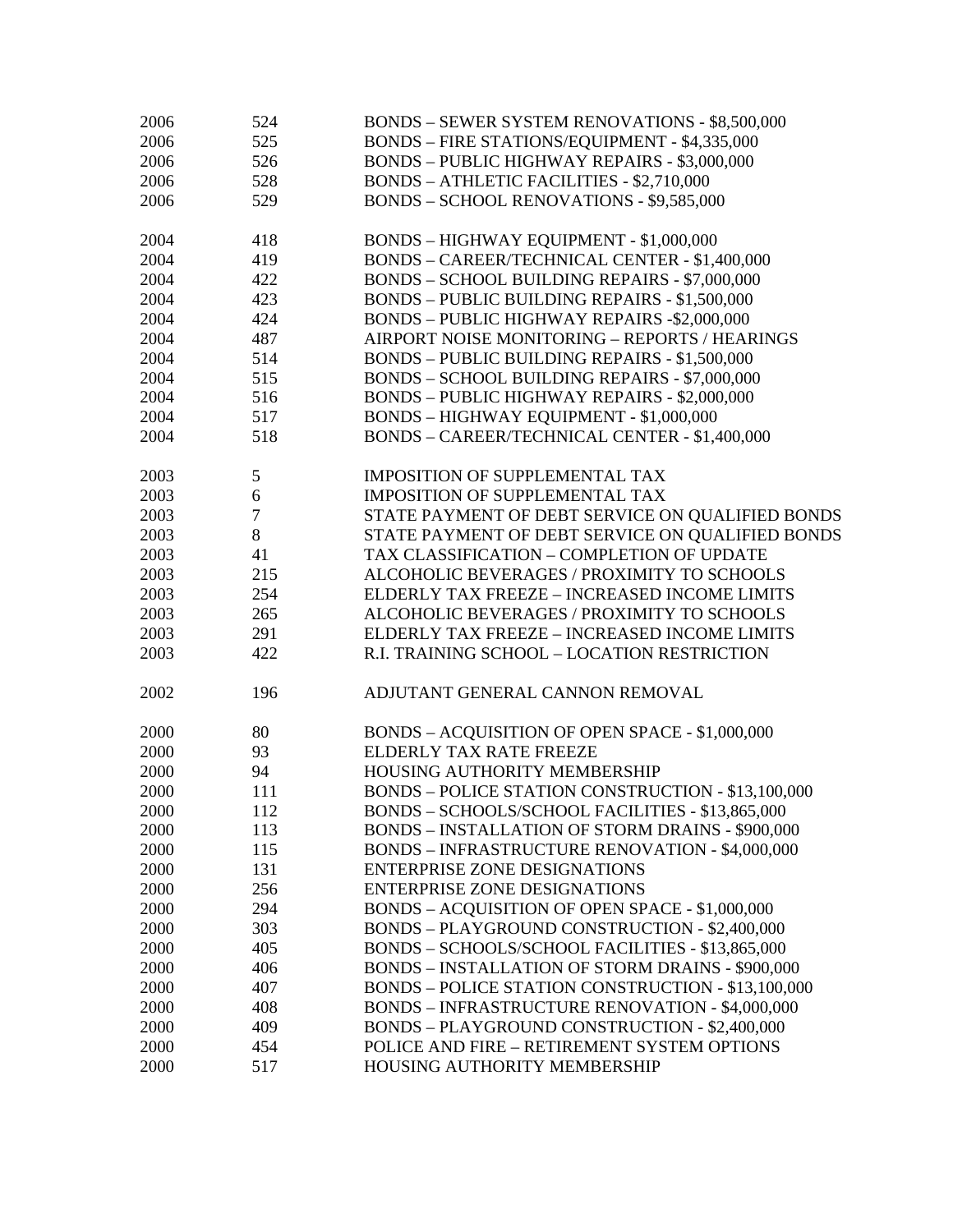| 1999 | 142 | <b>ENTERPRISE ZONE DESIGNATION</b>                       |
|------|-----|----------------------------------------------------------|
| 1999 | 271 | JOHN L. CURRAN STATE PARK - DEVELOPMENT                  |
| 1999 | 348 | <b>CONDEMNATION - MAXIMUM ACREAGE</b>                    |
| 1999 | 405 | MUNICIPAL COURT - INCREASED FINES                        |
| 1999 | 431 | <b>CONDEMNATION - MAXIMUM ACREAGE</b>                    |
| 1999 | 442 | MUNICIPAL COURT - INCREASED FINES                        |
|      |     |                                                          |
| 1998 | 95  | <b>BONDS - POLICE DEPARTMENT - \$900,000</b>             |
| 1998 | 96  | <b>BONDS - PUBLIC WORKS EQUIPMENT - \$700,000</b>        |
| 1998 | 97  | BONDS - FIRE DEPARTMENT - \$2,500,000                    |
| 1998 | 98  | BONDS - SCHOOL BUILDINGS - \$2,545,000                   |
| 1998 | 99  | <b>BONDS - STORM DRAIN FACILITIES - \$300,000</b>        |
| 1998 | 100 | BONDS - PUBLIC HIGHWAYS - \$2,000,000                    |
| 1998 | 101 | <b>BONDS - RECREATIONAL FACILITIES - \$2,000,000</b>     |
| 1998 | 102 | BONDS - CRANSTON HIGH SCHOOL WEST - \$5,975,000          |
| 1998 | 103 | <b>BONDS - STORM DRAIN FACILITIES - \$300,000</b>        |
| 1998 | 104 | <b>BONDS - RECREATIONAL FACILITIES - \$2,000,000</b>     |
| 1998 | 140 | BONDS - FIRE DEPARTMENT - \$2,500,000                    |
| 1998 | 141 | <b>BONDS - PUBLIC WORKS EQUIPMENT - \$700,000</b>        |
| 1998 | 153 | BONDS - PUBLIC HIGHWAYS - \$2,000,000                    |
| 1998 | 154 | BONDS - CRANSTON HIGH SCHOOL WEST - \$5,975,000          |
| 1998 | 156 | <b>BONDS - PUBLIC BUILDINGS - \$500,000</b>              |
| 1998 | 161 | <b>BONDS - PUBLIC BUILDINGS - \$500,000</b>              |
| 1998 | 162 | BONDS - SCHOOL BUILDINGS - \$2,545,000                   |
| 1998 | 163 | <b>BONDS - POLICE DEPARTMENT - \$900,000</b>             |
| 1997 | 200 | HOMESTEAD EXEMPTION - SUNSET PROVISION REPEALED          |
| 1997 | 220 | TAX LIEN CERTIFICATE - FROM \$6 TO \$12                  |
| 1997 | 244 | ABANDONED PROPERTY - NONUTILIZATION TAX                  |
| 1997 | 247 | ECONOMIC DEVELOPMENT TAX INCENTIVE PROGRAM               |
| 1997 | 257 | HOMESTEAD EXEMPTION - SUNSET PROVISION REPEALED          |
| 1997 | 258 | HOMESTEAD EXEMPTION - SUNSET REPEAL AND PRORATION        |
| 1997 | 375 | MOTOR VEHICLE REPAIR BUSINESSES - LICENSES               |
|      |     |                                                          |
| 1996 | 22  | HOMESTEAD TAX EXEMPTION - ESTABLISHMENT                  |
| 1996 | 75  | PROPERTY TAX CLASSIFICATION - ADOPTION                   |
| 1996 | 116 | TAX EXEMPTION – RELIGIOUS ORGANIZATIONS                  |
| 1996 | 118 | <b>BONDS - SCHOOLS - \$8,700,000</b>                     |
| 1996 | 119 | BONDS - RECREATION - \$3,000,000                         |
| 1996 | 120 | <b>BONDS - PUBLIC FACILITIES - \$1,500,000</b>           |
| 1996 | 121 | BONDS - FIRE DEPARTMENT - \$1,500,000                    |
| 1996 | 122 | <b>BONDS - PARK AVENUE - \$850,000</b>                   |
| 1996 | 123 | <b>BONDS - PUBLIC WORKS INFRASTRUCTURE - \$600,000</b>   |
| 1996 | 124 | <b>BONDS - PUBLIC WORKS EQUIPMENT - \$400,000</b>        |
| 1996 | 225 | HOMESTEAD TAX EXEMPTION - AMENDMENTS                     |
| 1996 | 374 | <b>OPTIONAL RETIREMENT - POLICE AND FIRE</b>             |
| 1995 | 282 | REAL ESTATE AND EXCISE TAX EXEMPTIONS - DISABLED PERSONS |
| 1995 | 283 | FREEZE OF TAX RATE FOR THE ELDERLY - AMENDMENTS          |
|      |     |                                                          |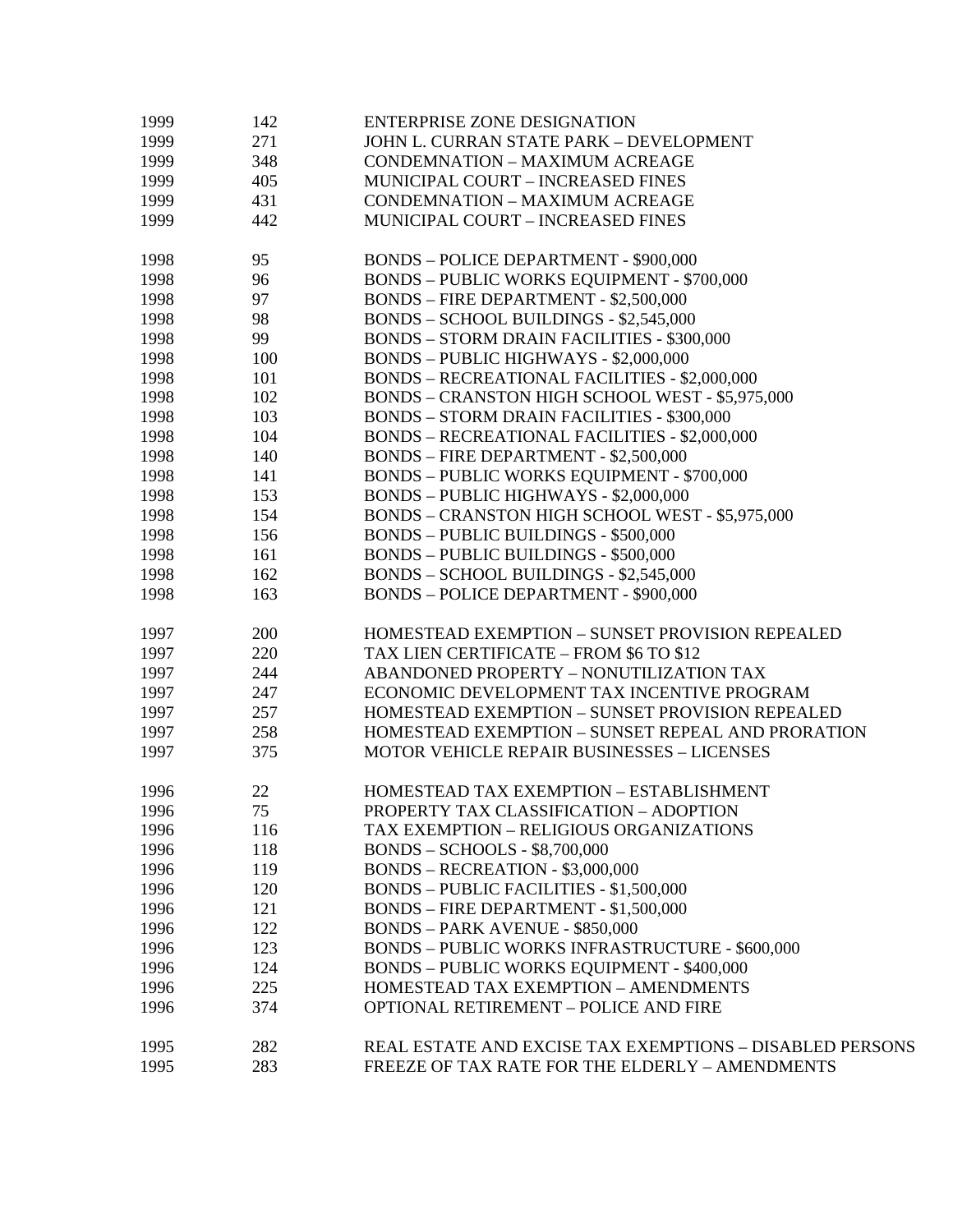| 1994 | 22  | <b>BONDS - SCHOOLS - \$8,500,000</b>                 |
|------|-----|------------------------------------------------------|
| 1994 | 283 | <b>BONDS - RECREATIONAL FACILITIES - \$2,000,000</b> |
| 1994 | 284 | BONDS - STREETS/HIGHWAYS - \$2,000,000               |
| 1994 | 285 | <b>BONDS - CITY BUILDINGS - \$325,000</b>            |
| 1994 | 286 | BONDS - COMPUTERIZED RECORDS - \$1,300,000           |
| 1994 | 287 | <b>BONDS - ENVIRONMENTAL HAZARD - \$175,000</b>      |
| 1994 | 288 | <b>BONDS - WATER DISTRIBUTION - \$4,000,000</b>      |
| 1994 | 289 | BONDS - SEWER SYSTEM - \$7,000,000                   |
| 1994 | 290 | BONDS - SCHOOL BUILDINGS - \$6,700,000               |
| 1994 | 291 | <b>BONDS - HIGHWAY EQUIPMENT - \$800,000</b>         |
| 1994 | 292 | <b>BONDS - STORM DRAINS - \$300,000</b>              |
| 1994 | 497 | INSURANCE, CLAIMS AND RISK MANAGEMENT COMMISSION     |
|      |     |                                                      |
| 1993 | 159 | <b>ENTERPRISE ZONE COUNCIL - CENSUS TRACT 135</b>    |
| 1993 | 336 | <b>ENTERPRISE ZONE COUNCIL - CENSUS TRACT 135</b>    |
| 1993 | 345 | PROPERTY REVALUATION EXTENSION TO 12/31/94           |
| 1993 | 467 | PROPERTY REVALUATION EXTENSION TO 12/31/94           |
| 1992 | 115 | BONDS - STREETS/HIGHWAYS - \$2,000,000               |
| 1992 | 119 | BONDS - SEWAGE TREATMENT - \$7,500,000               |
| 1992 | 120 | <b>BONDS - PUBLIC BUILDINGS - \$900,000</b>          |
| 1992 | 121 | <b>BONDS - SEWER SYSTEM - \$10,000,000</b>           |
| 1992 | 128 | <b>BONDS - SEWER SYSTEM - \$10,000,000</b>           |
| 1992 | 138 | <b>BONDS - HIGHWAY EQUIPMENT - \$500,000</b>         |
| 1992 | 141 | <b>BONDS - OPEN SPACE - \$2,000,000</b>              |
| 1992 | 142 | <b>BONDS - WATER SYSTEM - \$500,000</b>              |
| 1992 | 298 | HIGHWAY ABANDONMENT                                  |
| 1992 | 310 | PROPERTY REVALUATION EXTENSION TO 12/31/93           |
| 1992 | 333 | BONDS - RECREATION - \$2,000,000                     |
| 1992 | 481 | <b>LAND CONVEYANCE FROM STATE</b>                    |
| 1992 | 487 | REAPPORTIONMENT ACT                                  |
| 1991 | 74  | <b>BRAYTON CEMETERY RELOCATION</b>                   |
| 1991 | 409 | <b>CHARTER AMENDMENT - VALIDATION / RATIFICATION</b> |
|      |     |                                                      |
| 1990 | 140 | REGULATION OF PUBLIC WATERS                          |
| 1990 | 175 | <b>HARBOR LINES - PROVIDENCE JURISDICTION</b>        |
| 1990 | 264 | BONDS - SCHOOL BUILDINGS - \$6,000,000               |
| 1990 | 265 | BONDS - CENTRAL LIBRARY - \$1,000,000                |
| 1990 | 290 | <b>REGULATION OF PUBLIC WATERS</b>                   |
| 1990 | 437 | <b>BONDS - HIGHWAYS - \$2,000,000</b>                |
| 1990 | 438 | <b>BONDS - OPEN SPACE - \$2,500,000</b>              |
| 1990 | 439 | <b>BONDS - STORM DRAINS - \$500,000</b>              |
| 1990 | 440 | BONDS - POLICE AND FIRE BUILDINGS - \$2,500,000      |
| 1990 | 441 | BONDS - CITY BUILDINGS - \$2,700,000                 |
| 1990 | 446 | <b>HARBOR LINES - CRANSTON JURISDICTION</b>          |
| 1990 | 447 | <b>HARBOR LINES - PROVIDENCE JURISDICTION</b>        |
| 1990 | 467 | <b>JUVENILE HEARING BOARD - ESTABLISHMENT</b>        |
| 1989 | 4   | NOTICE BY TAXPAYER OF INTENT TO BRING IN ACCOUNT     |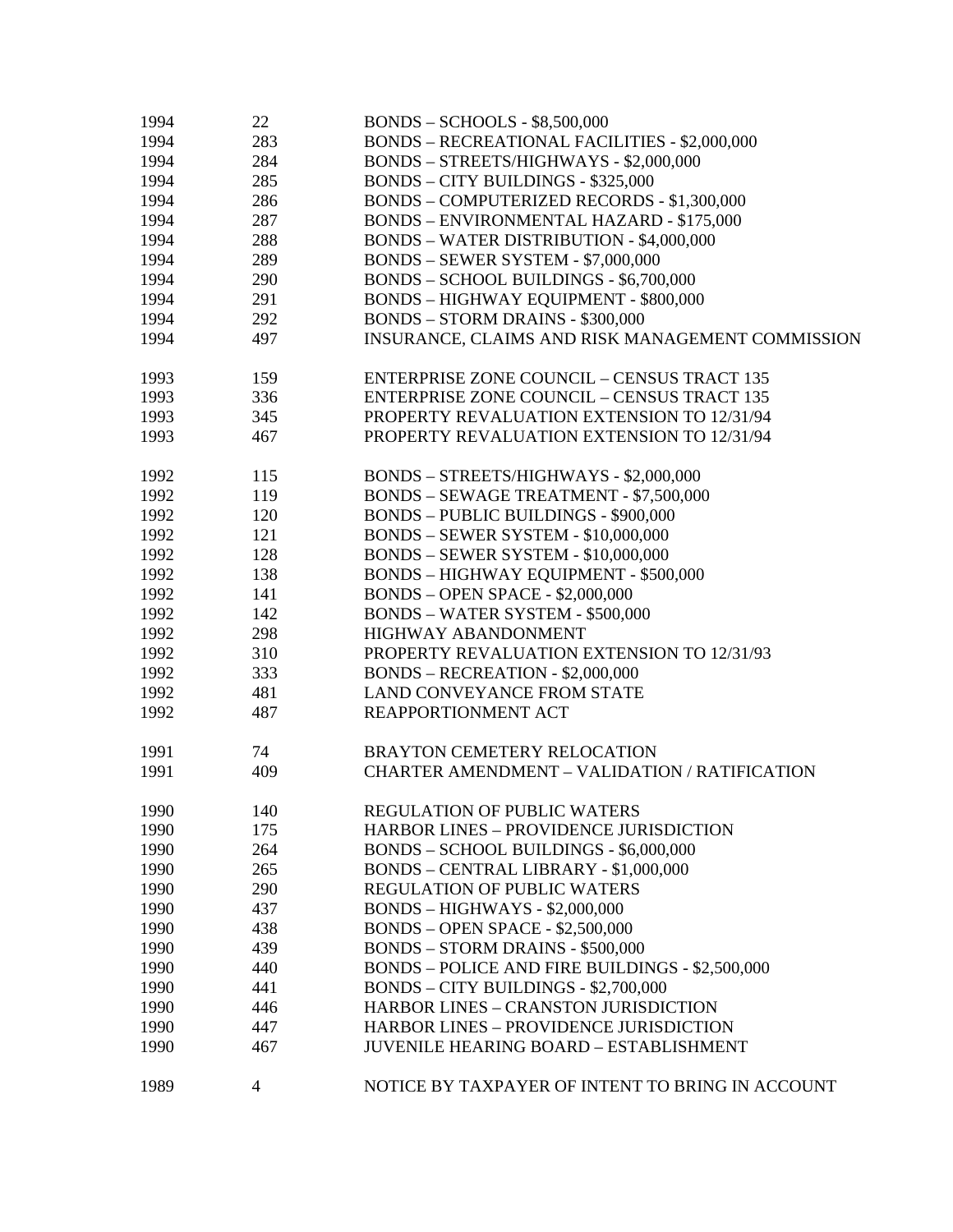| 1988 | 89             | BONDS - STREETS/HIGHWAYS - \$2,000,000                         |
|------|----------------|----------------------------------------------------------------|
| 1988 | 91             | <b>BONDS - SCHOOLS - \$9,300,000</b>                           |
| 1988 | 92             | BONDS - SEWAGE WORKS - \$5,000,000                             |
| 1988 | 264            | <b>BONDS - PUBLIC WORKS EQUIPMENT - \$600,000</b>              |
| 1988 | 265            | <b>BONDS - AUBURN PUBLIC LIBRARY - \$600,000</b>               |
| 1988 | 574            | BONDS - POLICE/FIRE EQUIPMENT - \$2,000,000                    |
| 1988 | 607            | MUNICIPAL COURT JUDGES - PERFORMANCE OF MARRIAGES              |
| 1988 | LA41           | CRANSTON STREET HOCKEY LEAGUE, INC. - TAX EXEMPTION            |
| 1987 | 401            | ELDERLY TAX FREEZE - AMOUNTS INCREASED                         |
| 1987 | LA63           | CITY HALL ATHLETIC CLUB OF CRANSTON - TAX EXEMPTION            |
| 1987 | LA71           | PARK AVENUE RAILROAD BRIDGE - D.O.T. RESPONSIBILITY            |
| 1986 | 27             | BLIND PERSON'S EXEMPTION - AMOUNTS AMENDED                     |
| 1986 | 169            | ARMORY MAINTENANCE GRANT - PAWTUXET RANGERS                    |
| 1986 | 261            | BONDS - PUBLIC BUILDINGS/POLICE-FIRE EQUIPMENT - \$600,000     |
| 1986 | 262            | BONDS - SENIOR CENTER/PUBLIC LIBRARY - \$2,000,000             |
| 1986 | 263            | <b>BONDS - WATER SYSTEM - \$600,000</b>                        |
| 1986 | 264            | <b>BONDS - STORM DRAINS - \$750,000</b>                        |
| 1986 | 265            | BONDS - SCHOOL BUILDINGS - \$4,500,000                         |
| 1986 | 266            | <b>BONDS - PUBLIC BUILDINGS - \$750,000</b>                    |
| 1985 | 250            | SECURITY PERSONNEL FOR ELDERLY HOUSING                         |
| 1985 | 515            | TAX EXEMPTIONS FOR VETERANS' ORGANIZATIONS                     |
| 1984 | 34             | <b>BONDS - PUBLIC WORKS EQUIPMENT - \$700,000</b>              |
| 1984 | 35             | BONDS - STREETS/HIGHWAYS - \$1,500,000                         |
| 1984 | 36             | BONDS - POLICE & FIRE EQUIPMENT/PUBLIC BUILDINGS - \$1,500,000 |
| 1984 | 37             | <b>BONDS - CITY BUILDINGS - \$700,000</b>                      |
| 1984 | 40             | <b>BONDS - CONSERVATION AND RECREATION - \$700,000</b>         |
| 1984 | 109            | BLIND PERSON'S TAX EXEMPTION - AMOUNT INCREASED                |
| 1984 | 110            | REAL ESTATE AND EXCISE TAX EXEMPTIONS FOR DISABLED             |
| 1984 | 111            | TAX EXEMPTIONS FOR THE ELDERLY - ADOPTION                      |
| 1984 | 112            | VETERANS' TAX EXEMPTIONS - AMOUNTS INCREASED                   |
| 1984 | 139            | <b>GOLD STAR PARENT'S TAX EXEMPTION - AMOUNT INCREASED</b>     |
| 1984 | 290            | ELECTIONS - REAPPORTIONMENT                                    |
| 1983 | 58             | PRIMARY ELECTIONS - RULES FOR DECLARATION OF CANDIDACY         |
| 1982 | $\overline{4}$ | EXCISE TAX EXEMPTION FOR TOTALLY DISABLED PERSONS              |
| 1982 | 6              | FREEZE OF TAX RATE FOR ELDERLY - INCOME LIMITS                 |
| 1982 | 21             | HARRIS LIGHTING DISTRICT - CHARTER AMENDMENT                   |
| 1982 | 50             | <b>BONDS - PUBLIC SAFETY FACILITIES - \$500,000</b>            |
| 1982 | 51             | BONDS - CITY BUILDINGS - \$1,000,000                           |
| 1982 | 52             | BONDS - ACQUISITION OF LAND FOR OPEN SPACES - \$500,000        |
| 1982 | 53             | BONDS - FIRE STATIONS - \$1,000,000                            |
| 1982 | 209            | <b>CHARTER AMENDMENTS - VALIDATION / RATIFICATION</b>          |
| 1982 | 343            | <b>INTEREST ON DELINQUENT PAYMENTS - WATER CHARGES/EXCISE</b>  |
| 1980 | 115            | HOWARD DEVELOPMENT CORPORATION - LAND ACQUISITION              |
| 1980 | 119            | BONDS - SCHOOL BUILDINGS - \$4,000,000                         |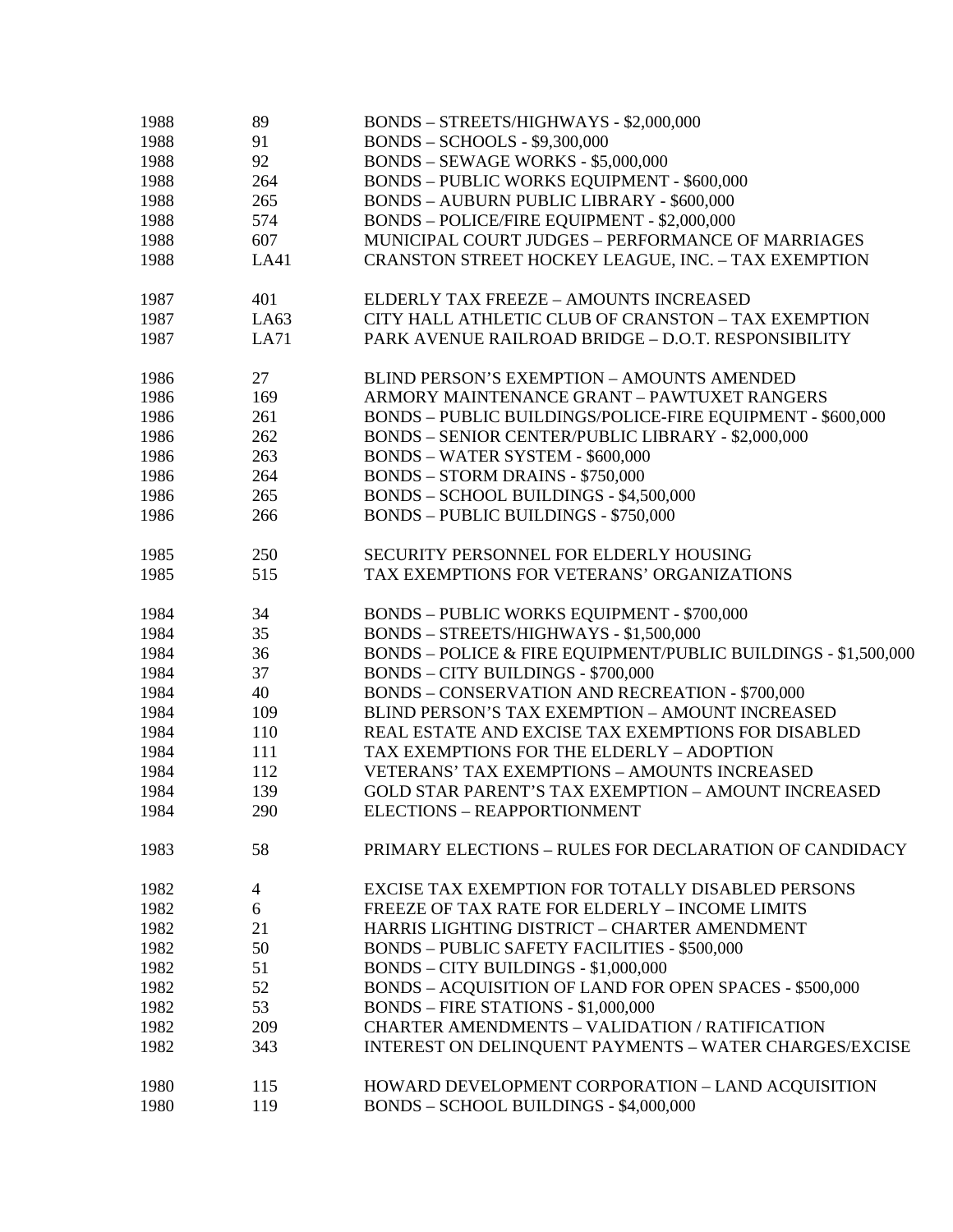| 1980 | 123            | BONDS - STREETS/HIGHWAYS - \$900,000                        |
|------|----------------|-------------------------------------------------------------|
| 1980 | 127            | <b>BONDS - STORM DRAINAGE SYSTEM - \$500,000</b>            |
| 1980 | 128            | <b>BONDS - CONSERVATION PURPOSES - \$350,000</b>            |
| 1980 | 213            | <b>BONDS - WATER SYSTEM - \$700,000</b>                     |
| 1980 | 214            | <b>BONDS - PUBLIC BUILDINGS - \$650,000</b>                 |
| 1980 | 286            | ELECTIONS - LOCAL DISTRICT COMMITTEE ENDORSEMENTS           |
| 1980 | 361            | MUNICIPAL COURT - ESTABLISHMENT                             |
| 1980 | 391            | BOUNDARY LINES OF CERTAIN HOUSE AND SENATE DISTRICTS        |
| 1980 | 413            | BOUNDARY LINES OF CERTAIN HOUSE AND SENATE DISTRICTS        |
| 1980 | LA (pg. 56)    | CITY HALL ATHLETIC CLUB OF CRANSTON - TAX EXEMPTION         |
|      |                | <b>CUMBERLAND</b>                                           |
| 2013 | 505            | <b>CONSOLIDATION OF VARIOUS FIRE DISTRICTS</b>              |
| 2009 | 70             | CUMBERLAND HILL FIRE DISTRICT - CHARTER AMENDMENT           |
| 2009 | 136            | CUMBERLAND HILL FIRE DISTRICT - CHARTER AMENDMENT           |
| 2009 | 316            | SPECIAL RULES FOR DISMISSAL OF TEACHERS                     |
| 2009 | 317            | SPECIAL RULES FOR DISMISSAL OF TEACHERS                     |
| 2009 | LA94           | CUMBERLAND HILL FIRE DISTRICT - CHARTER AMENDMENT           |
| 2009 | <b>LA95</b>    | CUMBERLAND HILL FIRE DISTRICT - CHARTER AMENDMENT           |
| 2008 | $\mathfrak{2}$ | <b>CHANGE OF PARTY DESIGNATION - SENATE DISTRICT 20</b>     |
| 2008 | 5              | <b>COMBINATION OF VOTING DISTRICTS - SENATE DISTRICT 20</b> |
| 2008 | 17             | ISSUANCE OF FULL AND LIMITED CLASS B LICENSES               |
| 2008 | 36             | REAL ESTATE LIENS FOR UNPAID SEWER CHARGES                  |
| 2008 | 47             | REAL ESTATE LIENS FOR UNPAID SEWER CHARGES                  |
| 2008 | 76             | HOMESTEAD EXEMPTION - ESTABLISHMENT                         |
| 2008 | 82             | ISSUANCE OF FULL AND LIMITED CLASS B LICENSES               |
| 2008 | 324            | HOMESTEAD EXEMPTION - ESTABLISHMENT                         |
| 2008 | 339            | <b>BONDS - SEWER FACILITIES - \$2,000,000</b>               |
| 2008 | 340            | <b>BONDS - RECREATIONAL FACILITIES - \$1,500,000</b>        |
| 2008 | 342            | <b>BONDS - ROAD IMPROVEMENTS - \$2,500,000</b>              |
| 2008 | 403            | <b>BONDS - SEWER FACILITIES - \$2,000,000</b>               |
| 2008 | 404            | <b>BONDS - ROAD IMPROVEMENTS - \$2,500,000</b>              |
| 2008 | 406            | <b>BONDS - RECREATIONAL FACILITIES - \$1,500,000</b>        |
| 2007 | 470            | ARC OF BLACKSTONE VALLEY - TAX EXEMPTION                    |
| 2006 | 124            | BONDS - ACQUISITION OF OPEN SPACE - \$5,000,000             |
| 2006 | 149            | BONDS - ACQUISITION OF OPEN SPACE - \$5,000,000             |
| 2006 | 348            | SENIOR RESIDENT PROPERTY TAX SERVICES CREDIT PROGRAM        |
| 2006 | 430            | SENIOR RESIDENT PROPERTY TAX SERVICES CREDIT PROGRAM        |
| 2005 | 295            | BONDS - SCHOOLS/SCHOOL FACILITIES - \$30,000,000            |
| 2005 | 313            | BONDS - SCHOOLS/SCHOOL FACILITIES - \$30,000,000            |
| 2005 | 423            | <b>VARIOUS TAX EXEMPTIONS - AMOUNTS INCREASED</b>           |
| 2005 | LA66           | NORTH CUMBERLAND FIRE DISTRICT - CHARTER AMENDMENT          |
| 2003 | 34             | <b>BONDS - ROAD IMPROVEMENTS - \$2,000,000</b>              |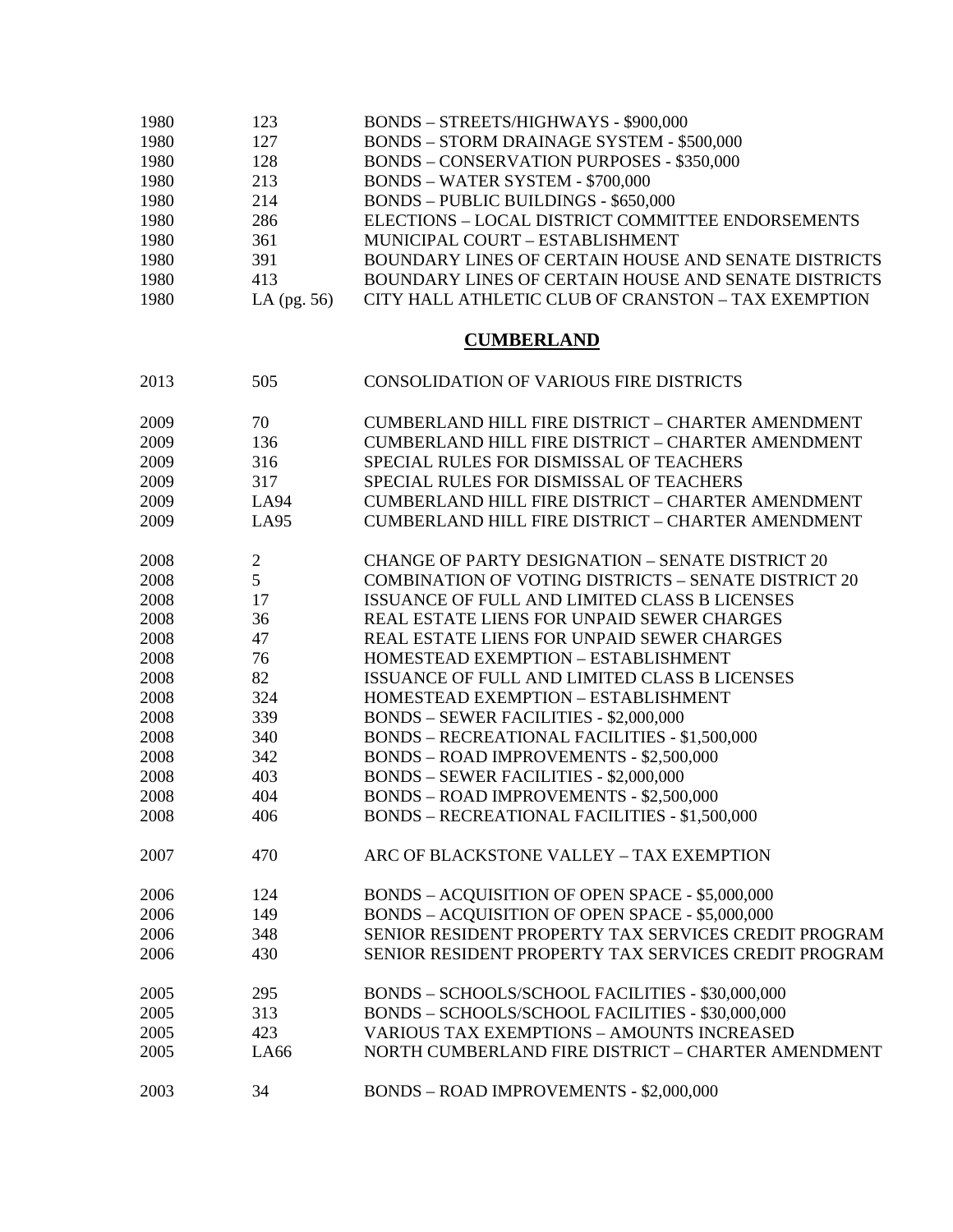| 2003 | 35   | <b>BONDS - PUBLIC LIBRARY RENOVATIONS - \$400,000</b> |
|------|------|-------------------------------------------------------|
| 2003 | 36   | BONDS - SCHOOLS/SCHOOL FACILITIES - \$3,500,000       |
| 2003 | 37   | <b>BONDS - HIGH SCHOOL RENOVATIONS - \$5,500,000</b>  |
| 2002 | 39   | TAX CLASSIFICATION PLAN                               |
| 2002 | 305  | TAX CLASSIFICATION PLAN                               |
| 2000 | 55   | <b>ARTICLE 19 - BORROWING TO PAY JUDGMENTS</b>        |
| 2000 | 135  | BONDS - ACQUISITION OF OPEN SPACE - \$1,500,000       |
| 2000 | 296  | BONDS - ACQUISITION OF OPEN SPACE - \$1,500,000       |
| 2000 | 310  | BONDS - PUBLIC SCHOOLS/BUILDINGS - \$3,000,000        |
| 2000 | 397  | BONDS - PUBLIC SCHOOLS/BUILDINGS - \$3,000,000        |
| 2000 | 398  | MUNICIPAL FIRE DEPARTMENT - REFERENDUM                |
| 2000 | 414  | TAX EXEMPTION - CONCENTRATION CAMP INTERNEES          |
| 2000 | 492  | MUNICIPAL FIRE DEPARTMENT - REFERENDUM                |
| 1999 | 69   | TAX LIEN CERTIFICATE - FROM \$6 TO \$12               |
| 1999 | 263  | MEMBERSHIP ON PAWTUCKET WATER SUPPLY BOARD            |
| 1999 | 264  | TAX EXEMPTIONS - INCREASE MAXIMUM ALLOWED             |
| 1999 | 326  | <b>ELECTIONS - OPENING OF POLLS</b>                   |
| 1999 | 393  | MEMBERSHIP ON PAWTUCKET WATER SUPPLY BOARD            |
| 1999 | 459  | <b>ELECTIONS - OPENING OF POLLS</b>                   |
| 1999 | 505  | <b>BORROWING - JUDGMENTS IN EXCESS OF MAXIMUM</b>     |
| 1997 | 15   | <b>JUVENILE HEARING BOARD - ESTABLISHMENT</b>         |
| 1997 | 248  | ASSESSMENT / TAXATION OF NEW REAL ESTATE CONSTRUCTION |
| 1997 | 270  | MUNICIPAL COURT - ESTABLISHMENT                       |
| 1996 | 57   | LIMITED VICTUALLING HOUSE LICENSES                    |
| 1996 | 96   | FARMLAND - FIXED TAX ASSESSMENT                       |
| 1996 | 98   | <b>BONDS - SCHOOLS - \$8,478,000</b>                  |
| 1996 | 99   | BONDS - SEWERS/DRAINAGE - \$3,000,000                 |
| 1996 | 218  | BONDS - SEWERS/DRAINAGE - \$3,000,000                 |
| 1996 | 219  | <b>BONDS - SCHOOLS - \$8,478,000</b>                  |
| 1996 | 363  | LIMITED VICTUALLING HOUSE LICENSES                    |
| 1996 | 367  | RETAIL ESTABLISHMENTS - SUNDAY BUSINESS HOURS         |
| 1996 | 423  | RETAIL ESTABLISHMENTS - SUNDAY BUSINESS HOURS         |
| 1995 | 284  | <b>VARIOUS TAX EXEMPTIONS - AMOUNTS INCREASED</b>     |
| 1995 | 362  | <b>VARIOUS TAX EXEMPTIONS - AMOUNTS INCREASED</b>     |
| 1995 | 367  | <b>BONDS - SCHOOLS - \$10,900,000</b>                 |
| 1994 | 67   | <b>BONDS - SCHOOLS - \$5,300,000</b>                  |
| 1994 | 68   | BONDS - PUBLIC LIBRARY - \$4,200,000                  |
| 1994 | 145  | <b>ENTERPRISE ZONE - DESIGNATION CRITERIA</b>         |
| 1994 | 251  | <b>BONDS - SCHOOLS - \$5,300,000</b>                  |
| 1994 | 277  | BONDS - SEWER AND WATER - \$3,000,000                 |
| 1994 | 326  | BONDS - PUBLIC LIBRARY - \$4,200,000                  |
| 1994 | LA19 | <b>CUMBERLAND FIRE DISTRICT - CHARTER AMENDMENT</b>   |
| 1993 | 140  | PENSION SYSTEM ADMINISTRATION                         |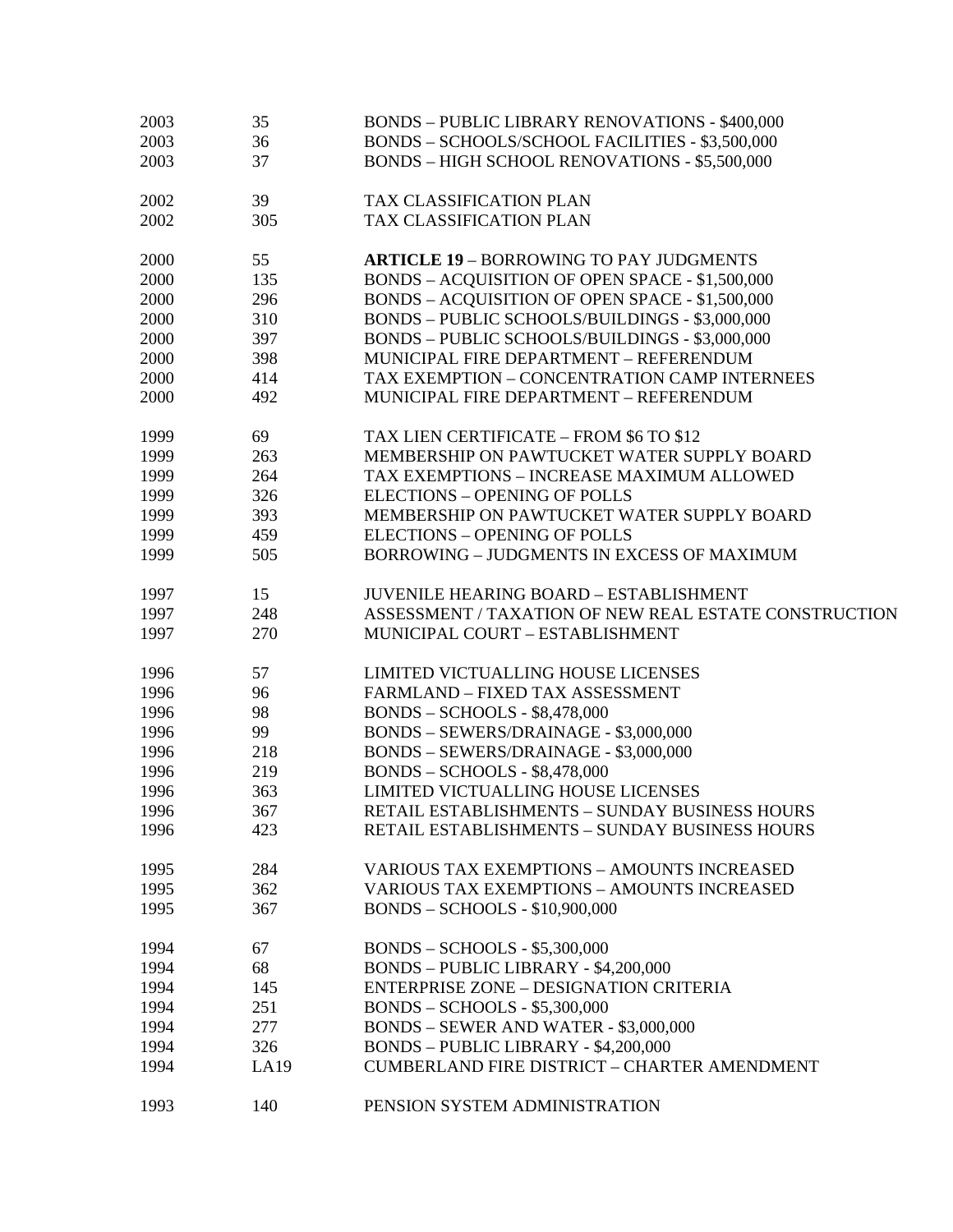| 1992 | 10            | EXEMPTION / VALUATION FREEZE OF WHOLESALERS' INVENTORY         |
|------|---------------|----------------------------------------------------------------|
| 1992 | 18            | <b>CUMBERLAND FIRE DISTRICT - ESTABLISHMENT</b>                |
| 1992 | 105           | HAWKERS AND PEDDLERS                                           |
| 1992 | 106           | <b>BONDS - WATER SYSTEM - \$2,000,000</b>                      |
| 1992 | 125           | <b>BONDS - SEWERS - \$3,000,000</b>                            |
| 1992 | 129           | BONDS - SCHOOL BUDGET DEFICIT - \$1,200,000                    |
| 1992 | 152           | <b>BONDS - WATER SYSTEM - \$2,000,000</b>                      |
| 1992 | 305           | <b>CUMBERLAND FIRE DISTRICT - ESTABLISHMENT</b>                |
| 1991 | 23            | ZONING BOARD OF REVIEW - AUXILIARY MEMBER                      |
| 1990 | 85            | <b>BONDS - SCHOOLS - \$20,000,000</b>                          |
| 1990 | 190           | <b>ABANDONED VEHICLES</b>                                      |
| 1989 | 556           | ZONING ORDINANCE AMENDMENTS                                    |
| 1988 | 53            | REGISTRATION OF CERTAIN CYCLES                                 |
| 1988 | 466           | <b>REGULATION OF CERTAIN VENDORS</b>                           |
| 1987 | 269           | TAX EXEMPTION - PRISONERS OF WAR                               |
| 1986 | 27            | BLIND PERSON'S EXEMPTION - AMOUNTS INCREASED                   |
| 1986 | 71            | SECURITY PERSONNEL FOR ELDERLY HOUSING                         |
| 1986 | 184           | POLICE SEARCH WARRANTS                                         |
| 1986 | 294           | BONDS - SCHOOL BUILDINGS - \$1,000,000                         |
| 1986 | 470           | <b>POLICE OFFICERS - RETIREMENTS</b>                           |
| 1985 | 24            | <b>TAX EXEMPTIONS</b>                                          |
| 1985 | 87            | <b>HAWKERS AND PEDDLERS</b>                                    |
| 1985 | 112           | DOG LICENSES - TWO YEARS                                       |
| 1985 | 455           | <b>RESCUE PERSONNEL - INCENTIVE PAY</b>                        |
| 1984 | 17            | <b>DOG FINES</b>                                               |
| 1984 | 27            | <b>DOG FINES</b>                                               |
| 1984 | 268           | <b>BONDS - SEWERS - \$10,000,000</b>                           |
| 1984 | 313           | BONDS - WATER SYSTEM - \$3,000,000                             |
| 1984 | 314           | BONDS - STREETS/PUBLIC WAYS - \$2,000,000                      |
| 1984 | LA34          | ASHTON FIRE DISTRICT - CHARTER AMENDMENT                       |
| 1983 | 16            | REAPPORTIONMENT OF COUNCIL DISTRICTS                           |
| 1983 | 74            | AUTHORIZATION TO LICENSE - GAMES, AMUSEMENT DEVICES, ETC.      |
| 1983 | LA $(pg. 92)$ | CUMBERLAND HILL FIRE DISTRICT - CHARTER AMENDMENT              |
| 1982 | 355           | PROPERTY REVALUATION EXTENSION TO 12/31/84                     |
| 1981 | 3             | <b>COMMISSION TO DETERMINE BOUNDARY LINES - ESTABLISHED</b>    |
| 1981 | 34            | <b>COMMISSION TO DETERMINE BOUNDARY LINES - REPORTING DATE</b> |
| 1980 | 51            | ELECTIONS - DIVIDE INTO COUNCIL DISTRICTS                      |
| 1980 | 241           | <b>COMMISSION TO DETERMINE BOUNDARY LINES - APPOINTMENTS</b>   |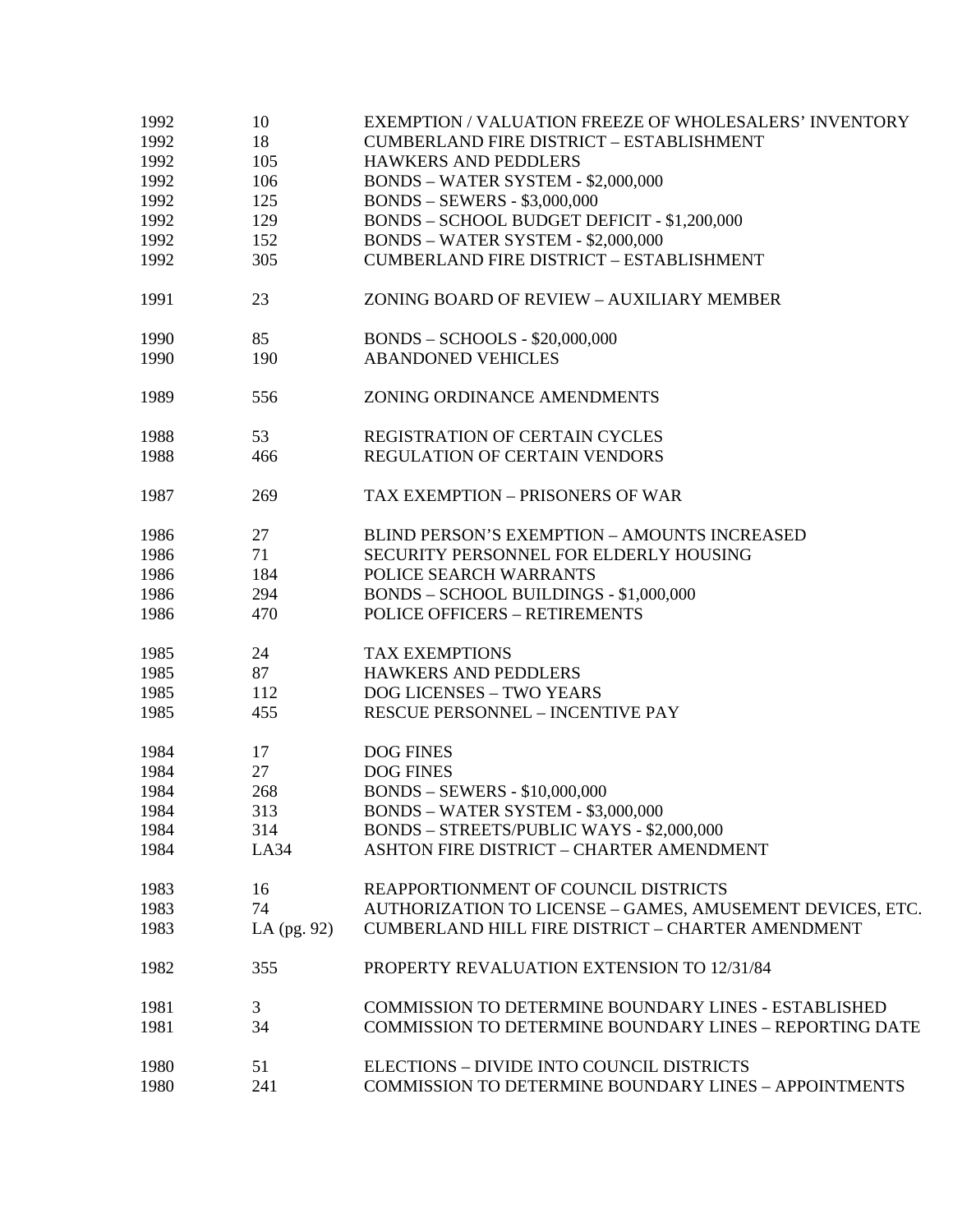## **EAST GREENWICH**

| 2013 | 47             | ACQUISITION OF PROPERTY OF FIRE DISTRICT                   |
|------|----------------|------------------------------------------------------------|
| 2013 | 56             | ACQUISITION OF PROPERTY OF FIRE DISTRICT                   |
| 2013 | 443            | PROPERTY TAX EXEMPTION - AGE, DISABILITY, MILITARY SERVICE |
| 2013 | 474            | PROPERTY TAX EXEMPTION - AGE, DISABILITY, MILITARY SERVICE |
| 2011 | 286            | MOTOR VEHICLE EXCISE TAX CERTIFICATE                       |
| 2010 | 268            | <b>EAST GREENWICH FIRE DISTRICT - CHARTER AMENDED</b>      |
| 2008 | 274            | BONDS - PUBLIC BUILDING CONVERSIONS - \$4,000,000          |
| 2008 | 275            | BONDS - SCHOOLS / SCHOOL FACILITIES - \$52,000,000         |
| 2007 | 396            | EAST GREENWICH FIRE DISTRICT - CHARTER AMENDMENT           |
| 2007 | 454            | BONDS - SENIOR / COMMUNITY CENTER - \$4,000,000            |
| 2006 | 101            | ELDERLY - TAX INCREASE DEFERRAL PROGRAM                    |
| 2006 | 153            | ELDERLY - TAX INCREASE DEFERRAL PROGRAM                    |
| 2006 | 247            | BONDS - SENIOR/COMMUNITY CENTER - \$4,000,000              |
| 2006 | 416            | BONDS - RECREATION/SPORTS FACILITIES - \$6,000,000         |
| 2006 | 417            | <b>BONDS - LANDFILL REMEDIATION - \$1,600,000</b>          |
| 2005 | 33             | EAST GREENWICH FIRE DISTRICT - CHARTER AMENDMENT           |
| 2005 | 185            | <b>CHARTER AMENDMENTS - VALIDATION / RATIFICATION</b>      |
| 2005 | 269            | CHARTER AMENDMENTS - VALIDATION / RATIFICATION             |
| 2005 | 372            | BONDS - CONSTRUCTION OF POLICE STATION - \$8,000,000       |
| 2005 | 428            | BONDS - CONSTRUCTION OF POLICE STATION - \$8,000,000       |
| 2004 | $\mathbf{1}$   | AUTHORITY TO ISSUE BONDS AND NOTES                         |
| 2004 | $\overline{2}$ | AUTHORITY TO ISSUE BONDS AND NOTES                         |
| 2004 | 351            | <b>QUONSET DEVELOPMENT CORPORATION - CREATION</b>          |
| 2004 | 360            | <b>QUONSET DEVELOPMENT CORPORATION - CREATION</b>          |
| 2004 | 431            | BONDS - SCHOOLS/SCHOOL FACILITIES - \$42,800,000           |
| 2004 | 519            | BONDS - SCHOOLS/SCHOOL FACILITIES - \$42,800,000           |
| 2002 | 15             | BONDS - SCHOOLS/SCHOOL FACILITIES - \$34,000,000           |
| 2002 | 17             | REDUCTION IN ASSESSED VALUE - DAMAGED BUILDINGS            |
| 2002 | 21             | REDUCTION IN ASSESSED VALUE - DAMAGED BUILDINGS            |
| 2002 | 25             | BONDS - SEWAGE TREATMENT PLANT - \$12,500,000              |
| 2002 | 48             | ELDERLY PROPERTY TAX EXEMPTION - AGE INCREMENTS            |
| 2002 | 75             | BONDS - SCHOOLS/SCHOOL FACILITIES - \$34,000,000           |
| 2002 | 76             | BONDS - SCHOOLS/SCHOOL FACILITIES - \$34,000,000           |
| 2002 | 96             | <b>BONDS - SEWAGE TREATMENT PLANT - \$12,500,000</b>       |
| 2002 | 189            | BONDS - ACQUISITION OF OPEN SPACE - \$1,000,000            |
| 2002 | 190            | BONDS - ACQUISITION OF OPEN SPACE - \$1,000,000            |
| 2002 | 283            | ELDERLY TAX EXEMPTIONS - AGE INCREMENTS                    |
|      |                |                                                            |
| 2002 | 342            | ELDERLY TAX EXEMPTIONS - AGE INCREMENTS                    |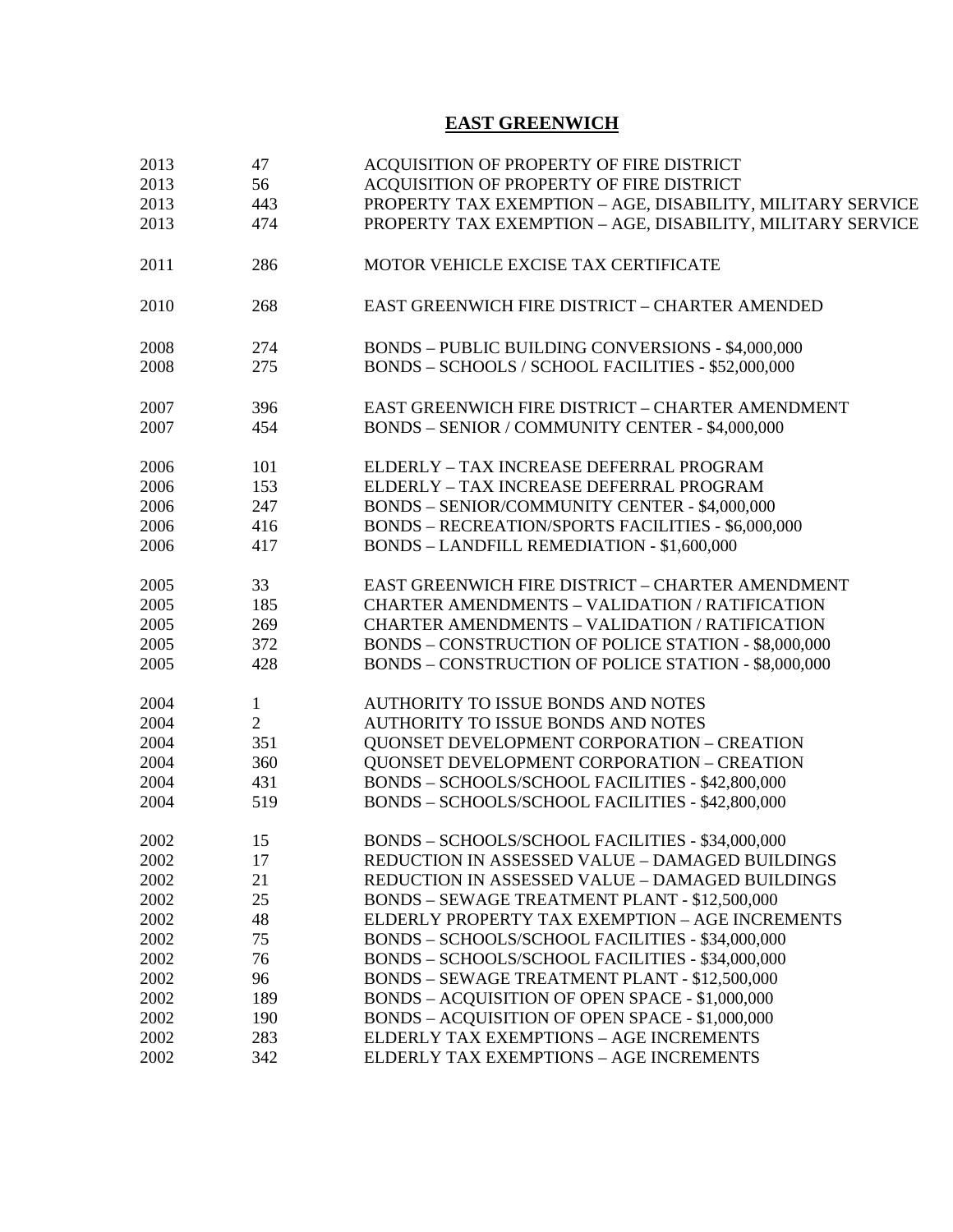| 2001 | 8    | <b>CHARTER AMENDMENTS - VALIDATION / RATIFICATION</b>   |
|------|------|---------------------------------------------------------|
| 2001 | 59   | ELDERLY - TAX RATE AND VALUATION FREEZE                 |
| 2001 | 71   | ELDERLY - TAX RATE AND VALUATION FREEZE                 |
| 2001 | 101  | COLA PLAN C BENEFITS FOR ALL EMPLOYEES                  |
| 2001 | 105  | BONDS - ACQUISITION OF OPEN SPACE - \$1,000,000         |
| 2000 | 26   | <b>QUARTERLY TAX PAYMENTS - INTEREST</b>                |
| 2000 | 44   | <b>QUARTERLY TAX PAYMENTS - INTEREST</b>                |
| 2000 | 55   | <b>ARTICLE 29 - REGIONAL TOURISM DISTRICT</b>           |
| 2000 | 241  | REGIONAL TOURISM DISTRICT                               |
| 1999 | 450  | <b>BONDS - SEWER LINES - \$7,000,000</b>                |
| 1998 | 26   | EAST GREENWICH FIRE DISTRICT - CHARTER AMENDMENT        |
| 1998 | 171  | MUNICIPAL COURT - ESTABLISHMENT                         |
| 1998 | 197  | TAX LIEN CERTIFICATE - FROM \$6 TO \$12                 |
| 1998 | 213  | BONDS - COMMUNITY CENTER/SCHOOLS - \$6,000,000          |
| 1997 | 236  | ASSESSMENT / TAXATION OF NEW REAL ESTATE CONSTRUCTION   |
| 1997 | 274  | ASSESSMENT / TAXATION OF NEW REAL ESTATE CONSTRUCTION   |
| 1997 | 339  | <b>BONDS - SEWER LINES - \$4,500,000</b>                |
| 1996 | 73   | <b>CHARTER AMENDMENTS - VALIDATION / RATIFICATION</b>   |
| 1996 | 365  | HOMESTEAD EXEMPTION - NOT TO EXCEED 20%                 |
| 1995 | 244  | <b>CLASS B LIQUOR LICENSES</b>                          |
| 1995 | 301  | <b>CLASS B LIQUOR LICENSES</b>                          |
| 1994 | 282  | <b>SMOKING PROHIBITION - MUNICIPAL BUILDINGS</b>        |
| 1994 | 361  | SMOKING PROHIBITION - MUNICIPAL BUILDINGS               |
| 1993 | 11   | <b>BONDS - KENT COUNTY COURTHOUSE - \$2,300,000</b>     |
| 1993 | 38   | <b>BONDS - KENT COUNTY COURTHOUSE - \$2,300,000</b>     |
| 1993 | 121  | TRANSFER OF KENT COUNTY COURTHOUSE                      |
| 1993 | 330  | TRANSFER OF KENT COUNTY COURTHOUSE                      |
| 1993 | LA25 | THE ODEUM CORPORATION - TAX EXEMPTION                   |
| 1991 | 420  | <b>SCHOOL COLLABORATIVE</b>                             |
| 1989 | 318  | <b>CHARTER AMENDMENTS - VALIDATION / RATIFICATION</b>   |
| 1989 | 319  | <b>CHARTER AMENDMENTS - VALIDATION / RATIFICATION</b>   |
| 1989 | 322  | <b>EAST GREENWICH FIRE DISTRICT - ISSUANCE OF NOTES</b> |
| 1989 | 351  | RESIDENTIAL PARKING PROGRAM                             |
| 1988 | 33   | <b>VARIOUS TAX EXEMPTIONS - ADOPTION</b>                |
| 1988 | 60   | ZONING ORDINANCES - NOTICE REQUIREMENTS                 |
| 1988 | 462  | <b>POLICE - SEARCH WARRANTS</b>                         |
| 1987 | 71   | EAST GREENWICH FIRE DISTRICT - RETIREMENT SYSTEM        |
| 1987 | 201  | <b>PUBLIC WATERS - HARBOR MASTER</b>                    |
|      |      |                                                         |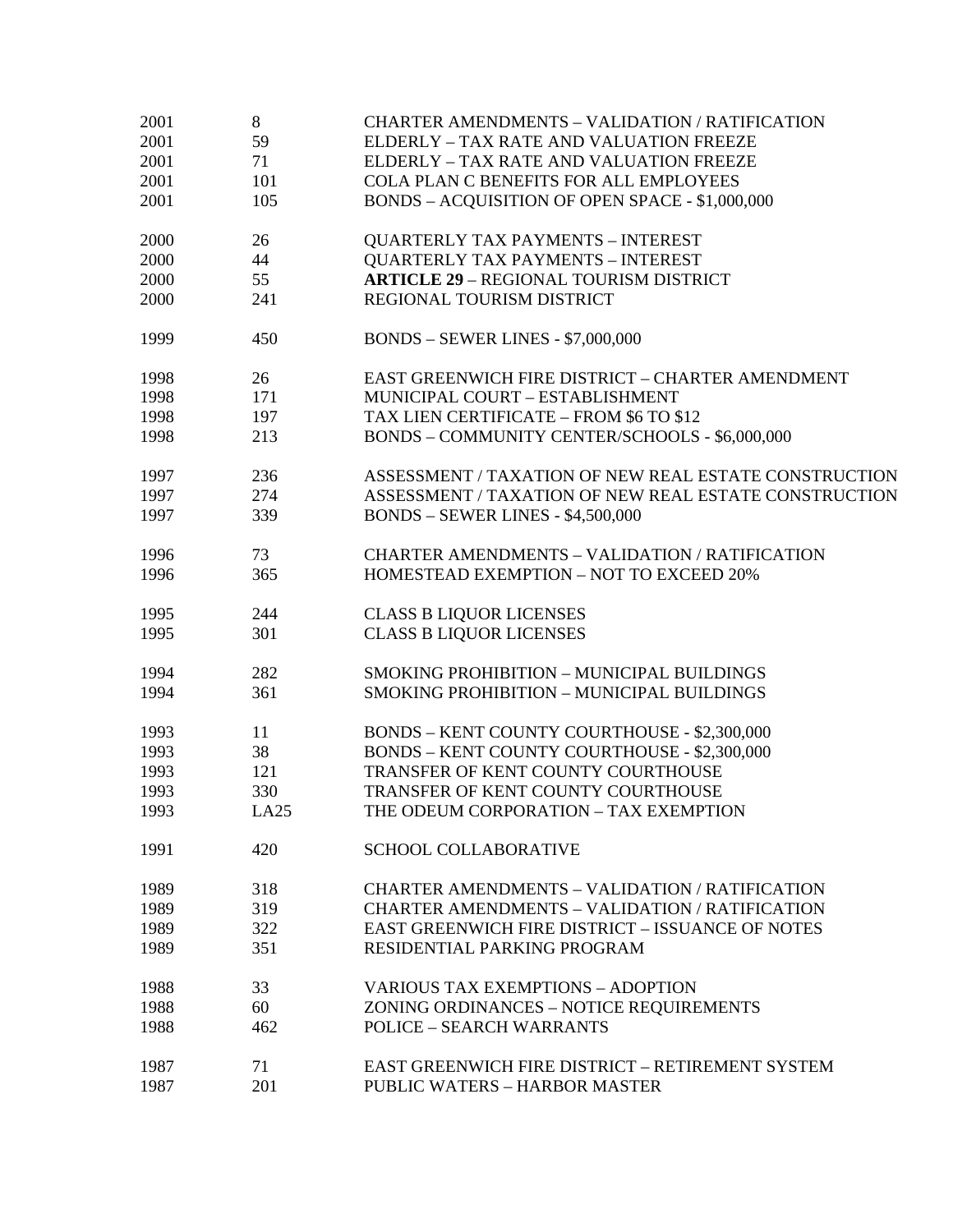| 1986 | 12  | PROPERTY TAX EXEMPTIONS - REVALUATION                    |
|------|-----|----------------------------------------------------------|
| 1986 | 114 | <b>EAST GREENWICH FIRE DISTRICT - RETIREMENT</b>         |
| 1986 | 354 | BOUNDARY LINE BETWEEN TWO CITIES (WARWICK)               |
| 1985 | 15  | $BONDS - SEWER SYSTEM - $2,000,000$                      |
| 1985 | 205 | <b>ELECTIONS - OPENING OF POLLS</b>                      |
| 1984 | 378 | <b>HAWKERS AND PEDDLERS</b>                              |
| 1982 | 42  | BONDS - SEWAGE DISPOSAL SYSTEM - \$3,000,000             |
| 1982 | 49  | TAX ABATEMENT ON HISTORIC STRUCTURES                     |
| 1982 | 92  | LICENSING OF FLEA MARKETS                                |
| 1981 | 429 | LICENSING AND REGULATION OF GAME ROOMS, JUKE BOXES, ETC. |

## **EAST PROVIDENCE**

| 2013 | 510   | TAX EXEMPT PROPERTY - ST. MARY ACADEMY-BAY VIEW          |
|------|-------|----------------------------------------------------------|
| 2013 | 512   | TAX EXEMPT PROPERTY - EAST BAY COMMUNITY ACTION          |
| 2013 | 513   | TAX EXEMPT PROPERTY – VARIOUS NONPROFIT CORPORATIONS     |
| 2013 | 520   | TAX EXEMPT PROPERTY - R.I. PHILHARMONIC ORCHESTRA        |
| 2013 | 523   | TAX EXEMPT PROPERTY - ST. MARY ACADEMY-BAY VIEW          |
| 2013 | 524   | TAX EXEMPT PROPERTY – EAST BAY COMMUNITY ACTION          |
| 2013 | 525   | TAX EXEMPT PROPERTY - VARIOUS NONPROFIT CORPORATIONS     |
| 2013 | 531   | TAX EXEMPT PROPERTY - R.I. PHILHARMONIC ORCHESTRA        |
|      |       |                                                          |
| 2011 | 10    | TAX EXEMPT PROPERTY – POMHAM ISLAND LIGHTHOUSE           |
| 2011 | 13    | TAX EXEMPT PROPERTY - POMHAM ISLAND LIGHTHOUSE           |
| 2011 | LA125 | TAX EXEMPTION - HATTIE IDE CHAFFEE HOME                  |
|      |       |                                                          |
| 2010 | 270   | BONDS - PUBLIC SCHOOL BUILDINGS - \$15,000,000           |
| 2010 | 277   | EAST PROVIDENCE WATERFRONT DISTRICT - QUORUM             |
| 2010 | 289   | EAST PROVIDENCE WATERFRONT DISTRICT - QUORUM             |
| 2010 | 294   | LEASE OBLIGATIONS - SCHOOLS - \$12,000,000               |
|      |       |                                                          |
| 2009 | 205   | REGIONAL TOURISM DISTRICTS - MEMBERSHIP                  |
| 2009 | 242   | REGIONAL TOURISM DISTRICTS - MEMBERSHIP                  |
|      |       |                                                          |
| 2008 | 213   | WEIGHT RESTRICTIONS FOR PARKING - STATE ROADS            |
| 2008 | 353   | <b>ENERGY FACILITY SITING - UNDERGROUND LINES</b>        |
| 2008 | 370   | <b>ENERGY FACILITY SITING - UNDERGROUND LINES</b>        |
|      |       |                                                          |
| 2006 | 500   | DOG ORDINANCES - VIOLATIONS / PENALTIES                  |
| 2006 | 598   | BONDS - ROADS/DRAINAGE SYSTEM - \$5,000,000              |
| 2006 | 608   | BONDS - ROADS/DRAINAGE SYSTEM - \$5,000,000              |
|      |       |                                                          |
| 2004 | 9     | TAX CLASSIFICATION PLAN - ADOPTION                       |
| 2004 | 13    | TAX CLASSIFICATION PLAN - ADOPTION                       |
| 2004 | 325   | BONDS - CONSTRUCTION OF RECREATION COMPLEX - \$5,000,000 |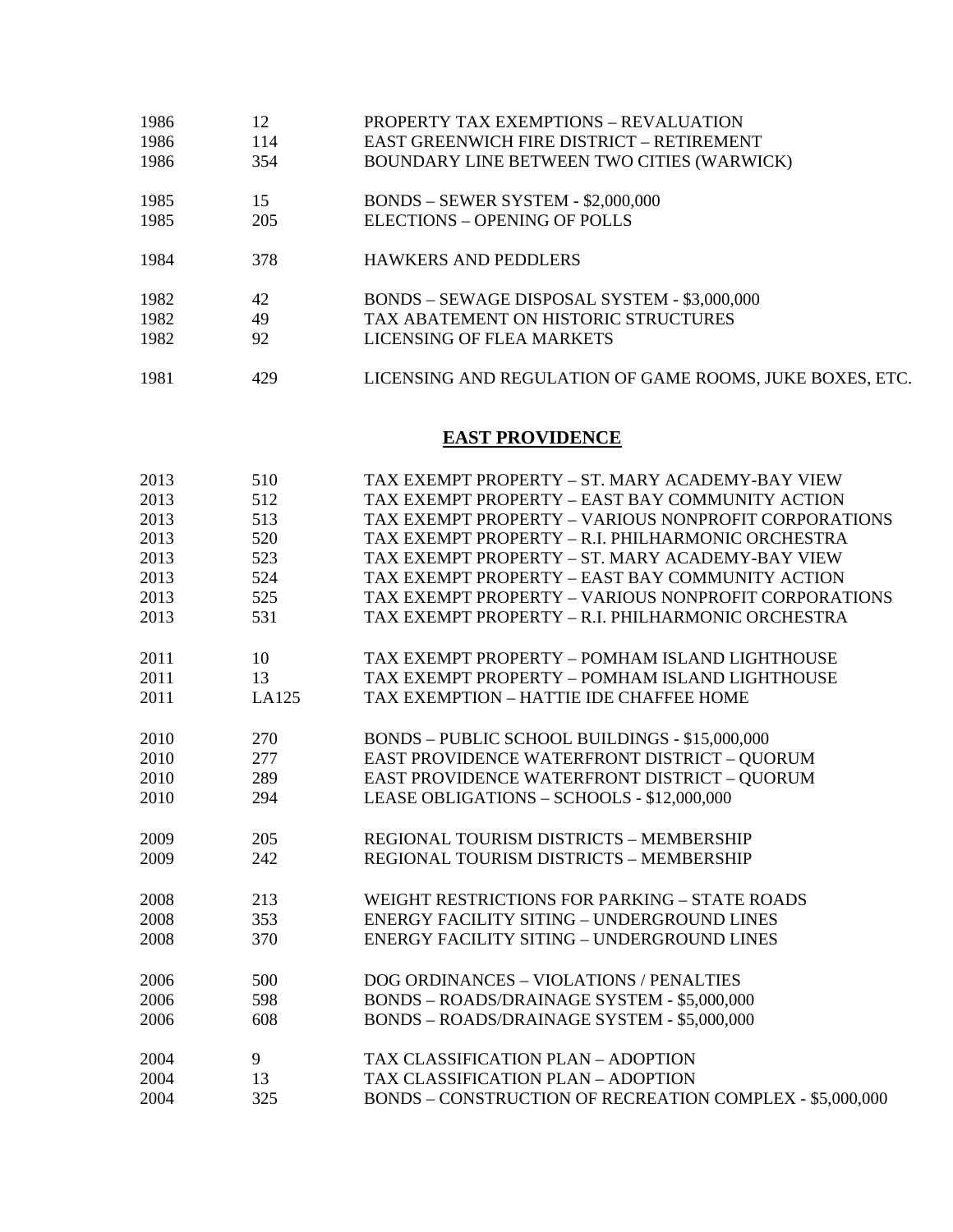| 2004<br>2004 | 332<br>570      | UNDERGROUND UTILITY INITIATIVE<br>BONDS - CONSTRUCTION OF RECREATION COMPLEX - \$5,000,000 |
|--------------|-----------------|--------------------------------------------------------------------------------------------|
|              |                 |                                                                                            |
| 2003         | 344             | <b>EAST PROVIDENCE WATERFRONT DISTRICT - CREATION</b>                                      |
| 2003         | 345             | <b>EAST PROVIDENCE WATERFRONT DISTRICT - CREATION</b>                                      |
| 2002         | 34              | PRIMARY ELECTIONS - DATE CHANGE FOR 2002                                                   |
| 2002         | 97              | PRIMARY ELECTIONS - DATE CHANGE FOR 2002                                                   |
| 2002         | 268             | BONDS- RECREATION COMPLEX - \$5,000,000                                                    |
| 2002         | 270             | BONDS - STREETS/SIDEWALKS/LIBRARY - \$4,500,000                                            |
| 2002         | 272             | BONDS - SCHOOL RENOVATIONS - \$9,000,000                                                   |
| 2002         | 273             | BONDS - MULTIPLE PROJECTS - \$4,500,000                                                    |
| 2002         | 277             | REGULATION OF SALE OF FARM / GARDEN PRODUCE                                                |
| 2002         | 343             | BONDS - STREETS/SIDEWALKS/LIBRARY - \$4,500,000                                            |
| 2002         | 344             | <b>BONDS - RECREATION COMPLEX - \$5,000,000</b>                                            |
| 2002         | 348             | BONDS - SCHOOL RENOVATIONS - \$9,000,000                                                   |
| 2002         | 349             | <b>BONDS - MULTIPLE PROJECTS - \$4,500,000</b>                                             |
| 2002         | 350             | REGULATION OF SALE OF FARM / GARDEN PRODUCE                                                |
|              |                 |                                                                                            |
| 2001         | 306             | <b>ENTERPRISE ZONE DESIGNATION</b>                                                         |
| 2000         | 55              | <b>ARTICLE 19 - EXCISE TAX PHASE OUT / REIMBURSEMENT</b>                                   |
| 2000         | 74              | EXCISE TAX PHASE OUT / REIMBURSEMENT                                                       |
| 2000         | 308             | HOUSING AUTHORITY MEMBERSHIP                                                               |
| 2000         | 401             | HOUSING AUTHORITY MEMBERSHIP                                                               |
| 2000         | 417             | REAL ESTATE NONUTILIZATION TAX                                                             |
|              |                 |                                                                                            |
| 1999         | $7\overline{ }$ | BONDS - STREETS/SIDEWALKS - \$3,000,000                                                    |
| 1999         | 191             | <b>CHARTER AMENDMENTS - VALIDATION / RATIFICATION</b>                                      |
|              |                 |                                                                                            |
| 1998         | 212             | <b>BONDS - RECREATIONAL FACILITIES - \$925,000</b>                                         |
| 1998         | 214             | BONDS - SEWERS/STORM DRAINS - \$6,175,000                                                  |
| 1998         | 215             | BONDS - FIRE/POLICE STATIONS - \$1,685,000                                                 |
| 1998         | 216             | <b>BONDS - SANITARY SEWERS - \$1,208,000</b>                                               |
| 1998         | 217             | BONDS - SCHOOL BUILDINGS - \$5,097,000                                                     |
|              |                 |                                                                                            |
| 1997         | 237             | HOMESTEAD TAX EXEMPTION                                                                    |
| 1997         | 238             | PROPERTY TAX CLASSIFICATION - TWO CLASSES CREATED                                          |
| 1996         | 52              | PROPERTY REVALUATION EXTENSION TO 12/31/96                                                 |
| 1994         | 164             | ELECTIONS – DECLARATIONS OF CANDIDACY                                                      |
| 1994         | 217             | PROPERTY REVALUATION EXTENSION TO 12/31/95                                                 |
|              |                 |                                                                                            |
| 1993         | 164             | <b>BUILDING CODE BOARD OF APPEALS - APPOINTMENTS</b>                                       |
| 1993         | 192             | MUNICIPAL COURT - ESTABLISHMENT                                                            |
| 1993         | 345             | PROPERTY REVALUATION EXTENSION TO 12/31/94                                                 |
| 1993         | 447             | <b>BUILDING CODE BOARD OF APPEALS - APPOINTMENTS</b>                                       |
|              |                 |                                                                                            |
| 1992         | 118             | EAST PROVIDENCE LAND TRUST - ESTABLISHMENT                                                 |
| 1992         | 122             | BONDS - WATER POLLUTION CONTROL - \$3,300,000                                              |
|              |                 |                                                                                            |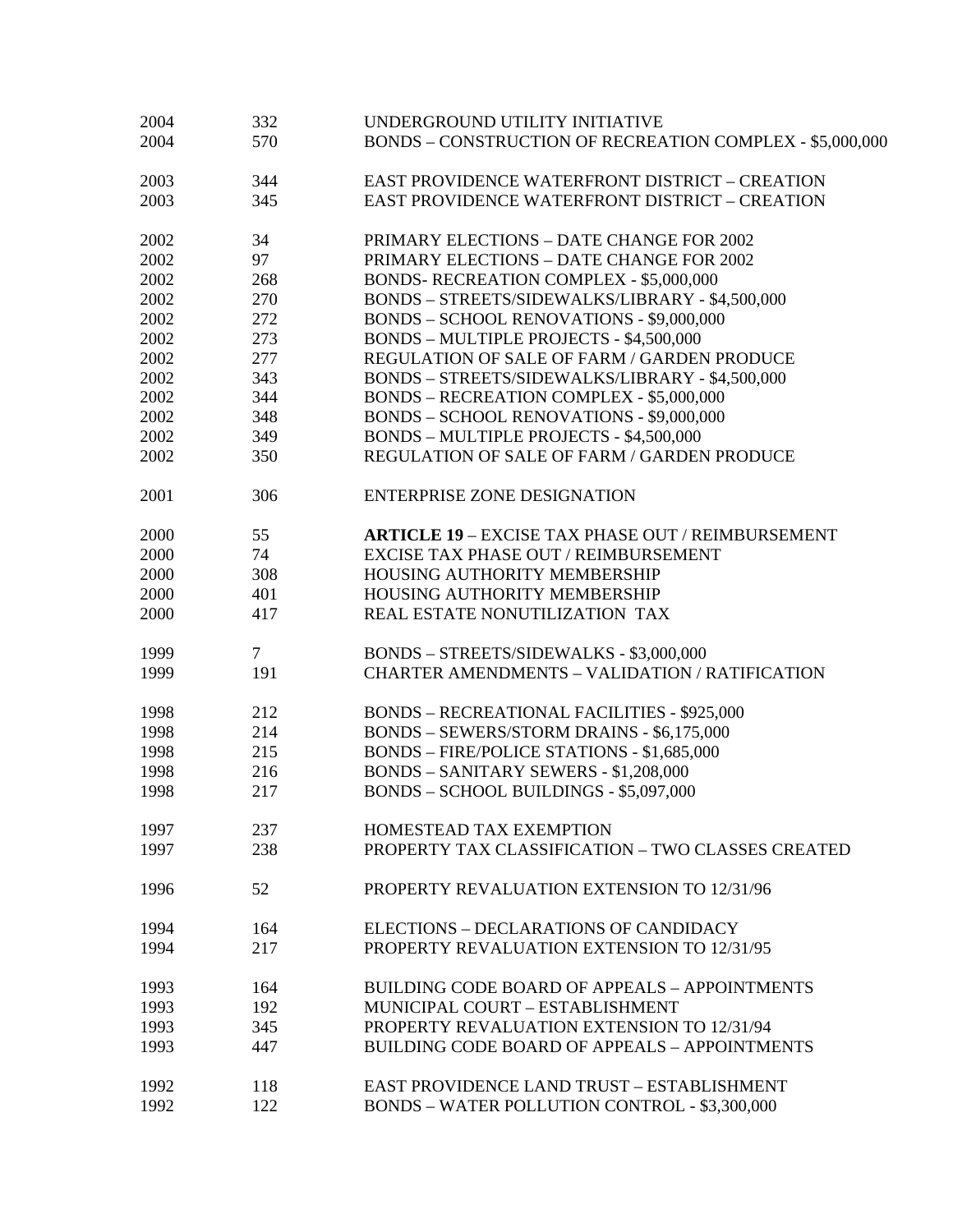| 1992 | 190           | <b>ELECTIONS PROCESS</b>                                       |
|------|---------------|----------------------------------------------------------------|
| 1992 | 310           | PROPERTY REVALUATION EXTENSION TO 12/31/93                     |
| 1992 | 490           | <b>NAMING OF LIBRARIES</b>                                     |
| 1991 | 376           | <b>ARREST WARRANTS</b>                                         |
| 1990 | 269           | ALCOHOLIC BEVERAGE LICENSES - PROXIMITY ISSUES                 |
| 1988 | 464           | <b>BONDS - LIBRARIES - \$1,850,000</b>                         |
| 1988 | 477           | <b>BONDS - SCHOOLS - \$5,900,000</b>                           |
| 1988 | 484           | WEIGHT RESTRICTIONS ON VETERANS MEMORIAL PARKWAY               |
| 1986 | 87            | ASSESSMENTS FOR WATER MAIN                                     |
| 1986 | 88            | BONDS - SCHOOL BUILDINGS - \$7,900,000                         |
| 1982 | 41            | AUTHORIZATION TO ACQUIRE LAND FOR POLICE STATION               |
| 1982 | 70            | LICENSING AND REGULATION OF GAME ROOMS, JUKE BOXES, ETC.       |
| 1982 | 85            | PRIMARY ELECTIONS - RULES FOR DECLARATION OF CANDIDACY         |
| 1982 | 168           | AUTHORIZATION TO ACQUIRE LAND FOR POLICE STATION               |
| 1982 | 431           | LICENSING AND REGULATION OF GAME ROOMS, JUKE BOXES, ETC.       |
| 1982 | 432           | APPOINTMENT OF WARD COMMITTEE MEMBERS                          |
| 1982 | 433           | <b>CREATION OF NEW WARD LINES</b>                              |
| 1982 | 452           | <b>CREATION OF NEW WARD LINES</b>                              |
| 1981 | 61            | DISTRICT COURT JURISDICTION TRANSFERRED TO SIXTH DIVISION      |
| 1981 | 93            | BONDS - POLICE STATION CONSTRUCTION - \$1,900,000              |
| 1980 | LA $(pg. 51)$ | ST. MARY'S ORPHANAGE - TAX EXEMPTION                           |
| 1980 | LA (pg. 93)   | <b>EAST PROVIDENCE LAND CONSERVATION TRUST - TAX EXEMPTION</b> |
|      |               |                                                                |
|      |               | <b>EXETER</b>                                                  |
| 2010 | 194           | <b>TRANSFER OF DEVELOPMENT RIGHTS</b>                          |
| 2010 | 228           | <b>TRANSFER OF DEVELOPMENT RIGHTS</b>                          |
| 2009 | 271           | <b>TAXATION OF NEW REAL ESTATE CONSTRUCTION</b>                |
| 2009 | <b>LA81</b>   | RING RETIREES ASSOCIATION - TAX EXEMPTION                      |
| 2007 | 456           | EXETER FIRE DISTRICT - CHARTER AMENDMENT                       |
| 2005 | 14            | ELDERLY TAX FREEZE - RESIDENCY REQUIREMENTS                    |
| 2005 | 111           | ESTABLISHMENT OF MUNICIPAL COURT                               |
| 2005 | 115           | ESTABLISHMENT OF MUNICIPAL COURT                               |
| 2004 | 14            | ANNUAL TOWN MEETING - START TIME CHANGE                        |
| 2004 | 15            | TAX LEVY AUTHORIZATION                                         |
| 2004 | 131           | ANNUAL TOWN MEETING - START TIME CHANGE                        |
| 2004 | 227           | ELDERLY / DISABLED PERSONS TAX EXEMPTION - AMENDED             |
| 2004 | 280           | TAX EXEMPTIONS - VOLUNTEER FIRE AND RESCUE MEMBERS             |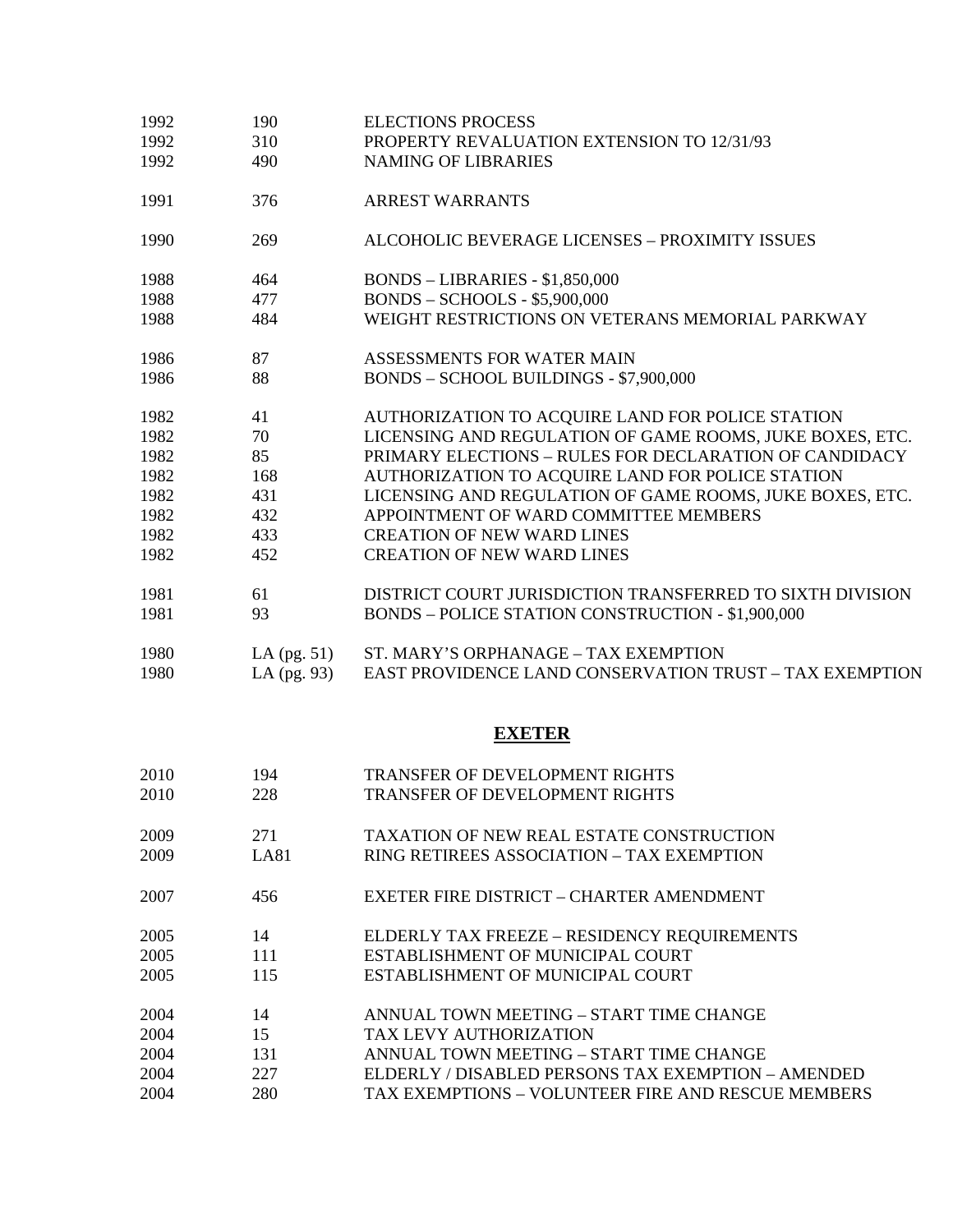| 2004 | 316    | ELDERLY / DISABLED PERSONS TAX EXEMPTION - AMENDED     |
|------|--------|--------------------------------------------------------|
| 2004 | 434    | <b>EXETER FIRE DISTRICT - CREATION</b>                 |
| 2004 | 524    | <b>EXETER FIRE DISTRICT - CREATION</b>                 |
| 2003 | 271    | TAX EXEMPTIONS - VOLUNTEER FIRE AND RESCUE MEMBERS     |
| 2003 | 346    | TAX EXEMPTIONS - VOLUNTEER FIRE AND RESCUE MEMBERS     |
| 2003 | 400    | TAX FREEZE - RESIDENCY REQUIREMENTS                    |
| 2002 | 27     | <b>VETERANS' TAX EXEMPTION - AMOUNT INCREASED</b>      |
| 2002 | 63     | <b>JUVENILE HEARING BOARD - ESTABLISHMENT</b>          |
| 2002 | 93     | <b>VETERANS' TAX EXEMPTION - AMOUNT INCREASED</b>      |
| 2002 | 178    | <b>JUVENILE HEARING BOARD - ESTABLISHMENT</b>          |
| 2002 | 269    | ELDERLY / DISABLED PERSONS TAX FREEZE - ELIGIBILITY    |
| 2002 | 340    | ELDERLY / DISABLED PERSONS TAX FREEZE - ELIGIBILITY    |
| 2002 | 403    | ELDERLY TAX EXEMPTION - AMOUNT INCREASED               |
| 2001 | $\tau$ | PLANNING BOARD - AUXILIARY MEMBERS                     |
| 2001 | 46     | PLANNING BOARD - ALTERNATE MEMBERS                     |
| 2000 | 90     | PROPERTY TAX EXEMPTION FOR THE ELDERLY                 |
| 2000 | 455    | APPRAISAL OF LIVESTOCK DAMAGE                          |
| 2000 | 475    | <b>VETERANS' TAX EXEMPTION - AMOUNT INCREASED</b>      |
| 1999 | 58     | DOG ORDINANCES - VIOLATIONS                            |
| 1999 | 59     | DOG ORDINANCES - IMPOUNDMENT FEES                      |
| 1999 | 60     | <b>VICIOUS DOGS</b>                                    |
| 1999 | 77     | TAX EXEMPTION - TOTALLY DISABLED PERSONS               |
| 1999 | 211    | <b>ELDERLY TAX EXEMPTION</b>                           |
| 1999 | 212    | TAX EXEMPTION - TOTALLY DISABLED PERSONS               |
| 1999 | 275    | <b>LEASH LAWS</b>                                      |
| 1999 | 299    | ARREARAGE IN TAXES - NON-ISSUANCE/RENEWAL OF LICENSES  |
| 1999 | 309    | <b>ELDERLY TAX EXEMPTION</b>                           |
| 1999 | 329    | TAX LIEN CERTIFICATE - FROM \$6 TO \$12                |
| 1997 | 191    | HOME RULE CHARTER ADOPTION - VALIDATION / RATIFICATION |
| 1997 | 242    | EQUITABLE TAX COLLECTION                               |
| 1997 | 288    | HOME RULE CHARTER ADOPTION - VALIDATION / RATIFICATION |
| 1997 | 355    | <b>CANCELLATION OF TAXES</b>                           |
| 1996 | 48     | APPOINTED TAX COLLECTOR (PRESENTLY ELECTED)            |
| 1996 | 330    | APPOINTED TAX COLLECTOR (PRESENTLY ELECTED)            |
| 1996 | 372    | <b>BOARD OF ASSESSMENT REVIEW - AMENDMENTS</b>         |
| 1996 | 427    | <b>BOARD OF ASSESSMENT REVIEW - AMENDMENTS</b>         |
| 1995 | 218    | <b>BOARD OF ASSESSMENT REVIEW - CREATION</b>           |
| 1995 | 357    | <b>BOARD OF ASSESSMENT REVIEW - CREATION</b>           |
| 1993 | 62     | PUBLICATION OF SUBDIVISION REGULATIONS                 |
| 1993 | 89     | TAX ASSESSOR AND ASSESSMENT BOARD OF REVIEW            |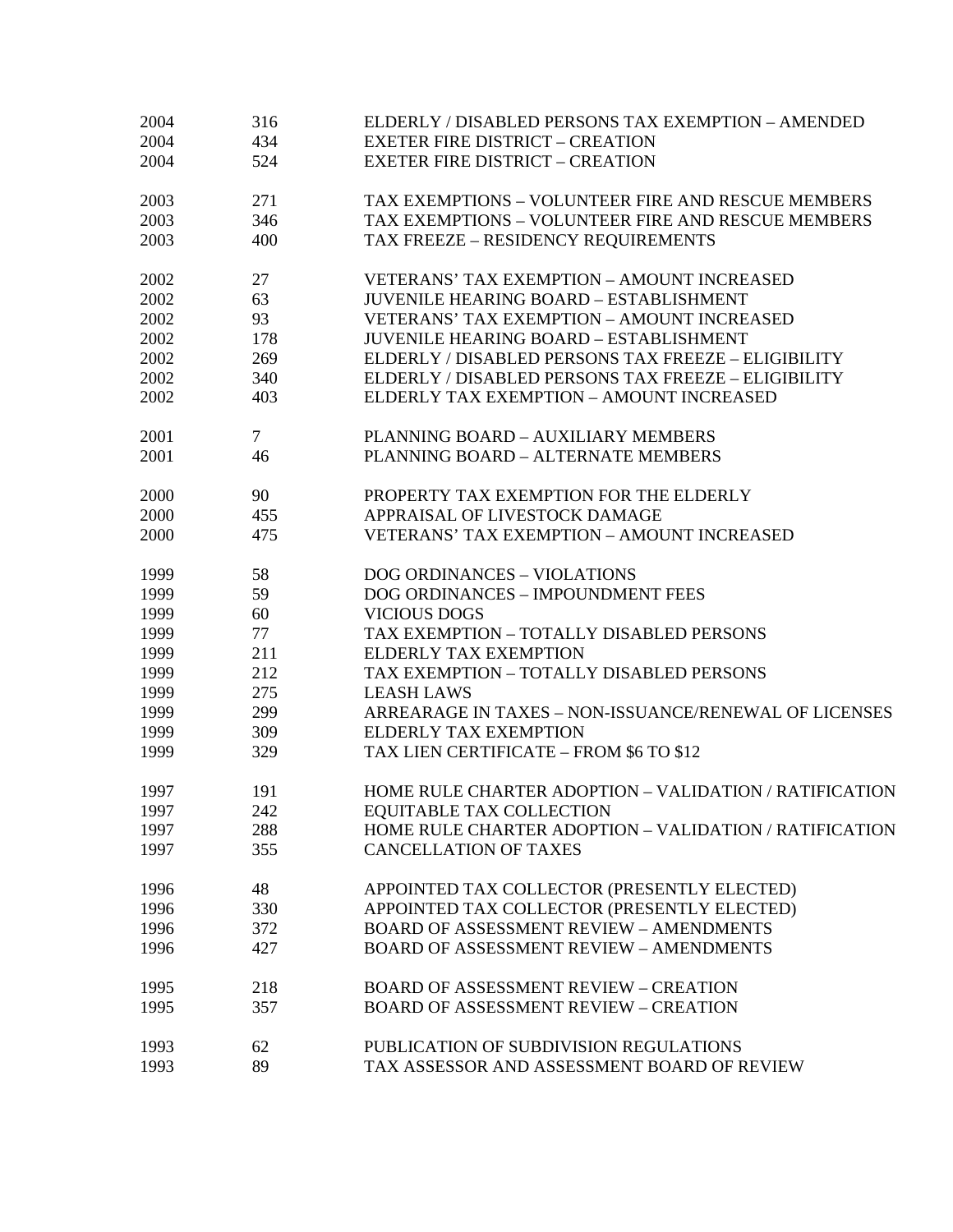| 1991 | 4   | FINANCIAL TOWN MEETING DATE                 |
|------|-----|---------------------------------------------|
| 1991 | 17  | FINANCIAL TOWN MEETING DATE                 |
| 1991 | 379 | FULL-TIME TAX ASSESSOR                      |
| 1990 | 301 | LADD SCHOOL PROPERTY PURCHASE               |
| 1986 | 422 | REGULATION OF TRAILER PARKS - LEASES        |
| 1985 | 319 | <b>WASTE DISPOSAL FEE</b>                   |
| 1985 | 329 | WASTE DISPOSAL FEE                          |
| 1983 | 24  | COLLECTION OF PROPERTY TAXES – GRACE PERIOD |
| 1983 | 98  | COLLECTION OF PROPERTY TAXES – GRACE PERIOD |

#### **EXETER –WEST GREENWICH REGIONAL SCHOOL DISTRICT**

| 2011 | 353 | DISTRICT SCHOOL COMMITTEE REAPPORTIONMENT         |
|------|-----|---------------------------------------------------|
| 2011 | 393 | DISTRICT SCHOOL COMMITTEE REAPPORTIONMENT         |
| 2008 | 8   | BONDS - SCHOOLS / SCHOOL FACILITIES - \$5,877,308 |
| 2006 | 114 | CHANGE OF START TIME - DISTRICT FINANCIAL MEETING |
| 2006 | 197 | CHANGE OF START TIME - DISTRICT FINANCIAL MEETING |
| 2004 | 46  | ANNUAL BUDGET - PROCEDURE TO ADOPT AMENDED        |
| 2004 | 47  | SPECIAL FINANCIAL MEETINGS - PETITION TO CALL     |
| 2004 | 121 | ANNUAL BUDGET - PROCEDURE TO ADOPT AMENDED        |
| 2004 | 230 | SPECIAL FINANCIAL MEETINGS - PETITION TO CALL     |
| 2003 | 11  | BONDS - SCHOOL CONSTRUCTION - \$1,600,000         |
| 2003 | 14  | BONDS - SCHOOL CONSTRUCTION - \$1,600,000         |
| 2002 | 81  | <b>BUDGET ADOPTION PROVISIONS - AMENDMENTS</b>    |
| 2001 | 3   | <b>BUDGET ADOPTION PROCEDURE</b>                  |
| 2001 | 45  | <b>BUDGET ADOPTION PROCEDURE</b>                  |
| 1996 | 101 | BONDS - CLASSROOM ADDITIONS - \$3,800,000         |
| 1996 | 220 | BONDS - CLASSROOM ADDITIONS - \$3,800,000         |
| 1995 | 281 | BONDS - SCHOOL IMPROVEMENTS - \$4,571,609         |
| 1995 | 360 | BONDS - SCHOOL IMPROVEMENTS - \$4,571,609         |
| 1993 | 13  | <b>ANNUAL MEETING DATE</b>                        |
| 1993 | 14  | <b>ANNUAL MEETING DATE</b>                        |
| 1992 | 1   | <b>COMPOSITION OF DISTRICT COMMITTEE</b>          |
| 1992 | 20  | <b>COMPOSITION OF DISTRICT COMMITTEE</b>          |
| 1992 | 32  | <b>BONDS - SCHOOL REPAIRS - \$803,000</b>         |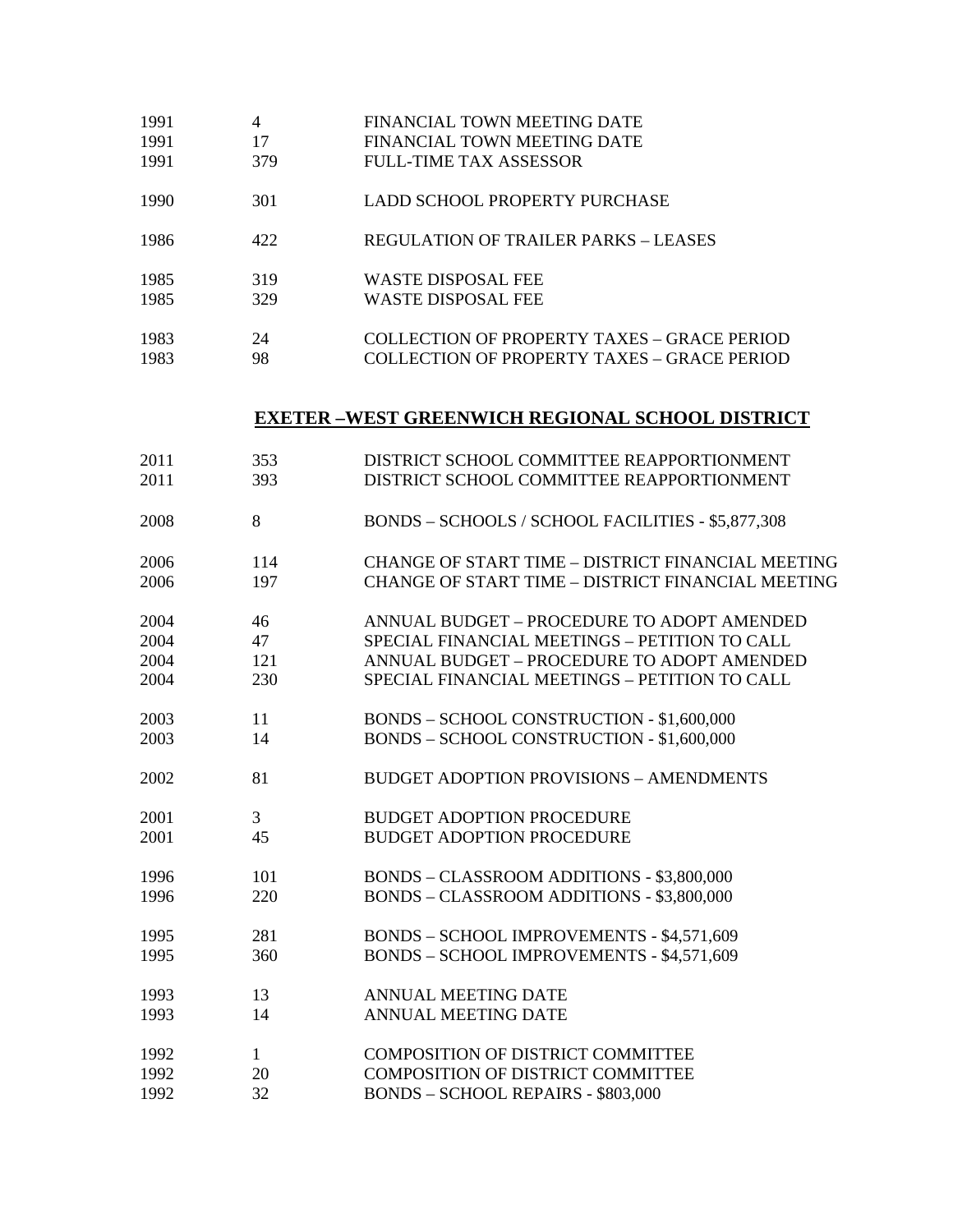| 1991<br>1991 | 16<br>380           | ANNUAL DISTRICT FINANCIAL MEETING DATE<br>ANNUAL DISTRICT FINANCIAL MEETING DATE                               |
|--------------|---------------------|----------------------------------------------------------------------------------------------------------------|
| 1990<br>1990 | 1<br>$\overline{c}$ | BONDS - \$19,464,000 - (AMENDS 1988 ACT)<br>BONDS - \$19,464,000 - (AMENDS 1988 ACT)                           |
| 1988         | 8                   | BONDS - SCHOOLS - \$16,800,000                                                                                 |
| 1987<br>1987 | 202<br>297          | ACQUIRING LAND BY CONDEMNATION<br>ACQUIRING LAND BY CONDEMNATION                                               |
|              |                     | <b>FOSTER</b>                                                                                                  |
| 2013<br>2013 | LA56<br>LA59        | <b>CHARTER AMENDMENTS - VALIDATION / RATIFICATION</b><br><b>CHARTER AMENDMENTS - VALIDATION / RATIFICATION</b> |
| 2012<br>2012 | LA114<br>LA115      | ABBEY LANE COMMUNITY WATER DISTRICT<br>ABBEY LANE COMMUNITY WATER DISTRICT                                     |
| 2009         | <b>LA89</b>         | ABBEY LANE COMMUNITY ASSOCIATION WATER DISTRICT                                                                |
| 2008         | <b>LA87</b>         | ABBEY LANE CONDOMINIUM ASSOCIATION WATER DISTRICT                                                              |
| 2005         | 19                  | FINANCIAL TOWN MEETING - LOCATION                                                                              |
| 2004<br>2004 | 189<br>318          | <b>ELECTIONS - POLL OPENING HOURS</b><br><b>ELECTIONS - POLL OPENING HOURS</b>                                 |
| 2002         | 30                  | ASSESSMENT / TAXATION OF NEW REAL ESTATE CONSTRUCTION                                                          |
| 2000<br>2000 | 20<br>40            | REGIONAL JUVENILE HEARING BOARD - ESTABLISHMENT<br>REGIONAL JUVENILE HEARING BOARD - ESTABLISHMENT             |
| 1992         | LA41                | MOOSUP VALLEY VOLUNTEER FIRE CO. - CHARTER REVOCATION                                                          |
| 1990         | 119                 | FOSTER LAND TRUST - ESTABLISHMENT                                                                              |
| 1989<br>1989 | 13<br>298           | ZONING ORDINANCES - NOTICE PROVISION<br><b>EMINENT DOMAIN PROCEEDINGS</b>                                      |
| 1987         | 21                  | ZONING ORDINANCES - NOTICE PROVISION                                                                           |
| 1986<br>1986 | 39<br>305           | <b>CONDEMNATION FOR SCHOOL PURPOSES</b><br><b>BONDS - SCHOOL RENOVATIONS - \$2,500,000</b>                     |
| 1985         | 228                 | REGULATION OF EARTH REMOVAL                                                                                    |
| 1981         | 286                 | <b>CHARTER AMENDMENTS - VALIDATION / RATIFICATION</b>                                                          |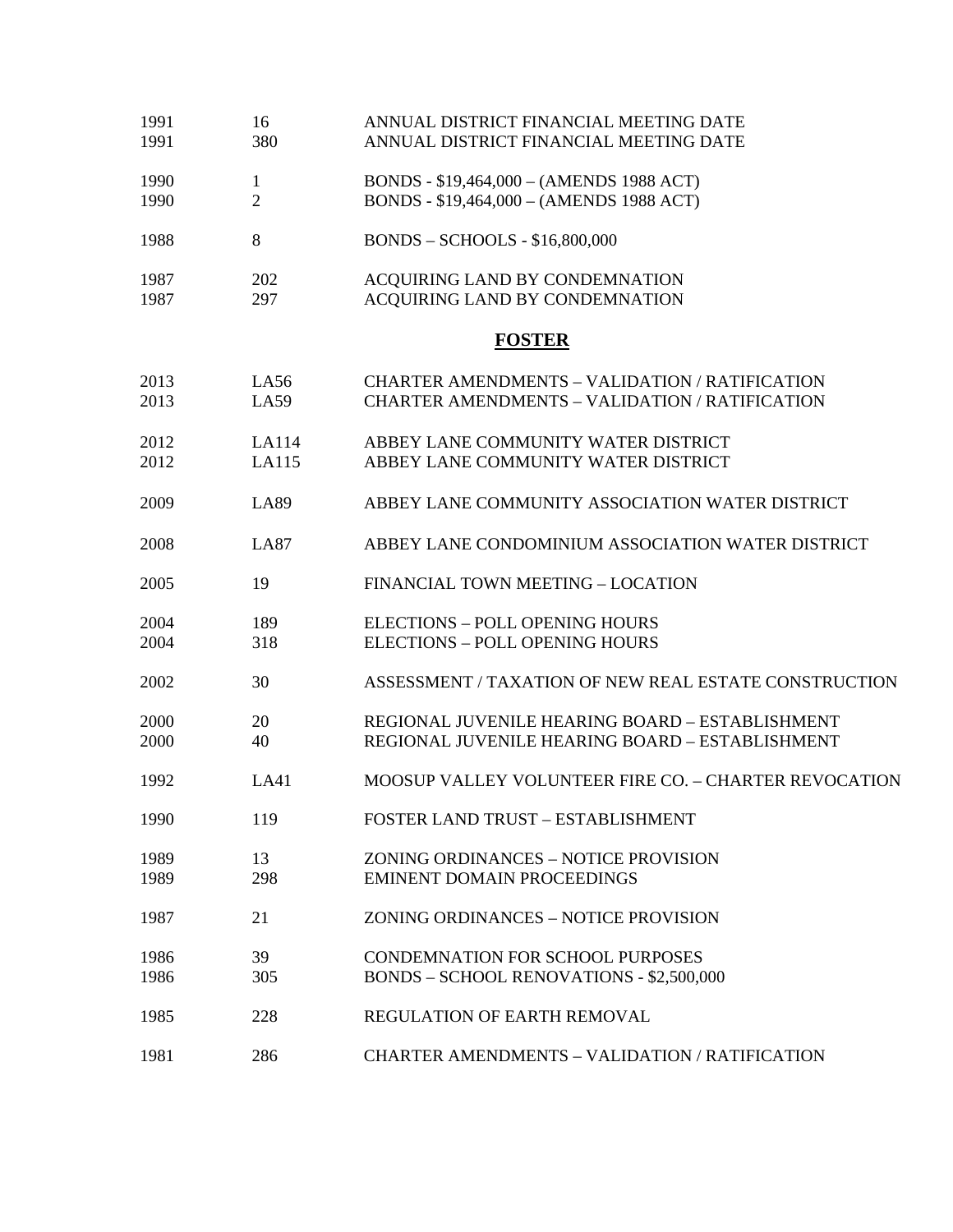## **FOSTER-GLOCESTER REGIONAL SCHOOL DISTRICT**

| 2006<br>2006 | 413<br>521   | PONAGANSET REGIONAL SCHOOL DISTRICT - POWERS, ETC.<br>PONAGANSET REGIONAL SCHOOL DISTRICT - POWERS, ETC. |
|--------------|--------------|----------------------------------------------------------------------------------------------------------|
| 2004         | 283          | BONDS - SCHOOL CONSTRUCTION/RENOVATION - \$45,720,000                                                    |
| 2004         | 499          | BONDS - SCHOOL CONSTRUCTION/RENOVATION - \$45,720,000                                                    |
| 1998         | $\mathbf{1}$ | DISTRICT FINANCIAL MEETING                                                                               |
| 1993         | 5            | FINANCIAL MEETING DATE                                                                                   |
| 1992         | 5            | FINANCIAL MEETING DATE                                                                                   |
| 1989         | 11           | <b>BONDS - SCHOOLS - \$9,630,000</b>                                                                     |
| 1989         | 314          | FINANCIAL TOWN MEETING DATE                                                                              |
| 1983         | 134          | REMOVAL OF DISTRICT FROM CERTAIN GENERAL LAW PROVISIONS                                                  |
| 1980         | 264          | FOUNDATION LEVEL SCHOOL SUPPORT                                                                          |
|              |              | <b>GLOCESTER</b>                                                                                         |
| 2013         | 78           | TAX CLASSIFICATION - RATES FOR VARIOUS CLASSES                                                           |
| 2013         | 80           | <b>TAX CLASSIFICATION - RATES FOR VARIOUS CLASSES</b>                                                    |
| 2013         | 328          | MUNICIPAL LIEN CERTIFICATES / TAX LIENS ON MOBILE HOMES                                                  |
| 2013         | 388          | MUNICIPAL LIEN CERTIFICATES / TAX LIENS ON MOBILE HOMES                                                  |
| 2013         | 448          | NON-ISSUANCE OF PERMITS - APPLICANTS IN ARREARS IN TAXES                                                 |
| 2013         | 476          | NON-ISSUANCE OF PERMITS - APPLICANTS IN ARREARS IN TAXES                                                 |
| 2012         | 121          | LAND TRUST - MEMBERSHIP COMPOSITION / TERMS                                                              |
| 2012         | 131          | LAND TRUST - MEMBERSHIP COMPOSITION / TERMS                                                              |
| 2011         | LA36         | WEST GLOCESTER FIRE DISTRICT - ANNUAL MEETING                                                            |
| 2011         | LA40         | WEST GLOCESTER FIRE DISTRICT - ANNUAL MEETING                                                            |
| 2011         | LA89         | HARMONY FIRE DISTRICT - CHARTER AMENDMENTS                                                               |
| 2011         | <b>LA99</b>  | HARMONY FIRE DISTRICT - CHARTER AMENDMENTS                                                               |
| 2009         | 131          | <b>CHARTER AMENDMENTS - VALIDATION / RATIFICATION</b>                                                    |
| 2009         | 147          | <b>CHARTER AMENDMENTS - VALIDATION / RATIFICATION</b>                                                    |
| 2008         | 282          | DAM MANAGEMENT DISTRICTS - COLLECTION OF FEES                                                            |
| 2008         | 327          | BONDS - ACQUISITION OF OPEN SPACE - \$500,000                                                            |
| 2008         | 362          | DAM MANAGEMENT DISTRICTS - COLLECTION OF FEES                                                            |
| 2007         | 115          | CHEPACHET FIRE DISTRICT - CHARTER AMENDMENT                                                              |
| 2007         | 117          | <b>CHEPACHET FIRE DISTRICT - CHARTER AMENDMENT</b>                                                       |
| 2007         | 276          | ECHO LAKE WATER DISTRICT - CHARTER AMENDMENT                                                             |
| 2007         | 488          | SAND DAM RESERVOIR ASSOCIATION - INCREASED EXEMPTION                                                     |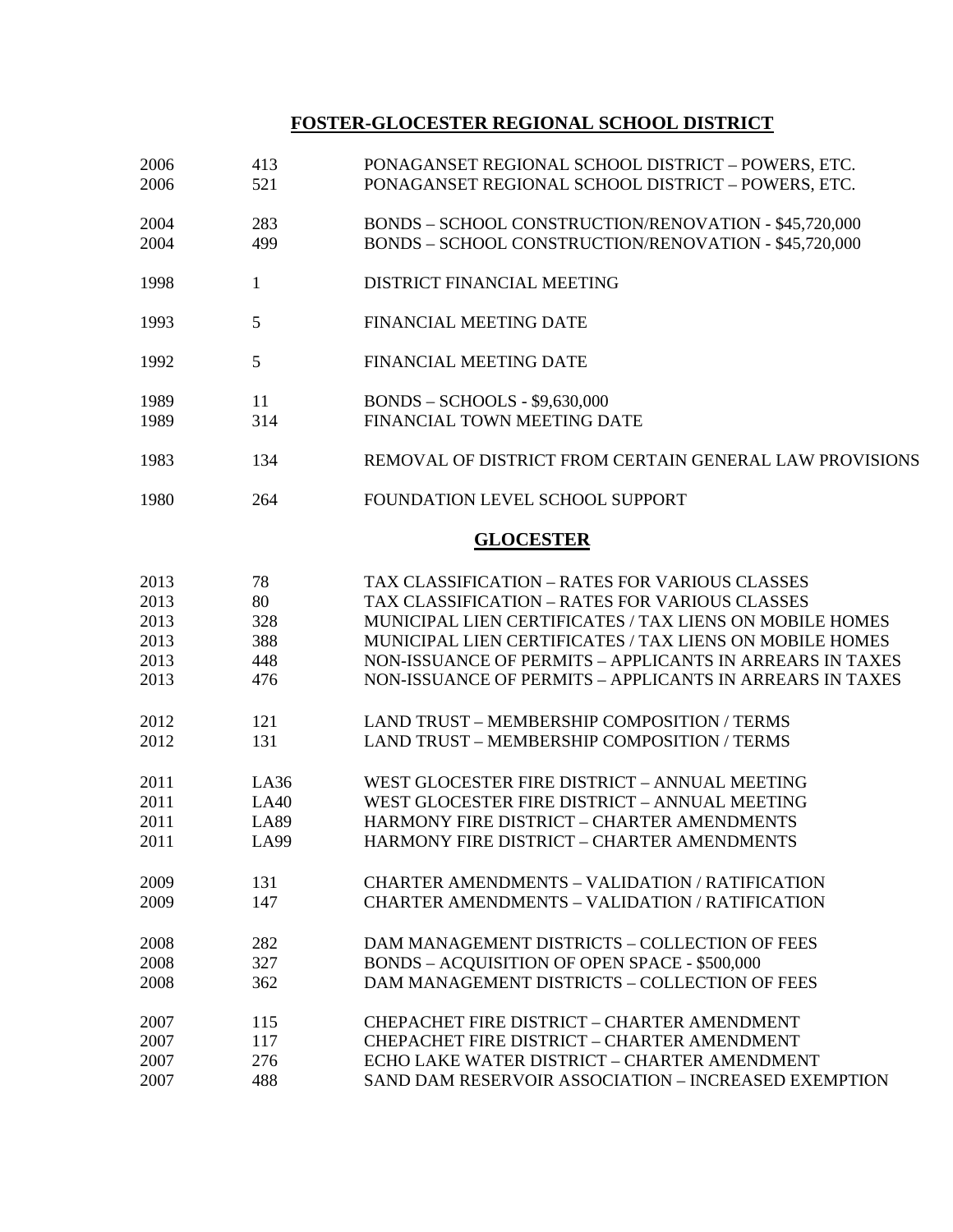| 2006 | 180  | PROPERTY TAX CREDITS FOR ELDERLY AND DISABLED PERSONS |
|------|------|-------------------------------------------------------|
| 2006 | 257  | <b>VARIOUS PROPERTY TAX CREDITS / EXEMPTIONS</b>      |
| 2006 | 279  | <b>VARIOUS PROPERTY TAX CREDITS / EXEMPTIONS</b>      |
| 2006 | 280  | PROPERTY TAX CREDITS FOR ELDERLY AND DISABLED PERSONS |
| 2006 | LA24 | WEST GLOCESTER FIRE DISTRICT - TAX CLASSIFICATION     |
| 2006 | LA31 | WEST GLOCESTER FIRE DISTRICT - TAX CLASSIFICATION     |
| 2005 | 13   | <b>CHARTER AMENDMENTS - VALIDATION / RATIFICATION</b> |
| 2005 | 26   | <b>CHARTER AMENDMENTS - VALIDATION / RATIFICATION</b> |
| 2005 | 90   | ECHO LAKE WATER DISTRICT - ARTICLES AMENDED           |
| 2005 | 197  | TAX CLASSIFICATION / HOMESTEAD EXEMPTION              |
| 2005 | 214  | TAX CLASSIFICATION / HOMESTEAD EXEMPTION              |
| 2005 | 363  | RESIDENTIAL REAL ESTATE CLASSIFICATION                |
| 2005 | 430  | RESIDENTIAL REAL ESTATE CLASSIFICATION                |
| 2004 | 149  | SCHOOL COMMITTEE PRIMARY ELECTION ELIMINATED          |
| 2004 | 171  | SCHOOL COMMITTEE PRIMARY ELECTION ELIMINATED          |
| 2004 | 558  | BONDS - CONSTRUCTION OF SENIOR CENTER - \$2,215,000   |
| 2004 | LA41 | HARMONY HILL SCHOOL - TAX EXEMPTION                   |
| 2004 | LA42 | HARMONY HILL SCHOOL - TAX EXEMPTION                   |
|      |      |                                                       |
| 2003 | 325  | <b>ECHO LAKE WATER DISTRICT - CREATION</b>            |
| 2003 | 330  | <b>ECHO LAKE WATER DISTRICT - CREATION</b>            |
| 2002 | 358  | ELDERLY / DISABLED PERSONS TAX EXEMPTIONS - INCREASED |
| 2001 | 23   | <b>CHEPACHET FIRE DISTRICT - CHARTER AMENDMENT</b>    |
| 2001 | 102  | <b>CHARTER AMENDMENTS - VALIDATION / RATIFICATION</b> |
| 2000 | 20   | REGIONAL JUVENILE HEARING BOARD - ESTABLISHMENT       |
| 2000 | 27   | BONDS - SALT/SAND STORAGE FACILITY - \$3,000,000      |
| 2000 | 40   | REGIONAL JUVENILE HEARING BOARD - ESTABLISHMENT       |
| 2000 | 46   | BONDS - SALT/SAND STORAGE FACILITY - \$3,000,000      |
| 2000 | 57   | <b>BONDS - ACQUISITION OF OPEN SPACE - \$500,000</b>  |
| 2000 | 89   | TAXES - INTEREST ON UNPAID QUARTERLY PAYMENTS         |
| 2000 | 292  | BONDS - ACQUISITION OF OPEN SPACE - \$500,000         |
| 1998 | 223  | TAX EXEMPTION FOR ELDERLY AND DISABLED PERSONS        |
| 1998 | 224  | TAX LIEN CERTIFICATE - FROM \$6 TO \$12               |
| 1997 | 251  | <b>CHARTER AMENDMENTS - VALIDATION / RATIFICATION</b> |
| 1996 | 373  | <b>CHEPACHET FIRE DISTRICT - TAX EXEMPTIONS</b>       |
| 1995 | 20   | EARTH REMOVAL REGULATIONS                             |
| 1995 | 251  | HISTORIC DISTRICT TAX EXEMPTIONS                      |
| 1994 | 35   | <b>DOG LICENSE FEES</b>                               |
| 1994 | 36   | DOG ORDINANCE VIOLATIONS                              |
| 1994 | 37   | <b>COLLARING OF DOGS</b>                              |
| 1994 | 271  | <b>SUNDAY BUSINESS HOURS</b>                          |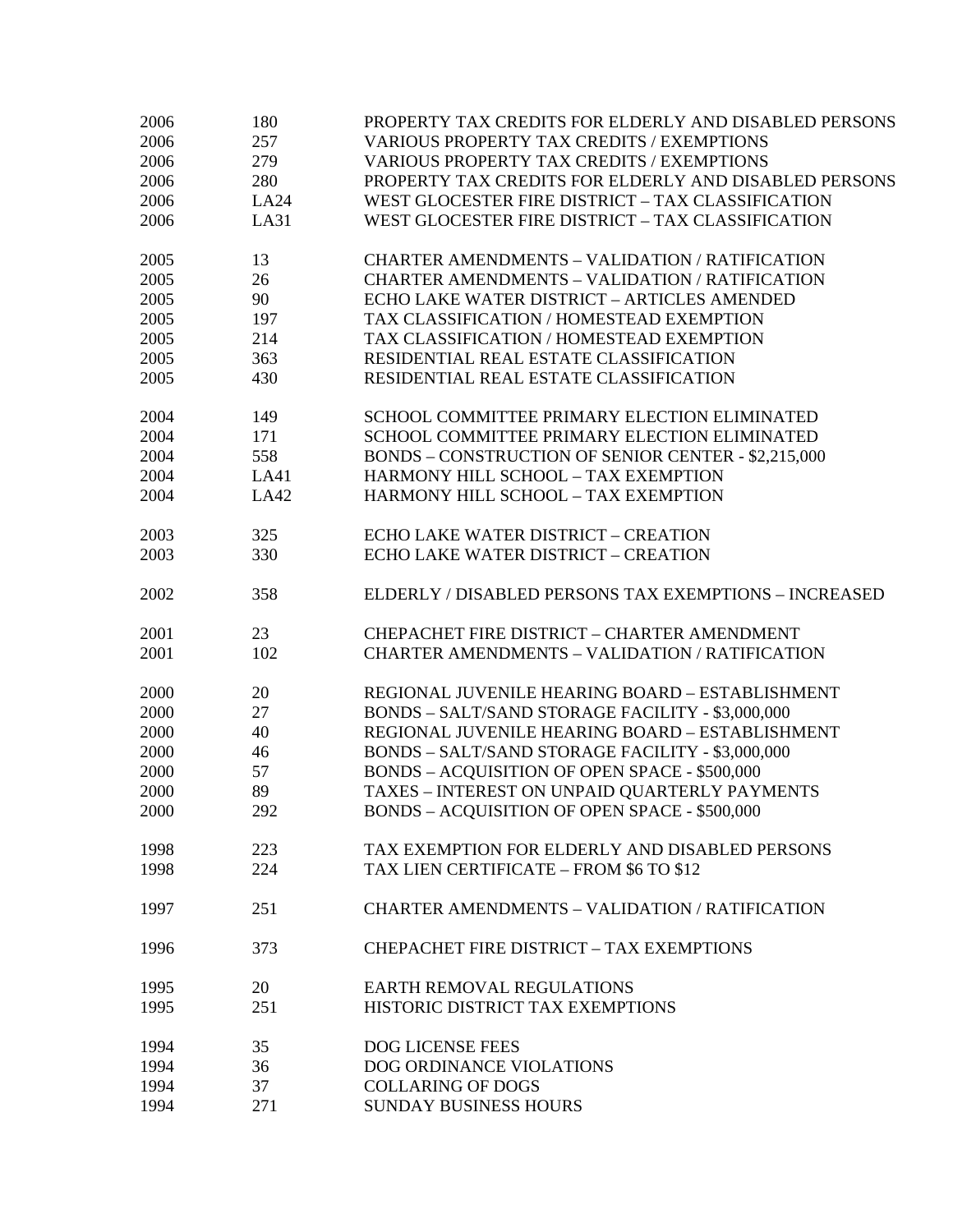| 1992 | 63             | <b>HAWKERS AND PEDDLERS</b>                            |
|------|----------------|--------------------------------------------------------|
| 1991 | 180            | REGIONAL TOURISM DISTRICT                              |
| 1991 | LA55           | HOME RULE CHARTER ADOPTION - VALIDATION / RATIFICATION |
| 1991 | LA57           | <b>CHEPACHET FIRE DISTRICT - CHARTER B</b>             |
| 1990 | 20             | TAX EXEMPTIONS FOR ELDERLY / DISABLED - REFERENDUM     |
| 1990 | 86             | <b>BONDS - RECREATIONAL AREAS - \$200,000</b>          |
| 1990 | 191            | <b>BONDS - RECREATIONAL AREAS - \$200,000</b>          |
| 1990 | 192            | <b>BONDS - OPEN SPACE - \$400,000</b>                  |
| 1990 | 296            | HIGHWAYS - IMPROVEMENTS AND GRADING                    |
| 1990 | 453            | <b>BONDS - TOWN HALL - \$1,500,000</b>                 |
| 1990 | 511            | PUBLIC WAYS - ABANDONMENT                              |
| 1989 | 40             | <b>ELECTIONS - OPENING OF POLLS</b>                    |
| 1989 | 298            | <b>EMINENT DOMAIN PROCEEDINGS</b>                      |
| 1989 | 532            | <b>ELECTIONS - OPENING OF POLLS</b>                    |
| 1988 | 24             | FINANCIAL TOWN MEETING DATE                            |
| 1988 | 234            | TAX ASSESSOR - APPOINTMENT                             |
| 1988 | 242            | BONDS - SCHOOLS - \$\$5,026,000                        |
| 1988 | LA54           | LAKE WASHINGTON ASSOCIATION - TAX EXEMPTION            |
| 1987 | 198            | ZONING ORDINANCES - NOTICE PROVISION                   |
| 1987 | 407            | <b>BONDS - SCHOOLS - \$5,026,000</b>                   |
| 1987 | 548            | <b>GLOCESTER LAND TRUST - ESTABLISHMENT</b>            |
| 1987 | LA61           | HARMONY FIRE DISTRICT - CHARTER AMENDMENT              |
| 1986 | 37             | PAYMENT OF ASSIGNED STATE POLICE MEMBER                |
| 1986 | 89             | ELECTION OF SCHOOL COMMITTEE                           |
| 1985 | 39             | FINANCIAL TOWN MEETING DATE                            |
| 1984 | 61             | <b>VETERANS' TAX EXEMPTIONS - AMENDMENTS</b>           |
| 1984 | LA30           | HARMONY FIRE DISTRICT - CHARTER AMENDMENT              |
| 1984 | LA32           | WEST GLOCESTER FIRE DISTRICT - CHARTER AMENDMENT       |
| 1983 | 37             | TAX EXEMPTIONS FOR ELDERLY/DISABLED - AMENDED          |
| 1983 | 116            | TAX EXEMPTIONS FOR ELDERLY/DISABLED - AMENDED          |
| 1983 | LA $(pg. 91)$  | HARMONY FIRE DISTRICT - CHARTER AMENDMENT              |
| 1983 | LA (pg. 89)    | SAND DAM RESERVOIR ASSOCIATION - TAX EXEMPTION         |
| 1982 | 31             | TOWN TREASURER TO BE APPOINTED BY TOWN COUNCIL         |
| 1982 | 89             | TOWN TREASURER TO BE APPOINTED BY TOWN COUNCIL         |
| 1982 | LA (pg. 141)   | WEST GLOCESTER FIRE DISTRICT - CHARTER AMENDMENT       |
| 1981 | 65             | <b>CHEPACHET FIRE DISTRICT - CHARTER AMENDMENT</b>     |
| 1981 | LA $(pg. 115)$ | <b>CHEPACHET GRANGE NO. 38 - TAX EXEMPTION</b>         |
| 1980 | LA $(pg. 49)$  | HARMONY FIRE DISTRICT - CHARTER AMENDMENT              |
| 1980 | LA (pg. 98)    | HARMONY HILL SCHOOL - TAX EXEMPTION                    |
|      |                |                                                        |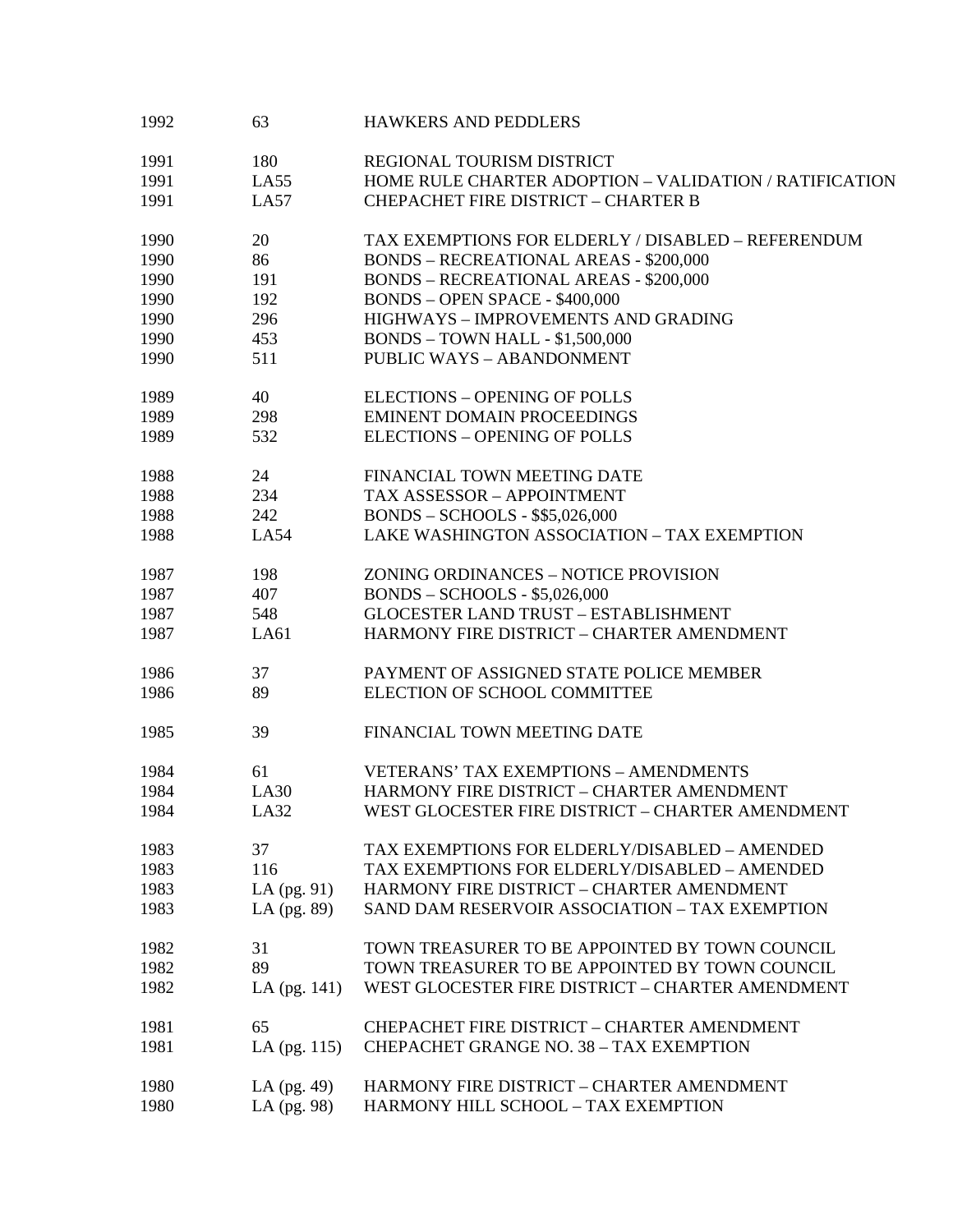## **HOPKINTON**

| 2007 | 336 | ESTABLISHMENT OF MUNICIPAL COURT                        |
|------|-----|---------------------------------------------------------|
| 2007 | 372 | <b>CHARTER AMENDMENTS - VALIDATION / RATIFICATION</b>   |
| 2007 | 474 | ESTABLISHMENT OF MUNICIPAL COURT                        |
|      |     |                                                         |
| 2006 | 299 | TAX REVALUATION/UPDATE - EXTENSION OF DATES             |
| 2006 | 497 | TAX REVALUATION/UPDATE - EXTENSION OF DATES             |
|      |     |                                                         |
| 2004 | 117 | TAX LEVY AUTHORIZATION                                  |
|      |     |                                                         |
| 2003 | 425 | HOME RULE CHARTER ADOPTION – VALIDATION / RATIFICATION  |
|      |     |                                                         |
| 2002 | 69  | <b>JUVENILE HEARING BOARD - MEMBERSHIP</b>              |
| 2002 | 74  | <b>ELECTIONS - OPENING HOURS OF POLLS</b>               |
| 2002 | 267 | ESTABLISHMENT OF TOWN CHARTER                           |
| 2002 | 362 | <b>ELECTIONS - OPENING HOURS OF POLLS</b>               |
|      |     |                                                         |
| 2001 | 35  | HOPE VALLEY / WYOMING FIRE DISTRICT - CHARTER AMENDMENT |
| 2001 | 41  | <b>HOPKINTON LAND TRUST ACT - AMENDMENTS</b>            |
| 2001 | 99  | <b>HOPKINTON LAND TRUST ACT - AMENDMENTS</b>            |
| 2001 | 107 | HOPE VALLEY / WYOMING FIRE DISTRICT - CHARTER AMENDMENT |
|      |     |                                                         |
| 2000 | 42  | HOPKINTON LAND TRUST - ESTABLISHMENT                    |
| 2000 | 63  | HOPKINTON LAND TRUST - ESTABLISHMENT                    |
| 2000 | 110 | POLICE - OPTIONAL RETIREMENT PROVISIONS                 |
| 2000 | 410 | ASHAWAY FIRE DISTRICT - CHARTER AMENDMENT               |
| 2000 | 416 | POLICE - OPTIONAL RETIREMENT PROVISIONS                 |
|      |     |                                                         |
| 1998 | 37  | <b>JUVENILE HEARING BOARD - ESTABLISHMENT</b>           |
| 1998 | 164 | TAX LIEN CERTIFICATE - FROM \$6 TO \$12                 |
| 1998 | 218 | TAX LIEN CERTIFICATE - FROM \$6 TO \$12                 |
|      |     |                                                         |
| 1997 | 28  | AUTHORIZATION TO EXCEED TAX LEVY CAP                    |
| 1997 | 278 | FINANCIAL TOWN MEETING DATE                             |
| 1997 | 289 | ASHAWAY FIRE DISTRICT - CHARTER AMENDMENT               |
|      |     |                                                         |
| 1996 | 34  | AUTHORIZATION TO EXCEED TAX LEVY CAP                    |
| 1996 | 47  | MUNICIPAL POLICE PROTECTION                             |
| 1996 | 102 | IMPOSITION OF SUPPLEMENTAL TAX FOR FY 1996-97           |
|      |     |                                                         |
| 1995 | 24  | FINANCIAL TOWN MEETING DATE                             |
| 1995 | 347 | HOPE VALLEY / WYOMING FIRE DISTRICT - CHARTER AMENDMENT |
| 1995 | 363 | ASSESSMENT / TAXATION OF NEW REAL ESTATE CONSTRUCTION   |
| 1995 | 365 | FINANCIAL TOWN MEETING DATE AND LOCATION                |
| 1995 | 369 | ECONOMIC DEVELOPMENT COMMISSION - AMENDMENT             |
|      |     |                                                         |
| 1994 | 57  | TAX RATE FREEZE FOR TOTALLY DISABLED PERSONS - ADOPTED  |
| 1994 | 149 | APPOINTMENT OF NON-RESIDENT TREE WARDEN                 |
| 1994 | 167 | TAX EXEMPTION FOR TOTALLY DISABLED PERSONS - AMENDED    |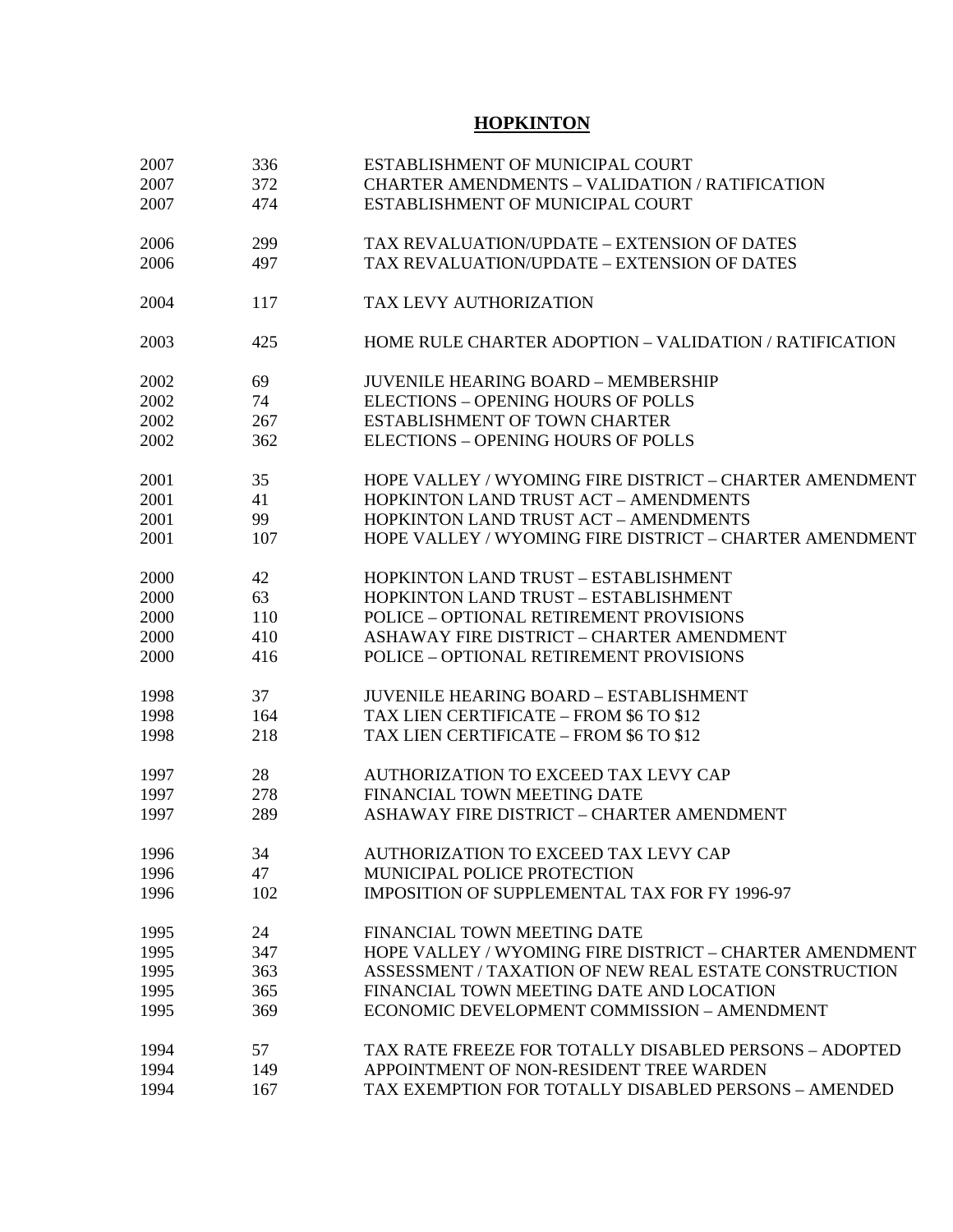| 1993 | 16          | TAX RELIEF FOR THE ELDERLY - AMENDMENTS                 |
|------|-------------|---------------------------------------------------------|
| 1993 | 445         | ECONOMIC DEVELOPMENT COMMISSION - QUORUM                |
| 1991 | 19          | HOPE VALLEY / WYOMING FIRE DISTRICT - CHARTER AMENDMENT |
| 1991 | 28          | FINANCIAL TOWN MEETING DATE                             |
| 1991 | 84          | ARREST WARRANTS - POLICE EXEMPT FROM SURETY             |
| 1991 | 373         | PLANNING BOARD - ALTERNATE MEMBERS                      |
| 1991 | 418         | HOPE VALLEY / WYOMING FIRE DISTRICT - CHARTER AMENDMENT |
| 1989 | 12          | <b>ASHAWAY FIRE DISTRICT - MEETINGS</b>                 |
| 1989 | 18          | HOPE VALLEY / WYOMING FIRE DISTRICT - CHARTER AMENDMENT |
| 1989 | 448         | HIGHWAY COMMISSION CREATED                              |
| 1988 | 613         | DEPUTY PROBATE JUDGES                                   |
| 1987 | 41          | HOPE VALLEY / WYOMING FIRE DISTRICT - CHARTER AMENDMENT |
| 1987 | 42          | <b>ASHAWAY FIRE DISTRICT - CREATION</b>                 |
| 1987 | 96          | <b>BOARD OF FINANCE - MEMBERSHIP AND TERMS</b>          |
| 1987 | 199         | <b>ASHAWAY FIRE DISTRICT - CREATION</b>                 |
| 1985 | 22          | ECONOMIC DEVELOPMENT COMMISSION                         |
| 1985 | 36          | INTEREST ON UNPAID QUARTERLY TAXES                      |
| 1985 | 81          | <b>BOARD OF FINANCE ESTABLISHED</b>                     |
| 1985 | 119         | HOPE VALLEY / WYOMING FIRE DISTRICT                     |
| 1985 | 208         | <b>QUARTERLY PAYMENT OF TAXES</b>                       |
| 1984 | 138         | ZONING BOARD OF REVIEW - AUXILIARY MEMBERS              |
| 1984 | <b>LA38</b> | HOPE VALLEY / WYOMING FIRE DISTRICT - CHARTER AMENDMENT |
| 1982 | 104         | ZONING BOARD OF REVIEW - AUXILIARY MEMBER               |
| 1982 | 171         | HOPE VALLEY / WYOMING FIRE DISTRICT - CREATION          |
| 1982 | 342         | <b>ELECTIONS - OPENING OF POLLS</b>                     |
| 1982 | 351         | ADOPTION OF ORDINANCES - PURCHASING / GRAVEL REMOVAL    |
| 1981 | 81          | <b>ELECTION OF TOWN OFFICIALS</b>                       |
| 1981 | 366         | VOTE FOR APPROPRIATION MADE PRIMA FACIE THAT PERMITTED  |
| 1980 | 63          | ESTABLISHMENT OF PERMANENT POLICE FORCE                 |
| 1980 | 118         | HOPE VALLEY / WYOMING FIRE DISTRICT - CREATION          |
| 1980 | 124         | ASHAWAY FIRE DISTRICT - CREATION                        |
|      |             | <b>JAMESTOWN</b>                                        |
| 2011 | 291         | BONDS - CLOSURE OF TOWN LANDFILL - \$1,000,000          |
| 2011 | 319         | BONDS - CLOSURE OF TOWN LANDFILL - \$1,000,000          |
| 2010 | 265         | BONDS - WIND TURBINE GENERATOR - \$6,500,000            |
| 2010 | 293         | <b>BONDS - WIND TURBINE GENERATOR - \$6,500,000</b>     |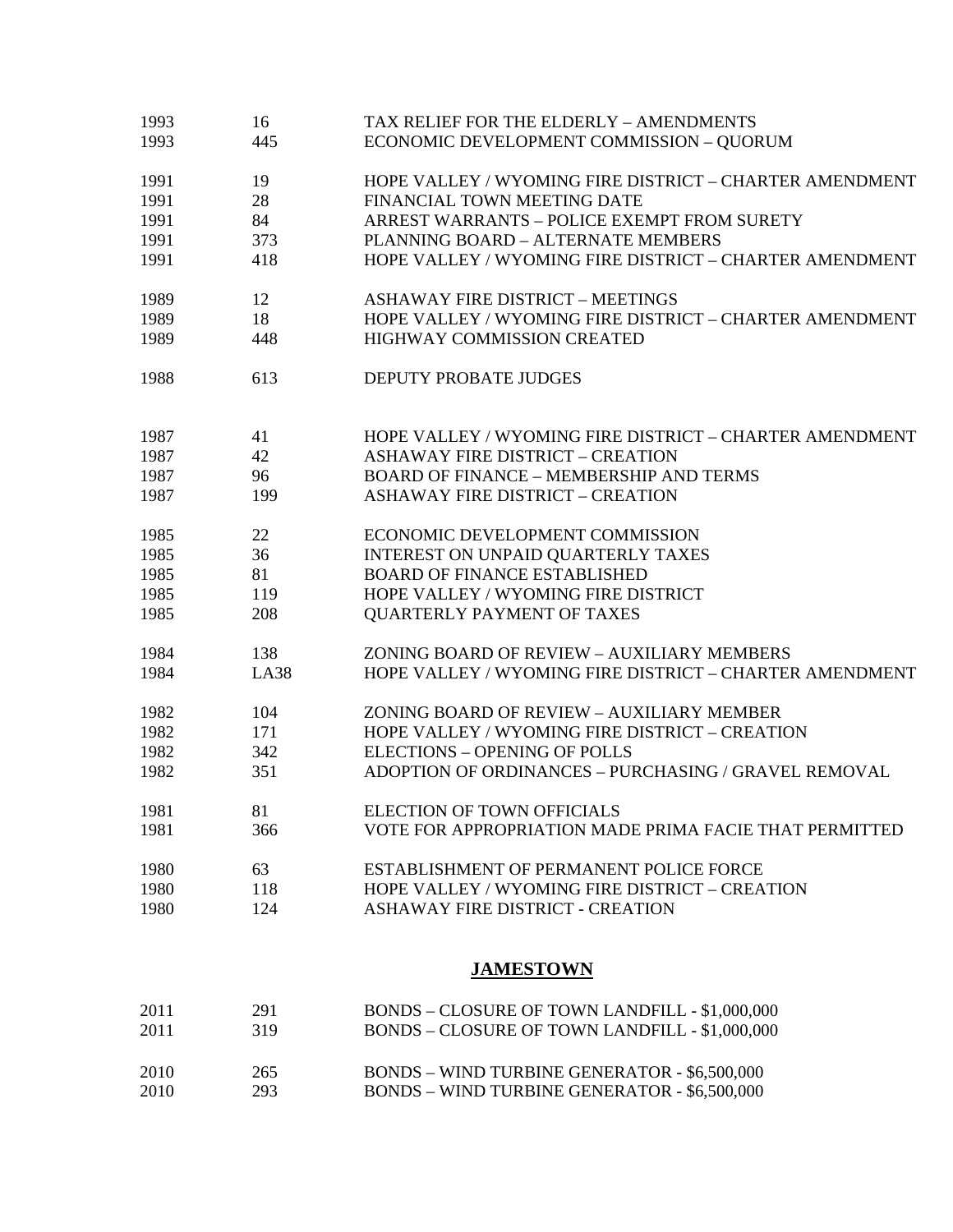| 2009 | 18  | TAX RELIEF - EMERGENCY MEDICAL SERVICES                   |
|------|-----|-----------------------------------------------------------|
| 2009 | 27  | TAX RELIEF - EMERGENCY MEDICAL SERVICES                   |
| 2009 | 36  | <b>JUVENILE HEARING BOARD - CREATION</b>                  |
| 2009 | 166 | <b>JUVENILE HEARING BOARD - CREATION</b>                  |
|      |     |                                                           |
| 2008 | 143 | <b>JAMESTOWN BRIDGE - PARKING AREA / PUBLIC ACCESS</b>    |
| 2008 | 196 | <b>JAMESTOWN BRIDGE - PARKING AREA / PUBLIC ACCESS</b>    |
| 2008 | 271 | RESTRICTIVE COVENANT - COMMERCE OIL REFINING              |
| 2008 | 418 | RESTRICTIVE COVENANT - COMMERCE OIL REFINING              |
| 2007 | 364 | BONDS - CONSTRUCTION OF HIGHWAY GARAGE - \$1,500,000      |
| 2007 | 365 | BONDS - CONSTRUCTION OF HIGHWAY GARAGE - \$1,500,000      |
| 2007 | 449 | BONDS - CONSTRUCTION OF HIGHWAY GARAGE - \$1,500,000      |
| 2007 | 462 | BONDS - CONSTRUCTION OF HIGHWAY GARAGE - \$1,500,000      |
|      |     |                                                           |
| 2006 | 90  | ESTABLISHMENT OF MUNICIPAL COURT                          |
| 2006 | 159 | ESTABLISHMENT OF MUNICIPAL COURT                          |
| 2006 | 321 | D.E.M. POWERS AND DUTIES - ISDS SYSTEMS                   |
| 2006 | 465 | D.E.M. POWERS AND DUTIES - ISDS SYSTEMS                   |
| 2005 | 28  | <b>CHARTER AMENDMENTS - VALIDATION / RATIFICATION</b>     |
| 2005 | 29  | CHARTER AMENDMENTS - VALIDATION / RATIFICATION            |
| 2005 | 187 | TAX EXEMPTION FOR TOTALLY DISABLED PERSONS                |
| 2005 | 237 | FIRE/EMERGENCY MEDICAL PERSONNEL- INCREASED EXEMPTIONS    |
| 2005 | 250 | TAX EXEMPTION FOR TOTALLY DISABLED PERSONS                |
| 2005 | 332 | SCHOOL PERSONNEL - BRIDGE TOLL REIMBURSEMENT              |
| 2005 | 370 | FIRE/EMERGENCY MEDICAL PERSONNEL- INCREASED EXEMPTIONS    |
| 2005 | 413 | SCHOOL PERSONNEL - BRIDGE TOLL REIMBURSEMENT              |
|      |     |                                                           |
| 2004 | 326 | BONDS - CONSTRUCTION OF WATER WORKS SYSTEM - \$6,200,000  |
| 2004 | 351 | <b>QUONSET DEVELOPMENT CORPORATION - CREATED</b>          |
| 2004 | 360 | <b>QUONSET DEVELOPMENT CORPORATION - CREATED</b>          |
| 2004 | 420 | BONDS - CONSTRUCTION OF WATER WORKS SYSTEM - \$6,200,000  |
| 2004 | 589 | BONDS - CONSTRUCTION OF HIGHWAY FACILITY - \$2,400,000    |
| 2003 | 17  | ELDERLY TAX EXEMPTION - ELIGIBILITY CHANGES               |
| 2003 | 18  | BONDS - SEWERS/STORM DRAINS - \$2,000,000                 |
| 2003 | 19  | ELDERLY TAX EXEMPTION - ELIGIBILITY CHANGES               |
| 2003 | 20  | BONDS - SEWERS/STORM DRAINS - \$2,000,000                 |
| 2003 | 89  | ANNUAL TOWN MEETING DATE CHANGED                          |
| 2003 | 97  | <b>CHARTER AMENDMENTS - VALIDATION / RATIFICATION</b>     |
| 2003 | 263 | TAX LEVY AUTHORIZATION                                    |
| 2003 | 264 | ANNUAL TOWN MEETING DATE CHANGED                          |
| 2003 | 296 | TAX LEVY AUTHORIZATION                                    |
| 2003 | 314 | QUONSET POINT/DAVISVILLE INDUSTRIAL PARK - MEMBERSHIP     |
| 2003 | 336 | QUONSET POINT/DAVISVILLE INDUSTRIAL PARK - MEMBERSHIP     |
|      |     |                                                           |
| 2002 | 29  | <b>VOLUNTEER AMBULANCE/FIRE - TAX EXEMPTION INCREASED</b> |
| 2002 | 31  | <b>VETERANS' TAX EXEMPTION - AMOUNT INCREASED</b>         |
| 2002 | 32  | GOLD STAR PARENTS' EXEMPTION - ESTABLISHMENT              |
| 2002 | 98  | VETERANS' TAX EXEMPTION - AMOUNT INCREASED                |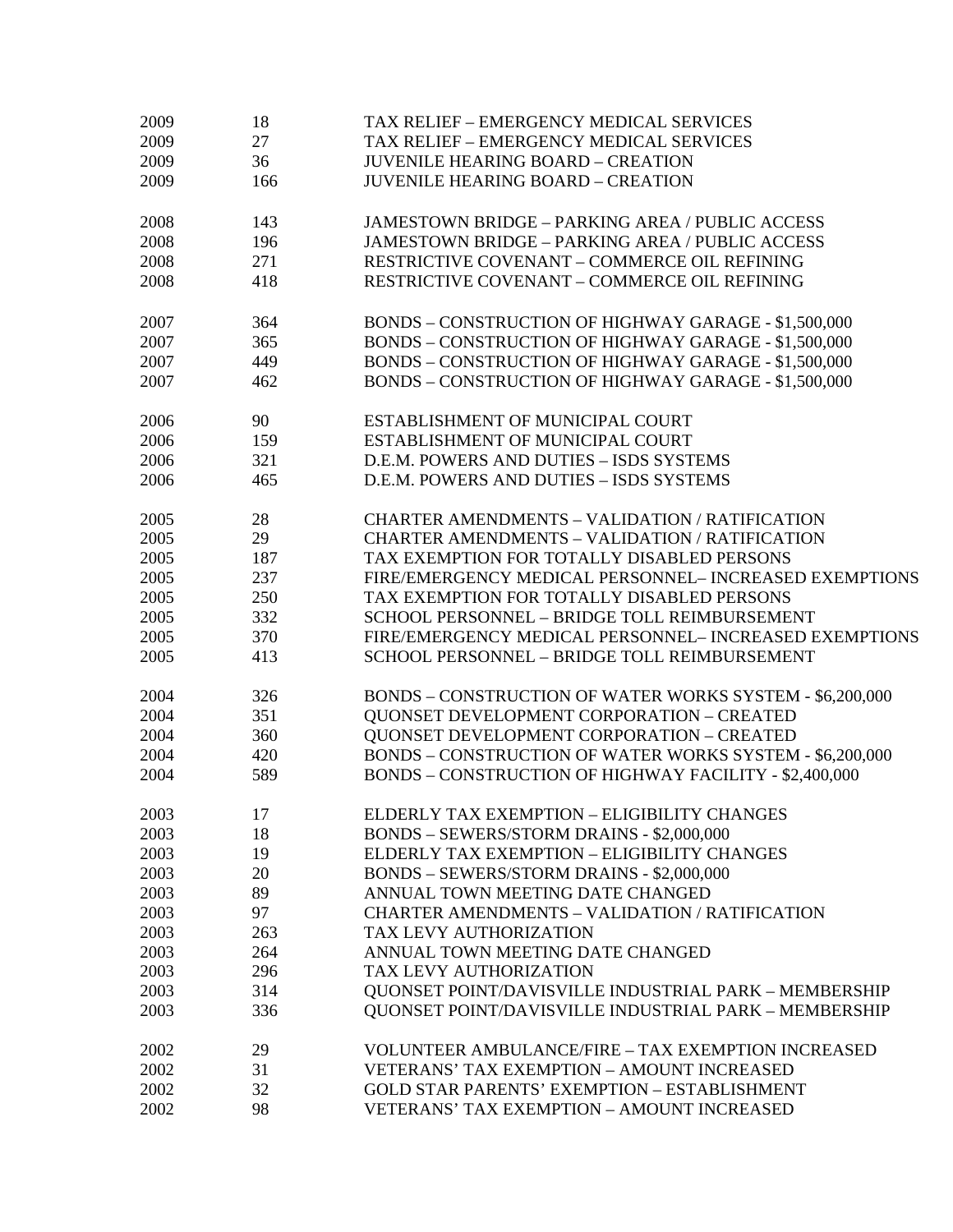| 2002 | 100             | <b>VOLUNTEER AMBULANCE/FIRE - TAX EXEMPTION INCREASED</b> |
|------|-----------------|-----------------------------------------------------------|
| 2002 | 308             | <b>GOLD STAR PARENTS' EXEMPTION - ESTABLISHMENT</b>       |
| 2001 | 346             | ZONING - DIMENSIONAL VARIANCES / SPECIAL USES             |
| 2000 | 53              | BONDS - SEWERS/STORM DRAINS - \$5,500,000                 |
| 2000 | 58              | BONDS - SEWERS/STORM DRAINS - \$5,500,000                 |
| 2000 | 391             | ELDERLY TAX EXEMPTION - OWNER-OCCUPIED PROVISION          |
| 2000 | 450             | TREE WARDEN - RESIDENCY REQUIREMENT                       |
| 2000 | 497             | ELDERLY TAX EXEMPTION - OWNER-OCCUPIED PROVISION          |
| 1999 | $5\overline{)}$ | <b>ELDERLY TAX EXEMPTION</b>                              |
| 1999 | 62              | <b>ELDERLY TAX EXEMPTION</b>                              |
| 1998 | 166             | REDUCED ASSESSMENTS - REMOVAL OF DAMAGED BUILDINGS        |
| 1998 | 225             | REDUCED ASSESSMENTS - REMOVAL OF DAMAGED BUILDINGS        |
| 1998 | 226             | ASSESSMENT / TAXATION OF NEW REAL ESTATE CONSTRUCTION     |
| 1996 | 51              | ZONING BOARD OF REVIEW - 3 ALTERNATE MEMBERS              |
| 1996 | 72              | ZONING BOARD OF REVIEW - 3 ALTERNATE MEMBERS              |
| 1996 | 422             | ELDERLY TAX DEFERMENT                                     |
| 1995 | 25              | OPTICAL SCAN VOTING EQUIPMENT                             |
| 1994 | 3               | FINANCIAL TOWN MEETING - START TIME                       |
| 1994 | 220             | DOG LICENSE FEES                                          |
| 1994 | 281             | <b>DOG LICENSE FEES</b>                                   |
| 1993 | 163             | <b>VETERANS' TAX EXEMPTION - AMENDMENT</b>                |
| 1993 | 337             | <b>VETERANS' TAX EXEMPTION - AMENDMENT</b>                |
| 1993 | 338             | DOG ORDINANCE VIOLATIONS                                  |
| 1992 | $\overline{4}$  | TAX RELIEF FOR FIRE AND RESCUE PERSONNEL                  |
| 1992 | 113             | ELECTIONS - OPENING OF THE POLLS                          |
| 1991 | 391             | TAX RELIEF FOR THE ELDERLY                                |
| 1989 | 66              | TAX RELIEF FOR THE ELDERLY - ADOPTION                     |
| 1989 | 67              | TAX RELIEF FOR AMBULANCE AND FIRE PERSONNEL               |
| 1989 | 356             | POWER TO CONDEMN FOR SCHOOL PURPOSES                      |
| 1987 | 298             | <b>SEARCH WARRANTS - POLICE LIEUTENANTS</b>               |
| 1987 | 300             | <b>LAND TRANSFER - JAMESTOWN GARAGE</b>                   |
| 1987 | 397             | <b>JAMESTOWN VERRAZZANO BRIDGE</b>                        |
| 1986 | 82              | <b>VETERANS' EXEMPTION - AMOUNT INCREASED</b>             |
| 1986 | 287             | <b>ARTICLE 21 - TRANSFER BY STATE OF JAMESTOWN BRIDGE</b> |
| 1985 | 200             | NEWPORT BRIDGE TOLLS                                      |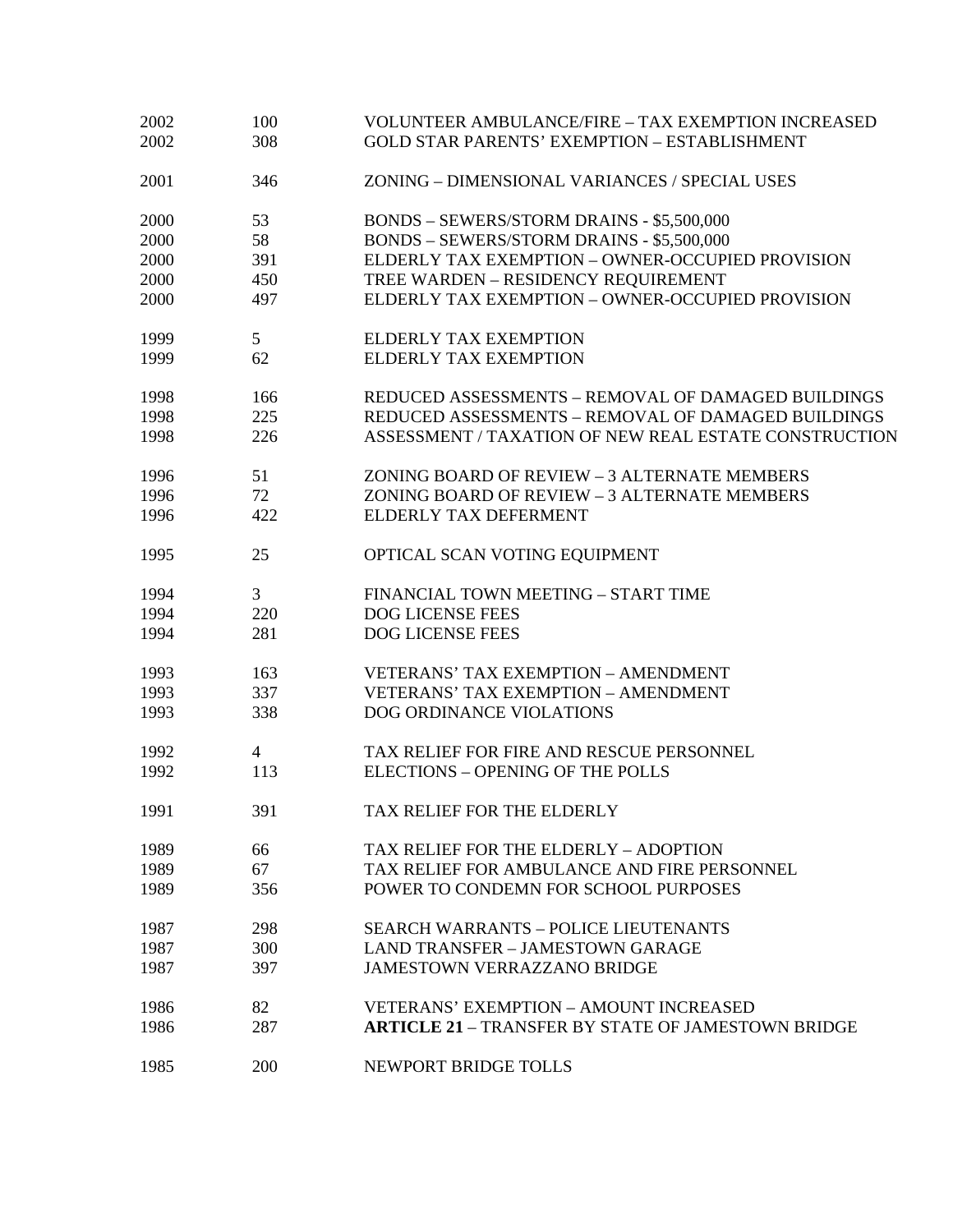| 1984 | 68          | ELDERLY TAX EXEMPTION - ADOPTION                         |
|------|-------------|----------------------------------------------------------|
| 1984 | 359         | ELDERLY TAX EXEMPTION - ADOPTION                         |
| 1983 | 258         | <b>BOAT REGULATIONS</b>                                  |
| 1982 | 212         | LICENSING AND REGULATION OF GAME ROOMS, JUKE BOXES, ETC. |
| 1981 | 383         | WATERFRONT AUTHORITY - TERMS AND COMPOSITION             |
|      |             | <b>JOHNSTON</b>                                          |
| 2013 | 307         | <b>RESOURCE RECOVERY CORPORATION - ADDED MEMBER</b>      |
| 2013 | 346         | <b>RESOURCE RECOVERY CORPORATION - ADDED MEMBER</b>      |
| 2013 | 495         | INSTALLATION OF RADIO FREQUENCY READING SYSTEM           |
| 2013 | <b>LA54</b> | <b>CHARTER AMENDMENTS - VALIDATION / RATIFICATION</b>    |
| 2013 | <b>LA58</b> | <b>CHARTER AMENDMENTS - VALIDATION / RATIFICATION</b>    |
| 2012 | 15          | POLICE OFFICERS - MEMBERSHIP IN MERS                     |
| 2012 | 16          | POLICE OFFICERS - MEMBERSHIP IN MERS                     |
| 2012 | 271         | RESOURCE RECOVERY - OFF-SITE AIR MONITORING              |
| 2012 | 279         | RESOURCE RECOVERY - OFF-SITE AIR MONITORING              |
| 2012 | 487         | <b>RESOURCE RECOVERY - COVER MATERIALS / FINES</b>       |
| 2011 | 248         | 25% OF PROCEEDS FROM SALE OF RECYCLABLES                 |
| 2011 | 254         | 25% OF PROCEEDS FROM SALE OF RECYCLABLES                 |
| 2011 | 290         | TAX AMNESTY - WAIVER OF INTEREST AND PENALTIES           |
| 2011 | 322         | TAX AMNESTY - WAIVER OF INTEREST AND PENALTIES           |
| 2010 | 14          | ELECTRIC GENERATION FACILITY - LANDFILL GAS              |
| 2010 | 18          | ELECTRIC GENERATION FACILITY - LANDFILL GAS              |
| 2010 | R81         | <b>INSTALLATION OF TRAFFIC DEVICE</b>                    |
| 2009 | 314         | <b>SOLID WASTE VIOLATIONS - REIMBURSEMENT</b>            |
| 2009 | 315         | <b>SOLID WASTE VIOLATIONS - REIMBURSEMENT</b>            |
| 2008 | 71          | <b>BONDS - SANITARY SEWERS - \$7,100,000</b>             |
| 2008 | 112         | BONDS - LIBRARY CONSTRUCTION - \$3,000,000               |
| 2008 | 211         | <b>BONDS - SANITARY SEWERS - \$7,100,000</b>             |
| 2008 | 337         | BONDS - LIBRARY CONSTRUCTION - \$3,000,00                |
| 2007 | 22          | AUTHORIZATION TO IMPOSE SUPPLEMENTAL TAX                 |
| 2007 | 60          | AUTHORIZATION TO IMPOSE SUPPLEMENTAL TAX                 |
| 2007 | 393         | PROPERTY TAX DEFERMENTS FOR ELDERLY, ETC.                |
| 2007 | 493         | PROPERTY TAX DEFERMENTS FOR ELDERLY, ETC.                |
| 2006 | 26          | R.I. RESOURCE RECOVERY CORPORATION - MEMBERSHIP          |
| 2006 | 52          | R.I. RESOURCE RECOVERY CORPORATION - MEMBERSHIP          |
| 2005 | 283         | RESOURCE RECOVERY CORPORATION - VEHICLE TIPPING FEES     |
| 2005 | 292         | SNAKE DEN PARK - PASSIVE RECREATION USAGE                |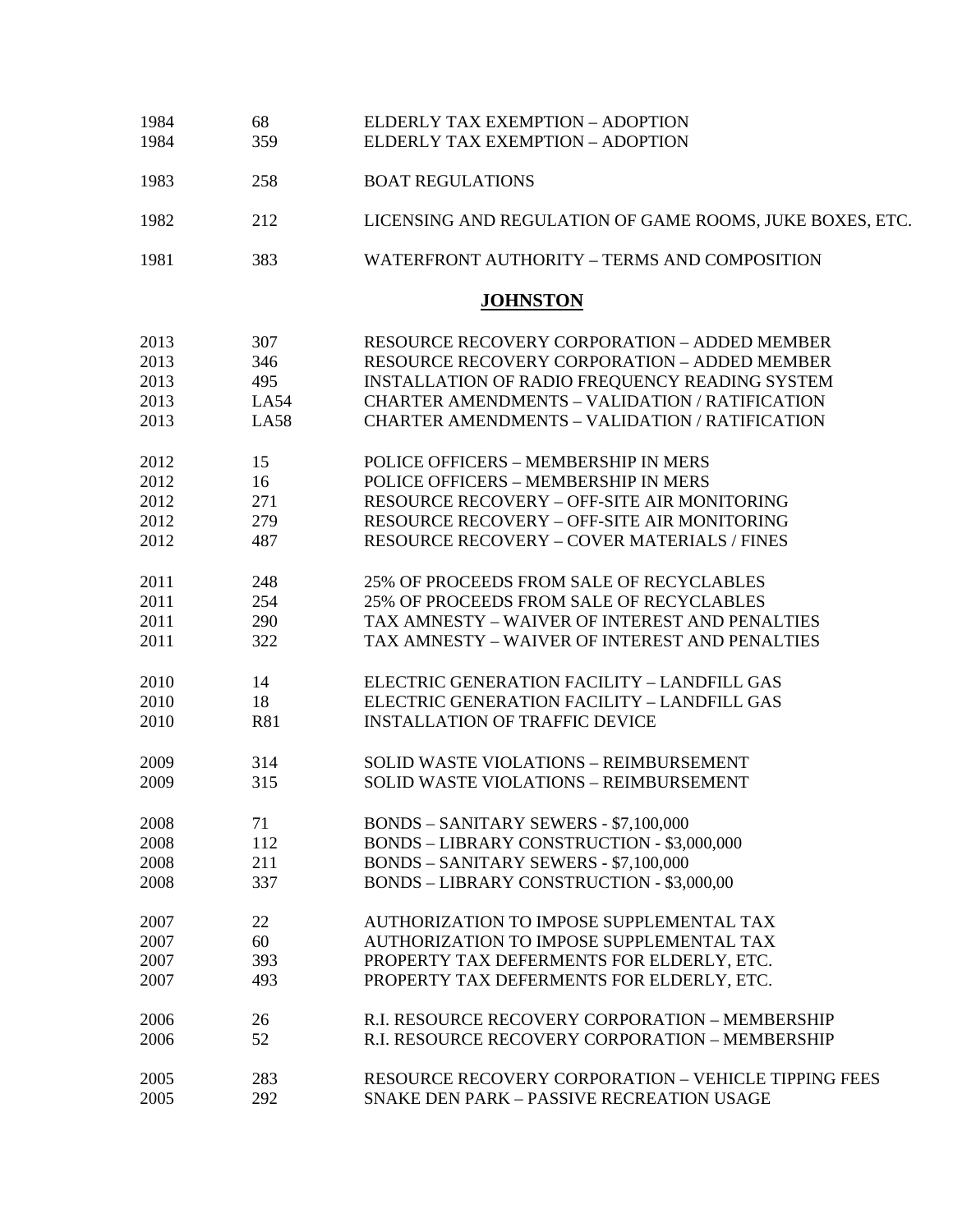| 2004 | 407 | <b>MOTOR VEHICLE WEIGHT RESTRICTIONS</b>                    |
|------|-----|-------------------------------------------------------------|
| 2004 | 533 | MOTOR VEHICLE WEIGHT RESTRICTIONS                           |
| 2003 | 90  | TAX ASSESSMENT OF DAMAGED BUILDINGS / NEW CONSTRUCTION      |
| 2003 | 96  | TAX ASSESSMENT OF DAMAGED BUILDINGS / NEW CONSTRUCTION      |
| 2002 | 351 | <b>BUSINESS REGISTRATION FEE</b>                            |
| 2002 | 364 | DISTRICT MODERATORS AND CLERKS - APPOINTMENTS               |
| 2002 | 388 | TAX EXEMPTION - VEHICLES ADAPTED FOR DISABLED PERSONS       |
| 2001 | 316 | <b>RESOURCE RECOVERY CORP. – INDUSTRIAL / BUSINESS PARK</b> |
| 2001 | 337 | MUNICIPAL TAX LIEN CERTIFICATE FEE                          |
| 2000 | 36  | HOMESTEAD TAX EXEMPTION                                     |
| 2000 | 291 | JOHNSTON LAND TRUST - ESTABLISHMENT                         |
| 1999 | 67  | <b>ELECTIONS - OPENING OF POLLS</b>                         |
| 1999 | 101 | TAX STABILIZATION - COMMERCIAL/MANUFACTURING PROPERTY       |
| 1999 | 112 | <b>EXCISE TAX PHASE OUT</b>                                 |
| 1999 | 303 | <b>EXCISE TAX PHASE OUT</b>                                 |
| 1999 | 490 | FIREFIGHTERS - SEPARATE PENSION PLAN                        |
| 1999 | 502 | <b>ELECTIONS - OPENING OF POLLS</b>                         |
| 1999 | 513 | FIREFIGHTERS - SEPARATE PENSION PLAN                        |
| 1997 | 9   | LICENSING AND REGULATIONS - CERTAIN ESTABLISHMENTS          |
| 1997 | 12  | REGIONAL JUVENILE HEARING BOARD WITH SMITHFIELD             |
| 1997 | 54  | REGIONAL JUVENILE HEARING BOARD WITH SMITHFIELD             |
| 1997 | 310 | HIGHWAY CONSTRUCTION - EMINENT DOMAIN                       |
| 1994 | 49  | PROPERTY TAX CLASSIFICATION - ESTABLISHMENT                 |
| 1994 | 96  | <b>COMPOSITION OF TOWN COMMITTEES</b>                       |
| 1989 | 298 | <b>EMINENT DOMAIN PROCEEDINGS</b>                           |
| 1988 | 561 | POLICE / PROBATE COURT JUDGES - PERFORM MARRIAGES           |
| 1987 | 402 | POLICE DEPARTMENT - RETIREMENT SYSTEM                       |
| 1986 | 27  | BLIND PERSONS' EXEMPTION - AMOUNTS AMENDED                  |
| 1985 | 165 | TAX EXEMPTION FOR THE BLIND                                 |
| 1985 | 204 | TAX EXEMPTION FOR THE BLIND                                 |
| 1985 | 447 | SECURITY PERSONNEL FOR ELDERLY HOUSING                      |
| 1984 | 19  | TAX EXEMPTION FOR TOTALLY DISABLED – ADOPTION               |
| 1980 | 384 | SOLID WASTE MANAGEMENT - SUBSIDIZATION OF TIPPING FEES      |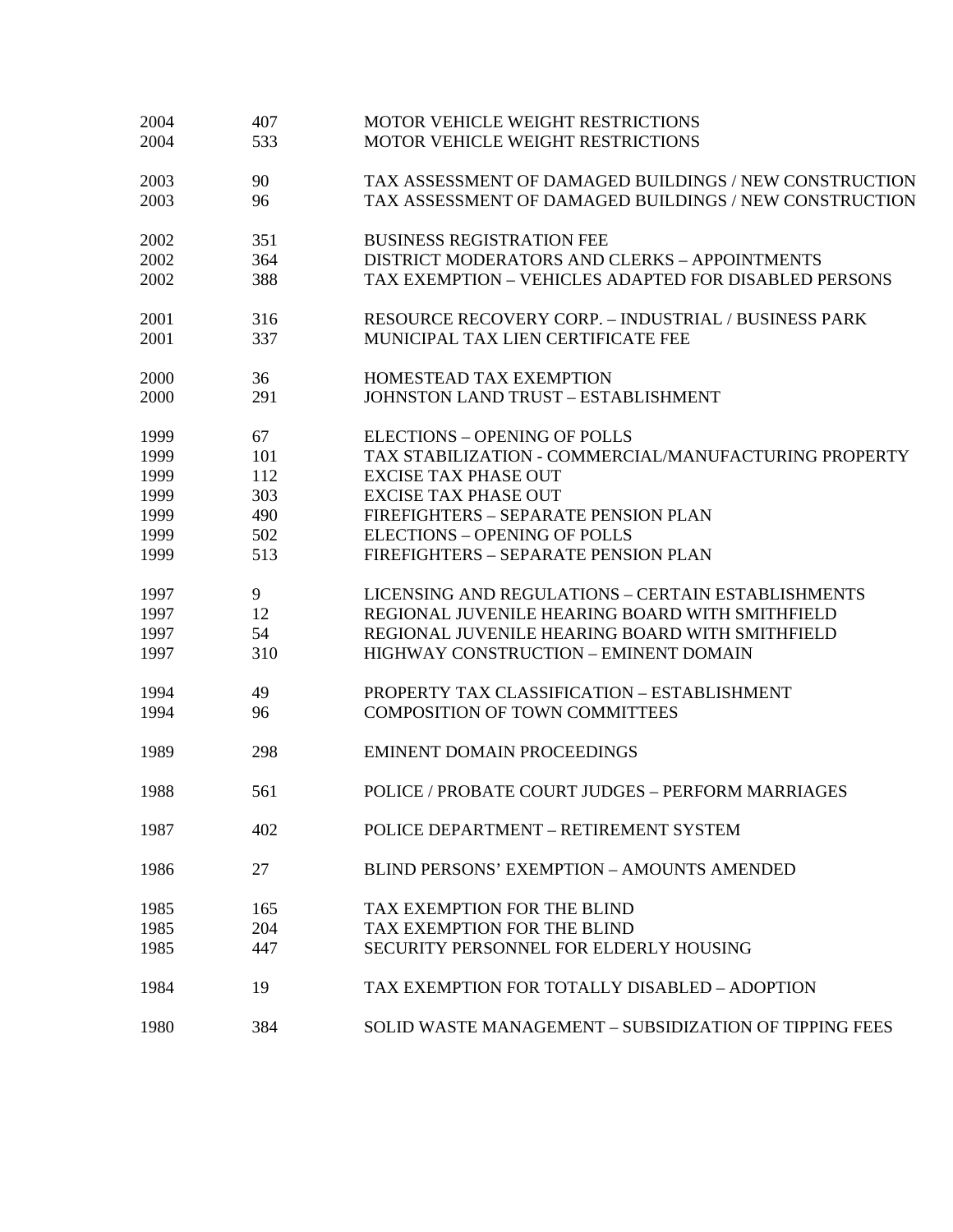## **KENT COUNTY WATER AUTHORITY**

| 2006 | 227  | WATER SUPPLY FOR BIOTECHNOLOGY FACILITIES              |
|------|------|--------------------------------------------------------|
| 2005 | 271  | LEGISLATIVE COMMISSION CREATED TO STUDY AUTHORITY      |
| 2003 | 416  | WEST WARWICK – WAIVER OF WATER CHARGES AND INTEREST    |
| 1997 | 252  | <b>WATER RATE STABILIZATION - ELDERLY</b>              |
| 1995 | 291  | FIRE DISTRICTS - RATE INCREASE REQUESTS                |
| 1995 | 319  | <b>EMINENT DOMAIN POWERS</b>                           |
|      |      | <b>LINCOLN</b>                                         |
| 2012 | 147  | MASTER VIDEO LOTTERY TERMINAL CONTRACT                 |
| 2012 | 151  | MASTER VIDEO LOTTERY TERMINAL CONTRACT                 |
| 2012 | 289  | TABLE GAMING - REGULATION / REVENUE ALLOCATION         |
| 2012 | 290  | TABLE GAMING - REGULATION / REVENUE ALLOCATION         |
| 2011 | 151  | <b>ARTICLE 25 - STATE OPERATED GAMING CASINO</b>       |
| 2011 | LA73 | <b>CHARTER AMENDMENTS - VALIDATION / RATIFICATION</b>  |
| 2011 | LA79 | <b>CHARTER AMENDMENTS - VALIDATION / RATIFICATION</b>  |
| 2010 | 13   | LICENSING OF DOG TRACK RACING PROHIBITED               |
| 2010 | 16   | MASTER VIDEO LOTTERY TERMINAL CONTRACT                 |
| 2010 | 126  | ALLOCATION OF NET TERMINAL INCOME TO 6/30/11           |
| 2010 | 127  | ALLOCATION OF NET TERMINAL INCOME TO 6/30/11           |
| 2010 | 273  | PROPERTY TAX CREDIT FOR PERSONS OVER AGE 65            |
| 2010 | 285  | PROPERTY TAX CREDIT FOR PERSONS OVER AGE 65            |
| 2010 | 302  | <b>VIDEO LOTTERY LICENSES - PUBLIC RECORDS ACCESS</b>  |
| 2010 | 317  | ALBION FIRE DISTRICT - PROPERTY TAX CLASSIFICATION     |
| 2009 | 32   | LIME ROCK FIRE DISTRICT - CHARTER AMENDMENTS           |
| 2009 | 43   | LIME ROCK FIRE DISTRICT - CHARTER AMENDMENTS           |
| 2009 | 133  | <b>QUINNVILLE FIRE DIST. - CHARTER AMENDMENTS</b>      |
| 2009 | 173  | <b>QUINNVILLE FIRE DIST. - CHARTER AMENDMENTS</b>      |
| 2009 | 218  | VIDEO LOTTERY - NET TERMINAL INCOME INCREASED          |
| 2009 | 282  | SAYLESVILLE FIRE DISTRICT - CHARTER AMENDMENT          |
| 2009 | 283  | SAYLESVILLE FIRE DISTRICT - CHARTER AMENDMENT          |
| 2009 | R136 | <b>INSTALLATION OF TRAFFIC LIGHTS - OLD RIVER ROAD</b> |
| 2008 | 13   | VIDEO LOTTERY - HOURS / NET TERMINAL INCOME            |
| 2007 | 91   | <b>VETERANS' TAX EXEMPTIONS - AMOUNTS INCREASED</b>    |
| 2007 | 184  | DISABLED VETERANS' TAX EXEMPTIONS - AMOUNTS INCREASED  |
| 2007 | 216  | <b>VETERANS' TAX EXEMPTIONS - AMOUNTS INCREASED</b>    |
| 2006 | 99   | PROPERTY TAX CREDITS FOR TOTALLY DISABLED PERSONS      |
| 2006 | 115  | TAX CLASSIFICATION - CLASSES AMENDED                   |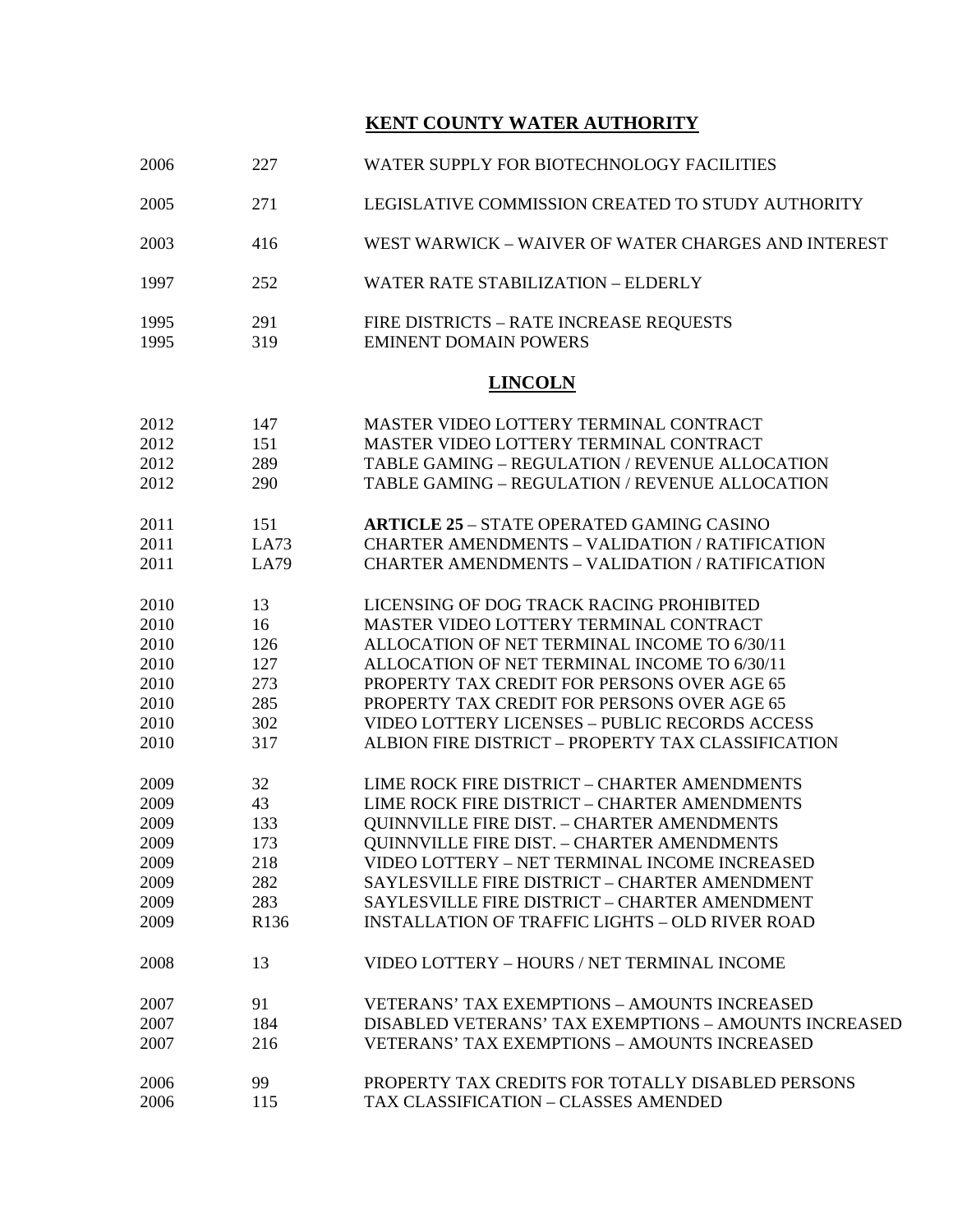| 2006 | 152         | PROPERTY TAX CREDITS FOR TOTALLY DISABLED PERSONS      |
|------|-------------|--------------------------------------------------------|
| 2006 | 198         | REIMBURSEMENT OF COST OF SERVICES TO AIRPORT           |
| 2006 | 203         | REIMBURSEMENT OF COST OF SERVICES TO AIRPORT           |
| 2006 | 246         | <b>ARTICLE 30 - ALLOCATION OF NET TERMINAL INCOME</b>  |
| 2006 | 339         | TANGIBLE BUSINESS PROPERTY TAX EXEMPTION               |
| 2006 | LA9         | LIME ROCK FIRE DISTRICT - CHARTER AMENDMENT            |
| 2005 | 298         | BONDS - ACQUISITION OF OPEN SPACE - \$3,000,000        |
| 2005 | 322         | MASTER VIDEO LOTTERY TERMINAL CONTRACT                 |
| 2005 | 323         | MASTER VIDEO LOTTERY TERMINAL CONTRACT                 |
| 2005 | 433         | ESTABLISHMENT OF MUNICIPAL COURT                       |
| 2005 | LA55        | LONSDALE FIRE DISTRICT - CHARTER AMENDMENT             |
| 2005 | <b>LA59</b> | LONSDALE FIRE DISTRICT - CHARTER AMENDMENT             |
| 2004 | 68          | HOMESTEAD EXEMPTION - AMENDED                          |
| 2004 | 71          | BONDS - PUBLIC BUILDINGS / SEWERS - \$5,000,000        |
| 2004 | 78          | DOG ORDINANCE - PENALTIES ADOPTED                      |
| 2004 | 156         | <b>HOMESTEAD EXEMPTION - AMENDED</b>                   |
| 2004 | 217         | DOG ORDINANCE - PENALTIES ADOPTED                      |
| 2004 | 323         | TAX EXEMPT PROPERTY - PARSONAGES                       |
| 2004 | 439         | <b>TAX CLASSIFICATION PLAN - ADOPTION</b>              |
| 2004 | 527         | TAX CLASSIFICATION PLAN - ADOPTION                     |
| 2004 | 595         | <b>ARTICLE 28 - ALLOCATION OF NET TERMINAL INCOME</b>  |
| 2004 | LA4         | ALBION FIRE DISTRICT - CHARTER REPEALED                |
| 2003 | 21          | <b>VETERANS' TAX EXEMPTION - AMOUNT INCREASED</b>      |
| 2003 | 22          | <b>GOLD STAR PARENTS' EXEMPTION - AMOUNT INCREASED</b> |
| 2003 | 25          | BONDS - SCHOOLS/SCHOOL FACILITIES - \$35,000,000       |
| 2003 | 27          | <b>VETERANS' TAX EXEMPTION - AMOUNT INCREASED</b>      |
| 2003 | 39          | <b>GOLD STAR PARENTS' EXEMPTION AMOUNT INCREASED</b>   |
| 2003 | 93          | VETERANS' TAX EXEMPTION - AMOUNT INCREASED             |
| 2003 | 376         | <b>ARTICLE 10 - ALLOCATION OF NET TERMINAL INCOME</b>  |
| 2003 | 379         | TAX LEVY AUTHORIZATION                                 |
| 2003 | 382         | ASSESSMENT / TAXATION OF NEW REAL ESTATE CONSTRUCTION  |
| 2002 | 6           | BONDS - SCHOOLS/SCHOOL FACILITIES - \$35,000,000       |
| 2002 | 26          | DISTRICT MODERATORS AND CLERKS - APPOINTMENTS          |
| 2001 | 30          | ELDERLY TAX EXEMPTION - AMOUNT INCREASED               |
| 2001 | 55          | <b>JUVENILE HEARING BOARD - ESTABLISHMENT</b>          |
| 2001 | 91          | <b>JUVENILE HEARING BOARD - ESTABLISHMENT</b>          |
| 2001 | 308         | VETERANS' TAX EXEMPTION - AMOUNT INCREASED             |
| 2001 | 348         | VETERANS' TAX EXEMPTION - AMOUNT INCREASED             |
| 2000 | 29          | HOMESTEAD TAX EXEMPTION - AMENDMENT                    |
| 2000 | 79          | BONDS - ACQUISITION OF OPEN SPACE - \$1,000,000        |
| 2000 | 118         | HOUSING AUTHORITY MEMBERSHIP                           |
| 2000 | 244         | SENATOR JOHN H. CHAFFEE MEMORIAL PARK                  |
| 2000 | 295         | BONDS - ACQUISITION OF OPEN SPACE - \$1,000,000        |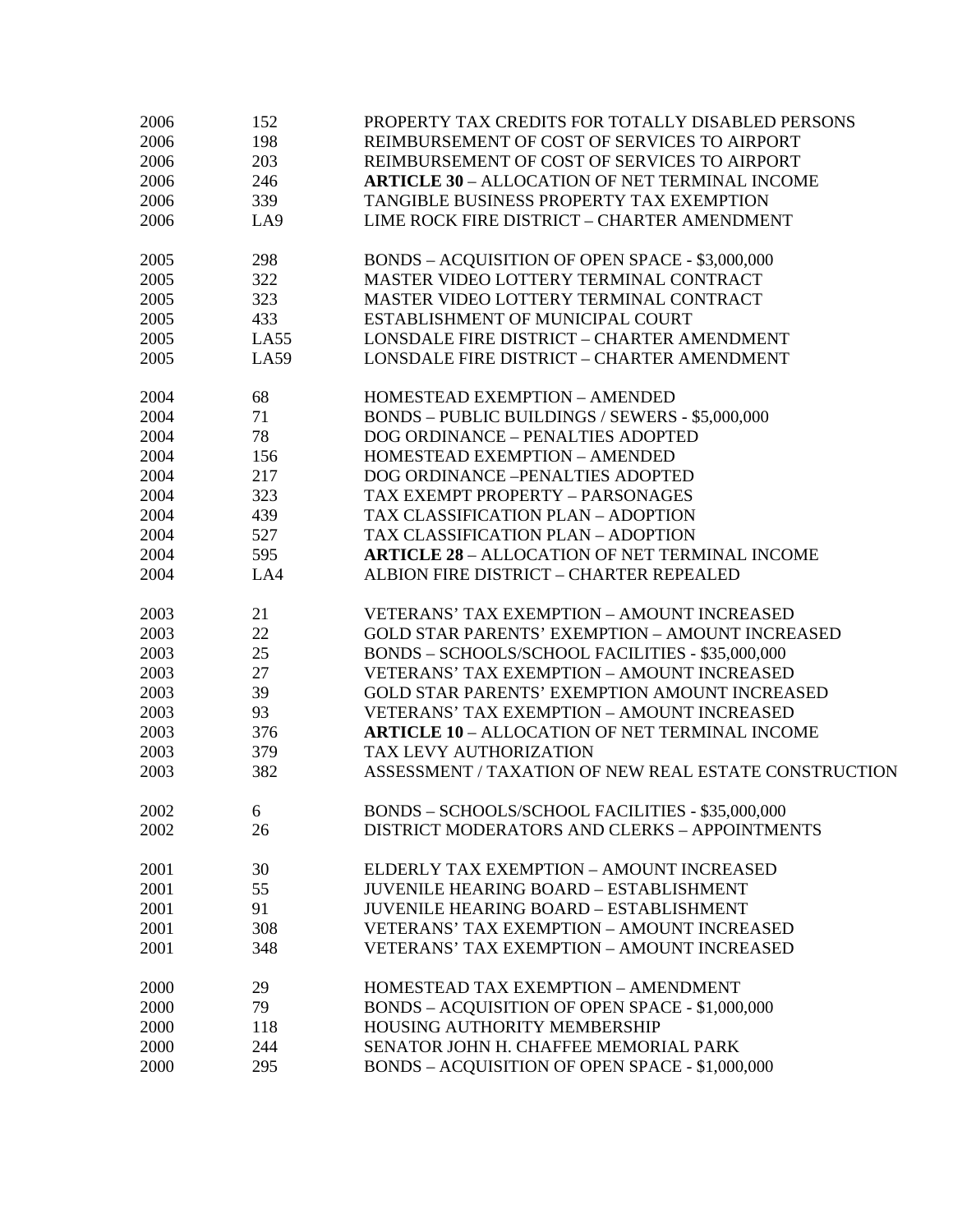| 1999 | 82          | TOWN HOUSING AUTHORITY - RESIDENCY OF MEMBERS                     |
|------|-------------|-------------------------------------------------------------------|
| 1999 | 277         | <b>CHARTER AMENDMENT - INAUGURATION DATE</b>                      |
| 1999 | 327         | TOWN HOUSING AUTHORITY - RESIDENCY OF MEMBERS                     |
| 1997 | <b>LA38</b> | <b>QUINNVILLE FIRE DISTRICT - CHARTER AMENDMENT</b>               |
| 1996 | 111         | <b>CHARTER AMENDMENTS - VALIDATION / RATIFICATION</b>             |
| 1996 | 415         | TAX LIEN CERTIFICATE FROM \$6 TO \$12                             |
| 1996 | LA5         | LIME ROCK FIRE DISTRICT - CHARTER AMENDMENT                       |
| 1995 | 23          | BONDS - PUBLIC SCHOOLS - \$10,482,000                             |
| 1995 | 28          | OPTICAL SCAN VOTING EQUIPMENT                                     |
| 1995 | 31          | BONDS - PUBLIC SCHOOLS - \$10,482,000                             |
| 1995 | LA9         | LIMEROCK FIRE DISTRICT - CHARTER AMENDMENT                        |
| 1994 | 23          | <b>EXCISE TAX LEVY - REFERENDUM</b>                               |
| 1994 | 24          | HOMESTEAD EXEMPTION - REFERENDUM                                  |
| 1994 | LA21        | <b>LIMEROCK FIRE DISTRICT - CHARTER AMENDMENT</b>                 |
| 1993 | 80          | <b>REAPPORTIONMENT</b>                                            |
| 1993 | <b>LA32</b> | LONSDALE FIRE DISTRICT - CHARTER AMENDMENT                        |
| 1992 | 160         | <b>VETERANS' TAX EXEMPTION - DESERT STORM</b>                     |
| 1992 | 195         | <b>VETERANS' TAX EXEMPTION - PERSIAN GULF</b>                     |
| 1992 | 310         | PROPERTY REVALUATION EXTENSION TO 12/31/93                        |
| 1992 | 473         | <b>CHARTER AMENDMENTS - VALIDATION / RATIFICATION</b>             |
| 1992 | LA7         | QUINNVILLE FIRE DISTRICT - CHARTER AMENDMENT                      |
| 1992 | <b>LA40</b> | <b>OUINNVILLE FIRE DIST. - AUTHORIZATION TO INCREASE HOLDINGS</b> |
| 1990 | 64          | ZONING BOARD OF REVIEW - AUXILIARY MEMBER                         |
| 1990 | 291         | <b>CHARTER AMENDMENTS - VALIDATION / RATIFICATION</b>             |
| 1990 | <b>LA38</b> | <b>LIMEROCK FIRE DISTRICT - CHARTER AMENDMENT</b>                 |
| 1990 | LA42        | LONSDALE FIRE DISTRICT - CHARTER AMENDMENT                        |
| 1990 | <b>LA44</b> | ALBION FIRE DISTRICT - REPEAL OF 1941 CHARTER                     |
| 1989 | 23          | BONDS - SEWAGE DISPOSAL - \$3,700,000                             |
| 1989 | LA41        | <b>LIMEROCK FIRE DISTRICT - CHARTER AMENDMENT</b>                 |
| 1988 | 19          | MANVILLE FIRE DISTRICT - CHARTER AMENDMENT                        |
| 1988 | 34          | LINCOLN LAND TRUST - ESTABLISHMENT                                |
| 1988 | 331         | COUNCIL DISTRICT COMMITTEES                                       |
| 1986 | 111         | BONDS - WATER SYSTEM - \$6,000,000                                |
| 1985 | LA42        | <b>LONSDALE FIRE DISTRICT - CHARTER AMENDMENT</b>                 |
| 1985 | LA43        | MANVILLE FIRE DISTRICT - CHARTER AMENDMENT                        |
| 1985 | <b>LA58</b> | SAYLESVILLE FIRE DISTRICT - CHARTER AMENDMENT                     |
| 1984 | 105         | FAIR LAWN FIRE DISTRICT - CHARTER AMENDMENT                       |
| 1984 | 160         | <b>BONDS - TOWN HALL RENOVATIONS - \$750,000</b>                  |
| 1984 | 270         | <b>BONDS - SEWERS - \$29,500,000</b>                              |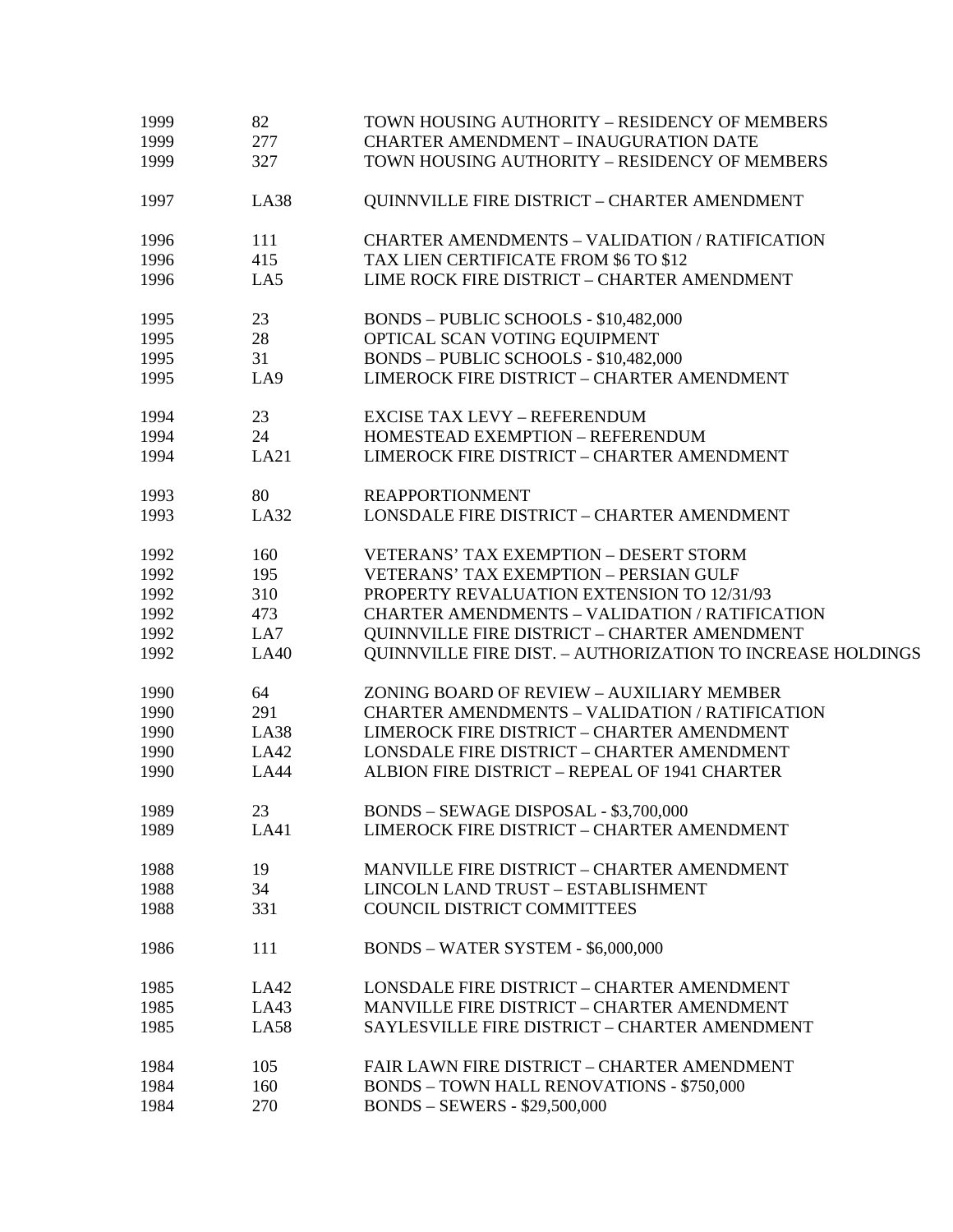| 1984 | 273            | BONDS - STREETS/PUBLIC WAYS - \$1,500,000                      |
|------|----------------|----------------------------------------------------------------|
| 1984 | 276            | ISSUANCE OF BUSINESS LICENSES                                  |
| 1984 | 323            | BONDS - WATER SYSTEM - \$1,000,000                             |
| 1984 | <b>LA84</b>    | LIME ROCK FIRE DISTRICT - CHARTER AMENDMENT                    |
| 1982 | 96             | ELDERLY TAX EXEMPTION - ADOPTION                               |
| 1982 | 174            | ELDERLY TAX EXEMPTION - ADOPTION                               |
| 1982 | 246            | BLACKSTONE VALLEY HISTORICAL SOCIETY - TAX EXEMPTION           |
| 1982 | 250            | <b>VETERANS' EXEMPTIONS - AMOUNTS INCREASED</b>                |
| 1982 | 272            | SMITH HILL CENTER - TAX EXEMPTION                              |
| 1982 | LA $(pg. 48)$  | QUINNVILLE FIRE DISTRICT - CHARTER AMENDMENT                   |
| 1982 | LA (pg. 136)   | SAYLESVILLE FIRE DISTRICT - CHARTER AMENDMENT                  |
| 1982 | LA (pg. 153)   | <b>LIMEROCK FIRE DISTRICT - CHARTER AMENDMENT</b>              |
| 1981 | 3              | <b>COMMISSION TO DETERMINE BOUNDARY LINES - ESTABLISHED</b>    |
| 1981 | 34             | <b>COMMISSION TO DETERMINE BOUNDARY LINES - REPORTING DATE</b> |
| 1981 | LA $(pg. 87)$  | <b>LONSDALE FIRE DISTRICT - CHARTER AMENDMENT</b>              |
| 1980 | $\overline{2}$ | MANVILLE FIRE DISTRICT - CHARTER AMENDMENT                     |
| 1980 | 26             | MANVILLE FIRE DISTRICT - CHARTER AMENDMENT                     |
| 1980 | 241            | APPOINTMENT OF COMMISSION TO DETERMINE BOUNDARY LINES          |
| 1980 | 398            | GREYHOUND RACETRACK CAPITAL IMPROVEMENT COMMITTEE              |
| 1980 | LA $(pg. 69)$  | ALBION FIRE DISTRICT - CHARTER AMENDMENT                       |
|      |                | <b>LITTLE COMPTON</b>                                          |
| 2013 | 519            | <b>INTEREST IN A CLASS B LICENSE ALLOWED</b>                   |
| 2013 | 530            | <b>INTEREST IN A CLASS B LICENSE ALLOWED</b>                   |
| 2012 | 10             | BONDS - PUBLIC SCHOOLS RENOVATIONS - \$11,310,000              |
| 2012 | 11             | BONDS - PUBLIC SCHOOLS RENOVATIONS - \$11,310,000              |
| 2009 | 121            | AGRICULTURAL CONSERVANCY TRUST - CHARTER AMENDED               |
| 2009 | 163            | AGRICULTURAL CONSERVANCY TRUST - CHARTER AMENDED               |
| 2005 | 253            | TAX CLASSIFICATION PLAN - ADOPTION                             |
| 2005 | 261            | TAX CLASSIFICATION PLAN - ADOPTION                             |
| 2005 | 270            | SALES / INCOME TAX EXEMPTIONS FOR WRITERS, ETC.                |
| 2005 | 376            | ALCOHOLIC BEVERAGES / PROXIMITY TO SCHOOLS                     |
| 2005 | 425            | SALES / INCOME TAX EXEMPTIONS FOR WRITERS, ETC.                |
| 2005 | 437            | ALCOHOLIC BEVERAGES / PROXIMITY TO SCHOOLS                     |
| 2002 | 174            | AGRICULTURAL CONSERVANCY TRUST - AMENDED                       |
| 1999 | 12             | AGRICULTURAL CONSERVANCY TRUST - AMENDED                       |
| 1999 | 126            | AGRICULTURAL CONSERVANCY TRUST - AMENDED                       |
| 1999 | 314            | ZONING BOARD OF REVIEW - MEMBERSHIP                            |
| 1997 | 175            | REGIONAL JUVENILE HEARING BOARD WITH TIVERTON                  |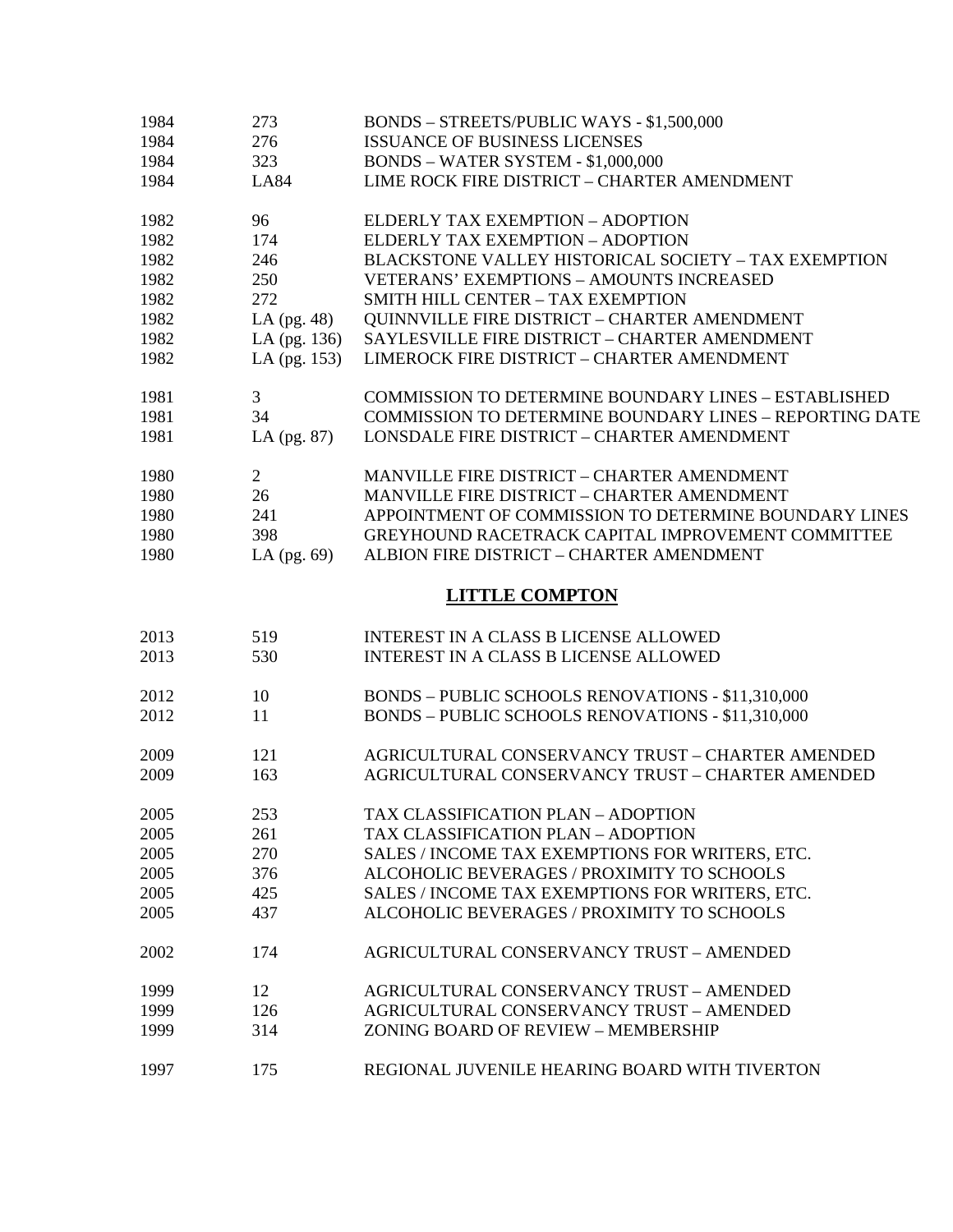| 1995 | 14             | HOME RULE CHARTER ADOPTION - VALIDATION / RATIFICATION      |
|------|----------------|-------------------------------------------------------------|
| 1995 | 27             | HOME RULE CHARTER ADOPTION - VALIDATION / RATIFICATION      |
| 1994 | 21             | FINANCIAL TOWN MEETING DATE                                 |
| 1994 | 26             | FINANCIAL TOWN MEETING DATE                                 |
| 1992 | 130            | TAX EXEMPTION - COMMERCIAL FISHERMEN                        |
| 1992 | 348            | TAX EXEMPTION - COMMERCIAL FISHERMEN                        |
| 1991 | $\tau$         | FINANCIAL TOWN MEETING DATE                                 |
| 1991 | 10             | FINANCIAL TOWN MEETING DATE                                 |
| 1990 | 120            | <b>SEARCH AND ARREST WARRANTS</b>                           |
| 1987 | 424            | ZONING ORDINANCES - NOTICE PROVISION                        |
| 1987 | 510            | AGRICULTURAL CONSERVANCY TRUST - AMENDMENT                  |
| 1987 | LA64           | LITTLE COMPTON NURSING ASSOCIATION - TAX EXEMPTION          |
| 1985 | 16             | AGRICULTURAL CONSERVANCY TRUST - CREATION                   |
| 1985 | 148            | <b>ELECTIONS - OPENING OF POLLS</b>                         |
| 1983 | 93             | AUTHORIZATION TO LICENSE - JUKE BOXES, VIDEO GAMES, ETC.    |
| 1983 | 110            | <b>VETERANS' EXEMPTION - AMOUNT INCREASED</b>               |
| 1982 | 5              | CHANGE OF FISCAL YEAR / FINANCIAL TOWN MEETING DATE         |
| 1982 | LA (pg. 93)    | LITTLE COMPTON GRANGE NO. 32 - TAX EXEMPTION                |
|      |                | <b>MIDDLETOWN</b>                                           |
| 2013 | $\overline{2}$ | BORROWING TO PAY COURT JUDGMENTS                            |
| 2013 | 10             | BORROWING TO PAY COURT JUDGMENTS                            |
| 2013 | 261            | <b>GENERAL BURIAL LOT FUNDS - MAINTENANCE OF GROUNDS</b>    |
| 2013 | 363            | <b>GENERAL BURIAL LOT FUNDS - MAINTENANCE OF GROUNDS</b>    |
| 2013 | LA55           | <b>CHARTER AMENDMENTS - VALIDATION / RATIFICATION</b>       |
| 2013 | LA60           | <b>CHARTER AMENDMENTS - VALIDATION / RATIFICATION</b>       |
| 2012 | 115            | TRACTS CEDED TO U.S. GOVERNMENT FOR NAVY USE                |
| 2012 | 130            | TRACTS CEDED TO U.S. GOVERNMENT FOR NAVY USE                |
| 2012 | 425            | BONDS - FIRE / PUBLIC WORKS FACILITY - \$7,500,000          |
| 2012 | 426            | BONDS - CONSTRUCTION OF BEACH PAVILION - \$6,000,000        |
| 2012 | 437            | MUNICIPAL EMPLOYEES RETIREMENT                              |
| 2012 | 458            | <b>ENTERPRISE ZONE DESIGNATION - CENSUS TRACTS</b>          |
| 2012 | 462            | <b>ENTERPRISE ZONE DESIGNATION - CENSUS TRACTS</b>          |
| 2012 | 463            | BONDS - FIRE / PUBLIC WORKS FACILITY - \$7,500,000          |
| 2012 | 465            | <b>BONDS - CONSTRUCTION OF BEACH PAVILION - \$6,000,000</b> |
| 2012 | 472            | MUNICIPAL EMPLOYEES RETIREMENT                              |
| 2011 | 30             | DOGS - LICENSING FEES AND INCREASED FINES                   |
| 2011 | 35             | DOGS - LICENSING FEES AND INCREASED FINES                   |
| 2011 | 288            | CENSUS TRACTS DESIGNATED AS ENTERPRISE ZONES                |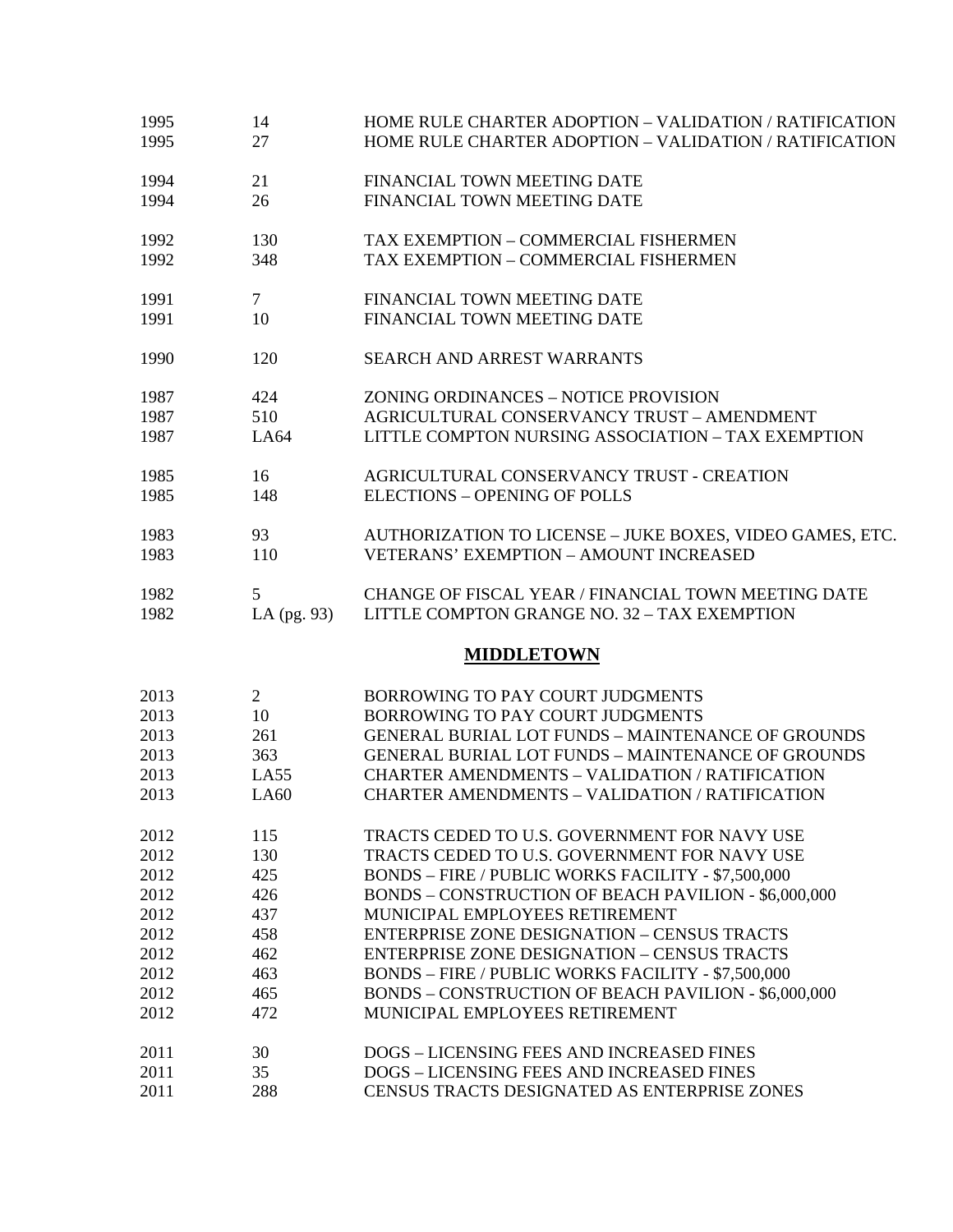| 2011         | 325              | CENSUS TRACTS DESIGNATED AS ENTERPRISE ZONES             |
|--------------|------------------|----------------------------------------------------------|
| 2011         | <b>LA80</b>      | RATIFICATION OF AMENDMENTS TO TOWN CODE                  |
| 2011         | <b>LA84</b>      | RATIFICATION OF AMENDMENTS TO TOWN CODE                  |
|              |                  |                                                          |
| 2010         | 264              | BONDS - ROAD CONSTRUCTION / DRAINAGE - \$2,000,000       |
| 2010         | 292              | BONDS - ROAD CONSTRUCTION / DRAINAGE - \$2,000,000       |
| 2010         | R <sub>156</sub> | SCHOOL SYSTEM REGIONALIZATION - EXTENSION                |
|              |                  |                                                          |
| 2009         | 13               | <b>CHARTER AMENDMENTS - VALIDATION / RATIFICATION</b>    |
| 2009         | 50               | <b>CHARTER AMENDMENTS - VALIDATION / RATIFICATION</b>    |
| 2009         | 55               | ELDERLY TAX EXEMPTION - AMOUNTS AMENDED                  |
| 2009         | 74               | ELDERLY TAX EXEMPTION - AMOUNTS AMENDED                  |
| 2009         | R <sub>23</sub>  | SCHOOL SYSTEM REGIONALIZATION - REPORT DATE              |
|              |                  |                                                          |
| 2008         | 341              | BONDS - ACQUISITION OF OPEN SPACE - \$2,000,000          |
| 2008         | 402              | BONDS - ACQUISITION OF OPEN SPACE - \$2,000,000          |
|              |                  |                                                          |
| 2006         | 120              | SEWER COMMISSION ENABLING ACT - AMENDED                  |
| 2006         | 121              | AUTHORIZATION OF STORMWATER CONTROL SYSTEM               |
| 2006         | 141              | SEWER COMMISSION ENABLING ACT - AMENDED                  |
| 2006         | 142              | AUTHORIZATION OF STORMWATER CONTROL SYSTEM               |
| 2006         | 198              | REIMBURSEMENT OF COST OF SERVICES TO AIRPORT             |
| 2006         | 203              | REIMBURSEMENT OF COST OF SERVICES TO AIRPORT             |
| 2006         | 220              | <b>EXCAVATIONS - REGULATION / PERMITTING</b>             |
| 2006         | 303              | ASSESSMENT OF WATER LINES AND WORKS                      |
| 2006         | 358              | <b>EXCAVATIONS - REGULATION / PERMITTING</b>             |
| 2006         | 421              | BONDS - ROADS/DRAINAGE/SIDEWALKS - \$1,000,000           |
| 2006         | 422              | BONDS - POLICE STATION CONSTRUCTION - \$8,000,000        |
| 2006         | 423              | BONDS - SEWERS/SEWERAGE SYSTEM - \$2,500,000             |
| 2006         | 424              | BONDS - ACQUISITION OF OPEN SPACE - \$2,000,000          |
| 2006         | 431              | ASSESSMENT OF WATERLINES AND WORKS                       |
| 2006         | 486              | BONDS - ROAD/DRAINAGE/SIDEWALKS - \$1,000,000            |
|              |                  | BONDS - POLICE STATION CONSTRUCTION - \$8,000,000        |
| 2006<br>2006 | 487              |                                                          |
|              | 488              | BONDS - ACQUISITION OF OPEN SPACE - \$2,000,000          |
| 2006         | 489              | BONDS - SEWERS/SEWERAGE SYSTEM - \$2,500,000             |
| 2006         | LA10             | MIDDLETOWN HISTORICAL SOCIETY, INC. - TAX EXEMPTION      |
| 2006         | LA11             | MIDDLETOWN HISTORICAL SOCIETY, INC. - TAX EXEMPTION      |
| 2005         | 368              | ZONING BOARD OF REVIEW - COMPOSITION                     |
| 2005         | 424              | ZONING BOARD OF REVIEW - COMPOSITION                     |
|              |                  |                                                          |
| 2004         | 427              | BONDS - SEWERS/SEWERAGE SYSTEM - \$4,500,000             |
| 2004         | 436              | <b>BONDS - OPEN SPACE/RECREATION AREAS - \$2,000,000</b> |
| 2004         | 437              | BONDS - CONSTRUCTION OF SEWERS/SEWER LINES - \$1,500,000 |
| 2004         | 438              | BONDS - WATERLINE EXTENSION - \$1,000,000                |
| 2004         | 529              | BONDS - CONSTRUCTION OF SEWERS/SEWER LINES - \$1,500,000 |
| 2004         | 530              | BONDS - SEWERS/SEWERAGE SYSTEM - \$4,500,000             |
| 2004         | 531              | BONDS - WATERLINE EXTENSION - \$1,000,000                |
| 2004         | 532              | BONDS - OPEN SPACE/RECREATION AREAS - \$2,000,000        |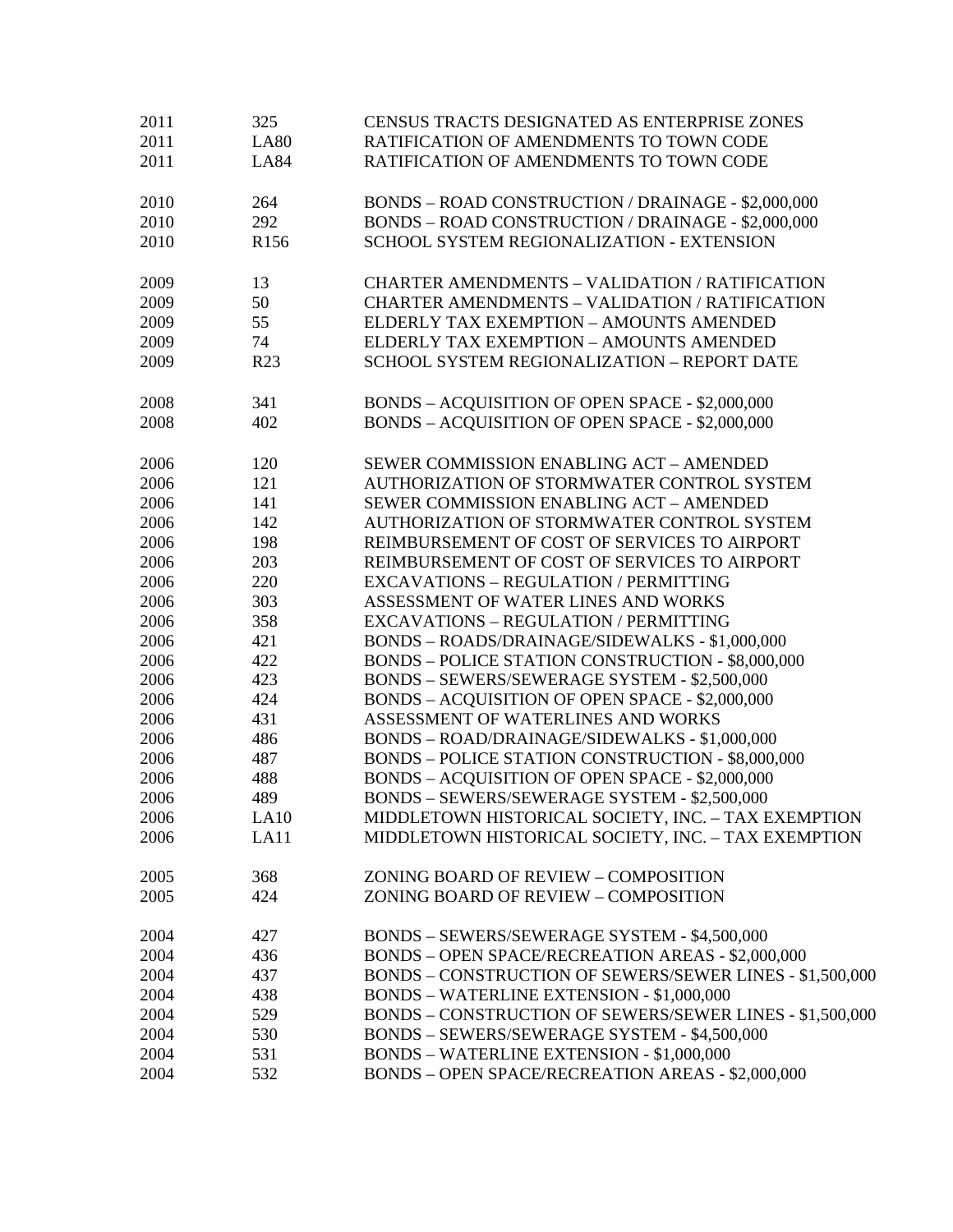| 2003 | 49  | SONS OF THE REVOLUTION SOCIETY - TAX EXEMPTION        |
|------|-----|-------------------------------------------------------|
| 2003 | 91  | <b>CHARTER AMENDMENTS - VALIDATION / RATIFICATION</b> |
| 2003 | 95  | <b>CHARTER AMENDMENTS - VALIDATION / RATIFICATION</b> |
| 2003 | 223 | ELDERLY TAX EXEMPTION - INCREASED INCOME LIMITS       |
| 2003 | 258 | HEALING CO-OP, INC. - TAX EXEMPTION                   |
| 2003 | 259 | SONS OF THE REVOLUTION SOCIETY - TAX EXEMPTION        |
| 2003 | 268 | TAX CLASSIFICATION PLAN - ADOPTION                    |
| 2003 | 274 | BONDS - SEWERS/SEWERAGE SYSTEMS - \$2,500,000         |
| 2003 | 277 | ELDERLY TAX EXEMPTION - INCREASED INCOME LIMITS       |
| 2003 | 280 | TAX CLASSIFICATION PLAN - ADOPTION                    |
| 2003 | 297 | HEALING CO-OP, INC. - TAX EXEMPTION                   |
| 2003 | 324 | AUTHORITY TO CONSTRUCT WATERLINES AND WORKS           |
| 2003 | 353 | BONDS - ELEMENTARY SCHOOL CONSTRUCTION - \$8,400,000  |
| 2003 | 354 | BONDS - SEWERS/SEWERAGE SYSTEMS - \$2,500,000         |
| 2003 | 365 | BONDS - ELEMENTARY SCHOOL CONSTRUCTION - \$8,400,000  |
| 2003 | 371 | AUTHORITY TO CONSTRUCT WATERLINES AND WORKS           |
|      |     |                                                       |
| 2002 | 53  | BONDS - SEWAGE SYSTEM - \$3,000,000                   |
| 2002 | 54  | <b>BONDS - DRAINAGE IMPROVEMENTS - \$2,500,000</b>    |
| 2002 | 55  | BONDS - ACQUISITION OF OPEN SPACE - \$1,000,000       |
| 2002 | 82  | BONDS - WATER SUPPLY SYSTEM - \$5,000,000             |
| 2002 | 84  | BONDS - ACQUISITION OF OPEN SPACE - \$1,000,000       |
| 2002 | 85  | <b>BONDS - DRAINAGE IMPROVEMENTS - \$2,500,000</b>    |
| 2002 | 86  | BONDS - SEWAGE SYSTEM - \$3,000,000                   |
| 2002 | 126 | PERSONAL WATERCRAFT SAFETY REGULATION                 |
|      |     |                                                       |
| 2001 | 40  | ASSESSMENT / TAXATION OF NEW REAL ESTATE CONSTRUCTION |
| 2001 | 310 | ASSESSMENT / TAXATION OF NEW REAL ESTATE CONSTRUCTION |
|      |     |                                                       |
| 2000 | 5   | BONDS - PRINCIPAL REDUCTION TO \$11,200,000           |
| 2000 | 83  | <b>BONDS - CONSTRUCTION OF SEWERS - \$1,000,000</b>   |
| 2000 | 84  | <b>BONDS - ROAD CONSTRUCTION - \$3,500,000</b>        |
| 2000 | 85  | BONDS - SCHOOL REPAIRS - \$4,392,000                  |
| 2000 | 130 | BONDS - ACQUISITION OF OPEN SPACE - \$500,000         |
| 2000 | 133 | <b>JUVENILE HEARING BOARD - ESTABLISHMENT</b>         |
| 2000 | 137 | <b>BONDS - LIBRARY FACILITIES - \$1,000,000</b>       |
| 2000 | 228 | <b>JUVENILE HEARING BOARD - ESTABLISHMENT</b>         |
| 2000 | 235 | <b>BONDS - LIBRARY FACILITIES - \$1,000,000</b>       |
| 2000 | 300 | <b>BONDS - ACQUISITION OF OPEN SPACE - \$500,000</b>  |
| 2000 | 436 | BONDS - SCHOOL REPAIRS - \$4,392,000                  |
| 2000 | 439 | <b>BONDS - ROAD CONSTRUCTION - \$3,500,000</b>        |
| 2000 | 440 | BONDS - CONSTRUCTION OF SEWERS - \$1,000,000          |
|      |     |                                                       |
| 1999 | 109 | BONDS - CONSTRUCTION PROJECTS - \$12,000,000          |
| 1999 | 268 | NEWPORT COUNTY CONVENTION AND VISITOR'S BUREAU        |
| 1999 | 318 | SEWER SYSTEM - AMENDS PREVIOUS LEGISLATION            |
| 1999 | 449 | SEWER SYSTEM - AMENDS PREVIOUS LEGISLATION            |
|      |     |                                                       |
| 1996 | 6   | ECONOMIC DEVELOPMENT TAX INCENTIVE PROGRAM            |
| 1996 | 79  | RHODE ISLAND ARTS FOUNDATION - TAX EXEMPTION          |
|      |     |                                                       |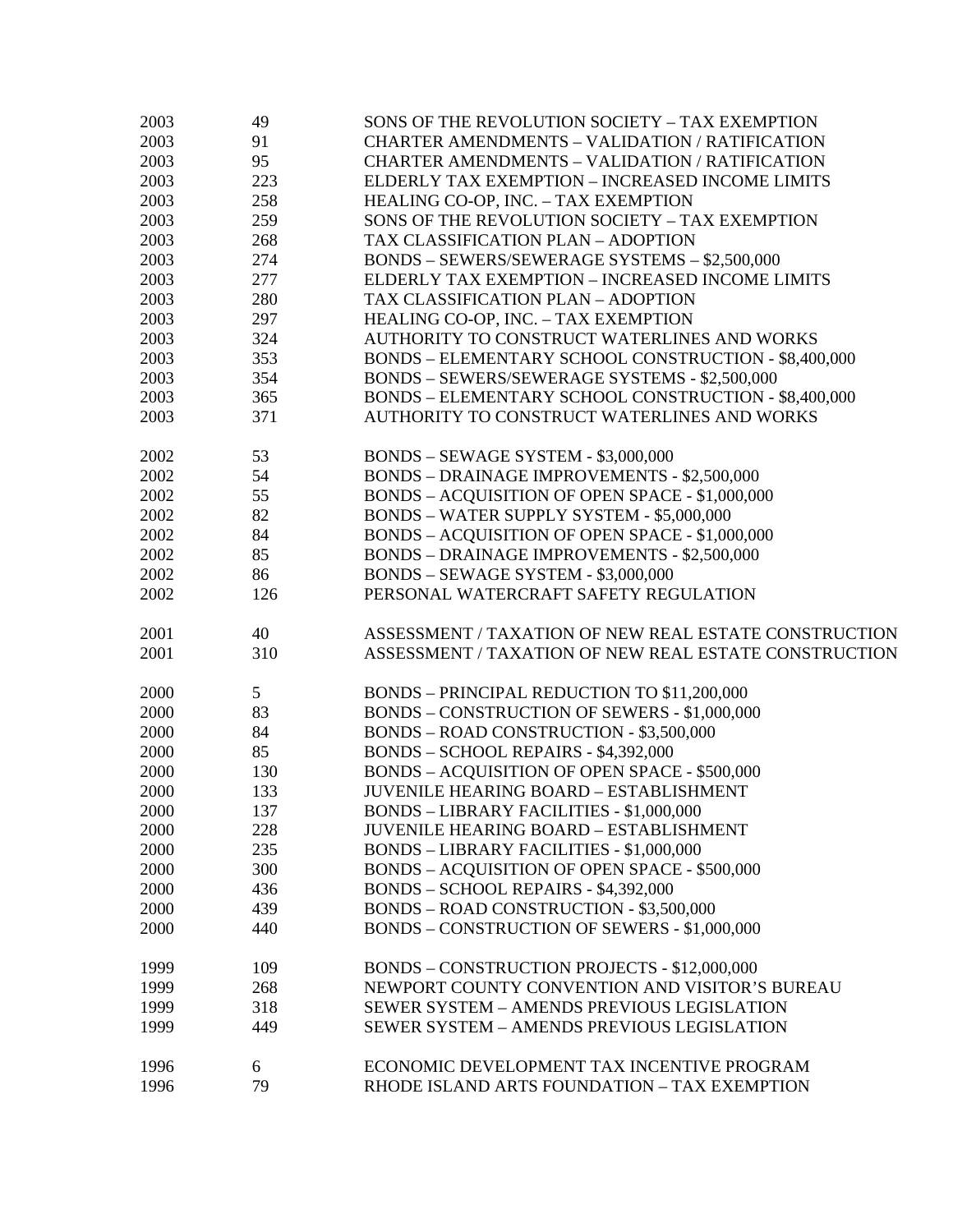| 1994 | 38  | ELDERLY TAX EXEMPTION - ESTABLISHMENT                    |
|------|-----|----------------------------------------------------------|
| 1994 | 298 | ZONING BOARD OF REVIEW - "SUMMARY HEARING"               |
| 1993 | 175 | MUNICIPAL COURT - ESTABLISHMENT                          |
| 1993 | 197 | <b>BONDS - SEWERS - \$2,000,000</b>                      |
| 1993 | 200 | <b>BONDS - SCHOOLS - \$3,900,000</b>                     |
| 1993 | 215 | MUNICIPAL COURT - ESTABLISHMENT                          |
| 1993 | 339 | <b>BONDS - SEWERS - \$2,000,000</b>                      |
| 1993 | 340 | <b>BONDS - SCHOOLS - \$3,900,000</b>                     |
| 1992 | 104 | <b>BONDS - SEWERS - \$400,000</b>                        |
| 1992 | 107 | BONDS - WATER LINES - \$1,100,000                        |
| 1990 | 299 | BONDS - SCHOOL BUILDINGS - \$6,500,000                   |
| 1989 | 17  | <b>BONDS - SCHOOLS - \$17,140,000</b>                    |
| 1989 | 230 | <b>ELECTIONS - OPENING OF POLLS</b>                      |
| 1989 | 532 | <b>ELECTIONS - OPENING OF POLLS</b>                      |
| 1988 | 11  | <b>ELECTIONS - OPENING OF POLLS</b>                      |
| 1988 | 480 | DOG ORDINANCES - VIOLATIONS / VICIOUS DOGS               |
| 1987 | 13  | <b>BONDS - TOWN HALL - \$1,073,000</b>                   |
| 1987 | 14  | <b>BONDS - FIRE STATION - \$600,000</b>                  |
| 1987 | 15  | <b>BONDS - SENIOR CENTER - \$185,000</b>                 |
| 1987 | 292 | <b>HAWKERS AND PEDDLERS</b>                              |
| 1987 | 614 | <b>ELECTIONS - OPENING OF POLLS</b>                      |
| 1986 | 36  | ZONING ORDINANCES - VALIDATION / RATIFICATION            |
| 1986 | 137 | <b>HARBOR VIOLATIONS</b>                                 |
| 1986 | 356 | <b>REGULATION OF PUBLIC WATERS</b>                       |
| 1986 | 506 | <b>HOTEL TAX - IMPOSITION</b>                            |
| 1985 | 408 | ZONING ORDINANCE AMENDMENTS - NOTICE PROVISION           |
| 1983 | 85  | ZONING ORDINANCES - VALIDATION / RATIFICATION            |
| 1982 | 105 | LICENSING AND REGULATION OF GAME ROOMS, JUKE BOXES, ETC. |
| 1982 | 343 | OPTION FOR QUARTERLY PAYMENT OF TAXES                    |
| 1981 | 41  | N.W. SCHOOL DISTRICT ABOLISHED                           |
| 1981 | 42  | TAX EXEMPTION FOR THE ELDERLY                            |
| 1980 | 210 | ELDERLY TAX EXEMPTION - INCOME LIMITS / AMOUNT INCREASED |
| 1980 | 347 | VETERANS' EXEMPTION - AMOUNT INCREASED                   |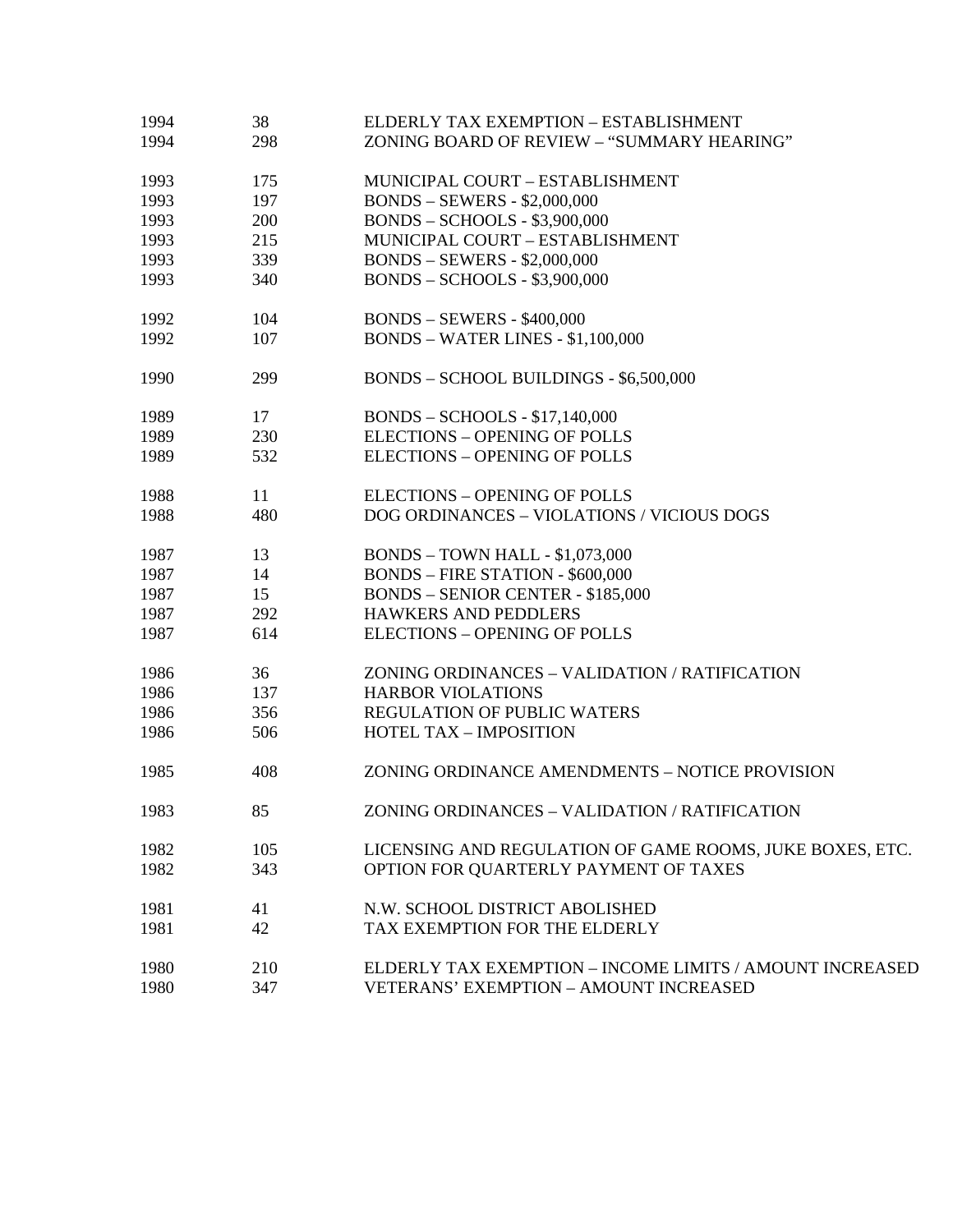## **NARRAGANSETT**

| 2013 | 275  | <b>CHARTER AMENDMENTS - VALIDATION / RATIFICATION</b> |
|------|------|-------------------------------------------------------|
| 2012 | 323  | BONDS - ROADWAYS / SIDEWALKS - \$17,000,000           |
| 2010 | 266  | INTEREST ON UNPAID QUARTERLY TAX PAYMENTS             |
| 2010 | 295  | INTEREST ON UNPAID QUARTERLY TAX PAYMENTS             |
|      |      |                                                       |
| 2009 | 255  | BONDS - ACQUISITION OF REAL ESTATE - \$2,000,000      |
| 2009 | 256  | BONDS - ACQUISITION OF REAL ESTATE - \$2,000,000      |
| 2009 | LA77 | SANITARY SEWER LINE - BONNET SHORES BEACH             |
| 2009 | LA79 | SANITARY SEWER LINE - BONNET SHORES BEACH             |
|      |      |                                                       |
| 2007 | 351  | ROTARY - NAMED CHARLES "TED" WRIGHT ROTARY            |
|      |      |                                                       |
| 2006 | 349  | BONDS – SCHOOL RENOVATIONS - \$21,500,000             |
| 2006 | 477  | <b>BONDS - SCHOOL RENOVATIONS - \$21,500,000</b>      |
|      |      |                                                       |
| 2005 | 198  | COMMERCIAL / RESIDENTIAL TAX CLASSIFICATION           |
| 2005 | 212  | COMMERCIAL / RESIDENTIAL TAX CLASSIFICATION           |
|      |      |                                                       |
| 2004 | 166  | PROPERTY TAX DEFERMENT FOR THE ELDERLY                |
|      |      |                                                       |
| 2003 | 272  | ELDERLY TAX EXEMPTION - INCREASED RATE                |
| 2003 | 349  | ELDERLY TAX EXEMPTION - INCREASED RATE                |
|      |      |                                                       |
| 2002 | 126  | PERSONAL WATERCRAFT SAFETY REGULATION                 |
| 2002 | 130  | PERSONAL WATERCRAFT SAFETY REGULATION                 |
| 2002 | 289  | BONDS - SEWERS/STORM DRAINS - \$4,700,000             |
|      |      |                                                       |
| 2001 | 100  | BONDS - ROSE HILL REGIONAL LANDFILL - \$2,000,000     |
| 2001 | 343  | <b>LANDING FEE - ARRIVING PASSENGERS</b>              |
| 2001 | 344  | BONDS - ROSE HILL REGIONAL LANDFILL - \$2,000,000     |
|      |      |                                                       |
| 2000 | 121  | ASSESSMENT / TAXATION OF NEW REAL ESTATE CONSTRUCTION |
| 2000 | 385  | ASSESSMENT / TAXATION OF NEW REAL ESTATE CONSTRUCTION |
| 2000 | 441  | BONDS - SEWERS/STORM DRAINS - \$4,200,000             |
|      |      |                                                       |
| 1999 | 395  | AUTHORIZATION TO COMBINE VOTING DISTRICTS             |
| 1998 | 201  | ANIMAL CONTROL ORDINANCE                              |
| 1998 | 413  | LIMITATION ON STATE BEACH FEES ABOLISHED              |
|      |      |                                                       |
| 1996 | 371  | BONDS - SEWERS/STORM DRAINS - \$2,600,000             |
| 1996 | 424  | BONDS - SEWERS/STORM DRAINS - \$2,600,000             |
|      |      |                                                       |
| 1995 | 364  | <b>CHARTER AMENDMENTS - VALIDATION / RATIFICATION</b> |
|      |      |                                                       |
| 1994 | 65   | <b>BONDS - SCHOOLS - \$3,200,000</b>                  |
|      |      |                                                       |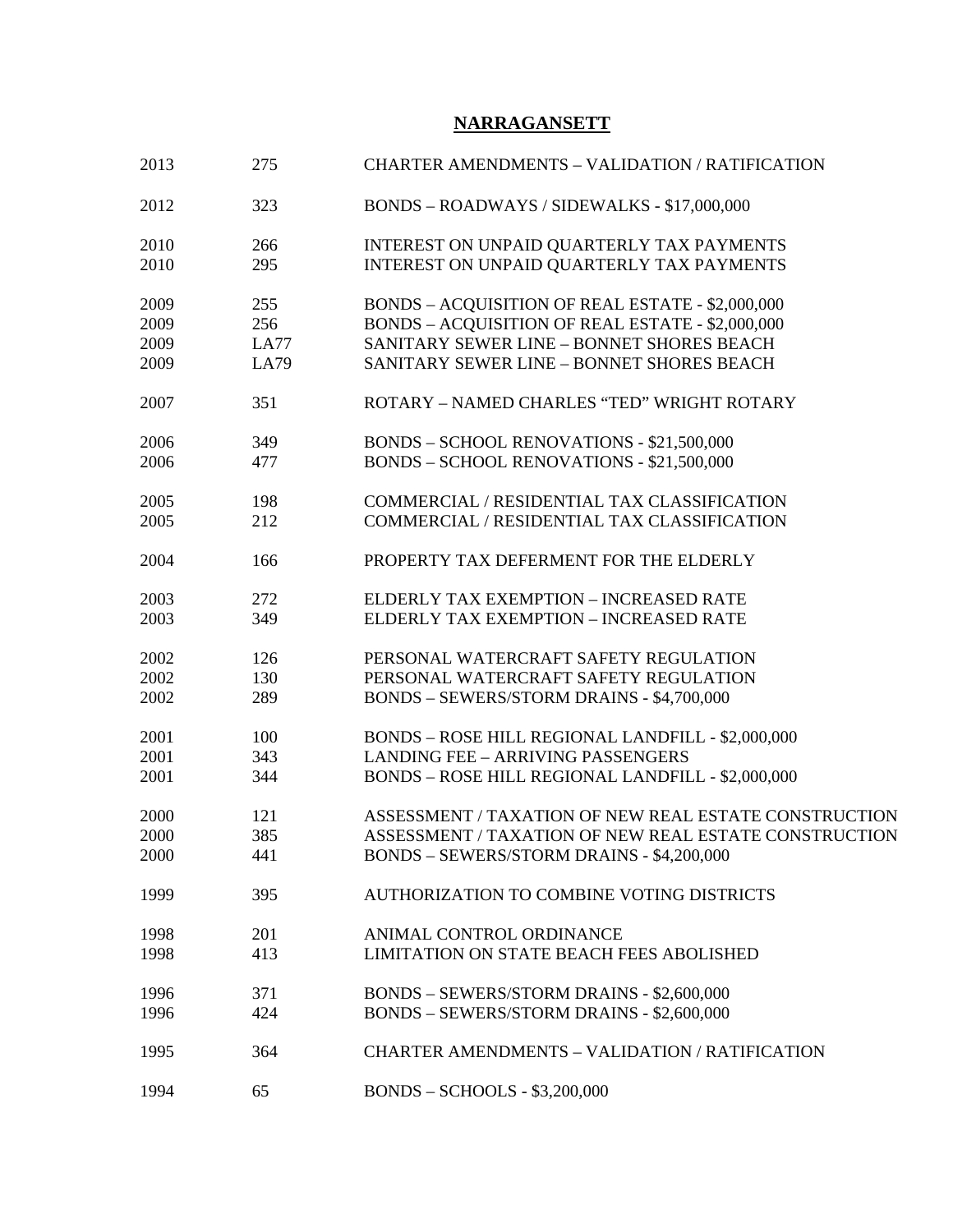| 1993 | 104         | <b>BONDS - COFFEY AVENUE WATER TANK - \$1,000,000</b>       |
|------|-------------|-------------------------------------------------------------|
| 1993 | 105         | BONDS - SEWERS/STORM DRAINS - \$2,100,000                   |
| 1993 | 162         | <b>REGULATION OF PUBLIC WATERS</b>                          |
| 1992 | 491         | <b>BONNET SHORES LAND TRUST - AMENDMENTS</b>                |
| 1991 | 8           | BONDS - SEWERS/STORM DRAINS - \$9,800,000                   |
| 1991 | 9           | <b>BONDS - STREETS - \$4,500,000</b>                        |
| 1991 | 411         | <b>JUVENILE HEARING BOARD</b>                               |
| 1991 | 416         | PROPERTY REVALUATION DATE EXTENSION                         |
| 1991 | 419         | <b>BONNET SHORES LAND TRUST - ESTABLISHMENT</b>             |
| 1990 | 345         | SIDEWALK ALONG SEAWALL                                      |
| 1990 | 451         | ELECTIONS - APPOINTMENT OF MODERATORS AND CLERKS            |
| 1989 | 166         | <b>CHARTER AMENDMENTS - VALIDATION / RATIFICATION</b>       |
| 1989 | 330         | <b>BONDS - SCHOOLS - \$1,000,000</b>                        |
| 1989 | 331         | <b>BONDS - SEWAGE TREATMENT - \$4,850,000</b>               |
| 1989 | 353         | CHARTER AMENDMENTS - VALIDATION / RATIFICATION              |
| 1989 | 361         | <b>BONDS - BEACH PAVILION - \$1,500,000</b>                 |
| 1989 | 404         | <b>BONDS - SCHOOLS - \$1,100,000</b>                        |
| 1989 | 405         | <b>BONDS - SCHOOLS - \$1,000,000</b>                        |
| 1989 | 406         | <b>BONDS - BEACH PAVILION - \$1,500,000</b>                 |
| 1989 | 407         | <b>BONDS - SEWAGE TREATMENT - \$4,850,000</b>               |
| 1989 | 449         | MUNICIPAL COURT - ESTABLISHMENT                             |
| 1989 | 456         | <b>BONDS - SCHOOLS - \$1,100,000</b>                        |
| 1989 | 457         | <b>BONDS - SCHOOLS - \$7,500,000</b>                        |
| 1988 | 36          | PROPERTY CONDEMNATION - SCHOOLS                             |
| 1988 | 37          | <b>BONDS - SCHOOLS - \$7,500,000</b>                        |
| 1988 | 123         | <b>BONDS - SCHOOLS - \$1,000,000</b>                        |
| 1988 | 124         | <b>BONDS - BEACH PAVILION - \$1,500,000</b>                 |
| 1988 | 582         | PRESERVATION OF HISTORICAL STRUCTURES                       |
| 1987 | 28          | BONDS - ELEMENTARY SCHOOL - \$7,500,000                     |
| 1986 | 21          | <b>CHARTER AMENDMENTS - VALIDATION / RATIFICATION</b>       |
| 1986 | 100         | REDEVELOPMENT AGENCIES                                      |
| 1986 | 137         | <b>HARBOR VIOLATIONS</b>                                    |
| 1985 | 25          | BONDS - SEWERS/STORM DRAINS - \$3,100,000                   |
| 1985 | 32          | BONDS - SEWERS/STROM DRAINS - \$3,100,000                   |
| 1985 | 221         | <b>POLICE - SEARCH WARRANTS</b>                             |
| 1985 | <b>LA83</b> | BONNET SHORES FIRE DISTRICT - CHARTER AMENDMENT             |
| 1983 | 88          | <b>CHARTER AMENDMENTS - VALIDATION / RATIFICATION</b>       |
| 1982 | 109         | BONNET SHORES FIRE DISTRICT - SEWER ASSESSMENT TAXES        |
| 1982 | 110         | <b>BONNET SHORES FIRE DISTRICT - APPROPRIATIONS BY TOWN</b> |
| 1982 | 115         | TAX PAYMENT DEFERMENT FOR THE ELDERLY                       |
| 1982 | 419         | TAX EXEMPTIONS - SETTING OF RATE (REFERENDUM)               |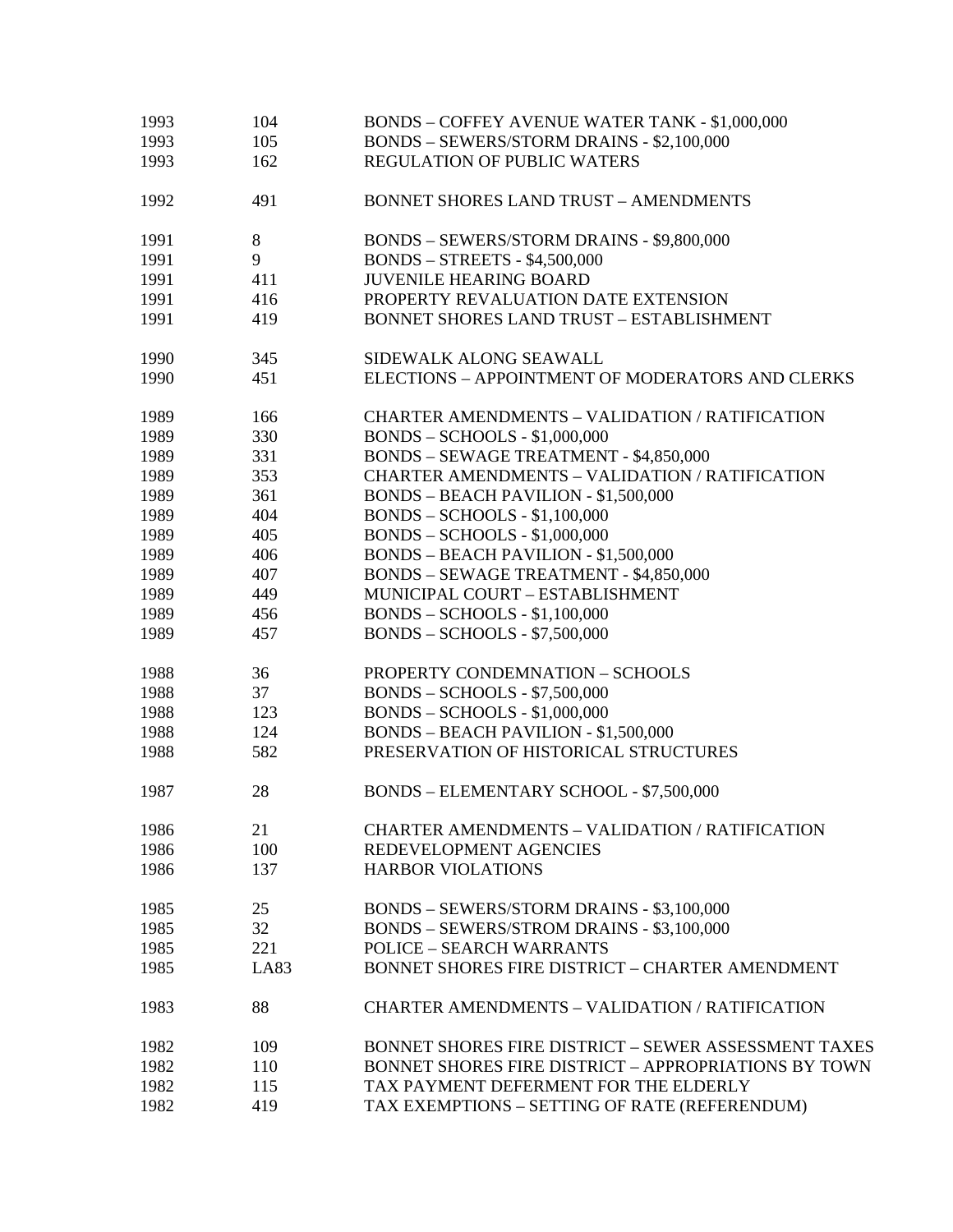| 1982<br>1982 | LA (pg. 144)<br>LA (pg. 145) | <b>BONNET SHORES FIRE DISTRICT - CHARTER AMENDMENT</b><br>BONNET SHORES FIRE DISTRICT - CHARTER AMENDMENT |
|--------------|------------------------------|-----------------------------------------------------------------------------------------------------------|
| 1981         | $\tau$                       | NAMING OF EAST MATUNUCK STATE BEACH PAVILION                                                              |
| 1981         | 58                           | PENSION PLAN FOR WIDOWS OF POLICE OFFICERS                                                                |
| 1981         | 150                          | <b>CHARTER AMENDMENTS - VALIDATION / RATIFICATION</b>                                                     |
| 1981         | 204                          | ZONING CHANGE LIMITS IMPOSED ON LAND REZONED                                                              |
| 1980         | 387                          | PENSION PLAN FOR WIDOWS OF POLICE OFFICERS                                                                |
|              |                              | <b>NEW SHOREHAM</b>                                                                                       |
| 2013         | 194                          | <b>BOARD OF SEWER COMMISSIONERS - CONTRACTS</b>                                                           |
| 2013         | 214                          | <b>BOARD OF SEWER COMMISSIONERS - CONTRACTS</b>                                                           |
| 2013         | 265                          | DISPENSING OF PRESCRIPTION MEDICATIONS - WAIVER                                                           |
| 2013         | 354                          | DISPENSING OF PRESCRIPTION MEDICATIONS - WAIVER                                                           |
| 2012         | 50                           | <b>WARDEN'S COURT - MAXIMUM FINES INCREASED</b>                                                           |
| 2012         | 74                           | <b>WARDEN'S COURT - MAXIMUM FINES INCREASED</b>                                                           |
| 2011         | 33                           | PRESERVATION OF HISTORICAL STRUCTURES                                                                     |
| 2011         | 38                           | PRESERVATION OF HISTORICAL STRUCTURES                                                                     |
| 2010         | 31                           | OFFSHORE WIND PROJECT - CONTRACTING STANDARD                                                              |
| 2010         | 32                           | OFFSHORE WIND PROJECT - CONTRACTING STANDARD                                                              |
| 2009         | 51                           | NEW SHOREHAM PROJECT - RENEWABLE ENERGY                                                                   |
| 2009         | 53                           | NEW SHOREHAM PROJECT - RENEWABLE ENERGY                                                                   |
| 2009         | 216                          | RENEWABLE ENERGY CONTRACTS - WIND TURBINES                                                                |
| 2009         | 217                          | RENEWABLE ENERGY CONTRACTS - WIND TURBINES                                                                |
| 2008         | 46                           | <b>LIMITATION ON PENALTIES - REPEALED</b>                                                                 |
| 2008         | 50                           | <b>LIMITATION ON PENALTIES - REPEALED</b>                                                                 |
| 2008         | 283                          | SCHOOL CLOSINGS ON ELECTION DAYS - EXEMPTION                                                              |
| 2008         | 363                          | SCHOOL CLOSINGS ON ELECTION DAYS - EXEMPTION                                                              |
| 2007         | 260                          | POWER TO SELL ABANDONED HIGHWAY / DRIFTWAY                                                                |
| 2007         | 366                          | POWER TO SELL ABANDONED HIGHWAY / DRIFTWAY                                                                |
| 2006         | 11                           | <b>REGULATION OF MOTOR SCOOTERS</b>                                                                       |
| 2006         | 12                           | REGULATION OF MOTOR SCOOTERS                                                                              |
| 2006         | 198                          | REIMBURSEMENT OF COST OF SERVICES TO AIRPORT                                                              |
| 2006         | 203                          | REIMBURSEMENT OF COST OF SERVICES TO AIRPORT                                                              |
| 2006         | 314                          | <b>LOCAL ELECTIONS - COUNTING OF BALLOTS</b>                                                              |
| 2006         | 459                          | <b>LOCAL ELECTIONS - COUNTING OF BALLOTS</b>                                                              |
| 2005         | 241                          | NEW SHOREHAM TOURISM COUNCIL                                                                              |
| 2005         | 319                          | NEW SHOREHAM TOURISM COUNCIL                                                                              |
| 2005         | 355                          | <b>BLOCK ISLAND HOUSING BOARD - SEASONAL RENT TAXES</b>                                                   |
| 2005         | 435                          | <b>BLOCK ISLAND HOUSING BOARD - SEASONAL RENT TAXES</b>                                                   |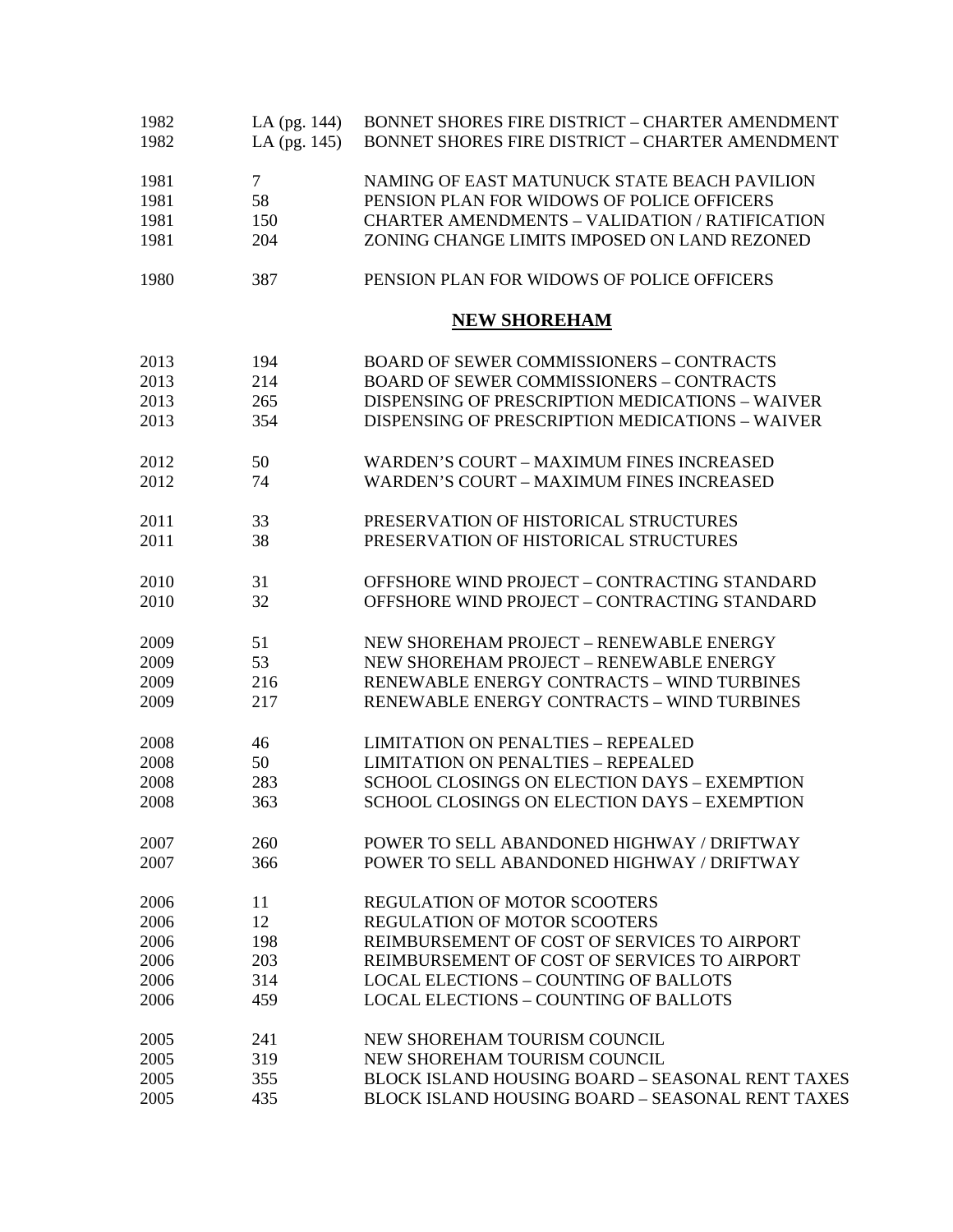| 2004 | 417 | VOTER ACKNOWLEDGEMENT CARDS - MAILING                    |
|------|-----|----------------------------------------------------------|
| 2003 | 415 | MOTOR FUEL TAX EXEMPTION - FUEL DISTRIBUTORS             |
| 2002 | 28  | TAX ASSESSMENT UPDATE - DATE EXTENDED                    |
| 2002 | 33  | NEW SHOREHAM LAND TRUST - AMENDMENTS                     |
| 2002 | 45  | <b>BLOCK ISLAND HOUSING BOARD - CREATION</b>             |
| 2002 | 51  | <b>BLOCK ISLAND HOUSING BOARD - CREATION</b>             |
| 2002 | 73  | NOTICE TO TOWN OF APPLICATIONS TO PUBLIC UTILITIES COMM. |
| 2002 | 91  | ZONING ORDINANCE- SPECIAL USE PERMITS                    |
| 2002 | 92  | NEW SHOREHAM LAND TRUST - AMENDMENTS                     |
| 2002 | 360 | REGULATION OF PEDAL CARRIAGES / RICKSHAWS                |
|      |     |                                                          |
| 2002 | 361 | NOTICE TO TOWN OF APPLICATIONS TO PUBLIC UTILITIES COMM. |
| 2000 | 16  | BONDS - SCHOOL RENOVATIONS - \$4,963,000                 |
| 2000 | 18  | WATER SUPPLY SYSTEM - ACT OF AUTHORIZATION               |
| 2000 | 25  | WATER SUPPLY SYSTEM - ACT OF AUTHORIZATION               |
| 2000 | 31  | <b>WATER SUPPLY SYSTEM - REPEALS BOND POWERS</b>         |
| 2000 | 136 | BONDS - ACQUISITION OF OPEN SPACE - \$1,000,000          |
| 2000 | 297 | BONDS - ACQUISITION OF OPEN SPACE - \$1,000,000          |
| 2000 | 384 | <b>BONDS - SCHOOL RENOVATIONS - \$4,963.000</b>          |
| 1997 | 239 | OPTION FOR QUARTERLY TAX PAYMENTS                        |
| 1997 | 240 | <b>SUNDAY SALES HOURS</b>                                |
|      |     |                                                          |
| 1996 | 68  | PRESIDENTIAL PREFERENCE PRIMARY - OPENING OF POLLS       |
| 1995 | 30  | NON-PARTISAN SCHOOL COMMITTEE ELECTIONS                  |
| 1995 | 318 | TAXICABS AND LIMITED PUBLIC MOTOR VEHICLES               |
| 1994 | 360 | VETERANS' TAX EXEMPTIONS - AMOUNTS INCREASED             |
| 1994 | 367 | <b>TAXICABS</b>                                          |
| 1994 | 372 | MORTGAGE FORECLOSURE SALES - ADVERTISEMENTS              |
| 1994 | 406 | <b>VETERANS' TAX EXEMPTIONS - AMOUNTS INCREASED</b>      |
| 1993 | 27  | ELECTIONS - OPENING OF POLLS MOVED TO 9 A.M.             |
| 1993 | 90  | POLICE COURT - MAXIMUM FINE                              |
| 1993 | 145 | ELECTIONS - OPENING OF POLLS MOVED TO 9 A.M.             |
| 1993 | 160 | <b>SUNDAY BUSINESS HOURS</b>                             |
| 1992 | 28  | TOURISM DISTRICT CREATED                                 |
|      | 158 |                                                          |
| 1992 |     | MOTORIZED BICYCLES                                       |
| 1992 | 159 | <b>MOTORIZED BICYCLES</b>                                |
| 1991 | 35  | <b>LANDING FEE PROCEEDS</b>                              |
| 1990 | 100 | JUVENILE HEARING BOARD – ESTABLISHMENT                   |
| 1990 | 519 | <b>LANDING FEES</b>                                      |
| 1989 | 39  | HOME RULE CHARTER ADOPTION - VALIDATION / RATIFICATION   |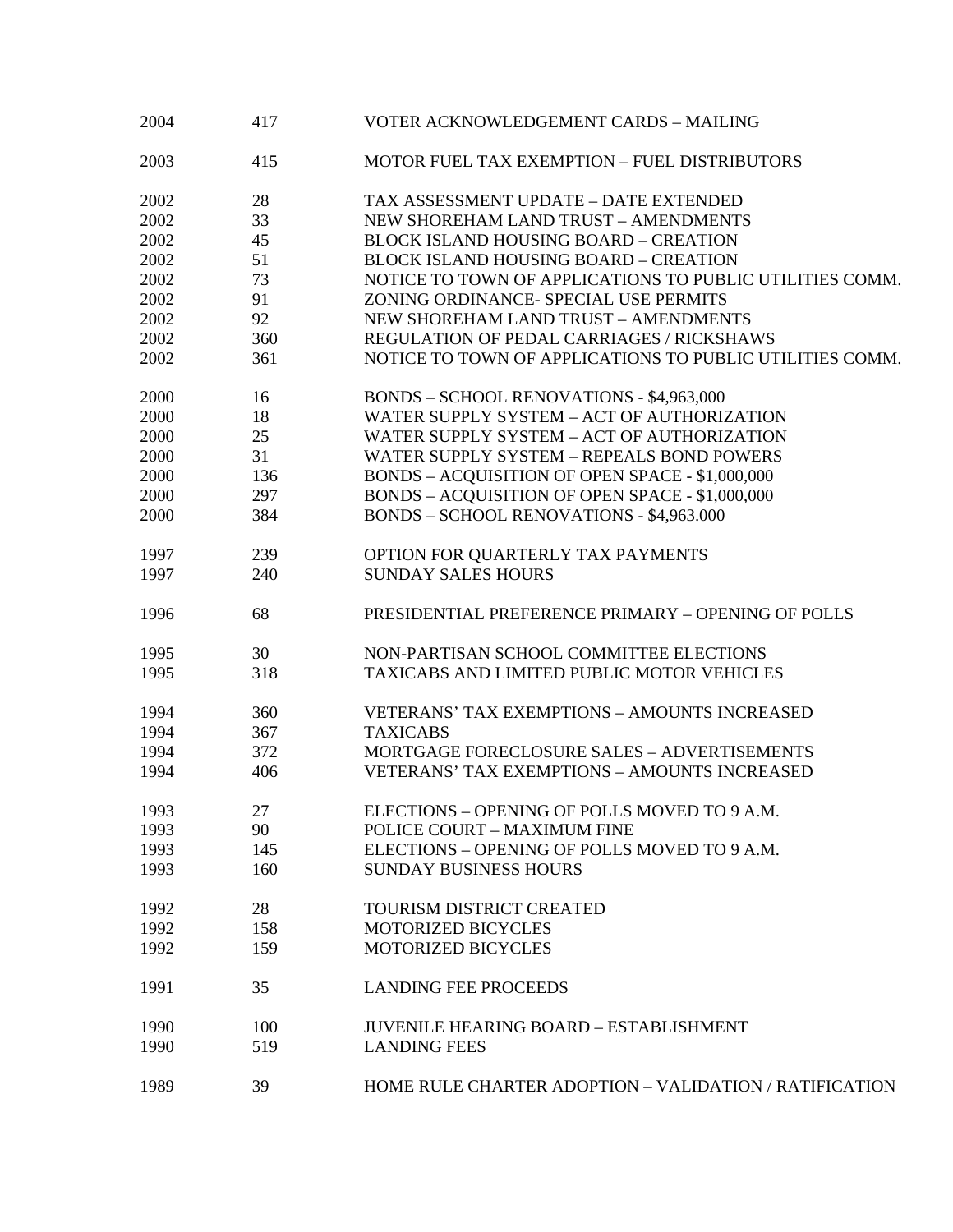| 1987 | 17            | <b>CONDEMNATION OF REAL ESTATE</b>                    |
|------|---------------|-------------------------------------------------------|
| 1987 | 50            | BONDS - SCHOOL RECONSTRUCTION - \$3,000,000           |
| 1987 | 51            | <b>BONDS - SEWAGE SYSTEM - \$300,000</b>              |
| 1987 | 262           | <b>SUBDIVISION OF LAND - HEARING ON RULES</b>         |
| 1987 | 266           | NEW SHOREHAM LAND TRUST - AMENDMENT                   |
| 1987 | 267           | FINANCIAL TOWN MEETING DATE                           |
| 1986 | 133           | BONDS - SCHOOL CONSTRUCTION - \$3,000,000             |
| 1986 | 268           | <b>BLOCK ISLAND LAND TRUST - ESTABLISHMENT</b>        |
| 1985 | 10            | PHYSICIAN'S HOME OR MEDICAL FACILITY                  |
| 1984 | 271           | BONDS FOR PRESERVATION OF FARMLAND AND OPEN SPACE     |
| 1984 | 375           | <b>HARBOR REGULATION</b>                              |
| 1983 | 84            | <b>VETERANS' TAX EXEMPTION</b>                        |
| 1983 | 118           | BLOCK ISLAND WATER DISTRICT - CHARTER ADOPTION        |
| 1983 | 165           | ACQUISITION OF FARMLAND AND OPEN SPACE                |
| 1983 | 166           | PRESERVATION OF FARMLAND AND OPEN SPACE               |
| 1982 | 24            | SPECIAL FINANCIAL TOWN MEETING DATE                   |
| 1982 | 54            | ZONING BOARD OF REVIEW - AUXILIARY MEMBERS            |
| 1982 | 64            | PRESERVATION OF FARMLAND AND OPEN SPACES              |
| 1982 | 66            | PURCHASE OF FARMLAND AND OPEN SPACES                  |
| 1982 | 71            | SEWER DISTRICT FOR TOWN - CREATION                    |
| 1982 | 314           | BLOCK ISLAND WATER DISTRICT - CHARTER ADOPTION        |
| 1982 | LA $(pg. 91)$ | BLOCK ISLAND CONSERVANCY, INC. - TAX EXEMPTION        |
| 1981 | 21            | ZONING AND BUILDING ORDINANCE AMENDED                 |
| 1981 | 31            | PROPERTY TAX ABATEMENT FOR ELDERLY / TOTALLY DISABLED |
| 1981 | 400           | DATES OF FISCAL YEAR / FINANCIAL TOWN MEETING CHANGED |
| 1980 | 71            | REFUSE DISPOSAL - GRANTS-IN-AID                       |
|      |               | <b>NEWPORT</b>                                        |
| 2013 | 144           | <b>ARTICLE 9 - NET TERMINAL INCOME INCREASED</b>      |
| 2013 | 146           | FORT ADAMS FOUNDATION - MEMBERSHIP REDUCED            |
| 2013 | 149           | <b>NOMINATION PAPERS - NUMBER OF SIGNATURES</b>       |
| 2013 | 196           | FORT ADAMS FOUNDATION - MEMBERSHIP REDUCED            |
| 2013 | 238           | NOMINATION PAPERS - NUMBER OF SIGNATURES              |
| 2012 | 24            | REFERENDUM - CASINO GAMING AT NEWPORT GRAND           |
| 2012 | 25            | REFERENDUM - CASINO GAMING AT NEWPORT GRAND           |
| 2012 | 115           | TRACTS CEDED TO U.S. GOVERNMENT FOR NAVY USE          |
| 2012 | 130           | TRACTS CEDED TO U.S. GOVERNMENT FOR NAVY USE          |
| 2012 | 139           | <b>CLASS B LICENSE HOLDER - PROXIMITY EXEMPTION</b>   |
| 2012 | 140           | <b>CLASS B LICENSE HOLDER - PROXIMITY EXEMPTION</b>   |
| 2012 | 147           | MASTER VIDEO LOTTERY TERMINAL CONTRACT                |
| 2012 | 151           | MASTER VIDEO LOTTERY TERMINAL CONTRACT                |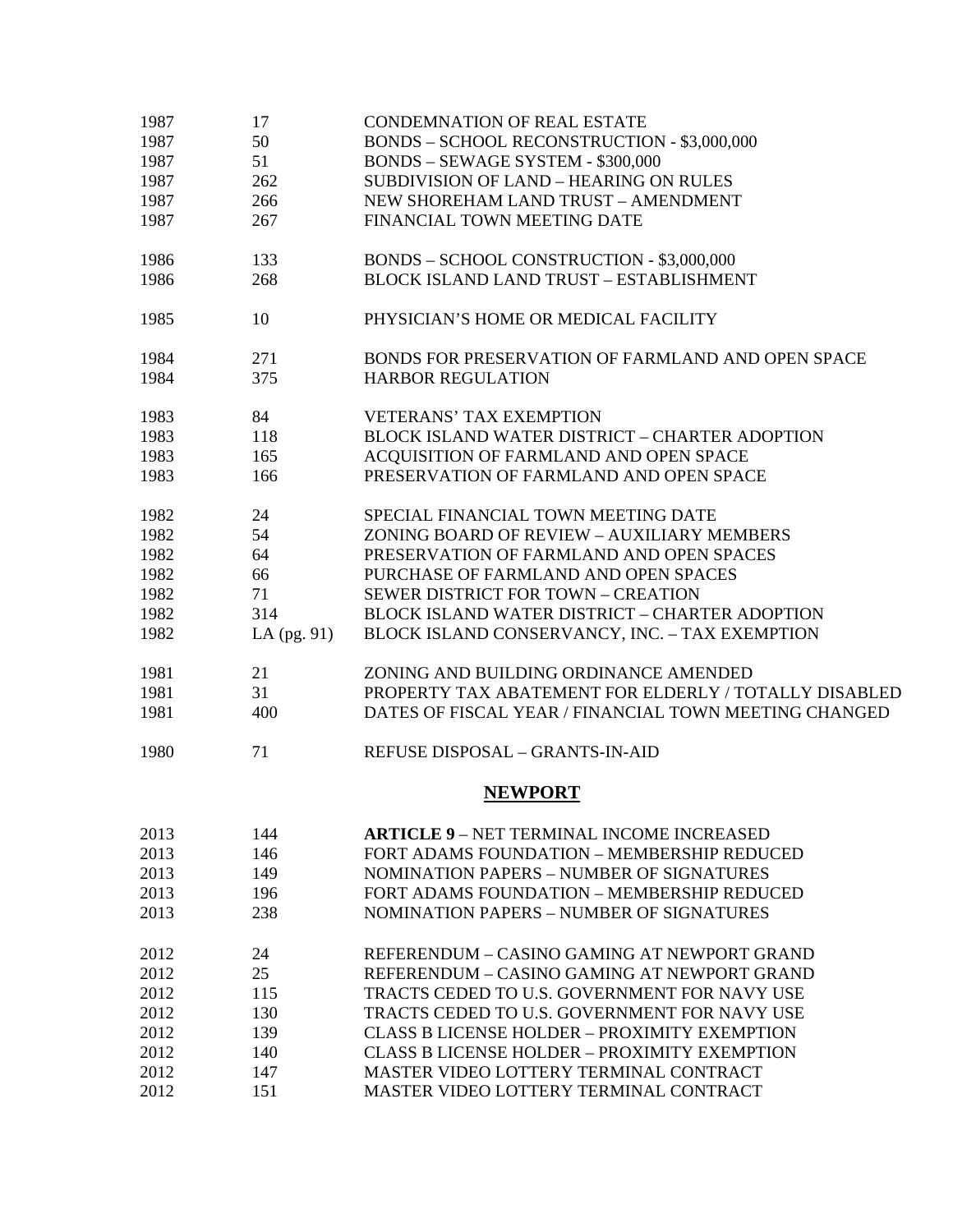| 2012         | 215  | CLASS T LEGITIMATE THEATER LIQUOR LICENSE                                                        |
|--------------|------|--------------------------------------------------------------------------------------------------|
| 2012         | 226  | CLASS T LEGITIMATE THEATER LIQUOR LICENSE                                                        |
| 2012         | 289  | TABLE GAMING - REGULATION / REVENUE ALLOCATION                                                   |
| 2012         | 290  | TABLE GAMING - REGULATION / REVENUE ALLOCATION                                                   |
|              |      |                                                                                                  |
| 2011         | 151  | <b>ARTICLE 25 - MARKETING PROGRAM - <math>2^{ND}</math> AMENDMENT</b>                            |
|              |      |                                                                                                  |
| 2010         | 16   | MASTER VIDEO LOTTERY TERMINAL CONTRACT                                                           |
| 2010         | 23   | <b>ARTICLE 5 - BONDS / RENOVATIONS AT FORT ADAMS</b>                                             |
| 2010         | 126  | ALLOCATION OF NET TERMINAL INCOME TO 6/30/11                                                     |
| 2010         | 127  | ALLOCATION OF NET TERMINAL INCOME TO 6/30/11                                                     |
| 2010         | 267  | BONDS - CONSTRUCTION OF ELEMENTARY SCHOOL - \$30,000,000                                         |
| 2010         | 296  | BONDS - CONSTRUCTION OF ELEMENTARY SCHOOL - \$30,000,000                                         |
| 2010         | 302  | VIDEO LOTTERY LICENSES - PUBLIC RECORDS ACCESS                                                   |
| 2010         | R156 | SCHOOL SYSTEM REGIONALIZATION - EXTENSION                                                        |
|              |      |                                                                                                  |
| 2009         | 29   | <b>CHARTER AMENDMENTS - VALIDATION / RATIFICATION</b>                                            |
| 2009         | 40   | CHARTER AMENDMENTS - VALIDATION / RATIFICATION                                                   |
| 2009         | 84   | REAL ESTATE TAX EXEMPTION - ELDERLY / DISABLED                                                   |
| 2009         | 218  | VIDEO LOTTERY - NET TERMINAL INCOME INCREASED                                                    |
| 2009         | 265  | DISTRICT MANAGEMENT AUTHORITIES - ELIGIBILITY                                                    |
| 2009         | 267  | HISTORIC DISTRICT COMMISSION - MEMBERSHIP                                                        |
| 2009         | 268  | HISTORIC DISTRICT COMMISSION - MEMBERSHIP                                                        |
| 2009         | 306  | PROBATE COURT - MUNICIPAL COURT JUDGE SERVES                                                     |
| 2009         | 307  | PROBATE COURT - MUNICIPAL COURT JUDGE SERVES                                                     |
| 2009         | 355  | DELINQUENT HOTEL TAXES - COLLECTION METHOD                                                       |
| 2009         | 356  | DELINQUENT HOTEL TAXES - COLLECTION METHOD                                                       |
| 2009         | 365  | DISTRICT MANAGEMENT AUTHORITIES - ELIGIBILITY                                                    |
| 2009         | R23  | SCHOOL SYSTEM REGIONALIZATION - REPORT DATE                                                      |
|              |      |                                                                                                  |
| 2008         | 13   | VIDEO LOTTERY - HOURS / NET TERMINAL INCOME                                                      |
|              |      |                                                                                                  |
| 2006         | 246  | <b>ARTICLE 30 - ALLOCATION OF NET TERMINAL INCOME</b>                                            |
| 2006         | 278  | SENIOR RESIDENT PROPERTY TAX SERVICES CREDIT PROGRAM                                             |
| 2006         | 376  | BONDS - STREETS/SIDEWALKS - \$12,000,000                                                         |
| 2006         | 432  |                                                                                                  |
| 2006         | 545  | BONDS – STREETS/SIDEWALKS - \$12,000,000<br>SENIOR RESIDENT PROPERTY TAX SERVICES CREDIT PROGRAM |
|              |      |                                                                                                  |
| 2005         | 42   | NEWPORT COUNTY CONVENTION CENTER & VISITORS' BUREAU                                              |
| 2005         | 257  | SALES / INCOME TAX EXEMPTIONS - FOR WRITERS, ETC.                                                |
| 2005         | 322  | MASTER VIDEO LOTTERY TERMINAL CONTRACT                                                           |
| 2005         | 323  | MASTER VIDEO LOTTERY TERMINAL CONTRACT                                                           |
|              |      |                                                                                                  |
|              | 49   |                                                                                                  |
| 2004<br>2004 | 158  | LANDING / BOARDING FEES - DELINQUENT PAYMENTS<br>LANDING / BOARDING FEES - DELINQUENT PAYMENTS   |
| 2004         | 302  | <b>ENTERPRISE ZONE DESIGNATION</b>                                                               |
|              |      |                                                                                                  |
| 2004         | 445  | SALES / INCOME TAX EXEMPTIONS - FOR WRITERS, ETC.                                                |
| 2004         | 572  | SENIOR RESIDENT PROPERTY TAX SERVICE CREDIT PROGRAM                                              |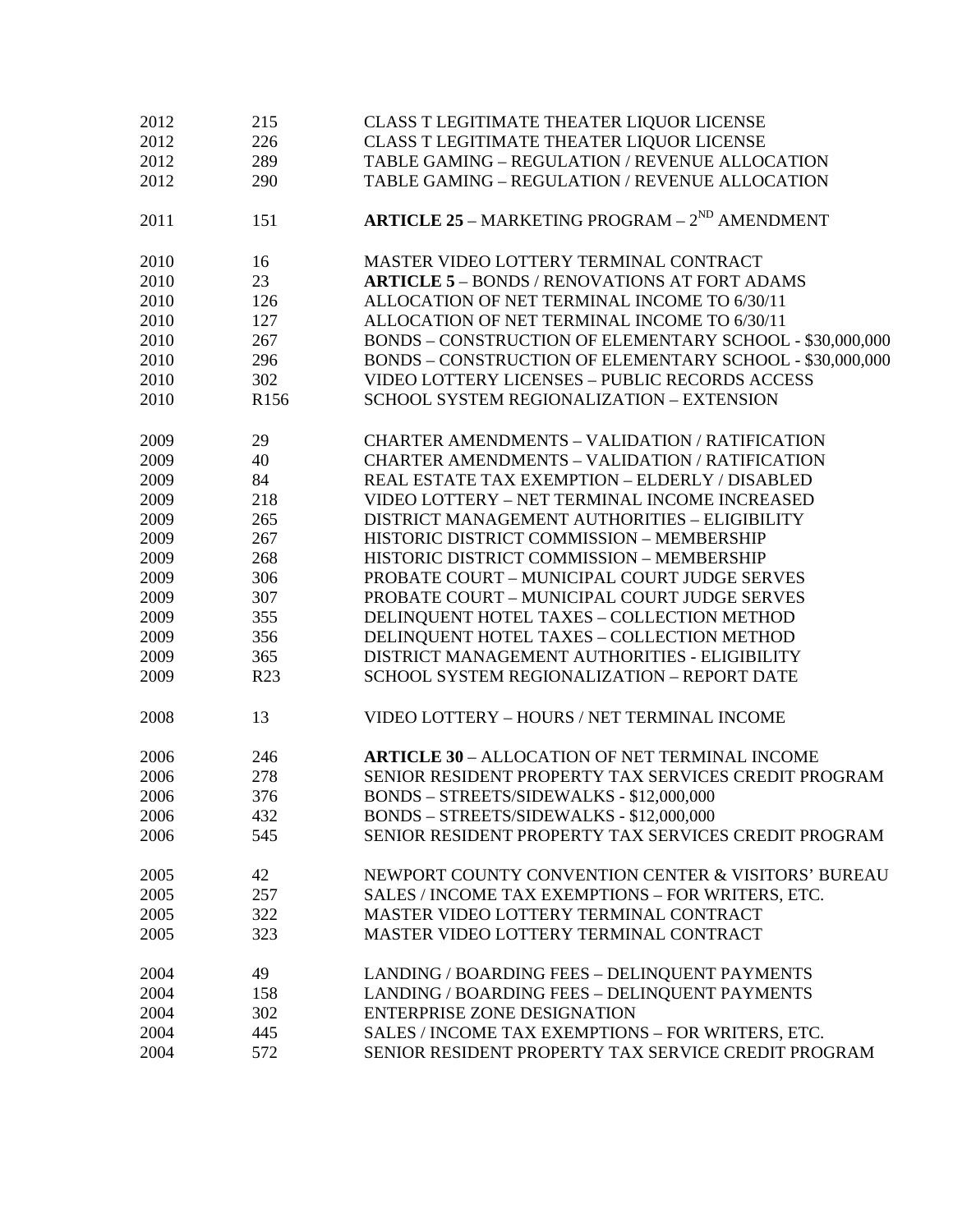| 2003 | 38             | <b>CHARTER AMENDMENTS - VALIDATION / RATIFICATION</b>      |
|------|----------------|------------------------------------------------------------|
| 2003 | 51             | RENAMING OF GOAT ISLAND CONNECTOR ROAD                     |
| 2003 | 94             | <b>CHARTER AMENDMENTS - VALIDATION / RATIFICATION</b>      |
| 2003 | 257            | <b>DOG LICENSES - INCREASED FEES</b>                       |
| 2003 | 292            | DOG LICENSES - INCREASED FEES                              |
| 2003 | 376            | <b>ARTICLE 10 - NET TERMINAL INCOME / JAI ALAI LICENSE</b> |
| 2003 | <b>LA80</b>    | NEWPORT Y.M.C.A. - TAX EXEMPTION                           |
| 2003 | LA103          | NEWPORT Y.M.C.A. - TAX EXEMPTION                           |
|      |                |                                                            |
| 2002 | 35             | <b>CHARTER AMENDMENTS - VALIDATION / RATIFICATION</b>      |
| 2002 | 95             | <b>CHARTER AMENDMENTS - VALIDATION / RATIFICATION</b>      |
| 2002 | 122            | <b>ALCOHOLIC BEVERAGE LICENSES - EXCEPTIONS</b>            |
| 2002 | 131            | <b>ALCOHOLIC BEVERAGE LICENSES - EXCEPTIONS</b>            |
| 2002 | 279            | PROPERTY TAX CLASSIFICATION / HOMESTEAD EXEMPTION          |
| 2002 | 310            | CHARTER AMENDMENT REFERENDUM - MUNICIPAL COURT FINES       |
| 2002 | 346            | PROPERTY TAX CLASSIFICATION / HOMESTEAD EXEMPTION          |
| 2002 | 370            | CHARTER AMENDMENT REFERENDUM - MUNICIPAL COURT FINES       |
|      |                |                                                            |
| 2000 | 55             | <b>ARTICLE 29 - INCREASE IN HOTEL TAX FROM 5% TO 6%</b>    |
| 2000 | 81             | HOME RULE CHARTER AMENDMENT - ELECTIONS                    |
|      |                |                                                            |
| 1999 | 129            | <b>JUVENILE HEARING BOARD - ESTABLISHMENT</b>              |
| 1999 | 257            | <b>CLASS C LICENSES - VICTUALLING HOUSES</b>               |
| 1999 | 268            | NEWPORT COUNTY CONVENTION AND VISITORS' BUREAU             |
| 1999 | 397            | BONDS - THOMPSON MIDDLE SCH00L - \$19,035,000              |
| 1999 | 400            | <b>CLASS C LICENSES - VICTUALLING HOUSES</b>               |
|      |                |                                                            |
| 1998 | 228            | BONDS - PUBLIC LIBRARY - \$3,000,000                       |
| 1998 | 455            | <b>LANDING AND BOARDING FEES</b>                           |
| 1998 | 477            | MUNICIPAL COURT - JURISDICTION EXPANDED                    |
|      |                |                                                            |
| 1997 | $\overline{2}$ | BONDS - MIDDLE SCHOOL - \$17,200,000                       |
| 1997 | 6              | BONDS - MIDDLE SCHOOL - \$17,200,000 (REPEAL)              |
| 1997 | 235            | CITY HOUSING AUTHORITY - TERMS OF OFFICE                   |
| 1997 | 323            | CITY HOUSING AUTHORITY - TERMS OF OFFICE                   |
|      |                |                                                            |
| 1994 | 71             | ALCOHOLIC BEVERAGE LICENSES - PROXIMITY EXEMPTION          |
| 1994 | 161            | ALCOHOLIC BEVERAGE LICENSES - PROXIMITY EXEMPTION          |
| 1994 | 205            | ASSESSMENT / TAXATION OF NEW REAL ESTATE CONSTRUCTION      |
| 1994 | 276            | DOG ORDINANCES - PENALTIES FOR VIOLATIONS                  |
| 1994 | 296            | HOUSING AUTHORITY - EXPANSION AND APPOINTMENTS             |
| 1994 | 323            | HOUSING AUTHORITY - EXPANSION AND APPOINTMENTS             |
| 1994 | 362            | <b>JAI ALAI - COLLECTION OF TAXES</b>                      |
| 1994 | 397            | ASSESSMENT / TAXATION OF NEW REAL ESTATE CONSTRUCTION      |
| 1994 | 412            | <b>JAI ALAI - COLLECTION OF TAXES</b>                      |
|      |                |                                                            |
| 1993 | 42             | BONDS - ROGERS HIGH SCHOOL - \$4,775,000                   |
| 1993 | 88             | ELDERLY TAX EXEMPTION - INCOME LIMITS INCREASED            |
| 1993 | 91             | MUNICIPAL COURT - MAXIMUM FINE                             |
| 1993 | 198            | ELDERLY TAX EXEMPTION - INCOME LIMITS INCREASED            |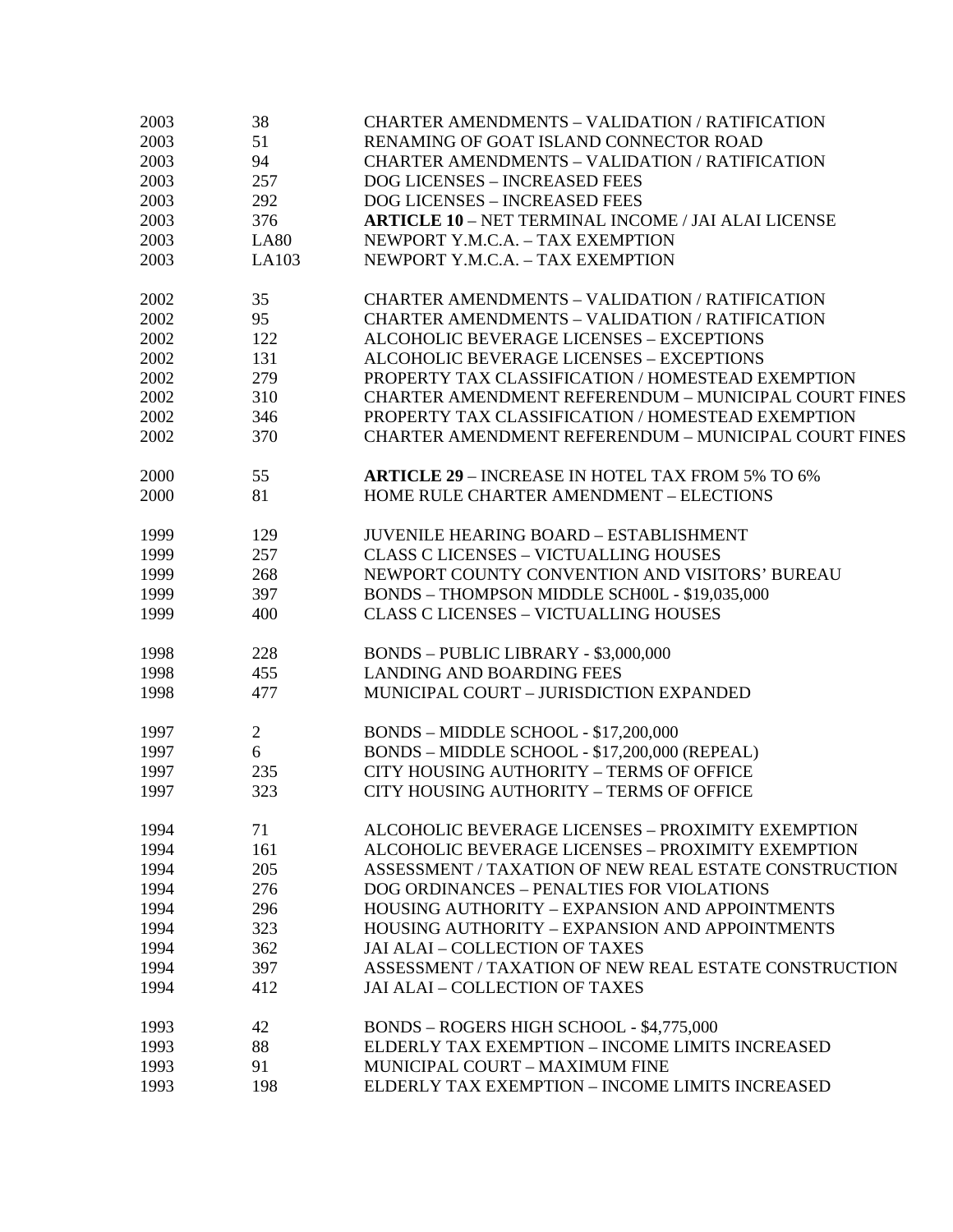| 1991 | 167  | <b>BONDS - STREETS AND DRAINS - \$1,500,000</b>          |
|------|------|----------------------------------------------------------|
|      |      |                                                          |
| 1991 | 268  | <b>BONDS - JESUS SAVIOR PROPERTY - \$1,450,000</b>       |
| 1991 | 294  | <b>BONDS - STREETS AND DRAINS - \$1,500,000</b>          |
| 1991 | 354  | <b>ITINERANT VENDORS</b>                                 |
| 1991 | 493  | <b>CLIFF WALK - PUBLIC RIGHT OF WAY</b>                  |
| 1991 | 521  | <b>SECOND-HAND DEALERS</b>                               |
| 1989 | 170  | <b>BONDS - WATER SYSTEM - \$15,200,000</b>               |
| 1989 | 320  | <b>BONDS - WATER SYSTEM - \$15,200,000</b>               |
| 1989 | 401  | <b>CHARTER AMENDMENT - COMPETITIVE BIDDING</b>           |
| 1989 | 443  | CHARTER AMENDMENT - TRUST AND INVESTMENT COMMISSION      |
| 1989 | 444  | <b>CHARTER AMENDMENT - COMPETITIVE BIDDING</b>           |
| 1989 | 445  | <b>PUBLIC WATERS - VIOLATIONS</b>                        |
| 1989 | LA39 | CHILD & FAMILY SERVICES OF NEWPORT CTY. - TAX EXEMPTION  |
| 1988 | 475  | TAX EXEMPTION FOR THE ELDERLY - (REFERENDUM)             |
| 1988 | 641  | TAX EXEMPTION FOR THE ELDERLY - (REFERENDUM)             |
| 1987 | 45   | <b>CANCELLATION OF TAXES</b>                             |
| 1987 | 49   | <b>BONDS - SEWER TREATMENTS - \$8,400,000</b>            |
| 1987 | 214  | <b>ELECTIONS - NOMINATION PAPERS</b>                     |
| 1987 | 259  | <b>CANCELLATION OF TAXES</b>                             |
| 1987 | 511  | CHARTER AMENDMENT - MUNICIPAL COURT ESTABLISHMENT        |
| 1986 | 83   | LICENSES: JUKEBOXES / MECHANICAL AMUSEMENT DEVICES       |
| 1986 | 302  | BONDS - WATER SYSTEM IMPROVEMENTS - \$11,400,000         |
| 1986 | 357  | <b>BONDS - WATER SYSTEM IMPROVEMENTS - \$11,400,000</b>  |
| 1986 | 506  | <b>HOTEL TAX - IMPOSITION</b>                            |
| 1986 | 516  | <b>CANCELLATION OF TAXES</b>                             |
| 1986 | 518  | <b>CHARTER AMENDMENT - SCHOOL COMMITTEE TERMS</b>        |
| 1985 | 111  | ANIMAL CONTROL ORDINANCES                                |
| 1985 | 225  | <b>BONDS - WATER LINES - \$600,000</b>                   |
| 1985 | 226  | <b>BONDS - WATER SYSTEM - \$10,700,000</b>               |
| 1985 | 227  | <b>BONDS - WATER FACILITIES - \$13,000,000</b>           |
| 1985 | 235  | <b>INITIATIVE AND REFERENDUM</b>                         |
| 1985 | 238  | <b>BOARD OF HEALTH (REFERENDUM)</b>                      |
| 1985 | 239  | <b>BOND LIMITATION WITHOUT REFERENDUM - (REFERENDUM)</b> |
| 1985 | 240  | ELECTIONS - NOMINATION PETITION (REFERENDUMO             |
| 1985 | 241  | CAPITAL IMPROVEMENTS PROGRAM (REFERENDUM)                |
| 1985 | 242  | PUBLICATION OF ORDINANCES (REFERENDUM)                   |
| 1985 | 312  | NEWPORT BRIDGE TOLLS                                     |
| 1985 | 330  | CITY COUNCIL QUALIFICATIONS (REFERENDUM)                 |
| 1985 | 512  | HOTEL TAX FOR PENSION PLAN                               |
| 1985 | 513  | <b>SUNDAY BUSINESS</b>                                   |
| 1985 | 514  | <b>BONDS - FIRE STATION - \$700,000</b>                  |
| 1985 | 519  | CITY COUNCIL ATTENDANCE BY MEMBERS (REFERENDUM)          |
| 1985 | 520  | AVOIDANCE OF CONTRACTS (REFERENDUM)                      |
| 1985 | 521  | COMPETITIVE BIDDING (REFERENDUM)                         |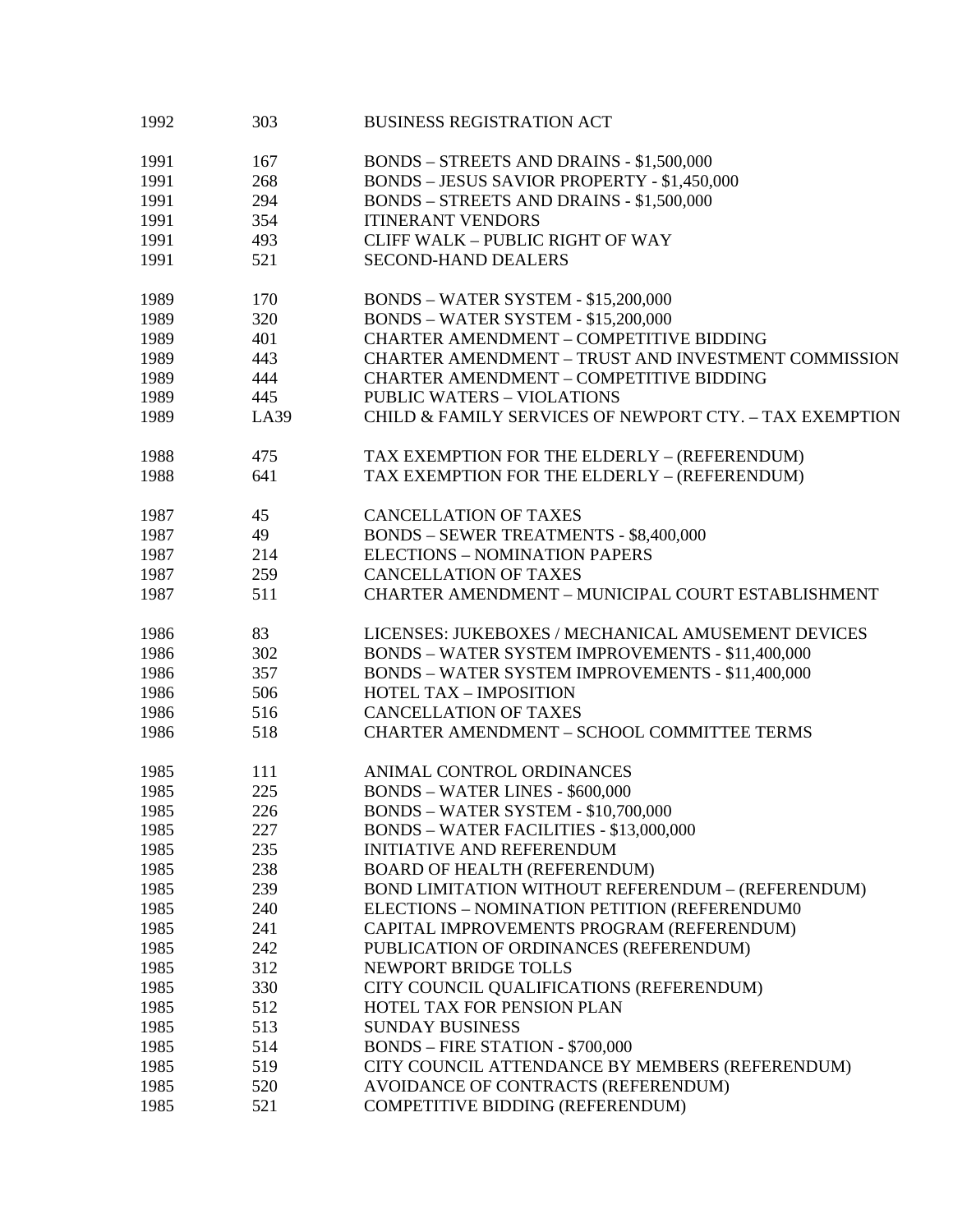| 1985 | 522            | ORGANIZATION OF CITY COUNCIL (REFERENDUM)                 |
|------|----------------|-----------------------------------------------------------|
| 1985 | 523            | QUORUM AT CITY COUNCIL MEETINGS (REFERENDUM)              |
| 1985 | 524            | TRANSFER OF APPROPRIATIONS (REFERENDUM)                   |
| 1985 | 525            | MAYOR'S SALARY (REFERENDUM)                               |
| 1985 | 526            | CITY COUNCIL SALARIES (REFERENDUM)                        |
| 1985 | 527            | PERSONNEL MERIT SYSTEM (REFERENDUM)                       |
| 1985 | 528            | HOTEL TAX - AMENDMENTS (REFERENDUM)                       |
| 1985 | 532            | <b>INITIATIVE AND REFERENDUM PETITIONS</b>                |
| 1985 | 533            | LICENSES AND PERMITS - ADMINISTRATIVE FEES                |
| 1984 | 107            | <b>VALIDATION OF SPECIAL ELECTION</b>                     |
| 1984 | 185            | <b>VETERANS' TAX EXEMPTIONS - AMENDMENTS</b>              |
| 1984 | 267            | FIRE DEPARTMENT - RETIREMENT                              |
| 1984 | 269            | <b>MUNICIPAL ELECTIONS</b>                                |
| 1984 | 397            | <b>TAXATION OF ROOMS</b>                                  |
| 1984 | 400            | HISTORIC DISTRICT COMMISSION - MEMBERSHIP                 |
| 1984 | 436            | FIRE DEPARTMENT - RETIREMENT                              |
| 1983 | 35             | <b>BONDS - SEWER SYSTEM IMPROVEMENTS - \$3,000.000</b>    |
| 1983 | 111            | <b>ELECTIONS - RELATING TO BALLOTS</b>                    |
| 1983 | 123            | <b>COMPETITIVE BIDDING</b>                                |
| 1983 | 151            | <b>MUNICIPAL ELECTIONS</b>                                |
| 1983 | 210            | JAI ALAI LICENSE - INCREASED TAX                          |
| 1982 | 106            | <b>BONDS - WATER SYSTEM IMPROVEMENTS - \$1,800,000</b>    |
| 1982 | 343            | OPTION FOR QUARTERLY PAYMENT OF TAXES                     |
| 1981 | 263            | TOURISM AND CONVENTION AUTHORITY - CREATION               |
| 1981 | LA $(pg. 105)$ | NEWPORT HOSPITAL - TAX EXEMPTION                          |
| 1980 | 67             | D.O.T. TO CONVEY AND ACQUIRE CERTAIN REAL ESTATE          |
| 1980 | 371            | TEACHER RETIREMENT - CREDIT FOR SERVICE IN PRIVATE SCHOOL |

## **NORTH KINGSTOWN**

| 2013 | 13    | <b>CHARTER AMENDMENTS - VALIDATION / RATIFICATION</b>  |
|------|-------|--------------------------------------------------------|
| 2013 | 14    | <b>CHARTER AMENDMENTS - VALIDATION / RATIFICATION</b>  |
| 2013 | 23    | <b>CHARTER AMENDMENTS - VALIDATION / RATIFICATION</b>  |
| 2013 | LA120 | TAX EXEMPTION - OCEAN STATE SOCCER SCHOOL              |
| 2013 | LA124 | TAX EXEMPTION - OCEAN STATE SOCCER SCHOOL              |
|      |       |                                                        |
| 2012 | 8     | <b>BONDS - PUBLIC SCHOOL RENOVATIONS - \$6,465,000</b> |
| 2012 | 9     | <b>BONDS - PUBLIC SCHOOL RENOVATIONS - \$6,465,000</b> |
| 2012 | LA131 | WICKFORD HARBOR LAND - QUIETING OF TITLE               |
| 2012 | LA132 | WICKFORD HATBOR LAND - QUIETING OF TITLE               |
| 2011 | LA133 | TAX EXEMPTION - KINGSTOWN CROSSINGS, L.P. PHASE I      |
|      |       |                                                        |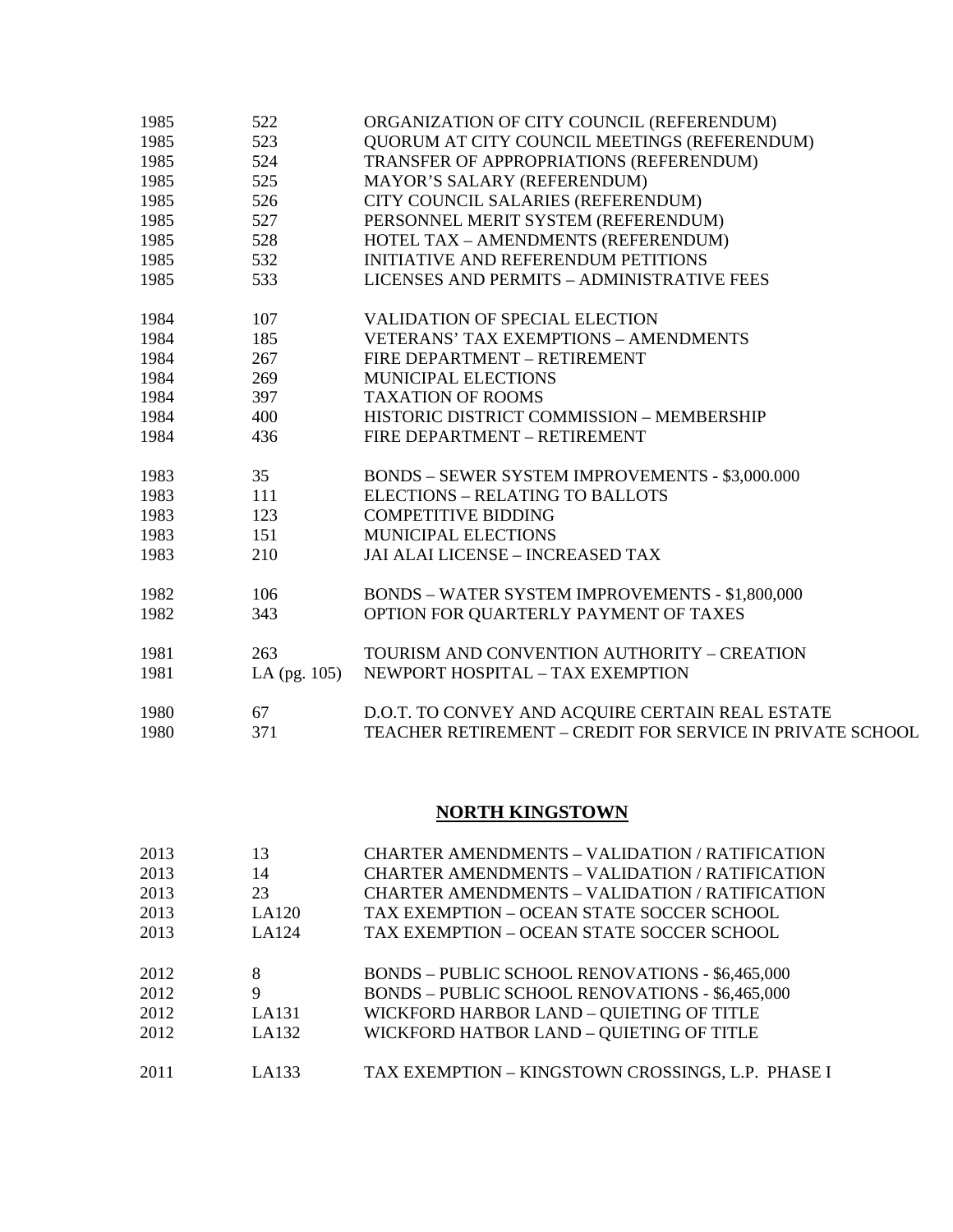| 2010 | 194            | <b>TRANSFER OF DEVELOPMENT RIGHTS</b>                     |
|------|----------------|-----------------------------------------------------------|
| 2010 | 228            | TRANSFER OF DEVELOPMENT RIGHTS                            |
| 2010 | 263            | BONDS - SEWERS / SEWERAGE SYSTEMS - \$9,200,000           |
| 2010 | 291            | BONDS - SEWERS / SEWERAGE SYSTEMS - \$9,200,000           |
|      |                |                                                           |
| 2009 | 25             | BONDS - SEWERS / SEWERAGE SYSTEMS - \$10,000,000          |
| 2009 | 37             | BONDS - SEWERS / SEWERAGE SYSTEMS - \$10,000,000          |
| 2009 | 273            | <b>GILBERT STUART MEMORIAL - TAX EXEMPT HOLDINGS</b>      |
| 2009 | 274            | GILBERT STUART MEMORIAL - TAX EXEMPT HOLDINGS             |
| 2009 | 275            | COCUMCUSSOC ASSOCIATION - TAX EXEMPT HOLDINGS             |
| 2009 | 276            | COCUMCUSSOC ASSOCIATION - TAX EXEMPT HOLDINGS             |
|      |                |                                                           |
| 2008 | 302            | OPENING OF POLLS - 7 A.M. FOR ALL ELECTIONS               |
| 2008 | 449            | OPENING OF POLLS - 7 A.M. FOR ALL ELECTIONS               |
| 2007 | $\sqrt{2}$     | <b>BONDS - SCHOOL RENOVATIONS - \$20,100,000</b>          |
| 2007 | 3              | ELDERLY PROPERTY TAX RELIEF - AMOUNTS INCREASED           |
| 2007 | $\overline{4}$ | <b>BONDS - SCHOOL RENOVATIONS - \$20,100,000</b>          |
| 2007 | 5              | ELDERLY PROPERTY TAX RELIEF - AMOUNTS INCREASED           |
| 2007 | 104            | <b>CHARTER AMENDMENTS - VALIDATION / RATIFICATION</b>     |
|      |                |                                                           |
| 2006 | 117            | FENCE VIEWER - OFFICE ELIMINATED                          |
| 2006 | 118            | <b>SEALER OF WEIGHTS AND MEASURES - OFFICE ELIMINATED</b> |
| 2006 | 341            | ESTABLISHMENT OF MUNICIPAL COURT                          |
| 2006 | 397            | <b>BONDS - PUBLIC SAFETY FACILITIES - \$4,500,000</b>     |
| 2006 | 398            | <b>BONDS - VARIOUS TOWN FACILITIES - \$4,000,000</b>      |
| 2006 | 399            | <b>BONDS - ACQUISITION OF FARMLAND - \$4,000,000</b>      |
| 2006 | 400            | BONDS - SEPTIC SYSTEM LOAN PROGRAM - \$2,000,000          |
| 2006 | 425            | <b>BONDS - SCHOOL RENOVATIONS - \$27,200,000</b>          |
| 2006 | 482            | ESTABLISHMENT OF MUNICIPAL COURT                          |
| 2006 | 517            | <b>BONDS - ACQUISITION OF FARMLAND - \$4,000,000</b>      |
| 2006 | 518            | <b>BONDS - VARIOUS TOWN FACILITIES - \$4,000,000</b>      |
| 2006 | 519            | <b>BONDS - PUBLIC SAFETY FACILITIES - \$4,500,000</b>     |
| 2006 | 520            | BONDS - SEPTIC SYSTEM LOAN PROGRAM - \$2,000,000          |
| 2006 | 530            | BONDS - SCHOOL RENOVATIONS - \$27,200,000                 |
| 2005 | 107            | <b>CHARTER AMENDMENTS - VALIDATION / RATIFICATION</b>     |
| 2004 | 251            | BONDS - IRRIGATION/GOLF COURSE - \$1,100,000              |
| 2004 | 351            | <b>QUONSET DEVELOPMENT CORPORATION - CREATED</b>          |
| 2004 | 360            | <b>QUONSET DEVELOPMENT CORPORATION - CREATED</b>          |
| 2004 | 435            | BONDS - IRRIGATION/GOLF COURSE - \$1,100,000              |
|      |                |                                                           |
| 2004 | 534            | BONDS - FIRE SUPPRESSION SYSTEMS - \$9,000,000            |
| 2004 | 562            | BONDS - FIRE SUPPRESSION SYSTEMS - \$9,000,000            |
| 2003 | 295            | <b>JUVENILE HEARING BOARD - CREATION</b>                  |
| 2003 | 352            | <b>JUVENILE HEARING BOARD - CREATION</b>                  |
| 2003 | 428            | VETERANS' TAX EXEMPTION - AMOUNT INCREASED                |
| 2002 | 126            | PERSONAL WATERCRAFT SAFETY REGULATION                     |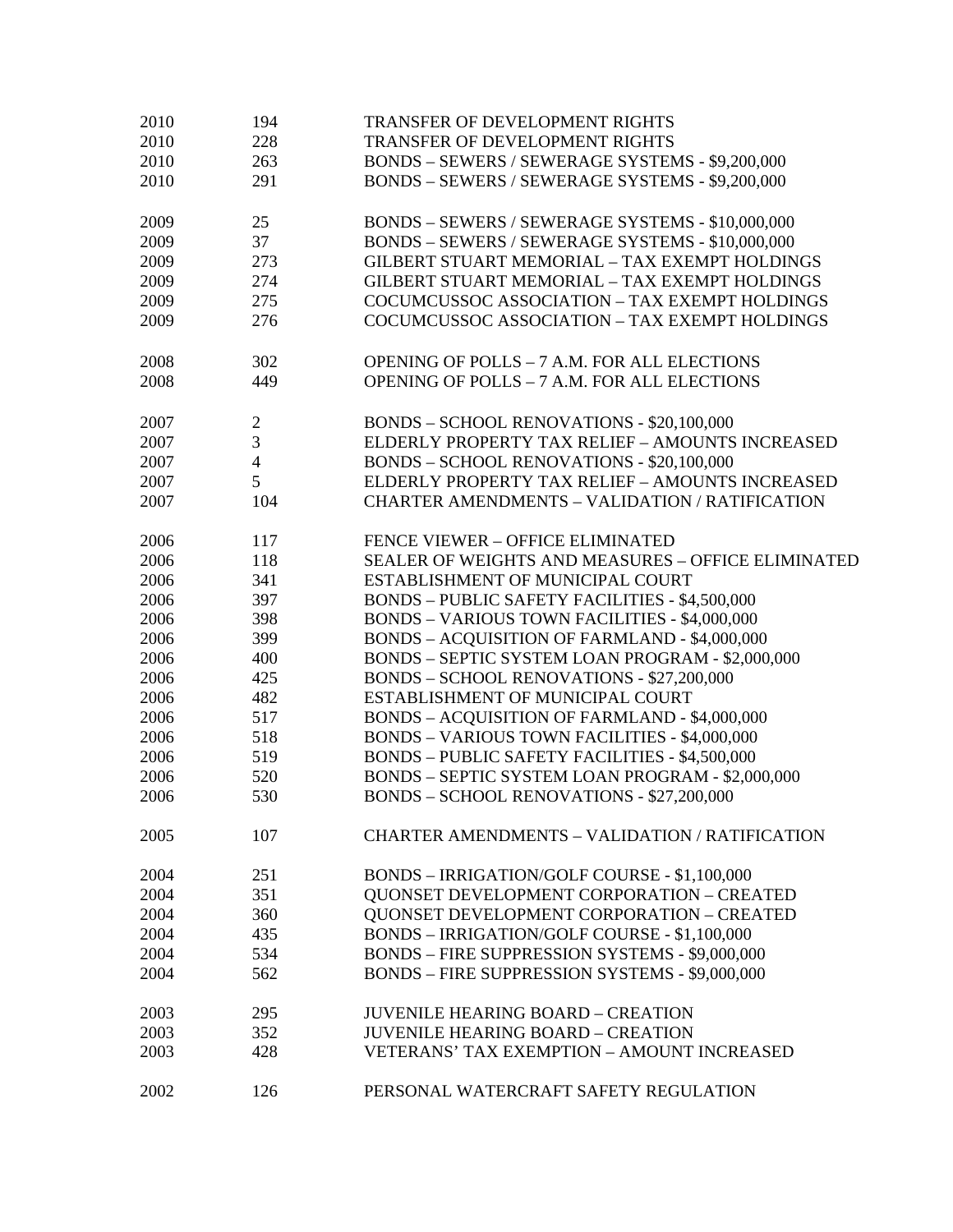| 2001 | 48  | PROPERTY TAX EXEMPTION - REFERENDUM                        |
|------|-----|------------------------------------------------------------|
| 2001 | 106 | PROPERTY TAX EXEMPTION - REFERENDUM                        |
| 2001 | 277 | PLUM BEACH LIGHTHOUSE - STATE SALE AUTHORIZED              |
| 2000 | 129 | BONDS - FARMLAND DEVELOPMENT - \$4,000,000                 |
| 2000 | 299 | <b>BONDS - FARMLAND DEVELOPMENT - \$4,000,000</b>          |
| 1999 | 261 | TAX RELIEF FOR THE ELDERLY                                 |
| 1999 | 262 | <b>ELDERLY TAX EXEMPTION</b>                               |
| 1999 | 272 | <b>CHARTER AMENDMENTS - VALIDATION / RATIFICATION</b>      |
| 1999 | 308 | CHARTER AMENDMENTS - VALIDATION / RATIFICATION             |
| 1999 | 324 | TAX RELIEF FOR THE ELDERLY                                 |
| 1999 | 396 | <b>ELDERLY TAX EXEMPTION</b>                               |
| 1998 | 18  | BONDS - HIGH SCHOOL/ADMINISTRATION BUILDING - \$33,000,000 |
| 1998 | 20  | BONDS - FARMLAND CONSERVATION - \$4,000,000                |
| 1998 | 173 | BONDS - HIGH SCHOOL/ADMINISTRATION BUILDING - \$33,000,000 |
| 1998 | 185 | EMPLOYEE RETIREMENT SYSTEM                                 |
| 1998 | 200 | BONDS - HIGH SCHOOL/ADMINISTRATION BUILDING - \$33,000,000 |
| 1998 | 207 | TAX LIEN CERTIFICATE - FROM \$6 TO \$12                    |
| 1997 | 13  | <b>BONDS - NORTH KINGSTOWN FREE LIBRARY - \$1,350,000</b>  |
| 1997 | 205 | <b>BONDS - NORTH KINGSTOWN FREE LIBRARY - \$1,350,000</b>  |
| 1997 | 301 | <b>CHARTER AMENDMENTS - VALIDATION / RATIFICATION</b>      |
| 1996 | 55  | REDUCED ASSESSMENT - REMOVAL OF DAMAGED BUILDINGS          |
| 1996 | 61  | BONDS - SCHOOL COMPUTER NETWORK - \$2,200,000              |
| 1996 | 62  | BONDS - SCHOOL BUILDINGS/EQUIPMENT - \$2,300,000           |
| 1995 | 345 | <b>CHARTER AMENDMENTS - VALIDATION / RATIFICATION</b>      |
| 1994 | 322 | <b>BONDS - SCHOOLS - \$6,500,000</b>                       |
| 1994 | 409 | <b>BONDS - SCHOOLS - \$6,500,000</b>                       |
| 1993 | 43  | <b>CHARTER AMENDMENTS - VALIDATION / RATIFICATION</b>      |
| 1993 | 114 | CHARTER AMENDMENTS - VALIDATION / RATIFICATION             |
| 1992 | 165 | <b>BONDS - PUBLIC FACILITIES - \$6,000,000</b>             |
| 1992 | 166 | BONDS - ASSET PROTECTION - \$1,000,000                     |
| 1991 | 393 | <b>CHARTER AMENDMENTS - VALIDATION / RATIFICATION</b>      |
| 1991 | 406 | MUNICIPAL EMPLOYEES RETIREMENT                             |
| 1991 | 407 | MUNICIPAL EMPLOYEES RETIREMENT                             |
| 1990 | 122 | TAX RELIEF FOR THE ELDERLY - ADOPTION                      |
| 1989 | 327 | <b>CHARTER AMENDMENTS - VALIDATION / RATIFICATION</b>      |
| 1989 | 332 | REGULATION OF EARTH REMOVAL                                |
| 1989 | 357 | TRAILER COACH PARKS - REFERENDUM                           |
| 1989 | 402 | ZONING - SIGN REVIEW                                       |
| 1989 | 509 | VETERANS' TAX EXEMPTION - AMOUNT INCREASED                 |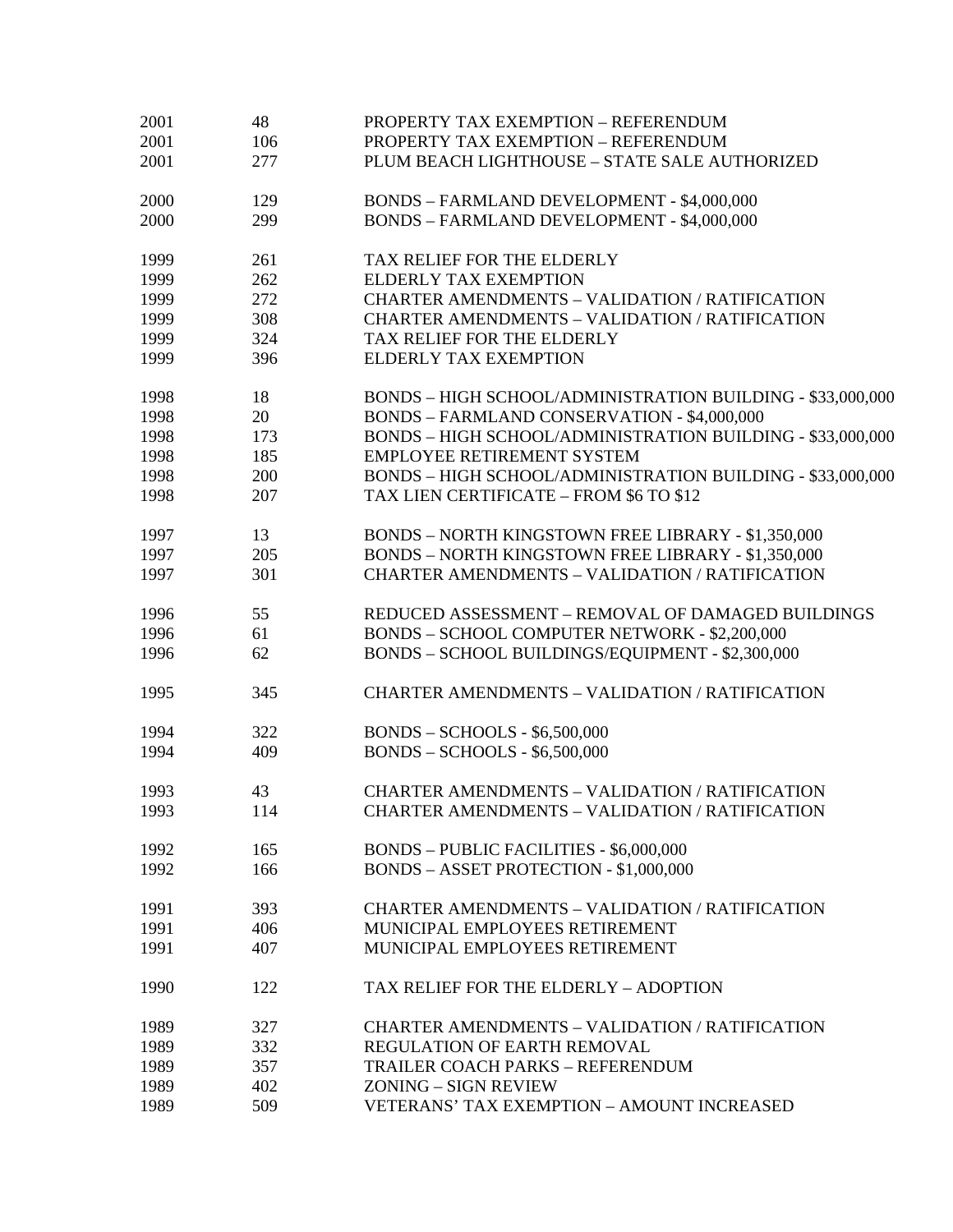| 1988 | 55    | <b>LICENSE FEES - AMUSEMENT DEVICES</b>                  |
|------|-------|----------------------------------------------------------|
| 1988 | 120   | <b>MOBILE HOME PARKS - LICENSE FEES</b>                  |
| 1988 | 121   | REGULATION OF EARTH REMOVAL                              |
| 1988 | 233   | <b>BONDS - SCHOOLS - \$3,100,000</b>                     |
| 1988 | 481   | ZONING ORDINANCE - AMENDMENTS (REFERENDUM)               |
| 1987 | 200   | <b>HARBOR VIOLATIONS</b>                                 |
| 1987 | 241   | ELDERLY HOUSING - SECURITY PROGRAM                       |
| 1987 | 348   | <b>JAMESTOWN BRIDGE - FISHING PIER</b>                   |
| 1987 | 393   | <b>OPENING OF STREETS</b>                                |
| 1986 | 129   | TAX EXEMPTION FOR TOTALLY DISABLED PERSONS - ADOPTION    |
| 1985 | 19    | <b>CHARTER AMENDMENTS - VALIDATION / RATIFICATION</b>    |
| 1985 | 44    | <b>CHARTER AMENDMENTS - VALIDATION / RATIFICATION</b>    |
| 1985 | 95    | <b>ELECTIONS - OPENING OF POLLS</b>                      |
| 1985 | 217   | FIRE DEPARTMENT - RETIREMENT                             |
| 1985 | 234   | <b>REGULATION OF PUBLIC WATERS</b>                       |
| 1984 | 67    | <b>ISSUANCE OF BUSINESS LICENSES</b>                     |
| 1982 | 172   | <b>BONDS - SCHOOL BUILDINGS REPAIR - \$2,000,000</b>     |
| 1982 | 343   | OPTION FOR QUARTERLY PAYMENT OF TAXES                    |
| 1981 | 112   | <b>BONDS - WATER SYSTEM IMPROVEMENTS - \$2,000,000</b>   |
| 1981 | 401   | <b>BONDS - SOLID WASTE TRANSFER STATION - \$300,000</b>  |
| 1980 | 47    | <b>CHARTER AMENDMENTS - VALIDATION / RATIFICATION</b>    |
| 1980 | 137   | OPTION FOR QUARTERLY PAYMENT OF TAXES-INTEREST CHARGES   |
| 1980 | 378   | <b>POLICE - SEARCH WARRANTS</b>                          |
|      |       | <b>NORTH PROVIDENCE</b>                                  |
| 2013 | 79    | <b>CLASS B LICENSE HOLDER - PROXIMITY EXEMPTION</b>      |
| 2012 | 92    | <b>CHARTER AMENDMENT - TOWN COUNCIL MEETINGS</b>         |
| 2012 | 117   | <b>CHARTER AMENDMENT - TOWN COUNCIL MEETINGS</b>         |
| 2012 | 488   | MOTOR VEHICLE EXCISE TAX CERTIFICATE                     |
| 2012 | LA124 | REDISTRICTING - TOWN COUNCIL / SCHOOL COMMITTEE          |
| 2012 | LA125 | REDISTRICTING - TOWN COUNCIL / SCHOOL COMMITTEE          |
| 2011 | 90    | <b>CHARTER AMENDMENT - PROMOTE FISCAL RESPONSIBILITY</b> |
| 2011 | 139   | <b>CHARTER AMENDMENT - PROMOTE FISCAL RESPONSIBILITY</b> |
| 2011 | R233  | STATE TRAFFIC COMMISSION - TRAFFIC STUDY                 |
| 2011 | R277  | STATE TRAFFIC COMMISSION - TRAFFIC STUDY                 |
| 2009 | 34    | <b>CHARTER AMENDMENT - INAUGURATION DATE</b>             |
| 2009 | 44    | <b>CHARTER AMENDMENT - INAUGURATION DATE</b>             |
| 2009 | 280   | <b>JUVENILE HEARING BOARD - ESTABLISHMENT</b>            |
| 2009 | 281   | <b>JUVENILE HEARING BOARD - ESTABLISHMENT</b>            |
|      |       |                                                          |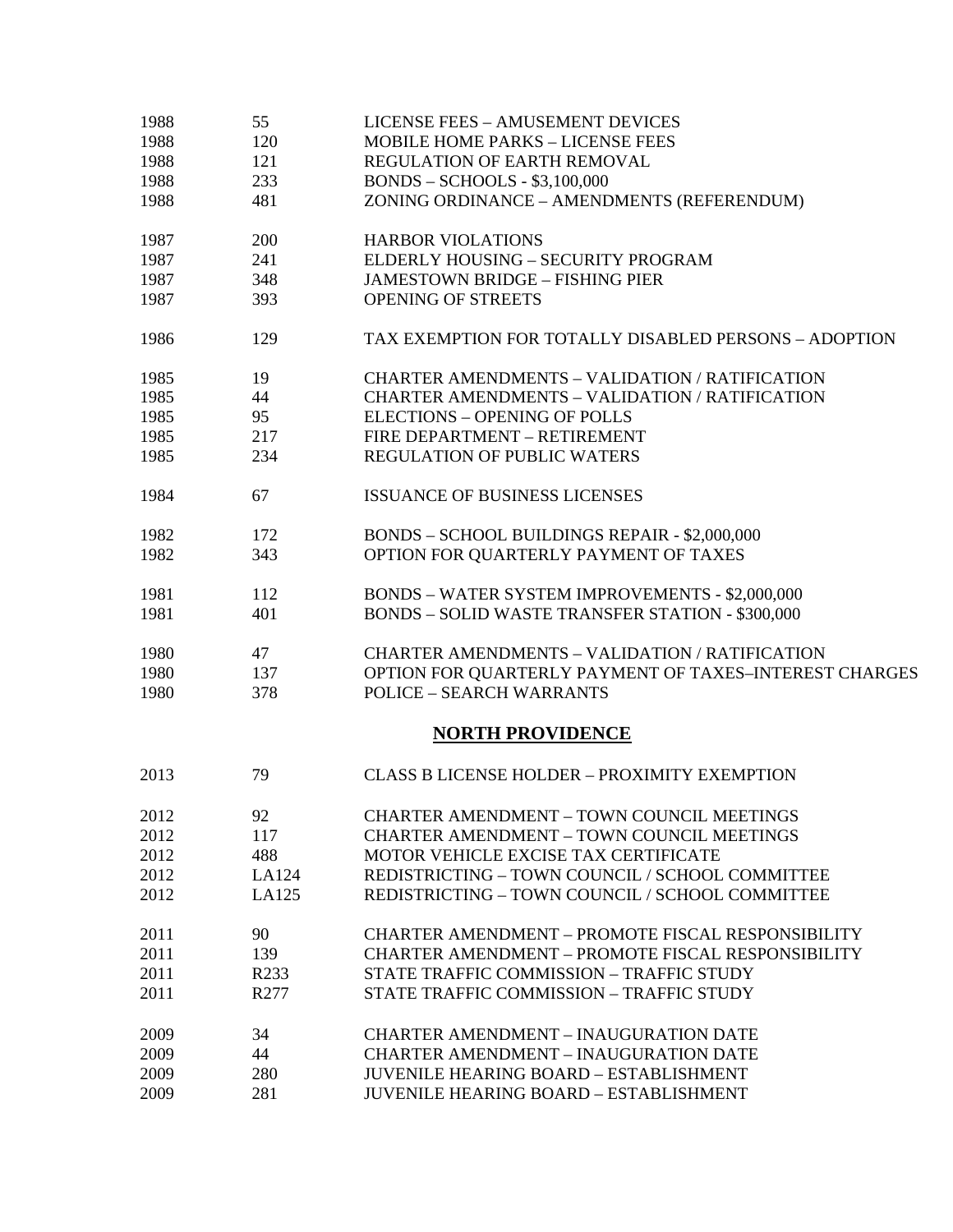| 2009 | LA76        | AUTHORITY TO TAKE LAND BY EMINENT DOMAIN                  |
|------|-------------|-----------------------------------------------------------|
| 2009 | <b>LA78</b> | AUTHORITY TO TAKE LAND BY EMINENT DOMAIN                  |
| 2008 | 293         | AT LARGE ELECTION PROVISION - REPEALED                    |
| 2008 | 411         | AT LARGE ELECTION PROVISION - REPEALED                    |
| 2005 | 440         | <b>CHARTER AMENDMENT - MAYOR'S COMPENSATION</b>           |
| 2005 | 441         | ELDERLY TAX EXEMPTION - AMOUNTS INCREASED                 |
| 2004 | 48          | <b>CHARTER AMENDMENT - BOARD OF TAX ASSESSMENT REVIEW</b> |
| 2002 | 71          | <b>CHARTER AMENDMENT - COUNCIL DISTRICTS</b>              |
| 2002 | 107         | STABILIZATION OF TAX ON QUALIFIED PROPERTY                |
| 2002 | 278         | <b>ELECTIONS - REDISTRICTING ACT</b>                      |
| 2000 | 43          | LEGISLATIVE CHARTER AMENDMENTS                            |
| 2000 | 52          | REAL ESTATE NONUTILIZATION TAX                            |
| 2000 | 260         | NORTH PROVIDENCE LAND TRUST - ESTABLISHMENT               |
| 2000 | 307         | <b>CHARTER AMENDMENT - HEALTH COVERAGE</b>                |
| 2000 | 424         | <b>CHARTER AMENDMENT - TERMS AND COMPENSATION</b>         |
| 1999 | 63          | <b>LEGISLATIVE CHARTER AMENDMENTS</b>                     |
| 1999 | 270         | PROPERTY TAX CLASSIFICATION - SECTION 2 AMENDED           |
| 1999 | 273         | LEGISLATIVE CHARTER AMENDMENTS                            |
| 1999 | 407         | <b>CLASS M LICENSE</b>                                    |
| 1998 | 204         | ELDERLY TAX EXEMPTION - AMENDMENT                         |
| 1998 | 227         | TAX LIEN CERTIFICATE - FROM\$6 TO \$12                    |
| 1997 | 14          | <b>CHARTER AMENDMENT - MAYOR'S SALARY</b>                 |
| 1997 | 249         | PROPERTY TAX CLASSIFICATION AND HOMESTEAD EXEMPTION       |
| 1997 | 275         | <b>CHARTER AMENDMENT - MAYOR'S SALARY</b>                 |
| 1997 | 286         | ASSESSMENT / TAXATION OF NEW REAL ESTATE CONSTRUCTION     |
| 1996 | 5           | <b>CHARTER AMENDMENT - TAX ASSESSMENT REVIEW BOARD</b>    |
| 1996 | 210         | <b>ABANDONMENT OF HIGHWAYS</b>                            |
| 1996 | 214         | MUNICIPAL COURT JURISDICTION                              |
| 1995 | 9           | OPTICAL SCAN VOTING EQUIPMENT                             |
| 1995 | 46          | PROPERTY TAX CLASSIFICATION / HOMESTEAD EXEMPTION         |
| 1995 | 276         | <b>ELECTIONS - LISTING OF CANDIDATES</b>                  |
| 1995 | 333         | <b>ELECTIONS - LISTING OF CANDIDATES</b>                  |
| 1993 | 86          | CHARTER AMENDMENT-ZONING AND PLATTING BOARD OF REVIEW     |
| 1993 | 158         | CHARTER AMENDMENT-ZONING AND PLATTING BOARD OF REVIEW     |
| 1992 | 191         | <b>REDISTRICTING</b>                                      |
| 1992 | 489         | <b>REDISTRICTING</b>                                      |
| 1991 | 414         | TAX EXEMPTION FOR THE ELDERLY                             |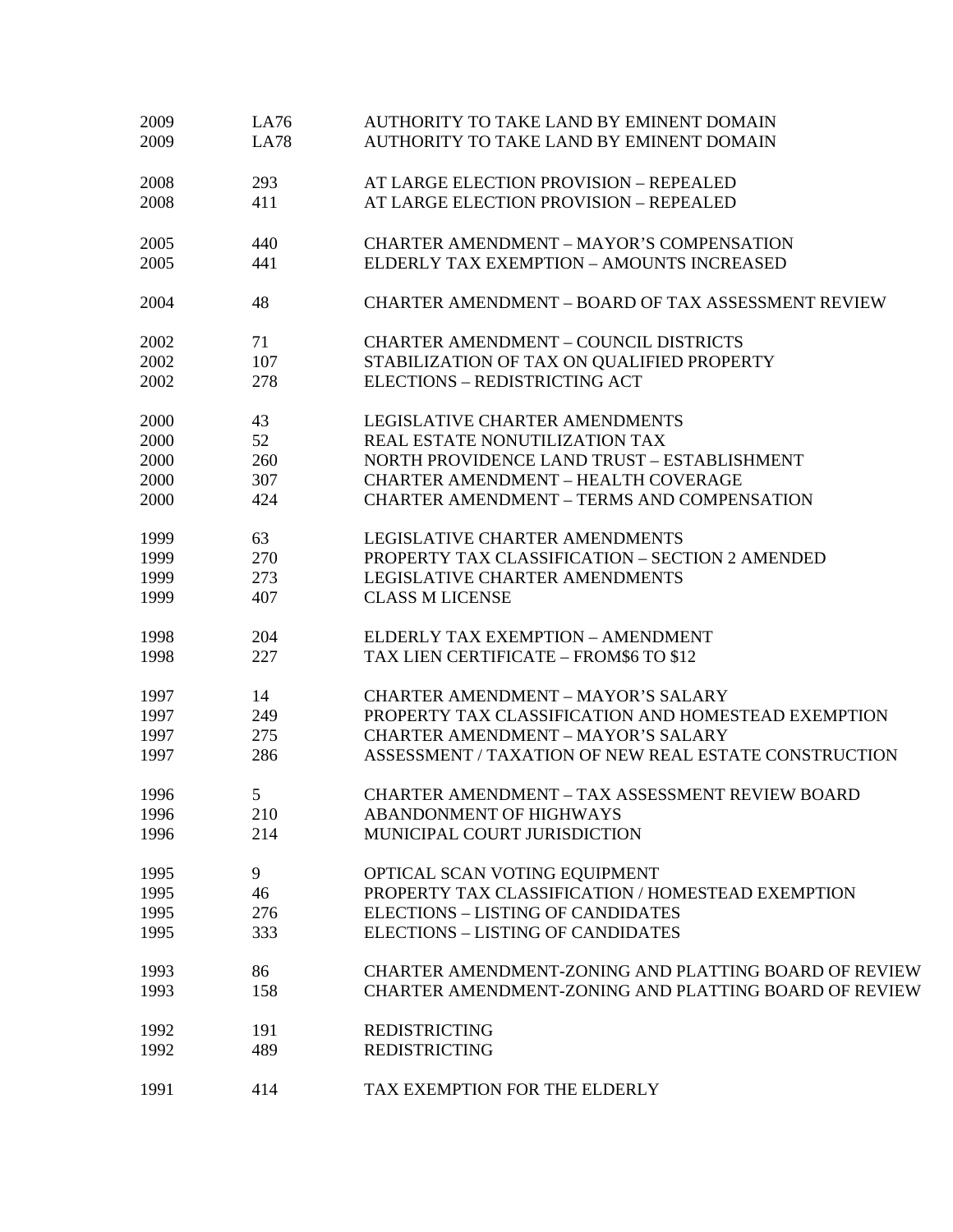| 1990 | 63              | <b>BUSINESS REGISTRATION</b>                               |
|------|-----------------|------------------------------------------------------------|
| 1990 | 193             | LEGISLATIVE CHARTER AMENDMENTS                             |
| 1989 | 165             | LEGISLATIVE CHARTER AMENDMENT - TERMS OF OFFICE            |
| 1989 | 230             | <b>ELECTIONS - OPENING OF POLLS</b>                        |
| 1989 | 532             | <b>ELECTIONS - OPENING OF POLLS</b>                        |
|      |                 |                                                            |
| 1988 | 298             | SCHOOL DEPARTMENT - TRANSFER OF VOCATIONAL AREA            |
| 1988 | 595             | <b>CHARTER AMENDMENT - TIME OF COUNCIL MEETINGS</b>        |
| 1988 | 640             | <b>CHARTER AMENDMENT - TIME OF COUNCIL MEETINGS</b>        |
| 1987 | 162             | TAX EXEMPTIONS - RETROACTIVE APPLICATION                   |
| 1987 | 426             | <b>CHARTER AMENDMENT - TOWN COUNCIL POWERS/DUTIES</b>      |
| 1987 | 460             | <b>CHARTER AMENDMENT - FISCAL IMPACT NOTES</b>             |
| 1987 | 461             | <b>CHARTER AMENDMENT - MUNICIPAL COURT</b>                 |
| 1987 | 462             | <b>CHARTER AMENDMENT - TOWN COUNCIL POWERS/DUTIES</b>      |
| 1987 | 513             | <b>CHARTER AMENDMENT - MUNICIPAL COURT</b>                 |
| 1987 | 514             | <b>CHARTER AMENDMENT - FISCAL IMPACT NOTES</b>             |
| 1986 | 50              | <b>VARIOUS TAX EXEMPTIONS / PARAPLEGIC EXEMPTION</b>       |
| 1984 | 26              | <b>NOISE ABATEMENT - MOTOR VEHICLES</b>                    |
| 1984 | 317             | MUNICIPAL COURT - ESTABLISHMENT                            |
| 1984 | 318             | LEGISLATIVE CHARTER AMENDMENTS                             |
| 1984 | 401             | SPECIAL EXEMPTION AND DEFERRED PAYMENTS BD. - CREATION     |
| 1983 | 242             | SECURITY PERSONNEL FOR ELDERLY HOUSING                     |
| 1982 | 169             | ORDINANCES REGULATING TOW TRUCKS AT ACCIDENT SCENES        |
| 1982 | 272             | SMITH HILL CENTER - TAX EXEMPTION                          |
| 1981 | 368             | <b>HOUSING AUTHORITY - MEMBERS' COMPENSATION INCREASED</b> |
| 1981 | 393             | <b>CHARTER AMENDMENT - COMPENSATION OF TOWN COUNCIL</b>    |
| 1981 | 403             | <b>CHARTER AMENDMENT - INCREASE IN MAYOR'S SALARY</b>      |
| 1980 | 120             | <b>DOG ORDINANCES - VIOLATIONS</b>                         |
| 1980 | 121             | ELDERLY / TOTALLY DISABLED EXEMPTIONS - AMENDMENTS         |
| 1980 | 138             | <b>CHARTER AMENDMENT - COUNCIL ORGANIZATIONAL MEETING</b>  |
|      |                 | <b>NORTH SMITHFIELD</b>                                    |
| 2010 | 96              | MUNICIPAL COURT - ESTABLISHMENT                            |
| 2010 | 118             | MUNICIPAL COURT - ESTABLISHMENT                            |
| 2010 | 271             | LEASE OBLIGATIONS - SCHOOLS - \$3,620,000                  |
| 2010 | 272             | LEASE OBLIGATIONS - SCHOOLS - \$3,620,000                  |
| 2010 | 282             | LEASE OBLIGATIONS - SCHOOLS - \$3,620,000                  |
|      |                 |                                                            |
| 2008 | 33 <sub>A</sub> | $RONDS =$ SENIOR / COMMUNITY CENTER $=$ \$2.500,000        |

2008 334 BONDS – SENIOR / COMMUNITY CENTER - \$2,500,000<br>2008 394 BONDS – SENIOR / COMMUNITY CENTER - \$2,500,000 BONDS – SENIOR / COMMUNITY CENTER - \$2,500,000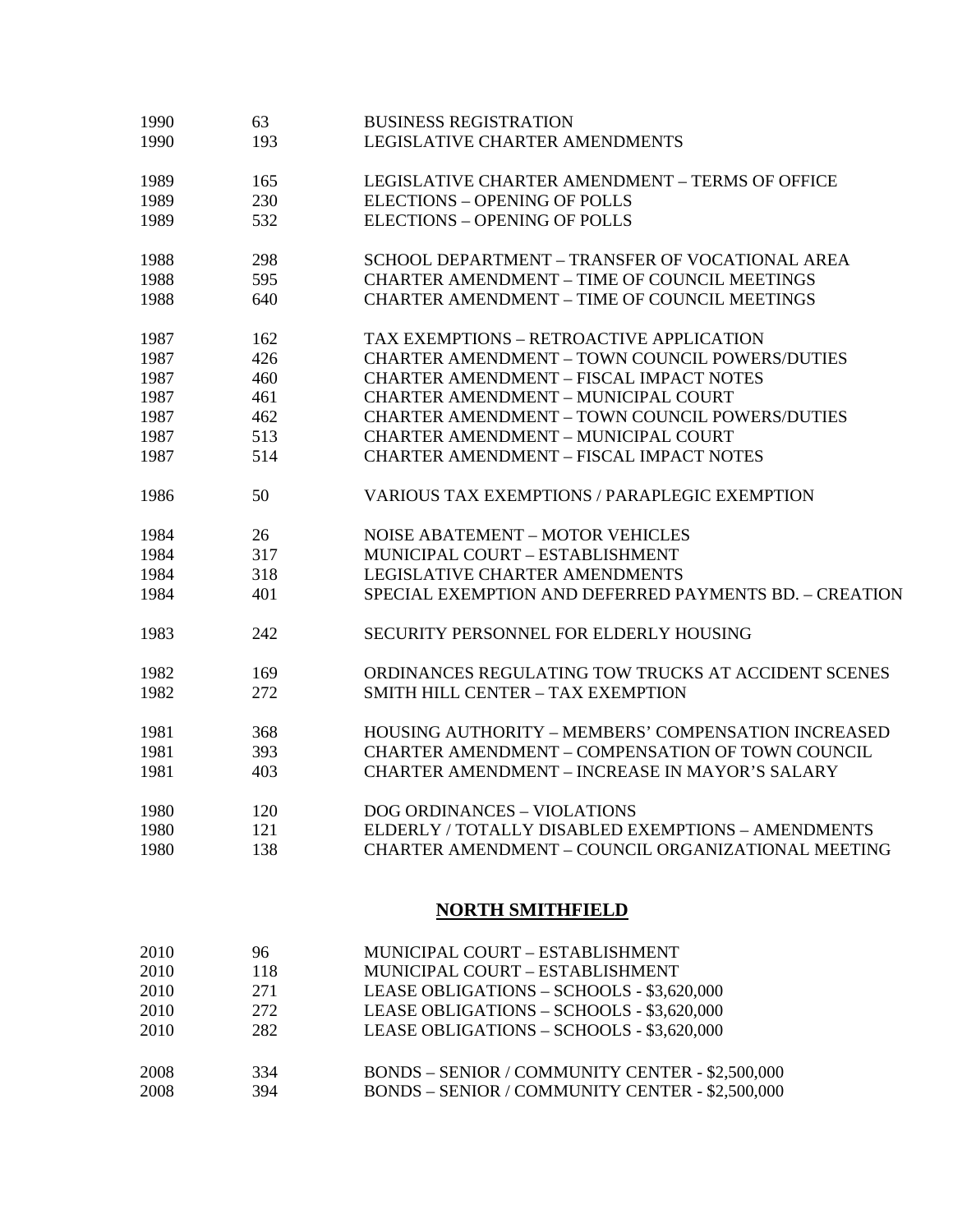| 2007         | 354                            | BONDS - SEWERS/SEWER LINES - \$21,000,000             |
|--------------|--------------------------------|-------------------------------------------------------|
| 2007         | 355                            | BONDS - LIBRARY/LIBRARY FACILITIES - \$12,000,000     |
| 2007         | 358                            | PROPERTY TAX EXEMPTIONS - AMOUNTS INCREASED           |
| 2007         | 359                            | PROPERTY TAX CLASSIFICATION - CLASSES AMENDED         |
| 2007         | 463                            | PROPERTY TAX CLASSIFICATION - CLASSES AMENDED         |
| 2007         | 464                            | PROPERTY TAX EXEMPTIONS - AMOUNTS INCREASED           |
| 2007         | 467                            | BONDS - LIBRARY/LIBRARY FACILITIES - \$12,000,000     |
| 2007         | 468                            | BONDS - SEWERS/SEWER LINES - \$21,000,000             |
|              |                                |                                                       |
| 2006         | $\tau$                         | BONDS - SCHOOL CONSTRUCTION - \$30,000,000            |
| 2006         | 304                            | TAX STABILIZATION FOR QUALIFIED SENIORS               |
| 2006         | 346                            | ACT CREATING WATER AUTHORITY REPEALED                 |
| 2006         | 415                            | BONDS - ACQUISITION OF OPEN SPACE - \$3,000,000       |
| 2006         | 418                            | BONDS - SCHOOL CONSTRUCTION - \$22,000,000            |
| 2006         | 433                            | TAX STABILIZATION FOR QUALIFIED SENIORS               |
| 2006         | 480                            | ACT CREATING WATER AUTHORITY REPEALED                 |
| 2006         | 491                            | BONDS - SCHOOL CONSTRUCTION - \$22,000,000            |
|              | 498                            |                                                       |
| 2006         |                                | BONDS - ACQUISITION OF OPEN SPACE - \$3,000,000       |
| 2006         | 531                            | TAX STABILIZATION FOR COMMERCIAL EXPANSION            |
|              |                                | TANGIBLE PROPERTY TAX - INTEREST MORATORIUM           |
| 2005<br>2005 | $\mathbf{2}$<br>$\overline{4}$ | TANGIBLE PROPERTY TAX - INTEREST MORATORIUM           |
|              | $\overline{7}$                 |                                                       |
| 2005         |                                | BONDS - CONSTRUCTION OF MIDDLE SCHOOL - \$30,000,000  |
| 2005         | 24                             | <b>BUSINESS REGISTRATION CERTIFICATES</b>             |
| 2005         | 34                             | BONDS - CONSTRUCTION OF MIDDLE SCHOOL - \$30,000,000  |
| 2005         | 101                            | <b>BUSINESS REGISTRATION CERTIFICATES</b>             |
| 2003         | 28                             | <b>CHARTER AMENDMENTS - VALIDATION / RATIFICATION</b> |
| 2003         | 45                             | <b>CHARTER AMENDMENTS - VALIDATION / RATIFICATION</b> |
| 2003         | 123                            | ACQUISITION OF NORTH SMITHFIELD FIRE AND RESCUE       |
| 2003         | 276                            | ACQUISITION OF NORTH SMITHFIELD FIRE AND RESCUE       |
|              |                                |                                                       |
| 2001         | 31                             | AWARD OF MUNICIPAL CONTRACTS - EXEMPTION              |
| 2001         | 329                            | AWARD OF MUNICIPAL CONTRACTS - EXEMPTION              |
|              |                                |                                                       |
| 2000         | 114                            | ASSESSMENT / TAXATION OF NEW REAL ESTATE CONSTRUCTION |
| 2000         | 117                            | ELDERLY / DISABLED PERSONS TAX EXEMPTION              |
| 2000         | 392                            | ELDERLY / DISABLED PERSONS TAX EXEMPTION              |
| 2000         | 411                            | ASSESSMENT / TAXATION OF NEW REAL ESTATE CONSTRUCTION |
|              |                                |                                                       |
| 1999         | 2                              | BONDS - SCHOOL CONSTRUCTION - \$8,100,000             |
|              |                                |                                                       |
| 1998         | 159                            | BONDS - SCHOOLS - \$32,465,000                        |
| 1998         | 165                            | REGIONAL MUNICIPAL COURT WITH BURRILLVILLE            |
| 1998         | 405                            | <b>JUVENILE HEARING BOARD - ESTABLISHMENT</b>         |
| 1998         | 471                            | BONDS - SCHOOLS - \$32,465,000                        |
|              |                                |                                                       |
| 1997         | 272                            | <b>CHARTER AMENDMENT - COMPETITIVE BIDDING</b>        |
|              |                                |                                                       |
| 1996         | 56                             | TAX LIEN CERTIFICATE FROM \$6 TO \$12                 |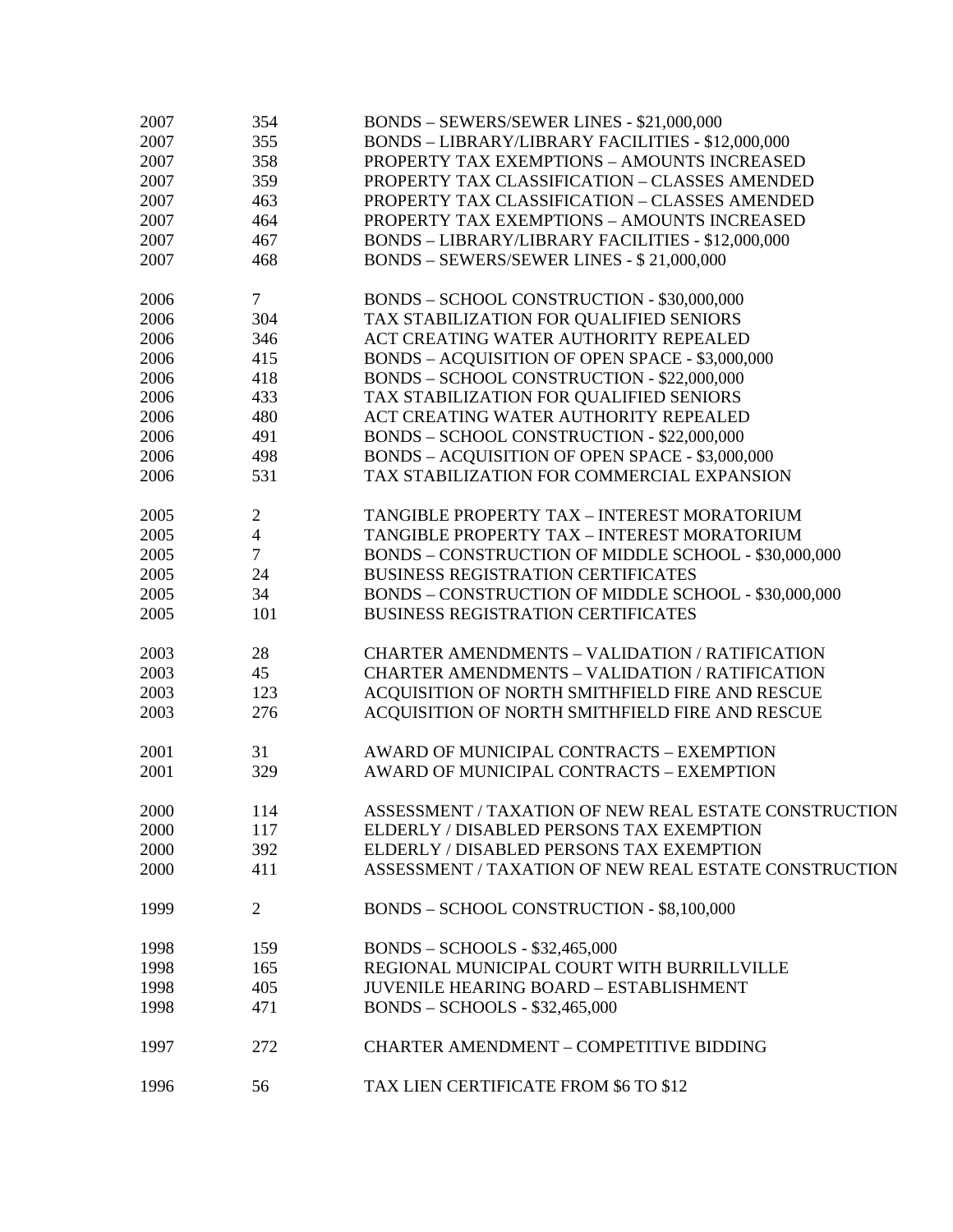| 1994 | 221            | PROPERTY TAX CLASSIFICATION - ADOPTION                  |
|------|----------------|---------------------------------------------------------|
| 1994 | 321            | <b>BONDS - RECREATIONAL AREAS - \$495,000</b>           |
| 1994 | 366            | <b>VOTER INITIATIVE ACT</b>                             |
| 1994 | LA17           | NORTH SMITHFIELD HERITAGE ASSOCIATION - TAX EXEMPTION   |
| 1993 | $\overline{2}$ | STABILIZATION OF TAX ON QUALIFIED PROPERTY              |
| 1993 | 26             | <b>CHARTER AMENDMENT - BUDGET PROCESS</b>               |
| 1993 | 218            | NORTH SMITHFIELD WATER AUTHORITY - CREATION             |
| 1993 | 472            | AWARD OF MUNICIPAL CONTRACTS - FIRE/RESCUE EXEMPTION    |
| 1992 | 83             | BONDS - SEWER SYSTEM - \$4,500,000                      |
| 1992 | 116            | <b>BONDS - WATER SYSTEM - \$2,500,000</b>               |
| 1992 | 310            | PROPERTY REVALUATION EXTENSION TO 12/31/93              |
| 1990 | $\overline{4}$ | <b>DOG LICENSE FEES</b>                                 |
| 1990 | 22             | BONDS - WATER SYSTEM - \$1,000,000                      |
| 1990 | 23             | BONDS - SEWER SYSTEM - \$2,500,000                      |
| 1990 | 43             | DOG LICENSE FEES                                        |
| 1990 | 304            | VOLUNTEER FIRE DEPARTMENT - RETIREMENT                  |
| 1988 | 16             | <b>POLICE - SEARCH WARRANTS</b>                         |
| 1987 | 234            | $BONDS - SCHOOLS - $5,500,000$                          |
| 1987 | 527            | LINE OF DUTY INJURIES - FIRE DEPARTMENT PERSONNEL       |
| 1987 | 528            | ANNUITIES - FIRE DEPARTMENT PERSONNEL                   |
| 1985 | 317            | <b>BONDS - SEWER SYSTEM - \$750,000</b>                 |
| 1983 | 8              | <b>BONDS - SCHOOLS/SCHOOL FACILITIES</b>                |
| 1983 | 92             | AUTHORIZATION TO LICENSE - JUKE BOXES, GAME ROOMS, ETC. |
| 1983 | 114            | TAX FREEZE FOR ELDERLY AND VETERANS' EXEMPTION          |
| 1980 | 60             | APPOINTMENT OF BOARD OF SEWER COMMISSIONERS             |
| 1980 | LA $(pg. 168)$ | PRIMROSE VOLUNTEER FIRE DEPT. - CONVEYANCE OF PROPERTY  |
|      |                | <b>PAWTUCKET</b>                                        |
| 2013 | 340            | <b>ENTERPRISE ZONE DESIGNATION - CENSUS TRACTS</b>      |
| 2013 | 436            | <b>ENTERPRISE ZONE DESIGNATION - CENSUS TRACTS</b>      |
| 2012 | 3              | <b>ISSUANCE OF TAX ANTICIPATION NOTES</b>               |
| 2012 | $\overline{4}$ | ISSUANCE OF TAX ANTICIPATION NOTES                      |
| 2012 | 29             | LICENSES - BOARD OF LICENSE COMMISSIONERS               |
| 2012 | 30             | HOUSING AUTHORITY MEMBERSHIP EXPANDED                   |
| 2012 | 35             | LICENSES - BOARD OF LICENSE COMMISSIONERS               |
| 2012 | 36             | HOUSING AUTHORITY MEMBERSHIP EXPANDED                   |
| 2012 | 57             | <b>HOUSING COURT - EXPANDED JURISDICTION</b>            |
| 2012 | 58             | AUTHORITY TO CLOSE UNLICENSED TAVERNS, ETC.             |
| 2012 | 60             | AUTHORITY TO CLOSE UNLICENSED TAVERNS, ETC.             |
| 2012 | 73             | HOUSING COURT - EXPANDED JURISDICTION                   |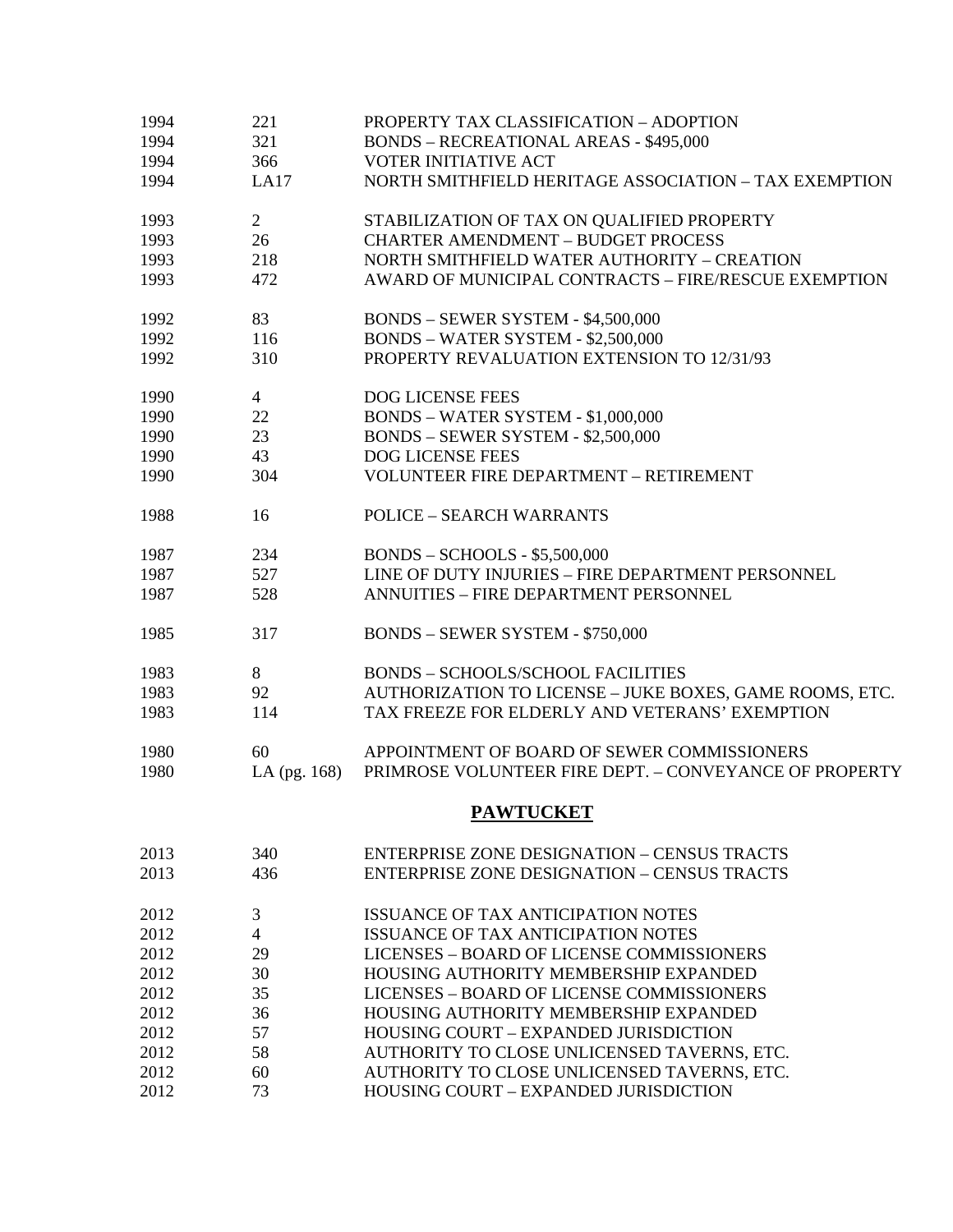| 2012 | 153                      | <b>BONDS - SEWER AND SANITATION SYSTEM - \$300,000</b>  |
|------|--------------------------|---------------------------------------------------------|
| 2012 | 154                      | <b>BONDS - RECONSTRUCTION OF BRIDGES - \$200,000</b>    |
| 2012 | 155                      | <b>BONDS - STREETS AND SIDEWALKS - \$1,000,000</b>      |
| 2012 | 156                      | <b>BONDS - TRAFFIC CONTROL DEVICES - \$200,000</b>      |
| 2012 | 157                      | <b>BONDS - PUBLIC BUILDINGS RENOVATIONS - \$700,000</b> |
| 2012 | 158                      | <b>BONDS - PUBLIC RECREATION FACILITIES - \$600,000</b> |
| 2012 | 165                      | <b>BONDS - PUBLIC RECREATION FACILITIES - \$600,000</b> |
| 2012 | 166                      | <b>BONDS - RECONSTRUCTION OF BRIDGES - \$200,000</b>    |
| 2012 | 167                      | <b>BONDS - PUBLIC BUILDINGS RENOVATIONS - \$700,000</b> |
| 2012 | 168                      | BONDS - STREETS AND SIDEWALKS - \$1,000,000             |
| 2012 | 169                      | <b>BONDS - TRAFFIC CONTROL DEVICES - \$200,000</b>      |
| 2012 | 170                      | <b>BONDS - SEWER AND SANITATION SYSTEM - \$300,000</b>  |
| 2012 | 428                      | BONDS - PUBLIC SCHOOL BUILDINGS - \$5,000,000           |
| 2012 | 435                      | PROPERTY TAX EXEMPTION - SANDRA FEINSTEIN-GAMM THEATRE  |
| 2012 | 473                      | PROPERTY TAX EXEMPTION - SANDRA FEINSTEIN-GAMM THEATRE  |
| 2012 | 477                      | BONDS - PUBLIC SCHOOL BUILDINGS - \$5,000,000           |
| 2012 | LA133                    | PAWT. BOYS AND GIRLS CLUB - INCREASED HOLDINGS EXEMPT   |
| 2012 | LA138                    | TAX EXEMPTION - BANDA NOVA ALIANCA DE SANTO ANTONIO     |
| 2012 | LA139                    | PAWT. BOYS AND GIRLS CLUB - INCREASED HOLDINGS EXEMPT   |
|      |                          |                                                         |
| 2011 | $\overline{\mathcal{A}}$ | ISSUANCE OF TAX ANTICIPATION NOTES                      |
| 2011 | 5                        | ISSUANCE OF TAX ANTICIPATION NOTES                      |
| 2011 | 31                       | DISTRICT MANAGEMENT AUTHORITY - ESTABLISHMENT           |
| 2011 | 37                       | DISTRICT MANAGEMENT AUTHORITY - ESTABLISHMENT           |
| 2011 | 122                      | AXLE RESTRICTION ON PAWTUCKET RIVER BRIDGE              |
| 2011 | 310                      | AXLE RESTRICTION ON PAWTUCKET RIVER BRIDGE              |
| 2011 | <b>LA88</b>              | <b>CHARTER AMENDMENTS - VALIDATION / RATIFICATION</b>   |
| 2011 | <b>LA90</b>              | <b>CHARTER AMENDMENTS - VALIDATION / RATIFICATION</b>   |
| 2011 | LA124                    | DEFICIT REDUCTION - USE OF CERTAIN "FUNDS"              |
| 2011 | LA137                    | DEFICIT REDUCTION - USE OF CERTAIN "FUNDS"              |
|      |                          |                                                         |
| 2010 | 33                       | BONDS - SCHOOL BUILDING RENOVATION - \$3,000,000        |
| 2010 | 34                       | BONDS - STREETS AND SIDEWALKS - \$1,000,000             |
| 2010 | 35                       | <b>BONDS - SEWER AND SANITATION SYSTEM - \$300,000</b>  |
| 2010 | 36                       | <b>BONDS - PUBLIC BUILDING RENOVATION - \$700,000</b>   |
| 2010 | 37                       | <b>BONDS - PUBLIC RECREATION FACILITIES - \$600,000</b> |
| 2010 | 38                       | BONDS - SCHOOL BUILDING RENOVATION - \$3,000,000        |
| 2010 | 39                       | <b>BONDS - TRAFFIC CONTROL DEVICES - \$200,000</b>      |
| 2010 | 42                       | <b>BONDS - TRAFFIC CONTROL DEVICES - \$200,000</b>      |
| 2010 | 43                       | <b>BONDS - SEWER AND SANITATION SYSTEM - \$300,000</b>  |
| 2010 | 44                       | BONDS - STREETS AND SIDEWALKS - \$1,000,000             |
| 2010 | 45                       | <b>BONDS - PUBLIC RECREATION FACILITIES - \$600,000</b> |
| 2010 | 46                       | <b>BONDS - RECONSTRUCTION OF BRIDGES - \$200,000</b>    |
| 2010 | 47                       | <b>BONDS - PUBLIC BUILDING RENOVATION - \$700,000</b>   |
| 2010 | 48                       | <b>BONDS - RECONSTRUCTION OF BRIDGES - \$200,000</b>    |
| 2010 | 195                      | <b>LOCAL BALLOT QUESTIONS - PUBLICATION BY MAIL</b>     |
| 2010 | 220                      | <b>LOCAL BALLOT QUESTIONS - PUBLICATION BY MAIL</b>     |
| 2010 | 310                      | ALCOHOLIC BEVERAGE SERVER TRAINING                      |
| 2010 | 314                      | WEIGHT RESTRICTIONS ON ARMISTICE BOULEVARD              |
| 2010 | 315                      | ALCOHOLIC BEVERAGE SERVER TRAINING                      |
|      |                          |                                                         |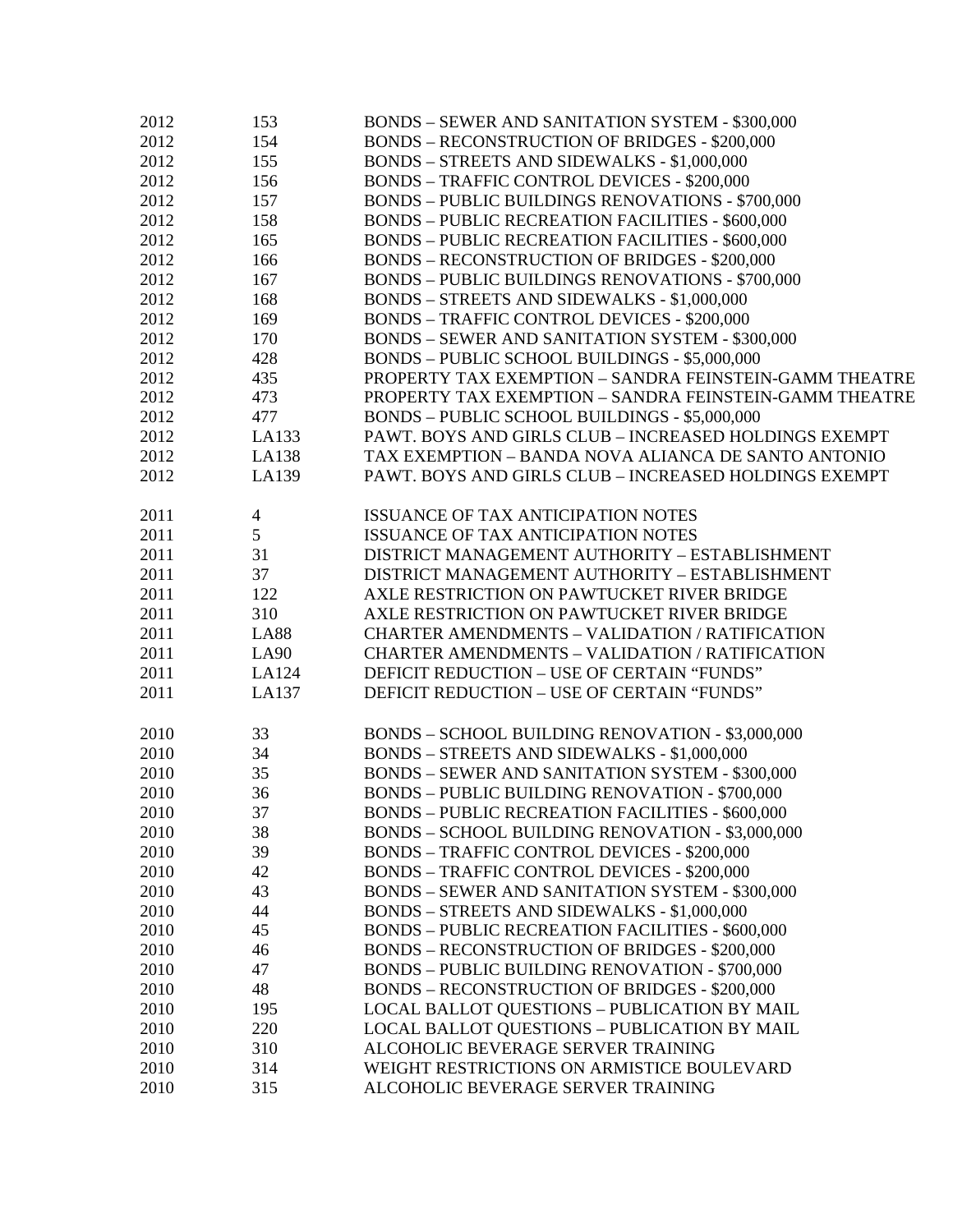| 2008 | 9    | <b>ARTICLE 19 - AXLE RESTRICTIONS ON BRIDGE</b>             |
|------|------|-------------------------------------------------------------|
| 2008 | 33   | <b>BONDS - TRAFFIC CONTROL DEVICES - \$200,000</b>          |
| 2008 | 34   | <b>BONDS - PUBLIC BUILDINGS RENOVATION - \$700,000</b>      |
| 2008 | 35   | <b>BONDS - RECONSTRUCTION OF BRIDGES - \$200,000</b>        |
| 2008 | 40   | <b>BONDS - PUBLIC RECREATION FACILITIES - \$600,000</b>     |
| 2008 | 41   | <b>BONDS - TRAFFIC CONTROL DEVICES - \$200,000</b>          |
| 2008 | 42   | <b>BONDS - SEWER AND SANITATION SYSTEM - \$300,000</b>      |
| 2008 | 43   | <b>BONDS - PUBLIC BUILDINGS RENOVATION - \$700,000</b>      |
| 2008 | 44   | BONDS - STREETS AND SIDEWALKS - \$1,000,000                 |
| 2008 | 45   | <b>BONDS - RECONSTRUCTION OF BRIDGES - \$200,000</b>        |
| 2008 | 51   | BONDS - STREETS AND SIDEWALKS - \$1,000,000                 |
| 2008 | 52   | <b>BONDS - PUBLIC RECREATION FACILITIES - \$600,000</b>     |
| 2008 | 53   | <b>BONDS - SEWER AND SANITATION SYSTEM - \$300,000</b>      |
| 2008 | 55   | AXLE RESTRICTIONS ON PAWTUCKET RIVER BRIDGE                 |
| 2008 | 269  | <b>CLASS B LIQUOR LICENSES - NONTRANSFERABLE</b>            |
| 2008 | 270  | BONDS - PUBLIC SCHOOL BUILDINGS - \$3,000,000               |
| 2008 | 272  | <b>WAIVER OF INTEREST - MOTOR VEHICLES / TANGIBLES</b>      |
| 2008 | 318  | <b>CLASS B LIQUOR LICENSES - NONTRANSFERABLE</b>            |
| 2008 | 325  | WAIVER OF INTEREST - MOTOR VEHICLES / TANGIBLES             |
|      |      |                                                             |
| 2008 | 426  | BONDS - PUBLIC SCHOOL BUILDINGS - \$3,000,000               |
|      |      |                                                             |
| 2007 | 20   | <b>VARIOUS TAX EXEMPTIONS - AMOUNTS INCREASED</b>           |
| 2007 | 21   | <b>VARIOUS TAX EXEMPTIONS - AMOUNTS INCREASED</b>           |
| 2007 | 44   | TITLE TO WATER DISTRIBUTION SYSTEM CONVEYED                 |
| 2007 | 48   | TITLE TO WATER DISTRIBUTION SYSTEM CONVEYED                 |
|      |      |                                                             |
| 2006 | 34   | PROPERTY TAX CLASSIFICATION - CLASS 2 TAX RATE              |
| 2006 | 35   | <b>BONDS - SEWER/SANITATION SYSTEM - \$300,000</b>          |
| 2006 | 36   | <b>BONDS - RECONSTRUCTION OF BRIDGES - \$200,000</b>        |
| 2006 | 37   | BONDS-RENOVATION OF PUBLIC BUILDINGS - \$700,000            |
| 2006 | 38   | BONDS - SCHOOL BUILDINGS - \$3,000,000                      |
| 2006 | 39   | <b>BONDS - TRAFFIC CONTROL DEVICES - \$200,000</b>          |
| 2006 | 40   | <b>BONDS - CONSTRUCTION OF ANIMAL SHELTER - \$2,200,000</b> |
| 2006 | 41   | BONDS - STREETS/SIDEWALKS - \$1,000,000                     |
| 2006 | 46   | <b>BONDS - RENOVATION OF PUBLIC BUILDINGS - \$700,000</b>   |
| 2006 | 47   | BONDS - CONSTRUCTION OF ANIMAL SHELTER - \$2,200,000        |
| 2006 | 48   | BONDS - STREETS/SIDEWALKS - \$1,000,000                     |
| 2006 | 49   | BONDS - SCHOOL BUILDINGS - \$3,000,000                      |
| 2006 | 50   | <b>BONDS - TRAFFIC CONTROL DEVICES - \$200,000</b>          |
| 2006 | 55   | PROPERTY TAX CLASSIFICATION - CLASS 2 TAX RATE              |
| 2006 | 56   | <b>BONDS - RECONSTRUCTION OF BRIDGES - \$200,000</b>        |
| 2006 | 123  | <b>BONDS - PUBLIC RECREATION FACILITIES - \$600,000</b>     |
| 2006 | 145  | <b>BONDS - SEWER/SANITATION SYSTEM - \$300,000</b>          |
| 2006 | 146  | <b>BONDS - PUBLIC RECREATION FACILITIES - \$600,000</b>     |
| 2006 | LA37 | LEARNING COMMUNITY CHARTER SCHOOL - TAX EXEMPTION           |
| 2006 | LA42 | LEARNING COMMUNITY CHARTER SCHOOL - TAX EXEMPTION           |
|      |      |                                                             |
| 2005 | 196  | DOG LICENSE FEES                                            |
| 2005 | 216  | <b>DOG LICENSE FEES</b>                                     |
| 2005 | LA38 | <b>BLACKSTONE VALLEY CAP - TAX EXEMPTION</b>                |
| 2005 | LA42 | <b>BLACKSTONE VALLEY CAP - TAX EXEMPTION</b>                |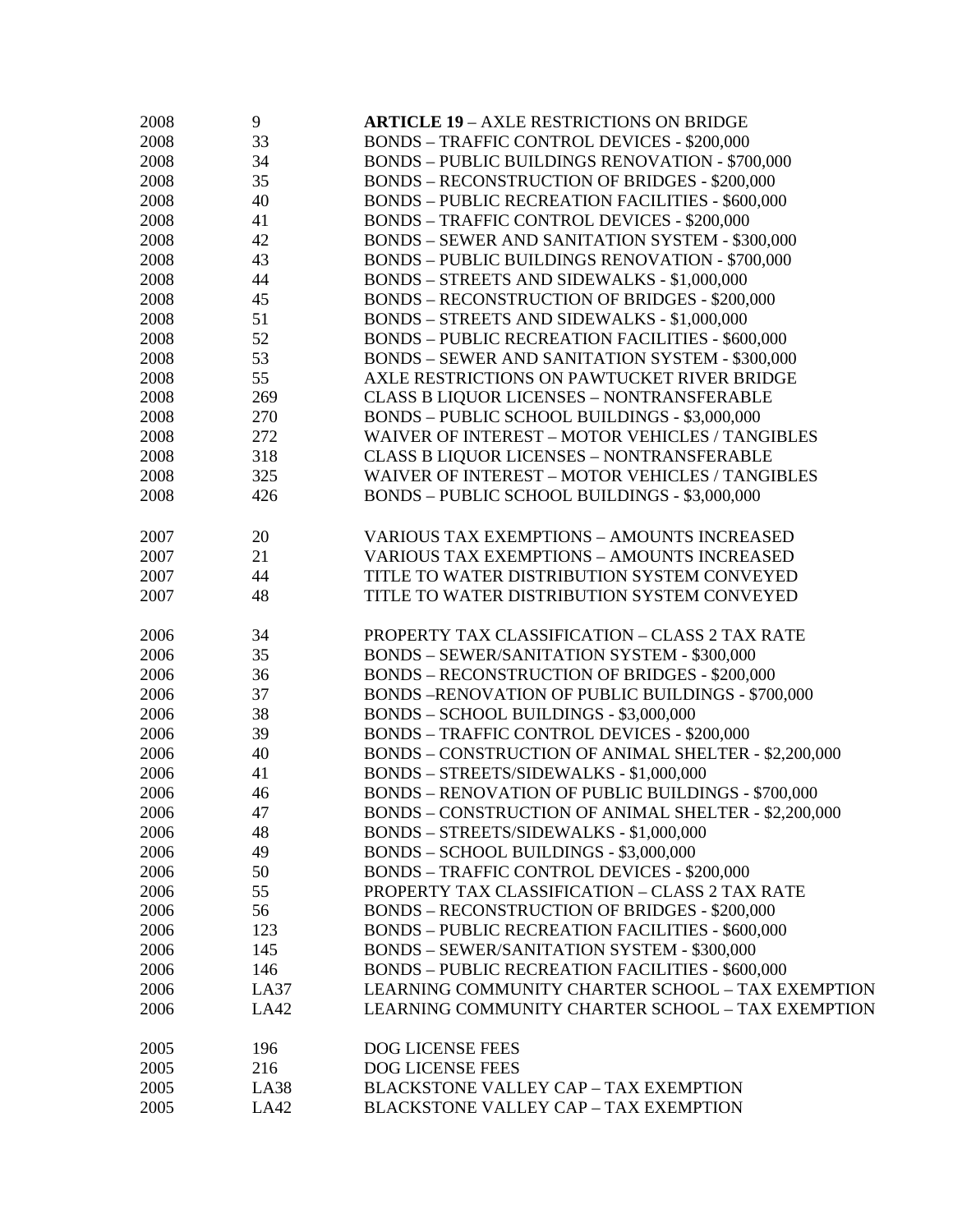| 2004 | 29          | DOG ORDINANCE - PENALTIES ADOPTED                       |
|------|-------------|---------------------------------------------------------|
| 2004 | 50          | <b>BONDS - PUBLIC BUILDING RENOVATION - \$1,025,000</b> |
| 2004 | 70          | <b>BONDS - BRIDGE RECONSTRUCTION - \$50,000</b>         |
| 2004 | 79          | BONDS - PUBLIC SCHOOL BUILDINGS - \$3,000,000           |
| 2004 | 80          | BONDS - ROAD/TRAFFIC CONTROL DEVICES - \$125,000        |
| 2004 | 81          | BONDS - STREETS/SIDEWALKS - \$1,000,000                 |
| 2004 | 85          | <b>BONDS - PUBLIC RECREATION FACILITIES - \$500,000</b> |
| 2004 | 94          | BONDS - STREETS/SIDEWALKS - \$1,000,000                 |
| 2004 | 95          | BONDS - ROAD/TRAFFIC CONTROL DEVICES - \$125,000        |
| 2004 | 96          | <b>BONDS - PUBLIC BUILDING RENOVATION - \$1,025,000</b> |
| 2004 | 101         | <b>BONDS - PUBLIC RECREATION FACILITIES - \$500,000</b> |
| 2004 | 102         | <b>BONDS - SEWER AND SANITATION SYSTEM - \$300,000</b>  |
| 2004 | 108         | <b>BONDS - BRIDGE RECONSTRUCTION - \$50,000</b>         |
| 2004 | 109         | <b>BONDS - SEWER AND SANITATION SYSTEM - \$300,000</b>  |
| 2004 | 116         | ALCOHOLIC BEVERAGES / PROXIMITY TO SCHOOLS              |
| 2004 | 120         | DOG ORDINANCE - PENALTIES ADOPTED                       |
| 2004 | 141         | ALCOHOLIC BEVERAGES / PROXIMITY TO SCHOOLS              |
| 2004 | 160         | BONDS - PUBLIC SCHOOL BUILDINGS - \$3,000,000           |
| 2004 | 253         | BONDS - CAPITAL IMPROVEMENTS - \$3,000,000              |
| 2004 | 432         | BONDS - CAPITAL IMPROVEMENTS - \$3,000,000              |
|      |             |                                                         |
| 2003 | 40          | TAX CLASSIFICATION - CLASS 2 TAX RATE                   |
| 2003 | 407         | PAWTUCKET Y.M.C.A. - TAX EXEMPTION / AMENDMENT          |
| 2003 | <b>LA82</b> | DARLINGTON BRAVES. INC. - TAX EXEMPTION                 |
| 2003 | <b>LA89</b> | DARLINGTON BRAVES, INC. - TAX EXEMPTION                 |
|      |             |                                                         |
| 2002 | 80          | <b>ABANDONED VEHICLES - POLICE POWER</b>                |
| 2002 | 281         | <b>BONDS - BRIDGE RECONSTRUCTION - \$300,000</b>        |
| 2002 | 284         | BONDS - SEWER/SANITATION SYSTEMS - \$400,000            |
| 2002 | 285         | <b>BONDS - PUBLIC BUILDINGS RENOVATION - \$600,000</b>  |
| 2002 | 286         | <b>BONDS - RECREATIONAL FACILITIES - \$500,000</b>      |
| 2002 | 287         | BONDS - STREETS/SIDEWALKS - \$1,000,000                 |
| 2002 | 290         | BONDS - SCHOOL BUILDINGS RENOVATIONS - \$3,000,000      |
| 2002 | 291         | <b>BONDS - TRAFFIC CONTROL DEVICES - \$200,000</b>      |
| 2002 | 335         | TAX REVALUATION AND UPDATES - DATE CHANGES              |
| 2002 | 336         | ELDERLY TAX EXEMPTION - AMOUNT INCREASED                |
|      |             |                                                         |
| 2001 | 21          | PROPERTY TAX CLASSIFICATION - FINANCE DIRECTOR          |
| 2000 | 22          | <b>VARIOUS TAX EXEMPTIONS - AMOUNTS ESTABLISHED</b>     |
| 2000 | 37          | <b>MOTOR VEHICLE REPAIR BUSINESS - DEFINITION</b>       |
| 2000 | 38          | PROPERTY TAX CLASSIFICATION - AMENDMENTS                |
| 2000 | 257         | PAWTUCKET ARMORY - STATE CONVEYANCE TO CITY             |
| 2000 | 388         | <b>BONDS - STREETS/SIDEWALKS - \$750,000</b>            |
| 2000 | 389         | BONDS - HIGHWAYS/BRIDGES - \$200,000                    |
| 2000 | 390         | <b>BONDS - SANITARY/STORM DRAINS - \$475,000</b>        |
| 2000 | 393         | <b>BONDS - PUBLIC BUILDING RENOVATIONS - \$475,000</b>  |
| 2000 | 394         | <b>BONDS - TRAFFIC CONTROL DEVICES - \$200,000</b>      |
| 2000 | 395         | <b>BONDS - RECREATIONAL FACILITIES - \$700,000</b>      |
| 2000 | 396         | <b>BONDS - PUBLIC SCHOOL RENOVATIONS - \$3,200,000</b>  |
|      |             |                                                         |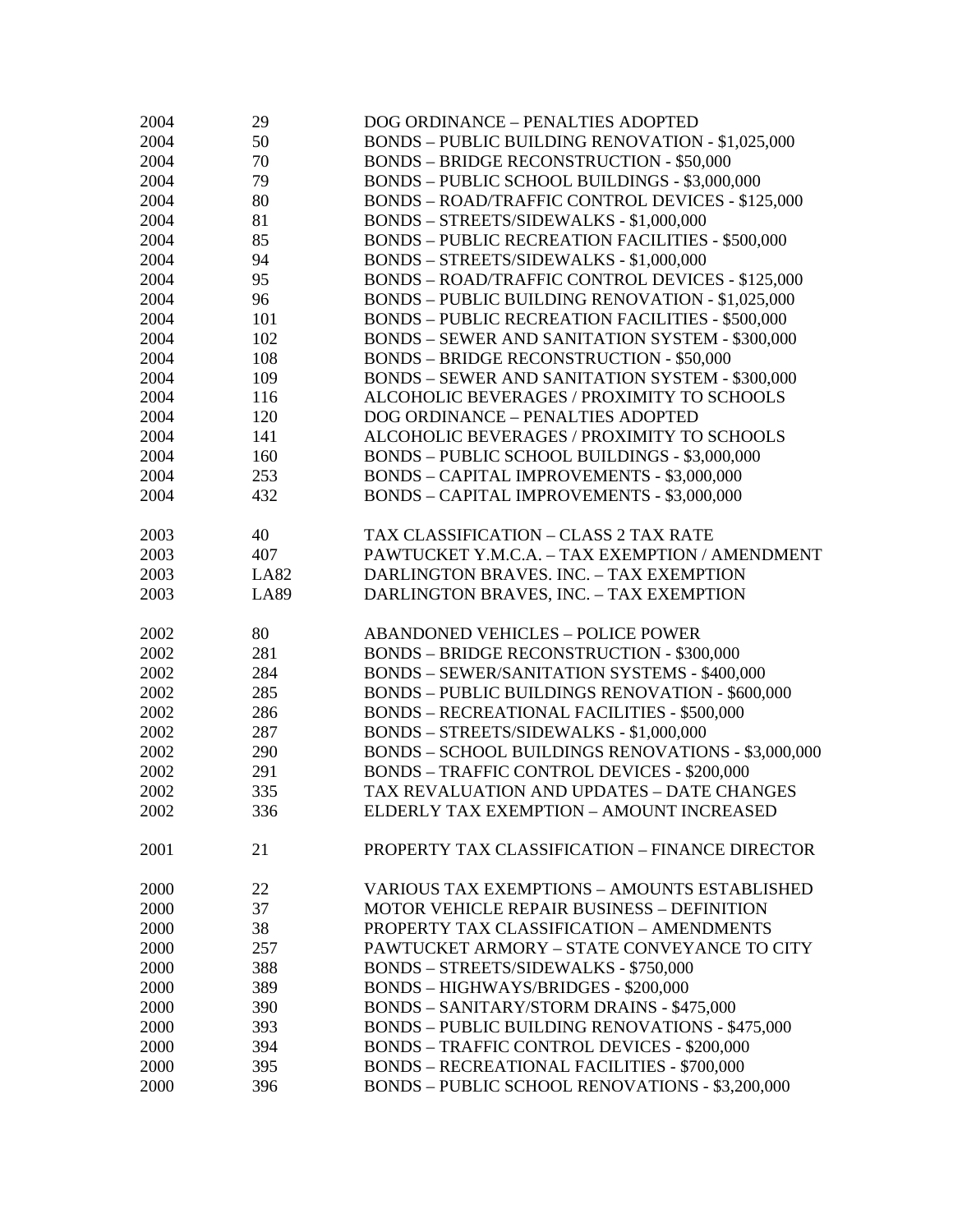| 1999 | 6              | <b>CHARTER AMENDMENTS - VALIDATION / RATIFICATION</b>   |
|------|----------------|---------------------------------------------------------|
| 1999 | 17             | <b>CHARTER AMENDMENTS - VALIDATION / RATIFICATION</b>   |
| 1999 | 32             | <b>BONDS - STREETS/SIDEWALKS - \$500,000</b>            |
| 1999 | 33             | <b>BONDS - SANITARY/STORM DRAINS - \$250,000</b>        |
| 1999 | 34             | <b>BONDS - PUBLIC RECREATION FACILITIES - \$500,000</b> |
| 1999 | 36             | <b>BONDS - PUBLIC BUILDINGS - \$250,000</b>             |
| 1999 | 37             | BONDS - SCHOOL BUILDINGS - \$1,150,000                  |
| 1999 | 237            | <b>BONDS - SEWER TREATMENT FACILITIES - REPEALED</b>    |
| 1999 | 238            | PROPERTY REVALUATION EXTENSION TO 12/31/99              |
| 1999 | 239            | STABILIZATION OF TAXES ON QUALIFIED PROPERTY            |
| 1999 | 263            | PAWTUCKET WATER SUPPLY BOARD - MEMBERSHIP               |
| 1999 | 393            | PAWTUCKET WATER SUPPLY BOARD - MEMBERSHIP               |
|      |                |                                                         |
| 1998 | $\overline{2}$ | POLLING PLACES                                          |
| 1998 | 177            | <b>BONDS - RECREATION FACILITIES - \$500,000</b>        |
| 1998 | 178            | BONDS - SCHOOL BUILDINGS - \$1,600,000                  |
| 1998 | 179            | <b>BONDS - FALLON ELEMENTARY SCHOOL - \$800,000</b>     |
| 1998 | 184            | <b>BONDS - PUBLIC BUILDINGS - \$260,000</b>             |
| 1998 | 190            |                                                         |
|      |                | BONDS - STREETS/SIDEWALKS - \$500,000                   |
| 1998 | 191            | <b>BONDS - HIGHWAY BRIDGES - \$400,000</b>              |
| 1998 | 203            | CHARTER AMENDMENTS - VALIDATION / RATIFICATION          |
| 1998 | 410            | SALES / INCOME TAX EXEMPTIONS - FOR WRITERS, ETC.       |
| 1998 | 414            | SALES / INCOME TAX EXEMPTIONS - FOR WRITERS, ETC.       |
| 1997 | 201            | ELECTIONS - TIME OF CLOSING OF POLLS                    |
| 1997 | 230            | ABANDONED PROPERTY - NONUTILIZATION TAX                 |
|      |                |                                                         |
| 1997 | 280            | BONDS - SCHOOL BUILDINGS - \$2,005,000                  |
| 1997 | 281            | BONDS - ROADS AND TRAFFIC CONTROL - \$200,000           |
| 1997 | 282            | BONDS - STREETS/SIDEWALKS - \$500,000                   |
| 1997 | 283            | <b>BONDS - SANITARY/STORM DRAINS - \$350,000</b>        |
| 1997 | 316            | ELECTIONS - TIME OF CLOSING OF POLLS                    |
| 1997 | 336            | <b>BONDS - RECREATION FACILITIES - \$250,000</b>        |
| 1996 | 28             | <b>BONDS - PUBLIC BUILDINGS - \$500,000</b>             |
| 1996 | 29             | <b>BONDS - RECREATION FACILITIES - \$250,000</b>        |
|      | 30             | BONDS - STREETS/SIDEWALKS - \$500,000                   |
| 1996 |                | <b>BONDS - ROAD AND TRAFFIC CONTROL - \$200,000</b>     |
| 1996 | 31             |                                                         |
| 1996 | 32             | <b>BONDS - SANITARY/STORM DRAINS - \$350,000</b>        |
| 1996 | 33             | BONDS - SCHOOL BUILDINGS - \$1,537,500                  |
| 1996 | 40             | <b>CHARTER AMENDMENTS - VALIDATION / RATIFICATION</b>   |
| 1995 | 17             | MUNICIPAL POLICE AND HOUSING COURTS                     |
| 1995 | 47             | <b>BONDS - STREETS/SIDEWALKS - \$250,000</b>            |
| 1995 | 48             | <b>BONDS - PUBLIC BUILDINGS - \$250,000</b>             |
| 1995 | 49             | <b>BONDS - RECREATION FACILITIES - \$250,000</b>        |
| 1995 | 79             | BONDS - PUBLIC SCHOOL BUILDINGS - \$1,000,000           |
|      |                |                                                         |
| 1995 | 97             | CHARTER AMENDMENTS - VALIDATION / RATIFICATION          |
| 1995 | 335            | TAX EXEMPTION - RESIDENTIAL IMPROVEMENTS                |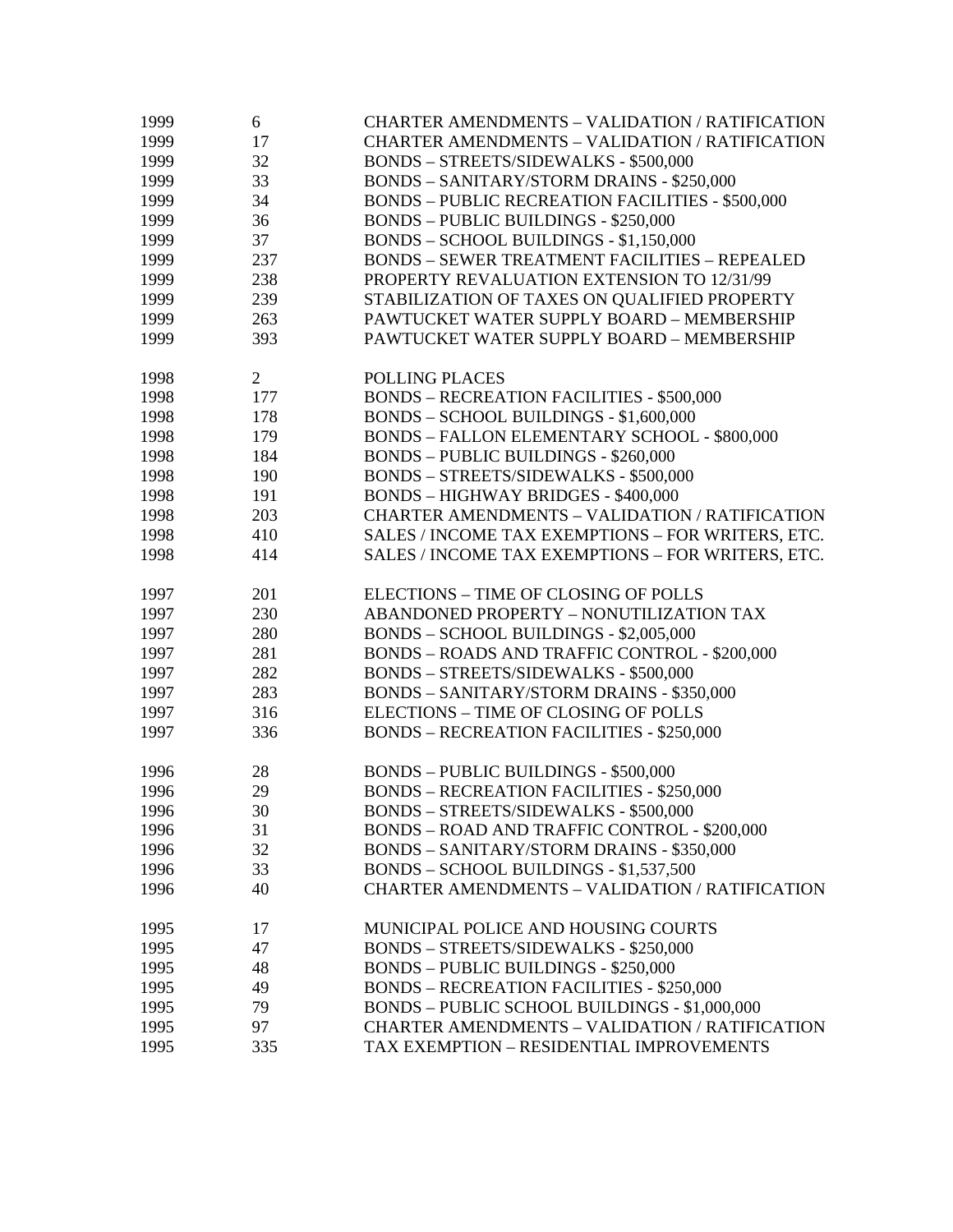| 1994 | 43   | <b>BONDS - PUBLIC BUILDINGS - \$300,000</b>                                          |
|------|------|--------------------------------------------------------------------------------------|
| 1994 | 44   | <b>BONDS - RECREATION FACILITIES - \$500,000</b>                                     |
| 1994 | 45   | <b>BONDS - VEHICLES AND EQUIPMENT - \$200,000</b>                                    |
| 1994 | 46   | <b>BONDS - STREETS/SIDEWALKS - \$500,000</b>                                         |
| 1994 | 69   | <b>BONDS - SCHOOL BUILDINGS - \$500,000</b>                                          |
| 1994 | 214  | <b>JUVENILE HEARING BOARD - AMENDMENTS</b>                                           |
| 1994 | 295  | HAWKERS AND PEDDLERS - LICENSING / REGULATION                                        |
| 1993 | 172  | BONDS - HIGH SCHOOLS - \$800,000                                                     |
| 1993 | 174  | <b>JUVENILE HEARING BOARD - ESTABLISHMENT</b>                                        |
| 1993 | 235  | BONDS - SEWERS/STORM DRAINS - \$165,000                                              |
| 1993 | 346  | PROPERTY REVALUATION EXTENSION TO 12/31/95                                           |
| 1993 | 468  | <b>BONDS - SEWERS/STORM DRAINS - \$165,000</b>                                       |
| 1993 | LA43 | HALFWAY HOUSE, INC. - TAX EXEMPTION                                                  |
| 1992 | 94   | REAPPORTIONMENT - COUNCILMANIC DISTRICTS                                             |
| 1992 |      |                                                                                      |
|      | 139  | <b>BONDS - SCHOOLS - \$4,230,000</b><br><b>BONDS - STREETS/SIDEWALKS - \$500,000</b> |
| 1992 | 144  |                                                                                      |
| 1992 | 145  | BONDS - CITY HALL - \$300,000                                                        |
| 1992 | 146  | <b>BONDS - FIRE STATIONS - \$350,000</b>                                             |
| 1992 | 149  | <b>BONDS - RECREATION - \$250,000</b>                                                |
| 1992 | 151  | <b>BONDS - LIBRARY - \$250,000</b>                                                   |
| 1992 | 222  | PROPERTY REVALUATION EXTENSION TO 12/31/94                                           |
| 1992 | 296  | <b>BUSINESS REGISTRATION ACT</b>                                                     |
| 1992 | 299  | BONDS - SYNCHRONIZATION - \$40,000,000                                               |
| 1992 | 410  | SCHOOLS - CURRICULUM - ELECTRONIC NEWS                                               |
| 1991 | 75   | <b>BONDS – RECREATION AREAS - \$250,000</b>                                          |
| 1991 | 76   | <b>BONDS - STREETS/SIDEWALKS - \$500,000</b>                                         |
| 1991 | 77   | <b>BONDS - SEWERS - \$250,000</b>                                                    |
| 1991 | 78   | <b>BONDS - STORM DRAINS - \$250,000</b>                                              |
| 1991 | 79   | $BONDS - SCHOOLS - $1,250,000$                                                       |
| 1991 | 80   | <b>BONDS - SCHOOLS - \$3,495,000</b>                                                 |
| 1991 | 81   | <b>BONDS - PUBLIC BUILDINGS - \$750,000</b>                                          |
| 1991 | 417  | <b>ABSENTEE LANDLORDS</b>                                                            |
| 1990 | 29   | PROPERTY TAX CLASSIFICATION - MOTOR VEHICLE EXCISE TAX                               |
| 1990 | 112  | <b>BONDS - STREETS/SIDEWALKS - \$500,000</b>                                         |
| 1990 | 113  | <b>BONDS - PUBLIC BUILDINGS - \$500,000</b>                                          |
| 1990 | 114  | <b>BONDS - RECREATIONAL FACILITIES - \$250,000</b>                                   |
| 1990 | 115  | <b>BONDS - BRIDGES - \$\$500,000</b>                                                 |
| 1990 | 116  | BONDS - SCHOOL GYMNASIUM - \$250,000                                                 |
| 1990 | 117  | <b>BONDS - SCHOOL EQUIPMENT - \$500,000</b>                                          |
| 1990 | 123  | MUNICIPAL COURT FINES                                                                |
| 1990 | 187  | <b>BONDS - SCHOOL BUILDINGS - \$500,000</b>                                          |
| 1990 | 512  | OFF-TRACK BETTING                                                                    |
| 1989 | 106  | APPROPRIATION FOR THE OLD SLATER MILL ASSOCIATION                                    |
| 1989 | 107  | <b>BONDS - WATER TRANSMISSION - \$200,000</b>                                        |
| 1989 | 108  | <b>BONDS - WATER TRANSMISSION - \$1,000,000</b>                                      |
| 1989 | 109  | <b>BONDS - SEWER OVERFLOW - \$700,000</b>                                            |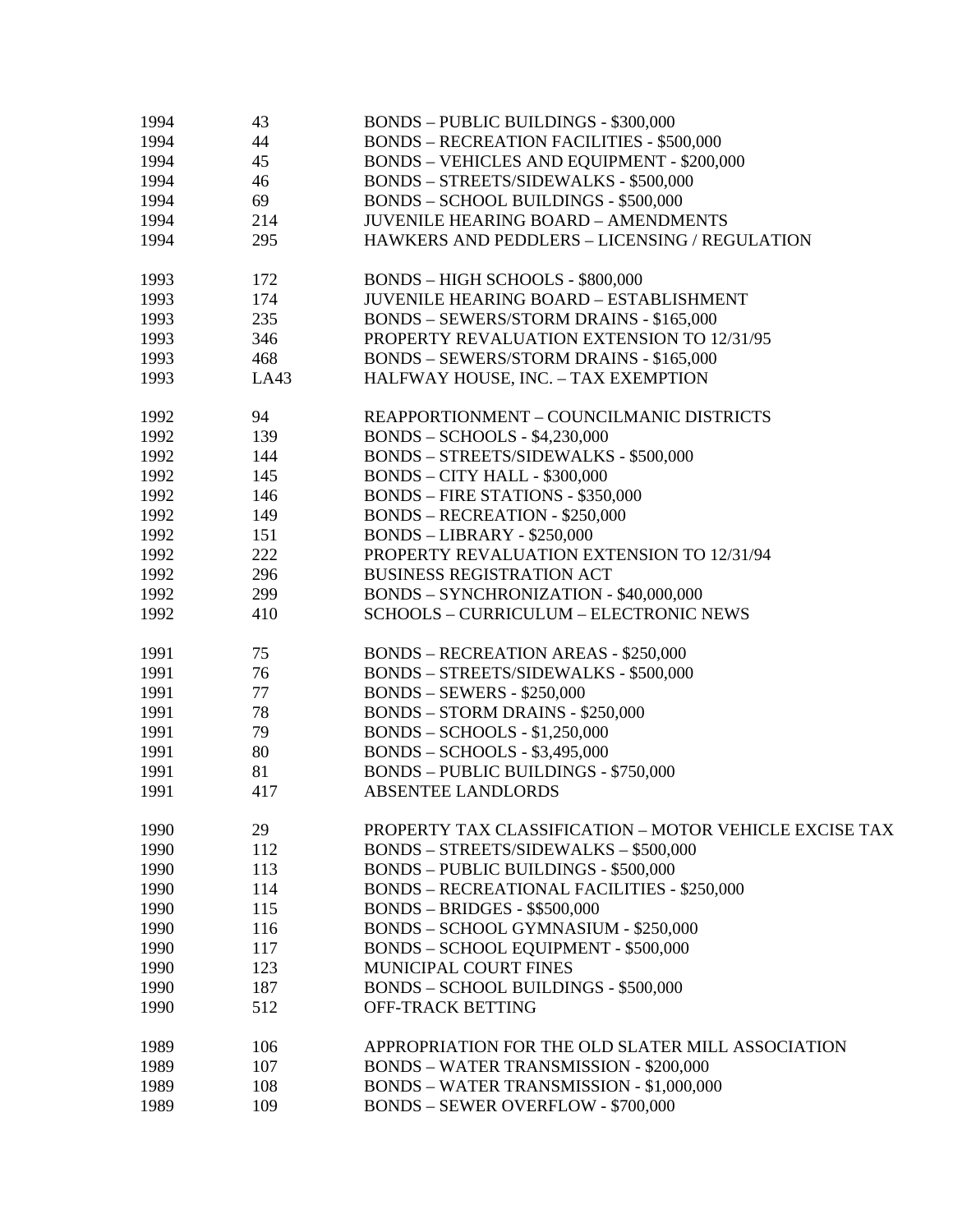| 1989 | 110 | BONDS - SCHOOL BUILDINGS - \$1,000,000                 |
|------|-----|--------------------------------------------------------|
| 1989 | 111 | <b>BONDS - HIGHWAY BRIDGES - \$450,000</b>             |
| 1989 | 313 | LICENSING OF AUTO REPAIR BUSINESSES                    |
| 1989 | 358 | <b>BONDS - WATER SUPPLY - \$330,000</b>                |
| 1989 | 359 | <b>BONDS - WATER SUPPLY - \$280,000</b>                |
| 1989 | 453 | <b>SCHOOL COMMITTEE SALARIES</b>                       |
| 1989 | 454 | AFFORDABLE RESIDENTIAL HOUSING ACT                     |
| 1989 | 461 | <b>BONDS - STREETS - \$500,000</b>                     |
| 1989 | 462 | <b>BONDS - PUBLIC BUILDINGS - \$500,000</b>            |
| 1988 | 44  | HOUSING COMMISSIONERS - COMPENSATION                   |
| 1988 | 49  | PRESERVATION OF HISTORIC STRUCTURES                    |
| 1988 | 72  | PROPERTY TAX CLASSIFICATION - MOTOR VEHICLE EXCISE TAX |
| 1988 | 82  | <b>POLICE - SEARCH WARRANTS</b>                        |
| 1988 | 220 | <b>POLICE - SEARCH WARRANTS</b>                        |
| 1988 | 235 | POLICE COURT - AMOUNT OF FINES                         |
| 1988 | 467 | <b>BONDS - STREETS/SIDEWALKS - \$750,000</b>           |
| 1988 | 468 | <b>BONDS - PUBLIC BUILDINGS - \$250,000</b>            |
| 1988 | 469 | CITY COUNCIL DISTRICTS                                 |
| 1988 | 470 | <b>BONDS - RECREATIONAL FACILITIES - \$250,000</b>     |
| 1988 | 471 | <b>BONDS - WATER PIPES - \$500,000</b>                 |
| 1988 | 472 | <b>BONDS - WATER MAINS - \$250,000</b>                 |
| 1988 | 473 | $BONDS - SCHOOLS - 500,000$                            |
| 1988 | 474 | <b>BONDS - ARNOLD MILL DAM - \$250,000</b>             |
| 1988 | 593 | <b>BONDS - SEWER/STORM DRAINS - \$250,000</b>          |
| 1987 | 102 | <b>BONDS - PUBLIC BUILDINGS - \$250,000</b>            |
| 1987 | 103 | <b>BONDS - STREETS/SIDEWALKS - \$500,000</b>           |
| 1987 | 104 | <b>BONDS - RECREATIONAL FACILITIES - \$500,000</b>     |
| 1987 | 105 | <b>BONDS - STORM DRAINS - \$250,000</b>                |
| 1987 | 296 | BONDS - PARKING GARAGE - \$3,000,000                   |
| 1987 | 346 | <b>BONDS - SCHOOL EQUIPMENT - \$250,000</b>            |
| 1987 | 347 | <b>BONDS - WATER SYSTEM - \$250,000</b>                |
| 1986 | 22  | <b>BONDS - WATER SYSTEM - \$500,000</b>                |
| 1986 | 25  | BONDS - STREETS/SIDEWALKS - \$500,000                  |
| 1986 | 30  | <b>BONDS - SCHOOL BUILDINGS - \$500,000</b>            |
| 1986 | 31  | <b>BONDS - RECREATIONAL FACILITIES - \$250,000</b>     |
| 1986 | 32  | <b>BONDS - PUBLIC BUILDINGS - \$250,000</b>            |
| 1986 | 33  | PROPERTY TAX CLASSIFICATION - MOTOR VEHICLE EXCISE TAX |
| 1986 | 122 | SECOND PAWTUCKET AREA INDUSTRIAL DEVELOPMENT FOUND.    |
| 1986 | 308 | BONDS - PARKING GARAGE CONSTRUCTION - \$1,700,000      |
| 1986 | 491 | ELECTION OF SCHOOL COMMITTEE MEMBERS                   |
| 1985 | 222 | <b>BONDS - RECREATION - \$500,000</b>                  |
| 1985 | 313 | <b>BONDS - PUBLIC BUILDINGS - \$250,000</b>            |
| 1985 | 314 | <b>BONDS - SCHOOL BUILDINGS - \$750,000</b>            |
| 1985 | 327 | <b>BONDS - WATER SYSTEM - \$250,000</b>                |
| 1985 | 328 | <b>BONDS - STREETS/SIDEWALKS - \$500,000</b>           |
| 1985 | 464 | OLD SLATER MILL - \$10,000 APPROPRIATION               |
|      |     |                                                        |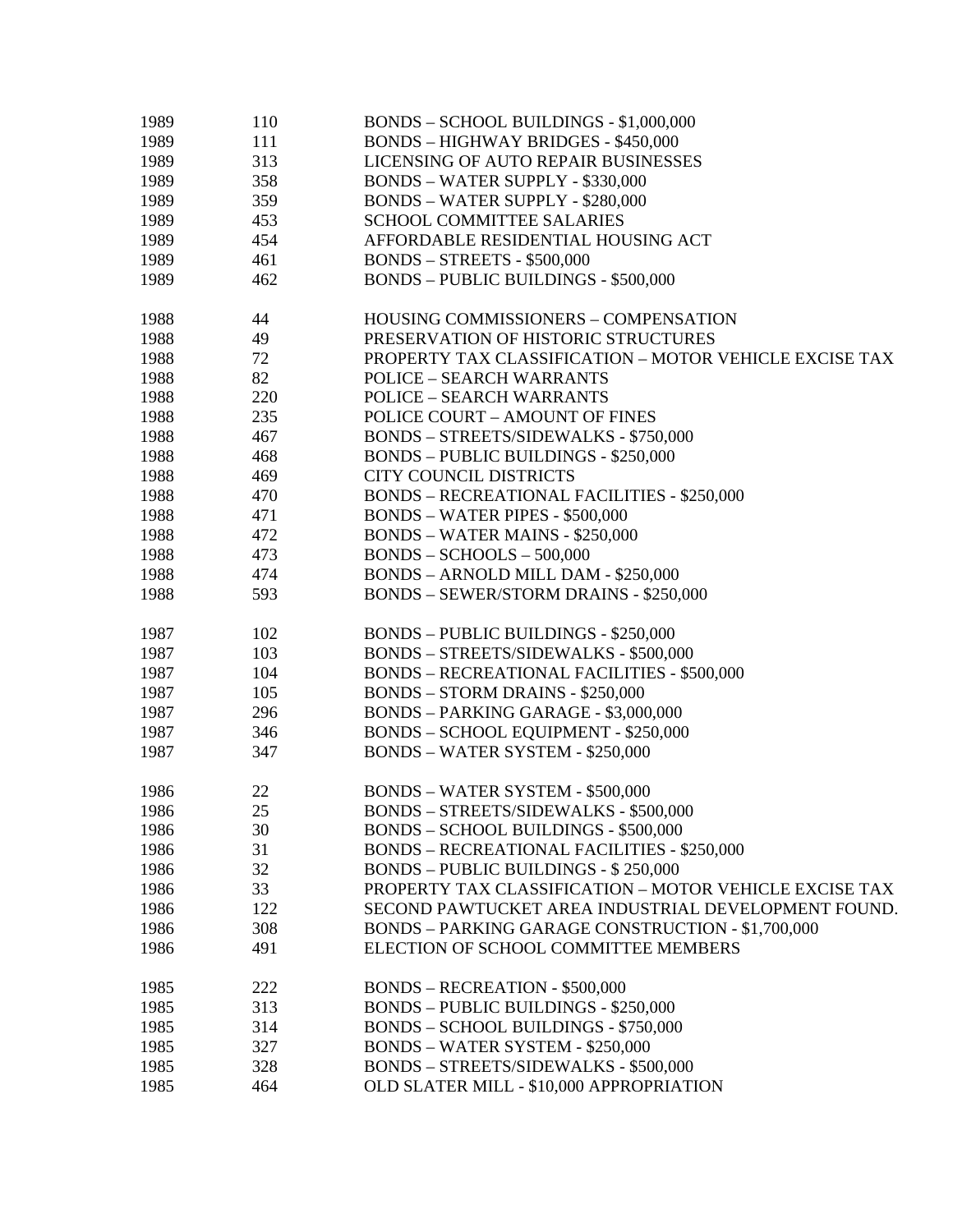| 1984 | 11  | PROPERTY TAX CLASSIFICATION - AMENDMENTS                    |
|------|-----|-------------------------------------------------------------|
| 1984 | 15  | MUNICIPAL ELECTIONS                                         |
| 1984 | 33  | <b>BONDS - PUBLIC BUILDINGS - \$250,000</b>                 |
| 1984 | 77  | BONDS - SEWER SYSTEM - \$1,800,000                          |
| 1984 | 103 | <b>BONDS - WATER SYSTEM - \$250,000</b>                     |
| 1984 | 104 | BONDS - STREETS/SIDEWALKS - \$500,000                       |
| 1984 | 106 | OLD SLATER MILL - \$10,000 APPROPRIATION                    |
| 1984 | 217 | <b>BONDS - PUBLIC BUILDINGS - \$250,000</b>                 |
| 1984 | 218 | <b>BONDS - WATER SYSTEM - \$250,000</b>                     |
| 1984 | 265 | <b>BONDS - STREETS/SIDEWALKS - \$500,000</b>                |
| 1983 | 40  | NAMING OF OVERPASS PEDESTRIAN WALKWAY                       |
| 1983 | 100 | SECOND PAWTUCKET AREA INDUSTRIAL DEVELOPMENT FOUND.         |
| 1983 | 119 | OLD SLATER MILL - \$10,000 APPROPRIATION                    |
| 1983 | 120 | <b>BONDS - PUBLIC BUILDINGS RENOVATION - \$500,000</b>      |
| 1983 | 121 | BONDS - STREETS/SIDEWALKS - \$500,000                       |
| 1983 | 122 | BONDS - SCHOOL BUILDINGS RECONSTRUCTION - \$500,000         |
| 1982 | 43  | <b>BONDS - STREETS/SIDEWALKS - \$500,000</b>                |
| 1982 | 44  | <b>BONDS - RECREATIONAL FACILITIES - \$500,000</b>          |
| 1982 | 45  | <b>BONDS - PUBLIC BUILDINGS - \$600,000</b>                 |
| 1982 | 46  | <b>BONDS - SCHOOL BUILDINGS - \$250,000</b>                 |
| 1982 | 65  | LICENSING AND REGULATION OF GAME ROOMS, JUKE BOXES, ETC.    |
| 1982 | 170 | OLD SLATER MILL - \$10,000 APPROPRIATION                    |
| 1982 | 357 | SECURITY PERSONNEL FOR ELDERLY HOUSING                      |
| 1981 | 106 | BONDS - SCHOOL EQUIPMENT REPLACEMENT - \$250,000            |
| 1981 | 107 | BONDS - STREETS/SIDEWALKS - \$500,000                       |
| 1981 | 108 | BONDS - PUBLIC BUILDING RECONSTRUCTION - \$3,600,000        |
| 1981 | 160 | OLD SLATER MILL - \$10,000 APPROPRIATION                    |
| 1980 | 126 | OLD SLATER MILL - \$10,000 APPROPRIATION                    |
| 1980 | 187 | <b>BONDS - EQUIPMENT IN SCHOOL BUILDINGS - \$250,000</b>    |
| 1980 | 227 | <b>BONDS - WATER SUPPLY/DISTRIBUTION CENTER - \$500,000</b> |
| 1980 | 228 | BONDS - STREETS/SIDEWALKS - \$500,000                       |
| 1980 | 408 | PUBLIC HEARINGS FOR ACQUISITION OF SCHOOL BUILDINGS         |
|      |     | <b>PORTSMOUTH</b>                                           |
| 2013 | 64  | PRUDENCE ISLAND - HISTORIC PRESERVATION SITES               |
| 2013 | 65  | PRUDENCE ISLAND - HISTORIC PRESERVATION SITES               |
| 2013 | 98  | ESTABLISHMENT OF MUNICIPAL COURT                            |
| 2013 | 108 | ESTABLISHMENT OF MUNICIPAL COURT                            |
| 2013 | 407 | BONDS - SCHOOL BUILDINGS - \$1,850,000 - HOUSING AID        |
| 2013 | 488 | BONDS - SCHOOL BUILDINGS - \$1,850,000 - HOUSING AID        |
| 2012 | 23  | BONDS - SCHOOL BUILDING IMPROVEMENTS - \$700,000            |
| 2012 | 40  | BONDS - SCHOOL BUILDING IMPROVEMENTS - \$700,000            |
| 2012 | 422 | CHECK-OFF PROVISION ON TAX BILL - DONATION                  |
| 2012 | 457 | <b>CLASS B LICENSE HOLDER - PROXIMITY EXEMPTION</b>         |
|      |     |                                                             |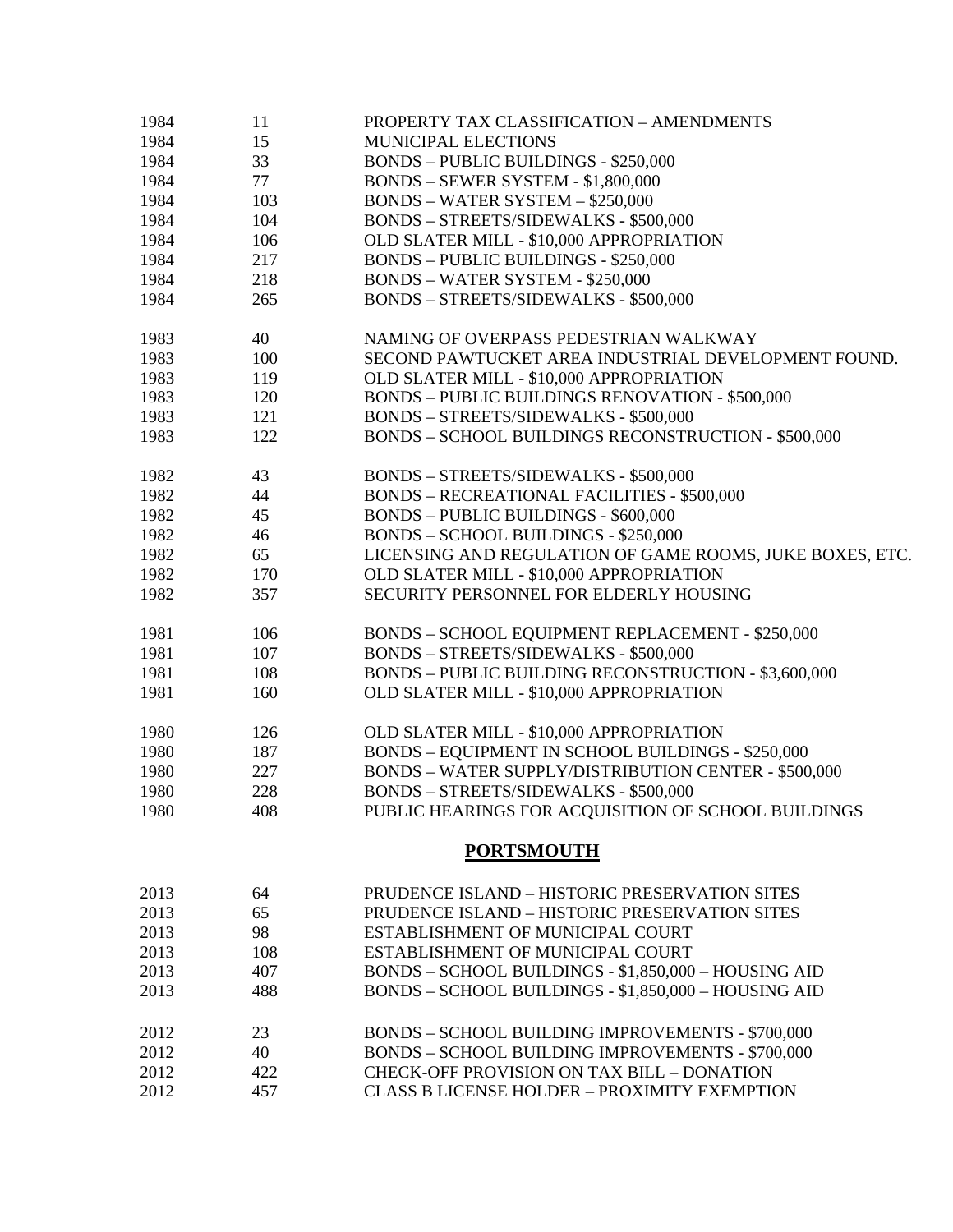| 2012<br>2012 | 460<br>464       | <b>CLASS B LICENSE HOLDER - PROXIMITY EXEMPTION</b><br><b>CHECK-OFF PROVISION ON TAX BILL - DONATION</b> |
|--------------|------------------|----------------------------------------------------------------------------------------------------------|
| 2011         | 122              | AXLE RESTRICTION ON SAKONNET RIVER BRIDGE                                                                |
| 2011         | 310              | AXLE RESTRICTION ON SAKONNET RIVER BRIDGE                                                                |
| 2010         | 287              | <b>BONDS - SCHOOL BUILDINGS - \$350,000</b>                                                              |
| 2010         | R <sub>156</sub> | SCHOOL SYSTEM REGIONALIZATION - EXTENSION                                                                |
| 2009         | 284              | BONDS - SCHOOL BUILDING IMPROVEMENTS - \$350,000                                                         |
| 2009         | R <sub>23</sub>  | SCHOOL SYSTEM REGIONALIZATION - REPORT DATE                                                              |
| 2008         | 9                | <b>ARTICLE 19 - AXLE RESTRICTIONS ON SAKONNET RIVER BRIDGE</b>                                           |
| 2008         | 55               | AXLE RESTRICTIONS ON SAKONNET RIVER BRIDGE                                                               |
| 2008         | 106              | BONDS - HIGH SCHOOL IMPROVEMENTS - \$1,100,000                                                           |
| 2008         | 107              | <b>BONDS - SCHOOL BUILDINGS - \$350,000</b>                                                              |
| 2008         | 108              | <b>BONDS - SCHOOL BUILDINGS - \$350,000</b>                                                              |
| 2008         | 286              | BONDS - HIGH SCHOOL IMPROVEMENTS - \$1,100,000                                                           |
| 2008         | 287              | <b>BONDS - SCHOOL BUILDINGS - \$350,000</b>                                                              |
| 2007         | 116              | <b>BONDS - ACQUISITION OF WIND TURBINES - \$3,000,000</b>                                                |
| 2007         | 118              | BONDS - ACQUISITION OF WIND TURBINES - \$3,000,000                                                       |
| 2007         | 361              | BONDS - SEWERS/SEWERAGE SYSTEMS - \$40,000,000                                                           |
| 2007         | 367              | BONDS - ACQUISITION OF OPEN SPACE - \$4,000,000                                                          |
| 2007         | 374              | BONDS - SEWERS/SEWERAGE SYSTEMS - \$105,000,000                                                          |
| 2007         | 457              | BONDS - SEWERS/SEWERAGE SYSTEMS - \$105,000,000                                                          |
| 2007         | 458              | BONDS - SEWERS/SEWERAGE SYSTEMS - \$40,000,000                                                           |
| 2007         | 469              | BONDS - ACQUISITION OF OPEN SPACE - \$4,000,000                                                          |
| 2006         | 223              | ELDERLY / DISABLED PERSONS - PROPERTY TAX DEFERRAL                                                       |
| 2006         | 255              | ELDERLY / DISABLED PERSONS - PROPERTY TAX DEFERRAL                                                       |
| 2005         | 327              | PRUDENCE ISLAND - LOW SPEED VEHICLES ACT                                                                 |
| 2005         | 328              | PRUDENCE ISLAND - LOW SPEED VEHICLES ACT                                                                 |
| 2005         | 362              | <b>CHARTER AMENDMENTS - VALIDATION / RATIFICATION</b>                                                    |
| 2005         | 381              | PRUDENCE ISLAND - LOW SPEED VEHICLES ACT                                                                 |
| 2005         | 422              | <b>CHARTER AMENDMENTS - VALIDATION / RATIFICATION</b>                                                    |
| 2004         | $\tau$           | PRUDENCE ISLAND WATER DISTRICT - CREATION                                                                |
| 2004         | 408              | BONDS - CONSTRUCTION OF SCHOOL GYMNASIUM - \$3,500,000                                                   |
| 2004         | 501              | BONDS - CONSTRUCTION OF SCHOOL GYMNASIUM - \$3,500,000                                                   |
| 2004         | LA32             | PORTSMOUTH WATER/FIRE DISTRICT - CHARTER AMENDMENT                                                       |
| 2004         | LA35             | PORTSMOUTH WATER/FIRE DISTRICT - CHARTER AMENDMENT                                                       |
| 2003         | 196              | BONDS - FIELD HOUSE FACILITY - \$3,800,000                                                               |
| 2003         | 199              | BONDS - FIELD HOUSE FACILITY - \$3,800,000                                                               |
| 2002         | 274              | BONDS - HIGH SCHOOL GYMNASIUM - \$4,850,000                                                              |
| 2002         | 276              | BONDS - HIGH SCHOOL GYMNASIUM - \$4,850,000                                                              |
| 2002         | 347              | BONDS - HIGH SCHOOL GYMNASIUM - \$4,850,000                                                              |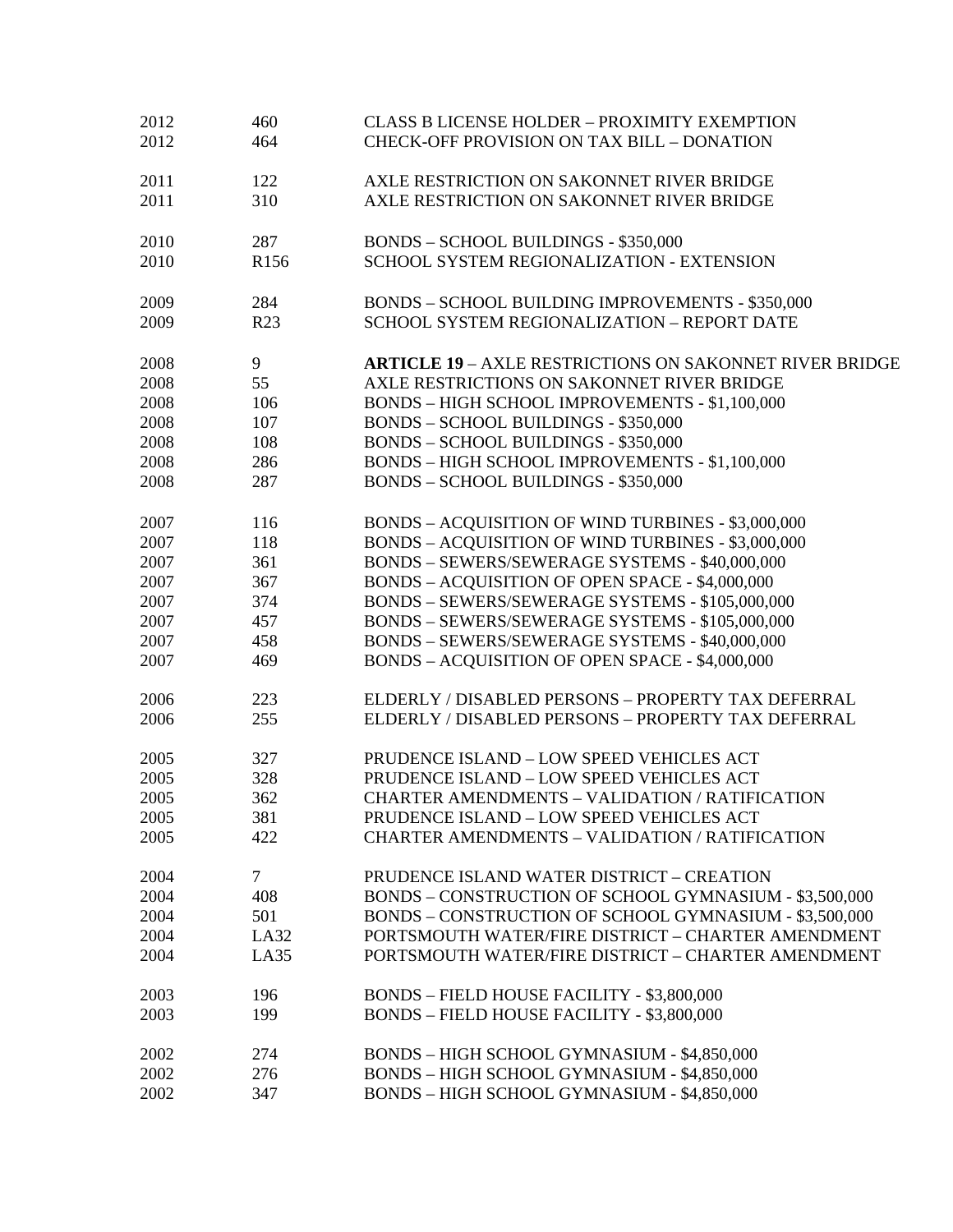| 2000 | 309         | BONDS - HIGH SCHOOL ATHLETIC FACILITY - \$3,500,000      |
|------|-------------|----------------------------------------------------------|
| 2000 | 443         | BONDS - HIGH SCHOOL ATHLETIC FACILITY - \$3,500,000      |
|      |             |                                                          |
| 1999 | 41          | <b>ENTERPRISE ZONE DESIGNATION</b>                       |
| 1999 | 120         | <b>ENTERPRISE ZONE DESIGNATION</b>                       |
| 1999 | 320         | ELDERLY TAX EXEMPTION - AMENDED                          |
| 1998 | 38          | <b>JUVENILE HEARING BOARD - ESTABLISHMENT</b>            |
| 1998 | 187         | BONDS - PUBLIC SCHOOLS - \$9,240,000                     |
| 1997 | 241         | WATERSHED PROTECTION OVERLAY DISTRICT                    |
| 1996 | 211         | TAXATION OF NEW CONSTRUCTION / DAMAGED BUILDINGS         |
| 1993 | LA7         | PORTSMOUTH WATER & FIRE DISTRICT - CHARTER AMENDMENT     |
| 1992 | 475         | TAX EXEMPTION FOR DISABLED PERSONS - ESTABLISHMENT       |
| 1992 | LA37        | PRUDENCE CONSERVANCY, INC. - TAX EXEMPTION               |
| 1990 | 110         | <b>LICENSING OF BUSINESSES</b>                           |
| 1990 | 141         | TAX EXEMPTION FOR FARM, FOREST AND OPEN SPACE            |
| 1990 | 266         | PARKING REGULATIONS                                      |
| 1990 | 267         | TAX EXEMPTION FOR FARM, FOREST AND OPEN SPACE            |
| 1990 | LA26        | PORTSMOUTH WATER & FIRE DISTRICT - CHARTER AMENDMENT     |
| 1989 | 3           | BONDS - PRESERVATION OF GLEN FARMS - \$3,600,000         |
| 1989 | 28          | TAX RELIEF FOR THE ELDERLY - ADOPTION                    |
| 1989 | 459         | <b>STATE ROADS</b>                                       |
| 1989 | <b>LA58</b> | PORTSMOUTH WATER & FIRE DISTRICT - CHARTER AMENDMENT     |
| 1988 | 122         | ZONING BOARD OF REVIEW - AUXILIARY MEMBERS               |
| 1988 | 126         | <b>BONDS - CAPITAL IMPROVEMENTS - \$6,000,000</b>        |
| 1988 | 322         | ZONING BOARD OF REVIEW - AUXILIARY MEMBERS               |
| 1988 | 323         | BONDS - CAPITAL IMPROVEMENTS - \$6,000,000               |
| 1988 | <b>LA58</b> | PORTSMOUTH WATER & FIRE DISTRICT - CHARTER AMENDMENT     |
| 1987 | 233         | PRESERVATION OF HISTORIC STRUCTURES                      |
| 1986 | 137         | <b>HARBOR VIOLATIONS</b>                                 |
| 1986 | 462         | <b>REGULATION OF PUBLIC WATERS</b>                       |
| 1985 | 12          | <b>POLICE – SEARCH WARRANTS</b>                          |
| 1984 | 370         | <b>DOGS - REGULATORY ORDINANCES</b>                      |
| 1982 | 22          | ELDERLY TAX EXEMPTION - ADOPTION                         |
| 1982 | 23          | VETERANS' EXEMPTIONS FOR WIDOWS/WIDOWERS - ADOPTION      |
| 1982 | 105         | LICENSING AND REGULATION OF GAME ROOMS, JUKE BOXES, ETC. |
| 1980 | 25          | <b>VETERANS' EXEMPTION - AMOUNT INCREASED</b>            |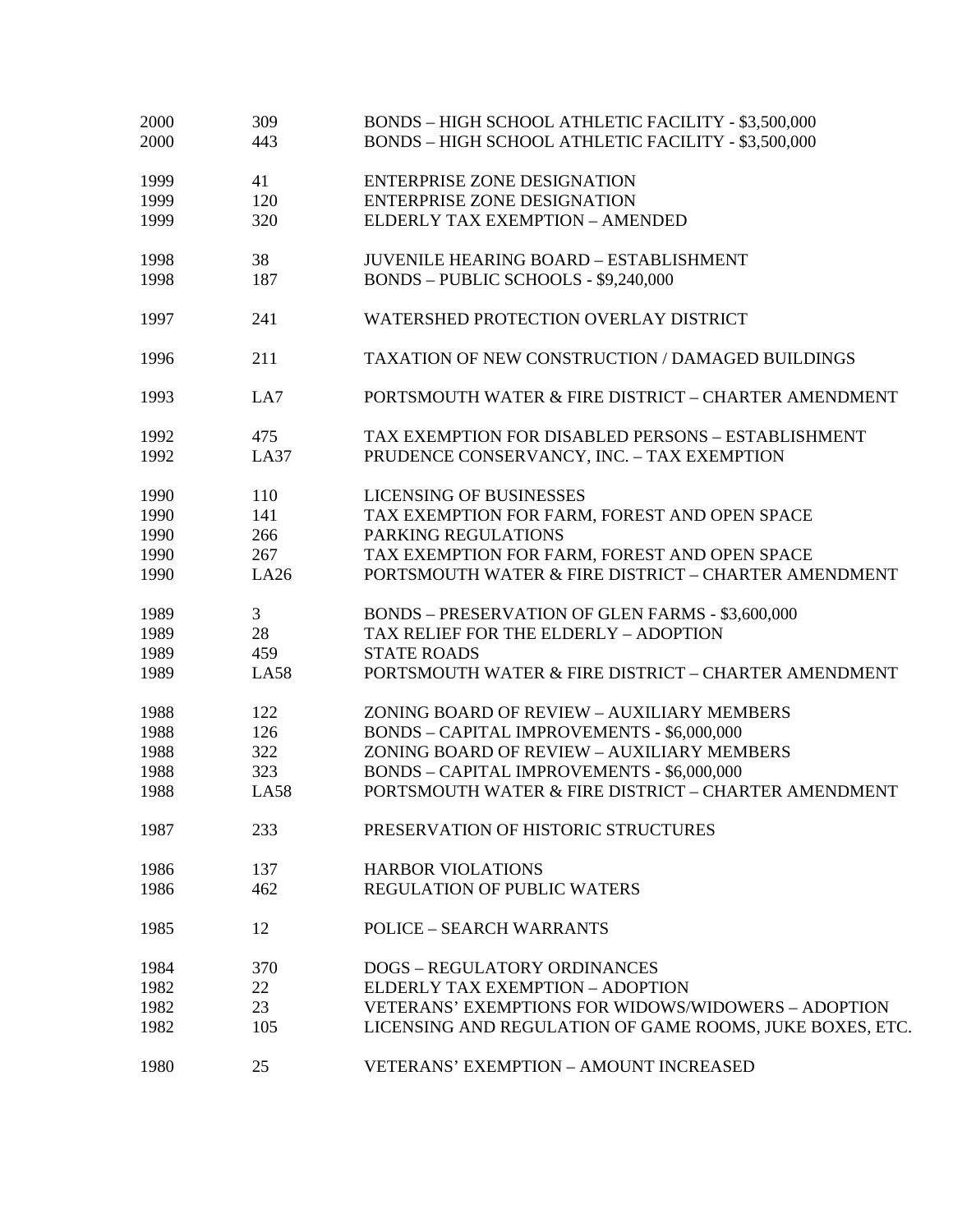## **PROVIDENCE**

| 2013 | 78           | TAX CLASSIFICATION – RATES FOR VARIOUS CLASSES              |
|------|--------------|-------------------------------------------------------------|
| 2013 | 80           | TAX CLASSIFICATION – RATES FOR VARIOUS CLASSES              |
| 2013 | 313          | S.P.C.A. - REAL PROPERTY TAX EXEMPTION AMENDED              |
| 2013 | 425          | S.P.C.A. - REAL PROPERTY TAX EXEMPTION AMENDED              |
| 2012 | 94           | 25 INDIA STREET PROPERTY - - LEASED FOR 40 YEARS            |
| 2012 | 399          | <b>CLASS B LICENSE HOLDER - PROXIMITY EXEMPTION</b>         |
| 2012 | 450          | CALIBRATION OF SCALES BY HOSPITALS                          |
| 2012 | LA127        | JOHNSON & WALES UNIVERSITY - LOCAL TAX EXEMPTION            |
| 2012 | <b>LA128</b> | <b>JOHNSON &amp; WALES UNIVERSITY - LOCAL TAX EXEMPTION</b> |
| 2011 | 6            | PAWTUXET RIVER VILLAGE DAM - REMOVAL                        |
| 2011 | 9            | PAWTUXET RIVER VILLAGE DAM - REMOVAL                        |
| 2011 | 89           | LEAD COURT CALENDAR WITHIN HOUSING COURT                    |
| 2011 | 125          | <b>LIBRARIES - REFERENCE RESOURCE CENTERS</b>               |
| 2011 | 135          | LEAD COURT CALENDAR WITHIN HOUSING COURT                    |
| 2011 | 136          | <b>LIBRARIES - REFERENCE RESOURCE CENTERS</b>               |
| 2011 | 245          | <b>I-195 REDEVELOPMENT ACT</b>                              |
| 2011 | 265          | POWERS OF APPOINTED SCHOOL COMMITTEES                       |
| 2011 | 267          | <b>I-195 REDEVELOPMENT ACT</b>                              |
| 2011 | 289          | <b>CLASS B LICENSE HOLDER - PROXIMITY EXEMPTION</b>         |
| 2011 | 317          | <b>CLASS B LICENSE HOLDER - PROXIMITY EXEMPTION</b>         |
| 2011 | 333          | DECLARATION OF STATE HIGHWAYS ACT - REPEALED                |
| 2011 | 341          | DEFACEMENT OF GRAVES AND PUBLIC STATUES                     |
| 2011 | 375          | DEFACEMENT OF GRAVES AND PUBLIC STATUES                     |
| 2011 | 395          | DECLARATION OF STATE HIGHWAYS ACT - REPEALED                |
| 2011 | 398          | "PEACE OFFICER" - FIRE DEPARTMENT ARSON INVESTIGATORS       |
| 2010 | 23           | <b>ARTICLE 5 - BONDS / TITLE TRANSFER - 25 INDIA STREET</b> |
| 2010 | 198          | <b>CLASS B LICENSE HOLDER - PROXIMITY EXEMPTION</b>         |
| 2010 | 218          | <b>CLASS B LICENSE HOLDER - PROXIMITY EXEMPTION</b>         |
| 2010 | 261          | BONDS - PUBLIC SCHOOL PROJECTS - \$50,962,000               |
| 2010 | 269          | SPECIAL PROPERTY TAX CONSIDERATION EXTENDED                 |
| 2010 | 278          | ADDITIONAL SPECIAL PROPERTY TAX CONSIDERATION               |
| 2010 | 279          | BONDS - PUBLIC SCHOOL PROJECTS - \$50,962,000               |
| 2010 | 280          | ADDITIONAL SPECIAL PROPERTY TAX CONSIDERATION               |
| 2010 | 281          | SPECIAL PROPERTY TAX CONSIDERATION EXTENDED                 |
| 2009 | 181          | BONDS - PUBLIC BUILDINGS AUTHORITY - \$22,338,000           |
| 2008 | 78           | <b>BUREAU OF LICENSES - ISSUANCE OF FINES</b>               |
| 2008 | 80           | <b>BUREAU OF LICENSES - ISSUANCE OF FINES</b>               |
| 2008 | 236          | ABSENTEE LANDLORD REGISTRATION - CITY CLERK                 |
| 2008 | 273          | CLASSES B, C, I LIQUOR LICENSES - PROXIMITY EXEMPTION       |
| 2008 | 289          | R.I. EMERGENCY MANAGEMENT ADVISORY COUNCIL                  |
| 2008 | 319          | R.I. EMERGENCY MANAGEMENT ADVISORY COUNCIL                  |
| 2008 | 353          | ENERGY FACILITY SITING - UNDERGROUND LINES                  |
| 2008 | 360          | REAL ESTATE LIENS FOR UNPAID SEWER CHARGES                  |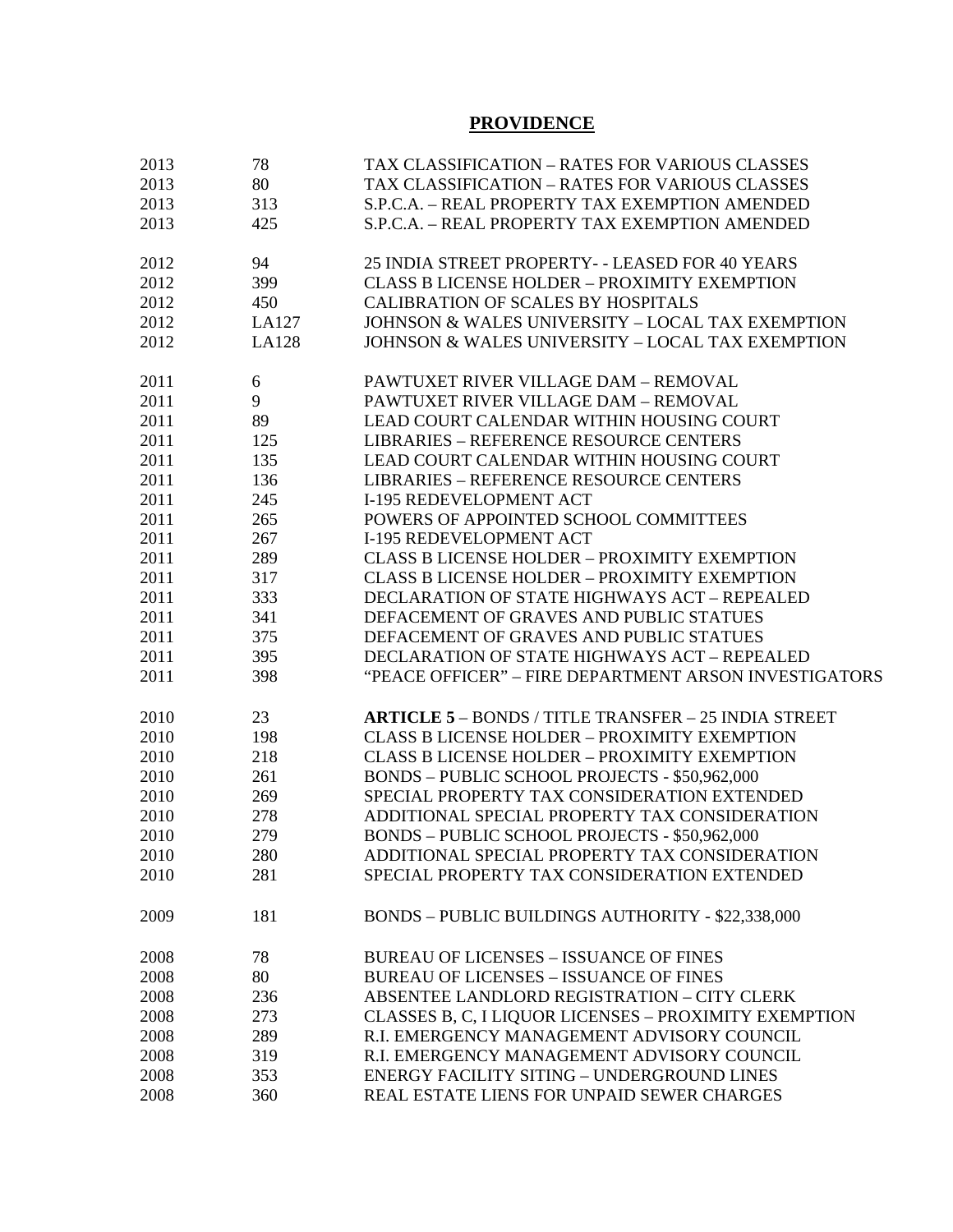| 2008 | 370         | <b>ENERGY FACILITY SITING - UNDERGROUND LINES</b>    |
|------|-------------|------------------------------------------------------|
| 2007 | 194         | ROUTE 6 - SGT. TIMOTHY R. GIBLIN HIGHWAY             |
| 2007 | 196         | ROUTE 6 - SGT. TIMOTHY R. GIBLIN HIGHWAY             |
| 2007 | 416         | <b>CONVENTION CENTER AUTHORITY - APPOINTMENTS</b>    |
| 2006 | 581         | HYDRANT TAMPERING ACT - CRIMINAL PENALTIES           |
| 2006 | 593         | HYDRANT TAMPERING ACT - CRIMINAL PENALTIES           |
| 2006 | 619         | CLASSES B/BV LIQUOR LICENSES - PROXIMITY EXEMPTION   |
| 2006 | <b>LA52</b> | SISTERS OF MERCY OF THE AMERICAS - TAX EXEMPTION     |
| 2005 | 195         | ALTERNATE DEICING MIXTURE - EXEMPTION                |
| 2005 | 200         | ALTERNATE DEICING MIXTURE - EXEMPTION                |
| 2005 | 270         | SALES / INCOME TAX EXEMPTIONS - FOR WRITERS, ETC.    |
| 2005 | 375         | CIVIC CENTER ACQUISITION / CONVENTION CENTER         |
| 2005 | 425         | SALES / INCOME TAX EXEMPTIONS - FOR WRITERS, ETC.    |
| 2005 | 436         | CIVIC CENTER ACQUISITION / CONVENTION CENTER         |
| 2004 | 256         | POLICE OFFICERS AND FIREFIGHTERS RESIDENCY           |
| 2004 | 263         | <b>VARIABLE RATE OBLIGATIONS - ALLOWABLE</b>         |
| 2004 | 276         | TAX CLASSIFICATION PLAN - ADOPTION                   |
| 2004 | 332         | UNDERGROUND UTILITY INITIATIVE                       |
| 2004 | 490         | <b>VARIABLE RATE OBLIGATIONS - ALLOWABLE</b>         |
| 2004 | 496         | AUTHORIZATION OF SUIT AGAINST CITY - CAROL WALKER    |
| 2004 | 526         | MEETING STREET CENTER / MSC REALTY - TAX EXEMPTION   |
| 2004 | 545         | DOWNCITY TAX DISTRICT ACT - ELIGIBILITY DATES        |
| 2004 | 571         | MEETING STREET CENTER / MSC REALTY - TAX EXEMPTION   |
| 2003 | 32          | LOTTERY COMMISSION / GTECH - MASTER CONTRACT         |
| 2003 | 33          | LOTTERY COMMISSION / GTECH - MASTER CONTRACT         |
| 2003 | 246         | PROPERTY DEDICATED AS PARK / CONVEYANCE              |
| 2003 | 342         | PROPERTY DEDICATED AS PARK / CONVEYANCE              |
| 2003 | 376         | <b>ARTICLE 7 - WATER SUPPLY BOARD TRANSFER</b>       |
| 2003 | 376         | <b>ARTICLE 20 - PUBLIC LIBRARY - STATE AID MATCH</b> |
| 2002 | 88          | COOPERATIVE HOUSING CORPORATIONS - TAX EXEMPTION     |
| 2002 | 103         | URBAN MILL RESTORATION – TAX CONSIDERATIONS          |
| 2002 | 105         | TAX REVALUATION AND UPDATES – DATE CHANGES           |
| 2002 | 111         | ROUTE I-195 REDEVELOPMENT ACT                        |
| 2002 | 266         | PROVIDENCE Y.M.C.A. - TAX EXEMPTION                  |
| 2002 | 341         | PROVIDENCE Y.M.C.A. - TAX EXEMPTION                  |
| 2002 | 373         | TAX REVALUATION AND UPDATES - DATE CHANGES           |
| 2002 | 375         | CLASS B LICENSE - SCHOOL / CHURCH PROXIMITY          |
| 2002 | 427         | ROUTE I-195 REDEVELOPMENT ACT                        |
| 2001 | 44          | PROPERTY TAX CLASSIFICATION ACT - REPEALED           |
| 2001 | 95          | TAX FREEZE ON OWNER-OCCUPIED PROPERTY                |
| 2001 | 217         | PROPERTY TAX CLASSIFICATION ACT - AMENDMENTS         |
| 2001 | 227         | PROPERTY TAX CLASSIFICATION ACT - REPEALED           |
| 2001 | 263         | PROPERTY TAX CLASSIFICATION ACT - AMENDMENTS         |
| 2001 | 394         | TAX FREEZE ON OWNER-OCCUPIED PROPERTY                |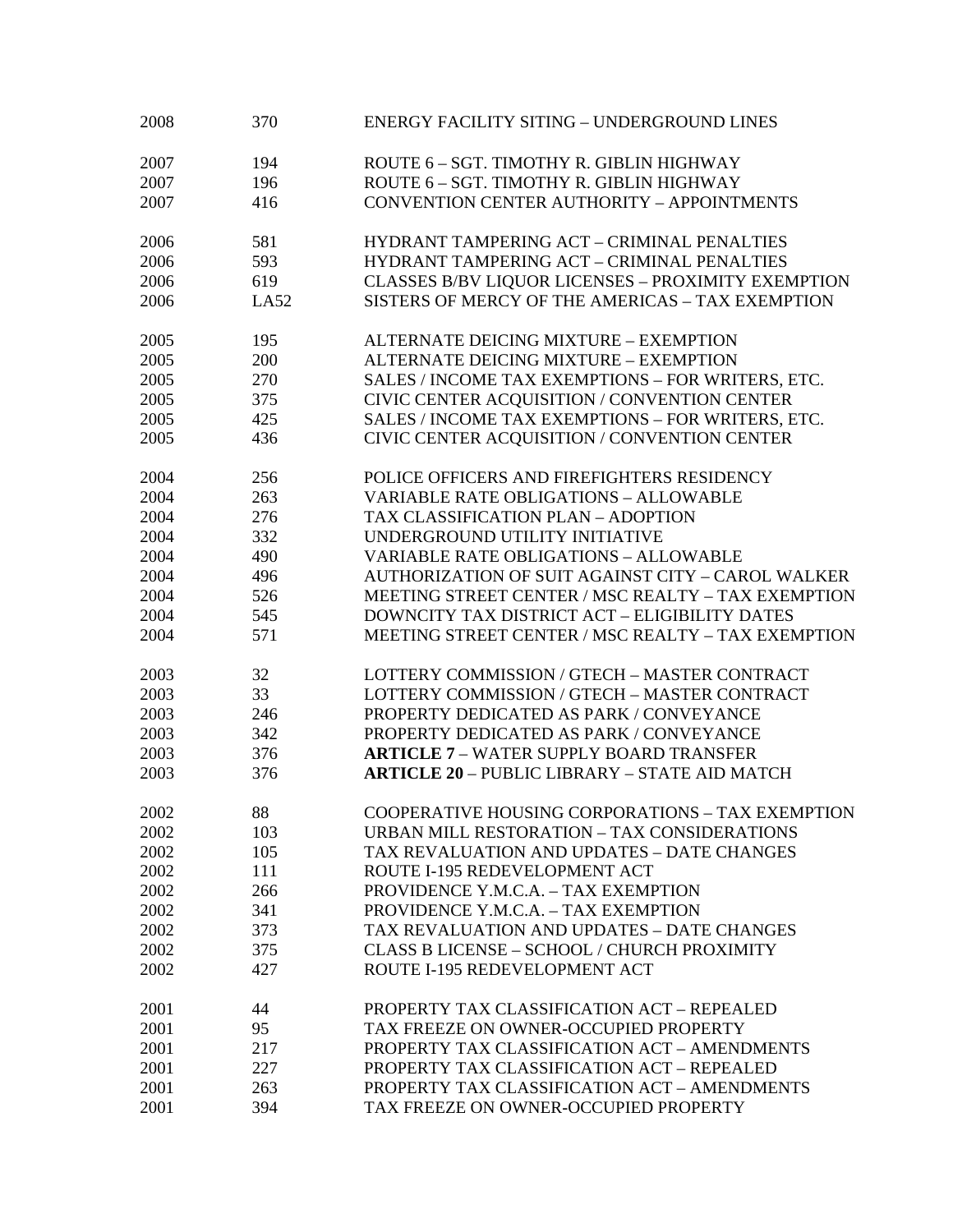| 2000 | 116  | BONDS - REDEVELOPMENT - \$50,000,000                     |
|------|------|----------------------------------------------------------|
| 2000 | 302  | DOWNCITY TAX DISTRICT - CREATION                         |
| 2000 | 351  | INTERGOVERNMENTAL RELATIONS COUNCIL                      |
| 2000 | 374  | STATE PLANNING COUNCIL - COMPOSITION                     |
| 2000 | 399  | PROPERTY TRANSFER TO REDEVELOPMENT AGENCY                |
| 2000 | 423  | RESIDENTIAL REHABILITATION TAX RELIEF ACT                |
| 2000 | 449  | <b>DOWNCITY TAX DISTRICT - CREATION</b>                  |
| 2000 | 474  | BONDS - REDEVELOPMENT - \$50,000,000                     |
|      |      |                                                          |
| 1999 | 15   | <b>ENTERPRISE ZONE EXPANSION</b>                         |
| 1999 | 232  | <b>ENTERPRISE ZONE EXPANSION</b>                         |
| 1999 | 457  | <b>CLASS ED LICENSE</b>                                  |
| 1999 | 507  | PROPERTY REVALUATION EXTENSION TO 12/31/00               |
|      |      |                                                          |
| 1998 | 195  | <b>ENTERPRISE ZONE DESIGNATION</b>                       |
| 1998 | 266  | SALES TAX EXEMPTION - FOR WRITERS, ETC.                  |
| 1998 | 422  | TOURISM AND DEVELOPMENT                                  |
| 1998 | 469  | REDEVELOPMENT PROJECTS                                   |
|      |      |                                                          |
| 1997 | 233  | PROPERTY REVALUATION EXTENSION TO 12/31/98               |
| 1997 | 337  | PROPERTY REVALUATION EXTENSION TO 12/31/98               |
|      |      |                                                          |
| 1996 | 11   | <b>CLASS C RETAIL LICENSE HOLDERS</b>                    |
| 1996 | 426  | BONDS - CAPITAL IMPROVEMENTS - \$50,000,000              |
|      |      |                                                          |
| 1995 | 336  | ABSENTEE LANDLORD ENFORCEMENT ACT                        |
|      |      |                                                          |
| 1992 | 67   | <b>SUBSTANCE ABUSE PREVENTION</b>                        |
| 1992 | 164  | <b>JUVENILE HEARING BOARD</b>                            |
| 1992 | 297  | INDIAN HOUSING AUTHORITY - CREATION                      |
| 1992 | 365  | NON-RESIDENT LANDLORDS - AGENT FOR SERVICE OF PROCESS    |
| 1992 | 371  | CONVENTION CENTER AUTHORITY - COMPOSITION/POWERS         |
|      |      |                                                          |
| 1991 | 394  | STORAGE AND SALE OF MERCHANDISE                          |
| 1991 | 395  | STORAGE AND SALE OF MERCHANDISE                          |
| 1991 | 396  | MOTOR VEHICLE REPAIR BUSINESSES                          |
| 1991 | 397  | PROVIDENCE HOUSING COURT                                 |
|      |      |                                                          |
| 1990 | 53   | <b>MOTOR VEHICLE REPAIR SHOPS</b>                        |
| 1990 | 160  | ZONING ORDINANCES - NOTICE PROVISION                     |
| 1990 | 166  | HURRICANE BARRIER CONSTRUCTION                           |
| 1990 | 212  | POLICE RETIREMENT SYSTEM                                 |
| 1990 | 356  | <b>PROVIDENCE PERFORMING ARTS CENTER - TAX EXEMPTION</b> |
| 1990 | 447  | HARBOR LINES - CRANSTON JURISDICTION                     |
| 1990 | 448  | <b>HAWKERS AND PEDDLERS</b>                              |
| 1990 | 469  | FIREFIGHTERS' RETIREMENT SYSTEM                          |
| 1990 | 486  | HISTORICAL AREA ZONING                                   |
|      |      |                                                          |
| 1989 | 34   | MERINO FARM PLAT – REMOVAL OF DEDICATION TO PUBLIC USE   |
| 1989 | 447  | HOMEOWNER EXEMPTION - OWNER-OCCUPIED RESIDENTIAL         |
| 1989 | LA53 | ARMENIAN EVANGELICAL CHURCH - TAX EXEMPTION              |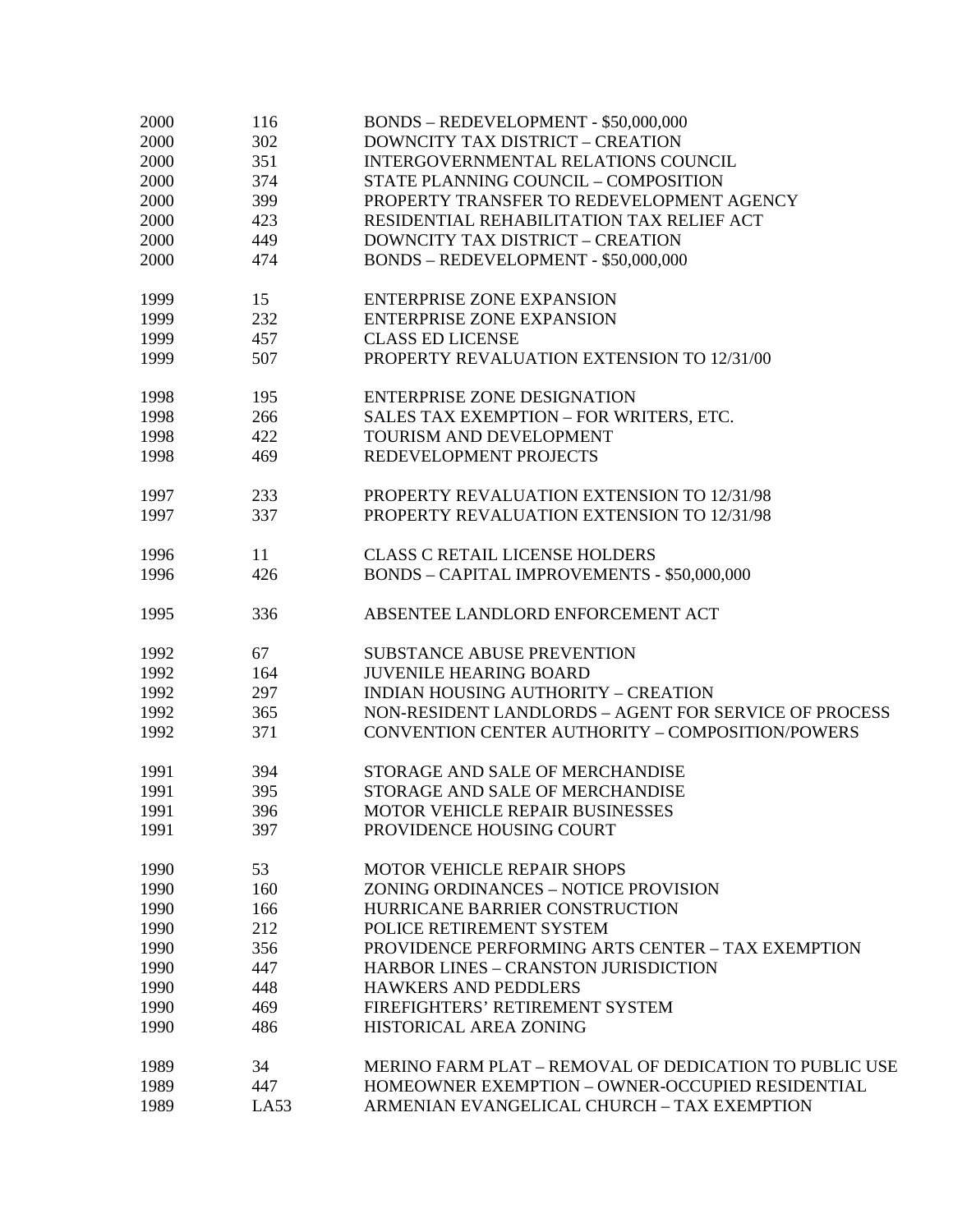| 1988 | 21   | PROPERTY TAX CLASSIFICATION / VARIOUS TAX EXEMPTIONS          |
|------|------|---------------------------------------------------------------|
| 1988 | 158  | <b>HOUSING COURT - AMENDMENTS</b>                             |
| 1988 | 403  | <b>POLICE - SEARCH WARRANTS</b>                               |
| 1988 | LA40 | ST. MARY'S FEAST SOCIETY - TAX EXEMPTION                      |
| 1987 | 447  | <b>HOUSING COURT - JURISDICTION</b>                           |
| 1987 | 484  | ADOLESCENT HEALTH SERVICES                                    |
| 1987 | LA54 | ST. MARY'S FEAST SOCIETY - TAX EXEMPTION                      |
| 1986 | 402  | PROVIDENCE CIVIC CENTER AUTHORITY-LIMITATION OF DAMAGES       |
| 1986 | 417  | <b>INSURANCE ON MULTI-UNIT DWELLINGS</b>                      |
| 1986 | 452  | PROVIDENCE OFF-STREET PUBLIC PARKING CORPORATION              |
| 1986 | 468  | PROVIDENCE PUBLIC BUILDINGS AUTHORITY - CREATION              |
| 1986 | 501  | PROPERTY TAX EXEMPTIONS - ANNUAL FILING                       |
| 1986 | 506  | <b>HOTEL TAX - IMPOSITION</b>                                 |
| 1986 | 547  | <b>PROVIDENCE HOUSING COURT - CREATION</b>                    |
| 1986 | 552  | <b>SEWER ASSESSMENTS</b>                                      |
| 1985 | 54   | PROVIDENCE WATER SUPPLY BOARD                                 |
| 1985 | 127  | <b>RESIDENCY REQUIREMENT - POLICE AND FIRE</b>                |
| 1985 | 191  | <b>BUREAU OF LICENSES - FINES</b>                             |
| 1985 | 218  | PROPERTY REVALUATION EXTENSION                                |
| 1985 | 233  | <b>MAYORAL DESIGNEES</b>                                      |
| 1985 | 306  | PROVIDENCE OFF-STREET PUBLIC PARKING CORPORATION              |
| 1985 | 364  | DECLARATION OF STATE HIGHWAYS                                 |
| 1985 | 468  | RETIREMENT OF CITY EMPLOYEES                                  |
| 1985 | 517  | <b>BONDS - RIVER RELOCATION PROJECT - \$3,900,000</b>         |
| 1984 | 227  | <b>RETIREMENT - BENEFITS PAYABLE</b>                          |
| 1984 | 252  | <b>WEIGHTS AND MEASURES - FEES</b>                            |
| 1984 | 336  | TAXATION OF ABANDONED PROPERTY                                |
| 1984 | 389  | RETIREMENT - CREDIT FOR STATE SERVICE                         |
| 1983 | 58   | PRIMARY ELECTIONS - RULES FOR DECLARATION OF CANDIDACY        |
| 1983 | 142  | RETIREMENT - MANDATORY AGE                                    |
| 1983 | 252  | AMOUNTS RECEIVED FROM WORKMEN'S COMPENSATION                  |
| 1983 | 305  | RETIREMENT OF CITY EMPLOYEES                                  |
| 1983 | 311  | PROVIDENCE HOUSING AUTHORITY – COMPOSITION OF BOARD           |
| 1983 | 312  | HISTORIC DISTRICT COMMISSION - COMPOSITION                    |
| 1983 | 327  | RETIREMENT OF CITY EMPLOYEES                                  |
| 1982 | 145  | ELDERLY TAX EXEMPTION - AMOUNT INCREASED                      |
| 1982 | 180  | <b>BOARD OF POLICEMEN'S RELIEF - PROVIDENCE MEMBER ADDED</b>  |
| 1982 | 264  | EMPLOYEES OF FIELDS POINT SEWAGE TREATMENT PLANT              |
| 1982 | 297  | TAX EXEMPTION - OFF-STREET PARKING STRUCTURES                 |
| 1982 | 339  | <b>BOARD OF POLICEMEN'S RELIEF - PROVIDENCE MEMBER ADDED</b>  |
| 1982 | 357  | SECURITY PERSONNEL FOR ELDERLY HOUSING                        |
| 1982 | 360  | DECLARATION BY LANDLORDS OF INSURANCE ON RENTAL UNITS         |
| 1982 | 399  | <b>LOCATION OF GAME ROOMS - PROXIMITY TO SCHOOLS/CHURCHES</b> |
| 1982 | 406  | <b>ELECTIONS - WARD COMMITTEES</b>                            |
| 1982 | 408  | <b>APPORTIONMENT - 15 WARDS</b>                               |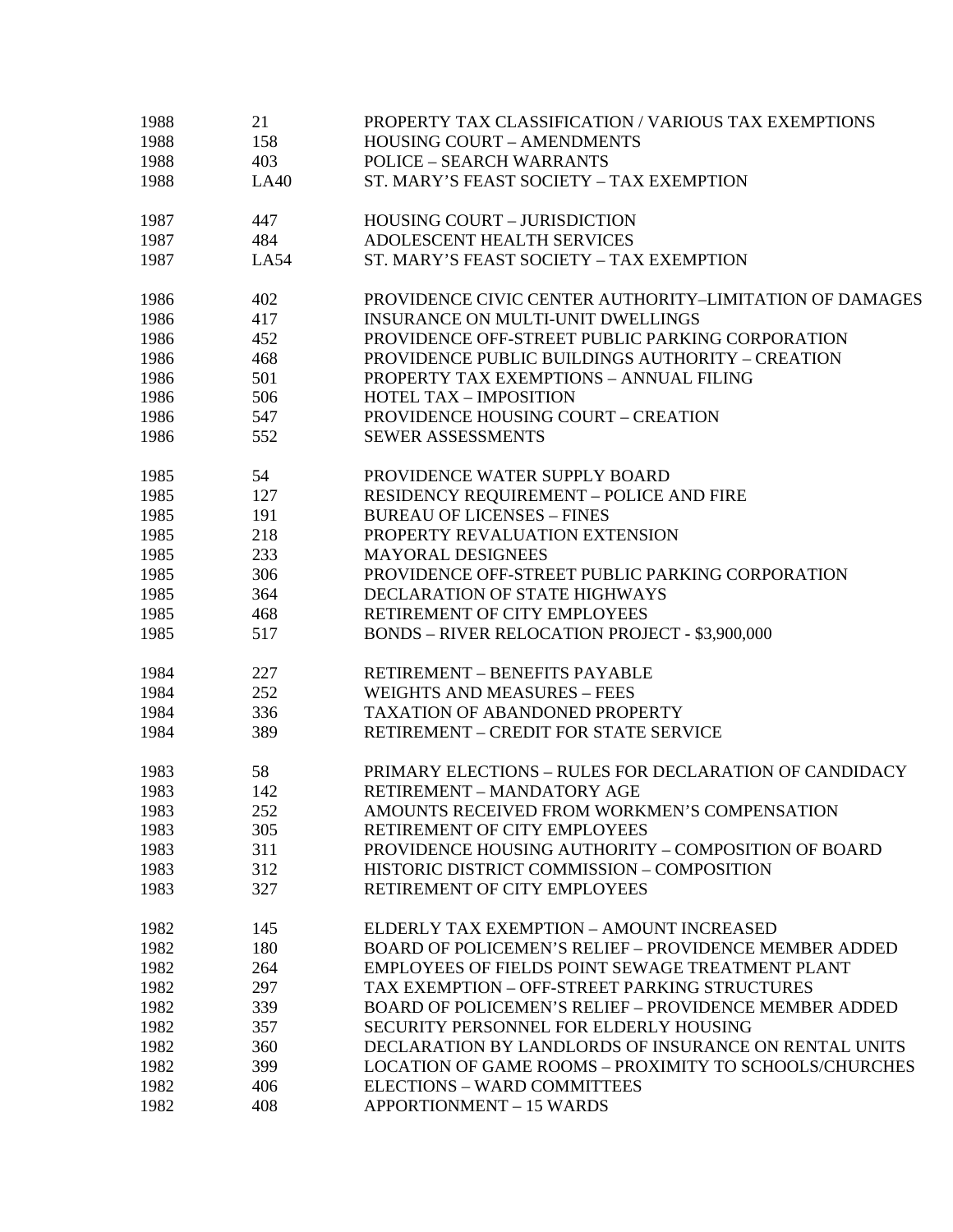| 1982 | 443            | ALCOHOLIC BEVERAGE LICENSES – PROXIMITY EXEMPTIONS        |
|------|----------------|-----------------------------------------------------------|
| 1982 | 449            | RETIREMENT SYSTEM - COST OF LIVING ADJUSTMENTS            |
| 1982 | 450            | RETIREMENT - PURCHASE OF CREDITABLE SERVICE (MILITARY)    |
| 1981 | 37             | CHARTER AMENDMENTS – VALIDATION / RATIFICATION            |
| 1981 | 206            | BORROWING IN ANTICIPATION OF TAXES                        |
| 1981 | 359            | RETIREMENT BOARD AUTHORIZED TO APPOINT LEGAL ADVISOR      |
| 1981 | 361            | <b>RETIREMENT BOARD – COMPOSITION CHANGE</b>              |
| 1980 | 3              | BONDS - DREDGING OF PORT OF PROVIDENCE - \$5,000,000      |
| 1980 | $\overline{4}$ | BONDS - FIELDS POINT SEWAGE TREATMENT PLANT - \$5,500,000 |
| 1980 | 84             | TAXATION ON ROOMS USED FOR TRANSIENT LODGING              |
| 1980 | 260            | TAX EXEMPTION FOR TOTALLY DISABLED PERSONS – ADOPTION     |
| 1980 | 277            | <b>WORKMEN'S COMPENSATION COVERAGE</b>                    |
| 1980 | 286            | ELECTIONS - LOCAL DISTRICT COMMITTEE ENDORSEMENTS         |
| 1980 | 349            | POLICE – SEARCH WARRANTS                                  |
| 1980 | 352            | CLASS L ANCIENT UNDERGROUND COMFORT STATION LICENSE       |
| 1980 | 353            | RETIREMENT PROVISIONS FOR EMPLOYEES OF THE CITY           |
| 1980 | 391            | BOUNDARY LINES OF CERTAIN HOUSE AND SENATE DISTRICTS      |
| 1980 | 409            | RETIREMENT- POLICE AND FIRE: COST OF LIVING ADJUSTMENTS   |
| 1980 | 410            | <b>RETIREMENT – MONTHLY PENSIONS OF CLASS B EMPLOYEES</b> |
| 1980 | 413            | BOUNDARY LINES OF CERTAIN HOUSE AND SENATE DISTRICTS      |
| 1980 | LA (pg. 99)    | OTHA BOONE ELKS LODGE NO. 931 - TAX EXEMPTION             |

## **RICHMOND**

| 2013 | 46  | CHARTER AMENDMENTS – VALIDATION / RATIFICATION |
|------|-----|------------------------------------------------|
| 2013 | 55  | CHARTER AMENDMENTS – VALIDATION / RATIFICATION |
| 2013 | 247 | ELDERLY / DISABLED EXEMPTIONS – VOTER APPROVAL |
| 2013 | 248 | ESTABLISHMENT OF MUNICIPAL COURT               |
| 2013 | 369 | ELDERLY / DISABLED EXEMPTIONS – VOTER APPROVAL |
| 2013 | 374 | ESTABLISHMENT OF MUNICIPAL COURT               |
| 2012 | 206 | ALTON VILLAGE WATER DISTRICT – CHARTER AMENDED |
| 2012 | 209 | RURAL PRESERVATION LAND TRUST – TRUSTEES       |
| 2012 | 235 | RURAL PRESERVATION LAND TRUST – TRUSTEES       |
| 2012 | 240 | ALTON VILLAGE WATER DISTRICT – CHARTER AMENDED |
| 2011 | 141 | <b>EXPANDED REGULATION OF DOGS</b>             |
| 2011 | 142 | <b>EXPANDED REGULATION OF DOGS</b>             |
| 2011 | 197 | LICENSING OF DOOR TO DOOR SALESPERSONS         |
| 2011 | 276 | LICENSING OF DOOR TO DOOR SALESPERSONS         |
| 2010 | 97  | ALTON VILLAGE WATER DISTRICT – CREATION        |
| 2010 | 111 | ALTON VILLAGE WATER DISTRICT – CREATION        |
| 2009 | 12  | CHARTER ADOPTION – VALIDATION / RATIFICATION   |
| 2009 | 49  | CHARTER ADOPTION – VALIDATION / RATIFICATION   |
| 2009 | 113 | OPENING OF POLLS – CHANGED TO 7 A.M.           |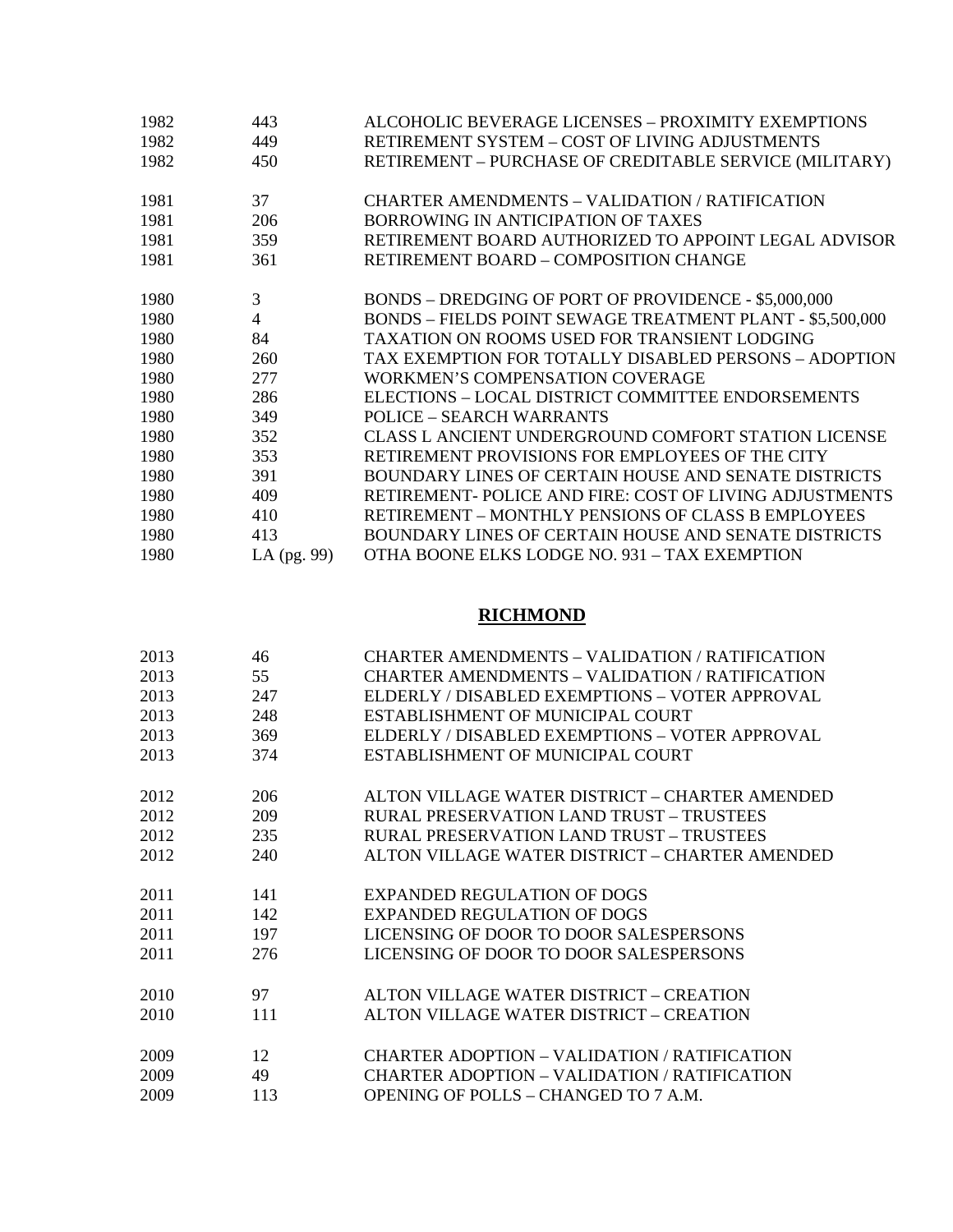| 2009<br>2009 | 154<br><b>LA88</b> | OPENING OF POLLS - CHANGED TO 7 A.M.<br>OAK RIDGE CONDOMINIUM WATER DISTRICT - CREATION |
|--------------|--------------------|-----------------------------------------------------------------------------------------|
| 2008         | 284                | NOISE ABATEMENT ORDINANCES                                                              |
| 2007         | 482                | <b>OPTIONAL RETIREMENT - POLICE OFFICERS</b>                                            |
| 2006         | 338                | <b>LOCATION OF FINANCIAL TOWN MEETING</b>                                               |
| 2006         | 412                | AUTHORIZATION TO EXCEED TAX LEVY CAP                                                    |
| 2005         | 112                | ELDERLY / DISABLED PERSONS TAX EXEMPTIONS - AMENDED                                     |
| 2004         | 175                | TOWN TREASURER - TOWN COUNCIL APPOINTMENT                                               |
| 2004         | 192                | TOWN TREASURER - TOWN COUNCIL APPOINTMENT                                               |
| 2004         | 560                | <b>SHANNOCK WATER DISTRICT - CREATION</b>                                               |
| 2003         | 242                | TREE STUMP DISPOSAL                                                                     |
| 2003         | 414                | TAX STABILIZATION ON QUALIFIED PROPERTY                                                 |
| 2002         | 79                 | PLANNING BOARD - COMPOSITION / ALTERNATES                                               |
| 2002         | 300                | <b>ENTERPRISE ZONE DESIGNATION</b>                                                      |
| 2002         | 359                | <b>ENTERPRISE ZONE DESIGNATION</b>                                                      |
| 2001         | 35                 | HOPE VALLEY / WYOMING FIRE DISTRICT - CHARTER AMENDMENT                                 |
| 2001         | 49                 | RICHMOND LAND TRUST ACT - AMENDMENTS                                                    |
| 2001         | 107                | HOPE VALLEY / WYOMING FIRE DISTRICT - CHARTER AMENDMENT                                 |
| 2000         | 438                | RICHMOND / CAROLINA FIRE DISTRICT - CHARTER AMENDMENT                                   |
| 1997         | 75                 | RURAL PRESERVATION LAND TRUST - ESTABLISHMENT                                           |
| 1997         | 90                 | RURAL PRESERVATION LAND TRUST - ESTABLISHMENT                                           |
| 1996         | 207                | TAX EXEMPTION FOR FARM PROPERTY                                                         |
| 1993         | 17                 | FINANCIAL TOWN MEETING DATE                                                             |
| 1993         | 51                 | <b>BOARD OF FINANCE - AUTHORIZATION</b>                                                 |
| 1993         | 133                | FINANCIAL TOWN MEETING DATE AND TIME                                                    |
| 1992         | 102                | ASSESSMENT / TAXATION OF NEW REAL ESTATE CONSTRUCTION                                   |
| 1992         | 494                | VALLEY LODGE ROAD DISTRICT - BORROWING POWER                                            |
| 1991         | 27                 | FINANCIAL TOWN MEETING DATE                                                             |
| 1991         | 82                 | APPOINTMENT OF TOWN TREASURER                                                           |
| 1991         | 83                 | ARREST WARRANTS - POLICE EXEMPT FROM SURETY                                             |
| 1991         | 376                | ARREST WARRANTS - POLICE EXEMPT FROM SURETY                                             |
| 1990         | 17                 | <b>BUDGET COMMITTEE - ESTABLISHMENT</b>                                                 |
| 1990         | 51                 | <b>BOARD OF FINANCE - ESTABLISHMENT</b>                                                 |
| 1990         | 52                 | <b>BUDGET COMMITTEE - ESTABLISHMENT</b>                                                 |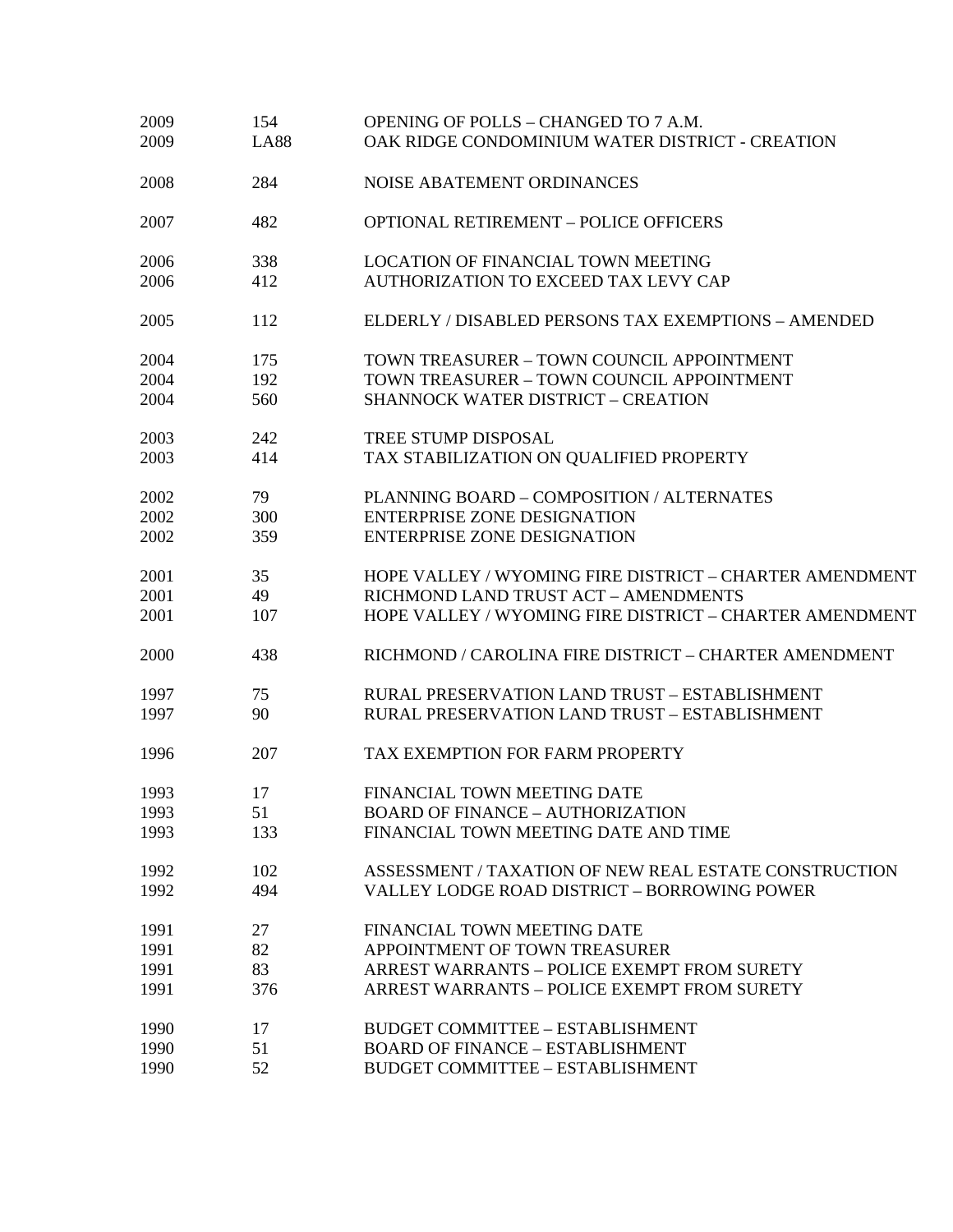| 1989 | 230         | <b>ELECTIONS - OPENING OF POLLS</b>                     |
|------|-------------|---------------------------------------------------------|
| 1989 | 446         | ZONING ORDINANCES - AMENDMENTS                          |
| 1989 | 532         | <b>ELECTIONS - OPENING OF POLLS</b>                     |
| 1988 | 18          | ZONING ORDINANCE AMENDMENT - NOTICE PROVISION           |
| 1988 | 35          | RICHMOND / CAROLINA FIRE DISTRICT - CHARTER AMENDMENT   |
| 1988 | 51          | <b>ELECTIONS - OPENING OF POLLS</b>                     |
| 1988 | 485         | ACCEPTANCE OF ROADS BY THE TOWN                         |
| 1987 | 41          | HOPE VALLEY / WYOMING FIRE DISTRICT - CHARTER AMENDMENT |
| 1987 | 157         | DOG ORDINANCE VIOLATIONS                                |
| 1987 | 304         | DOG ORDINANCE VIOLATIONS                                |
| 1986 | 28          | RICHMOND / CAROLINA FIRE DISTRICT - CREATION            |
| 1986 | 124         | <b>ACCESS INTO HIGHWAY SYSTEM</b>                       |
| 1985 | 38          | <b>ELECTIONS - OPENING OF POLLS</b>                     |
| 1984 | 86          | TAX EXEMPTIONS FOR ELDERLY/TOTALLY DISABLED - AMENDED   |
| 1984 | 363         | INCENTIVE PROGRAM FOR HISTORIC PRESERVATION             |
| 1984 | <b>LA38</b> | HOPE VALLEY / WYOMING FIRE DISTRICT - CHARTER AMENDMENT |
| 1983 | 171         | ZONING BOARD OF REVIEW - SECOND ALTERNATE MEMBER        |
| 1982 | 93          | ELDERLY TAX EXEMPTION - ADOPTION                        |
| 1982 | 171         | HOPE VALLEY / WYOMING FIRE DISTRICT - CREATION          |
| 1982 | 211         | TAX PAYMENT DEFERMENT FOR ELDERLY / DISABLED            |
| 1981 | 366         | VOTE FOR APPROPRIATION MADE PRIMA FACIE THAT PERMITTED  |
| 1980 | 118         | HOPE VALLEY / WYOMING FIRE DISTRICT - CREATION          |
| 1980 | 235         | WOOD RIVER HEALTH SERVICES - HOLD/CONVEY PROPERTY       |
|      |             | <b>SCITUATE</b>                                         |
| 2008 | 268         | ANNUAL DOG LICENSE FEES                                 |
| 2008 | 280         | BONDS - SCHOOL IMPROVEMENTS - \$4,000,000               |
| 2008 | 358         | ANNUAL DOG LICENSE FEES                                 |
| 2008 | 460         | BONDS - SCHOOL IMPROVEMENTS - \$4,000,000               |
| 2007 | 155         | BONDS - SCHOOL CONSTRUCTION - \$9,200,000               |
| 2007 | 452         | BONDS - SCHOOL CONSTRUCTION - \$9,200,000               |
| 2006 | 15          | PROHIBITION ON ISSUANCE OF CLASS C LICENSES             |
| 2006 | 150         | BONDS - MIDDLE/HIGH SCHOOL CONSTRUCTION - \$5,000,000   |
| 2005 | 195         | ALTERNATE DEICING MIXTURE FOR RESERVOIR                 |
| 2005 | 200         | ALTERNATE DEICING MIXTURE FOR RESERVOIR                 |
| 2004 | 11          | TAX CLASSIFICATION - COMPLETION OF UPDATE               |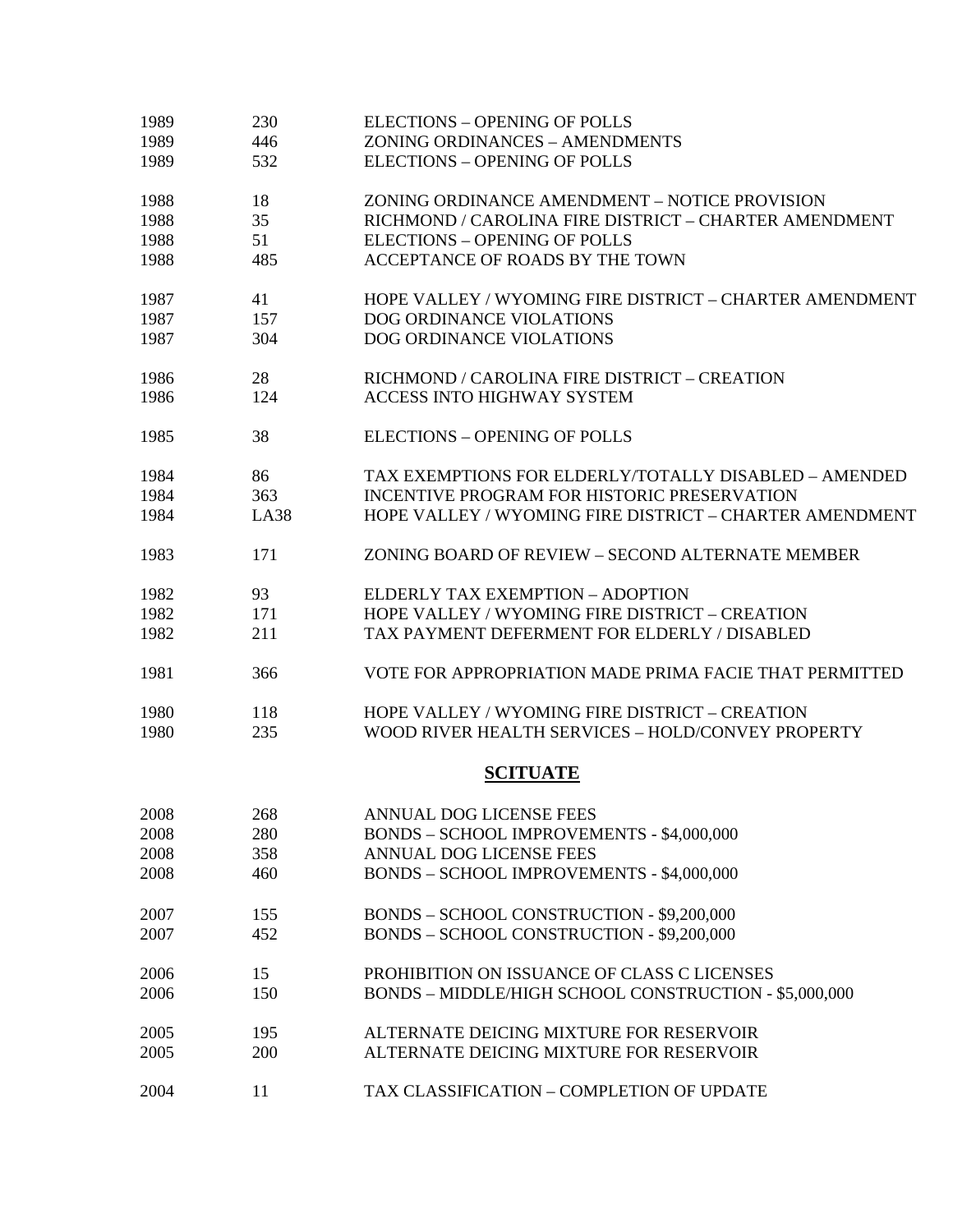| 2003 | 24             | TAX LEVY AUTHORIZATION                                |
|------|----------------|-------------------------------------------------------|
| 2003 | 206            | <b>CHOPMIST WATER DISTRICT - CREATION</b>             |
| 2003 | 222            | ZONING BOARD OF REVIEW - COMPOSITION / ALTERNATES     |
| 2003 | 279            | ZONING BOARD OF REVIEW - COMPOSITION / ALTERNATES     |
| 2003 | 290            | <b>CHOPMIST WATER DISTRICT - CREATION</b>             |
| 2003 | 413            | <b>JUVENILE HEARING BOARD - CREATION</b>              |
| 2003 | 441            | <b>JUVENILE HEARING BOARD - CREATION</b>              |
|      |                |                                                       |
| 2002 | 68             | <b>CHOPMIST WATER DISTRICT - CREATION</b>             |
| 2002 | 215            | MEDICAL SAVINGS ACCOUNT - TAX MODIFICATION            |
|      |                |                                                       |
| 2001 | 64             | NORTH SCITUATE WATER DISTRICT - INCORPORATION ACT     |
| 2001 | 305            | NORTH SCITUATE WATER DISTRICT - INCORPORATION ACT     |
|      |                |                                                       |
| 2000 | 8              | ASSESSMENT / TAXATION OF NEW REAL ESTATE CONSTRUCTION |
| 2000 | 41             | MOTOR VEHICLE EXCISE TAX CERTIFICATES                 |
| 2000 | 45             | ASSESSMENT / TAXATION OF NEW REAL ESTATE CONSTRUCTION |
| 2000 | 301            | MOTOR VEHICLE EXCISE TAX CERTIFICATES                 |
|      |                |                                                       |
| 1998 | $\overline{4}$ | BONDS - CLAYVILLE ELEMENTARY SCHOOL - \$2,535,000     |
| 1998 | 172            | TOWN COUNCIL - AUTHORITY TO EMPLOY                    |
| 1998 | 221            | BONDS - CLAYVILLE ELEMENTARY SCHOOL - \$2,535,000     |
| 1998 | 247            | TAX LIEN CERTIFICATE - FROM \$6 TO \$12               |
| 1998 | 251            | EMPLOYMENT OF CERTAIN PUBLIC OFFICIALS                |
|      |                |                                                       |
| 1995 | LA20           | SCITUATE PRESERVATION SOCIETY, INC. - TAX EXEMPTION   |
| 1993 | 20             | <b>BONDS - SCHOOLS - \$6,200,000</b>                  |
| 1993 | 21             | <b>BONDS - SCHOOLS - \$4,800,000</b>                  |
| 1993 | 33             | TOWN CONTRACTS - EXEMPTION FOR SCHOOL BUS OWNERS      |
|      |                |                                                       |
| 1992 | 154            | <b>ELDERLY TAX FREEZE</b>                             |
|      |                |                                                       |
| 1990 | 109            | REGULATION OF ALARM SYSTEMS                           |
| 1990 | 121            | SCITUATE LAND TRUST - ESTABLISHMENT                   |
| 1990 | 444            | <b>SCHOOL COMMITTEE MEMBERS - TERMS</b>               |
| 1989 | $\overline{7}$ | $BONDS - SCHOOLS - $2,250,000$                        |
| 1989 | 298            | <b>EMINENT DOMAIN PROCEEDINGS</b>                     |
|      |                |                                                       |
| 1988 | 56             | ZONING ORDINANCE AMENDMENT – NOTICE PROVISION         |
|      |                |                                                       |
| 1987 | 404            | ZONING ORDINANCE AMENDMENT - NOTICE PROVISION         |
| 1986 | 220            | ZONING BOARD OF REVIEW - AUXILIARY MEMBER             |
| 1986 | 460            | ZONING BOARD OF REVIEW - AUXILIARY MEMBER             |
|      |                |                                                       |
| 1985 | 133            | <b>DOG ORDINANCES</b>                                 |
| 1985 | 210            | <b>DOG ORDINANCES</b>                                 |
|      |                |                                                       |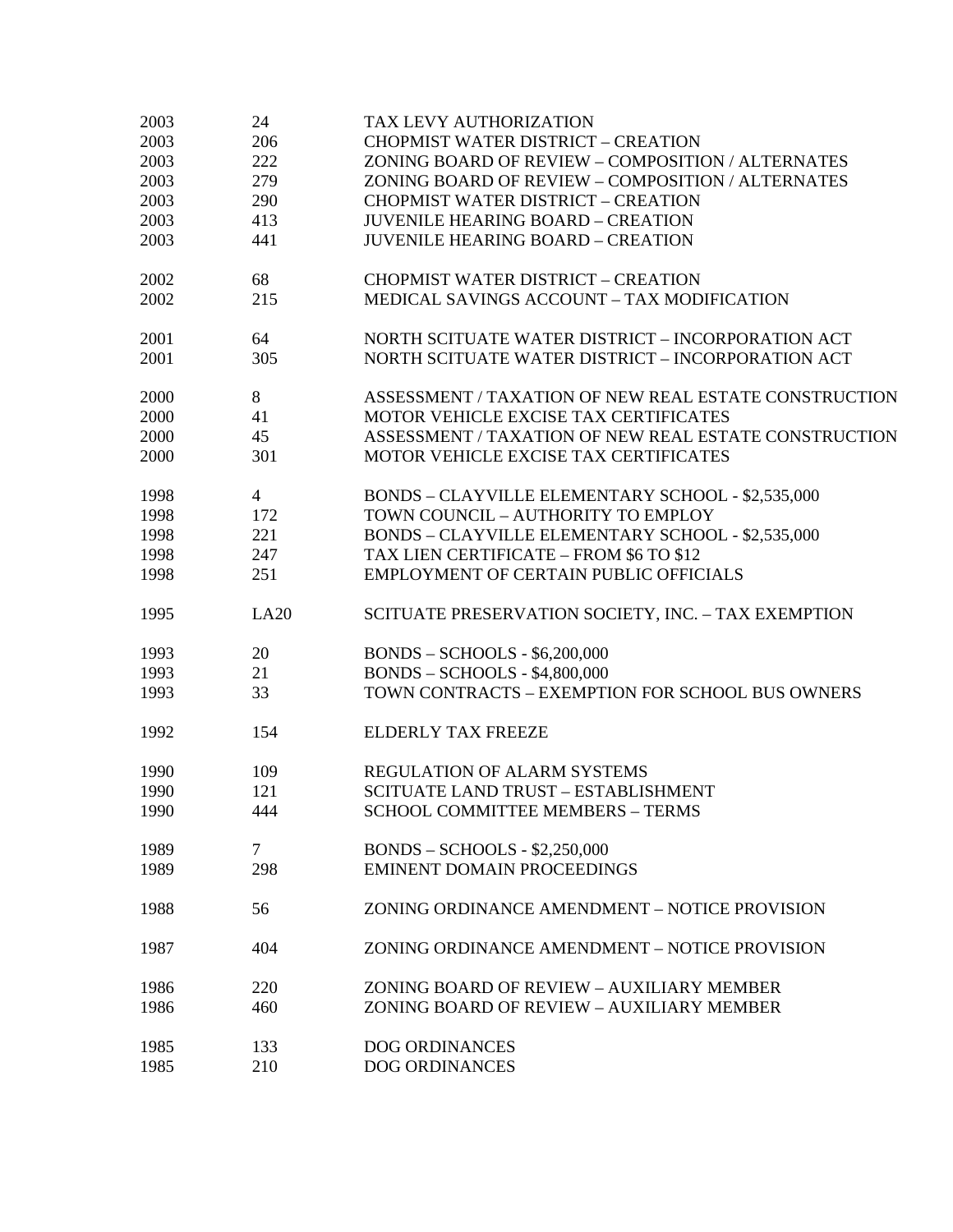| 1983 | 87            | BONDS - SENIOR HIGH SCHOOL ADDITION - \$1,600,000      |
|------|---------------|--------------------------------------------------------|
| 1983 | 89            | RENAMING THE PONAGANSETT GROVE                         |
| 1983 | LA $(pg. 42)$ | NORTH SCITUATE PUBLIC LIBRARY - INCREASED HOLDINGS     |
| 1983 | LA (pg. 46)   | NORTH SCITUATE PUBLIC LIBRARY - INCREASED HOLDINGS     |
| 1982 | 12            | FREEZE OF TAX RATE AND VALUATION FOR ELDERLY - AMENDED |
| 1982 | 21            | HARRIS LIGHTING DISTRICT - CHARTER AMENDMENT           |
| 1982 | 90            | BONDS - HIGH SCHOOL ADDITION - \$1,600,000             |
| 1982 | 315           | BONDS - HIGH SCHOOL ADDITION - \$1,600,000             |
| 1980 | 377           | TOWN CLERK - TENURE IN OFFICE                          |
|      |               | <b>SMITHFIELD</b>                                      |
| 2013 | 192           | BRYANT UNIVERSITY - TOWN REIMBURSEMENT FOR SERVICES    |
| 2013 | 240           | BRYANT UNIVERSITY - TOWN REIMBURSEMENT FOR SERVICES    |
| 2013 | 514           | <b>CLASS B/C LICENSE HOLDER - PROXIMITY EXEMPTION</b>  |
| 2012 | 55            | LIQUOR LICENSE RENEWAL - PROXIMITY EXEMPTION           |
| 2012 | 56            | LIQUOR LICENSE RENEWAL - PROXIMITY EXEMPTION           |
| 2012 | 223           | PROPERTY TAX EXEMPTION - SPECIAL OLYMPICS R.I., INC.   |
| 2012 | 225           | PROPERTY TAX EXEMPTION - SPECIAL OLYMPICS R.I., INC.   |
| 2012 | 261           | <b>LAND TRUST - ALTERNATE TRUSTEES APPOINTED</b>       |
| 2011 | LA134         | <b>GREENVILLE WATER DISTRICT - CHARTER AMENDMENTS</b>  |
| 2011 | LA135         | <b>GREENVILLE WATER DISTRICT - CHARTER AMENDMENTS</b>  |
| 2010 | 94            | <b>BUSINESS REGISTRATION FEE - ESTABLISHMENT</b>       |
| 2010 | 115           | <b>BUSINESS REGISTRATION FEE - ESTABLISHMENT</b>       |
| 2010 | 262           | BONDS - CONSTRUCTION OF WIND TURBINE - \$5,700,000     |
| 2010 | 290           | BONDS - CONSTRUCTION OF WIND TURBINE - \$5,700,000     |
| 2010 | LA105         | <b>CHARTER AMENDMENTS - VALIDATION / RATIFICATION</b>  |
| 2010 | LA107         | <b>CHARTER AMENDMENTS - VALIDATION / RATIFICATION</b>  |
| 2009 | 363           | BONDS - LAND ACQUISITION - \$1,000,000                 |
| 2009 | 364           | <b>BONDS - LAND ACQUISITION - \$1,000,000</b>          |
| 2008 | 37            | PROPERTY TAX EXEMPTION - GRODEN CENTER, INC.           |
| 2008 | 48            | PROPERTY TAX EXEMPTION - GRODEN CENTER, INC.           |
| 2008 | 276           | BONDS - LIBRARY CONSTRUCTION - \$13,500,000            |
| 2008 | 367           | CLASSES B, C, I LIQUOR LICENSES - PROXIMITY EXEMPTION  |
| 2008 | 453           | MUNICIPAL COURT - ESTABLISHMENT                        |
| 2008 | 478           | BONDS - LIBRARY CONSTRUCTION - \$13,500,000            |
| 2006 | 30            | BONDS - LAND ACQUISITION - \$1,000,000                 |
| 2006 | 122           | BONDS - ROAD REPAIR/RECONSTRUCTION - \$5,000,000       |
| 2006 | 282           | <b>BONDS - LAND ACQUISITION - \$1,000,000</b>          |
| 2006 | 300           | FIREFIGHTERS - MEMBERSHIP IN M.E.R.S.                  |
| 2006 | 420           | BONDS - SCHOOL CONSTRUCTION - \$35,205,000             |
| 2006 | 484           | BONDS - SCHOOL CONSTRUCTION - \$35,205,000             |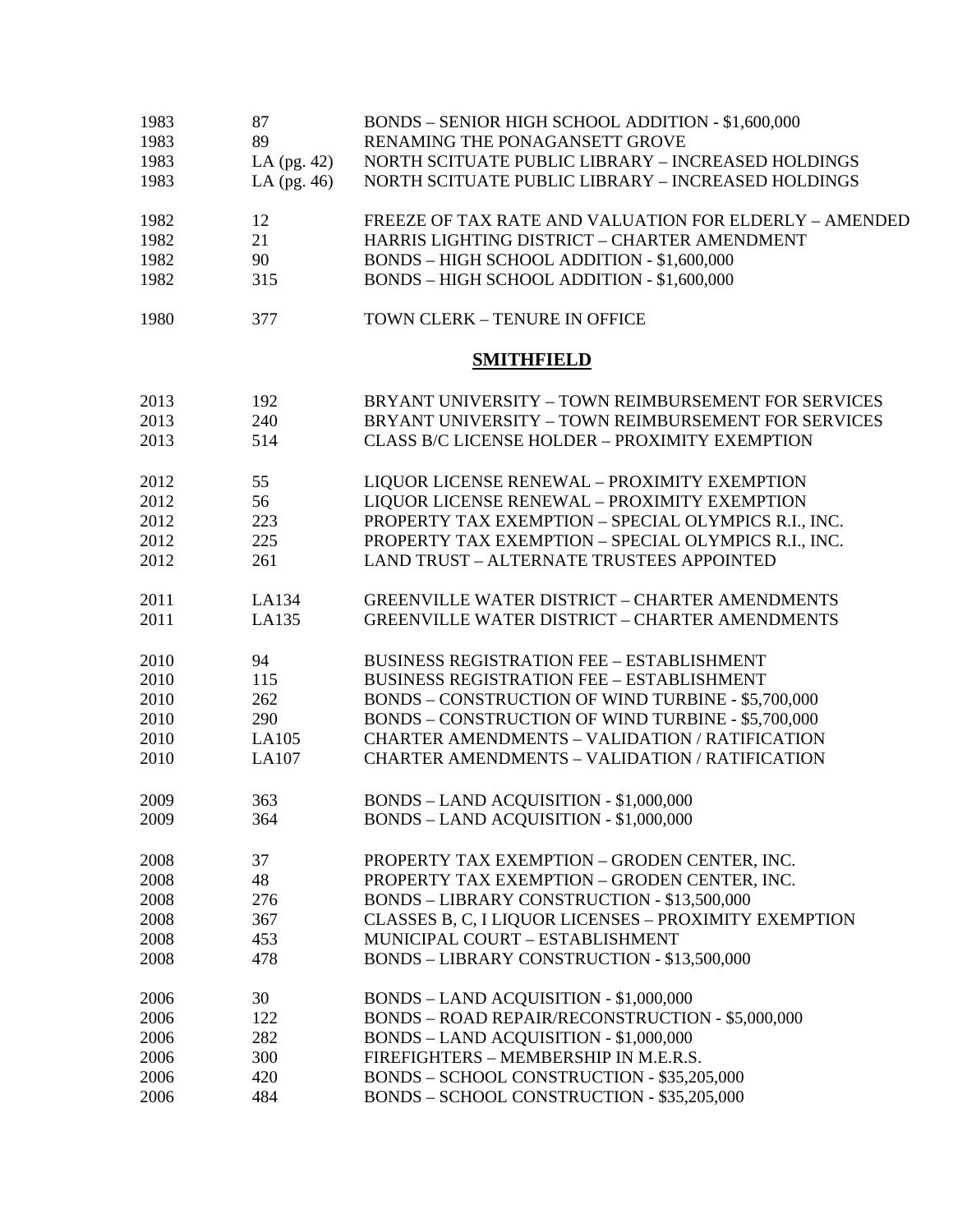| 2004 | 421            | BONDS - LAND ACQUISITION/LIBRARY - \$20,850,000        |
|------|----------------|--------------------------------------------------------|
| 2004 | 513            | POLICE OFFICERS - MEMBERS STATE RETIREMENT SYSTEM      |
| 2004 | 521            | BONDS - LAND ACQUISITION/LIBRARY - \$20,850,000        |
| 2004 | 569            | POLICE OFFICERS - MEMBERS STATE RETIREMENT SYSTEM      |
| 2003 | 266            | TOTALLY DISABLED PERSONS - PROPERTY TAX CREDITS        |
| 2003 | 288            | TOTALLY DISABLED PERSONS - PROPERTY TAX CREDITS        |
| 2002 | 3              | <b>BONDS - CAPITAL PROJECTS - \$8,600,000</b>          |
| 2002 | 8              | <b>BONDS - CAPITAL PROJECTS - \$8,600,000</b>          |
| 2001 | 11             | <b>CHARTER AMENDMENTS - VALIDATION / RATIFICATION</b>  |
| 2001 | 13             | SMITHFIELD LAND TRUST REESTABLISHED                    |
| 2001 | 50             | <b>CHARTER AMENDMENTS - VALIDATION / RATIFICATION</b>  |
| 2001 | 51             | SMITHFIELD LAND TRUST REESTABLISHED                    |
| 2001 | 97             | <b>GREENVILLE WATER DISTRICT - TAX EXEMPTION</b>       |
| 2001 | 362            | <b>GREENVILLE WATER DISTRICT - TAX EXEMPTION</b>       |
| 2000 | 62             | SMITHFIELD LAND TRUST - AMENDMENTS                     |
| 2000 | 122            | <b>COLA PLAN C RETIREMENT BENEFITS</b>                 |
| 2000 | 216            | SMITHFIELD LAND TRUST - AMENDMENTS                     |
| 1999 | 113            | TAX LIEN CERTIFICATE - FROM \$6 TO \$12                |
| 1999 | 165            | SMITHFIELD LAND TRUST - ESTABLISHMENT                  |
| 1999 | 174            | SMITHFIELD LAND TRUST - ESTABLISHMENT                  |
| 1999 | 312            | MOTOR VEHICLE EXCISE TAX CERTIFICATE                   |
| 1999 | 353            | POLICE OFFICERS - MUNICIPAL RETIREMENT                 |
| 1999 | 409            | TAX LIEN CERTIFICATE - FROM \$6 TO \$12                |
| 1998 | 136            | ASSESSMENT / TAXATION OF NEW REAL ESTATE CONSTRUCTION  |
| 1997 | 12             | REGIONAL JUVENILE HEARING BOARD WITH JOHNSTON          |
| 1997 | 54             | REGIONAL JUVENILE HEARING BOARD WITH JOHNSTON          |
| 1996 | 1              | <b>SUBDIVISION REVIEW ORDINANCES</b>                   |
| 1996 | $\overline{3}$ | SUBDIVISION REVIEW ORDINANCES                          |
| 1996 | 12             | BONDS - SCHOOL ADDITIONS - \$6,900,000                 |
| 1996 | 87             | PROPERTY TRANSFER - PUBLIC GOLF COURSE                 |
| 1996 | 97             | BONDS - SCHOOL ADDITIONS - \$6,900,000                 |
| 1996 | LA22           | <b>GREENVIILLE WATER DISTRICT - CHARTER AMENDMENT</b>  |
| 1995 | 254            | PROPERTY TAX CLASSIFICATION - AMENDMENTS               |
| 1994 | 72             | PROPERTY TAX CLASSIFICATION - ADOPTION                 |
| 1994 | 94             | PROPERTY TAX CLASSIFICATION - ADOPTION                 |
| 1994 | 130            | <b>BONDS - SEWER LINES - \$6,000,000</b>               |
| 1994 | 320            | VETERANS' / GOLD STAR PARENTS' EXEMPTIONS - AMENDED    |
| 1993 | 31             | HOME RULE CHARTER ADOPTION - VALIDATION / RATIFICATION |
| 1993 | 39             | HOME RULE CHARTER ADOPTION - VALIDATION / RATIFICATION |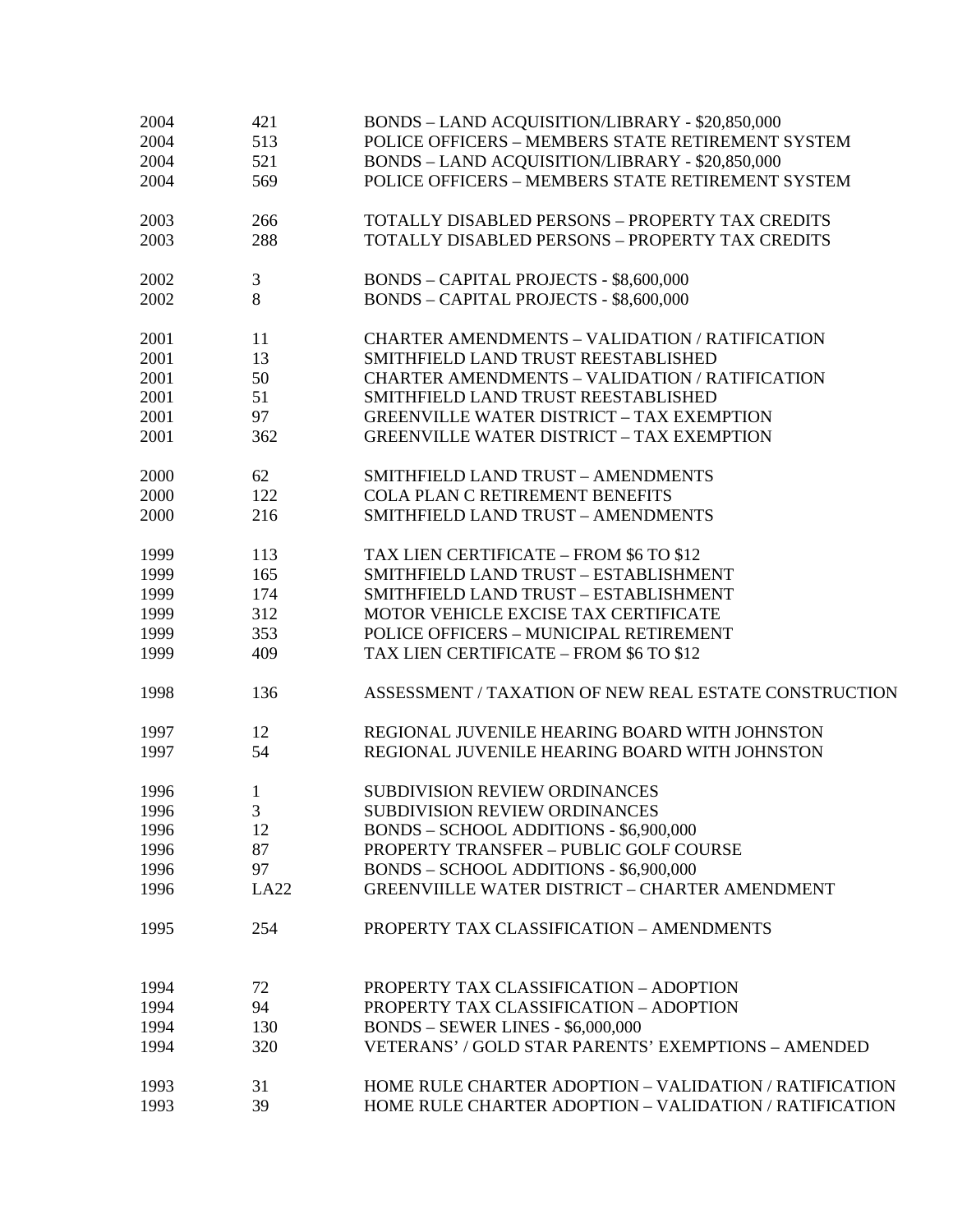| 1993 | 267 | BONDS - SCHOOLS - \$13,595,000                           |
|------|-----|----------------------------------------------------------|
| 1993 | 341 | <b>BONDS - SCHOOLS - \$13,595,000</b>                    |
| 1993 | 451 | <b>GREENVILLE WATER DISTRICT - LIENS</b>                 |
| 1992 | 19  | BONDS - LAND ACQUISITION - \$1,400,000                   |
| 1992 | 117 | LOWER SPRAGUE RESERVOIR - REPAIRS / IMPROVEMENTS         |
| 1991 | 282 | NARRAGANSETT BAY MANAGEMENT DISTRICT                     |
| 1991 | 388 | WASTEWATER PRETREATMENT PROGRAM                          |
| 1990 | 62  | TOWN ADMINISTRATOR POSITION ESTABLISHED                  |
| 1990 | 292 | REGULATION OF MINI-BIKES AND MOTORCYCLES                 |
| 1990 | 443 | <b>GREENVILLE WATER DISTRICT - LIENS FOR CHARGES</b>     |
| 1990 | 510 | <b>ZONING ORDINANCES</b>                                 |
| 1989 | 31  | <b>BONDS - SENIOR CENTER - \$500,000</b>                 |
| 1989 | 32  | BONDS - WATER SYSTEM - \$5,000,000                       |
| 1989 | 325 | BONDS - WATER SYSTEM - \$5,000,000                       |
| 1989 | 452 | <b>HAWKERS AND PEDDLERS</b>                              |
| 1988 | 31  | <b>BONDS - WATER FACILITIES - \$2,000,000</b>            |
| 1988 | 321 | BONDS - SEWAGE WORKS - \$9,000,000                       |
| 1988 | 457 | <b>FALSE FIRE ALARMS - FEES</b>                          |
| 1988 | 465 | BONDS - SEWAGE WORKS - \$9,000,000                       |
| 1988 | 493 | REGULATION OF EARTH REMOVAL                              |
| 1988 | 630 | ELECTIONS - APPOINTMENT OF MODERATORS AND CLERKS         |
| 1987 | 10  | ZONING ORDINANCE AMENDMENT - NOTICE PROVISION            |
| 1987 | 16  | <b>ANIMAL ORDINANCE</b>                                  |
| 1987 | 24  | BONDS - SCHOOL REPAIRS - \$1,500,000                     |
| 1987 | 25  | <b>BONDS - LIBRARY - \$750,000</b>                       |
| 1987 | 26  | BONDS - DRAINAGE, WATER AND SEWER - \$900,000            |
| 1987 | 27  | <b>BONDS - TOWN HALL - \$1,100,000</b>                   |
| 1987 | 39  | <b>BASIN FEES</b>                                        |
| 1987 | 40  | <b>ANIMAL ORDINANCE</b>                                  |
| 1987 | 482 | <b>BOARDS AND COMMISSIONS - TERMS</b>                    |
| 1987 | 586 | MUNICIPAL COURT - ESTABLISHMENT                          |
| 1986 | 72  | REGULATION OF THE STORAGE OF TIRES                       |
| 1986 | 117 | SECURITY PERSONNEL FOR ELDERLY HOUSING                   |
| 1986 | 118 | REGULATION OF THE STORAGE OF TIRES                       |
| 1986 | 119 | LEASING OF REAL ESTATE TO EAST SMITHFIELD PUBLIC LIBRARY |
| 1986 | 131 | FEES FOR FIRE SAFETY INSPECTION PERMITS                  |
| 1986 | 297 | <b>NOISE RESTRICTIONS - TRUCKS / AMPLIFIERS</b>          |
| 1986 | 355 | NOISE RESTRICTIONS - TRUCKS / AMPLIFIERS                 |
| 1986 | 517 | SALE OF CERTAIN LAND TO PROVIDENCE WATER SUPPLY BOARD    |
| 1986 | 519 | BONDS - SEWERAGE SYSTEM - \$1,000,000                    |
| 1985 | 18  | FINANCIAL TOWN MEETING                                   |
| 1985 | 45  | <b>BUDGET COMMITTEE</b>                                  |
| 1985 | 172 | PARKING VIOLATIONS                                       |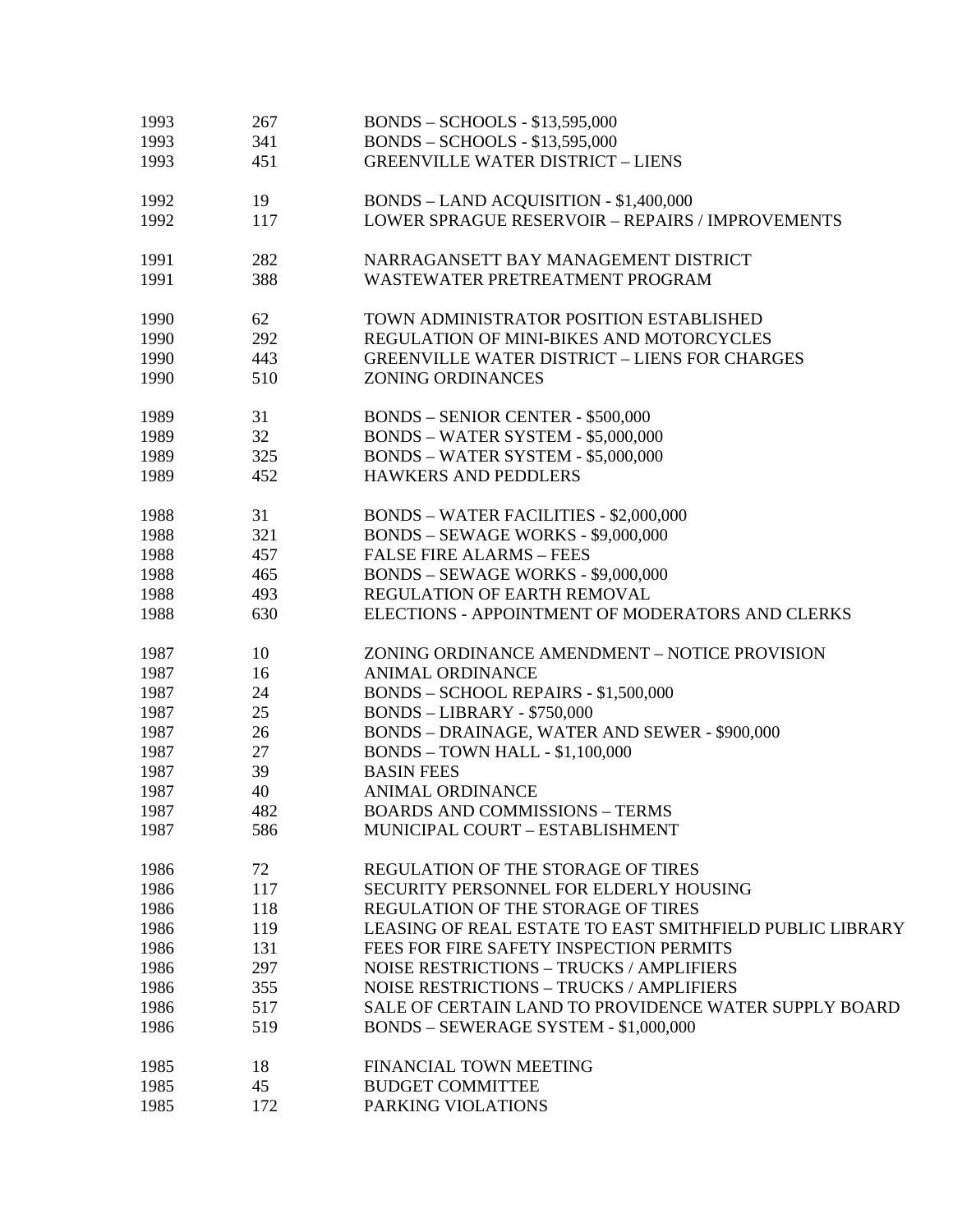| 1985         | 173            | EAST SMITHFIELD PUBLIC LIBRARY                                                                         |
|--------------|----------------|--------------------------------------------------------------------------------------------------------|
| 1985         | 315            | <b>LAND DEDICATION</b>                                                                                 |
| 1985         | 318            | MINIMUM LANDSCAPING REQUIREMENTS                                                                       |
| 1984         | $8\,$          | TIME OF FINANCIAL TOWN MEETING                                                                         |
| 1984         | 9              | FINANCIAL TOWN MEETING - BUDGET PROCEDURES                                                             |
| 1984         | 315            | VETERANS'/GOLD STAR PARENT'S EXEMPTIONS - AMENDMENTS                                                   |
| 1984         | 358            | VETERANS'/GOLD STAR PARENTS' EXEMPTIONS - AMENDMENTS                                                   |
| 1984         | 386            | PAYMENT OF FEES IN-LIEU OF LAND DEDICATED FOR RECREATION                                               |
| 1983         | 94             | DOG ORDINANCE - INCREASED PENALTIES FOR VIOLATIONS                                                     |
| 1982         | 34             | <b>BONDS - PUBLIC WORKS EQUIPMENT - \$250,000</b>                                                      |
| 1982         | 35             | FREEZE OF TAX RATE FOR THE ELDERLY - ADOPTION                                                          |
| 1982         | 36             | SEWER BOARD OF REVIEW - ESTABLISHMENT                                                                  |
| 1982         | 119            | LICENSING AND REGULATION OF PINBALL ARCADES, ETC.                                                      |
| 1982         | 272            | SMITH HILL CENTER - TAX EXEMPTION                                                                      |
| 1982         | LA $(pg. 129)$ | <b>GREENVILLE WATER DISTRICT - CHARTER AMENDMENT</b>                                                   |
| 1981         | 25             | <b>BONDS - FIRE EQUIPMENT - \$300,000</b>                                                              |
| 1981         | 205            | CREATION OF ADMINISTRATOR / COUNCIL FORM OF GOVERNMENT                                                 |
| 1981         | 405            | <b>GREENVILLE WATER DISTRICT - BONDS - \$1,400,000</b>                                                 |
|              |                |                                                                                                        |
| 1980         | 259            | SMITHFIELD SEWER AUTHORITY - M.E.R.S.                                                                  |
| 1980         | 367            | SMITHFIELD SEWER AUTHORITY - M.E.R.S.                                                                  |
|              |                | <b>SOUTH KINGSTOWN</b>                                                                                 |
|              |                |                                                                                                        |
| 2012         | R310           | <b>CRMC PLAN - MATUNUCK BEACH PROTECTION</b>                                                           |
| 2011         | 34             | KINGSTON WATER DISTRICT - CHARTER AMENDMENTS                                                           |
| 2011         | 47             | KINGSTON WATER DISTRICT - CHARTER AMENDMENTS                                                           |
| 2010         | 199            | <b>VETERANS' EXEMPTION - EVIDENCE DEADLINE</b>                                                         |
| 2010         | 241            | <b>VETERANS' EXEMPTION - EVIDENCE DEADLINE</b>                                                         |
|              | 26             | UNION FIRE DISTRICT - CHARTER AMENDMENTS                                                               |
| 2009         | 39             | UNION FIRE DISTRICT - CHARTER AMENDMENTS                                                               |
| 2009         | 251            |                                                                                                        |
| 2009<br>2009 | 252            | BONDS - SCHOOLS / SCHOOL FACILITIES - \$2,200,000<br>BONDS - SCHOOLS / SCHOOL FACILITIES - \$2,200,000 |
|              | 38             | KINGSTON WATER DISTRICT - BONDING AUTHORITY                                                            |
| 2008         | 49             | KINGSTON WATER DISTRICT - BONDING AUTHORITY                                                            |
| 2008         | 81             | ASSESSMENT / TAXATION OF NEW REAL ESTATE CONSTRUCTION                                                  |
| 2008<br>2008 | 212            | ASSESSMENT / TAXATION OF NEW REAL ESTATE CONSTRUCTION                                                  |
| 2007         | 9              | <b>CHARTER AMENDMENTS - VALIDATION / RATIFICATION</b>                                                  |
| 2007         | 15             | <b>CHARTER AMENDMENTS - VALIDATION / RATIFICATION</b>                                                  |
| 2007         | 166            | ROUTE 108 - FIREFIGHTERS MEMORIAL SQUARE                                                               |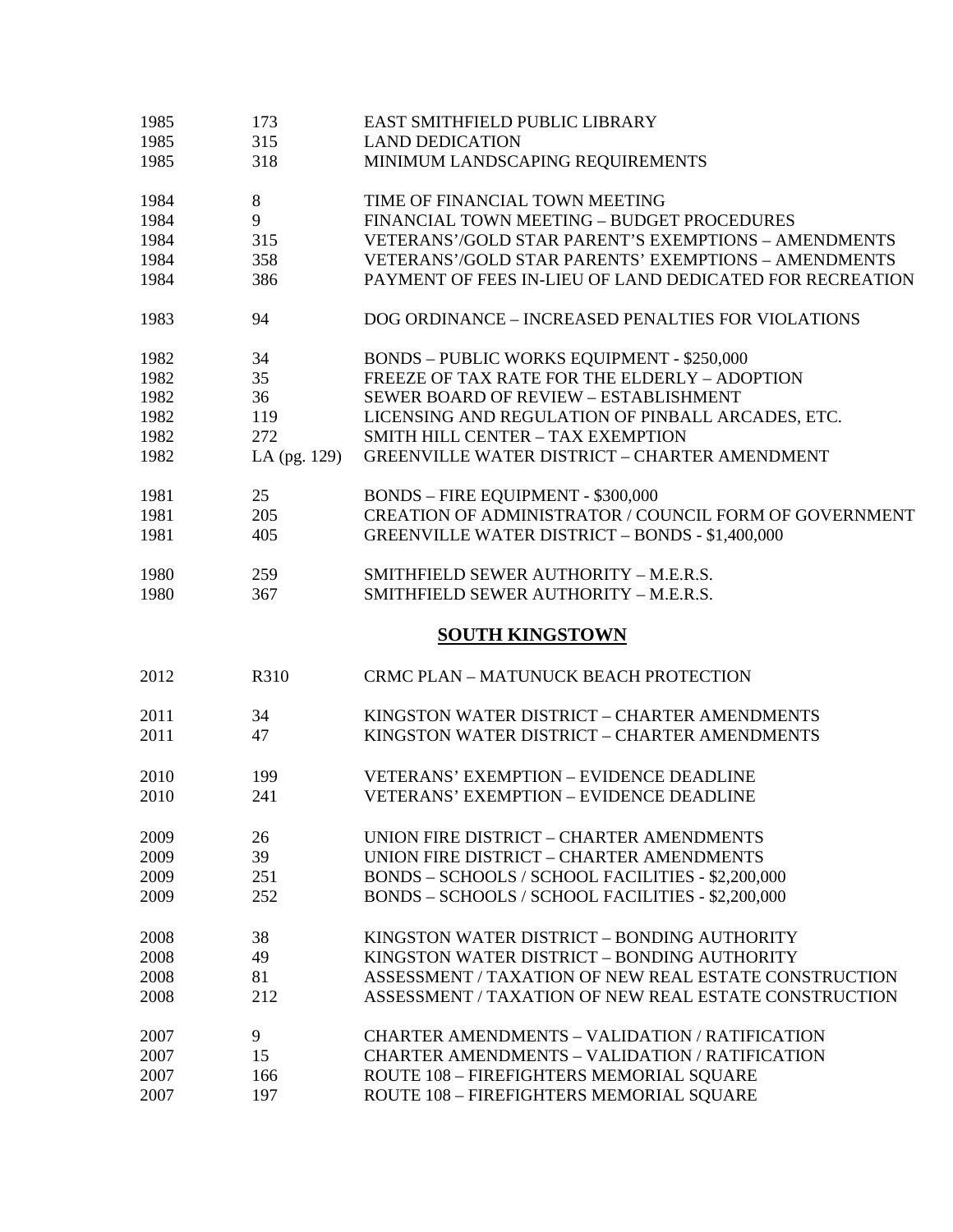| 2007 | LA52        | SOLID WASTE MANAGEMENT DISTRICT - CREATION             |
|------|-------------|--------------------------------------------------------|
| 2007 | LA54        | SOLID WASTE MANAGEMENT DISTRICT - CREATION             |
| 2006 | 351         | TAX STABILIZATION ON QUALIFIED PROPERTY                |
|      |             | <b>BONDS - CAPITAL TRANSPORTATION - \$400,000</b>      |
| 2006 | 387         |                                                        |
| 2006 | 388         | BONDS - ACQUISITION OF LAND - \$3,000,000              |
| 2006 | 389         | BONDS - NEIGHBORHOOD GUILD - \$1,000,000               |
| 2006 | 390         | BONDS - COMMUNITY GYMNASIUM - \$1,600,000              |
| 2006 | 475         | TAX STABILIZATION ON QUALIFIED PROPERTY                |
| 2006 | 483         | BONDS - NEIGHBORHOOD GUILD - \$1,000,000               |
| 2006 | 513         | BONDS - ACQUISITION OF LAND - \$3,000,000              |
| 2006 | 514         | <b>BONDS - CAPITAL TRANSPORTATION - \$400,000</b>      |
| 2006 | 515         | BONDS - COMMUNITY GYMNASIUM - \$1,600,000              |
| 2004 | 75          | <b>BONDS - CAPITAL TRANSPORTATION - \$200,000</b>      |
| 2004 | 76          | BONDS - CONSTRUCTION OF SCHOOL GYMNASIUM - \$1,550,000 |
| 2004 | 77          | BONDS - ACQUISITION OF OPEN SPACE - \$2,000,000        |
| 2004 | 92          | <b>BONDS - CAPITAL TRANSPORTATION - \$200,000</b>      |
| 2004 | 93          | BONDS - ACQUISITION OF OPEN SPACE - \$2,000,000        |
| 2004 | 104         | VETERANS' / DISABLED VETERANS' TAX EXEMPTION           |
| 2004 | 110         | <b>VETERANS' / DISABLED VETERANS' TAX EXEMPTION</b>    |
| 2004 | 162         | BONDS - CONSTRUCTION OF SCHOOL GYMNASIUM - \$1,550,000 |
|      |             |                                                        |
| 2003 | 220         | TAX EXEMPTIONS - NON-PROFIT CHARITABLE ORGANIZATIONS   |
| 2003 | 289         | TAX EXEMPTIONS - NON-PROFIT CHARITABLE ORGANIZATIONS   |
| 2003 | LA67        | WELCOME HOUSE OF SOUTH COUNTY - TAX EXEMPTION          |
| 2003 | <b>LA79</b> | WELCOME HOUSE OF SOUTH COUNTY - TAX EXEMPTION          |
|      |             |                                                        |
| 2002 | 126         | PERSONAL WATERCRAFT SAFETY REGULATION                  |
| 2002 | 130         | PERSONAL WATERCRAFT SAFETY REGULATION                  |
| 2002 | 163         | BONDS - ACQUISITION OF OPEN SPACE - \$1,300,000        |
| 2002 | 164         | BONDS - ACQUISITION OF OPEN SPACE - \$1,300,000        |
| 2002 | 295         | <b>BONDS - SCHOOL FACILITIES - \$2,000,000</b>         |
| 2002 | 296         | <b>BONDS - RECREATIONAL FACILITIES - \$925,000</b>     |
| 2002 | 355         | <b>BONDS - SCHOOL FACILITIES - \$2,000,000</b>         |
| 2002 | 356         | <b>BONDS - RECREATIONAL FACILITIES - \$925,000</b>     |
| 2000 | 64          | BONDS - ACQUISITION OF OPEN SPACE - \$1,000,000        |
| 2000 | 82          | <b>BONDS - RECREATIONAL FACILITIES - \$1,100,000</b>   |
| 2000 | 86          | <b>BONDS - TOWN HALL RENOVATIONS - \$1,000,000</b>     |
| 2000 | 87          | <b>BONDS - PUBLIC WORKS PROJECTS - \$1,000,000</b>     |
| 2000 | 88          | <b>BONDS - RECREATIONAL FACILITIES - \$600,000</b>     |
| 2000 | 95          | <b>BONDS - SCHOOL RENOVATIONS - \$400,000</b>          |
| 2000 | 226         | <b>BONDS - RECREATIONAL FACILITIES - \$600,000</b>     |
| 2000 | 227         | <b>BONDS - RECREATIONAL FACILITIES - \$1,100,000</b>   |
| 2000 | 289         | BONDS - ACQUISITION OF OPEN SPACE - \$1,000,000        |
| 2000 | 413         | <b>BONDS - PUBLIC WORKS PROJECTS - \$1,000,000</b>     |
| 2000 | 418         | <b>BONDS - TOWN HALL RENOVATIONS - \$1,000,000</b>     |
| 2000 | 419         | <b>BONDS - SCHOOL RENOVATIONS - \$400,000</b>          |
|      |             |                                                        |
| 1999 | 404         | <b>CLASS C LICENSES</b>                                |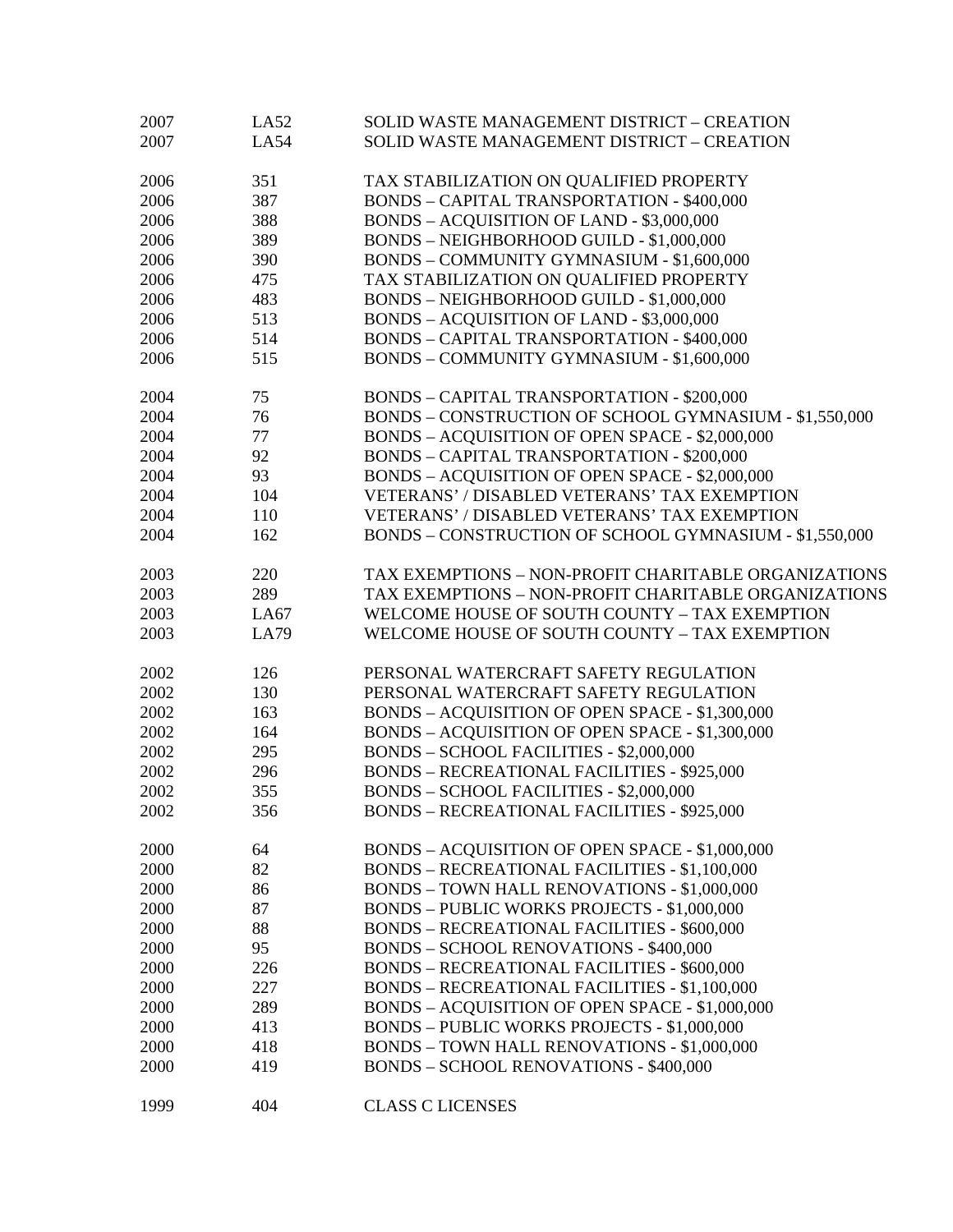| 1999 | 429  | <b>CLASS C LICENSES</b>                               |
|------|------|-------------------------------------------------------|
| 1998 | 155  | SUPERFUND CONDEMNATION AUTHORITY                      |
| 1998 | 160  | BONDS - MIDDLE SCHOOL - \$10,000,000                  |
| 1998 | 169  | KINGSTON FIRE DISTRICT - CHARTER AMENDMENT            |
| 1998 | 174  | <b>BONDS - SENIOR CITIZEN FACILITY - \$1,000,000</b>  |
| 1998 | 175  | <b>BONDS - PUBLIC WORKS PROJECTS - \$500,000</b>      |
| 1998 | 176  | BONDS - MIDDLE SCHOOL - \$10,000,000                  |
| 1998 | 183  | BONDS - OPEN SPACE/GREENWAY - \$1,100,000             |
|      |      |                                                       |
| 1998 | 196  | <b>BONDS - SENIOR CITIZEN FACILITY - \$1,000,000</b>  |
| 1998 | 198  | BONDS - OPEN SPACE/GREENWAY - \$1,100,000             |
| 1998 | 199  | <b>BONDS - PUBLIC WORKS PROJECTS - \$500,000</b>      |
| 1998 | 220  | TAX LIEN CERTIFICATE - FROM \$6 TO \$12               |
| 1998 | 222  | KINGSTON FIRE DISTRICT - CHARTER AMENDMENT            |
| 1998 | 413  | LIMITATION ON STATE BEACH FEES ABOLISHED              |
| 1998 | 472  | SUPERFUND CONDEMNATION AUTHORITY                      |
| 1997 | 5    | KINGSTON FIRE DISTRICT - BORROWING AUTHORITY          |
| 1997 | 245  | PILOT PROGRAM - COMMERCIAL HOSPITAL BUILDINGS         |
| 1997 | LA42 | UNION FIRE DISTRICT - CHARTER AMENDMENT               |
|      |      |                                                       |
| 1996 | 59   | <b>BONDS - RECREATIONAL FACILITIES - \$1,700,000</b>  |
| 1996 | 60   | BONDS - SCHOOL MAINTENANCE/STORAGE - \$300,000        |
| 1996 | 216  | BONDS - SCHOOL MAINTENANCE/STORAGE - \$300,000        |
| 1996 | 217  | <b>BONDS - RECREATIONAL FACILITIES - \$1,700,000</b>  |
|      |      |                                                       |
| 1995 | 15   | BONDS - HAZARD SCHOOL - \$2,000,000                   |
| 1995 | 16   | <b>BONDS - POLICE STATION - \$500,000</b>             |
| 1995 | 35   | OPTICAL SCAN VOTING EQUIPMENT                         |
| 1995 | 309  | <b>BONDS - POLICE STATION - \$500,000</b>             |
| 1995 | 344  | BONDS - HAZARD SCHOOL - \$2,000,000                   |
|      |      |                                                       |
| 1994 | 64   | BONDS - SCHOOLS/RECREATION - \$4,430,000              |
| 1994 | 218  | BONDS - SCHOOLS/RECREATION - \$4,430,000              |
| 1994 | LA16 | UNION FIRE DISTRICT - CHARTER AMENDMENT               |
| 1993 | 6    | KINGSTON WATER DISTRICT - BOUNDARIES                  |
| 1993 | 30   | <b>CHARTER AMENDMENTS - VALIDATION / RATIFICATION</b> |
| 1993 | 41   | <b>CHARTER AMENDMENTS - VALIDATION / RATIFICATION</b> |
| 1993 | 335  | POLICE OFFICERS - RETIREMENT ALLOWANCES               |
|      |      |                                                       |
| 1992 | 23   | <b>BONDS - HIGH SCHOOL - \$10,000,000</b>             |
| 1992 | 307  | <b>DOG LICENSE FEES</b>                               |
|      |      |                                                       |
| 1991 | 378  | <b>ZONING ORDINANCES</b>                              |
| 1991 | 404  | KINGSTON WATER DISTRICT                               |
| 1991 | LA45 | KINGSTON WATER DISTRICT - CHARTER AMENDMENT           |
|      |      |                                                       |
| 1990 | 50   | <b>BONDS - SCHOOLS - \$8,320,000</b>                  |
| 1990 | 105  | KINGSTON WATER DISTRICT - CREATION                    |
| 1990 | 142  | <b>ZONING ORDINANCES</b>                              |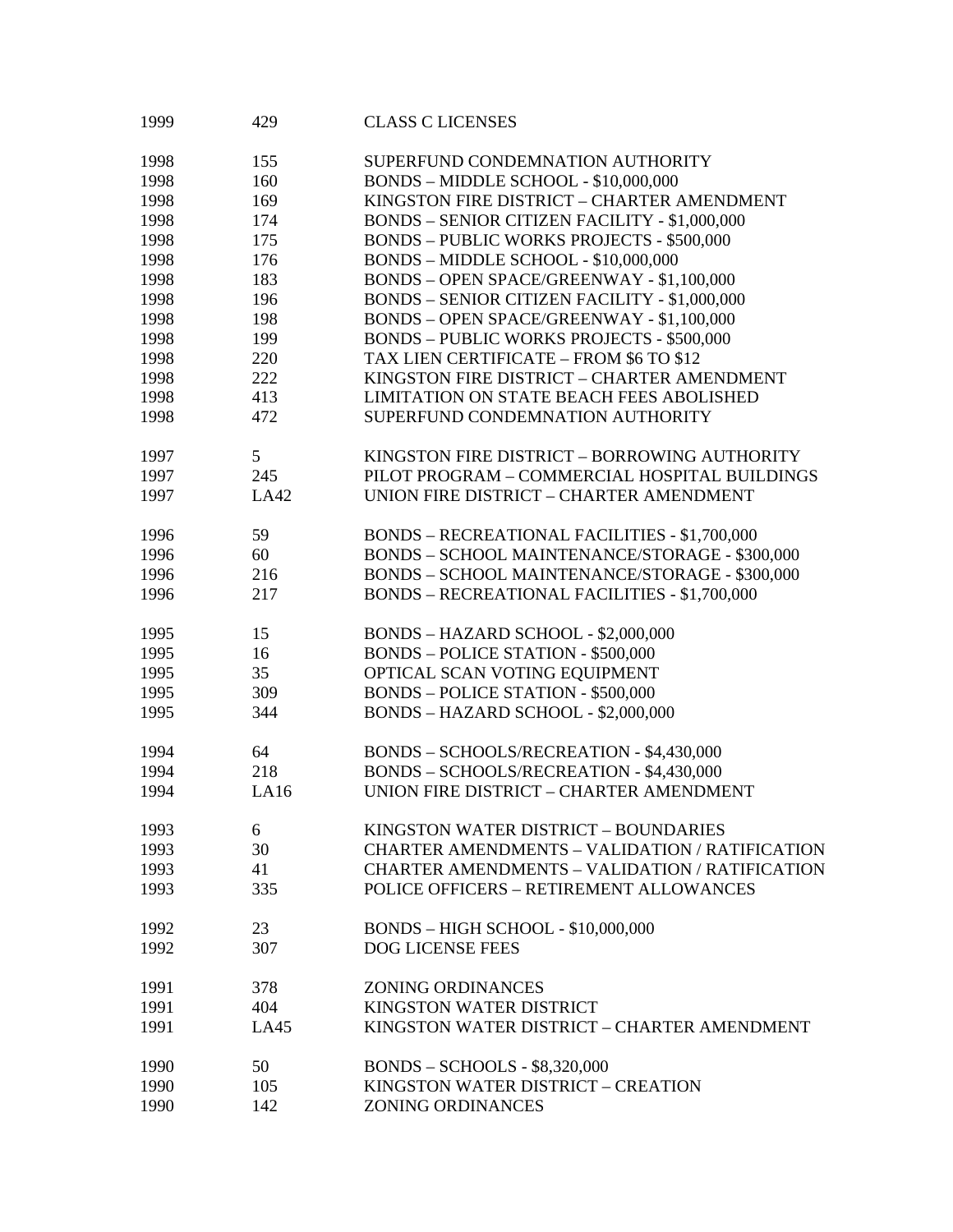| 1990 | 184           | ASSESSMENT / TAXATION OF NEW REAL ESTATE CONSTRUCTION     |
|------|---------------|-----------------------------------------------------------|
| 1990 | 188           | <b>ZONING ORDINANCES</b>                                  |
| 1990 | 286           | TAXATION OF ELECTRICAL / STEAM GENERATING FACILITIES      |
| 1990 | 295           | MIDDLEBRIDGE SEWER ASSESSMENTS                            |
| 1990 | 450           | <b>BONDS - POLICE STATION - \$4,500,000</b>               |
| 1989 | 24            | <b>SCHOOL COMMITTEE TERMS</b>                             |
| 1989 | 25            | BONDS - WASTEWATER TREATMENT - \$3,000,000                |
| 1989 | 26            | $BONDS - SCHOOLS - $2,200,000$                            |
| 1989 | 27            | <b>BONDS - SEWERS - \$3,600,000</b>                       |
| 1989 | 29            | <b>SCHOOL COMMITTEE TERMS</b>                             |
| 1989 | 350           | TOWN ELECTION DATE                                        |
| 1989 | 385           | <b>B.P.O.E. LODGE - TAX EXEMPTION</b>                     |
| 1988 | 115           | REGULATION AND LICENSING OF TRAILER PARKS                 |
| 1988 | 283           | <b>POLICE - SEARCH WARRANTS</b>                           |
| 1988 | 406           | TOWN ELECTION DATES                                       |
| 1988 | 501           | <b>POLICE - SEARCH WARRANTS</b>                           |
| 1987 | 18            | BONDS - PUBLIC BUILDINGS - \$3,600,000                    |
| 1986 | 137           | <b>HARBOR VIOLATIONS</b>                                  |
| 1985 | 14            | BONDS - HIGH SCHOOL - \$3,000,000                         |
| 1985 | 134           | TAX EXEMPTIONS - BLIND / GOLD STAR PARENTS                |
| 1985 | 167           | BONDS - HIGH SCHOOL - \$3,000,000                         |
| 1985 | 220           | TAX EXEMPTIONS - BLIND / GOLD STAR PARENTS                |
| 1985 | LA30          | SO. COUNTY AMBULANCE & RESCUE CORPS, INC. - TAX EXEMPTION |
| 1985 | <b>LA85</b>   | SOUTH COUNTY MUSEUM, INC. - TAX EXEMPTION                 |
| 1984 | 41            | AUTHORIZATION TO ACQUIRE LAND FOR RECREATION              |
| 1984 | 312           | AMENDMENT TO 1969 SEWER BOND ACT                          |
| 1983 | 36            | SEWER REGULATIONS - INCREASED PENALTIES FOR VIOLATIONS    |
| 1983 | 112           | ACQUISITION OF LAND FOR RECREATIONAL PURPOSES             |
| 1983 | 113           | ACQUISITION OF LAND FOR WATER DRAINAGE                    |
| 1983 | 115           | <b>SEWER ASSESSMENTS</b>                                  |
| 1983 | 125           | CONVEYANCE OF LANDS TO SOUTH COUNTY HOSPITAL              |
| 1983 | 330           | POLICE OFFICERS AND FIREFIGHTERS                          |
| 1982 | 133           | PRESERVATION OF HISTORIC STRUCTURES                       |
| 1982 | LA (pg. 137)  | UNION FIRE DISTRICT - CHARTER AMENDMENT                   |
| 1982 | LA (pg. 148)  | UNION FIRE DISTRICT - CHARTER AMENDMENT                   |
| 1981 | 113           | RECORDATION OF COPIES OF ZONING BOARD DECISIONS           |
| 1981 | 147           | RECORDATION OF COPIES OF ZONING BOARD DECISIONS           |
| 1981 | 306           | ZONING ORDINANCE AMENDMENTS                               |
| 1980 | 135           | KINGSTON FIRE DISTRICT - CHARTER AMENDMENT                |
| 1980 | 206           | SEWAGE DISPOSAL SYSTEM - TEMPORARY SEWER NOTES            |
| 1980 | LA $(pg. 95)$ | UNION FIRE DISTRICT - CHARTER AMENDMENT                   |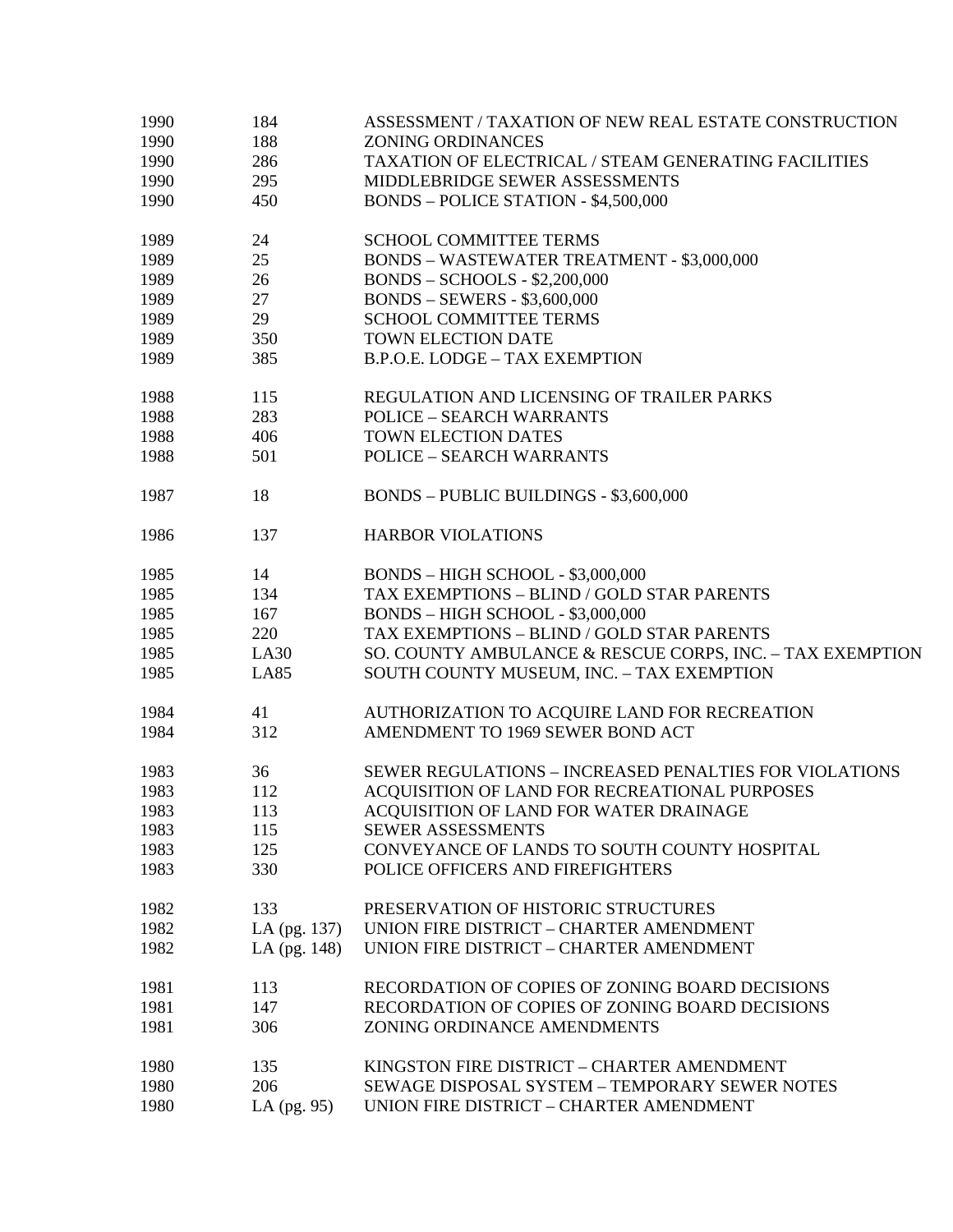## **TIVERTON**

| 2013 | 442         | STONE BRIDGE FIRE DISTRICT - BONDS - \$1.500,000 -WATER SYSTEM |
|------|-------------|----------------------------------------------------------------|
| 2013 | 473         | STONE BRIDGE FIRE DISTRICT - BONDS - \$1,500,000 -WATER SYSTEM |
| 2012 | LA43        | <b>CHARTER AMENDMENTS - VALIDATION / RATIFICATION</b>          |
| 2012 | <b>LA44</b> | <b>CHARTER AMENDMENTS - VALIDATION / RATIFICATION</b>          |
| 2011 | 86          | BONDS - PUBLIC LIBRARY - \$7,000,000                           |
| 2011 | 93          | BONDS - PUBLIC LIBRARY - \$7,000,000                           |
| 2011 | 122         | AXLE RESTRICTION ON SAKONNET RIVER BRIDGE                      |
| 2011 | 310         | AXLE RESTRICTION ON SAKONNET RIVER BRIDGE                      |
| 2010 | 11          | <b>CLASS BV LICENSE - RIGHT TO OBJECT EXEMPTION</b>            |
| 2010 | 12          | <b>CLASS BV LICENSE - RIGHT TO OBJECT EXEMPTION</b>            |
| 2009 | 19          | STONE BRIDGE FIRE DISTRICT - CHARTER AMENDMENTS                |
| 2009 | 20          | NORTH TIVERTON FIRE DISTRICT - CHARTER AMENDMENTS              |
| 2009 | 22          | <b>CHARTER AMENDMENTS - VALIDATION / RATIFICATION</b>          |
| 2009 | 28          | NORTH TIVERTON FIRE DISTRICT - CHARTER AMENDMENTS              |
| 2009 | 30          | STONE BRIDGE FIRE DISTRICT - CHARTER AMENDMENTS                |
| 2009 | <b>LA80</b> | <b>CHARTER AMENDMENTS - VALIDATION / RATIFICATION</b>          |
| 2008 | 9           | <b>ARTICLE 19 - AXLE RESTRICTIONS ON SAKONNET RIVER BRIDGE</b> |
| 2008 | 55          | AXLE RESTRICTIONS ON SAKONNET RIVER BRIDGE                     |
| 2008 | 281         | TAX TREATY AGREEMENT - TIVERTON POWER, INC.                    |
| 2008 | 438         | TAX TREATY AGREEMENT - TIVERTON POWER, INC.                    |
| 2006 | 410         | ASSIGNMENT OF TAX TITLES TO LAND TRUST                         |
| 2006 | 485         | ASSIGNMENT OF TAX TITLES TO LAND TRUST                         |
| 2005 | 17          | <b>CHARTER AMENDMENTS - VALIDATION / RATIFICATION</b>          |
| 2005 | 31          | <b>CHARTER AMENDMENTS - VALIDATION / RATIFICATION</b>          |
| 2005 | 257         | SALES / INCOME TAX EXEMPTIONS - FOR WRITERS, ETC.              |
| 2004 | 10          | ELDERLY TAX EXEMPTION - AMOUNT INCREASED                       |
| 2004 | 193         | ELDERLY TAX EXEMPTION - AMOUNT INCREASED                       |
| 2004 | 252         | BONDS - CONSTRUCTION OF PUBLIC SCHOOLS - \$30,700,000          |
| 2004 | 288         | BONDS - CONSTRUCTION OF PUBLIC SCHOOLS - \$30,700,000          |
| 2004 | 445         | SALES / INCOME TAX EXEMPTIONS - FOR WRITERS, ETC.              |
| 2003 | 43          | NORTH TIVERTON FIRE DISTRICT - CHARTER AMENDMENT               |
| 2003 | 44          | NORTH TIVERTON FIRE DISTRICT - CHARTER AMENDMENT               |
| 2003 | 256         | <b>BOARD OF WATER COMMISSIONERS - DISSOLUTION</b>              |
| 2003 | 294         | <b>BOARD OF WATER COMMISSIONERS - DISSOLUTION</b>              |
| 2002 | 42          | NORTH TIVERTON FIRE DISTRICT - CHARTER AMENDMENT               |
| 2002 | 271         | BONDS - SCHOOL RENOVATIONS - \$3,735,000                       |
| 2002 | 275         | BONDS - SCHOOL CONSTRUCTION - \$25,700,000                     |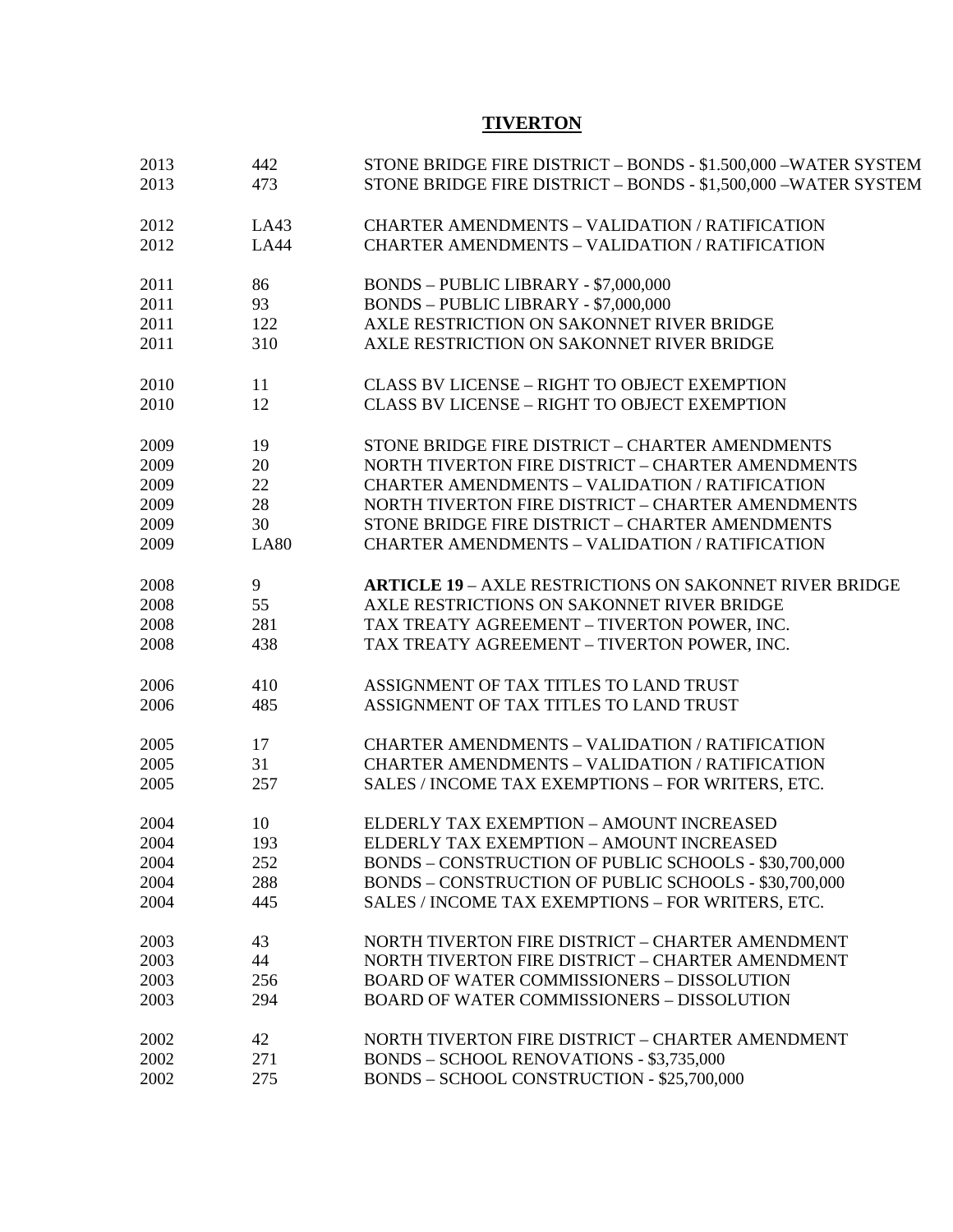| 2002 | 353  | BONDS - SCHOOL RENOVATIONS - \$3,735,000                |
|------|------|---------------------------------------------------------|
| 2002 | 357  | BONDS - SCHOOL CONSTRUCTION - \$25,700,000              |
| 2001 | 6    | ASSESSMENT / TAXATION OF NEW REAL ESTATE CONSTRUCTION   |
| 2001 | 19   | ASSESSMENT / TAXATION OF NEW REAL ESTATE CONSTRUCTION   |
| 2000 | 91   | <b>BONDS - STONE BRIDGE FIRE DISTRICT - \$252,500</b>   |
| 2000 | 132  | WILDLIFE REFUGE NAMED                                   |
| 1999 | 79   | WINNISMET FARM ROAD DISTRICT - CREATION                 |
| 1999 | 310  | MUNICIPAL JUVENILE HEARING BOARD - ESTABLISHMENT        |
| 1999 | 451  | MUNICIPAL JUVENILE HEARING BOARD - ESTABLISHMENT        |
| 1997 | 175  | REGIONAL JUVENILE HEARING BOARD WITH LITTLE COMPTON     |
| 1997 | 190  | <b>EAST TIVERTON WATER AND FIRE DISTRICT - CREATION</b> |
| 1997 | 207  | <b>UNPAID SEWER CHARGES - LIEN ON PROPERTY</b>          |
| 1997 | 285  | <b>EAST TIVERTON WATER AND FIRE DISTRICT - CREATION</b> |
| 1997 | 334  | <b>UNPAID SEWER CHARGES - LIEN ON PROPERTY</b>          |
| 1996 | 74   | <b>TIVERTON POWER ASSOCIATES - TAX TREATY</b>           |
| 1996 | 416  | TIVERTON POWER ASSOCIATES - TAX TREATY                  |
| 1995 | 246  | <b>HAWKERS AND PEDDLERS - LICENSES</b>                  |
| 1995 | 250  | HOME RULE CHARTER ADOPTION - VALIDATION / RATIFICATION  |
| 1995 | 280  | <b>QUARTERLY TAX PAYMENTS</b>                           |
| 1995 | 287  | STONE BRIDGE FIRE DISTRICT - REVENUE NOTES              |
| 1995 | 288  | MUNICIPAL EMPLOYEES RETIREMENT SYSTEM - COLA ELIGIBLE   |
| 1995 | 293  | <b>HAWKERS AND PEDDLERS - LICENSES</b>                  |
| 1995 | 298  | HOME RULE CHARTER ADOPTION - VALIDATION / RATIFICATION  |
| 1994 | 31   | FINANCIAL TOWN MEETING DATE                             |
| 1993 | 32   | NORTH TIVERTON FIRE DISTRICT - BORROWING AUTHORITY      |
| 1993 | 34   | <b>BONDS - INDUSTRIAL PARK - \$4,000,000</b>            |
| 1993 | 81   | <b>NORTH TIVERTON FIRE DISTRICT - BONDS</b>             |
| 1993 | 141  | STONE BRIDGE FIRE DISTRICT - BONDS FOR WATER SYSTEM     |
| 1993 | 157  | <b>VARIOUS TAX EXEMPTIONS - AMOUNTS INCREASED</b>       |
| 1993 | 167  | STONE BRIDGE FIRE DISTRICT - BONDS FOR WATER SYSTEM     |
| 1993 | 334  | <b>VARIOUS TAX EXEMPTIONS - AMOUNTS INCREASED</b>       |
| 1993 | LA22 | NORTH TIVERTON FIRE DISTRICT - CHARTER AMENDMENT        |
| 1992 | 301  | WASTEWATER TREATMENT - AGREEMENT WITH FALL RIVER        |
| 1992 | 485  | <b>SEWER USE ORDINANCES</b>                             |
| 1991 | 372  | STONE BRIDGE FIRE DISTRICT                              |
| 1990 | 143  | <b>BONDS - WATER PURPOSES (AMENDS 1975 ACT)</b>         |
| 1990 | 445  | PUBLIC WATER WORKS SYSTEM - AMENDMENT                   |
| 1990 | 468  | MUNICIPAL COURT - CREATION                              |
| 1990 | LA41 | LEGISLATIVE COMM. - RECREATIONAL USE OF STAFFORD POND   |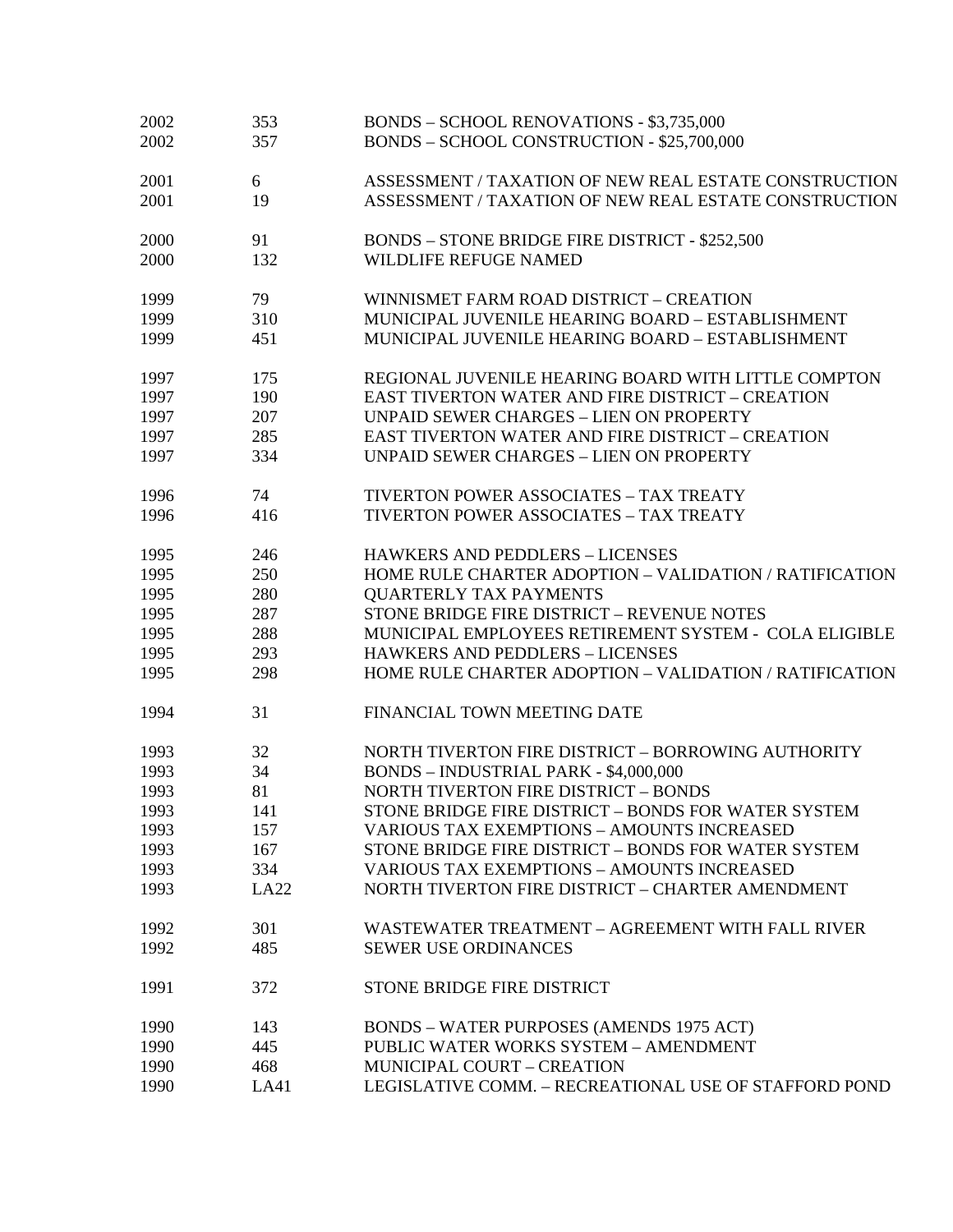| 1989<br>1989 | 69<br>312 | PUBLIC WATER WORKS SYSTEM - AMENDMENT<br><b>BONDS - WATER WORKS - \$6,000,000</b> |
|--------------|-----------|-----------------------------------------------------------------------------------|
| 1988         | 47        | INDUSTRIAL AND RECREATIONAL DEVELOPMENT COMMISSION                                |
| 1988         | 119       | STONE BRIDGE FIRE DISTRICT - CHARTER AMENDMENT                                    |
| 1988         | 325       | INDUSTRIAL AND RECREATIONAL DEVELOPMENT COMMISSION                                |
| 1987         | 43        | <b>HARBOR VIOLATIONS</b>                                                          |
| 1985         | 91        | VIOLATIONS OF DOG ORDINANCE                                                       |
| 1983         | 160       | ELECTIONS - AT-LARGE TOWN COUNCIL MEMBERS                                         |
| 1983         | 191       | <b>DOG ORDINANCE</b>                                                              |
| 1982         | $\tau$    | NORTH TIVERTON FIRE DISTRICT - CHARTER AMENDMENT                                  |
| 1982         | 11        | <b>VETERANS' EXEMPTION - AMOUNT INCREASED</b>                                     |
| 1982         | 13        | ELDERLY TAX EXEMPTION - AMENDMENT                                                 |
| 1982         | 56        | ESTABLISHMENT OF PERMANENT POLICE FORCE                                           |
| 1982         | 57        | ESTABLISHMENT OF PERMANENT FIRE DEPARTMENT                                        |
| 1982         | 208       | LICENSING AND REGULATION OF GAME ROOMS, JUKE BOXES, ETC.                          |
| 1981         | 46        | STONE BRIDGE FIRE DISTRICT - BONDS - \$200,000                                    |
| 1980         | 125       | BONDS - ESTABLISH SEWER SYSTEM - \$11,200,000                                     |
|              |           | <b>WARREN</b>                                                                     |
| 2013         | 259       | VARIOUS PROPERTY TAX EXEMPTIONS - AMENDMENTS                                      |
| 2013         | 348       | <b>VARIOUS PROPERTY TAX EXEMPTIONS - AMENDMENTS</b>                               |
| 2012         | 51        | TOWN SOLICITOR SERVES AS PROBATE JUDGE                                            |
| 2012         | 76        | TOWN SOLICITOR SERVES AS PROBATE JUDGE                                            |
| 2012         | 405       | <b>WEIGHT RESTRICTIONS ON ROUTE 114</b>                                           |
| 2012         | 416       | <b>WEIGHT RESTRICTIONS ON ROUTE 114</b>                                           |
| 2010         | 276       | PROMPT REIMBURSEMENT FOR TRAFFIC DETAILS                                          |
| 2010         | 288       | PROMPT REIMBURSEMENT FOR TRAFFIC DETAILS                                          |
| 2009         | 14        | <b>CHARTER AMENDMENTS - VALIDATION / RATIFICATION</b>                             |
| 2009         | 21        | <b>CHARTER AMENDMENTS - VALIDATION / RATIFICATION</b>                             |
| 2009         | 205       | REGIONAL TOURISM DISTRICTS - MEMBERSHIP                                           |
| 2009         | 242       | REGIONAL TOURISM DISTRICTS - MEMBERSHIP                                           |
| 2008         | 279       | DOG ORDINANCE VIOLATIONS - CITATIONS                                              |
| 2008         | 333       | BONDS - SEWERS / SEWERAGE SYSTEMS - \$2,000,000                                   |
| 2008         | 407       | BONDS - SEWERS / SEWERAGE SYSTEMS - \$2,000,000                                   |
| 2008         | 470       | DOG ORDINANCE VIOLATIONS - CITATIONS                                              |
| 2007         | 247       | ASSESSMENT AND TAXATION OF NEWLY CREATED LOTS                                     |
| 2007         | 338       | ASSESSMENT AND TAXATION OF NEWLY CREATED LOTS                                     |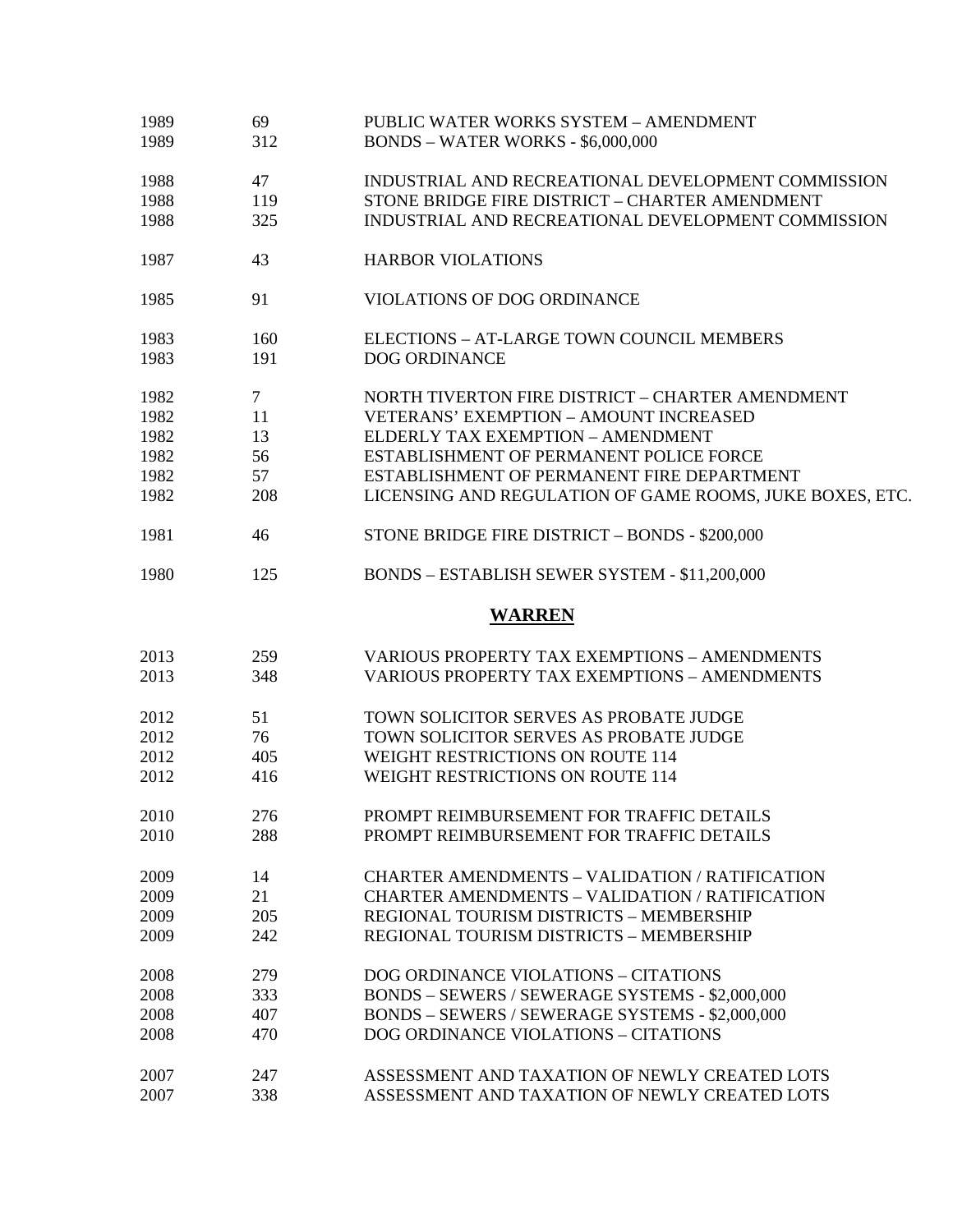| 2007 | 375 | HISTORIC COMMERCIAL STRUCTURES - TAX CREDIT           |
|------|-----|-------------------------------------------------------|
| 2007 | 492 | HISTORIC COMMERCIAL STRUCTURES - TAX CREDIT           |
|      |     |                                                       |
| 2006 | 202 | ASSESSMENT / TAXATION OF NEW REAL ESTATE CONSTRUCTION |
| 2006 | 302 | HISTORIC COMMERCIAL STRUCTURES - TAX RELIEF           |
| 2006 | 342 | <b>EXCISE TAX EXEMPTION - ALTERNATIVE FUELS</b>       |
| 2006 | 478 | HISTORIC COMMERCIAL STRUCTURES - TAX RELIEF           |
| 2006 | 481 | <b>EXCISE TAX EXEMPTION - ALTERNATIVE FUELS</b>       |
| 2006 | 512 | ASSESSMENT / TAXATION OF NEW REAL ESTATE CONSTRUCTION |
| 2005 | 371 | <b>BUSINESS REGISTRATION CERTIFICATES</b>             |
| 2005 | 427 | <b>BUSINESS REGISTRATION CERTIFICATES</b>             |
| 2004 | 73  | TAX PAYMENT DEFERMENT - LOW INCOME PERSONS            |
| 2004 | 161 | <b>VARIOUS TAX EXEMPTIONS - AMOUNTS INCREASED</b>     |
| 2004 | 176 | <b>VARIOUS TAX EXEMPTIONS - AMOUNTS INCREASED</b>     |
| 2004 | 231 | TAX PAYMENT DEFERMENT - LOW INCOME PERSONS            |
| 2004 | 470 | SALES / INCOME TAX EXEMPTIONS - FOR WRITERS, ETC.     |
| 2004 | 542 | SALES / INCOME TAX EXEMPTIONS - FOR WRITERS, ETC.     |
| 2002 | 13  | <b>CHARTER AMENDMENTS - VALIDATION / RATIFICATION</b> |
| 2002 | 52  | MUNICIPAL COURT - SENTENCING                          |
| 2002 | 108 | <b>CHARTER AMENDMENTS - VALIDATION / RATIFICATION</b> |
|      |     |                                                       |
| 2002 | 257 | MUNICIPAL COURT - SENTENCING                          |
| 2000 | 47  | HISTORIC RESIDENCES - PROPERTY TAX REDUCTIONS         |
| 2000 | 92  | HISTORIC RESIDENCES - PROPERTY TAX REDUCTIONS         |
|      |     |                                                       |
| 1999 | 267 | <b>CHARTER AMENDMENTS - VALIDATION / RATIFICATION</b> |
| 1999 | 315 | <b>CHARTER AMENDMENTS - VALIDATION / RATIFICATION</b> |
| 1998 | 170 | MUNICIPAL COURT - ESTABLISHMENT                       |
| 1998 | 355 | APPOINTMENT OF HARBOR MASTER                          |
| 1998 | 462 | TAX LIEN CERTIFICATE - FROM \$6 TO \$12               |
| 1998 | 463 | MOTOR VEHICLE EXCISE TAX CERTIFICATE                  |
|      |     |                                                       |
| 1997 | 19  | PROPERTY TAX CLASSIFICATION - TWO CLASSES CREATED     |
| 1997 | 335 | <b>VARIOUS TAX EXEMPTIONS - AMOUNTS INCREASED</b>     |
| 1995 | 41  | LIQUOR LICENSES - PROXIMITY TO SCHOOLS AND CHURCHES   |
| 1994 | 28  | FINANCIAL TOWN MEETING PROCEDURES                     |
| 1991 | 330 | REGIONAL SCHOOL DISTRICT ACT                          |
| 1991 | 371 | PROPERTY REVALUATION DATE EXTENSION                   |
|      |     |                                                       |
| 1990 | 130 | ELDERLY TAX EXEMPTION - AMOUNT INCREASED              |
| 1990 | 303 | <b>JUVENILE HEARING BOARD - CREATION</b>              |
| 1990 | 470 | ELDERLY TAX EXEMPTION - AMOUNT INCREASED              |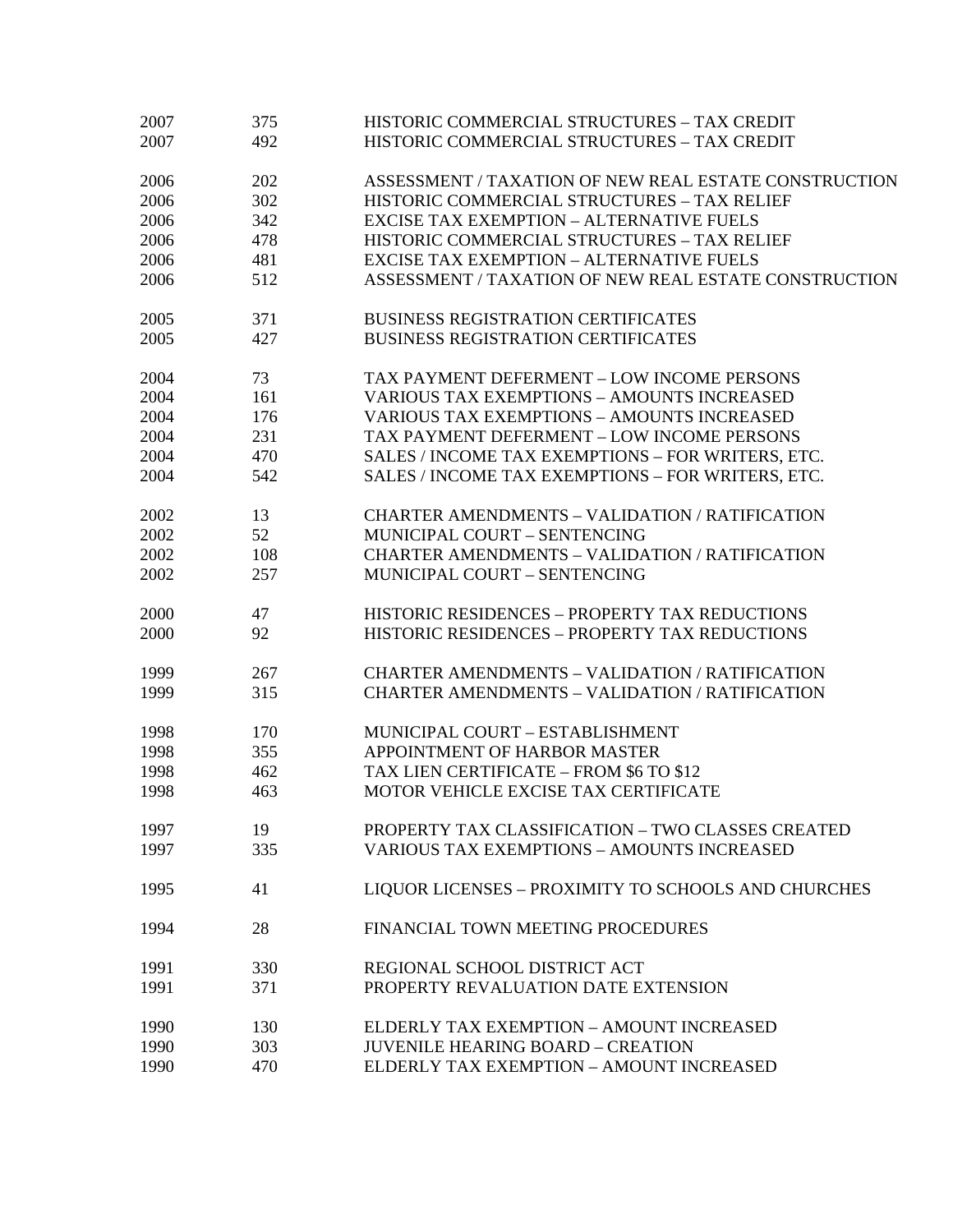| 1989<br>1989 | 36<br>317   | <b>BONDS - SCHOOLS - \$12,360,000</b><br>BONDS - SCHOOLS - \$12,360,000 |
|--------------|-------------|-------------------------------------------------------------------------|
| 1988         | 58          | <b>BONDS - BUILDING REPAIRS - \$2,500,000</b>                           |
| 1988         | 231         | <b>WETLANDS ENFORCEMENT</b>                                             |
| 1987         | 61          | TAX ASSESSOR / BOARD OF TAX ASSESSMENT REVIEW                           |
| 1987         | 219         | TAX EXEMPTION FOR THE ELDERLY - ADOPTION                                |
| 1986         | 132         | <b>VARIOUS TAX EXEMPTIONS - AMOUNTS INCREASED</b>                       |
| 1985         | 56          | <b>ZONING BOARD OF REVIEW</b>                                           |
| 1985         | 83          | <b>POLICE - SEARCH WARRANTS</b>                                         |
| 1985         | 316         | <b>TAX EXEMPTIONS</b>                                                   |
| 1983         | 97          | PLANNING BOARD - RULES AND REGULATIONS                                  |
| 1980         | 75          | ACT ESTABLISHING A SYSTEM OF SEWERAGE - AMENDMENTS                      |
| 1980         | 76          | BONDS - SEWER SYSTEM EXTENSION - \$1,100,000                            |
| 1980         | LA (pg. 99) | <b>MAXWELL HOUSE - TAX EXEMPTION</b>                                    |
|              |             | <b>WARWICK</b>                                                          |
| 2013         | 161         | <b>VETERANS' TAX EXEMPTION - AMOUNT INCREASED</b>                       |
| 2013         | 207         | <b>VETERANS' TAX EXEMPTION - AMOUNT INCREASED</b>                       |
| 2012         | 260         | <b>WARWICK SEWER AUTHORITY - ABUTTING OWNERS</b>                        |
| 2012         | LA90        | TAX EXEMPTION - CLOUDS HILL VICTORIAN HOUSE MUSEUM                      |
| 2012         | LA93        | TAX EXEMPTION - CLOUDS HILL VICTORIAN HOUSE MUSEUM                      |
| 2011         | 161         | ELDERLY TAX EXEMPTION - AMOUNT INCREASED                                |
| 2011         | 184         | ELDERLY TAX EXEMPTION - AMOUNT INCREASED                                |
| 2010         | 23          | <b>ARTICLE 5 - BONDS / ACQUISITION OF ROCKY POINT</b>                   |
| 2009         | 23          | MUNICIPAL COURT - INCREASED FINES ALLOWED                               |
| 2009         | 33          | <b>AUTHORIZATION TO SELL ABANDONED HIGHWAY</b>                          |
| 2009         | 71          | MUNICIPAL COURT - INCREASED FINES ALLOWED                               |
| 2009         | 73          | AUTHORIZATION TO SELL ABANDONED HIGHWAY                                 |
| 2009         | 122         | DOG ORDINANCES - INCREASED FINES                                        |
| 2009         | 176         | DOG ORDINANCES - INCREASED FINES                                        |
| 2009         | <b>RI25</b> | <b>BRUSH NECK COVE - HABITAT RESTORATION</b>                            |
| 2009         | R247        | <b>BRUSH NECK COVE - HABITAT RESTORATION</b>                            |
| 2008         | 117         | REDUCTION IN ASSESSED VALUE - DEMOLITION OF BUILDINGS                   |
| 2008         | 236         | ABSENTEE LANDLORD REGISTRATION - CITY CLERK                             |
| 2008         | 465         | ABSENTEE LANDLORD REGISTRATION - CITY CLERK                             |
| 2008         | 473         | REDUCTION IN ASSESSED VALUE - DEMOLITION OF BUILDINGS                   |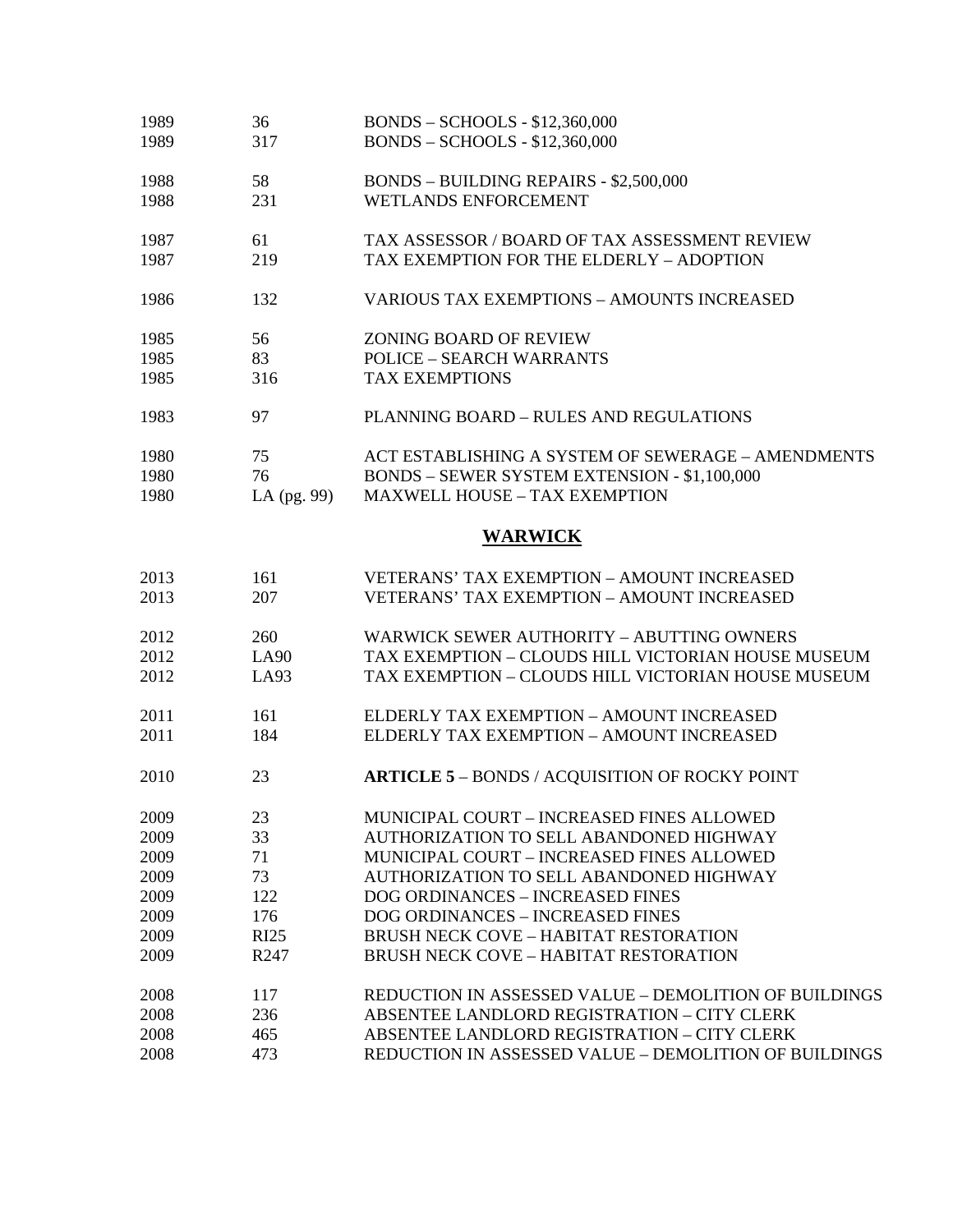| 2007 | 73  | <b>ARTICLE 5 - AIRPORT CORP. REVENUE BONDS/RUNWAY LENGTH</b> |
|------|-----|--------------------------------------------------------------|
| 2007 | 190 | PERMANENT AIR QUALITY MONITORING                             |
| 2007 | 198 | PERMANENT AIR QUALITY MONITORING                             |
|      |     |                                                              |
| 2006 | 51  | BONDS - CONSTRUCTION OF FIRE STATION - \$2,000,000           |
| 2006 | 73  | BONDS - CONSTRUCTION OF FIRE STATION - \$2,000,000           |
| 2006 | 74  | BONDS - PARKS/RECREATION FACILITIES - \$3,500,000            |
| 2006 | 125 | BONDS - OPEN SPACE PURPOSES - \$2,000,000                    |
| 2006 | 147 | BONDS - PARKS/RECREATION FACILITIES - \$3,500,000            |
| 2006 | 369 | SEWER AUTHORITY ACT - MANDATORY CONNECTION                   |
| 2006 | 385 | BONDS - SPORTS COMPLEX - \$7,000,000                         |
| 2006 | 386 | BONDS - SCHOOL FACILITIES REPAIR - \$25,000,000              |
| 2006 | 426 | BONDS - CITY BUILDINGS - \$9,000,000                         |
| 2006 | 479 | BONDS - OPEN SPACE PURPOSES - \$2,000,000                    |
| 2006 | 516 | BONDS - SCHOOL FACILITIES REPAIR - \$25,000,000              |
| 2006 | 527 | BONDS - CITY BUILDINGS - \$9,000,000                         |
| 2006 | 635 | REDUCTION IN ASSESSED VALUE - DAMAGED BUILDINGS              |
|      |     |                                                              |
| 2004 | 72  | BONDS - PURCHASE OF OPEN SPACE - \$2,000,000                 |
| 2004 | 150 | ELDERLY TAX RELIEF - CIRCUIT BREAKER                         |
| 2004 | 232 | ELDERLY TAX EXEMPTION - AMOUNT INCREASED                     |
| 2004 | 233 | ELDERLY TAX RELIEF - CIRCUIT BREAKER                         |
| 2004 | 250 | ELDERLY TAX EXEMPTION - AMOUNT INCREASED                     |
| 2004 | 425 | BONDS - PURCHASE OF OPEN SPACE - \$2,000,000                 |
| 2004 | 426 | PROPERTY ACQUISITION - INCREASED AMOUNT                      |
| 2004 | 486 | INSTALLATION OF AIR QUALITY MONITORING SYSTEM                |
| 2004 | 487 | AIRCRAFT NOISE MONITORING - REPORTS / HEARINGS               |
| 2004 | 520 | <b>LIBRARIES - STATE AID TO PONTIAC FREE LIBRARY</b>         |
| 2004 | 523 | PROPERTY ACQUISITION - INCREASED AMOUNT                      |
| 2004 | 546 | SALES / INCOME TAX EXEMPTIONS - FOR WRITERS, ETC.            |
| 2004 | 603 | TAX EXEMPT PROPERTY - DWELLINGS FOR CLERGY                   |
|      |     |                                                              |
| 2004 | 614 | TAX EXEMPT PROPERTY - DWELLINGS FOR CLERGY                   |
| 2003 | 417 | ASSESSMENT / TAXATION OF NEW REAL ESTATE CONSTRUCTION        |
| 2003 | 438 | MUNICIPAL SERVICES TO T. F. GREEN AIRPORT                    |
|      |     |                                                              |
| 2002 | 65  | <b>ARTICLE 40 - CUSTOMER FACILITY CHARGES</b>                |
| 2002 | 65  | <b>ARTICLE 40 - COMPENSATION FOR MUNICIPAL SERVICES</b>      |
| 2002 | 65  | <b>ARTICLE 40 - LEASEHOLD IMPROVEMENTS TAXED</b>             |
| 2002 | 78  | <b>BONDS - DRAINAGE PROJECTS - \$5,000,000</b>               |
| 2002 | 87  | <b>ISSUANCE OF LICENSES TO HAWKERS / PEDDLERS</b>            |
| 2002 | 264 | BONDS - POOL/ICE ARENA RENOVATIONS - \$3,000,000             |
| 2002 | 288 | <b>BONDS - PUBLIC SAFETY PROJECTS - \$7,500,000</b>          |
| 2002 | 339 | <b>BONDS - PUBLIC SAFETY PROJECTS - \$7,500,000</b>          |
| 2002 | 424 | WARWICK AIRPORT PARKING DISTRICT ACT                         |
|      |     |                                                              |
| 2001 | 265 | <b>WARWICK SEWER AUTHORITY – INCREASED FINES</b>             |
| 2001 | 266 | <b>WARWICK SEWER AUTHORITY - INCREASED PENALTIES</b>         |
| 2000 | 1   | BONDS - SCHOOL PURPOSES - \$26,500,000                       |
| 2000 | 2   | BONDS - SCHOOL PURPOSES - \$26,500,000                       |
|      |     |                                                              |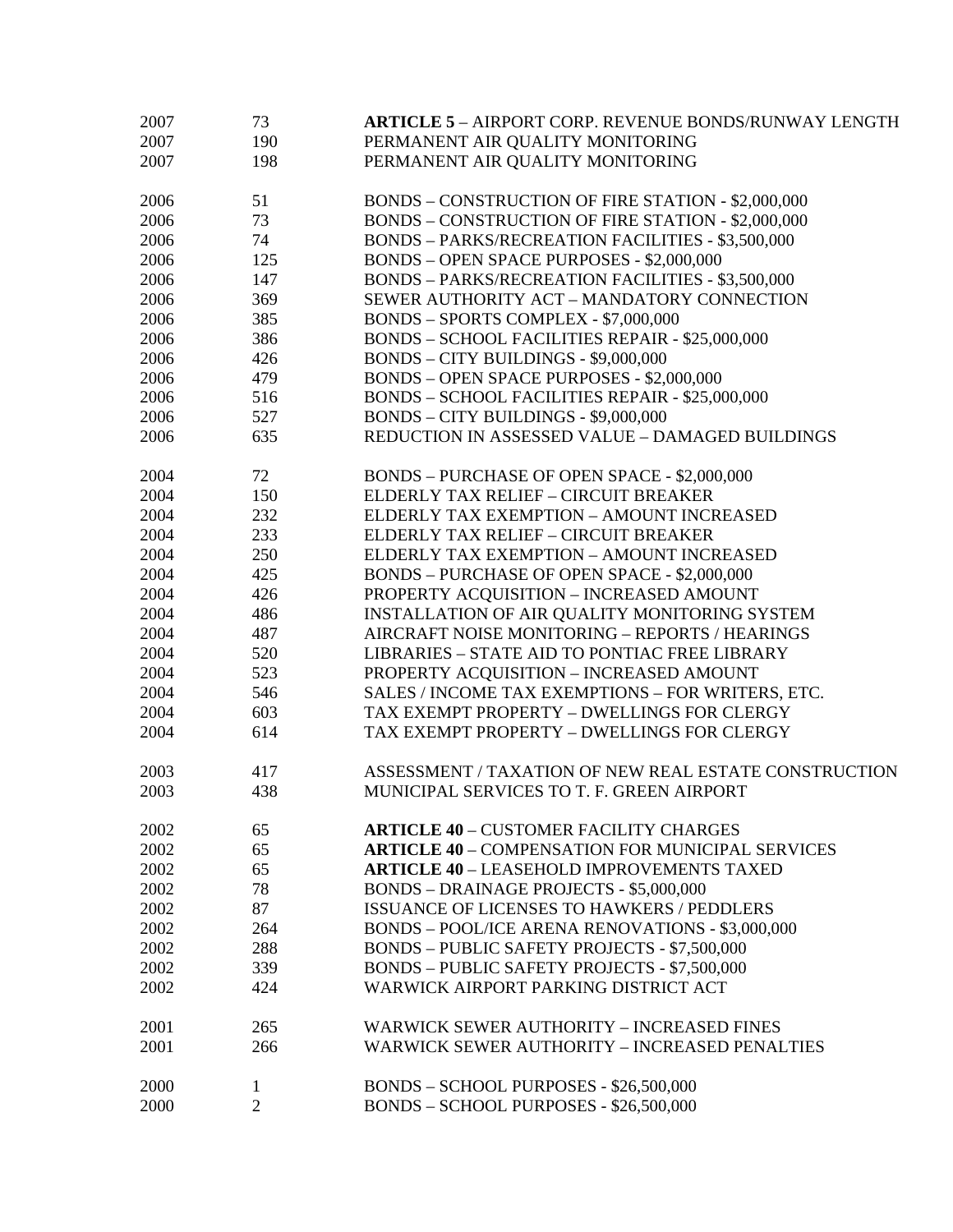| 2000 | $\overline{4}$ | REGISTRATION OF VOTERS                                   |
|------|----------------|----------------------------------------------------------|
| 2000 | 60             | <b>WARWICK LAND TRUST - ESTABLISHMENT</b>                |
| 2000 | 77             | BONDS - ACQUISITION OF OPEN SPACE - \$4,000,000          |
| 2000 | 287            | <b>WARWICK LAND TRUST - ESTABLISHMENT</b>                |
| 2000 | 304            | BONDS - MUNICIPAL BUILDINGS - \$2,000,000                |
| 2000 | 305            | <b>BONDS - ICE ARENA IMPROVEMENTS - \$7,000,000</b>      |
| 2000 | 306            | BONDS - WATER SYSTEM INFRASTRUCTURE - \$3,000,000        |
| 2000 | 386            | <b>BONDS - WATER SYSTEM INFRASTRUCTURE - \$3,000,000</b> |
| 2000 | 387            | BONDS - MUNICIPAL BUILDINGS - \$2,000,000                |
| 2000 | 402            | <b>BONDS - MUNICIPAL BUILDINGS - \$2,000,000</b>         |
| 2000 | 404            | <b>BONDS - ICE ARENA IMPROVEMENTS - \$7,000,000</b>      |
|      |                |                                                          |
| 1999 | 504            | BONDS - ANIMAL SHELTER - \$1,000,000                     |
| 1998 | 31             | <b>ARTICLE 34 - AIRPORTS AND LANDING FIELDS</b>          |
| 1998 | 39             | <b>WARWICK SEWER AUTHORITY - ASSESSMENTS</b>             |
| 1998 | 211            | LEGISLATIVE CHARTER AMENDMENTS                           |
| 1998 | 254            | BONDS - RECREATION/OPEN SPACE - \$3,000,000              |
| 1998 | 255            | LEGISLATIVE CHARTER AMENDMENTS                           |
| 1998 | 357            | VETERANS' EXEMPTIONS - PERSIAN GULF CONFLICT             |
| 1998 | 422            | TOURISM AND DEVELOPMENT                                  |
| 1998 | 434            | ELDERLY TAX RATE FREEZE                                  |
| 1997 | 17             | PROPERTY TAX CLASSIFICATION - FOUR CLASSES CREATED       |
| 1997 | 147            | STATE AIRPORT - CLASS AT LIQUOR LICENSE                  |
| 1996 | 16             | BONDS - RECREATION AND OPEN SPACE - \$3,000,000          |
| 1996 | 17             | <b>BONDS - FIRE STATION REPLACEMENT - \$750,000</b>      |
| 1996 | 18             | <b>BONDS - SCHOOLS - \$5,000,000</b>                     |
| 1996 | 19             | <b>BONDS - TRANSPORTATION IMPROVEMENTS - \$1,750,000</b> |
| 1996 | 20             | <b>BONDS - LIBRARY EXPANSION - \$4,500,000</b>           |
| 1996 | 125            | <b>BONDS - SCHOOLS - \$6,000,000</b>                     |
| 1996 | 222            | <b>BONDS - SCHOOLS - \$6,000,000</b>                     |
| 1995 | 270            | TAX RELIEF FOR ELDERLY / DISABLED PERSONS - CREDITS      |
| 1995 | 342            | TAX RELIEF FOR ELDERLY / DISABLED PERSONS - CREDITS      |
|      |                |                                                          |
| 1994 | 27             | BONDS - CAPITAL DEVELOPMENT - \$13,500,000               |
| 1994 | 170            | ASSESSMENT / TAXATION OF RESIDENTIAL IMPROVEMENTS        |
| 1994 | 223            | <b>BONDS - SEWER SYSTEM - \$130,000,000</b>              |
| 1994 | 259            | ASSESSMENT / TAXATION OF RESIDENTIAL IMPROVEMENTS        |
| 1994 | 364            | <b>CHARTER AMENDMENTS - VALIDATION / RATIFICATION</b>    |
| 1994 | 405            | BONDS - CAPITAL DEVELOPMENT - \$10,500,000               |
| 1993 | 273            | COMPENSATION FOR MUNICIPAL SERVICES TO AIRPORT           |
| 1993 | 362            | <b>BOARD OF PUBLIC SAFETY - RIGHT OF APPEAL</b>          |
| 1992 | 42             | ELDERLY TAX EXEMPTION - AMOUNT INCREASED                 |
| 1992 | 65             | <b>ELECTIONS - WARD LINES</b>                            |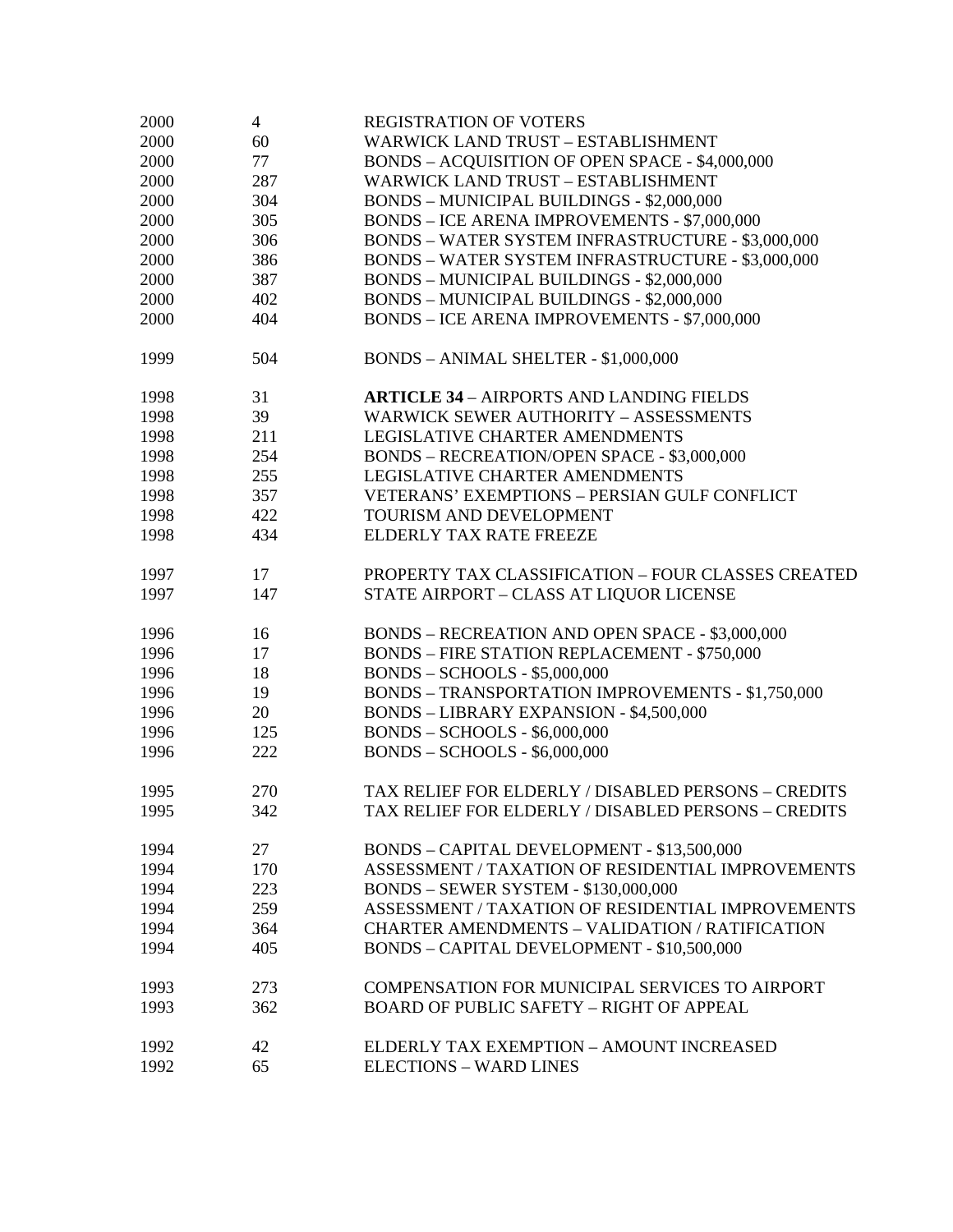| 1991 | 43                       | BONDS - CAPITAL DEVELOPMENT - \$27,300,000                |
|------|--------------------------|-----------------------------------------------------------|
| 1991 | 86                       | <b>SEWER AUTHORITY ACT</b>                                |
| 1991 | 408                      | SPECIAL ELECTION AUTHORIZED                               |
| 1990 | 5 <sup>5</sup>           | BONDS - SCHOOLS - \$20,000,000                            |
| 1990 | 101                      | BONDS - SEWERS/SEWAGE TREATMENT - \$8,000,000             |
| 1990 | 118                      | BONDS - SEWERS/SEWAGE TREATMENT - \$8,000,000             |
| 1990 | LA71                     | LEADERSHIP WARWICK, INC. - TAX EXEMPTION                  |
| 1989 | 5                        | BONDS - PUBLIC BUILDINGS/FACILITIES - \$4,900,000         |
| 1989 | 6                        | <b>BONDS - DRAINAGE - \$1,500,000</b>                     |
| 1988 | 61                       | <b>ILLEGAL DUMPING - PENALTIES INCREASED</b>              |
| 1988 | 108                      | ZONING ORDINANCES - AMENDMENT                             |
| 1988 | 459                      | LAND ACQUISITION FOR SENIOR CENTER                        |
| 1988 | 461                      | AUTHORITY TO ACQUIRE LAND                                 |
| 1988 | 478                      | <b>BONDS - SENIOR CENTER - \$4,000,000</b>                |
| 1988 | 479                      | SEWAGE AUTHORITY REGULATIONS                              |
| 1988 | 594                      | HOUSING AUTHORITY - COMPENSATION                          |
| 1987 | $\mathbf{2}$             | <b>BONDS – RECREATIONAL FACILITIES - \$1,500,000</b>      |
| 1987 | 3                        | BONDS - STREETS AND DRAINAGE - \$1,000,000                |
| 1987 | $\overline{\mathcal{L}}$ | BONDS - GARAGE AND FIRE APPARATUS - \$1,400,000           |
| 1987 | 5                        | BONDS - CITY BUILDINGS - \$1,500,000                      |
| 1987 | 6                        | <b>BONDS - POLICE EQUIPMENT -\$750,000</b>                |
| 1987 | 106                      | <b>ACQUISITION OF PROPERTY</b>                            |
| 1987 | 203                      | ZONING ORDINANCE AMENDMENT - NOTICE PROVISION             |
| 1987 | 235                      | TAX CREDITS FOR THE ELDERLY - AMENDMENTS                  |
| 1987 | 468                      | COMPENSATION - T.F.GREEN PARKING                          |
| 1987 | 489                      | MUNICIPAL COURT JUDGES - EMPOWERED TO MARRY               |
| 1987 | LA70                     | OLD WARWICK GRANGE NO. 41 - TAX EXEMPTION                 |
| 1986 | 130                      | TAX CREDITS FOR ELDERLY - INCOME RANGES                   |
| 1986 | 295                      | <b>BOARD OF PUBLIC SAFETY - BUSINESS LICENSE ISSUANCE</b> |
| 1986 | 333                      | ABANDONMENT / RIGHT TO CONVEY PUBLIC PARK                 |
| 1986 | 354                      | BOUNDARY LINE BETWEEN TWO CITIES (EAST GREENWICH)         |
| 1986 | 506                      | <b>HOTEL TAX - IMPOSITION</b>                             |
| 1985 | 13                       | HOTEL AND MOTEL TAX                                       |
| 1985 | 229                      | LEASE-PURCHASE AGREEMENTS                                 |
| 1985 | 230                      | <b>BONDS - SCHOOL BUILDINGS - \$650,000</b>               |
| 1985 | 231                      | BONDS - SEWER SYSTEM - \$9,000,000                        |
| 1984 | 5 <sup>5</sup>           | TAX CREDITS FOR ELDERLY / DISABLED - AMENDED              |
| 1984 | 272                      | SEWER ASSESSMENTS AND USER CHARGES - 1962 ACT AMENDED     |
| 1984 | 274                      | VETERANS' EXEMPTION - AMOUNT INCREASED                    |
| 1984 | 292                      | <b>NAME OF STREET CORNER</b>                              |
| 1984 | 319                      | <b>ISSUANCE OF TEMPORARY NOTES - SCHOOL BUILDINGS</b>     |
| 1984 | 320                      | <b>BONDS - DRAINAGE SYSTEM - \$500,000</b>                |
| 1984 | 321                      | <b>BONDS - SCHOOL BUILDINGS - \$500,000</b>               |
| 1984 | LA54                     | BUTTONWOODS FIRE DISTRICT - CHARTER AMENDMENT             |
|      |                          |                                                           |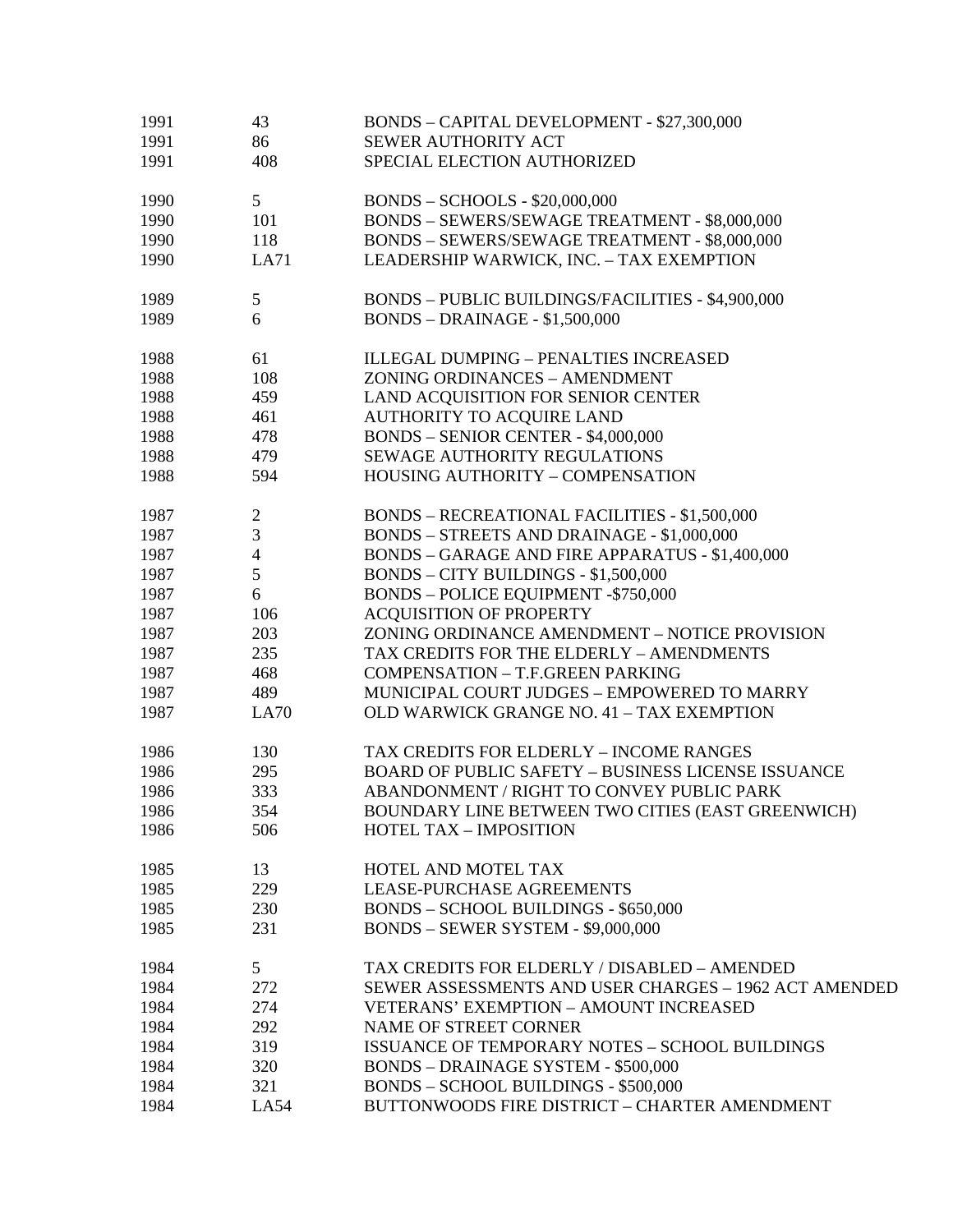| 1983 | $\overline{4}$ | REAL ESTATE PROPERTY TAX CREDIT                          |
|------|----------------|----------------------------------------------------------|
| 1983 | 11             | <b>REFUNDING OF BONDS</b>                                |
| 1983 | 12             | AUTHORIZATION TO ISSUE CERTAIN TEMPORARY NOTES           |
| 1983 | 13             | IMPLEMENTATION OF INDUSTRIAL WASTE PRE-TREATMENT PROG.   |
| 1983 | 17             | SEWER AUTHORITY CONTRACTS                                |
| 1983 | 73             | BONDS - SEWERS/SEWAGE TREATMENT FACILITIES - \$7,500,000 |
| 1983 | 124            | SEWER AUTHORITY-TO ENACT REGULATIONS AND EXPEND FUNDS    |
| 1983 | 287            | MAKING PERMANENT THE EMPLOYEES OF CERTAIN DEPARTMENTS    |
|      |                |                                                          |
| 1982 | 61             | ADVANCE REFUNDING OF TEMPORARY NOTES                     |
| 1982 | 67             | LICENSING AND REGULATION OF GAME ROOMS, JUKE BOXES, ETC. |
| 1982 | 68             | <b>BONDS - PUBLIC HIGHWAY IMPROVEMENTS - \$3,000,000</b> |
| 1982 | 69             | <b>BONDS - SCHOOL BUILDINGS HEATING - \$500,000</b>      |
| 1982 | 173            | PUBLIC ADMINISTRATOR OF PROBATE - MAYORAL APPOINTEE      |
| 1982 | 181            | <b>CHARTER AMENDMENT - WARD LINES</b>                    |
| 1982 | 266            | <b>BUSINESSES - LICENSING AND HOURS OF OPERATION</b>     |
| 1982 | 353            | NORWOOD LAND BANK - \$50,000 APPROPRIATION               |
| 1982 | LA $(pg. 23)$  | LEGISLATIVE COMM. - MONITOR CLEAR ZONE AT GREENE AIRPORT |
| 1981 | 49             | AUTHORIZATION TO ISSUE TEMPORARY NOTES                   |
| 1981 | 50             | BONDS - SEWER CONSTRUCTION - \$4,000,000                 |
| 1981 | 51             | BONDS - FIRE DEPARTMENT EQUIPMENT - \$1,080,000          |
| 1981 | 53             | <b>ISSUANCE OF BONDS - ENERGY CONSERVATION PROJECTS</b>  |
| 1981 | 90             | MUNICIPAL COURT - MINIMUM HOUSING JURISDICTION           |
|      |                |                                                          |
| 1980 | 64             | <b>ISSUANCE OF TEMPORARY NOTES</b>                       |
| 1980 | 65             | BONDS - PUBLIC AND SCHOOL BUILDINGS - \$900,000          |
| 1980 | 66             | BONDS - WATERFRONT DEVELOPMENT/RECREATION - \$750,000    |
| 1980 | LA $(pg. 73)$  | KENT COUNTY MEMORIAL HOSPITAL - TAX EXEMPTION            |
|      |                | <b>WEST GREENWICH</b>                                    |
|      |                |                                                          |
| 2012 | 409            | EXEMPTION OR STABILIZATION OF TAX ON QUALIFIED PROPERTY  |
| 2012 | 417            | EXEMPTION OR STABILIZATION OF TAX ON QUALIFIED PROPERTY  |
| 2011 | LA122          | CHARTER AMENDMENTS - VALIDATION / RATIFICATION           |
| 2011 | LA126          | <b>CHARTER AMENDMENTS - VALIDATION / RATIFICATION</b>    |
| 2005 | 35             | HOMESTEAD TAX EXEMPTION                                  |
| 2005 | 84             | HOMESTEAD TAX EXEMPTION                                  |
| 2005 | 88             | RESIDENTIAL REAL ESTATE CLASSIFICATION                   |
| 2005 | 135            | RESIDENTIAL REAL ESTATE CLASSIFICATION                   |
| 2005 | 414            | HOMESTEAD TAX EXEMPTION                                  |
|      |                |                                                          |
| 2004 | 25             | <b>BOUNDARY LINE - ESTABLISHMENT</b>                     |
| 2004 | 148            | <b>BOUNDARY LINE - ESTABLISHMENT</b>                     |
| 2003 | 270            | WEST GREENWICH WATER DISTRICT - CREATION                 |
| 2003 | 364            | WEST GREENWICH WATER DISTRICT - CREATION                 |
|      |                |                                                          |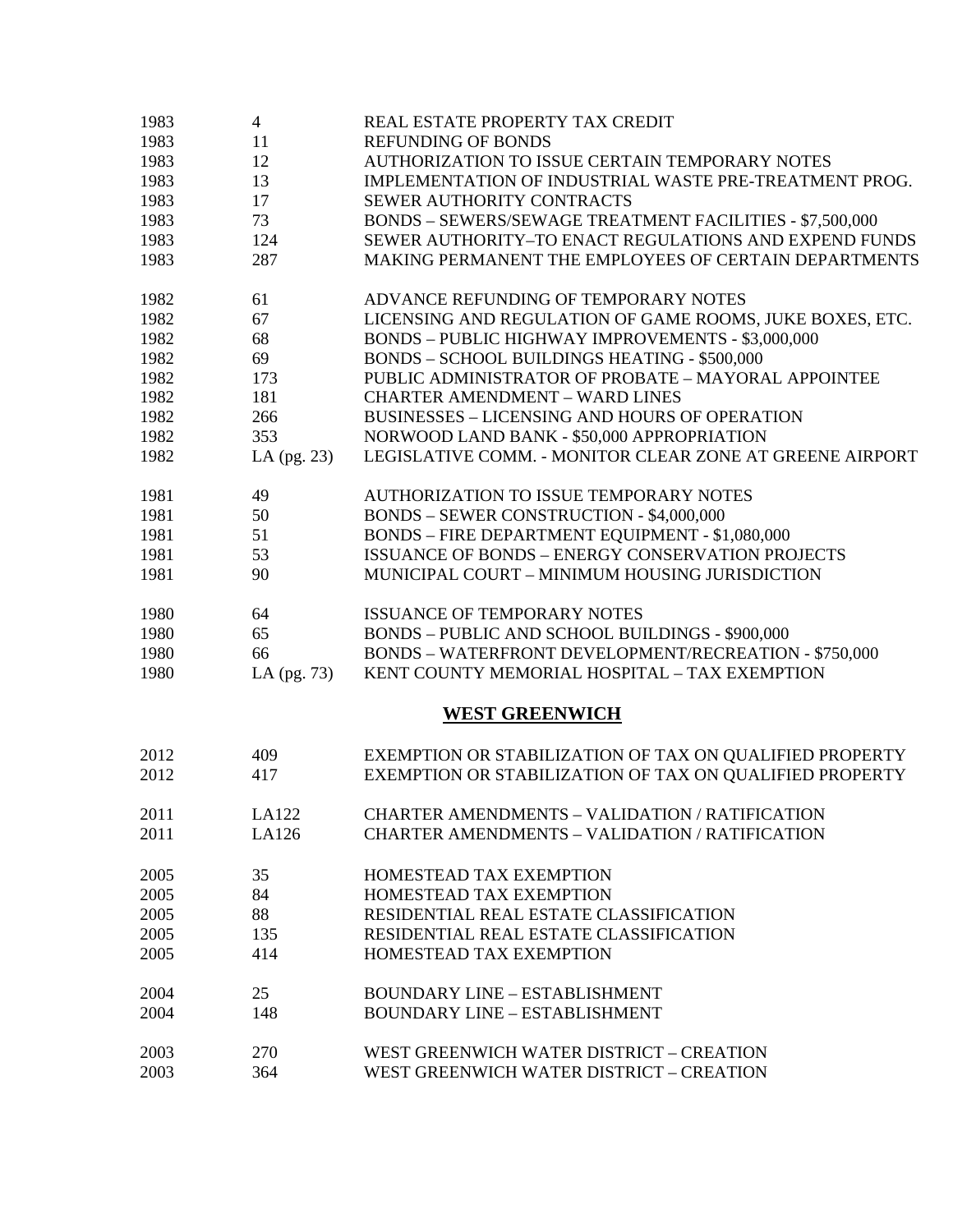| 2002<br>2002 | 9<br>14        | <b>CHARTER AMENDMENTS - VALIDATION / RATIFICATION</b><br><b>CHARTER AMENDMENTS - VALIDATION / RATIFICATION</b> |
|--------------|----------------|----------------------------------------------------------------------------------------------------------------|
| 1999         | 208            | TREE WARDEN - EXEMPT FROM GL 2-14                                                                              |
| 1999         | 328            | TREE WARDEN - EXEMPT FROM GL 2-14                                                                              |
| 1999         | 506            | TAX INCREMENT FINANCING - LAND DEVELOPMENT                                                                     |
| 1998         | 271            | TAX LIEN CERTIFICATE - FROM \$6 TO \$12                                                                        |
| 1998         | 465            | TAX LIEN CERTIFICATE - FROM \$6 TO \$12                                                                        |
| 1997         | 250            | HOME RULE CHARTER ADOPTION – VALIDATION / RATIFICATION                                                         |
| 1996         | 53             | APPOINTED TOWN TREASURER - 5 YEAR TERM                                                                         |
| 1996         | 69             | TOWN TREASURER - REMOVAL OF TENURE                                                                             |
| 1996         | 70             | APPOINTED TOWN TREASURER - 5 YEAR TERM                                                                         |
| 1995         | 356            | DIRECTOR OF HEALTH SERVICES - ELECTED OFFICE                                                                   |
| 1994         | 17             | <b>VALIDATION OF TOWN ORDINANCES</b>                                                                           |
| 1994         | 18             | <b>VALIDATION OF TOWN ORDINANCES</b>                                                                           |
| 1994         | 73             | TAX ASSESSOR - REMOVAL OF TENURE                                                                               |
| 1994         | 74             | TAX ASSESSOR - APPOINTMENT                                                                                     |
| 1994         | 119            | DOG ORDINANCES - PENALTIES FOR VIOLATIONS                                                                      |
| 1994         | 278            | DOG ORDINANCES - PENALTIES FOR VIOLATIONS                                                                      |
| 1994         | 279            | TAX ASSESSOR - APPOINTMENT                                                                                     |
| 1994         | 280            | TAX ASSESSOR - REMOVAL OF TENURE                                                                               |
| 1993         | 195            | <b>JUVENILE HEARING BOARD - ESTABLISHMENT</b>                                                                  |
| 1993         | 196            | POLICE DEPARTMENT - SEARCH WARRANTS                                                                            |
| 1992         | 41             | TAX STABILIZATION FOR THE ELDERLY - ESTABLISHMENT                                                              |
| 1992         | 103            | AUTHORIZATION TO ENACT A PERSONNEL ORDINANCE                                                                   |
| 1991         | $\overline{4}$ | FINANCIAL TOWN MEETING DATE                                                                                    |
| 1990         | 21             | HIGHWAY TRUCKING AND JUNKYARDS                                                                                 |
| 1988         | 324            | WEST GREENWICH FIRE DISTRICT - CREATION                                                                        |
| 1988         | 613            | ELECTION OF DEPUTY PROBATE JUDGES                                                                              |
| 1985         | 35             | INTEREST ON UNPAID QUARTERLY TAXES                                                                             |
| 1985         | 206            | <b>APPROPRIATION POWERS</b>                                                                                    |
| 1985         | 208            | INTEREST ON UNPAID QUARTERLY TAXES                                                                             |
| 1985         | 516            | POLICE DEPARTMENT - RULES AND REGULATIONS                                                                      |
| 1983         | 155            | TENURE FOR CERTAIN TOWN OFFICIALS                                                                              |
| 1982         | 249            | CONDEMNATION OF LAND FOR PUBLIC WATER SUPPLY SYSTEM                                                            |
| 1981         | 295            | TOWN OFFICIALS - TENURE PROVIDED                                                                               |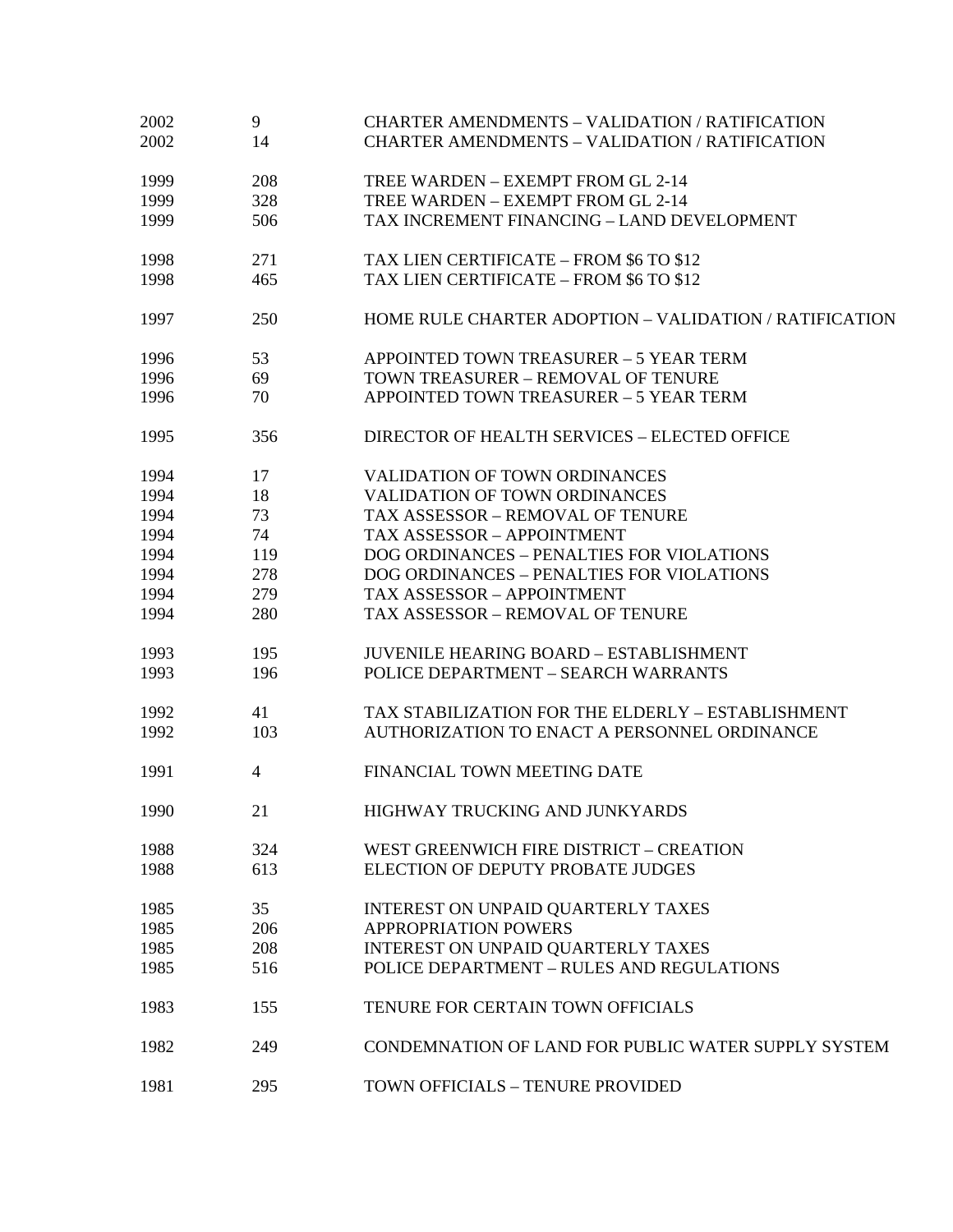## **WEST WARWICK**

| 2013<br>2013 | 116<br>118 | CHARTER AMEND.-DATE OF FINANCIAL TOWN MEETING CHANGED<br>CHARTER AMEND.-DATE OF FINANCIAL TOWN MEETING CHANGED |
|--------------|------------|----------------------------------------------------------------------------------------------------------------|
| 2012         | LA92       | <b>CHARTER AMENDMENT - DATE OF FTM CHANGED</b>                                                                 |
| 2012         | LA94       | <b>CHARTER AMENDMENT - DATE OF FTM CHANGED</b>                                                                 |
| 2011         | LA66       | ANNUAL FINANCIAL TOWN MEETING DATE CHANGE                                                                      |
| 2011         | LA67       | ANNUAL FINANCIAL TOWN MEETING DATE CHANGE                                                                      |
| 2011         | LA94       | <b>CHARTER AMENDMENTS - VALIDATION / RATIFICATION</b>                                                          |
| 2009         | LA90       | CODE OF ORDINANCES - SPECIAL ASSESSMENTS                                                                       |
| 2008         | 3          | STABILIZATION OF PROPERTY TAXES - WATERPARK                                                                    |
| 2008         | 351        | WATERPARK - TAX INCREMENT / MAXIMUM LEVY                                                                       |
| 2007         | 398        | TAX EXEMPTIONS - VARIOUS CATEGORIES AMENDED                                                                    |
| 2007         | 461        | TAX EXEMPTIONS - VARIOUS CATEGORIES AMENDED                                                                    |
| 2006         | 66         | ENTERPRISE ZONE DESIGNATION - EXPANDED AREA                                                                    |
| 2006         | 133        | <b>ENTERPRISE ZONE DESIGNATION - EXPANDED AREA</b>                                                             |
| 2005         | 18         | HAWKERS / PEDDLERS - LICENSING REGULATIONS / FEES                                                              |
| 2004         | 18         | TAX CLASSIFICATION PLAN - ADOPTION                                                                             |
| 2004         | 255        | MED ZONE - SALES TAX REIMBURSEMENT                                                                             |
| 2003         | 121        | ELDERLY / DISABLED TAX EXEMPTIONS - AMOUNTS INCREASED                                                          |
| 2003         | 250        | ECONOMIC DEVELOPMENT ZONE - BOUNDARIES CHANGED                                                                 |
| 2003         | 284        | ELDERLY / DISABLED TAX EXEMPTIONS - AMOUNTS INCREASED                                                          |
| 2003         | 287        | ECONOMIC DEVELOPMENT ZONE - BOUNDARIES CHANGED                                                                 |
| 2003         | 416        | KENT COUNTY WATER AUTHORITY - WAIVER OF CHARGES                                                                |
| 2002         | 110        | SALES TAX EXEMPTION - ECONOMIC DEVELOPMENT ZONE                                                                |
| 2001         | 9          | BONDS - SCHOOLS/PLAYGROUNDS - \$10,500,000                                                                     |
| 2001         | 90         | PROPERTY TAX CLASSIFICATION - RESIDENTIAL REAL ESTATE                                                          |
| 2001         | 298        | PAYMENT OF TRAFFIC FINES                                                                                       |
| 2000         | 400        | ACCEPTANCE AND UPGRADING OF HIGHWAYS                                                                           |
| 1999         | 401        | VICIOUS DOG ORDINANCE                                                                                          |
| 1998         | 209        | <b>CHARTER AMENDMENTS - VALIDATION / RATIFICATION</b>                                                          |
| 1997         | 234        | TAX LIEN CERTIFICATE – FROM \$6 TO \$12                                                                        |
| 1996         | 46         | <b>BONDS - SCHOOLS - \$6,800,000</b>                                                                           |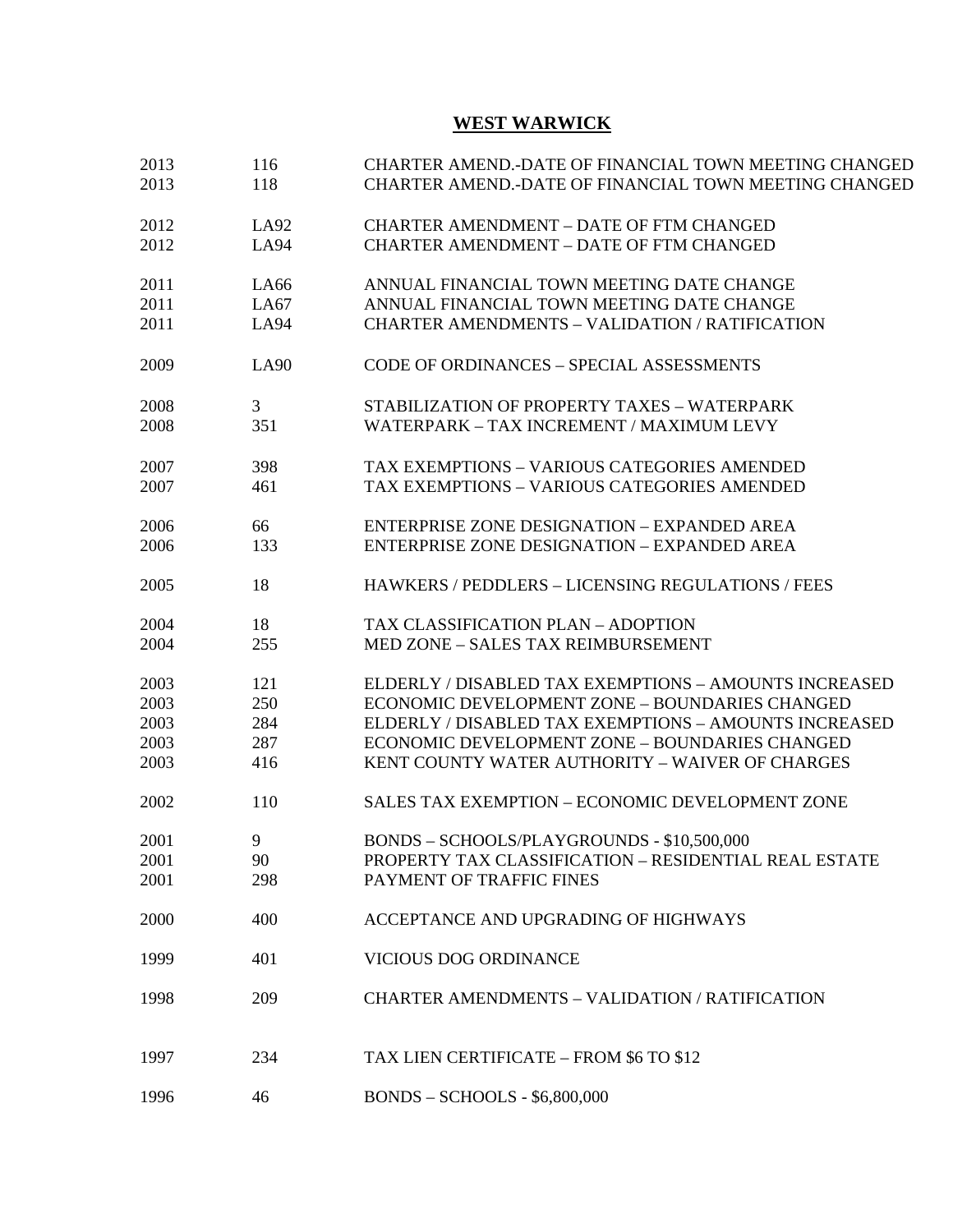| 1996 | 50  | SEWER USE FEES, CHARGES AND ASSESSMENTS                |
|------|-----|--------------------------------------------------------|
| 1996 | 54  | FREEZE OF TAX RATE FOR ELDERLY - INCOME DEFINITION     |
| 1996 | 76  | <b>REGULATION OF CERTAIN SALES</b>                     |
| 1996 | 77  | FREEZE OF TAX RATE FOR ELDERLY - INCOME DEFINITION     |
| 1996 | 78  | SEWER USE FEES, CHARGES AND ASSESSMENTS                |
| 1995 | 36  | FREEZE OF TAX RATE FOR ELDERLY - INCOME LIMITS         |
| 1995 | 40  | POLICE AND FIRE - PENSION CONTRIBUTIONS                |
| 1995 | 70  | SEWER COMMISSION ACT                                   |
| 1995 | 310 | FREEZE OF TAX RATE FOR ELDERLY - INCOME LIMITS         |
| 1995 | 366 | <b>BONDS - SCHOOLS - \$7,200,000</b>                   |
| 1994 | 118 | SEWERAGE SYSTEM ACT                                    |
| 1994 | 124 | VETERANS' / ELDERLY EXEMPTIONS - AMOUNTS INCREASED     |
| 1994 | 324 | SEWER COMMISSION ACT - BONDS AND NOTES                 |
| 1993 | 19  | <b>BONDS - DEFICIT REDUCTION - \$14,000,000</b>        |
| 1993 | 23  | FINANCIAL TOWN MEETING - ALL-DAY REFERENDUM            |
| 1993 | 76  | FINANCIAL TOWN MEETING - REFERENDUM                    |
| 1992 | 327 | ASSESSMENT / TAXATION OF NEW REAL ESTATE CONSTRUCTION  |
| 1991 | 18  | PROPERTY REVALUATION EXTENSION TO 12/31/93             |
| 1990 | 11  | BONDS - SEWAGE DISPOSAL - \$2,500,000                  |
| 1990 | 14  | BONDS - SEWER ENTERPRISE FUND - \$5,500,000            |
| 1990 | 28  | LAND ACQUISITION FOR HORGAN SCHOOL PLAYGROUND          |
| 1990 | 139 | MUNICIPAL COURT JUDGES                                 |
| 1990 | 226 | <b>SEWER IMPACT FEES</b>                               |
| 1989 | 86  | <b>BONDS - SEWER FUND - \$9,000,000</b>                |
| 1989 | 521 | MUNICIPAL COURT FINES                                  |
| 1988 | 32  | <b>SEWER ASSESSMENTS</b>                               |
| 1988 | 54  | <b>JUVENILE HEARING BOARD - ESTABLISHMENT</b>          |
| 1988 | 62  | MUNICIPAL COURT - CREATION                             |
| 1988 | 463 | <b>BONDS - CHAMPLIN LIBRARY - \$2,000,000</b>          |
| 1987 | 606 | HOME RULE CHARTER ADOPTION - VALIDATION / RATIFICATION |
| 1986 | 70  | TAX ASSESSOR - TENURE                                  |
| 1986 | 260 | FISCAL YEAR CHANGE / TRANSITION BONDS - \$5,500,000    |
| 1986 | 304 | ELECTIONS - FILLING VACANCIES ON TOWN COUNCIL          |
| 1985 | 20  | HIGHWAY BOND ISSUE RATIFICATION                        |
| 1985 | 42  | <b>SEWER USE CHARGE</b>                                |
| 1985 | 43  | <b>ZONING BOARD OF REVIEW</b>                          |
| 1985 | 107 | ELECTIONS - COMBINATION OF POLLING PLACES              |
| 1984 | 23  | <b>ELECTIONS - WARD BOUNDARIES</b>                     |
| 1984 | 38  | ELDERLY TAX EXEMPTION - ADOPTION                       |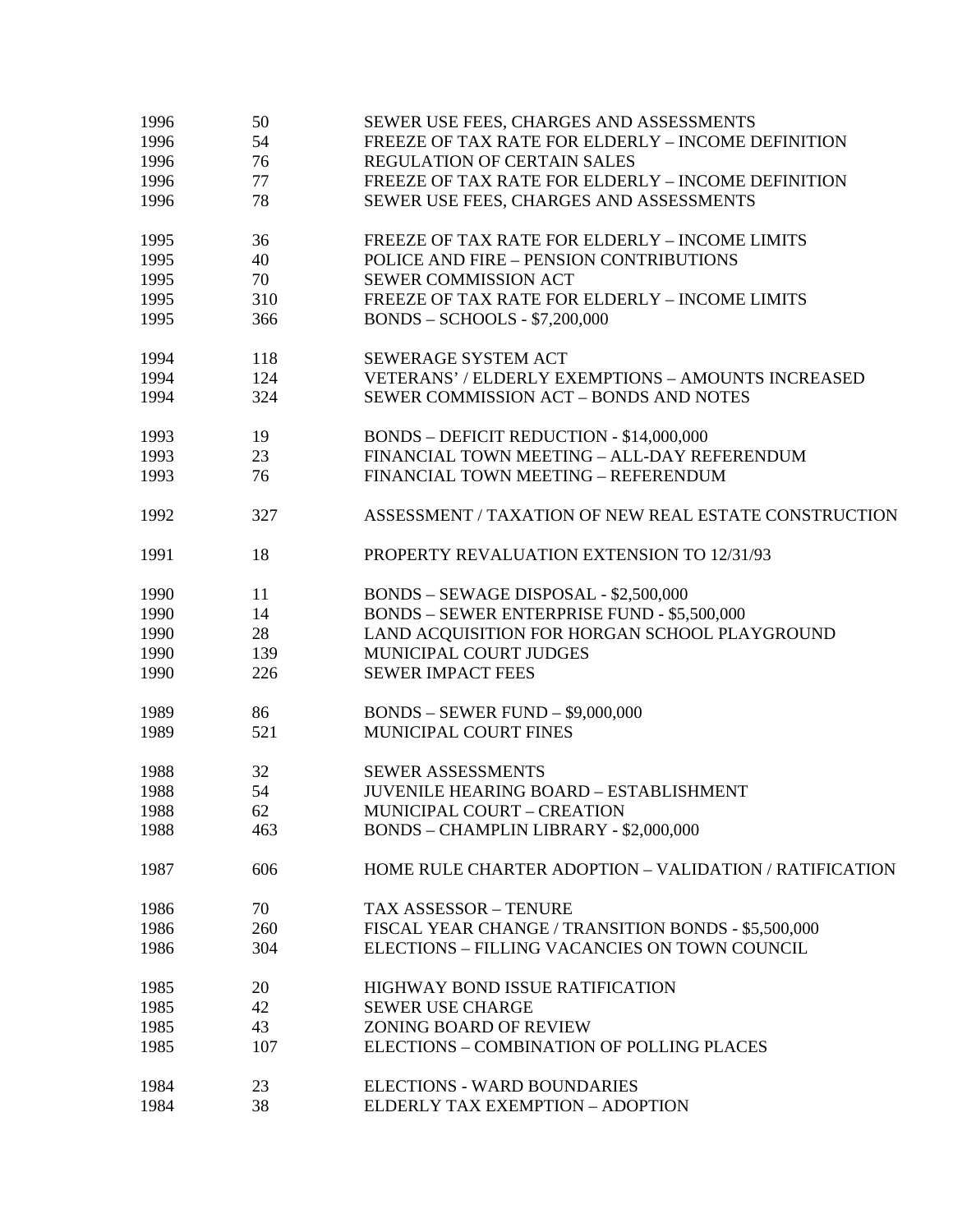| 1984 | 39          | <b>VETERANS' EXEMPTION - AMOUNT INCREASED</b>            |
|------|-------------|----------------------------------------------------------|
| 1984 | 140         | TENURE FOR EMPLOYEES - REPEAL OF 1963 ACT                |
| 1984 | 316         | $BONDS - HIGHWAYS - $1,000,000$                          |
| 1983 | 10          | <b>SEWER ASSESSMENTS</b>                                 |
| 1981 | 45          | <b>CREATION OF ESCROW FUND - STREET/SIDEWALK REPAIRS</b> |
| 1981 | 47          | TAX EXEMPTIONS FOR VETERANS, DISABLED VETERANS, ELDERLY  |
| 1980 | 103         | ELDERLY / TOTALLY DISABLED PERSONS EXEMPTIONS - ADOPTION |
| 1980 | 151         | <b>BONDS - SEWER CONSTRUCTION - \$4,500,000</b>          |
| 1980 | 258         | <b>ELECTIONS - WARD BOUNDARIES</b>                       |
|      |             | <b>WESTERLY</b>                                          |
| 2012 | 12          | <b>CHIEF OF POLICE - MANDATORY RETIREMENT</b>            |
| 2012 | 21          | <b>CHIEF OF POLICE - MANDATORY RETIREMENT</b>            |
| 2012 | LA91        | MEMORIAL AND LIBRARY ASSOCIATION - HOLDINGS              |
| 2012 | <b>LA95</b> | MEMORIAL AND LIBRARY ASSOCIATION - HOLDINGS              |
| 2010 | LA60        | MISQUAMICUT FIRE DISTRICT - CHARTER AMENDMENTS           |
| 2010 | LA104       | MISQUAMICUT FIRE DISTRICT - CHARTER AMENDMENTS           |
| 2009 | 134         | BONDS - HIGH SCHOOL RENOVATIONS - \$30,000,000           |
| 2009 | 177         | BONDS - HIGH SCHOOL RENOVATIONS - \$30,000,000           |
| 2009 | 200         | RETIREMENT OF POLICE OFFICERS                            |
| 2009 | 241         | RETIREMENT OF POLICE OFFICERS                            |
| 2009 | 244         | <b>HOUSING BOARD OF REVIEW - MEMBERSHIP</b>              |
| 2009 | 260         | <b>HOUSING BOARD OF REVIEW - MEMBERSHIP</b>              |
| 2009 | 308         | <b>CLASS B LICENSE - WEEKAPAUG INN / RENOVATIONS</b>     |
| 2009 | 309         | <b>CLASS B LICENSE - WEEKAPAUG INN / RENOVATIONS</b>     |
| 2009 | 391         | DIVISION OF MOTOR VEHICLES BRANCH OFFICE                 |
| 2008 | 77          | MUNICIPAL COURT - BUILDING CODE VIOLATIONS               |
| 2008 | 79          | <b>VARIOUS TAX EXEMPTIONS - INCREASED AMOUNTS</b>        |
| 2008 | 83          | <b>VARIOUS TAX EXEMPTIONS - INCREASED AMOUNTS</b>        |
| 2008 | 471         | MUNICIPAL COURT - BUILDING CODE VIOLATIONS               |
| 2007 | 137         | DUNN'S CORNERS FIRE DISTRICT - ARTICLES OF INCORPORATION |
| 2007 | 153         | TRANSFER OF TAX TITLES TO MUNICIPAL LAND TRUST           |
| 2007 | 325         | CONVEYANCE OF LAND TO MUNICIPAL LAND TRUST               |
| 2007 | 327         | TRANSFER OF TAX TITLES TO MUNICIPAL LAND TRUST           |
| 2007 | 395         | DUNN'S CORNERS FIRE DISTRICT - ARTICLES OF INCORPORATION |
| 2007 | 428         | CONVEYANCE OF LAND TO MUNICIPAL LAND TRUST               |
| 2006 | 9           | LAND AT AIRPORT TO BE LEASED TO TOWN                     |
| 2006 | 10          | LAND AT AIRPORT TO BE LEASED TO TOWN                     |
| 2006 | 89          | <b>VARIOUS TAX EXEMPTIONS - AMOUNTS INCREASED</b>        |
| 2006 | 151         | <b>VARIOUS TAX EXEMPTIONS - AMOUNTS INCREASED</b>        |
| 2006 | 198         | REIMBURSEMENT OF COST OF SERVICES TO AIRPORT             |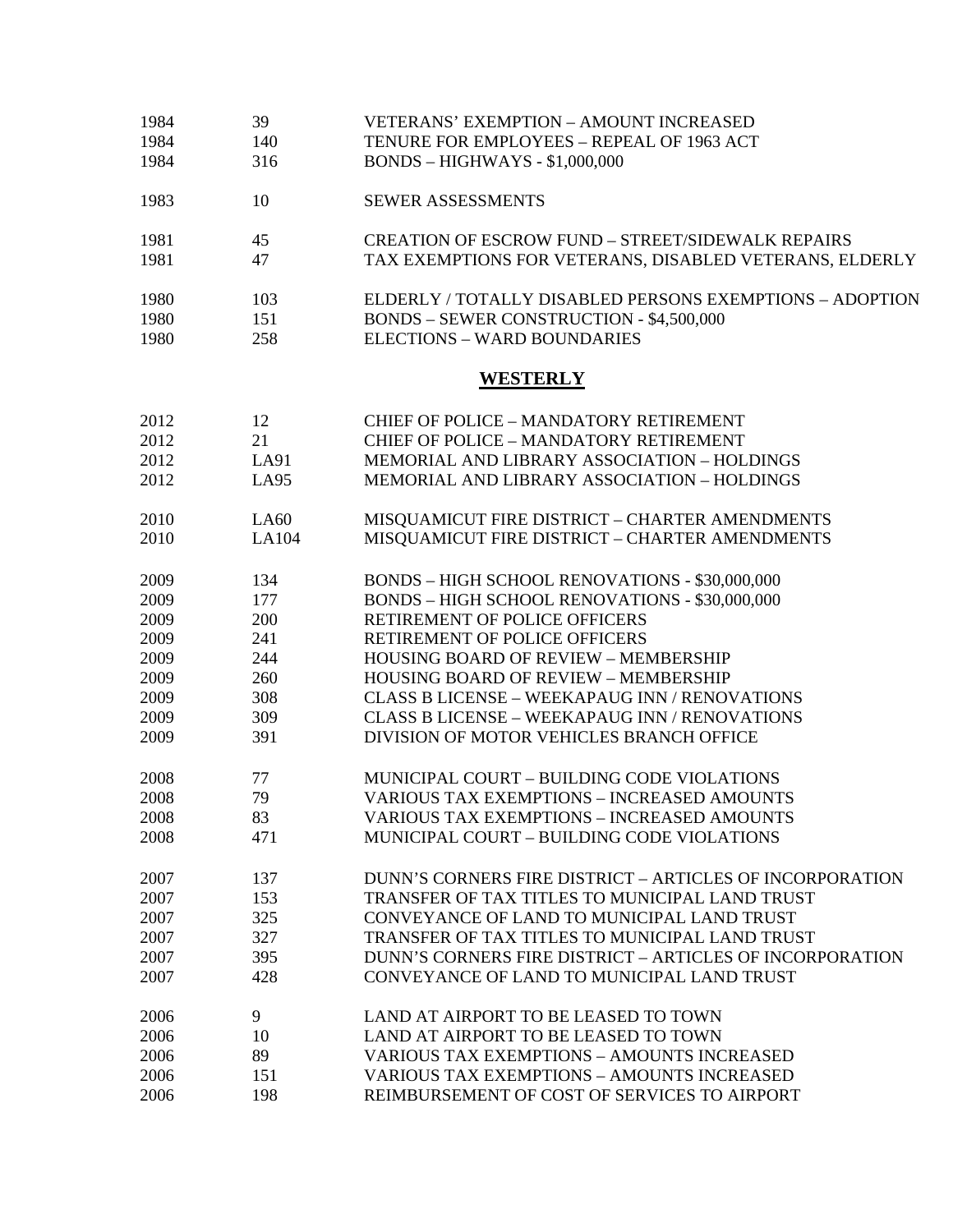| 2006 | 203         | REIMBURSEMENT OF COST OF SERVICES TO AIRPORT          |
|------|-------------|-------------------------------------------------------|
| 2005 | 8           | "THE OCEAN HOUSE" - CLASS B LIQUOR LICENSE            |
| 2005 | 9           | "THE OCEAN HOUSE" - CLASS B LIQUOR LICENSE            |
| 2005 | 15          | INCREASED TAX EXEMPTIONS / MOTOR VEHICLE EXCISE TAX   |
| 2005 | 30          | <b>VARIOUS TAX EXEMPTIONS - AMOUNTS INCREASED</b>     |
| 2005 | 32          | ELDERLY TAX EXEMPTION - OCCUPANCY REQUIRED            |
| 2005 | 50          | WESTERLY FIRE DISTRICT - CHARTER AMENDMENT            |
| 2005 | 62          | ELDERLY TAX EXEMPTION - OCCUPANCY REQUIRED            |
| 2005 | 85          | WESTERLY FIRE DISTRICT - CHARTER AMENDMENT            |
|      |             |                                                       |
| 2005 | LA15        | WATCH HILL FIRE DISTRICT - CHARTER AMENDMENT          |
| 2005 | LA16        | WATCH HILL FIRE DISTRICT - CHARTER AMENDMENT          |
| 2004 | LA33        | WATCH HILL FIRE DISTRICT - CHARTER AMENDMENT          |
| 2004 | LA36        | WATCH HILL FIRE DISTRICT - CHARTER AMENDMENT          |
|      |             |                                                       |
| 2003 | 15          | BONDS - SCHOOLS/SCHOOL FACILITIES - \$40,000,000      |
| 2003 | 16          | BONDS - SCHOOLS/SCHOOL FACILITIES - \$40,000,000      |
| 2003 | 46          | TAX LEVY AUTHORIZATION                                |
| 2003 | 50          | MUNICIPAL LAND TRUST - CHARTER AMENDMENT              |
| 2003 | 110         | MUNICIPAL LAND TRUST - CHARTER AMENDMENT              |
| 2003 | 261         | TAX LEVY AUTHORIZATION                                |
| 2003 | <b>LA70</b> | DUNN'S CORNERS FIRE DISTRICT - CHARTER AMENDMENT      |
| 2003 | LA81        | SHELTER HARBOR FIRE DISTRICT - CHARTER AMENDMENT      |
| 2003 | <b>LA84</b> | DUNN'S CORNERS FIRE DISTRICT - CHARTER AMENDMENT      |
| 2003 | LA93        | SHELTER HARBOR FIRE DISTRICT - CHARTER AMENDMENT      |
| 2003 | LA105       | WESTERLY Y.M.C.A. - TAX EXEMPTION                     |
|      | 19          | MUNICIPAL COURT FINES INCREASED                       |
| 2002 | 38          | MUNICIPAL COURT FINES INCREASED                       |
| 2002 |             |                                                       |
| 2002 | 165         | MUNICIPAL LAND TRUST - ESTABLISHMENT                  |
| 2002 | 166         | MUNICIPAL LAND TRUST - ESTABLISHMENT                  |
| 2002 | LA29        | SHELTER HARBOR FIRE DISTRICT - CHARTER AMENDMENT      |
| 2002 | LA65        | SHELTER HARBOR FIRE DISTRICT - CHARTER AMENDMENT      |
| 2001 | LA38        | DUNN'S CORNERS FIRE DISTRICT - CHARTER AMENDMENT      |
| 2001 | <b>LA44</b> | DUNN'S CORNERS FIRE DISTRICT - CHARTER AMENDMENT      |
|      |             |                                                       |
| 2000 | 194         | PERSONAL WATERCRAFT SAFETY REGULATION                 |
| 2000 | 220         | PERSONAL WATERCRAFT SAFETY REGULATION                 |
| 1999 | 9           | <b>VARIOUS TAX EXEMPTIONS - AMENDMENTS</b>            |
| 1999 | 18          | ASSESSMENT / TAXATION OF NEW REAL ESTATE CONSTRUCTION |
| 1999 | 19          | <b>VARIOUS TAX EXEMPTIONS - AMENDMENTS</b>            |
| 1999 | 29          | AUTHORIZATION TO EXCEED TAX LEVY CAP                  |
| 1999 | 166         | MISQUAMICUT BEACH PAVILION NAMED                      |
| 1999 | 206         | ASSESSMENT / TAXATION OF NEW REAL ESTATE CONSTRUCTION |
| 1999 | 390         | MISQUAMICUT BEACH PAVILION NAMED                      |
| 1999 | 422         | <b>SCENIC HIGHWAY DESIGNATION</b>                     |
|      |             |                                                       |
| 1998 | 15          | <b>BONDS – SEWERAGE SYSTEM - \$255,000</b>            |
| 1998 | 17          | <b>WESTERLY FIRE DISTRICT - MEETINGS</b>              |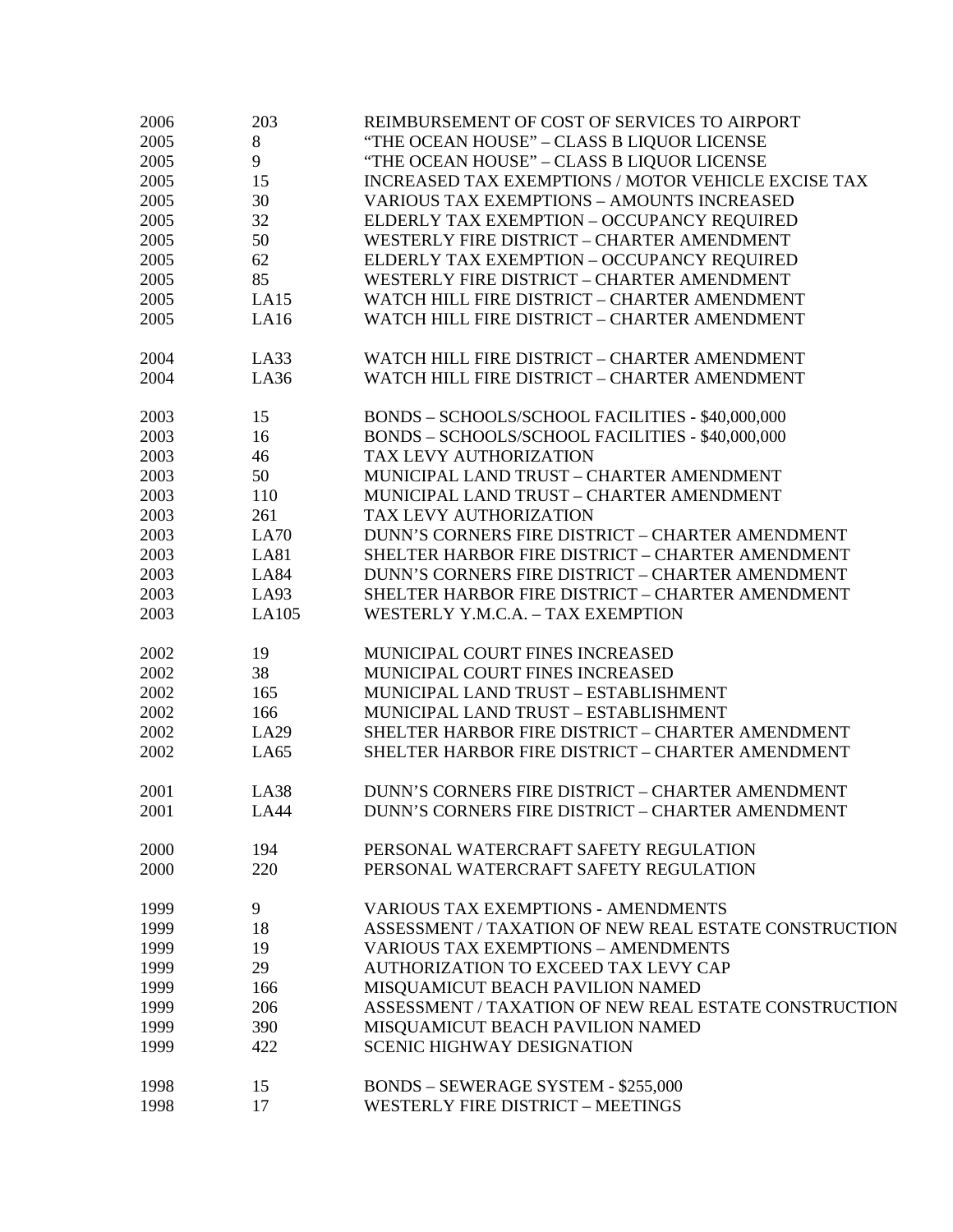| 1998 | 23   | <b>HARBORS AND HARBOR LINES</b>                           |
|------|------|-----------------------------------------------------------|
| 1998 | 135  | WESTERLY DOWNTOWN CENTER SERVICE DISTRICT                 |
| 1998 | 202  | <b>BONDS - SEWERAGE SYSTEM - \$255,000</b>                |
| 1998 | 210  | HARBOR MASTER APPOINTMENT                                 |
| 1998 | 252  | <b>WESTERLY FIRE DISTRICT - MEETINGS</b>                  |
| 1998 | 382  | SALES / INCOME TAX EXEMPTIONS - FOR WRITERS, ETC.         |
| 1998 | 406  | SALES / INCOME TAX EXEMPTIONS - FOR WRITERS, ETC.         |
| 1998 | 413  | <b>LIMITATION ON STATE BEACH FEES ABOLISHED</b>           |
| 1997 | 88   | TRANSFER OF WESTERLY ARMORY TO TOWN                       |
| 1997 | 94   | TRANSFER OF WESTERLY ARMORY TO TOWN                       |
|      |      |                                                           |
| 1996 | 8    | <b>BONDS - SENIOR CITIZENS' CENTER - \$515,000</b>        |
| 1996 | 23   | <b>VARIOUS TAX EXEMPTIONS - AMOUNTS INCREASED</b>         |
| 1996 | 35   | <b>DOGS - ANIMAL CONTROL OFFICER</b>                      |
| 1996 | 36   | <b>ELECTIONS - OPENING OF POLLS</b>                       |
| 1996 | 63   | <b>ELECTIONS - OPENING OF POLLS</b>                       |
| 1996 | 65   | <b>BONDS - RECREATIONAL FACILITIES - \$4,000,000</b>      |
| 1996 | 71   | <b>VARIOUS TAX EXEMPTIONS - AMOUNTS INCREASED</b>         |
| 1996 | 88   | <b>JUVENILE HEARING BOARD - ESTABLISHMENT</b>             |
| 1995 | 21   | <b>BONDS - SEWERAGE SYSTEM - \$475,000</b>                |
| 1995 | 22   | BONDS - SEWERAGE SYSTEM - \$1,374,000                     |
| 1995 | 34   | OPTICAL SCAN VOTING EQUIPMENT                             |
| 1995 | 242  | DOG LICENSES                                              |
| 1995 | 243  | <b>WESTERLY FIRE DISTRICT - ELIGIBLE VOTERS</b>           |
|      |      |                                                           |
| 1994 | 9    | BONDS - SCHOOLS - \$19,000,000                            |
| 1994 | 29   | BONDS - SCHOOLS - \$19,000,000                            |
| 1994 | 56   | ELDERLY / DISABLED PERSONS TAX EXEMPTIONS - INCOME LIMITS |
| 1994 | 99   | ELECTION OFFICIALS - REMOVAL OF EXEMPTIONS                |
| 1994 | 169  | ELDERLY TAX EXEMPTION - ESTABLISHMENT                     |
| 1994 | 264  | ELECTION OFFICIALS - REMOVAL OF EXEMPTIONS                |
| 1993 | 18   | <b>SUNDAY BUSINESS HOURS</b>                              |
| 1993 | 22   | BONDS - SCHOOLS - \$37,666,250                            |
| 1993 | LA11 | WATCH HILL FIRE DISTRICT - CHARTER AMENDMENT              |
| 1993 | LA19 | WATCH HILL FIRE DISTRICT - CHARTER AMENDMENT              |
| 1993 | LA20 | MISQUAMICUT FIRE DISTRICT - CHARTER AMENDMENT             |
| 1993 | LA21 | SHELTER HARBOR FIRE DISTRICT - CHARTER AMENDMENT          |
| 1992 | 70   | <b>DOG LICENSE FEES</b>                                   |
| 1991 | 5    | <b>BONDS - PROPERTY ACQUISITION - \$625,000</b>           |
| 1991 | 45   | TAX EXEMPTION FOR THE ELDERLY - INCOME LIMITS             |
| 1991 | 412  | PROPERTY TAX CLASSIFICATION                               |
| 1991 | 415  | TAX EXEMPTION FOR THE ELDERLY - INCOME LIMITS             |
| 1991 | LA20 | SHELTER HARBOR FIRE DISTRICT - CHARTER AMENDMENT          |
| 1991 | LA36 | WATCH HILL FIRE DISTRICT - CHARTER AMENDMENT              |
| 1991 | LA37 | DUNN'S CORNERS FIRE DISTRICT - CHARTER AMENDMENT          |
|      |      |                                                           |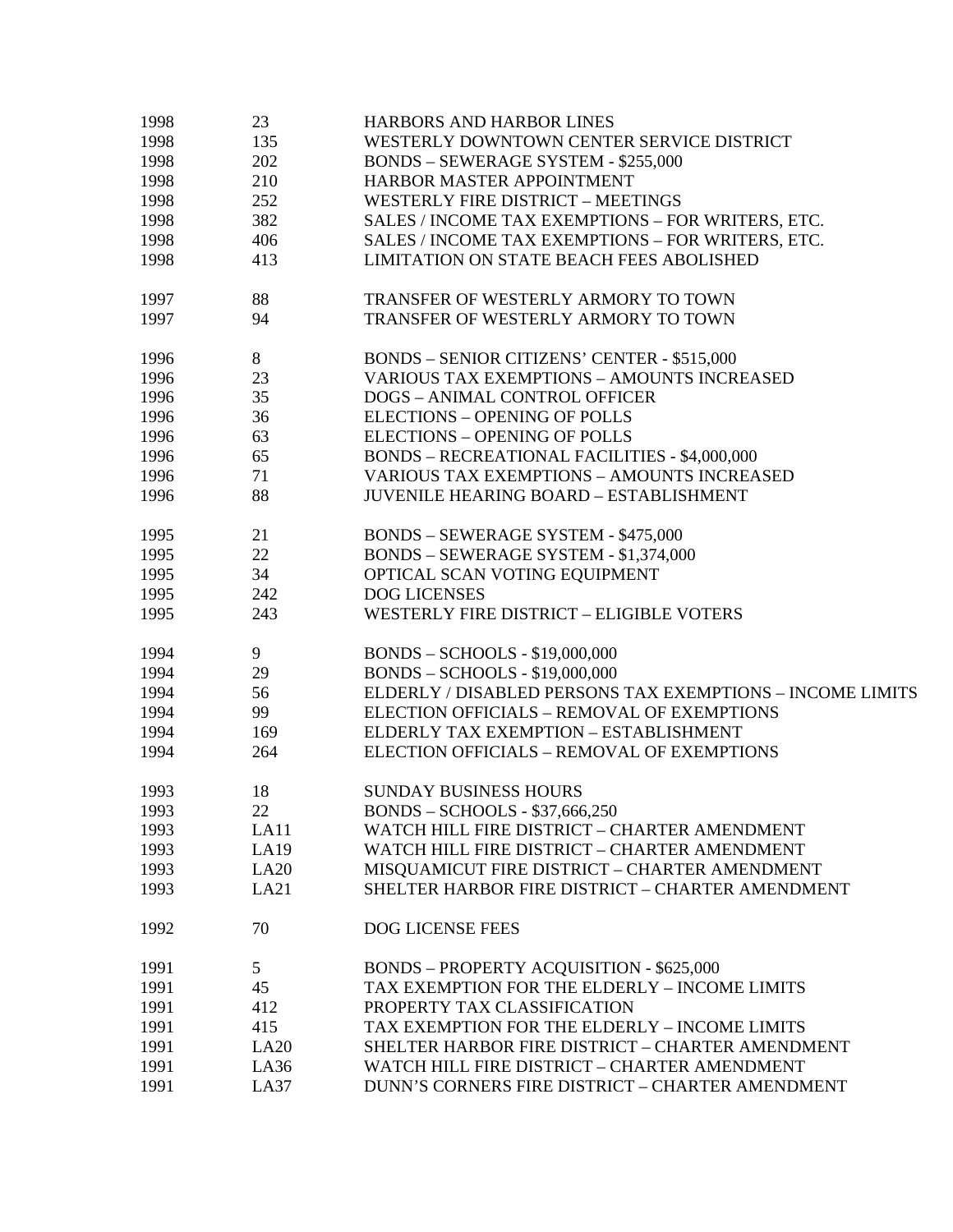| 1990 | 26             | <b>ZONING ORDINANCES</b>                                    |
|------|----------------|-------------------------------------------------------------|
| 1990 | 31             | WESTERLY FIRE DISTRICT - CHARTER AMENDMENT                  |
| 1990 | 57             | BONDS - POND VIEW COUNTRY CLUB - \$2,200,000                |
| 1990 | 58             | <b>BONDS - PROPERTY ACQUISITION - \$250,000</b>             |
| 1990 | 59             | <b>BONDS - LANDFILL CLOSURE - \$600,000</b>                 |
| 1990 | 60             | <b>BONDS - SAVINGS AND LOAN BUILDING - \$650,000</b>        |
| 1990 | 61             | <b>BONDS - SOCCER FIELD - \$250,000</b>                     |
|      |                |                                                             |
| 1989 | $\overline{2}$ | FAMILY COURTHOUSE CONVEYED TO TOWN                          |
| 1989 | 68             | WESTERLY FIRE DISTRICT - CHARTER AMENDMENT                  |
| 1989 | 167            | ZONING ORDINANCES - AMENDMENT                               |
| 1989 | 169            | BONDS - SEWERS/SEWERAGE - \$550,000                         |
| 1989 | 230            | <b>ELECTIONS - OPENING OF POLLS</b>                         |
| 1989 | 335            | ZONING ORDINANCES - AMENDMENT                               |
| 1989 | 532            | <b>ELECTIONS - OPENING OF POLLS</b>                         |
| 1989 | LA16           | DUNN'S CORNERS FIRE DISTRICT - BONDS/FIRE STATION/\$700,000 |
|      |                |                                                             |
| 1988 | $\overline{c}$ | <b>BONDS – POLICE STATION – \$775,000</b>                   |
| 1988 | 3              | BONDS - SCHOOL EQUIPMENT AND REPAIRS - \$1,550,000          |
| 1988 | $\overline{4}$ | <b>BONDS - TOWN HALL REPAIRS - \$775,000</b>                |
| 1988 | 5              | BONDS - SENIOR CENTER - \$1,450,000                         |
| 1988 | 6              | <b>BONDS - SIDEWALKS - \$400,000</b>                        |
| 1988 | $\tau$         | BONDS - BRADFORD SCHOOL - \$1,180,000                       |
| 1988 | 13             | <b>BONDS - TRANSFER STATION - \$875,000</b>                 |
| 1988 | 14             | <b>BONDS - SEWERS - \$943,000</b>                           |
| 1988 | 25             | <b>BONDS - SIDEWALKS - \$400,000</b>                        |
| 1988 | 26             | BONDS - BRADFORD SCHOOL - \$1,180,000                       |
| 1988 | 27             | <b>BONDS - POLICE STATION - \$775,000</b>                   |
| 1988 | 28             | <b>BONDS - SENIOR CENTER - \$1,450,000</b>                  |
| 1988 | 29             | BONDS - SCHOOL EQUIPMENT AND REPAIRS - \$1,550,000          |
| 1988 | 30             | <b>BONDS - TOWN HALL REPAIRS - \$775,000</b>                |
| 1988 | 73             | REPEAL OF CERTAIN BOND ISSUES                               |
| 1988 | 75             | <b>POLICE - SEARCH WARRANTS</b>                             |
| 1988 | 460            | MUNICIPAL COURT - ESTABLISHMENT                             |
|      |                |                                                             |
| 1987 | 301            | <b>HARBOR VIOLATIONS</b>                                    |
|      |                |                                                             |
| 1986 | 14             | BONDS - SENIOR HIGH SCHOOL/LAND ACQUISITION - \$650,000     |
| 1986 | 15             | <b>BONDS - RENOVATION OF BRADFORD SCHOOL - \$325,000</b>    |
| 1986 | 16             | BONDS - SCHOOL/MUNICIPAL BUILDINGS - \$1,200,000            |
| 1986 | 67             | <b>BONDS - SIDEWALKS - \$200,000</b>                        |
| 1986 | 134            | ELDERLY AND DISABLED PERSONS EXEMPTIONS                     |
|      |                |                                                             |
| 1985 | 237            | <b>BONDS - SEWERS - \$3,000,000</b>                         |
| 1985 | 311            | <b>SCHOOL TEXT BOOKS</b>                                    |
| 1985 | LA17           | WATCH HILL FIRE DISTRICT - CHARTER AMENDMENT                |
| 1985 | <b>LA47</b>    | SHELTER HARBOR FIRE DISTRICT - CHARTER AMENDMENT            |
|      |                |                                                             |
| 1984 | 322            | BONDS - SEWER SYSTEM - \$3,000,000                          |
|      |                |                                                             |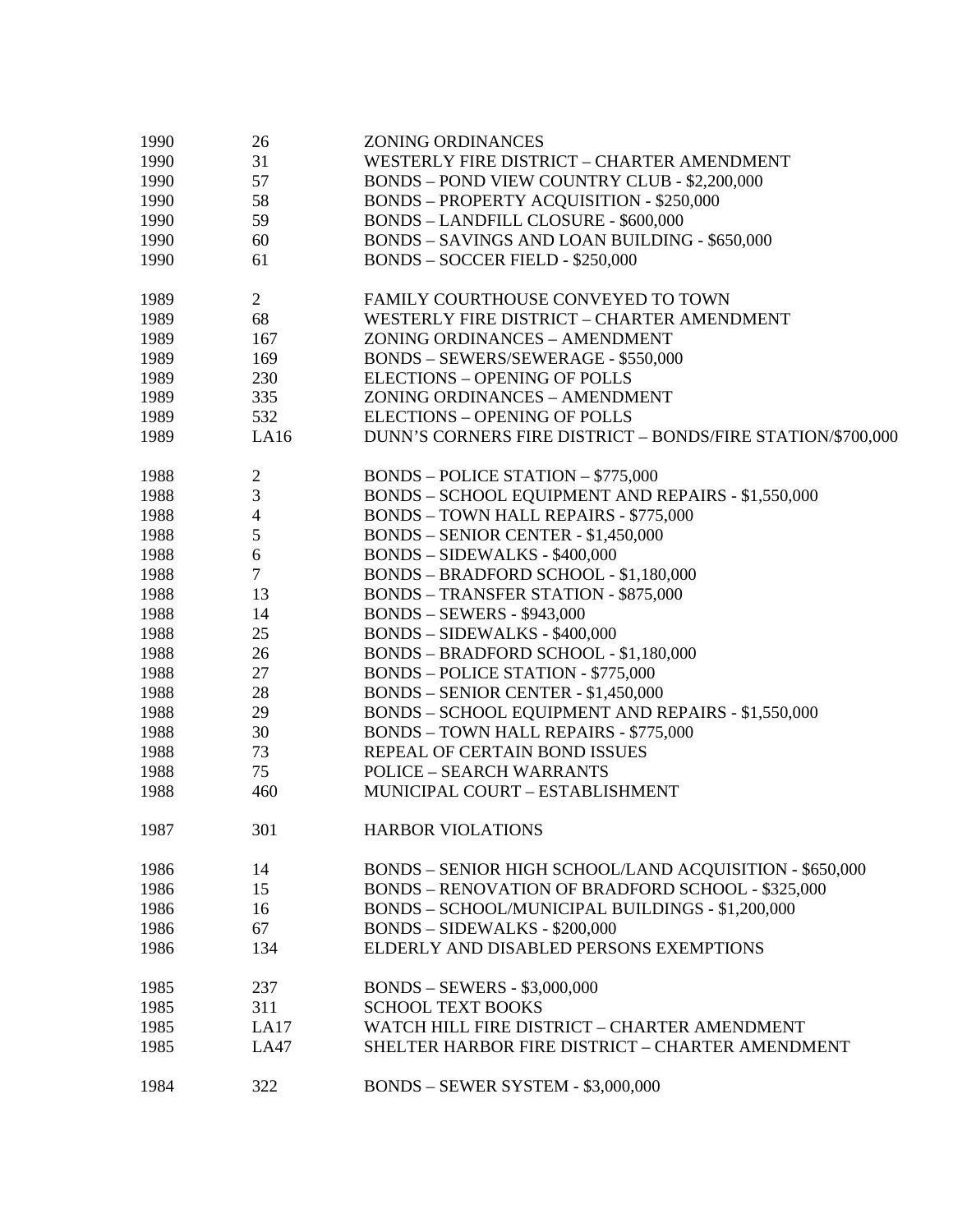| 1983 | LA (pg. 94)      | DUNN'S CORNERS FIRE DISTRICT - CHARTER ADOPTION             |
|------|------------------|-------------------------------------------------------------|
| 1982 | 8                | PAYMENT OF LEGAL FEES - REFERENDUM                          |
| 1982 | 47               | VETERANS' / GOLD STAR PARENTS' EXEMPTIONS - ADOPTION        |
| 1982 | 184              | RETIREMENT OF EMPLOYEES                                     |
| 1982 | 216              | <b>ELECTIONS - OPENING OF POLLS</b>                         |
| 1982 | LA $(pg. 140)$   | DUNN'S CORNERS FIRE DISTRICT - CHARTER AMENDMENT            |
| 1982 | LA $(pg. 146)$   | <b>BRADFORD FIRE DISTRICT - CHARTER AMENDMENT</b>           |
| 1981 | 66               | TAX EXEMPTIONS FOR ELDERLY AND TOTALLY DISABLED             |
| 1981 | 70               | <b>VETERANS' TAX EXEMPTION</b>                              |
| 1981 | 114              | <b>BONDS - WATER SYSTEM IMPROVEMENTS - \$5,000,000</b>      |
| 1981 | 115              | WESTERLY FIRE DISTRICT - CHARTER AMENDMENTS                 |
| 1981 | LA $(pg. 54)$    | ATLANTIC AVENUE - ADDED TO STATE HIGHWAY SYSTEM             |
| 1981 | LA $(pg. 59)$    | <b>BRADFORD FIRE DISTRICT - CHARTER AMENDMENT</b>           |
| 1980 | 20               | ELDERLY / DISABLED TAX EXEMPTION - ADOPTION                 |
| 1980 | 52               | WESTERLY FIRE DISTRICT - ADOPTION OF NEW CHARTER            |
| 1980 | LA (pg. 57)      | BOUNDARIES-WESTERLY FD; BRADFORD FD; DUNN'S CORNERS FD      |
|      |                  | <b>WOONSOCKET</b>                                           |
| 2013 | 6                | <b>CHARTER AMENDMENTS - VALIDATION / RATIFICATION</b>       |
| 2013 | $\tau$           | <b>CHARTER AMENDMENTS - VALIDATION / RATIFICATION</b>       |
| 2013 | 9                | CHARTER AMENDMENTS - VALIDATION / RATIFICATION              |
| 2013 | 140              | <b>BONDS - UNFUNDED PENSION LIABILITY - \$90,000</b>        |
| 2013 | 159              | TAX EXEMPT PROPERTY - STADIUM THEATRE                       |
| 2013 | 205              | TAX EXEMPT PROPERTY - STADIUM THEATRE                       |
| 2013 | 206              | AUTHORIZATION TO IMPOSE A SUPPLEMENTAL TAX                  |
| 2013 | 210              | <b>BONDS - UNFUNDED PENSION LIABILITY - AMENDED</b>         |
| 2013 | 257              | REPEAL OF SPECIAL RULES REGARDING TEACHERS                  |
| 2013 | 364              | REPEAL OF SPECIAL RULES REGARDING TEACHERS                  |
| 2013 | 440              | SPECIAL REGISTRATION PLATE - HIGH SCHOOL ARTS               |
| 2013 | 471              | SPECIAL REGISTRATION PLATE - HIGH SCHOOL ARTS               |
| 2013 | 498              | TAX CLASSIFICATION SYSTEM - AMENDMENTS                      |
| 2013 | <b>LA47</b>      | CHARTER AMENDMENTS - VALIDATION / RATIFICATION              |
| 2010 | 40               | BONDS - GENERAL FUND DEFICIT - \$12,000,000                 |
| 2010 | 41               | BONDS - GENERAL FUND DEFICIT - \$12,000,000                 |
| 2010 | 154              | DISTRESSED ESSENTIAL COMMUNITY HOSPITALS                    |
| 2010 | 155              | DISTRESSED ESSENTIAL COMMUNITY HOSPITALS                    |
| 2009 | 179              | ADOPTION OF DRESS CODE FOR STUDENTS                         |
| 2009 | 316              | SPECIAL RULES FOR DISMISSAL OF TEACHERS                     |
| 2009 | 317              | SPECIAL RULES FOR DISMISSAL OF TEACHERS                     |
| 2009 | R <sub>288</sub> | CHANGE OF FISCAL YEAR - OCTOBER 1 THROUGH SEPTEMBER 30      |
| 2008 | $\overline{2}$   | <b>CHANGE OF PARTY DESIGNATION - SENATE DISTRICT 20</b>     |
| 2008 | 5                | <b>COMBINATION OF VOTING DISTRICTS - SENATE DISTRICT 20</b> |
| 2008 | 343              | ACCEPTANCE OF GIFTS BY SCHOOL DEPARTMENT                    |
| 2008 | 440              | ACCEPTANCE OF GIFTS BY SCHOOL DEPARTMENT                    |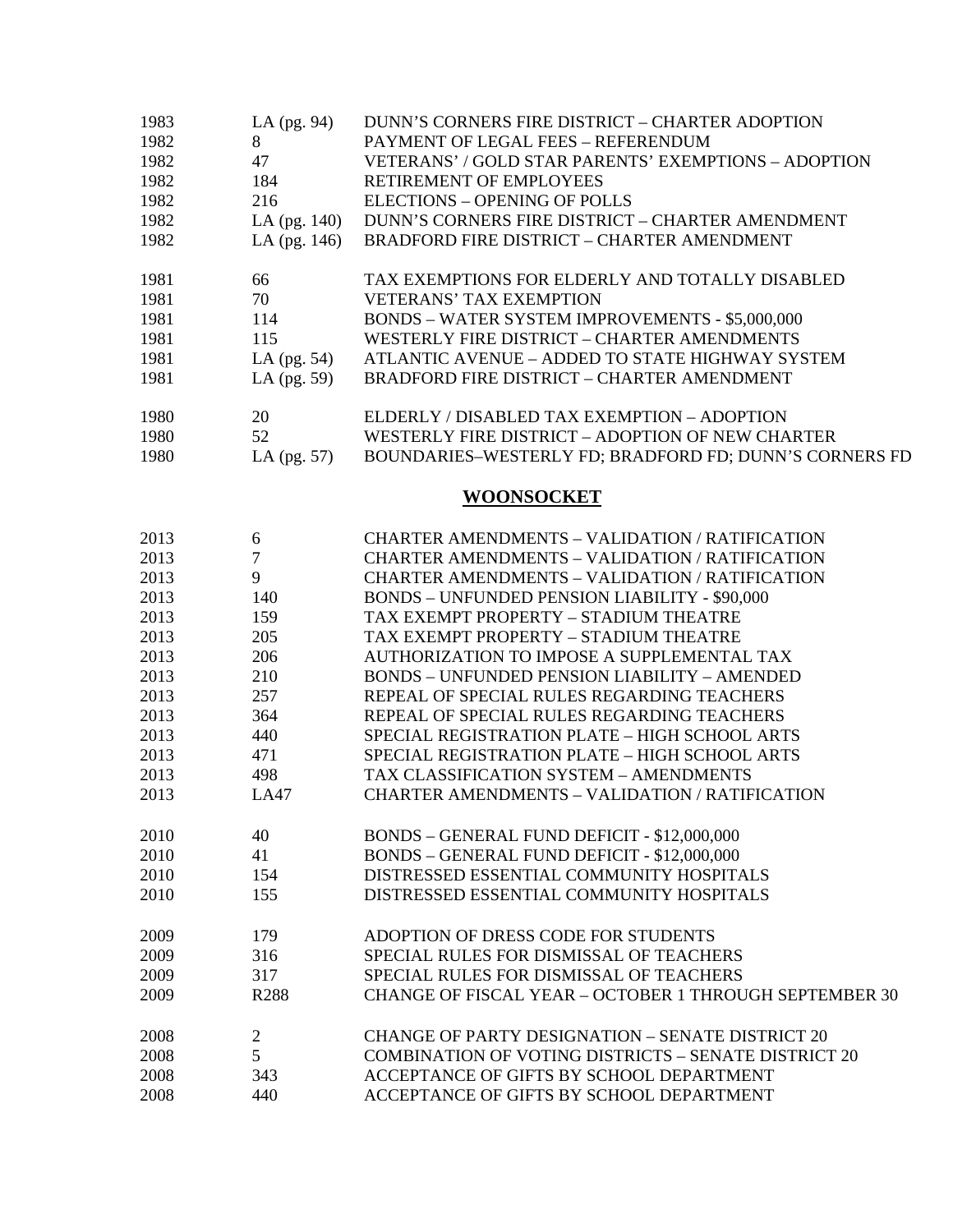| 2007 | 148         | BONDS - SCHOOLS/SCHOOL FACILITIES - \$74,000,000      |
|------|-------------|-------------------------------------------------------|
| 2007 | 254         | BONDS - SCHOOLS/SCHOOL FACILITIES - \$74,000,000      |
|      |             |                                                       |
| 2004 | 20          | BONDS - LANDFILL/RECREATION - \$5,000,000             |
|      |             |                                                       |
| 2003 | 31          | CLASS 3 TAX RATE / HOMESTEAD EXEMPTION                |
| 2003 | 48          | <b>CLASS 3 TAX RATE / HOMESTEAD EXEMPTION</b>         |
| 2003 | 226         | INCOME TAX EXEMPTION - ECONOMIC DEVELOPMENT ZONE      |
| 2003 | 312         | INCOME TAX EXEMPTION - ECONOMIC DEVELOPMENT ZONE      |
| 2003 | 331         | SALES TAX EXEMPTION - ARTS AND ENTERTAINMENT DISTRICT |
| 2003 | 372         | SALES TAX EXEMPTION - ARTS AND ENTERTAINMENT DISTRICT |
| 2003 | <b>LA78</b> | WOONSOCKET Y.M.C.A. - TAX EXEMPTION                   |
|      |             |                                                       |
| 2003 | LA95        | WOONSOCKET Y.M.C.A. - TAX EXEMPTION                   |
| 2002 | 10          | BONDS - UNFUNDED PENSION LIABILITY - \$90,000,000     |
| 2002 | 23          | HOUSING AUTHORITY MEMBERSHIP                          |
| 2002 |             |                                                       |
|      | 24          | PRIORITY OF SEWAGE LIENS                              |
| 2002 | 72          | <b>DOG ORDINANCES</b>                                 |
| 2002 | 94          | PRIORITY OF SEWAGE LIENS                              |
| 2002 | 99          | HOUSING AUTHORITY MEMBERSHIP                          |
| 2002 | 372         | <b>DOG ORDINANCES</b>                                 |
|      |             |                                                       |
| 2000 | 30          | PROPERTY TAX CLASSIFICATION / HOMESTEAD EXEMPTION     |
| 2000 | 39          | PROPERTY TAX CLASSIFICATION / HOMESTEAD EXEMPTION     |
| 2000 | 417         | REAL ESTATE NONUTILIZATION TAX                        |
|      |             |                                                       |
| 1999 | 121         | RESIDENCY REQUIREMENT ELIMINATED                      |
| 1999 | 265         | <b>BONDS - HARRIS PUBLIC LIBRARY - \$3,000,000</b>    |
| 1999 | 269         | BONDS - SCHOOL CONSTRUCTION - \$14,940,000            |
| 1999 | 322         | <b>BONDS - HARRIS PUBLIC LIBRARY - \$3,000,000</b>    |
| 1999 | 323         | BONDS - SCHOOL CONSTRUCTION - \$14,940,000            |
| 1999 | 394         | CITY COUNCIL - SALARIES OF SCHOOL COMMITTEE           |
| 1999 | 503         | CITY COUNCIL - SALARIES OF SCHOOL COMMITTEE           |
|      |             | PROPERTY REVALUATION EXTENSION TO 12/31/99            |
| 1998 | 16          |                                                       |
| 1998 | 157         | <b>BONDS - PUBLIC WORKS FACILITY - \$2,000,000</b>    |
| 1998 | 158         | BONDS - ROAD IMPROVEMENTS - \$10,000,000              |
| 1998 | 205         | PAYMENT TO TEMPORARY POLICE CHIEF                     |
| 1998 | 208         | PROPERTY REVALUATION EXTENSION TO 12/31/99            |
| 1998 | 250         | HOMESTEAD EXEMPTION / RATABLE TANGIBLE PROPERTY       |
| 1998 | 467         | BONDS - ROAD IMPROVEMENTS - \$10,000,000              |
| 1998 | 468         | <b>BONDS - PUBLIC WORKS FACILITY - \$2,000,000</b>    |
|      |             |                                                       |
| 1997 | 256         | OPTIONAL RETIREMENT - FIRE DEPARTMENT                 |
| 1997 | 368         | RELATING TO THE PUBLIC WATER SYSTEM                   |
| 1996 | 49          | REHABILITATION EXEMPTION FOR RESIDENTIAL STRUCTURES   |
| 1996 | 67          | REHABILITATION EXEMPTION FOR RESIDENTIAL STRUCTURES   |
|      |             |                                                       |
| 1996 | 412         | MUNICIPAL COURT - SALE OF TOBACCO TO MINORS           |
| 1996 | 419         | <b>ENTERPRISE ZONE - CENSUS TRACT 180</b>             |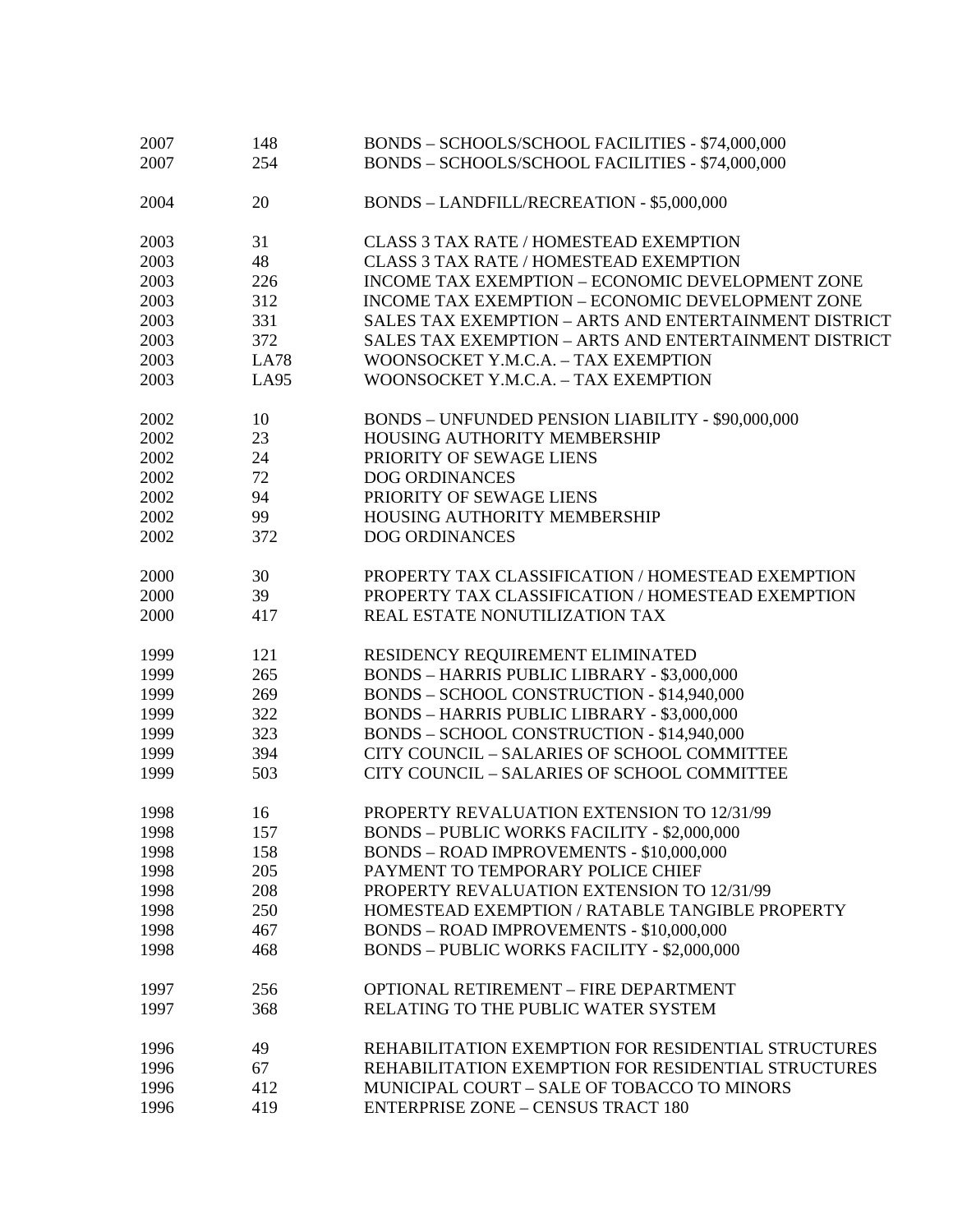| 1995 | 279            | <b>JUVENILE HEARING BOARD - CREATION</b>              |
|------|----------------|-------------------------------------------------------|
| 1995 | 286            | ASSESSMENT OF RATABLE TANGIBLE PROPERTY               |
| 1995 | 346            | <b>JUVENILE HEARING BOARD - CREATION</b>              |
| 1994 | 146            | MUNICIPAL EMPLOYEES - RESIDENCY REQUIREMENTS          |
| 1994 | 241            | HOMESTEAD EXEMPTION / RATABLE TANGIBLE PROPERTY       |
| 1994 | 319            | HOMESTEAD EXEMPTION / RATABLE TANGIBLE PROPERTY       |
| 1994 | 414            | TAX LIEN CERTIFICATE - FROM \$6 TO \$12               |
|      |                |                                                       |
| 1993 | 50             | BONDS - HIGH SCHOOL - \$2,000,000                     |
| 1993 | 112            | CONNECTION TO REGIONAL WASTEWATER PLANT               |
| 1993 | 137            | CONNECTION TO REGIONAL WASTEWATER PLANT               |
| 1993 | 236            | CONNECTION TO REGIONAL WASTEWATER PLANT               |
| 1992 | 480            | WATER SUPPLY SHUTOFFS FOR NONPAYMENT OF SEWER FEES    |
| 1991 | 109            | STABILIZATION OF TAX ON QUALIFIED PROPERTY            |
| 1991 | 375            | FIRE DEPARTMENT RETIREMENT SYSTEM                     |
| 1990 | 48             | ASSESSMENT OF RATABLE TANGIBLE PROPERTY               |
|      |                |                                                       |
| 1990 | 108            | ELDERLY TAX EXEMPTION -ADOPTION                       |
| 1990 | 144            | IMPLEMENTATION OF INDUSTRIAL WASTE PRETREATMENT       |
| 1989 | 30             | BONDS - SCHOOL PROJECTS - \$31,030,000                |
| 1989 | 266            | FIRE DEPARTMENT - RETIREMENT PLAN                     |
| 1989 | 355            | <b>SEWER CHARGES - LIENS</b>                          |
| 1988 | 22             | <b>CHARTER AMENDMENTS - VALIDATION / RATIFICATION</b> |
| 1988 | 23             | ACQUISITION OF LAND BY EMINENT DOMAIN                 |
| 1988 | 43             | TAX EXEMPTION FOR THE ELDERLY - REFERENDUM            |
| 1988 | 272            | ZONING ORDINANCE AMENDMENT - NOTICE PROVISION         |
| 1988 | 320            | BONDS - WATER SYSTEM - \$6,400,000                    |
| 1988 | 482            | HOMESTEAD EXEMPTION / RATABLE TANGIBLE PROPERTY       |
| 1988 | 483            | FIRE DEPARTMENT - PENSION FUNDS                       |
|      |                |                                                       |
| 1987 | $\overline{7}$ | EXEMPTION FROM TAXATION OF WHOLESALER'S INVENTORY     |
| 1987 | 145            | EDUCATION OF KINDERGARTEN STUDENTS                    |
| 1986 | 29             | MUNICIPAL COURT - ESTABLISHMENT                       |
| 1986 | 40             | FIRE DEPARTMENT - RETIREMENT                          |
| 1986 | 51             | <b>EXEMPTION OF WHOLESALER'S INVENTORY - ADOPTION</b> |
| 1986 | 314            | PROPERTY REVALUATION EXTENSION TO 12/31/87            |
| 1986 | 520            | MAINTENANCE OF STATE HIGHWAYS                         |
|      |                |                                                       |
| 1985 | 27             | ZONING BOARD OF REVIEW                                |
| 1985 | 224            | <b>EXCISE TAX LEVY</b>                                |
| 1985 | 409            | FIRE DEPARTMENT PENSION FUND (REFERENDUM)             |
| 1985 | 530            | PROPERTY REVALUATION EXTENSION                        |